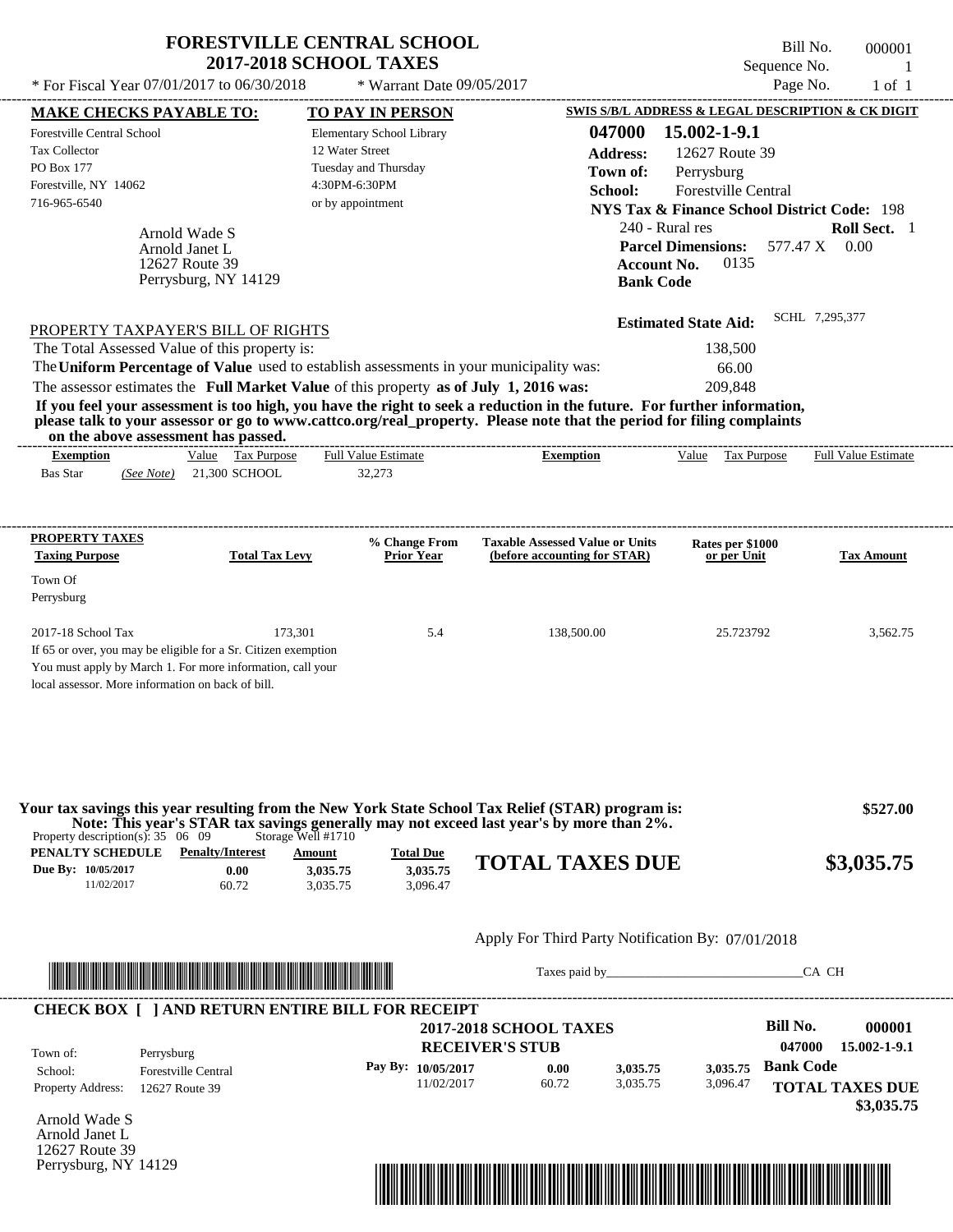|                                                                                                                                                                                                                                                                                         | <b>FORESTVILLE CENTRAL SCHOOL</b><br><b>2017-2018 SCHOOL TAXES</b> |                                        | Bill No.<br>Sequence No.                                                     | 000002<br>2                    |
|-----------------------------------------------------------------------------------------------------------------------------------------------------------------------------------------------------------------------------------------------------------------------------------------|--------------------------------------------------------------------|----------------------------------------|------------------------------------------------------------------------------|--------------------------------|
| * For Fiscal Year 07/01/2017 to 06/30/2018                                                                                                                                                                                                                                              | * Warrant Date $09/05/2017$                                        |                                        | Page No.                                                                     | $1$ of $1$                     |
| <b>MAKE CHECKS PAYABLE TO:</b>                                                                                                                                                                                                                                                          | <b>TO PAY IN PERSON</b>                                            |                                        | SWIS S/B/L ADDRESS & LEGAL DESCRIPTION & CK DIGIT                            |                                |
| Forestville Central School                                                                                                                                                                                                                                                              | Elementary School Library                                          | 047000                                 | 7.004-1-23.1                                                                 |                                |
| <b>Tax Collector</b>                                                                                                                                                                                                                                                                    | 12 Water Street                                                    | <b>Address:</b>                        | 12573 Pudding Lane Rd                                                        |                                |
| <b>PO Box 177</b>                                                                                                                                                                                                                                                                       | Tuesday and Thursday                                               | Town of:                               | Perrysburg                                                                   |                                |
| Forestville, NY 14062                                                                                                                                                                                                                                                                   | 4:30PM-6:30PM                                                      | School:                                | <b>Forestville Central</b>                                                   |                                |
| 716-965-6540                                                                                                                                                                                                                                                                            | or by appointment                                                  |                                        | <b>NYS Tax &amp; Finance School District Code: 198</b>                       |                                |
| <b>Bennett Michael</b><br><b>Bennett Kathy</b><br>225 Gray Rd<br>Vanceboro, NC 28586-8181                                                                                                                                                                                               |                                                                    | <b>Bank Code</b>                       | $314$ - Rural vac $<$ 10<br><b>Parcel Dimensions:</b><br>0032<br>Account No. | Roll Sect. 1<br>63.00 X 391.00 |
| PROPERTY TAXPAYER'S BILL OF RIGHTS<br>The Total Assessed Value of this property is:                                                                                                                                                                                                     |                                                                    |                                        | <b>Estimated State Aid:</b><br>900                                           | SCHL 7,295,377                 |
| The Uniform Percentage of Value used to establish assessments in your municipality was:                                                                                                                                                                                                 |                                                                    |                                        | 66.00                                                                        |                                |
| The assessor estimates the Full Market Value of this property as of July 1, 2016 was:                                                                                                                                                                                                   |                                                                    |                                        | 1.364                                                                        |                                |
| If you feel your assessment is too high, you have the right to seek a reduction in the future. For further information,<br>please talk to your assessor or go to www.cattco.org/real_property. Please note that the period for filing complaints<br>on the above assessment has passed. |                                                                    |                                        |                                                                              |                                |
| Tax Purpose<br><b>Exemption</b><br>Value                                                                                                                                                                                                                                                | <b>Full Value Estimate</b>                                         | <b>Exemption</b>                       | Value<br>Tax Purpose                                                         | <b>Full Value Estimate</b>     |
|                                                                                                                                                                                                                                                                                         |                                                                    |                                        |                                                                              |                                |
| <b>PROPERTY TAXES</b>                                                                                                                                                                                                                                                                   | % Change From                                                      | <b>Taxable Assessed Value or Units</b> | Rates per \$1000                                                             |                                |
| <b>Taxing Purpose</b><br><b>Total Tax Levy</b>                                                                                                                                                                                                                                          | <b>Prior Year</b>                                                  |                                        | or per Unit                                                                  | <b>Tax Amount</b>              |
| Town Of                                                                                                                                                                                                                                                                                 |                                                                    |                                        |                                                                              |                                |

| Perrysburg                                                     |         |     |        |           |       |
|----------------------------------------------------------------|---------|-----|--------|-----------|-------|
|                                                                |         |     |        |           |       |
| 2017-18 School Tax                                             | 173.301 | 5.4 | 900.00 | 25.723792 | 23.15 |
| If 65 or over, you may be eligible for a Sr. Citizen exemption |         |     |        |           |       |
| You must apply by March 1. For more information, call your     |         |     |        |           |       |
| local assessor. More information on back of bill.              |         |     |        |           |       |

| Property description(s): $37 \quad 06 \quad 09$ |                         | $11/09$ -split house, 3.2 acr |                  |                        |         |
|-------------------------------------------------|-------------------------|-------------------------------|------------------|------------------------|---------|
| PENALTY SCHEDULE                                | <b>Penalty/Interest</b> | Amount                        | <b>Total Due</b> |                        |         |
| Due By: 10/05/2017                              | $0.00\,$                | 23.15                         | 23.15            | <b>TOTAL TAXES DUE</b> | \$23.15 |
| 11/02/2017                                      | 0.46                    | 23.15                         | 23.61            |                        |         |



Taxes paid by\_\_\_\_\_\_\_\_\_\_\_\_\_\_\_\_\_\_\_\_\_\_\_\_\_\_\_\_\_\_\_CA CH

| Town of:                 | Perrysburg                 | <b>2017-2018 SCHOOL TAXES</b><br><b>RECEIVER'S STUB</b> |      |       |       | Bill No.<br>047000 | 000002<br>7.004-1-23.1 |
|--------------------------|----------------------------|---------------------------------------------------------|------|-------|-------|--------------------|------------------------|
| School:                  | <b>Forestville Central</b> | Pay By: $10/05/2017$                                    | 0.00 | 23.15 | 23.15 | <b>Bank Code</b>   |                        |
| <b>Property Address:</b> | 12573 Pudding Lane Rd      | 11/02/2017                                              | 0.46 | 23.15 | 23.61 |                    | <b>TOTAL TAXES DUE</b> |

Bennett Michael Bennett Kathy 225 Gray Rd Vanceboro, NC 28586-8181

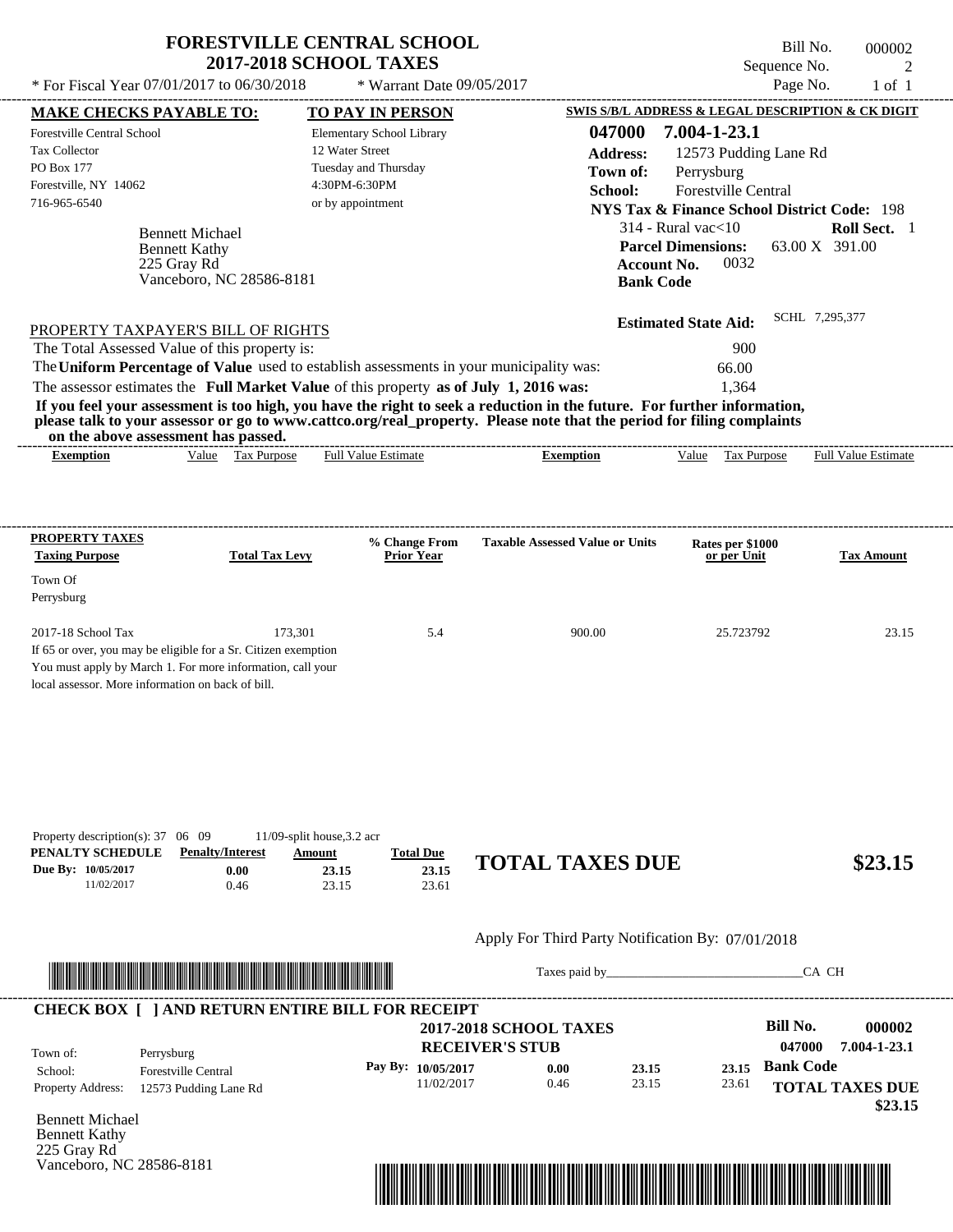|                                                                                                                            |                                                                                | <b>FORESTVILLE CENTRAL SCHOOL</b><br><b>2017-2018 SCHOOL TAXES</b><br>* For Fiscal Year 07/01/2017 to 06/30/2018 * Warrant Date 09/05/2017                                       |                                                                                                                                                                                                                                                  | Sequence No.<br>Page No.                                                                                                                                                                   | Bill No.<br>000003<br>$1$ of $1$ |
|----------------------------------------------------------------------------------------------------------------------------|--------------------------------------------------------------------------------|----------------------------------------------------------------------------------------------------------------------------------------------------------------------------------|--------------------------------------------------------------------------------------------------------------------------------------------------------------------------------------------------------------------------------------------------|--------------------------------------------------------------------------------------------------------------------------------------------------------------------------------------------|----------------------------------|
| <b>MAKE CHECKS PAYABLE TO:</b><br><b>Forestville Central School</b><br><b>Tax Collector</b>                                |                                                                                | <b>TO PAY IN PERSON</b><br><b>Elementary School Library</b><br>12 Water Street                                                                                                   | 047000                                                                                                                                                                                                                                           | SWIS S/B/L ADDRESS & LEGAL DESCRIPTION & CK DIGIT<br>7.004-1-17.3                                                                                                                          |                                  |
| <b>PO Box 177</b><br>Forestville, NY 14062<br>716-965-6540                                                                 | Borowski Daniel A<br>Borowski Teri J<br>12486 Route 39<br>Perrysburg, NY 14129 | Tuesday and Thursday<br>4:30PM-6:30PM<br>or by appointment                                                                                                                       | <b>Address:</b><br>Town of:<br>School:<br><b>Bank Code</b>                                                                                                                                                                                       | Route 39<br>Perrysburg<br><b>Forestville Central</b><br>NYS Tax & Finance School District Code: 198<br>105 - Vac farmland<br><b>Parcel Acreage:</b><br>59.20<br>0962<br><b>Account No.</b> | Roll Sect. 1                     |
| PROPERTY TAXPAYER'S BILL OF RIGHTS<br>The Total Assessed Value of this property is:<br>on the above assessment has passed. |                                                                                | The Uniform Percentage of Value used to establish assessments in your municipality was:<br>The assessor estimates the Full Market Value of this property as of July 1, 2016 was: | If you feel your assessment is too high, you have the right to seek a reduction in the future. For further information,<br>please talk to your assessor or go to www.cattco.org/real_property. Please note that the period for filing complaints | <b>Estimated State Aid:</b><br>28,300<br>66.00<br>42,879                                                                                                                                   | SCHL 7.295.377                   |
| <b>Exemption</b>                                                                                                           | Value Tax Purpose                                                              | <b>Full Value Estimate</b>                                                                                                                                                       | <b>Exemption</b>                                                                                                                                                                                                                                 | Value Tax Purpose                                                                                                                                                                          | <b>Full Value Estimate</b>       |
| PROPERTY TAXES<br><b>Taxing Purpose</b>                                                                                    | <b>Total Tax Levy</b>                                                          | % Change From<br><b>Prior Year</b>                                                                                                                                               | <b>Taxable Assessed Value or Units</b>                                                                                                                                                                                                           | Rates per \$1000<br>or per Unit                                                                                                                                                            | <b>Tax Amount</b>                |

| Property description(s): $28 \quad 06 \quad 09$ |                         |               |                  |                        |          |
|-------------------------------------------------|-------------------------|---------------|------------------|------------------------|----------|
| PENALTY SCHEDULE                                | <b>Penalty/Interest</b> | <u>Amount</u> | <b>Total Due</b> |                        |          |
| <b>Due By: 10/05/2017</b>                       | $0.00\,$                | 727.98        | 727.98           | <b>TOTAL TAXES DUE</b> | \$727.98 |

2017-18 School Tax 173,301 5.4 28,300.00 25.723792 727.98

742.54

# Apply For Third Party Notification By: 07/01/2018



727.98

If 65 or over, you may be eligible for a Sr. Citizen exemption You must apply by March 1. For more information, call your

local assessor. More information on back of bill.

Perrysburg

11/02/2017 14.56

Taxes paid by\_\_\_\_\_\_\_\_\_\_\_\_\_\_\_\_\_\_\_\_\_\_\_\_\_\_\_\_\_\_\_CA CH

| Town of:                 | Perrysburg                 | <b>RECEIVER'S STUB</b> | <b>2017-2018 SCHOOL TAXES</b> |        |        | Bill No.<br>047000 | 000003<br>7.004-1-17.3 |
|--------------------------|----------------------------|------------------------|-------------------------------|--------|--------|--------------------|------------------------|
| School:                  | <b>Forestville Central</b> | Pay By: $10/05/2017$   | 0.00                          | 727.98 | 727.98 | <b>Bank Code</b>   |                        |
| <b>Property Address:</b> | Route 39                   | 11/02/2017             | 14.56                         | 727.98 | 742.54 |                    | <b>TOTAL TAXES DUE</b> |
|                          |                            |                        |                               |        |        |                    | \$727.98               |

Borowski Daniel A Borowski Teri J 12486 Route 39 Perrysburg, NY 14129

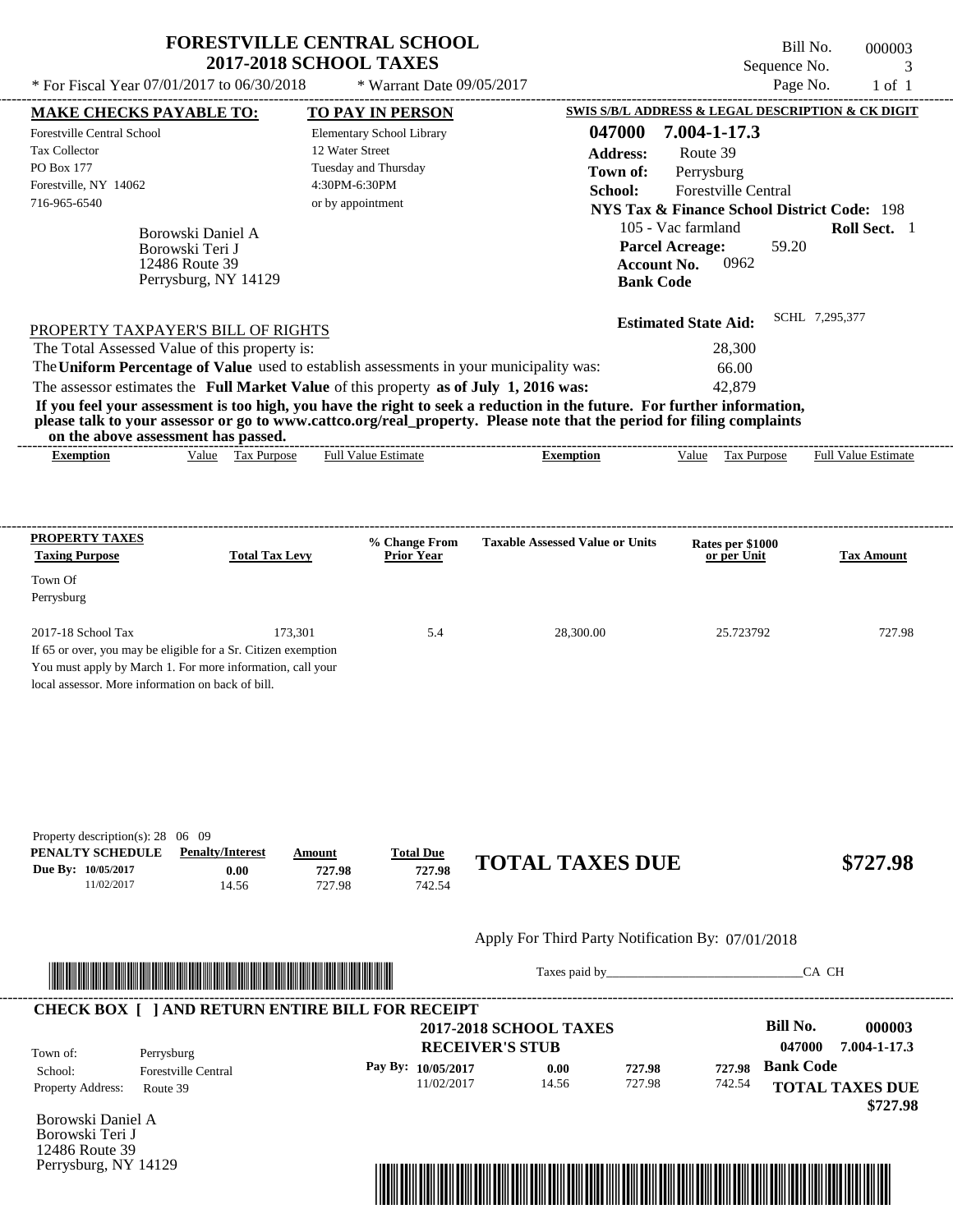| * For Fiscal Year 07/01/2017 to 06/30/2018                                                                                                                                                                                           |                                                           | <b>FORESTVILLE CENTRAL SCHOOL</b><br><b>2017-2018 SCHOOL TAXES</b><br>* Warrant Date 09/05/2017                                                                                  |                                                                                                                                                                                                                                                  | Bill No.<br>Sequence No.<br>Page No.                                                                                                                                                                                                               | 000004<br>$\overline{4}$<br>$1$ of $1$ |
|--------------------------------------------------------------------------------------------------------------------------------------------------------------------------------------------------------------------------------------|-----------------------------------------------------------|----------------------------------------------------------------------------------------------------------------------------------------------------------------------------------|--------------------------------------------------------------------------------------------------------------------------------------------------------------------------------------------------------------------------------------------------|----------------------------------------------------------------------------------------------------------------------------------------------------------------------------------------------------------------------------------------------------|----------------------------------------|
| <b>MAKE CHECKS PAYABLE TO:</b><br><b>Forestville Central School</b><br><b>Tax Collector</b><br>PO Box 177<br>Forestville, NY 14062<br>716-965-6540                                                                                   | Borowski Teri J<br>12486 Route 39<br>Perrysburg, NY 14129 | TO PAY IN PERSON<br>Elementary School Library<br>12 Water Street<br>Tuesday and Thursday<br>4:30PM-6:30PM<br>or by appointment                                                   | 047000<br><b>Address:</b><br>Town of:<br>School:<br><b>Account No.</b><br><b>Bank Code</b>                                                                                                                                                       | SWIS S/B/L ADDRESS & LEGAL DESCRIPTION & CK DIGIT<br>7.004-1-17.2<br>12486 Route 39<br>Perrysburg<br>Forestville Central<br><b>NYS Tax &amp; Finance School District Code: 198</b><br>210 - 1 Family Res<br><b>Parcel Acreage:</b><br>1.90<br>0880 | Roll Sect. 1                           |
| PROPERTY TAXPAYER'S BILL OF RIGHTS<br>The Total Assessed Value of this property is:<br>on the above assessment has passed.                                                                                                           |                                                           | The Uniform Percentage of Value used to establish assessments in your municipality was:<br>The assessor estimates the Full Market Value of this property as of July 1, 2016 was: | If you feel your assessment is too high, you have the right to seek a reduction in the future. For further information,<br>please talk to your assessor or go to www.cattco.org/real_property. Please note that the period for filing complaints | <b>Estimated State Aid:</b><br>37,400<br>66.00<br>56,667                                                                                                                                                                                           | SCHL 7,295,377                         |
| <b>Exemption</b><br><b>Bas Star</b>                                                                                                                                                                                                  | Value Tax Purpose<br>(See Note) 21,300 SCHOOL             | <b>Full Value Estimate</b><br>32,273                                                                                                                                             | <b>Exemption</b>                                                                                                                                                                                                                                 | Value Tax Purpose                                                                                                                                                                                                                                  | Full Value Estimate                    |
| PROPERTY TAXES<br><b>Taxing Purpose</b><br>Town Of<br>Perrysburg                                                                                                                                                                     | <b>Total Tax Levy</b>                                     | % Change From<br><b>Prior Year</b>                                                                                                                                               | <b>Taxable Assessed Value or Units</b><br>(before accounting for STAR)                                                                                                                                                                           | Rates per \$1000<br>or per Unit                                                                                                                                                                                                                    | <b>Tax Amount</b>                      |
| 2017-18 School Tax<br>If 65 or over, you may be eligible for a Sr. Citizen exemption<br>You must apply by March 1. For more information, call your<br>local assessor. More information on back of bill.                              | 173,301                                                   | 5.4                                                                                                                                                                              | 37,400.00                                                                                                                                                                                                                                        | 25.723792                                                                                                                                                                                                                                          | 962.07                                 |
| Property description(s): $28 \quad 06 \quad 09$                                                                                                                                                                                      |                                                           |                                                                                                                                                                                  | Your tax savings this year resulting from the New York State School Tax Relief (STAR) program is:<br>Note: This year's STAR tax savings generally may not exceed last year's by more than 2%.                                                    |                                                                                                                                                                                                                                                    | \$527.00                               |
| <b>PENALTY SCHEDULE</b> Penalty/Interest<br>Due By: 10/05/2017<br>11/02/2017                                                                                                                                                         | 0.00<br>8.70                                              | Amount<br><b>Total Due</b><br>435.07<br>435.07<br>435.07<br>443.77                                                                                                               | <b>TOTAL TAXES DUE</b>                                                                                                                                                                                                                           |                                                                                                                                                                                                                                                    | \$435.07                               |
|                                                                                                                                                                                                                                      |                                                           |                                                                                                                                                                                  | Apply For Third Party Notification By: 07/01/2018                                                                                                                                                                                                |                                                                                                                                                                                                                                                    |                                        |
| <u> International Proposition (International Proposition International Proposition International Proposition International Proposition International Proposition International Proposition International Proposition Internation</u> |                                                           |                                                                                                                                                                                  |                                                                                                                                                                                                                                                  |                                                                                                                                                                                                                                                    | CA CH                                  |

| Town of:                 | Perrysburg                 | <b>2017-2018 SCHOOL TAXES</b><br><b>RECEIVER'S STUB</b> |      |        |        | Bill No.<br>047000 | 000004<br>7.004-1-17.2 |
|--------------------------|----------------------------|---------------------------------------------------------|------|--------|--------|--------------------|------------------------|
| School:                  | <b>Forestville Central</b> | Pay By: $10/05/2017$                                    | 0.00 | 435.07 | 435.07 | <b>Bank Code</b>   |                        |
| <b>Property Address:</b> | 12486 Route 39             | 11/02/2017                                              | 8.70 | 435.07 | 443.77 |                    | <b>TOTAL TAXES DUE</b> |

Borowski Teri J 12486 Route 39 Perrysburg, NY 14129

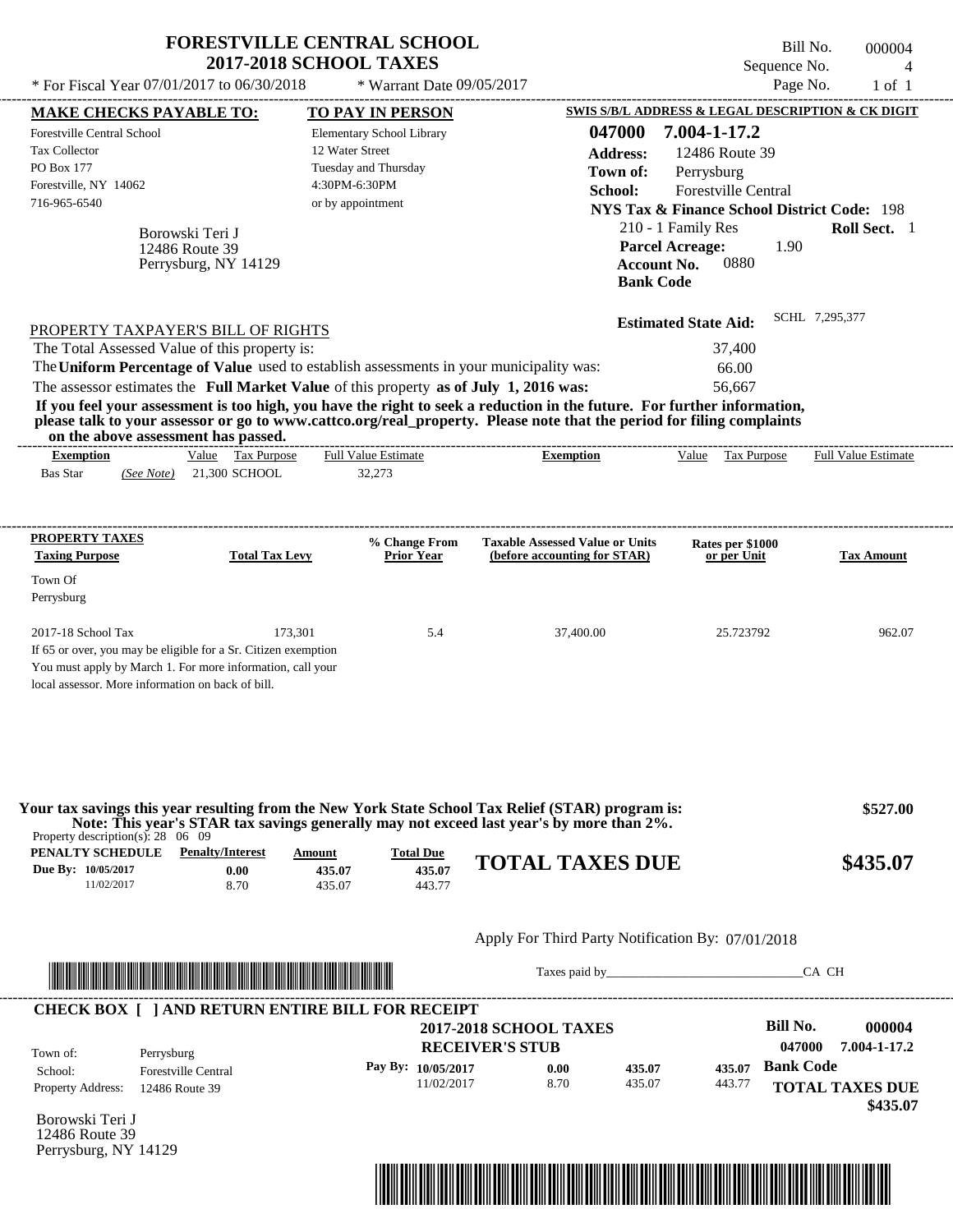| <b>FORESTVILLE CENTRAL SCHOOL</b> |
|-----------------------------------|
| <b>2017-2018 SCHOOL TAXES</b>     |

Forestville Central School

Tax Collector

\* Warrant Date 09/05/2017

Elementary School Library

12 Water Street

---------------------------------------------------------------------------------------------------------------------------------------------------------------------------------------------------- Bill No. 000005 Sequence No. 5 \* For Fiscal Year  $07/01/2017$  to  $06/30/2018$  \* Warrant Date  $09/05/2017$  Page No. 1 of 1 **MAKE CHECKS PAYABLE TO: TO PAY IN PERSON SWIS S/B/L ADDRESS & LEGAL DESCRIPTION & CK DIGIT 047000 15.002-1-11.1 Address:** 10400 Edwards Corners Rd Perrysburg 270 - Mfg housing **Roll Sect.** 1 3.25 **Account No.** 0128 **Bank Code Parcel Acreage:**

| PO Box 177<br>Forestville, NY 14062<br>716-965-6540                     | <b>Bova Timothy</b><br><b>Bova Stacey</b><br>10400 Edwards Corners Rd<br>Perrysburg, NY 14129                                                                                                                                                                           | Tuesday and Thursday<br>4:30PM-6:30PM<br>or by appointment | Town of:<br>School:<br><b>Bank Code</b>                                                                                                                                                                                                          | Perrysburg<br><b>Forestville Central</b><br><b>NYS Tax &amp; Finance School District Code: 198</b><br>270 - Mfg housing<br><b>Parcel Acreage:</b><br>3.25<br>0128<br><b>Account No.</b> | Roll Sect. 1               |
|-------------------------------------------------------------------------|-------------------------------------------------------------------------------------------------------------------------------------------------------------------------------------------------------------------------------------------------------------------------|------------------------------------------------------------|--------------------------------------------------------------------------------------------------------------------------------------------------------------------------------------------------------------------------------------------------|-----------------------------------------------------------------------------------------------------------------------------------------------------------------------------------------|----------------------------|
| on the above assessment has passed.                                     | PROPERTY TAXPAYER'S BILL OF RIGHTS<br>The Total Assessed Value of this property is:<br>The Uniform Percentage of Value used to establish assessments in your municipality was:<br>The assessor estimates the Full Market Value of this property as of July 1, 2016 was: |                                                            | If you feel your assessment is too high, you have the right to seek a reduction in the future. For further information,<br>please talk to your assessor or go to www.cattco.org/real_property. Please note that the period for filing complaints | <b>Estimated State Aid:</b><br>42,800<br>66.00<br>64,848                                                                                                                                | SCHL 7,295,377             |
| <b>Exemption</b><br><b>Bas Star</b><br>(See Note)                       | Tax Purpose<br>Value<br>21,300 SCHOOL                                                                                                                                                                                                                                   | <b>Full Value Estimate</b><br>32,273                       | <b>Exemption</b>                                                                                                                                                                                                                                 | Value<br>Tax Purpose                                                                                                                                                                    | <b>Full Value Estimate</b> |
| PROPERTY TAXES<br><b>Taxing Purpose</b><br>Town Of<br>Perrysburg        | <b>Total Tax Levy</b>                                                                                                                                                                                                                                                   | % Change From<br><b>Prior Year</b>                         | <b>Taxable Assessed Value or Units</b><br>(before accounting for STAR)                                                                                                                                                                           | Rates per \$1000<br>or per Unit                                                                                                                                                         | <b>Tax Amount</b>          |
| 2017-18 School Tax<br>local assessor. More information on back of bill. | 173.301<br>If 65 or over, you may be eligible for a Sr. Citizen exemption<br>You must apply by March 1. For more information, call your                                                                                                                                 | 5.4                                                        | 42,800.00                                                                                                                                                                                                                                        | 25.723792                                                                                                                                                                               | 1.100.98                   |
|                                                                         |                                                                                                                                                                                                                                                                         |                                                            |                                                                                                                                                                                                                                                  |                                                                                                                                                                                         |                            |

| PENALTY SCHEDULE   | <b>Penalty/Interest</b> | Amount | <b>Total Due</b><br>$\overline{\phantom{a}}$ | <b>TOTAL TAXES DUE</b> | \$573.98 |
|--------------------|-------------------------|--------|----------------------------------------------|------------------------|----------|
| Due By: 10/05/2017 | $0.00\,$                | 573.98 | 573.98                                       |                        |          |
| 1/02/2017          | 1.48                    | 573.98 | 585.46                                       |                        |          |

## Apply For Third Party Notification By: 07/01/2018



Taxes paid by\_\_\_\_\_\_\_\_\_\_\_\_\_\_\_\_\_\_\_\_\_\_\_\_\_\_\_\_\_\_\_CA CH

| Town of:                 | Perrysburg                 | <b>2017-2018 SCHOOL TAXES</b><br><b>RECEIVER'S STUB</b> |       |        |        | <b>Bill No.</b><br>047000 | 000005<br>15.002-1-11.1 |
|--------------------------|----------------------------|---------------------------------------------------------|-------|--------|--------|---------------------------|-------------------------|
| School:                  | <b>Forestville Central</b> | Pay By: $10/05/2017$                                    | 0.00  | 573.98 | 573.98 | <b>Bank Code</b>          |                         |
| <b>Property Address:</b> | 10400 Edwards Corners Rd   | 11/02/2017                                              | 11.48 | 573.98 | 585.46 |                           | <b>TOTAL TAXES DUE</b>  |

Bova Timothy Bova Stacey 10400 Edwards Corners Rd Perrysburg, NY 14129

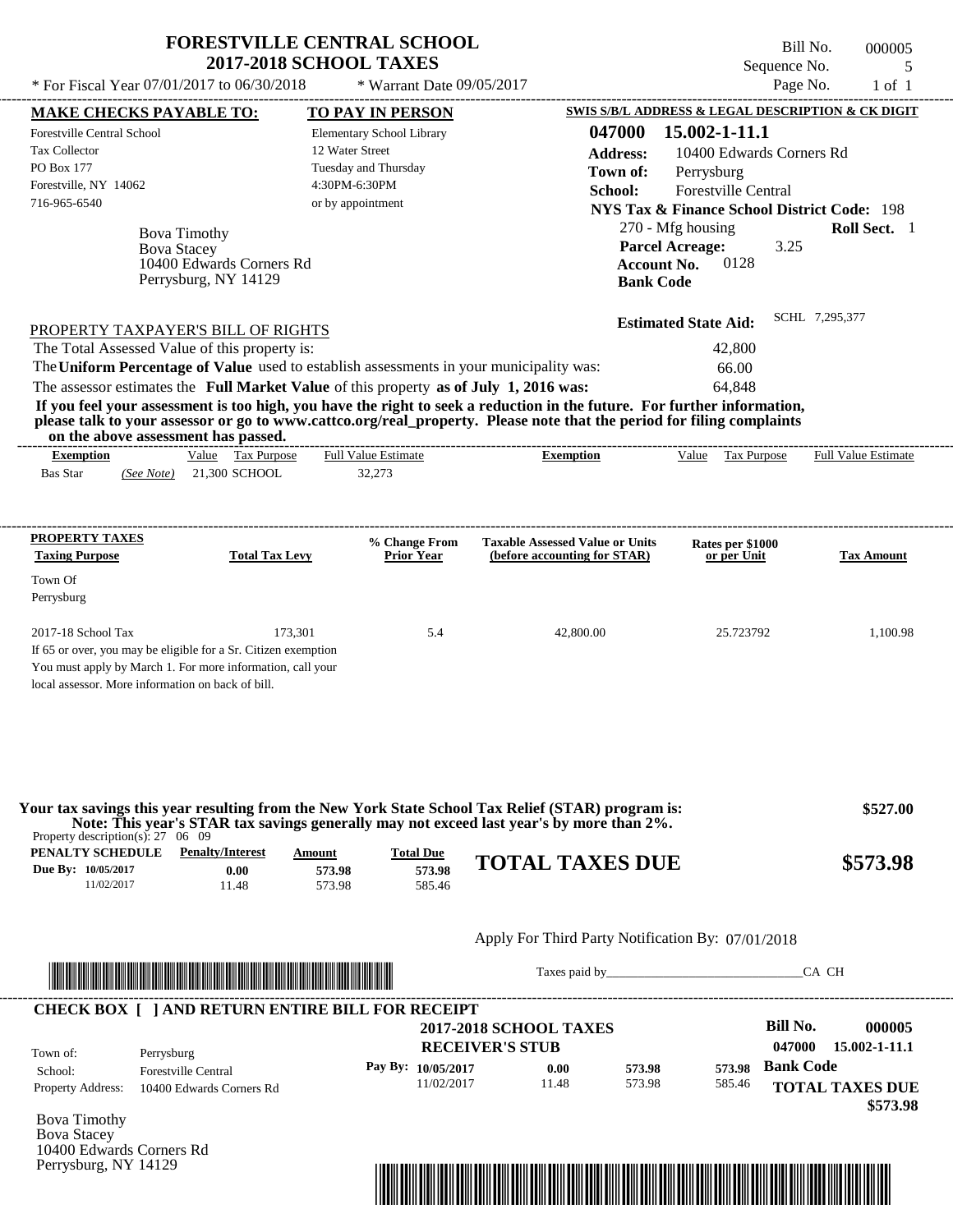|                                                                                                                         | <b>FORESTVILLE CENTRAL SCHOOL</b> |                                        |                                                        | Bill No.<br>000007         |
|-------------------------------------------------------------------------------------------------------------------------|-----------------------------------|----------------------------------------|--------------------------------------------------------|----------------------------|
|                                                                                                                         | <b>2017-2018 SCHOOL TAXES</b>     |                                        | Sequence No.                                           | 6                          |
| * For Fiscal Year 07/01/2017 to 06/30/2018                                                                              | * Warrant Date 09/05/2017         |                                        | Page No.                                               | $1$ of $1$                 |
| <b>MAKE CHECKS PAYABLE TO:</b>                                                                                          | <b>TO PAY IN PERSON</b>           |                                        | SWIS S/B/L ADDRESS & LEGAL DESCRIPTION & CK DIGIT      |                            |
| Forestville Central School                                                                                              | Elementary School Library         | 047000                                 | 15.002-1-14.2                                          |                            |
| <b>Tax Collector</b>                                                                                                    | 12 Water Street                   | Address:                               | 12457 Route 39                                         |                            |
| PO Box 177                                                                                                              | Tuesday and Thursday              | Town of:                               | Perrysburg                                             |                            |
| Forestville, NY 14062                                                                                                   | 4:30PM-6:30PM                     | School:                                | <b>Forestville Central</b>                             |                            |
| 716-965-6540                                                                                                            | or by appointment                 |                                        | <b>NYS Tax &amp; Finance School District Code: 198</b> |                            |
|                                                                                                                         |                                   |                                        | 210 - 1 Family Res                                     | Roll Sect. 1               |
| Butcher Ricky D                                                                                                         |                                   |                                        | <b>Parcel Acreage:</b><br>1.85                         |                            |
| Butcher Martha M<br>12457 Route 39                                                                                      |                                   |                                        | 1012<br><b>Account No.</b>                             |                            |
| Perrysburg, NY 14129                                                                                                    |                                   | <b>Bank Code</b>                       |                                                        |                            |
|                                                                                                                         |                                   |                                        |                                                        |                            |
| PROPERTY TAXPAYER'S BILL OF RIGHTS                                                                                      |                                   |                                        | <b>Estimated State Aid:</b>                            | SCHL 7.295.377             |
| The Total Assessed Value of this property is:                                                                           |                                   |                                        | 72,100                                                 |                            |
| The Uniform Percentage of Value used to establish assessments in your municipality was:                                 |                                   |                                        | 66.00                                                  |                            |
| The assessor estimates the Full Market Value of this property as of July 1, 2016 was:                                   |                                   |                                        | 109.242                                                |                            |
| If you feel your assessment is too high, you have the right to seek a reduction in the future. For further information, |                                   |                                        |                                                        |                            |
| please talk to your assessor or go to www.cattco.org/real_property. Please note that the period for filing complaints   |                                   |                                        |                                                        |                            |
| on the above assessment has passed.                                                                                     |                                   |                                        |                                                        |                            |
| Value Tax Purpose<br><b>Exemption</b>                                                                                   | <b>Full Value Estimate</b>        | <b>Exemption</b>                       | Value Tax Purpose                                      | <b>Full Value Estimate</b> |
| $(See Note)$ 21.300 SCHOOL<br><b>Bas Star</b>                                                                           | 32.273                            |                                        |                                                        |                            |
|                                                                                                                         |                                   |                                        |                                                        |                            |
|                                                                                                                         |                                   |                                        |                                                        |                            |
| PROPERTY TAXES                                                                                                          | % Change From                     | <b>Taxable Assessed Value or Units</b> |                                                        |                            |
| <b>Taxing Purpose</b><br><b>Total Tax Levy</b>                                                                          | <b>Prior Year</b>                 | (before accounting for STAR)           | Rates per \$1000<br>or per Unit                        | <b>Tax Amount</b>          |
| Town Of                                                                                                                 |                                   |                                        |                                                        |                            |
|                                                                                                                         |                                   |                                        |                                                        |                            |
| Perrysburg                                                                                                              |                                   |                                        |                                                        |                            |
| 173.301<br>2017-18 School Tax                                                                                           | 5.4                               | 72.100.00                              | 25.723792                                              | 1.854.69                   |

If 65 or over, you may be eligible for a Sr. Citizen exemption You must apply by March 1. For more information, call your

local assessor. More information on back of bill.

| Property description(s): $27 \quad 06 \quad 09$      |                                          |                                |                                          | Your tax savings this year resulting from the New York State School Tax Relief (STAR) program is:<br>Note: This year's STAR tax savings generally may not exceed last year's by more than 2%. | \$527.00   |
|------------------------------------------------------|------------------------------------------|--------------------------------|------------------------------------------|-----------------------------------------------------------------------------------------------------------------------------------------------------------------------------------------------|------------|
| PENALTY SCHEDULE<br>Due By: 10/05/2017<br>11/02/2017 | <b>Penalty/Interest</b><br>0.00<br>26.55 | Amount<br>1,327.69<br>1.327.69 | <b>Total Due</b><br>1,327.69<br>1.354.24 | <b>TOTAL TAXES DUE</b>                                                                                                                                                                        | \$1,327.69 |

## Apply For Third Party Notification By: 07/01/2018



Taxes paid by\_\_\_\_\_\_\_\_\_\_\_\_\_\_\_\_\_\_\_\_\_\_\_\_\_\_\_\_\_\_\_CA CH

| Town of:                 | Perrysburg                 | <b>2017-2018 SCHOOL TAXES</b><br><b>RECEIVER'S STUB</b> |       |          |          | Bill No.<br>047000 | 000007<br>15.002-1-14.2 |
|--------------------------|----------------------------|---------------------------------------------------------|-------|----------|----------|--------------------|-------------------------|
| School:                  | <b>Forestville Central</b> | Pay By: $10/05/2017$                                    | 0.00  | 1.327.69 | 1.327.69 | <b>Bank Code</b>   |                         |
| <b>Property Address:</b> | 12457 Route 39             | 11/02/2017                                              | 26.55 | 1.327.69 | 1,354.24 |                    | <b>TOTAL TAXES DUE</b>  |

Butcher Ricky D Butcher Martha M 12457 Route 39 Perrysburg, NY 14129

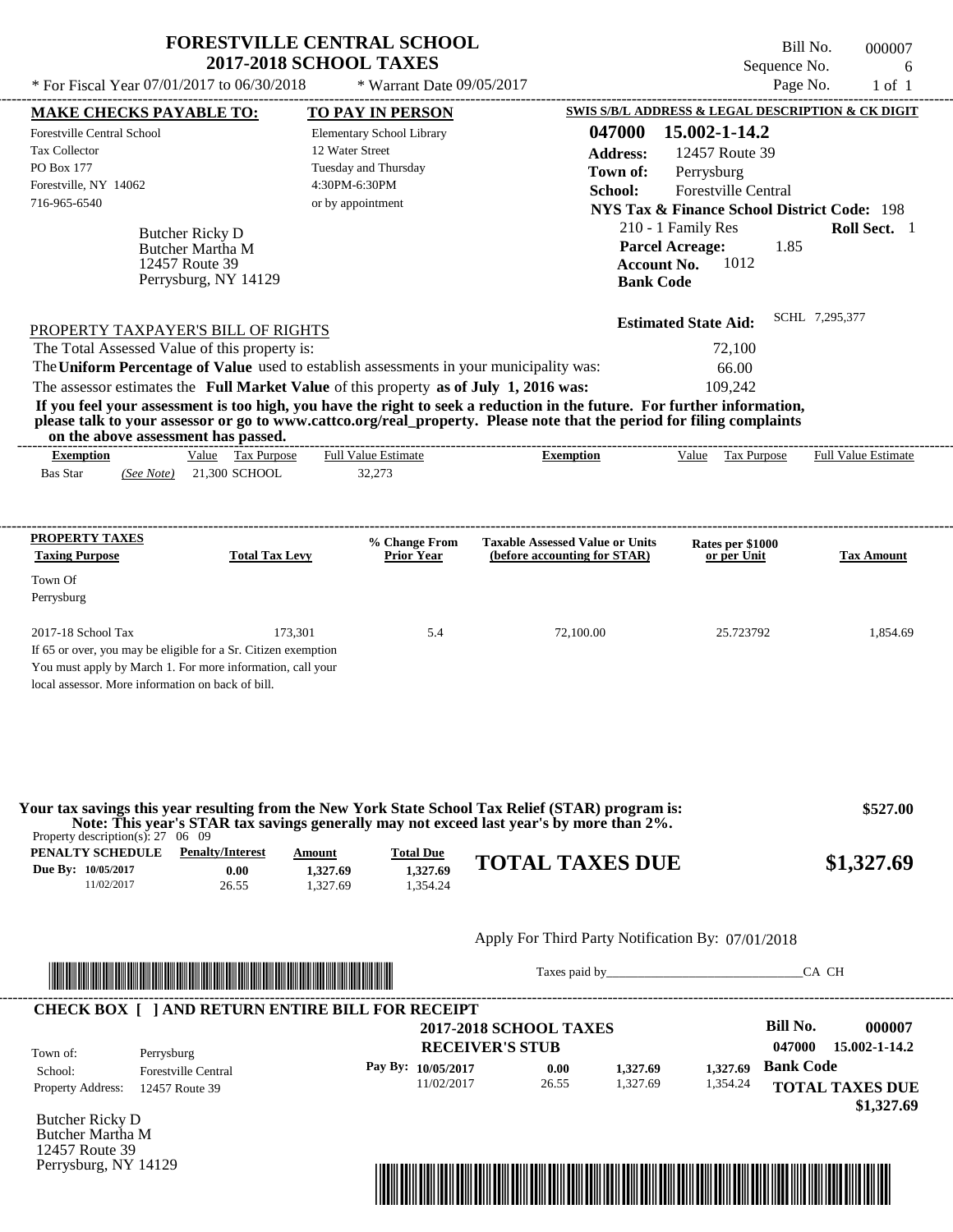| <b>FORESTVILLE CENTRAL SCHOOL</b> |  |
|-----------------------------------|--|
| <b>2017-2018 SCHOOL TAXES</b>     |  |

---------------------------------------------------------------------------------------------------------------------------------------------------------------------------------------------------- Bill No. 000008 Sequence No. 7  $*$  For Fiscal Year 07/01/2017 to 06/30/2018  $*$  Warrant Date 09/05/2017 Page No. 1 of 1

| <b>MAKE CHECKS PAYABLE TO:</b>                                                                                  |                                                                                                                       | <b>TO PAY IN PERSON</b>                                                                 |                                                                                                                                                                                               | SWIS S/B/L ADDRESS & LEGAL DESCRIPTION & CK DIGIT      |                            |
|-----------------------------------------------------------------------------------------------------------------|-----------------------------------------------------------------------------------------------------------------------|-----------------------------------------------------------------------------------------|-----------------------------------------------------------------------------------------------------------------------------------------------------------------------------------------------|--------------------------------------------------------|----------------------------|
| <b>Forestville Central School</b>                                                                               |                                                                                                                       | Elementary School Library                                                               | 047000                                                                                                                                                                                        | 15.002-1-13                                            |                            |
| Tax Collector                                                                                                   |                                                                                                                       | 12 Water Street                                                                         | <b>Address:</b>                                                                                                                                                                               | 10338 Edwards Corners Rd                               |                            |
| PO Box 177                                                                                                      |                                                                                                                       | Tuesday and Thursday                                                                    | Town of:                                                                                                                                                                                      | Perrysburg                                             |                            |
| Forestville, NY 14062                                                                                           |                                                                                                                       | 4:30PM-6:30PM                                                                           | School:                                                                                                                                                                                       | <b>Forestville Central</b>                             |                            |
| 716-965-6540                                                                                                    |                                                                                                                       | or by appointment                                                                       |                                                                                                                                                                                               | <b>NYS Tax &amp; Finance School District Code: 198</b> |                            |
|                                                                                                                 | Czarnota Ronald A                                                                                                     |                                                                                         |                                                                                                                                                                                               | 240 - Rural res                                        | Roll Sect. 1               |
|                                                                                                                 | Czarnota Barbara                                                                                                      |                                                                                         |                                                                                                                                                                                               | <b>Parcel Acreage:</b><br>65.12                        |                            |
|                                                                                                                 | 10338 Edwards Cr Rd                                                                                                   |                                                                                         | <b>Account No.</b>                                                                                                                                                                            | 0758                                                   |                            |
|                                                                                                                 | Perrysburg, NY 14129                                                                                                  |                                                                                         | <b>Bank Code</b>                                                                                                                                                                              |                                                        |                            |
|                                                                                                                 |                                                                                                                       |                                                                                         |                                                                                                                                                                                               |                                                        |                            |
|                                                                                                                 |                                                                                                                       |                                                                                         |                                                                                                                                                                                               | <b>Estimated State Aid:</b>                            | SCHL 7,295,377             |
| PROPERTY TAXPAYER'S BILL OF RIGHTS                                                                              |                                                                                                                       |                                                                                         |                                                                                                                                                                                               |                                                        |                            |
| The Total Assessed Value of this property is:                                                                   |                                                                                                                       |                                                                                         |                                                                                                                                                                                               | 139,320                                                |                            |
|                                                                                                                 |                                                                                                                       | The Uniform Percentage of Value used to establish assessments in your municipality was: |                                                                                                                                                                                               | 66.00                                                  |                            |
|                                                                                                                 |                                                                                                                       | The assessor estimates the Full Market Value of this property as of July 1, 2016 was:   |                                                                                                                                                                                               | 211,091                                                |                            |
|                                                                                                                 |                                                                                                                       |                                                                                         | If you feel your assessment is too high, you have the right to seek a reduction in the future. For further information,                                                                       |                                                        |                            |
|                                                                                                                 | on the above assessment has passed.                                                                                   |                                                                                         | please talk to your assessor or go to www.cattco.org/real_property. Please note that the period for filing complaints                                                                         |                                                        |                            |
| <b>Exemption</b>                                                                                                | Value Tax Purpose                                                                                                     | <b>Full Value Estimate</b>                                                              | <b>Exemption</b>                                                                                                                                                                              | Value Tax Purpose                                      | <b>Full Value Estimate</b> |
| <b>Bas Star</b><br>(See Note)                                                                                   | 21,300 SCHOOL                                                                                                         | 32,273                                                                                  |                                                                                                                                                                                               |                                                        |                            |
|                                                                                                                 |                                                                                                                       |                                                                                         |                                                                                                                                                                                               |                                                        |                            |
|                                                                                                                 |                                                                                                                       |                                                                                         |                                                                                                                                                                                               |                                                        |                            |
|                                                                                                                 |                                                                                                                       |                                                                                         |                                                                                                                                                                                               |                                                        |                            |
| <b>PROPERTY TAXES</b><br><b>Taxing Purpose</b>                                                                  | <b>Total Tax Levy</b>                                                                                                 | % Change From<br><b>Prior Year</b>                                                      | <b>Taxable Assessed Value or Units</b><br>(before accounting for STAR)                                                                                                                        | Rates per \$1000<br>or per Unit                        | <b>Tax Amount</b>          |
|                                                                                                                 |                                                                                                                       |                                                                                         |                                                                                                                                                                                               |                                                        |                            |
| Town Of                                                                                                         |                                                                                                                       |                                                                                         |                                                                                                                                                                                               |                                                        |                            |
| Perrysburg                                                                                                      |                                                                                                                       |                                                                                         |                                                                                                                                                                                               |                                                        |                            |
|                                                                                                                 |                                                                                                                       |                                                                                         |                                                                                                                                                                                               |                                                        |                            |
| 2017-18 School Tax                                                                                              | 173,301                                                                                                               | 5.4                                                                                     | 139,320.00                                                                                                                                                                                    | 25.723792                                              | 3,583.84                   |
| If 65 or over, you may be eligible for a Sr. Citizen exemption                                                  |                                                                                                                       |                                                                                         |                                                                                                                                                                                               |                                                        |                            |
| You must apply by March 1. For more information, call your<br>local assessor. More information on back of bill. |                                                                                                                       |                                                                                         |                                                                                                                                                                                               |                                                        |                            |
|                                                                                                                 |                                                                                                                       |                                                                                         |                                                                                                                                                                                               |                                                        |                            |
|                                                                                                                 |                                                                                                                       |                                                                                         |                                                                                                                                                                                               |                                                        |                            |
|                                                                                                                 |                                                                                                                       |                                                                                         |                                                                                                                                                                                               |                                                        |                            |
|                                                                                                                 |                                                                                                                       |                                                                                         |                                                                                                                                                                                               |                                                        |                            |
|                                                                                                                 |                                                                                                                       |                                                                                         |                                                                                                                                                                                               |                                                        |                            |
|                                                                                                                 |                                                                                                                       |                                                                                         |                                                                                                                                                                                               |                                                        |                            |
|                                                                                                                 |                                                                                                                       |                                                                                         | Your tax savings this year resulting from the New York State School Tax Relief (STAR) program is:<br>Note: This year's STAR tax savings generally may not exceed last year's by more than 2%. |                                                        | \$527.00                   |
| Property description(s): $27 \quad 06 \quad 09$                                                                 |                                                                                                                       |                                                                                         |                                                                                                                                                                                               |                                                        |                            |
| PENALTY SCHEDULE                                                                                                | <b>Penalty/Interest</b>                                                                                               | <b>Total Due</b><br>Amount                                                              |                                                                                                                                                                                               |                                                        |                            |
| Due By: 10/05/2017                                                                                              | 0.00                                                                                                                  | 3,056.84<br>3,056.84                                                                    | <b>TOTAL TAXES DUE</b>                                                                                                                                                                        |                                                        | \$3,056.84                 |
| 11/02/2017                                                                                                      | 61.14                                                                                                                 | 3,117.98<br>3,056.84                                                                    |                                                                                                                                                                                               |                                                        |                            |
|                                                                                                                 |                                                                                                                       |                                                                                         |                                                                                                                                                                                               |                                                        |                            |
|                                                                                                                 |                                                                                                                       |                                                                                         | Apply For Third Party Notification By: 07/01/2018                                                                                                                                             |                                                        |                            |
|                                                                                                                 |                                                                                                                       |                                                                                         |                                                                                                                                                                                               |                                                        |                            |
|                                                                                                                 | <u> Literatura de la contrada de la contrada de la contrada de la contrada de la contrada de la contrada de la co</u> |                                                                                         |                                                                                                                                                                                               | Taxes paid by                                          | CA CH                      |
|                                                                                                                 |                                                                                                                       |                                                                                         |                                                                                                                                                                                               |                                                        |                            |
|                                                                                                                 |                                                                                                                       | <b>CHECK BOX [ ] AND RETURN ENTIRE BILL FOR RECEIPT</b>                                 |                                                                                                                                                                                               |                                                        |                            |
|                                                                                                                 |                                                                                                                       |                                                                                         | 2017-2018 SCHOOL TAXES                                                                                                                                                                        | <b>Bill No.</b>                                        | 000008                     |
|                                                                                                                 |                                                                                                                       |                                                                                         | <b>RECEIVER'S STUB</b>                                                                                                                                                                        |                                                        | 047000<br>15.002-1-13      |
| Town of:<br>Perrysburg                                                                                          | <b>Forestville Central</b>                                                                                            | Pay By: 10/05/2017                                                                      | 0.00<br>3,056.84                                                                                                                                                                              | <b>Bank Code</b><br>3,056.84                           |                            |
| School:                                                                                                         |                                                                                                                       | 11/02/2017                                                                              | 61.14<br>3,056.84                                                                                                                                                                             | 3,117.98                                               |                            |
| Property Address:                                                                                               | 10338 Edwards Corners Rd                                                                                              |                                                                                         |                                                                                                                                                                                               |                                                        | <b>TOTAL TAXES DUE</b>     |
| Czarnota Ronald A                                                                                               |                                                                                                                       |                                                                                         |                                                                                                                                                                                               |                                                        | \$3,056.84                 |
| Czarnota Barbara                                                                                                |                                                                                                                       |                                                                                         |                                                                                                                                                                                               |                                                        |                            |
| 10338 Edwards Cr Rd                                                                                             |                                                                                                                       |                                                                                         |                                                                                                                                                                                               |                                                        |                            |
| Perrysburg, NY 14129                                                                                            |                                                                                                                       |                                                                                         |                                                                                                                                                                                               |                                                        |                            |
|                                                                                                                 |                                                                                                                       |                                                                                         | <u> 1989 - Andrea Stadt British, fransk politik (d. 1989)</u>                                                                                                                                 |                                                        |                            |
|                                                                                                                 |                                                                                                                       |                                                                                         |                                                                                                                                                                                               |                                                        |                            |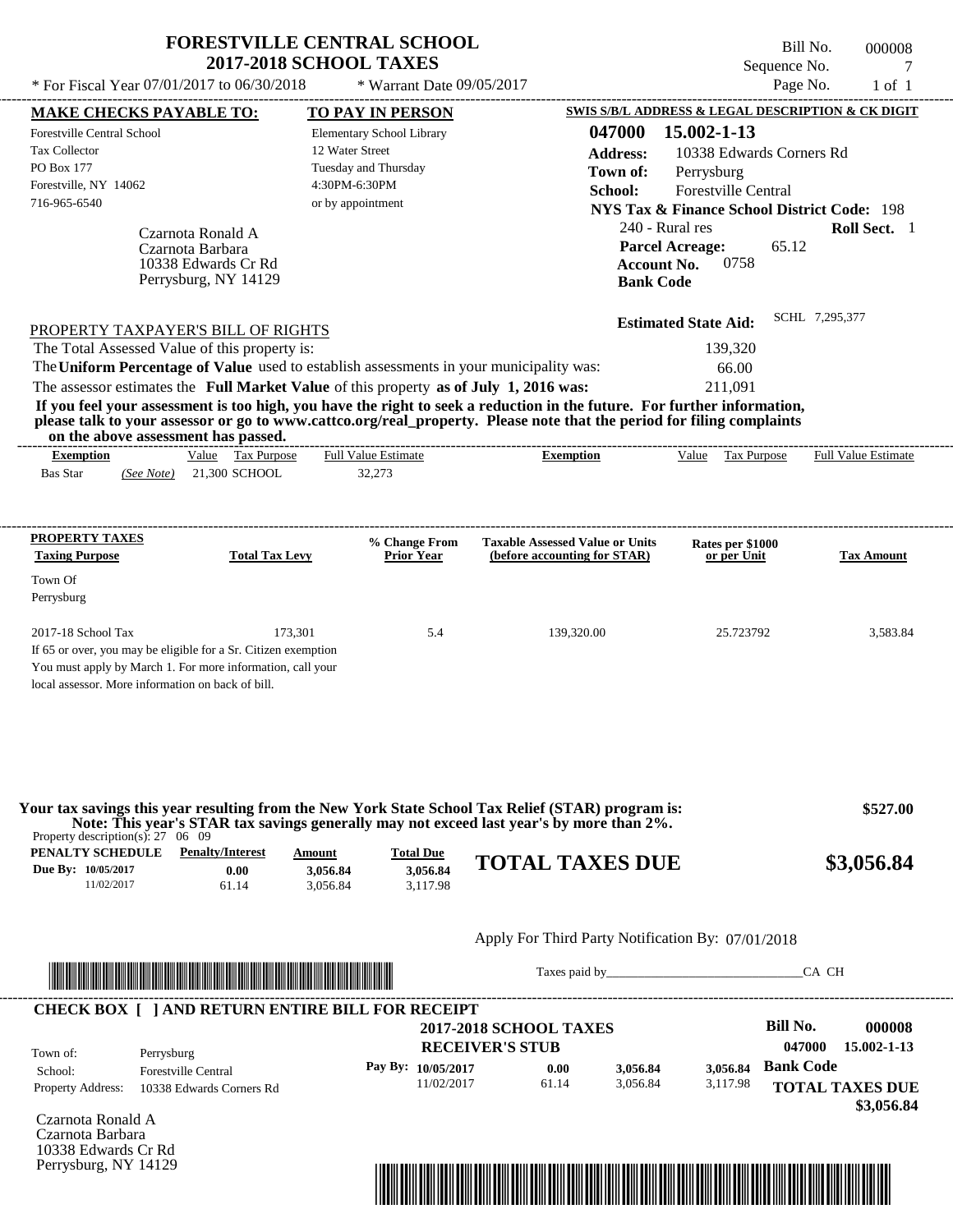| <b>FORESTVILLE CENTRAL SCHOOL</b><br><b>2017-2018 SCHOOL TAXES</b> |                             | - Bill No.<br>Sequence No. | 000010 |
|--------------------------------------------------------------------|-----------------------------|----------------------------|--------|
| * For Fiscal Year 07/01/2017 to 06/30/2018                         | $*$ Warrant Date 09/05/2017 | Page No.                   | ∣ of ∶ |
|                                                                    |                             |                            |        |

| <b>MAKE CHECKS PAYABLE TO:</b><br><b>Forestville Central School</b><br>Tax Collector<br>PO Box 177<br>Forestville, NY 14062<br>716-965-6540<br>Davis Eber J<br>Davis Bonita L                                                                                                                                  | 12806 Route 39<br>South Dayton, NY 14138                                                                                | <b>TO PAY IN PERSON</b><br><b>Elementary School Library</b><br>12 Water Street<br>Tuesday and Thursday<br>4:30PM-6:30PM<br>or by appointment | 047000<br><b>Address:</b><br>Town of:<br>School:<br><b>Account No.</b><br><b>Bank Code</b>                                                                                                                                                       | SWIS S/B/L ADDRESS & LEGAL DESCRIPTION & CK DIGIT<br>7.004-1-40.2<br>12816 Route 39<br>Perrysburg<br>Forestville Central<br><b>NYS Tax &amp; Finance School District Code: 198</b><br>210 - 1 Family Res<br><b>Parcel Acreage:</b><br>11.60<br>0837 | Roll Sect. 1                                                 |
|----------------------------------------------------------------------------------------------------------------------------------------------------------------------------------------------------------------------------------------------------------------------------------------------------------------|-------------------------------------------------------------------------------------------------------------------------|----------------------------------------------------------------------------------------------------------------------------------------------|--------------------------------------------------------------------------------------------------------------------------------------------------------------------------------------------------------------------------------------------------|-----------------------------------------------------------------------------------------------------------------------------------------------------------------------------------------------------------------------------------------------------|--------------------------------------------------------------|
| PROPERTY TAXPAYER'S BILL OF RIGHTS<br>The Total Assessed Value of this property is:<br>The Uniform Percentage of Value used to establish assessments in your municipality was:<br>The assessor estimates the Full Market Value of this property as of July 1, 2016 was:<br>on the above assessment has passed. |                                                                                                                         |                                                                                                                                              | If you feel your assessment is too high, you have the right to seek a reduction in the future. For further information,<br>please talk to your assessor or go to www.cattco.org/real_property. Please note that the period for filing complaints | <b>Estimated State Aid:</b><br>47,200<br>66.00<br>71,515                                                                                                                                                                                            | SCHL 7.295.377                                               |
| <b>Exemption</b><br><b>Bas Star</b><br>(See Note)                                                                                                                                                                                                                                                              | Value Tax Purpose<br>21,300 SCHOOL                                                                                      | <b>Full Value Estimate</b><br>32,273                                                                                                         | <b>Exemption</b>                                                                                                                                                                                                                                 | Value Tax Purpose                                                                                                                                                                                                                                   | <b>Full Value Estimate</b>                                   |
| <b>PROPERTY TAXES</b><br><b>Taxing Purpose</b>                                                                                                                                                                                                                                                                 | <b>Total Tax Levy</b>                                                                                                   | % Change From<br><b>Prior Year</b>                                                                                                           | <b>Taxable Assessed Value or Units</b><br>(before accounting for STAR)                                                                                                                                                                           | Rates per \$1000<br>or per Unit                                                                                                                                                                                                                     | <b>Tax Amount</b>                                            |
| Town Of<br>Perrysburg                                                                                                                                                                                                                                                                                          |                                                                                                                         |                                                                                                                                              |                                                                                                                                                                                                                                                  |                                                                                                                                                                                                                                                     |                                                              |
| 2017-18 School Tax<br>If 65 or over, you may be eligible for a Sr. Citizen exemption<br>You must apply by March 1. For more information, call your<br>local assessor. More information on back of bill.                                                                                                        | 173,301                                                                                                                 | 5.4                                                                                                                                          | 47,200.00                                                                                                                                                                                                                                        | 25.723792                                                                                                                                                                                                                                           | 1,214.16                                                     |
| Property description(s): $44 \quad 06 \quad 09$                                                                                                                                                                                                                                                                |                                                                                                                         |                                                                                                                                              | Your tax savings this year resulting from the New York State School Tax Relief (STAR) program is:<br>Note: This year's STAR tax savings generally may not exceed last year's by more than 2%.                                                    |                                                                                                                                                                                                                                                     | \$527.00                                                     |
| <b>PENALTY SCHEDULE</b> Penalty/Interest<br>Due By: 10/05/2017<br>11/02/2017                                                                                                                                                                                                                                   | Amount<br>0.00<br>687.16<br>13.74<br>687.16                                                                             | <b>Total Due</b><br>687.16<br>700.90                                                                                                         | <b>TOTAL TAXES DUE</b>                                                                                                                                                                                                                           |                                                                                                                                                                                                                                                     | \$687.16                                                     |
|                                                                                                                                                                                                                                                                                                                |                                                                                                                         |                                                                                                                                              | Apply For Third Party Notification By: 07/01/2018                                                                                                                                                                                                |                                                                                                                                                                                                                                                     |                                                              |
|                                                                                                                                                                                                                                                                                                                | <u> Indian American American Indian American Indian American Indian American Indian American Indian American Indian</u> |                                                                                                                                              | Taxes paid by                                                                                                                                                                                                                                    |                                                                                                                                                                                                                                                     | CA CH                                                        |
| <b>CHECK BOX [ ] AND RETURN ENTIRE BILL FOR RECEIPT</b><br>Town of:<br>Perrysburg<br><b>Forestville Central</b><br>School:<br>Property Address:<br>12816 Route 39                                                                                                                                              |                                                                                                                         | Pay By: 10/05/2017<br>11/02/2017                                                                                                             | <b>2017-2018 SCHOOL TAXES</b><br><b>RECEIVER'S STUB</b><br>0.00<br>687.16<br>13.74<br>687.16                                                                                                                                                     | <b>Bill No.</b><br>047000<br><b>Bank Code</b><br>687.16<br>700.90                                                                                                                                                                                   | 000010<br>7.004-1-40.2<br><b>TOTAL TAXES DUE</b><br>\$687.16 |
|                                                                                                                                                                                                                                                                                                                |                                                                                                                         |                                                                                                                                              |                                                                                                                                                                                                                                                  |                                                                                                                                                                                                                                                     |                                                              |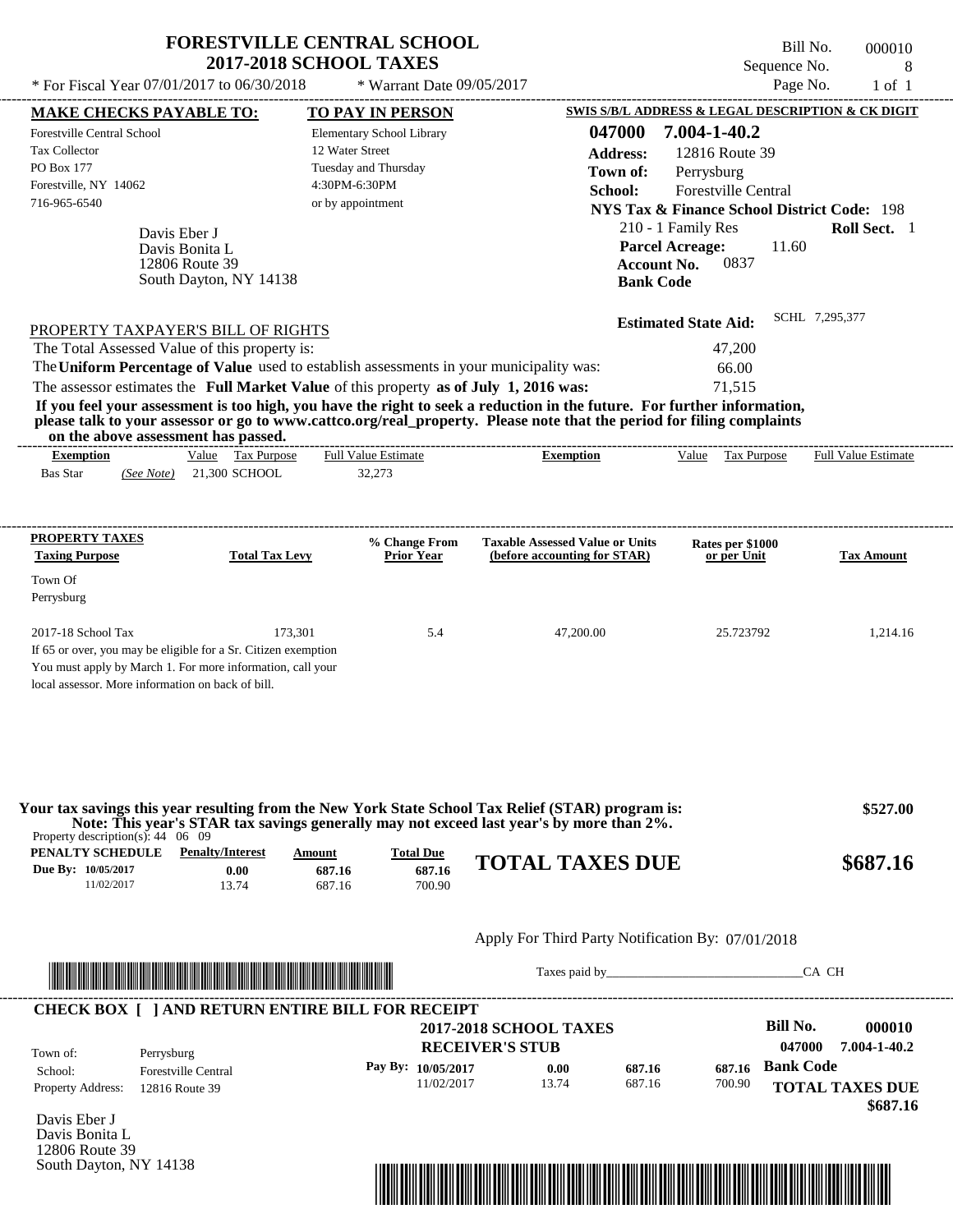| * For Fiscal Year 07/01/2017 to 06/30/2018                                                                                                                                                                                                                                              |                       | * Warrant Date $09/05/2017$        |                                        |                                                        | Sequence No.<br>Page No. | 9<br>$1$ of $1$     |
|-----------------------------------------------------------------------------------------------------------------------------------------------------------------------------------------------------------------------------------------------------------------------------------------|-----------------------|------------------------------------|----------------------------------------|--------------------------------------------------------|--------------------------|---------------------|
| <b>MAKE CHECKS PAYABLE TO:</b>                                                                                                                                                                                                                                                          |                       | TO PAY IN PERSON                   |                                        | SWIS S/B/L ADDRESS & LEGAL DESCRIPTION & CK DIGIT      |                          |                     |
| <b>Forestville Central School</b>                                                                                                                                                                                                                                                       |                       | Elementary School Library          | 047000                                 | 7.004-1-29.1                                           |                          |                     |
| Tax Collector                                                                                                                                                                                                                                                                           |                       | 12 Water Street                    | <b>Address:</b>                        | 12596 Route 39                                         |                          |                     |
| PO Box 177                                                                                                                                                                                                                                                                              |                       | Tuesday and Thursday               | Town of:                               | Perrysburg                                             |                          |                     |
| Forestville, NY 14062                                                                                                                                                                                                                                                                   |                       | 4:30PM-6:30PM                      | <b>School:</b>                         | Forestville Central                                    |                          |                     |
| 716-965-6540                                                                                                                                                                                                                                                                            |                       | or by appointment                  |                                        | <b>NYS Tax &amp; Finance School District Code: 198</b> |                          |                     |
| Dubaj George                                                                                                                                                                                                                                                                            |                       |                                    |                                        | 312 - Vac w/imprv                                      |                          | Roll Sect. 1        |
| Dubaj Deborah                                                                                                                                                                                                                                                                           |                       |                                    |                                        | <b>Parcel Acreage:</b>                                 | 2.75                     |                     |
| 48 Seneca St                                                                                                                                                                                                                                                                            |                       |                                    | <b>Account No.</b>                     | 0513                                                   |                          |                     |
| Gowanda, NY 14070                                                                                                                                                                                                                                                                       |                       |                                    | <b>Bank Code</b>                       |                                                        |                          |                     |
|                                                                                                                                                                                                                                                                                         |                       |                                    |                                        |                                                        |                          | SCHL 7.295.377      |
|                                                                                                                                                                                                                                                                                         |                       |                                    |                                        |                                                        |                          |                     |
| PROPERTY TAXPAYER'S BILL OF RIGHTS                                                                                                                                                                                                                                                      |                       |                                    |                                        | <b>Estimated State Aid:</b>                            |                          |                     |
| The Total Assessed Value of this property is:                                                                                                                                                                                                                                           |                       |                                    |                                        | 8.600                                                  |                          |                     |
| The Uniform Percentage of Value used to establish assessments in your municipality was:                                                                                                                                                                                                 |                       |                                    |                                        | 66.00                                                  |                          |                     |
| The assessor estimates the Full Market Value of this property as of July 1, 2016 was:                                                                                                                                                                                                   |                       |                                    |                                        | 13,030                                                 |                          |                     |
| If you feel your assessment is too high, you have the right to seek a reduction in the future. For further information,<br>please talk to your assessor or go to www.cattco.org/real_property. Please note that the period for filing complaints<br>on the above assessment has passed. |                       |                                    |                                        |                                                        |                          |                     |
| Value Tax Purpose<br><b>Exemption</b>                                                                                                                                                                                                                                                   |                       | <b>Full Value Estimate</b>         | <b>Exemption</b>                       | Value Tax Purpose                                      |                          | Full Value Estimate |
| <b>PROPERTY TAXES</b><br><b>Taxing Purpose</b>                                                                                                                                                                                                                                          | <b>Total Tax Levy</b> | % Change From<br><b>Prior Year</b> | <b>Taxable Assessed Value or Units</b> | Rates per \$1000<br>or per Unit                        |                          |                     |
| Town Of                                                                                                                                                                                                                                                                                 |                       |                                    |                                        |                                                        |                          |                     |
| Perrysburg                                                                                                                                                                                                                                                                              |                       |                                    |                                        |                                                        |                          | <b>Tax Amount</b>   |
| 2017-18 School Tax                                                                                                                                                                                                                                                                      | 173.301               | 5.4                                | 8,600.00                               | 25.723792                                              |                          | 221.22              |
| If 65 or over, you may be eligible for a Sr. Citizen exemption                                                                                                                                                                                                                          |                       |                                    |                                        |                                                        |                          |                     |
| You must apply by March 1. For more information, call your<br>local assessor. More information on back of bill.                                                                                                                                                                         |                       |                                    |                                        |                                                        |                          |                     |

| Property description(s): $36 \quad 06 \quad 09$ |                         | 1 Gas Well | $8/12$ -splt house, 1.90 ac o |                        |          |
|-------------------------------------------------|-------------------------|------------|-------------------------------|------------------------|----------|
| PENALTY SCHEDULE                                | <b>Penalty/Interest</b> | Amount     | <b>Total Due</b>              |                        |          |
| <b>Due By: 10/05/2017</b>                       | $0.00\,$                | 221.22     | 221.22                        | <b>TOTAL TAXES DUE</b> | \$221.22 |
| 11/02/2017                                      | 4.42                    | 221.22     | 225.64                        |                        |          |



Taxes paid by\_\_\_\_\_\_\_\_\_\_\_\_\_\_\_\_\_\_\_\_\_\_\_\_\_\_\_\_\_\_\_CA CH

| <b>CHECK BOX [ ] AND RETURN ENTIRE BILL FOR RECEIPT</b><br>Town of: | Perrysburg                 | <b>2017-2018 SCHOOL TAXES</b><br><b>RECEIVER'S STUB</b> |      |        |        |                  | 000011<br>7.004-1-29.1 |
|---------------------------------------------------------------------|----------------------------|---------------------------------------------------------|------|--------|--------|------------------|------------------------|
| School:                                                             | <b>Forestville Central</b> | Pay By: $10/05/2017$                                    | 0.00 | 221.22 | 221.22 | <b>Bank Code</b> |                        |
| <b>Property Address:</b>                                            | 12596 Route 39             | 11/02/2017                                              | 4.42 | 221.22 | 225.64 |                  | <b>TOTAL TAXES DUE</b> |

Dubaj George Dubaj Deborah 48 Seneca St Gowanda, NY 14070

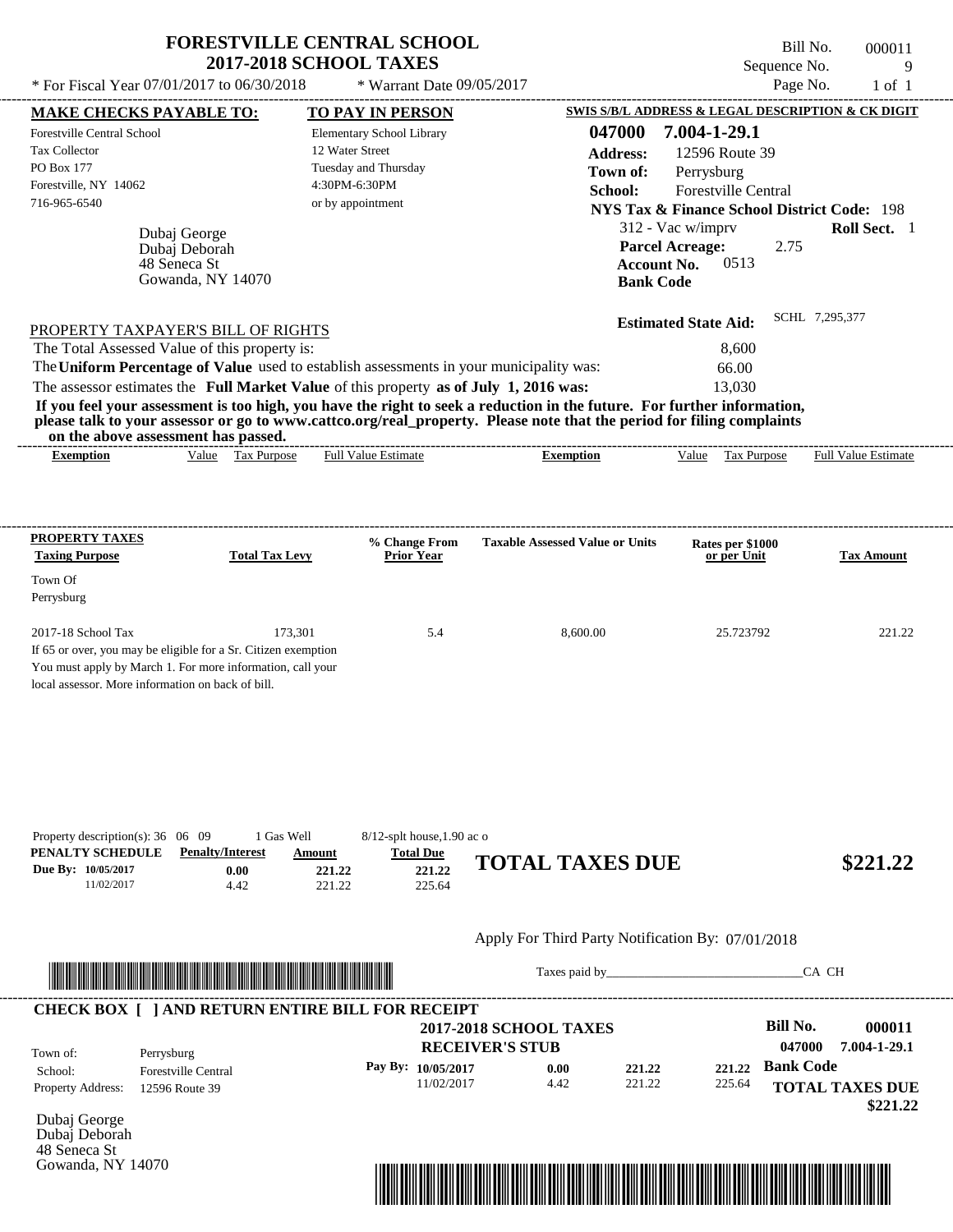|                                                                                                                                                                                                                                                                                                                                            |                                                           | <b>FORESTVILLE CENTRAL SCHOOL</b><br><b>2017-2018 SCHOOL TAXES</b>                                         |                                                                                                                                                                                                                                                  | Bill No.<br>Sequence No.                                                                                                                                                                      | 000012<br>10               |
|--------------------------------------------------------------------------------------------------------------------------------------------------------------------------------------------------------------------------------------------------------------------------------------------------------------------------------------------|-----------------------------------------------------------|------------------------------------------------------------------------------------------------------------|--------------------------------------------------------------------------------------------------------------------------------------------------------------------------------------------------------------------------------------------------|-----------------------------------------------------------------------------------------------------------------------------------------------------------------------------------------------|----------------------------|
| * For Fiscal Year 07/01/2017 to 06/30/2018                                                                                                                                                                                                                                                                                                 |                                                           | * Warrant Date 09/05/2017                                                                                  |                                                                                                                                                                                                                                                  | Page No.                                                                                                                                                                                      | $1$ of $1$                 |
| <b>MAKE CHECKS PAYABLE TO:</b>                                                                                                                                                                                                                                                                                                             |                                                           | <b>TO PAY IN PERSON</b>                                                                                    |                                                                                                                                                                                                                                                  | SWIS S/B/L ADDRESS & LEGAL DESCRIPTION & CK DIGIT                                                                                                                                             |                            |
| <b>Forestville Central School</b><br>Tax Collector<br>PO Box 177<br>Forestville, NY 14062<br>716-965-6540                                                                                                                                                                                                                                  | Duliba Ronald<br>12905 Route 39<br>South Dayton, NY 14138 | Elementary School Library<br>12 Water Street<br>Tuesday and Thursday<br>4:30PM-6:30PM<br>or by appointment | 047000<br><b>Address:</b><br>Town of:<br>School:<br><b>Account No.</b><br><b>Bank Code</b>                                                                                                                                                       | 15.002-1-4.2<br>12905 Route 39<br>Perrysburg<br>Forestville Central<br><b>NYS Tax &amp; Finance School District Code: 198</b><br>210 - 1 Family Res<br><b>Parcel Acreage:</b><br>1.75<br>1231 | Roll Sect. 1               |
| PROPERTY TAXPAYER'S BILL OF RIGHTS                                                                                                                                                                                                                                                                                                         |                                                           |                                                                                                            |                                                                                                                                                                                                                                                  | <b>Estimated State Aid:</b>                                                                                                                                                                   | SCHL 7,295,377             |
| The Total Assessed Value of this property is:                                                                                                                                                                                                                                                                                              |                                                           |                                                                                                            |                                                                                                                                                                                                                                                  | 66,500                                                                                                                                                                                        |                            |
|                                                                                                                                                                                                                                                                                                                                            |                                                           | The Uniform Percentage of Value used to establish assessments in your municipality was:                    |                                                                                                                                                                                                                                                  | 66.00                                                                                                                                                                                         |                            |
|                                                                                                                                                                                                                                                                                                                                            |                                                           | The assessor estimates the Full Market Value of this property as of July 1, 2016 was:                      |                                                                                                                                                                                                                                                  | 100,758                                                                                                                                                                                       |                            |
|                                                                                                                                                                                                                                                                                                                                            | on the above assessment has passed.                       |                                                                                                            | If you feel your assessment is too high, you have the right to seek a reduction in the future. For further information,<br>please talk to your assessor or go to www.cattco.org/real_property. Please note that the period for filing complaints |                                                                                                                                                                                               |                            |
| <b>Exemption</b>                                                                                                                                                                                                                                                                                                                           | Value Tax Purpose                                         | <b>Full Value Estimate</b>                                                                                 | <b>Exemption</b>                                                                                                                                                                                                                                 | Value Tax Purpose                                                                                                                                                                             | <b>Full Value Estimate</b> |
|                                                                                                                                                                                                                                                                                                                                            |                                                           | 32,273                                                                                                     |                                                                                                                                                                                                                                                  |                                                                                                                                                                                               |                            |
| <b>Bas Star</b>                                                                                                                                                                                                                                                                                                                            | (See Note) 21,300 SCHOOL                                  |                                                                                                            |                                                                                                                                                                                                                                                  |                                                                                                                                                                                               |                            |
| <b>PROPERTY TAXES</b><br><b>Taxing Purpose</b><br>Town Of<br>Perrysburg                                                                                                                                                                                                                                                                    | <b>Total Tax Levy</b>                                     | % Change From<br><b>Prior Year</b>                                                                         | <b>Taxable Assessed Value or Units</b><br>(before accounting for STAR)                                                                                                                                                                           | Rates per \$1000<br>or per Unit                                                                                                                                                               | <b>Tax Amount</b>          |
|                                                                                                                                                                                                                                                                                                                                            |                                                           | 173,301<br>5.4                                                                                             | 66.500.00                                                                                                                                                                                                                                        | 25.723792                                                                                                                                                                                     | 1,710.63                   |
| 2017-18 School Tax<br>If 65 or over, you may be eligible for a Sr. Citizen exemption<br>You must apply by March 1. For more information, call your<br>local assessor. More information on back of bill.<br>Property description(s): $8/09$ -split from 1-4<br><b>PENALTY SCHEDULE</b> Penalty/Interest<br>Due By: 10/05/2017<br>11/02/2017 | 0.00<br>23.67                                             | Amount<br><b>Total Due</b><br>1,183.63<br>1,183.63<br>1,183.63<br>1,207.30                                 | Your tax savings this year resulting from the New York State School Tax Relief (STAR) program is:<br>Note: This year's STAR tax savings generally may not exceed last year's by more than 2%.<br><b>TOTAL TAXES DUE</b>                          |                                                                                                                                                                                               | \$527.00<br>\$1,183.63     |



Taxes paid by\_\_\_\_\_\_\_\_\_\_\_\_\_\_\_\_\_\_\_\_\_\_\_\_\_\_\_\_\_\_\_CA CH

|                          |                            | <b>2017-2018 SCHOOL TAXES</b> |       |          |          | <b>Bill No.</b>  | 000012                 |
|--------------------------|----------------------------|-------------------------------|-------|----------|----------|------------------|------------------------|
| Town of:                 | Perrysburg                 | <b>RECEIVER'S STUB</b>        |       |          |          | 047000           | 15.002-1-4.2           |
| School:                  | <b>Forestville Central</b> | Pay By: $10/05/2017$          | 0.00  | 1,183.63 | 1.183.63 | <b>Bank Code</b> |                        |
| <b>Property Address:</b> | 12905 Route 39             | 11/02/2017                    | 23.67 | 1.183.63 | 1,207.30 |                  | <b>TOTAL TAXES DUE</b> |

Duliba Ronald 12905 Route 39 South Dayton, NY 14138

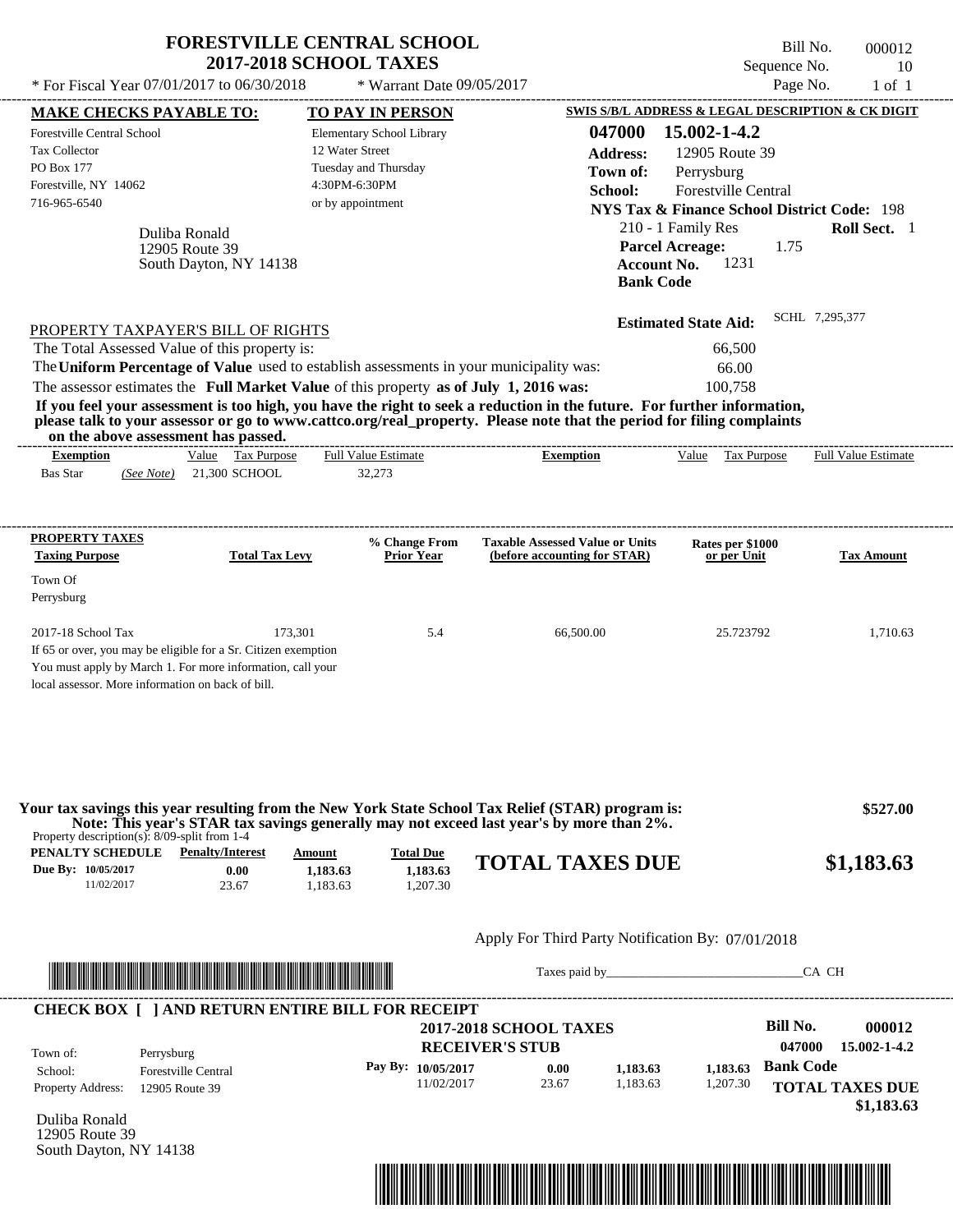| * For Fiscal Year 07/01/2017 to 06/30/2018<br>Page No.<br>* Warrant Date 09/05/2017<br>SWIS S/B/L ADDRESS & LEGAL DESCRIPTION & CK DIGIT<br><b>MAKE CHECKS PAYABLE TO:</b><br><b>TO PAY IN PERSON</b><br>047000<br>7.004-1-23.2<br><b>Forestville Central School</b><br>Elementary School Library<br>12 Water Street<br><b>Tax Collector</b><br><b>Address:</b><br>12609 Pudding Lane Rd<br>PO Box 177<br>Tuesday and Thursday<br>Town of:<br>Perrysburg<br>Forestville, NY 14062<br>4:30PM-6:30PM<br>Forestville Central<br>School:<br>716-965-6540<br>or by appointment<br><b>NYS Tax &amp; Finance School District Code: 198</b><br>210 - 1 Family Res<br>Edwards Thomas M.<br><b>Parcel Dimensions:</b><br>235.00 X 160.60<br>12609 Pudding Lane Rd<br>0784<br>Perrysburg, NY 14129<br><b>Account No.</b><br><b>Bank Code</b><br>SCHL 7,295,377<br><b>Estimated State Aid:</b><br>PROPERTY TAXPAYER'S BILL OF RIGHTS<br>The Total Assessed Value of this property is:<br>13,700<br>The Uniform Percentage of Value used to establish assessments in your municipality was:<br>66.00<br>The assessor estimates the Full Market Value of this property as of July 1, 2016 was:<br>20,758<br>If you feel your assessment is too high, you have the right to seek a reduction in the future. For further information,<br>please talk to your assessor or go to www.cattco.org/real_property. Please note that the period for filing complaints<br>on the above assessment has passed.<br>Value Tax Purpose<br><b>Full Value Estimate</b><br><b>Exemption</b><br>Value<br>Tax Purpose<br><b>Exemption</b><br>PROPERTY TAXES<br>% Change From<br><b>Taxable Assessed Value or Units</b><br>Rates per \$1000<br><b>Taxing Purpose</b><br><b>Prior Year</b><br><b>Total Tax Levy</b><br>or per Unit<br>Town Of<br>Perrysburg<br>2017-18 School Tax<br>173,301<br>5.4<br>13,700.00<br>25.723792<br>If 65 or over, you may be eligible for a Sr. Citizen exemption<br>You must apply by March 1. For more information, call your<br>local assessor. More information on back of bill.<br>09<br>Property description(s): 28<br>06<br>PENALTY SCHEDULE<br><b>Penalty/Interest</b><br><b>Total Due</b><br>Amount<br><b>TOTAL TAXES DUE</b><br>Due By: 10/05/2017<br>352.42<br>0.00<br>352.42<br>11/02/2017<br>359.47<br>7.05<br>352.42<br>Apply For Third Party Notification By: 07/01/2018 | <b>FORESTVILLE CENTRAL SCHOOL</b><br><b>2017-2018 SCHOOL TAXES</b> |  | Bill No.<br>Sequence No. | 000014<br>11        |
|------------------------------------------------------------------------------------------------------------------------------------------------------------------------------------------------------------------------------------------------------------------------------------------------------------------------------------------------------------------------------------------------------------------------------------------------------------------------------------------------------------------------------------------------------------------------------------------------------------------------------------------------------------------------------------------------------------------------------------------------------------------------------------------------------------------------------------------------------------------------------------------------------------------------------------------------------------------------------------------------------------------------------------------------------------------------------------------------------------------------------------------------------------------------------------------------------------------------------------------------------------------------------------------------------------------------------------------------------------------------------------------------------------------------------------------------------------------------------------------------------------------------------------------------------------------------------------------------------------------------------------------------------------------------------------------------------------------------------------------------------------------------------------------------------------------------------------------------------------------------------------------------------------------------------------------------------------------------------------------------------------------------------------------------------------------------------------------------------------------------------------------------------------------------------------------------------------------------------------------------------------------------------------------------------------------------------------------------------------------------------------|--------------------------------------------------------------------|--|--------------------------|---------------------|
|                                                                                                                                                                                                                                                                                                                                                                                                                                                                                                                                                                                                                                                                                                                                                                                                                                                                                                                                                                                                                                                                                                                                                                                                                                                                                                                                                                                                                                                                                                                                                                                                                                                                                                                                                                                                                                                                                                                                                                                                                                                                                                                                                                                                                                                                                                                                                                                    |                                                                    |  |                          | $1$ of $1$          |
|                                                                                                                                                                                                                                                                                                                                                                                                                                                                                                                                                                                                                                                                                                                                                                                                                                                                                                                                                                                                                                                                                                                                                                                                                                                                                                                                                                                                                                                                                                                                                                                                                                                                                                                                                                                                                                                                                                                                                                                                                                                                                                                                                                                                                                                                                                                                                                                    |                                                                    |  |                          | Roll Sect. 1        |
|                                                                                                                                                                                                                                                                                                                                                                                                                                                                                                                                                                                                                                                                                                                                                                                                                                                                                                                                                                                                                                                                                                                                                                                                                                                                                                                                                                                                                                                                                                                                                                                                                                                                                                                                                                                                                                                                                                                                                                                                                                                                                                                                                                                                                                                                                                                                                                                    |                                                                    |  |                          |                     |
|                                                                                                                                                                                                                                                                                                                                                                                                                                                                                                                                                                                                                                                                                                                                                                                                                                                                                                                                                                                                                                                                                                                                                                                                                                                                                                                                                                                                                                                                                                                                                                                                                                                                                                                                                                                                                                                                                                                                                                                                                                                                                                                                                                                                                                                                                                                                                                                    |                                                                    |  |                          | Full Value Estimate |
|                                                                                                                                                                                                                                                                                                                                                                                                                                                                                                                                                                                                                                                                                                                                                                                                                                                                                                                                                                                                                                                                                                                                                                                                                                                                                                                                                                                                                                                                                                                                                                                                                                                                                                                                                                                                                                                                                                                                                                                                                                                                                                                                                                                                                                                                                                                                                                                    |                                                                    |  |                          | <b>Tax Amount</b>   |
|                                                                                                                                                                                                                                                                                                                                                                                                                                                                                                                                                                                                                                                                                                                                                                                                                                                                                                                                                                                                                                                                                                                                                                                                                                                                                                                                                                                                                                                                                                                                                                                                                                                                                                                                                                                                                                                                                                                                                                                                                                                                                                                                                                                                                                                                                                                                                                                    |                                                                    |  |                          | 352.42              |
|                                                                                                                                                                                                                                                                                                                                                                                                                                                                                                                                                                                                                                                                                                                                                                                                                                                                                                                                                                                                                                                                                                                                                                                                                                                                                                                                                                                                                                                                                                                                                                                                                                                                                                                                                                                                                                                                                                                                                                                                                                                                                                                                                                                                                                                                                                                                                                                    |                                                                    |  |                          |                     |
|                                                                                                                                                                                                                                                                                                                                                                                                                                                                                                                                                                                                                                                                                                                                                                                                                                                                                                                                                                                                                                                                                                                                                                                                                                                                                                                                                                                                                                                                                                                                                                                                                                                                                                                                                                                                                                                                                                                                                                                                                                                                                                                                                                                                                                                                                                                                                                                    |                                                                    |  |                          | \$352.42            |



Taxes paid by\_\_\_\_\_\_\_\_\_\_\_\_\_\_\_\_\_\_\_\_\_\_\_\_\_\_\_\_\_\_\_CA CH

|                                                                   | <b>2017-2018 SCHOOL TAXES</b><br><b>RECEIVER'S STUB</b> |                      |        |        |                  | 000014<br>7.004-1-23.2 |
|-------------------------------------------------------------------|---------------------------------------------------------|----------------------|--------|--------|------------------|------------------------|
|                                                                   |                                                         | 0.00                 | 352.42 | 352.42 | <b>Bank Code</b> |                        |
|                                                                   | 11/02/2017                                              | 7.05                 | 352.42 | 359.47 |                  | <b>TOTAL TAXES DUE</b> |
| Perrysburg<br><b>Forestville Central</b><br>12609 Pudding Lane Rd |                                                         | Pay By: $10/05/2017$ |        |        |                  | 047000                 |

Edwards Thomas M. 12609 Pudding Lane Rd Perrysburg, NY 14129

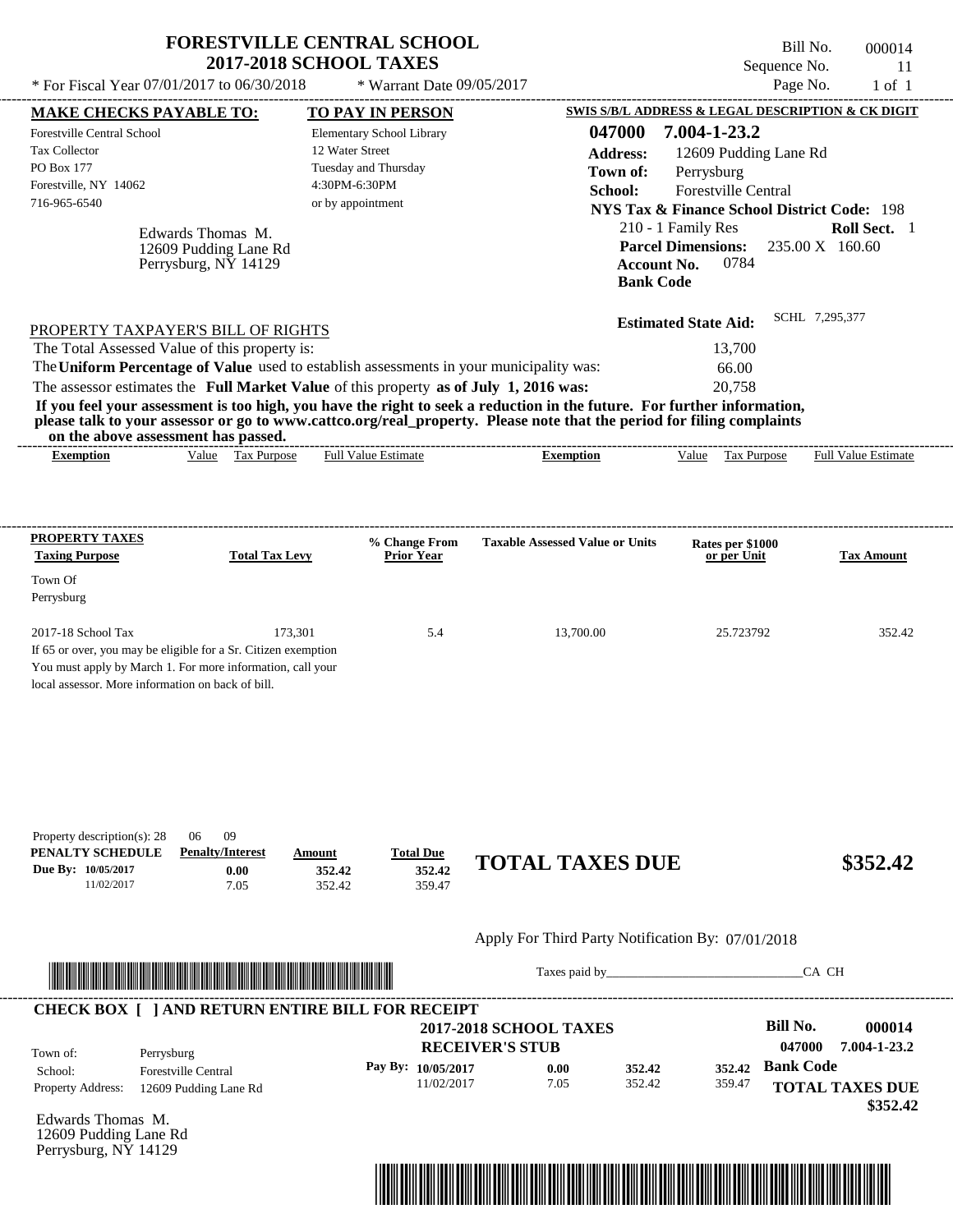| <b>FORESTVILLE CENTRAL SCHOOL</b> |  |
|-----------------------------------|--|
| <b>2017-2018 SCHOOL TAXES</b>     |  |

Tax Collector PO Box 177

Town Of Perrysburg \* Warrant Date 09/05/2017

Bill No. 000015 Sequence No. 12

 **\$1,605.50**

---------------------------------------------------------------------------------------------------------------------------------------------------------------------------------------------------- Eggleston Richard C If 65 or over, you may be eligible for a Sr. Citizen exemption You must apply by March 1. For more information, call your local assessor. More information on back of bill. \* For Fiscal Year  $07/01/2017$  to  $06/30/2018$  \* Warrant Date  $09/05/2017$  Page No. 1 of 1 **MAKE CHECKS PAYABLE TO: TO PAY IN PERSON SWIS S/B/L ADDRESS & LEGAL DESCRIPTION & CK DIGIT 047000 15.002-1-5 Address:** 12831 Route 39 Perrysburg **School:** Forestville Central **NYS Tax & Finance School District Code:** 198 240 - Rural res **Roll Sect.** 1 41.31 **Account No.** 0370 **Bank Code Estimated State Aid:** SCHL 7,295,377 PROPERTY TAXPAYER'S BILL OF RIGHTS The assessor estimates the **Full Market Value** of this property **as of July 1, 2016 was:** 125,606 The Total Assessed Value of this property is: 82,900 The **Uniform Percentage of Value** used to establish assessments in your municipality was: 66.00 **If you feel your assessment is too high, you have the right to seek a reduction in the future. For further information, please talk to your assessor or go to www.cattco.org/real\_property. Please note that the period for filing complaints on the above assessment has passed. Exemption** Value Tax Purpose **PROPERTY TAXES Taxing Purpose Total Tax Levy Prior Year % Change From (before accounting for STAR) Taxable Assessed Value or Units or per Unit Rates per \$1000 Tax Amount PENALTY SCHEDULE Penalty/Interest Amount Total Due Due By: 10/05/2017** 11/02/2017 32.11 **0.00** 1,605.50 **1,605.50** 1,637.61 **1,605.50 TOTAL TAXES DUE \$1,605.50** Apply For Third Party Notification By: 07/01/2018 **RECEIVER'S STUB Bill No. 000015 Bank Code** Property Address: 12831 Route 39 Perrysburg School: Forestville Central **TOTAL TAXES DUE** Bas Star 21,300 SCHOOL *(See Note)* 32,273 Elementary School Library 12 Water Street Tuesday and Thursday 4:30PM-6:30PM Forestville Central School Forestville, NY 14062  **2017-2018 SCHOOL TAXES** 716-965-6540 or by appointment **Parcel Acreage:** 2017-18 School Tax 2,132.50 173,301 5.4 82,900.00 25.723792 2,132.50  **\$527.00 047000 15.002-1-5 Pay By: 10/05/2017** 11/02/2017 32.11 **0.00** 1,605.50 **1,605.50** 1,637.61 **1,605.50** Hoff Michelle Full Value Estimate Taxes paid by Taxes and by Taxes paid by Taxes and by Taxes and by Taxes and the CA CH ---------------------------------------------------------------------------------------------------------------------------------------------------------------------------------------------------- ---------------------------------------------------------------------------------------------------------------------------------------------------------------------------------------------------- Property description(s): 43 06 09 Storage Well #943 **Town of:** 12833 Route 39 S Dayton, NY 14138 **Exemption** Value Tax Purpose Full Value Estimate **Your tax savings this year resulting from the New York State School Tax Relief (STAR) program is: Note: This year's STAR tax savings generally may not exceed last year's by more than 2%.** ---------------------------------------------------------------------------------------------------------------------------------------------------------------------------------------------------- **CHECK BOX [ ] AND RETURN ENTIRE BILL FOR RECEIPT** \*04700000001500000000160550\*

Eggleston Richard C Hoff Michelle 12833 Route 39 S Dayton, NY 14138

Town of:

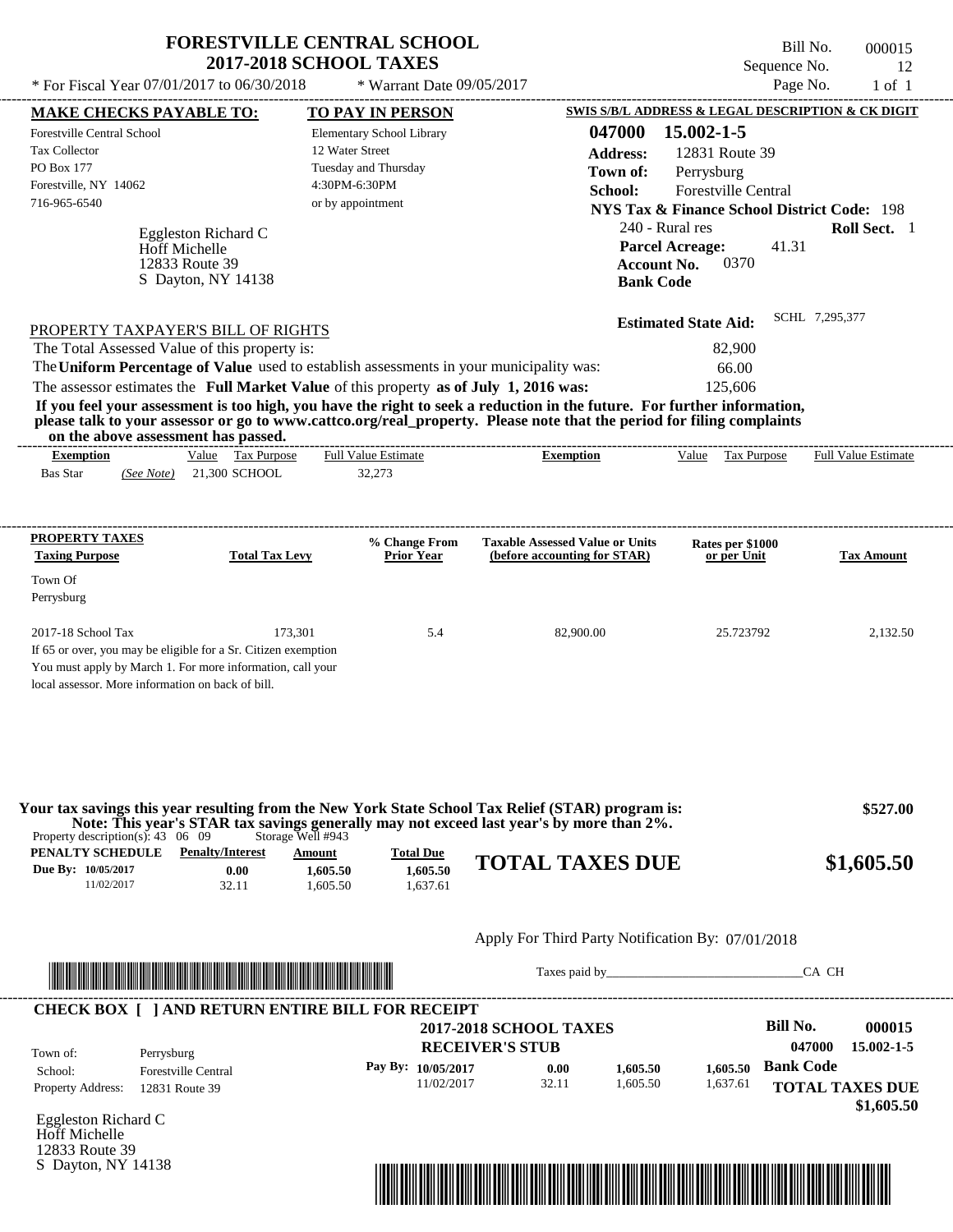|                                                                                                                                                                                                                                                                                         | <b>FORESTVILLE CENTRAL SCHOOL</b><br><b>2017-2018 SCHOOL TAXES</b>                                         |                                    |                                                                                            | Sequence No.                                                                                                                                                                                     | Bill No.<br>000016<br>13   |
|-----------------------------------------------------------------------------------------------------------------------------------------------------------------------------------------------------------------------------------------------------------------------------------------|------------------------------------------------------------------------------------------------------------|------------------------------------|--------------------------------------------------------------------------------------------|--------------------------------------------------------------------------------------------------------------------------------------------------------------------------------------------------|----------------------------|
| * For Fiscal Year 07/01/2017 to 06/30/2018                                                                                                                                                                                                                                              |                                                                                                            | * Warrant Date 09/05/2017          |                                                                                            |                                                                                                                                                                                                  | Page No.<br>$1$ of $1$     |
| <b>MAKE CHECKS PAYABLE TO:</b>                                                                                                                                                                                                                                                          | <b>TO PAY IN PERSON</b>                                                                                    |                                    |                                                                                            | SWIS S/B/L ADDRESS & LEGAL DESCRIPTION & CK DIGIT                                                                                                                                                |                            |
| Forestville Central School<br>Tax Collector<br>PO Box 177<br>Forestville, NY 14062<br>716-965-6540<br>Flagler Jean A<br>PO Box 241<br>Perrysburg, NY 14129                                                                                                                              | Elementary School Library<br>12 Water Street<br>Tuesday and Thursday<br>4:30PM-6:30PM<br>or by appointment |                                    | 047000<br><b>Address:</b><br>Town of:<br>School:<br><b>Account No.</b><br><b>Bank Code</b> | $15.002 - 1 - 2$<br>12951 Route 39<br>Perrysburg<br>Forestville Central<br><b>NYS Tax &amp; Finance School District Code: 198</b><br>117 - Horse farm<br>96.89<br><b>Parcel Acreage:</b><br>0187 | Roll Sect. 1               |
| PROPERTY TAXPAYER'S BILL OF RIGHTS                                                                                                                                                                                                                                                      |                                                                                                            |                                    |                                                                                            | <b>Estimated State Aid:</b>                                                                                                                                                                      | SCHL 7,295,377             |
| The Total Assessed Value of this property is:                                                                                                                                                                                                                                           |                                                                                                            |                                    |                                                                                            | 189,900                                                                                                                                                                                          |                            |
| The Uniform Percentage of Value used to establish assessments in your municipality was:                                                                                                                                                                                                 |                                                                                                            |                                    |                                                                                            | 66.00                                                                                                                                                                                            |                            |
| The assessor estimates the Full Market Value of this property as of July 1, 2016 was:                                                                                                                                                                                                   |                                                                                                            |                                    |                                                                                            | 287,727                                                                                                                                                                                          |                            |
| If you feel your assessment is too high, you have the right to seek a reduction in the future. For further information,<br>please talk to your assessor or go to www.cattco.org/real_property. Please note that the period for filing complaints<br>on the above assessment has passed. |                                                                                                            | --------------------------         |                                                                                            |                                                                                                                                                                                                  |                            |
| Value Tax Purpose<br><b>Exemption</b>                                                                                                                                                                                                                                                   | <b>Full Value Estimate</b>                                                                                 |                                    | <b>Exemption</b>                                                                           | Value Tax Purpose                                                                                                                                                                                | <b>Full Value Estimate</b> |
| 6,945 CO/TOWN/SCH<br>Ag Distout                                                                                                                                                                                                                                                         | 10,523                                                                                                     |                                    | Enh Star<br>(See Note)                                                                     | 46.510 SCHOOL                                                                                                                                                                                    | 70,470                     |
| <b>PROPERTY TAXES</b><br><b>Taxing Purpose</b><br>Town Of<br>Perrysburg                                                                                                                                                                                                                 | <b>Total Tax Levy</b>                                                                                      | % Change From<br><b>Prior Year</b> | <b>Taxable Assessed Value or Units</b><br>(before accounting for STAR)                     | Rates per \$1000<br>or per Unit                                                                                                                                                                  | <b>Tax Amount</b>          |
| 2017-18 School Tax<br>If 65 or over, you may be eligible for a Sr. Citizen exemption<br>You must apply by March 1. For more information, call your<br>local assessor. More information on back of bill.                                                                                 | 173,301                                                                                                    | 5.4                                | 182,955.00                                                                                 | 25.723792                                                                                                                                                                                        | 4,706.30                   |
| MAY BE SUBJECT TO PAYMENT UNDER AG DIST LAW UNTIL 2024                                                                                                                                                                                                                                  |                                                                                                            |                                    |                                                                                            |                                                                                                                                                                                                  |                            |
| Your tax savings this year resulting from the New York State School Tax Relief (STAR) program is:                                                                                                                                                                                       |                                                                                                            |                                    | Note: This year's STAR tax savings generally may not exceed last year's by more than 2%.   |                                                                                                                                                                                                  | \$1,148.00                 |
| Property description(s): $43 \quad 06 \quad 09$<br>PENALTY SCHEDULE<br><b>Penalty/Interest</b>                                                                                                                                                                                          | Storage Well #1020<br>Amount                                                                               | <b>Total Due</b>                   | <b>TOTAL TAXES DUE</b>                                                                     |                                                                                                                                                                                                  | \$3,558.30                 |
| Due By: 10/05/2017<br>0.00<br>11/02/2017<br>71.17                                                                                                                                                                                                                                       | 3,558.30<br>3,558.30                                                                                       | 3,558.30<br>3,629.47               |                                                                                            |                                                                                                                                                                                                  |                            |
|                                                                                                                                                                                                                                                                                         |                                                                                                            |                                    | Apply For Third Party Notification By: 07/01/2018                                          |                                                                                                                                                                                                  |                            |
|                                                                                                                                                                                                                                                                                         |                                                                                                            |                                    |                                                                                            |                                                                                                                                                                                                  | CA CH                      |
| <u> Literatura de la contrada de la contrada de la contrada de la contrada de la contrada de la contrada de la co</u>                                                                                                                                                                   |                                                                                                            |                                    |                                                                                            |                                                                                                                                                                                                  |                            |

| <b>CHECK BOX   JAND RETURN ENTIRE BILL FOR RECEIPT</b><br>Town of: | Perrysburg                 | <b>2017-2018 SCHOOL TAXES</b><br><b>RECEIVER'S STUB</b> |       |          |          |                        | 000016<br>$15.002 - 1 - 2$ |
|--------------------------------------------------------------------|----------------------------|---------------------------------------------------------|-------|----------|----------|------------------------|----------------------------|
| School:                                                            | <b>Forestville Central</b> | Pay By: $10/05/2017$                                    | 0.00  | 3,558.30 | 3.558.30 | <b>Bank Code</b>       |                            |
| <b>Property Address:</b>                                           | 12951 Route 39             | 11/02/2017                                              | 71.17 | 3.558.30 | 3.629.47 | <b>TOTAL TAXES DUE</b> |                            |

Flagler Jean A PO Box 241 Perrysburg, NY 14129

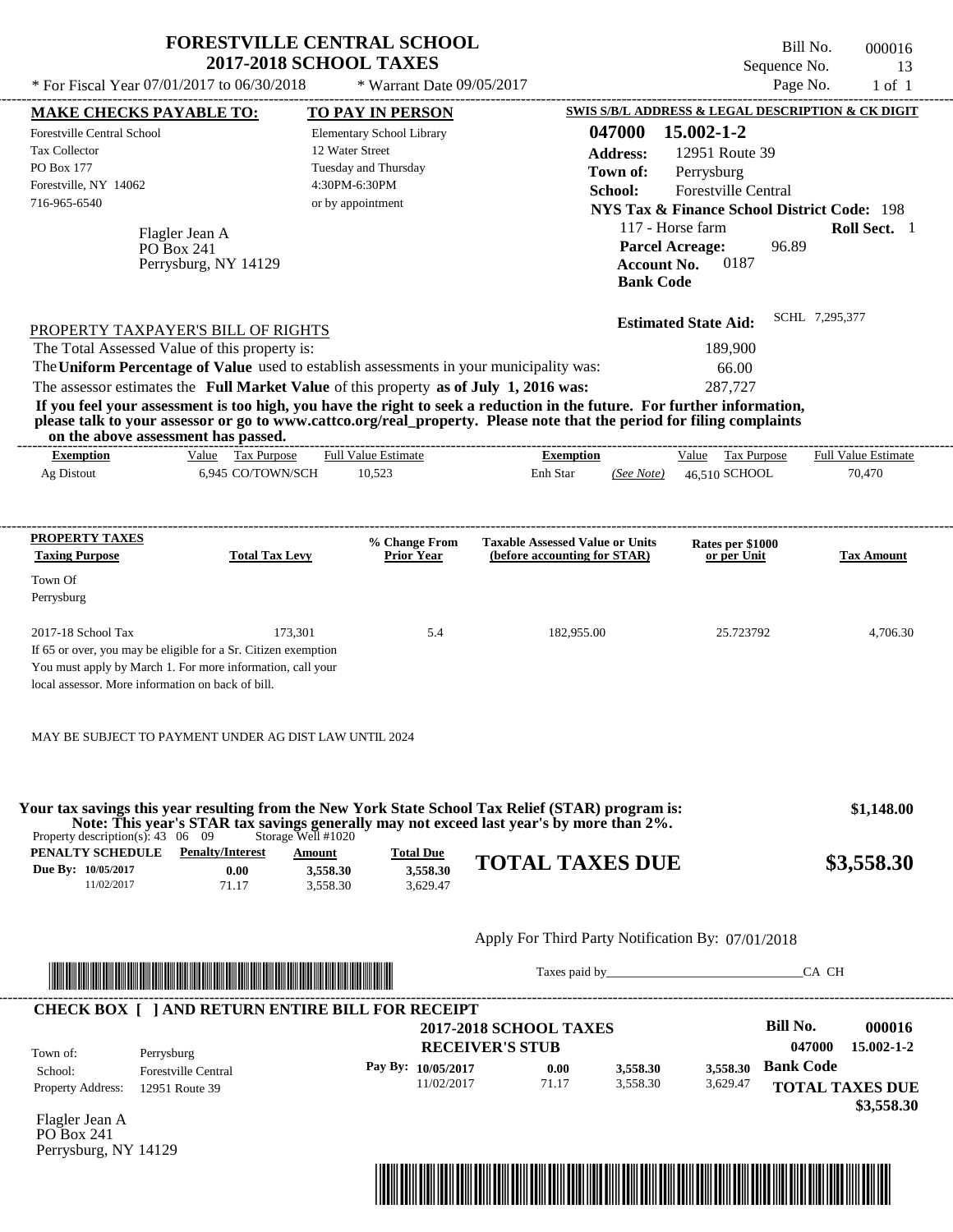| Bill No.<br>000017<br>14   | Sequence No.                                           |                                                                                                                                           |                                    | <b>2017-2018 SCHOOL TAXES</b>                                                         | <b>FORESTVILLE CENTRAL SCHOOL</b>                                                       |
|----------------------------|--------------------------------------------------------|-------------------------------------------------------------------------------------------------------------------------------------------|------------------------------------|---------------------------------------------------------------------------------------|-----------------------------------------------------------------------------------------|
| $1$ of $1$                 | Page No.                                               |                                                                                                                                           | * Warrant Date 09/05/2017          |                                                                                       | * For Fiscal Year 07/01/2017 to 06/30/2018                                              |
|                            | SWIS S/B/L ADDRESS & LEGAL DESCRIPTION & CK DIGIT      |                                                                                                                                           | <b>TO PAY IN PERSON</b>            |                                                                                       | <b>MAKE CHECKS PAYABLE TO:</b>                                                          |
|                            | 7.004-1-34                                             | 047000                                                                                                                                    | Elementary School Library          |                                                                                       | <b>Forestville Central School</b>                                                       |
|                            | 10579 W Perrysburg Rd                                  | <b>Address:</b>                                                                                                                           | 12 Water Street                    |                                                                                       | <b>Tax Collector</b>                                                                    |
|                            | Perrysburg                                             | Town of:                                                                                                                                  | Tuesday and Thursday               |                                                                                       | PO Box 177                                                                              |
|                            | Forestville Central                                    | School:                                                                                                                                   | 4:30PM-6:30PM                      |                                                                                       | Forestville, NY 14062                                                                   |
|                            | <b>NYS Tax &amp; Finance School District Code: 198</b> |                                                                                                                                           | or by appointment                  |                                                                                       | 716-965-6540                                                                            |
| Roll Sect. 1               | 210 - 1 Family Res                                     |                                                                                                                                           |                                    | Flisakowski John F                                                                    |                                                                                         |
|                            | <b>Parcel Acreage:</b><br>1.50                         |                                                                                                                                           |                                    | 10579 W Perrysburg Rd                                                                 |                                                                                         |
|                            | 0394                                                   | <b>Account No.</b>                                                                                                                        |                                    | Perrysburg, NY 14129                                                                  |                                                                                         |
|                            |                                                        | <b>Bank Code</b>                                                                                                                          |                                    |                                                                                       |                                                                                         |
| SCHL 7,295,377             |                                                        |                                                                                                                                           |                                    |                                                                                       |                                                                                         |
|                            | <b>Estimated State Aid:</b>                            |                                                                                                                                           |                                    |                                                                                       | PROPERTY TAXPAYER'S BILL OF RIGHTS                                                      |
|                            | 95,000                                                 |                                                                                                                                           |                                    |                                                                                       | The Total Assessed Value of this property is:                                           |
|                            | 66.00                                                  |                                                                                                                                           |                                    |                                                                                       | The Uniform Percentage of Value used to establish assessments in your municipality was: |
|                            |                                                        |                                                                                                                                           |                                    | The assessor estimates the Full Market Value of this property as of July 1, 2016 was: |                                                                                         |
|                            | 143,939                                                | If you feel your assessment is too high, you have the right to seek a reduction in the future. For further information,                   |                                    |                                                                                       |                                                                                         |
| <b>Full Value Estimate</b> | Value<br>Tax Purpose                                   | please talk to your assessor or go to www.cattco.org/real_property. Please note that the period for filing complaints<br><b>Exemption</b> | <b>Full Value Estimate</b>         | Value Tax Purpose                                                                     | on the above assessment has passed.<br><b>Exemption</b>                                 |
|                            |                                                        |                                                                                                                                           | 32,273                             | 21,300 SCHOOL                                                                         | <b>Bas Star</b><br>(See Note)                                                           |
|                            | Rates per \$1000<br>or per Unit                        | <b>Taxable Assessed Value or Units</b><br>(before accounting for STAR)                                                                    | % Change From<br><b>Prior Year</b> | <b>Total Tax Levy</b>                                                                 | PROPERTY TAXES<br><b>Taxing Purpose</b>                                                 |
| <b>Tax Amount</b>          |                                                        |                                                                                                                                           |                                    |                                                                                       | Town Of<br>Perrysburg                                                                   |

| Property description(s): $44 \quad 06 \quad 09$ |                         |          |                  | rvar da savings dils vear resulting from the fiew from Diate School fax Kener (DT/MX) program is.<br>Note: This year's STAR tax savings generally may not exceed last year's by more than 2%. | 9.241.00   |
|-------------------------------------------------|-------------------------|----------|------------------|-----------------------------------------------------------------------------------------------------------------------------------------------------------------------------------------------|------------|
| PENALTY SCHEDULE                                | <b>Penalty/Interest</b> | Amount   | <b>Total Due</b> | <b>TOTAL TAXES DUE</b>                                                                                                                                                                        | \$1,916.76 |
| <b>Due By: 10/05/2017</b>                       | 0.00                    | 1.916.76 | 1.916.76         |                                                                                                                                                                                               |            |
| 11/02/2017                                      | 38.34                   | .916.76  | .955.10          |                                                                                                                                                                                               |            |



Taxes paid by\_\_\_\_\_\_\_\_\_\_\_\_\_\_\_\_\_\_\_\_\_\_\_\_\_\_\_\_\_\_\_CA CH

| <b>CHECK BOX   JAND RETURN ENTIRE BILL FOR RECEIPT</b><br>Town of: | Perrysburg                 | <b>2017-2018 SCHOOL TAXES</b><br><b>RECEIVER'S STUB</b> |       |          |          |                        | 000017<br>7.004-1-34 |
|--------------------------------------------------------------------|----------------------------|---------------------------------------------------------|-------|----------|----------|------------------------|----------------------|
| School:                                                            | <b>Forestville Central</b> | Pay By: $10/05/2017$                                    | 0.00  | 1.916.76 | 1.916.76 | <b>Bank Code</b>       |                      |
| <b>Property Address:</b>                                           | 10579 W Perrysburg Rd      | 11/02/2017                                              | 38.34 | 1.916.76 | 1,955.10 | <b>TOTAL TAXES DUE</b> |                      |

Flisakowski John F 10579 W Perrysburg Rd Perrysburg, NY 14129

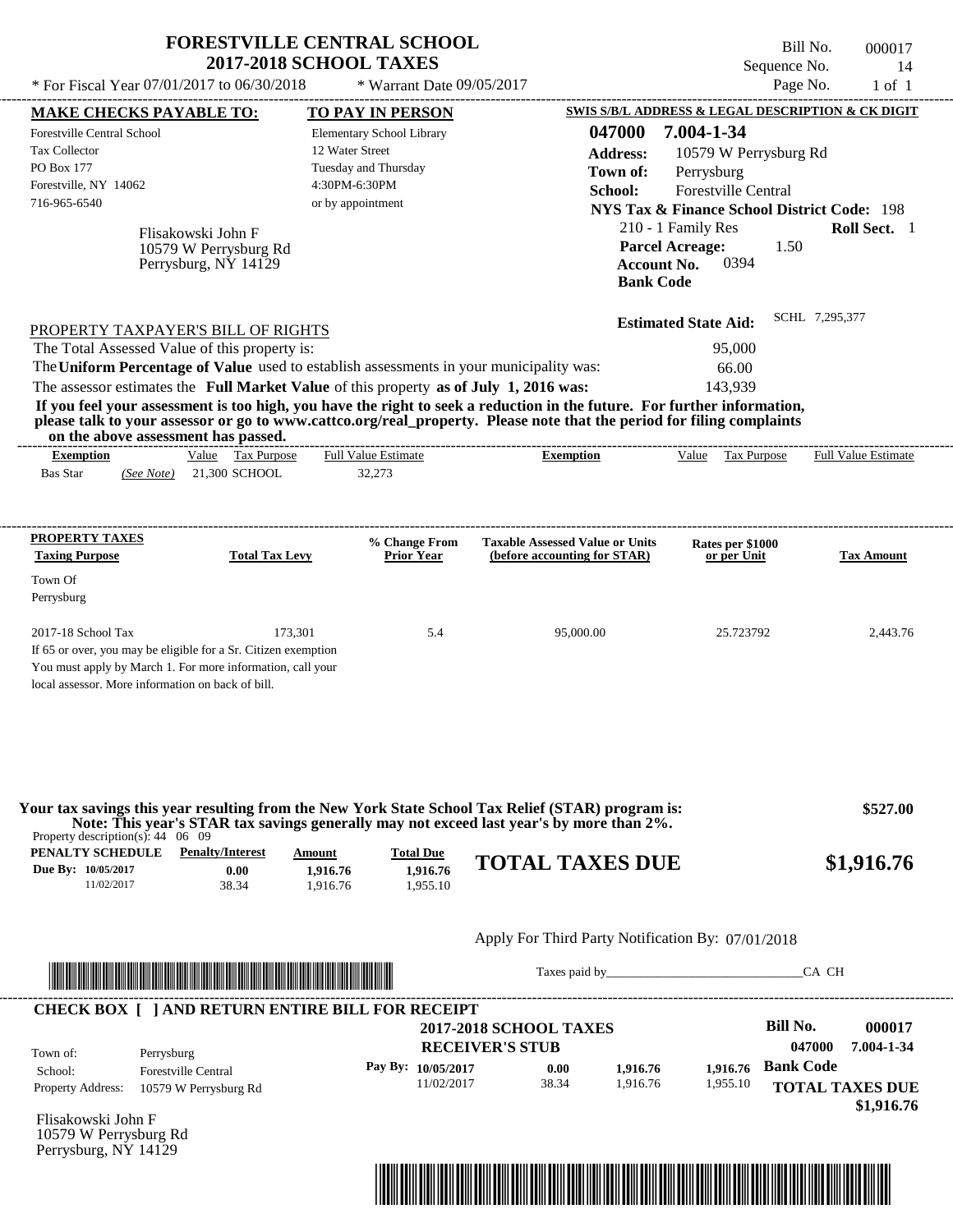|                                                                                                                                                                                                                                                      |                                        | <b>FORESTVILLE CENTRAL SCHOOL</b><br><b>2017-2018 SCHOOL TAXES</b>                                                                                                                                                                                                                             |                                                                                                                                                                                                                                                                                                      | Bill No.<br>Sequence No.                                                                                                                                                                                                                                                                                       | 000018<br>15                   |
|------------------------------------------------------------------------------------------------------------------------------------------------------------------------------------------------------------------------------------------------------|----------------------------------------|------------------------------------------------------------------------------------------------------------------------------------------------------------------------------------------------------------------------------------------------------------------------------------------------|------------------------------------------------------------------------------------------------------------------------------------------------------------------------------------------------------------------------------------------------------------------------------------------------------|----------------------------------------------------------------------------------------------------------------------------------------------------------------------------------------------------------------------------------------------------------------------------------------------------------------|--------------------------------|
| * For Fiscal Year 07/01/2017 to 06/30/2018                                                                                                                                                                                                           |                                        | * Warrant Date 09/05/2017                                                                                                                                                                                                                                                                      |                                                                                                                                                                                                                                                                                                      | Page No.                                                                                                                                                                                                                                                                                                       | $1$ of $1$                     |
| <b>MAKE CHECKS PAYABLE TO:</b>                                                                                                                                                                                                                       |                                        | <b>TO PAY IN PERSON</b>                                                                                                                                                                                                                                                                        |                                                                                                                                                                                                                                                                                                      | SWIS S/B/L ADDRESS & LEGAL DESCRIPTION & CK DIGIT                                                                                                                                                                                                                                                              |                                |
| <b>Forestville Central School</b><br><b>Tax Collector</b><br>PO Box 177<br>Forestville, NY 14062<br>716-965-6540<br><b>Frost Jack</b><br><b>Frost Theresa</b><br>PROPERTY TAXPAYER'S BILL OF RIGHTS<br>The Total Assessed Value of this property is: | 12975 Route 39<br>Perrysburg, NY 14129 | Elementary School Library<br>12 Water Street<br>Tuesday and Thursday<br>4:30PM-6:30PM<br>or by appointment<br>The Uniform Percentage of Value used to establish assessments in your municipality was:<br>The assessor estimates the Full Market Value of this property as of July 1, 2016 was: | 047000<br><b>Address:</b><br>Town of:<br>School:<br>If you feel your assessment is too high, you have the right to seek a reduction in the future. For further information,<br>please talk to your assessor or go to www.cattco.org/real property. Please note that the period for filing complaints | $15.002 - 1 - 1$<br>12975 Route 39<br>Perrysburg<br><b>Forestville Central</b><br><b>NYS Tax &amp; Finance School District Code: 198</b><br>210 - 1 Family Res<br><b>Parcel Acreage:</b><br>1.00<br>0160<br><b>Account No.</b><br><b>Bank Code</b><br><b>Estimated State Aid:</b><br>37,600<br>66.00<br>56,970 | Roll Sect. 1<br>SCHL 7,295,377 |
| on the above assessment has passed.                                                                                                                                                                                                                  |                                        |                                                                                                                                                                                                                                                                                                |                                                                                                                                                                                                                                                                                                      |                                                                                                                                                                                                                                                                                                                |                                |
| <b>Exemption</b><br>Enh Star<br>(See Note)                                                                                                                                                                                                           | Value Tax Purpose<br>37,600 SCHOOL     | <b>Full Value Estimate</b><br>56,970                                                                                                                                                                                                                                                           | <b>Exemption</b>                                                                                                                                                                                                                                                                                     | Value<br>Tax Purpose                                                                                                                                                                                                                                                                                           | <b>Full Value Estimate</b>     |
|                                                                                                                                                                                                                                                      |                                        | % Change From                                                                                                                                                                                                                                                                                  | <b>Taxable Assessed Value or Units</b>                                                                                                                                                                                                                                                               | Rates per \$1000                                                                                                                                                                                                                                                                                               | <b>Tax Amount</b>              |
| <b>PROPERTY TAXES</b><br><b>Taxing Purpose</b>                                                                                                                                                                                                       | <b>Total Tax Levy</b>                  | <b>Prior Year</b>                                                                                                                                                                                                                                                                              | (before accounting for STAR)                                                                                                                                                                                                                                                                         | or per Unit                                                                                                                                                                                                                                                                                                    |                                |
| Town Of<br>Perrysburg                                                                                                                                                                                                                                |                                        |                                                                                                                                                                                                                                                                                                |                                                                                                                                                                                                                                                                                                      |                                                                                                                                                                                                                                                                                                                |                                |

| Your tax savings this year resulting from the New York State School Tax Relief (STAR) program is:<br>Note: This year's STAR tax savings generally may not exceed last year's by more than 2%.<br>Property description(s): $43 \quad 06 \quad 09$ |                  |                        | \$967.21 |
|--------------------------------------------------------------------------------------------------------------------------------------------------------------------------------------------------------------------------------------------------|------------------|------------------------|----------|
| PENALTY SCHEDULE<br><b>Penalty/Interest</b><br><u>Amount</u><br>Due By:                                                                                                                                                                          | <b>Total Due</b> | <b>TOTAL TAXES DUE</b> | \$0.00   |



Taxes paid by\_\_\_\_\_\_\_\_\_\_\_\_\_\_\_\_\_\_\_\_\_\_\_\_\_\_\_\_\_\_\_CA CH

 **\$0.00**

**TOTAL TAXES DUE**

| <b>CHECK BOX</b> |                            | AND RETURN ENTIRE BILL FOR RECEIPT |                  |                  |
|------------------|----------------------------|------------------------------------|------------------|------------------|
|                  |                            | <b>2017-2018 SCHOOL TAXES</b>      | <b>Bill No.</b>  | 000018           |
| Town of:         | Perrysburg                 | <b>RECEIVER'S STUB</b>             | 047000           | $15.002 - 1 - 1$ |
| School:          | <b>Forestville Central</b> | Pay By:                            | <b>Bank Code</b> |                  |

Frost Jack Property Address: 12975 Route 39

Frost Theresa 12975 Route 39 Perrysburg, NY 14129

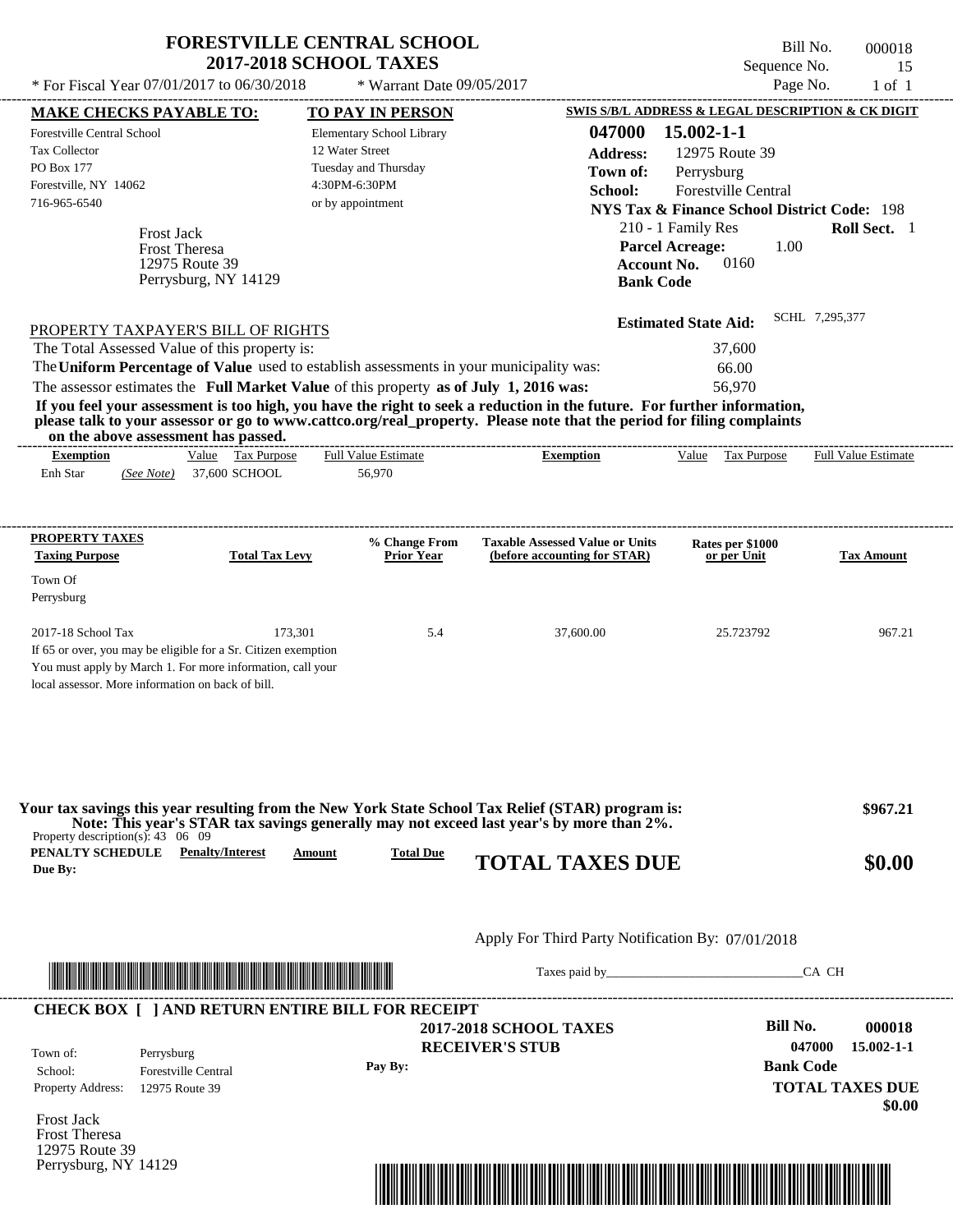|                                                                                                                                                    | <b>FORESTVILLE CENTRAL SCHOOL</b><br><b>2017-2018 SCHOOL TAXES</b>                                                                                                                                                                                                                           |                                                                       |                                                                                                                                                                                                                                                                      | Bill No.<br>Sequence No.                                                                                                                                                                                                      | 000019<br>16                          |
|----------------------------------------------------------------------------------------------------------------------------------------------------|----------------------------------------------------------------------------------------------------------------------------------------------------------------------------------------------------------------------------------------------------------------------------------------------|-----------------------------------------------------------------------|----------------------------------------------------------------------------------------------------------------------------------------------------------------------------------------------------------------------------------------------------------------------|-------------------------------------------------------------------------------------------------------------------------------------------------------------------------------------------------------------------------------|---------------------------------------|
| * For Fiscal Year 07/01/2017 to 06/30/2018                                                                                                         |                                                                                                                                                                                                                                                                                              | * Warrant Date 09/05/2017                                             |                                                                                                                                                                                                                                                                      | Page No.                                                                                                                                                                                                                      | $1$ of $1$                            |
| <b>MAKE CHECKS PAYABLE TO:</b><br><b>Forestville Central School</b><br><b>Tax Collector</b><br>PO Box 177<br>Forestville, NY 14062<br>716-965-6540 | 12 Water Street<br>4:30PM-6:30PM<br>or by appointment<br>Gibbons Nancey<br>399 Christy Rd<br>Irving, NY 14081                                                                                                                                                                                | TO PAY IN PERSON<br>Elementary School Library<br>Tuesday and Thursday | 047000<br><b>Address:</b><br>Town of:<br>School:<br><b>Parcel Acreage:</b><br><b>Account No.</b><br><b>Bank Code</b>                                                                                                                                                 | SWIS S/B/L ADDRESS & LEGAL DESCRIPTION & CK DIGIT<br>7.004-1-21<br>12539 Pudding Lane Rd<br>Perrysburg<br>Forestville Central<br><b>NYS Tax &amp; Finance School District Code: 198</b><br>210 - 1 Family Res<br>5.28<br>0356 | Roll Sect. 1                          |
| on the above assessment has passed.<br><b>Exemption</b>                                                                                            | PROPERTY TAXPAYER'S BILL OF RIGHTS<br>The Total Assessed Value of this property is:<br>The Uniform Percentage of Value used to establish assessments in your municipality was:<br>The assessor estimates the Full Market Value of this property as of July 1, 2016 was:<br>Value Tax Purpose | <b>Full Value Estimate</b>                                            | If you feel your assessment is too high, you have the right to seek a reduction in the future. For further information,<br>please talk to your assessor or go to www.cattco.org/real_property. Please note that the period for filing complaints<br><b>Exemption</b> | <b>Estimated State Aid:</b><br>23,800<br>66.00<br>36,061<br>Value Tax Purpose                                                                                                                                                 | SCHL 7,295,377<br>Full Value Estimate |
| PROPERTY TAXES<br><b>Taxing Purpose</b><br>Town Of<br>Perrysburg                                                                                   | <b>Total Tax Levy</b>                                                                                                                                                                                                                                                                        | % Change From<br><b>Prior Year</b>                                    | <b>Taxable Assessed Value or Units</b>                                                                                                                                                                                                                               | Rates per \$1000<br>or per Unit                                                                                                                                                                                               | <b>Tax Amount</b>                     |
| 2017-18 School Tax<br>local assessor. More information on back of bill.                                                                            | 173,301<br>If 65 or over, you may be eligible for a Sr. Citizen exemption<br>You must apply by March 1. For more information, call your                                                                                                                                                      | 5.4                                                                   | 23,800.00                                                                                                                                                                                                                                                            | 25.723792                                                                                                                                                                                                                     | 612.23                                |
| Property description(s): 37 06 09<br>PENALTY SCHEDULE<br>Due By: 10/05/2017<br>11/02/2017                                                          | <b>Penalty/Interest</b><br>Amount<br>0.00<br>612.23<br>12.24<br>612.23                                                                                                                                                                                                                       | <b>Total Due</b><br>612.23<br>624.47                                  | <b>TOTAL TAXES DUE</b>                                                                                                                                                                                                                                               |                                                                                                                                                                                                                               | \$612.23                              |
|                                                                                                                                                    |                                                                                                                                                                                                                                                                                              |                                                                       | Apply For Third Party Notification By: 07/01/2018                                                                                                                                                                                                                    |                                                                                                                                                                                                                               |                                       |

# \*04700000001900000000061223\*

Taxes paid by\_\_\_\_\_\_\_\_\_\_\_\_\_\_\_\_\_\_\_\_\_\_\_\_\_\_\_\_\_\_\_CA CH



Gibbons Nancey 399 Christy Rd Irving, NY 14081

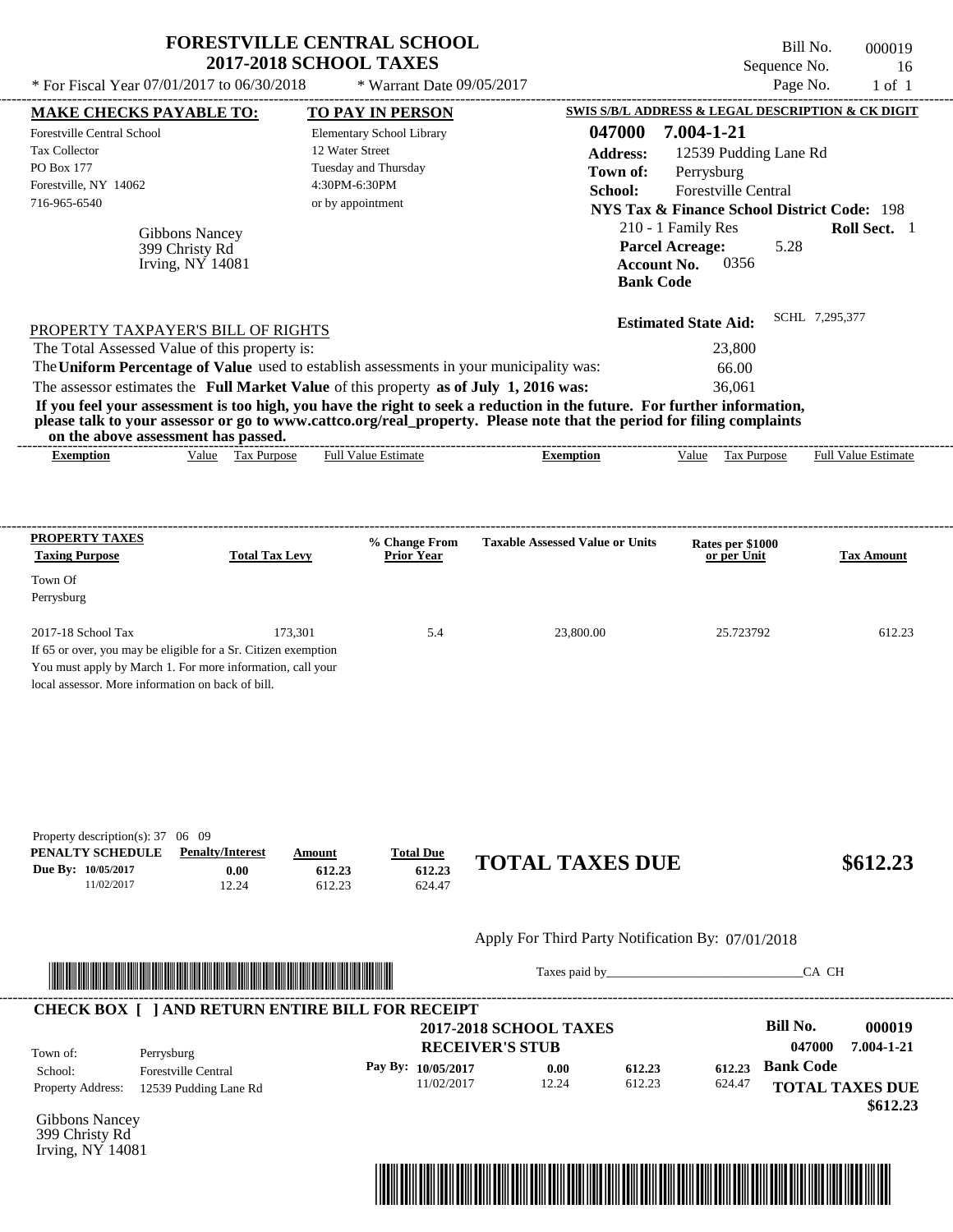|                                                                                         |                                                                | <b>2017-2018 SCHOOL TAXES</b>                                                         |                                                                                                                                                                                                                                                  | Sequence No.                                           | 17                         |
|-----------------------------------------------------------------------------------------|----------------------------------------------------------------|---------------------------------------------------------------------------------------|--------------------------------------------------------------------------------------------------------------------------------------------------------------------------------------------------------------------------------------------------|--------------------------------------------------------|----------------------------|
|                                                                                         | * For Fiscal Year 07/01/2017 to 06/30/2018                     | * Warrant Date 09/05/2017                                                             |                                                                                                                                                                                                                                                  | Page No.                                               | $1$ of $1$                 |
| <b>MAKE CHECKS PAYABLE TO:</b>                                                          |                                                                | <b>TO PAY IN PERSON</b>                                                               |                                                                                                                                                                                                                                                  | SWIS S/B/L ADDRESS & LEGAL DESCRIPTION & CK DIGIT      |                            |
| Forestville Central School                                                              |                                                                | Elementary School Library                                                             | 047000                                                                                                                                                                                                                                           | 7.004-1-24.1                                           |                            |
| <b>Tax Collector</b>                                                                    |                                                                | 12 Water Street                                                                       | <b>Address:</b>                                                                                                                                                                                                                                  | 10818 W Perrysburg Rd                                  |                            |
| PO Box 177                                                                              |                                                                | Tuesday and Thursday                                                                  | Town of:                                                                                                                                                                                                                                         | Perrysburg                                             |                            |
| Forestville, NY 14062                                                                   |                                                                | 4:30PM-6:30PM                                                                         | School:                                                                                                                                                                                                                                          | Forestville Central                                    |                            |
| 716-965-6540                                                                            |                                                                | or by appointment                                                                     |                                                                                                                                                                                                                                                  | <b>NYS Tax &amp; Finance School District Code: 198</b> |                            |
|                                                                                         |                                                                |                                                                                       |                                                                                                                                                                                                                                                  | 322 - Rural vac>10                                     | Roll Sect. 1               |
|                                                                                         | Glovack John J<br>Glovack Kathryn L                            |                                                                                       |                                                                                                                                                                                                                                                  | <b>Parcel Acreage:</b><br>41.47                        |                            |
|                                                                                         | 12281 MacKinaw Rd                                              |                                                                                       |                                                                                                                                                                                                                                                  | 0353<br><b>Account No.</b>                             |                            |
|                                                                                         | Perrysburg, NY 14129                                           |                                                                                       | <b>Bank Code</b>                                                                                                                                                                                                                                 |                                                        |                            |
|                                                                                         |                                                                |                                                                                       |                                                                                                                                                                                                                                                  | <b>Estimated State Aid:</b>                            | SCHL 7,295,377             |
|                                                                                         | PROPERTY TAXPAYER'S BILL OF RIGHTS                             |                                                                                       |                                                                                                                                                                                                                                                  |                                                        |                            |
|                                                                                         | The Total Assessed Value of this property is:                  |                                                                                       |                                                                                                                                                                                                                                                  | 22,700                                                 |                            |
|                                                                                         |                                                                |                                                                                       |                                                                                                                                                                                                                                                  |                                                        |                            |
| The Uniform Percentage of Value used to establish assessments in your municipality was: |                                                                |                                                                                       |                                                                                                                                                                                                                                                  | 66.00                                                  |                            |
|                                                                                         |                                                                | The assessor estimates the Full Market Value of this property as of July 1, 2016 was: | If you feel your assessment is too high, you have the right to seek a reduction in the future. For further information,<br>please talk to your assessor or go to www.cattco.org/real_property. Please note that the period for filing complaints | 34.394                                                 |                            |
| <b>Exemption</b>                                                                        | on the above assessment has passed.<br>Value Tax Purpose       | <b>Full Value Estimate</b>                                                            | <b>Exemption</b>                                                                                                                                                                                                                                 | Tax Purpose<br>Value                                   | <b>Full Value Estimate</b> |
| Ag Dist                                                                                 | 3,970 CO/TOWN/SCH                                              | 6,015                                                                                 |                                                                                                                                                                                                                                                  |                                                        |                            |
|                                                                                         |                                                                |                                                                                       |                                                                                                                                                                                                                                                  |                                                        |                            |
| PROPERTY TAXES<br><b>Taxing Purpose</b>                                                 | <b>Total Tax Levy</b>                                          | % Change From<br><b>Prior Year</b>                                                    | <b>Taxable Assessed Value or Units</b>                                                                                                                                                                                                           | Rates per \$1000<br>or per Unit                        | <b>Tax Amount</b>          |
| Town Of                                                                                 |                                                                |                                                                                       |                                                                                                                                                                                                                                                  |                                                        |                            |
| Perrysburg                                                                              |                                                                |                                                                                       |                                                                                                                                                                                                                                                  |                                                        |                            |
| 2017-18 School Tax                                                                      | 173,301                                                        | 5.4                                                                                   | 18,730.00                                                                                                                                                                                                                                        | 25.723792                                              | 481.81                     |
|                                                                                         | If 65 or over, you may be eligible for a Sr. Citizen exemption |                                                                                       |                                                                                                                                                                                                                                                  |                                                        |                            |
|                                                                                         | You must apply by March 1. For more information, call your     |                                                                                       |                                                                                                                                                                                                                                                  |                                                        |                            |
|                                                                                         |                                                                |                                                                                       |                                                                                                                                                                                                                                                  |                                                        |                            |
| local assessor. More information on back of bill.                                       |                                                                |                                                                                       |                                                                                                                                                                                                                                                  |                                                        |                            |
|                                                                                         |                                                                |                                                                                       |                                                                                                                                                                                                                                                  |                                                        |                            |
|                                                                                         | MAY BE SUBJECT TO PAYMENT UNDER AG DIST LAW UNTIL 2021         |                                                                                       |                                                                                                                                                                                                                                                  |                                                        |                            |

| Property description(s): $37 \quad 06 \quad 09$ |                         |        |                  |                        |          |
|-------------------------------------------------|-------------------------|--------|------------------|------------------------|----------|
| PENALTY SCHEDULE                                | <b>Penalty/Interest</b> | Amount | <b>Total Due</b> |                        |          |
| Due By: 10/05/2017                              | $0.00\,$                | 481.81 | 481.81           | <b>TOTAL TAXES DUE</b> | \$481.81 |
| 1/02/2017                                       | 9.64                    | 481.81 | 491.45           |                        |          |



Taxes paid by\_\_\_\_\_\_\_\_\_\_\_\_\_\_\_\_\_\_\_\_\_\_\_\_\_\_\_\_\_\_\_CA CH

| Town of:                 | Perrysburg                 | <b>2017-2018 SCHOOL TAXES</b><br><b>RECEIVER'S STUB</b> |      |        |        | Bill No.<br>047000 | 000020<br>7.004-1-24.1 |
|--------------------------|----------------------------|---------------------------------------------------------|------|--------|--------|--------------------|------------------------|
| School:                  | <b>Forestville Central</b> | Pay By: $10/05/2017$                                    | 0.00 | 481.81 | 481.81 | <b>Bank Code</b>   |                        |
| <b>Property Address:</b> | 10818 W Perrysburg Rd      | 11/02/2017                                              | 9.64 | 481.81 | 491.45 |                    | <b>TOTAL TAXES DUE</b> |

Glovack John J Glovack Kathryn L 12281 MacKinaw Rd Perrysburg, NY 14129

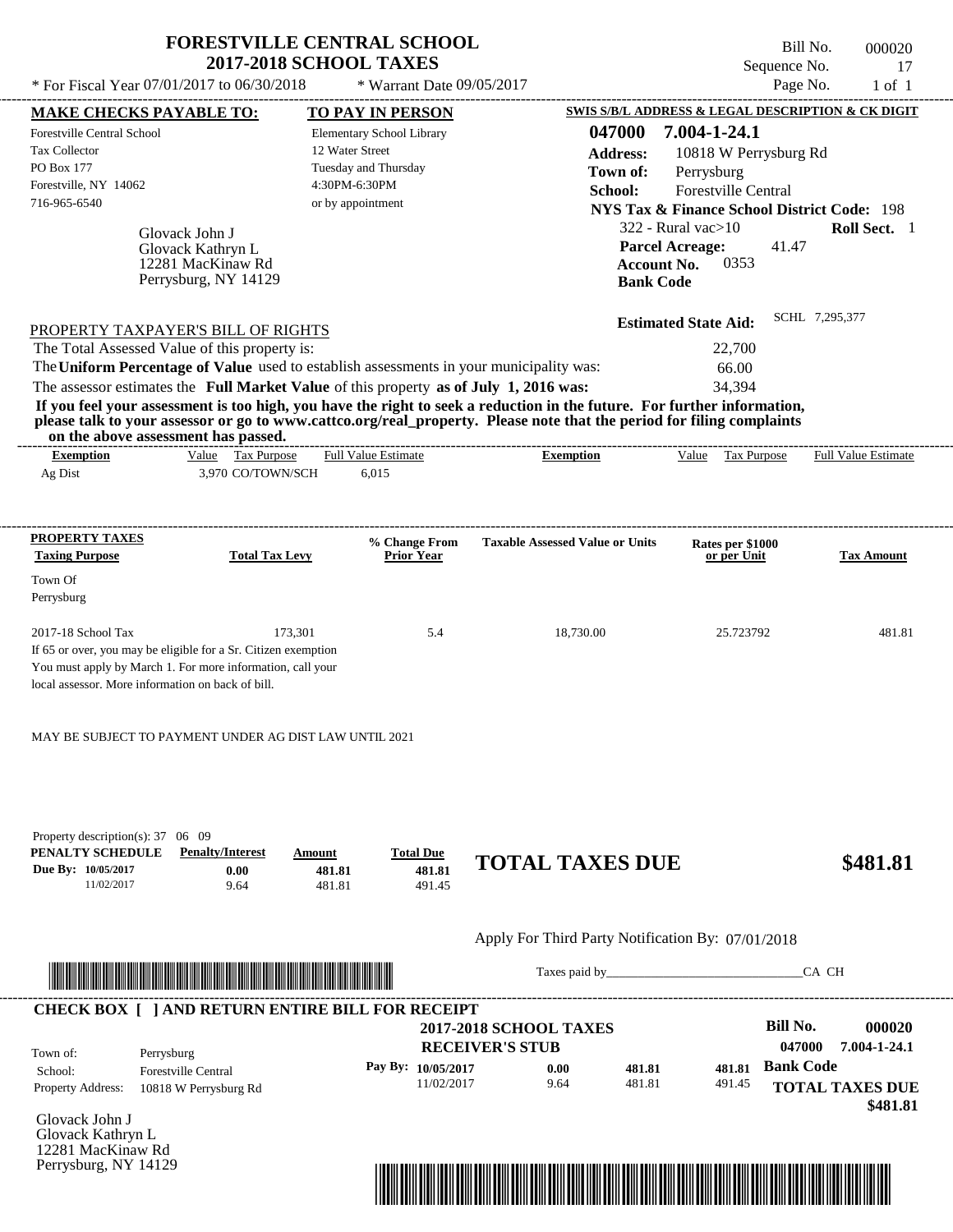| * For Fiscal Year 07/01/2017 to 06/30/2018                                                                                                                                                      |                                        | * Warrant Date 09/05/2017                                                                                                                                                                                                                                                                                                                                               |                                                                                            |                                                                                                                                                                                                                                                | Page No.<br>$1$ of $1$                  |
|-------------------------------------------------------------------------------------------------------------------------------------------------------------------------------------------------|----------------------------------------|-------------------------------------------------------------------------------------------------------------------------------------------------------------------------------------------------------------------------------------------------------------------------------------------------------------------------------------------------------------------------|--------------------------------------------------------------------------------------------|------------------------------------------------------------------------------------------------------------------------------------------------------------------------------------------------------------------------------------------------|-----------------------------------------|
| <b>MAKE CHECKS PAYABLE TO:</b><br><b>Forestville Central School</b><br><b>Tax Collector</b><br><b>PO Box 177</b><br>Forestville, NY 14062<br>716-965-6540<br><b>Griffin James</b><br>PO Box 155 | Griffin Bonnie<br>Perrysburg, NY 14129 | <b>TO PAY IN PERSON</b><br>Elementary School Library<br>12 Water Street<br>Tuesday and Thursday<br>4:30PM-6:30PM<br>or by appointment                                                                                                                                                                                                                                   | 047000<br><b>Address:</b><br>Town of:<br>School:<br><b>Account No.</b><br><b>Bank Code</b> | SWIS S/B/L ADDRESS & LEGAL DESCRIPTION & CK DIGIT<br>7.004-1-40.1<br>Route 39<br>Perrysburg<br><b>Forestville Central</b><br><b>NYS Tax &amp; Finance School District Code: 198</b><br>311 - Res vac land<br><b>Parcel Dimensions:</b><br>0838 | Roll Sect. 1<br>$1.00 \text{ X}$ 180.00 |
| The Total Assessed Value of this property is:                                                                                                                                                   | PROPERTY TAXPAYER'S BILL OF RIGHTS     | The Uniform Percentage of Value used to establish assessments in your municipality was:                                                                                                                                                                                                                                                                                 |                                                                                            | 500<br>66.00                                                                                                                                                                                                                                   |                                         |
| <b>Exemption</b>                                                                                                                                                                                | Value Tax Purpose                      | The assessor estimates the Full Market Value of this property as of July 1, 2016 was:<br>If you feel your assessment is too high, you have the right to seek a reduction in the future. For further information,<br>please talk to your assessor or go to www.cattco.org/real_property. Please note that the period for filing complaints<br><b>Full Value Estimate</b> | <b>Exemption</b>                                                                           | 758<br>Value<br>Tax Purpose                                                                                                                                                                                                                    | <b>Full Value Estimate</b>              |
| on the above assessment has passed.<br>PROPERTY TAXES<br><b>Taxing Purpose</b><br>Town Of<br>Perrysburg                                                                                         | <b>Total Tax Levy</b>                  | % Change From<br><b>Prior Year</b>                                                                                                                                                                                                                                                                                                                                      | <b>Taxable Assessed Value or Units</b>                                                     | Rates per \$1000<br>or per Unit                                                                                                                                                                                                                | <b>Tax Amount</b>                       |

| Property description(s): $44 \quad 06 \quad 09$ |                         |                |                  |                        |         |
|-------------------------------------------------|-------------------------|----------------|------------------|------------------------|---------|
| PENALTY SCHEDULE                                | <b>Penalty/Interest</b> | Amount         | <b>Total Due</b> |                        |         |
| Due By: 10/05/2017                              | $0.00\,$                | 12.86          | 12.86            | <b>TOTAL TAXES DUE</b> | \$12.86 |
| 11/02/2017                                      | 0.26                    | $^{\circ}2.86$ |                  |                        |         |



Taxes paid by\_\_\_\_\_\_\_\_\_\_\_\_\_\_\_\_\_\_\_\_\_\_\_\_\_\_\_\_\_\_\_CA CH

| Town of:                 | Perrysburg                 | <b>2017-2018 SCHOOL TAXES</b><br><b>RECEIVER'S STUB</b> |      |       |       | Bill No.<br>047000 | 000022<br>7.004-1-40.1 |
|--------------------------|----------------------------|---------------------------------------------------------|------|-------|-------|--------------------|------------------------|
| School:                  | <b>Forestville Central</b> | Pay By: $10/05/2017$                                    | 0.00 | 12.86 | 12.86 | <b>Bank Code</b>   |                        |
| <b>Property Address:</b> | Route 39                   | 11/02/2017                                              | 0.26 | 12.86 | 13.12 |                    | <b>TOTAL TAXES DUE</b> |

Griffin James Griffin Bonnie PO Box 155 Perrysburg, NY 14129

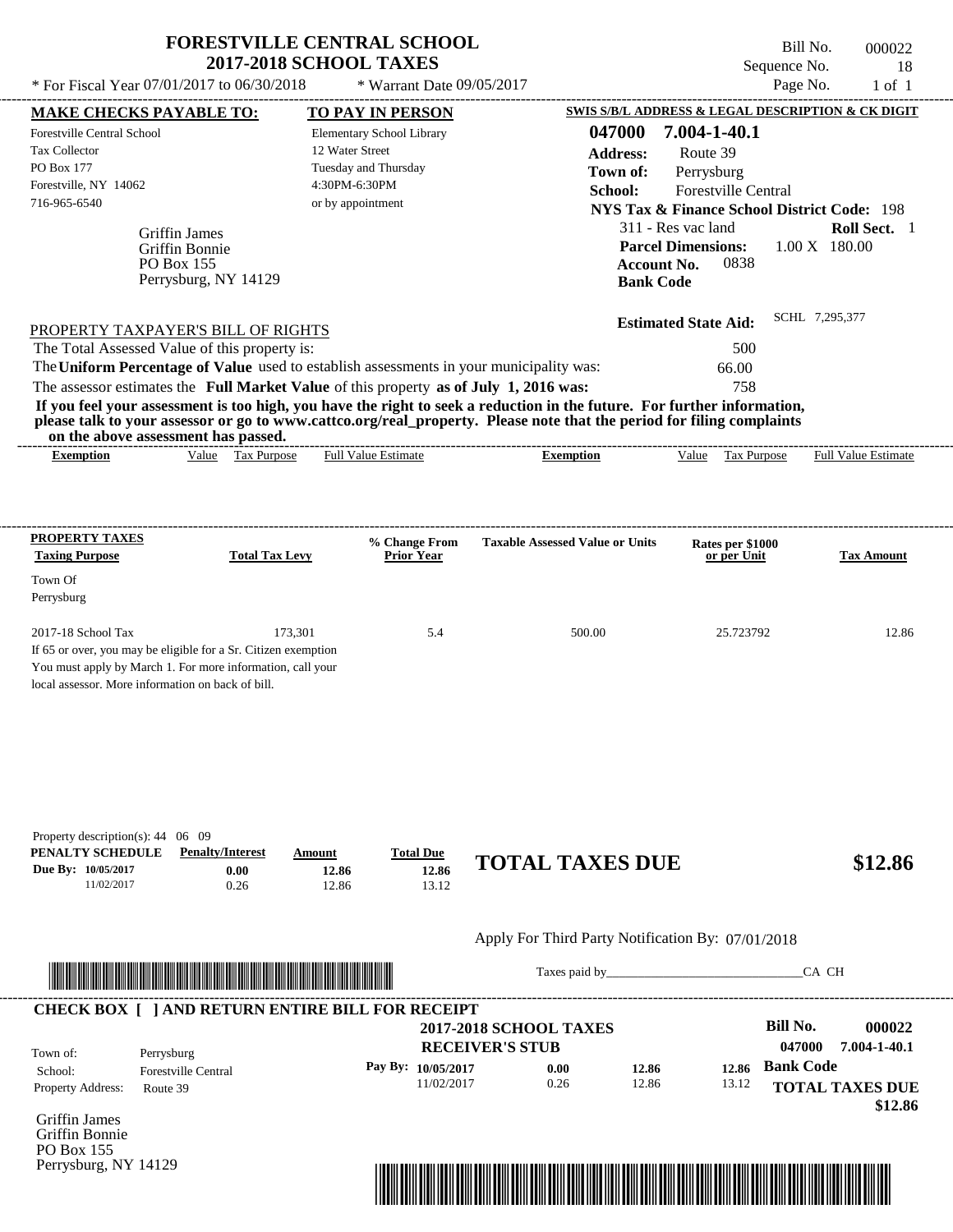|                                                                                                                                                                                                                                                                                                             | <b>FORESTVILLE CENTRAL SCHOOL</b>                                          |                                                                        | Bill No.                                               | 000023                     |
|-------------------------------------------------------------------------------------------------------------------------------------------------------------------------------------------------------------------------------------------------------------------------------------------------------------|----------------------------------------------------------------------------|------------------------------------------------------------------------|--------------------------------------------------------|----------------------------|
|                                                                                                                                                                                                                                                                                                             | <b>2017-2018 SCHOOL TAXES</b>                                              |                                                                        | Sequence No.                                           | 19                         |
| * For Fiscal Year 07/01/2017 to 06/30/2018                                                                                                                                                                                                                                                                  | * Warrant Date 09/05/2017                                                  |                                                                        | Page No.                                               | $1$ of $1$                 |
| <b>MAKE CHECKS PAYABLE TO:</b>                                                                                                                                                                                                                                                                              | <b>TO PAY IN PERSON</b>                                                    |                                                                        | SWIS S/B/L ADDRESS & LEGAL DESCRIPTION & CK DIGIT      |                            |
| <b>Forestville Central School</b>                                                                                                                                                                                                                                                                           | Elementary School Library<br>12 Water Street                               | 047000                                                                 | 7.004-1-41                                             |                            |
| <b>Tax Collector</b><br>PO Box 177                                                                                                                                                                                                                                                                          |                                                                            | <b>Address:</b>                                                        | 12878 Route 39                                         |                            |
| Forestville, NY 14062                                                                                                                                                                                                                                                                                       | Tuesday and Thursday<br>4:30PM-6:30PM                                      | Town of:                                                               | Perrysburg                                             |                            |
| 716-965-6540                                                                                                                                                                                                                                                                                                | or by appointment                                                          | School:                                                                | <b>Forestville Central</b>                             |                            |
|                                                                                                                                                                                                                                                                                                             |                                                                            |                                                                        | <b>NYS Tax &amp; Finance School District Code: 198</b> |                            |
| Gruber Mark N                                                                                                                                                                                                                                                                                               |                                                                            | 240 - Rural res                                                        |                                                        | Roll Sect. 1               |
| 12878 Route 39                                                                                                                                                                                                                                                                                              |                                                                            | <b>Parcel Acreage:</b>                                                 | 33.27                                                  |                            |
| S. Dayton, NY 14138                                                                                                                                                                                                                                                                                         |                                                                            | <b>Account No.</b><br><b>Bank Code</b>                                 | 0375                                                   |                            |
|                                                                                                                                                                                                                                                                                                             |                                                                            |                                                                        |                                                        |                            |
|                                                                                                                                                                                                                                                                                                             |                                                                            |                                                                        | <b>Estimated State Aid:</b>                            | SCHL 7,295,377             |
| PROPERTY TAXPAYER'S BILL OF RIGHTS                                                                                                                                                                                                                                                                          |                                                                            |                                                                        |                                                        |                            |
| The Total Assessed Value of this property is:                                                                                                                                                                                                                                                               |                                                                            |                                                                        | 76,500                                                 |                            |
| The Uniform Percentage of Value used to establish assessments in your municipality was:                                                                                                                                                                                                                     |                                                                            |                                                                        | 66.00                                                  |                            |
| The assessor estimates the Full Market Value of this property as of July 1, 2016 was:<br>If you feel your assessment is too high, you have the right to seek a reduction in the future. For further information,                                                                                            |                                                                            |                                                                        | 115,909                                                |                            |
| please talk to your assessor or go to www.cattco.org/real_property. Please note that the period for filing complaints<br>on the above assessment has passed.                                                                                                                                                |                                                                            |                                                                        |                                                        |                            |
| Value Tax Purpose<br><b>Exemption</b>                                                                                                                                                                                                                                                                       | <b>Full Value Estimate</b>                                                 | <b>Exemption</b>                                                       | Value Tax Purpose                                      | <b>Full Value Estimate</b> |
| <b>Bas Star</b><br>21,300 SCHOOL<br>(See Note)                                                                                                                                                                                                                                                              | 32,273                                                                     |                                                                        |                                                        |                            |
| PROPERTY TAXES<br><b>Taxing Purpose</b><br><b>Total Tax Levy</b><br>Town Of                                                                                                                                                                                                                                 | % Change From<br><b>Prior Year</b>                                         | <b>Taxable Assessed Value or Units</b><br>(before accounting for STAR) | Rates per \$1000<br>or per Unit                        | Tax Amount                 |
| Perrysburg                                                                                                                                                                                                                                                                                                  |                                                                            |                                                                        |                                                        |                            |
| 173,301<br>2017-18 School Tax<br>If 65 or over, you may be eligible for a Sr. Citizen exemption<br>You must apply by March 1. For more information, call your<br>local assessor. More information on back of bill.                                                                                          | 5.4                                                                        | 76,500.00                                                              | 25.723792                                              | 1,967.87                   |
| Your tax savings this year resulting from the New York State School Tax Relief (STAR) program is:<br>Note: This year's STAR tax savings generally may not exceed last year's by more than 2%.<br>Property description(s): $44 \quad 06 \quad 09$<br>2 Gas Wells<br><b>PENALTY SCHEDULE</b> Penalty/Interest |                                                                            |                                                                        |                                                        | \$527.00                   |
| Due By: 10/05/2017<br>0.00<br>11/02/2017<br>28.82                                                                                                                                                                                                                                                           | <b>Total Due</b><br>Amount<br>1,440.87<br>1,440.87<br>1,440.87<br>1,469.69 | <b>TOTAL TAXES DUE</b>                                                 |                                                        | \$1,440.87                 |
|                                                                                                                                                                                                                                                                                                             |                                                                            | Apply For Third Party Notification By: 07/01/2018                      |                                                        |                            |
| <u> Literatura de la contrada de la contrada de la contrada de la contrada de la contrada de la contrada de la c</u>                                                                                                                                                                                        |                                                                            |                                                                        |                                                        | CA CH                      |
| <b>CHECK BOX [ ] AND RETURN ENTIRE BILL FOR RECEIPT</b>                                                                                                                                                                                                                                                     |                                                                            |                                                                        |                                                        |                            |
|                                                                                                                                                                                                                                                                                                             |                                                                            | <b>2017-2018 SCHOOL TAXES</b>                                          | <b>Bill No.</b>                                        | 000023                     |
| Town of:<br>Perrysburg                                                                                                                                                                                                                                                                                      |                                                                            | <b>RECEIVER'S STUB</b>                                                 |                                                        | 047000<br>7.004-1-41       |
| <b>Forestville Central</b><br>School:                                                                                                                                                                                                                                                                       | Pay By: 10/05/2017                                                         | 1,440.87<br>0.00                                                       | <b>Bank Code</b><br>1,440.87                           |                            |
| Property $\Delta d$ dress: 12878 $R_{\text{out}}$ 30                                                                                                                                                                                                                                                        | 11/02/2017                                                                 | 28.82<br>1,440.87                                                      | 1,469.69                                               | <b>TOTAL TAVES DHE</b>     |

11/02/2017 28.82

Gruber Mark N 12878 Route 39 S. Dayton, NY 14138

Property Address: 12878 Route 39



1,440.87

1,469.69

**TOTAL TAXES DUE**

 **\$1,440.87**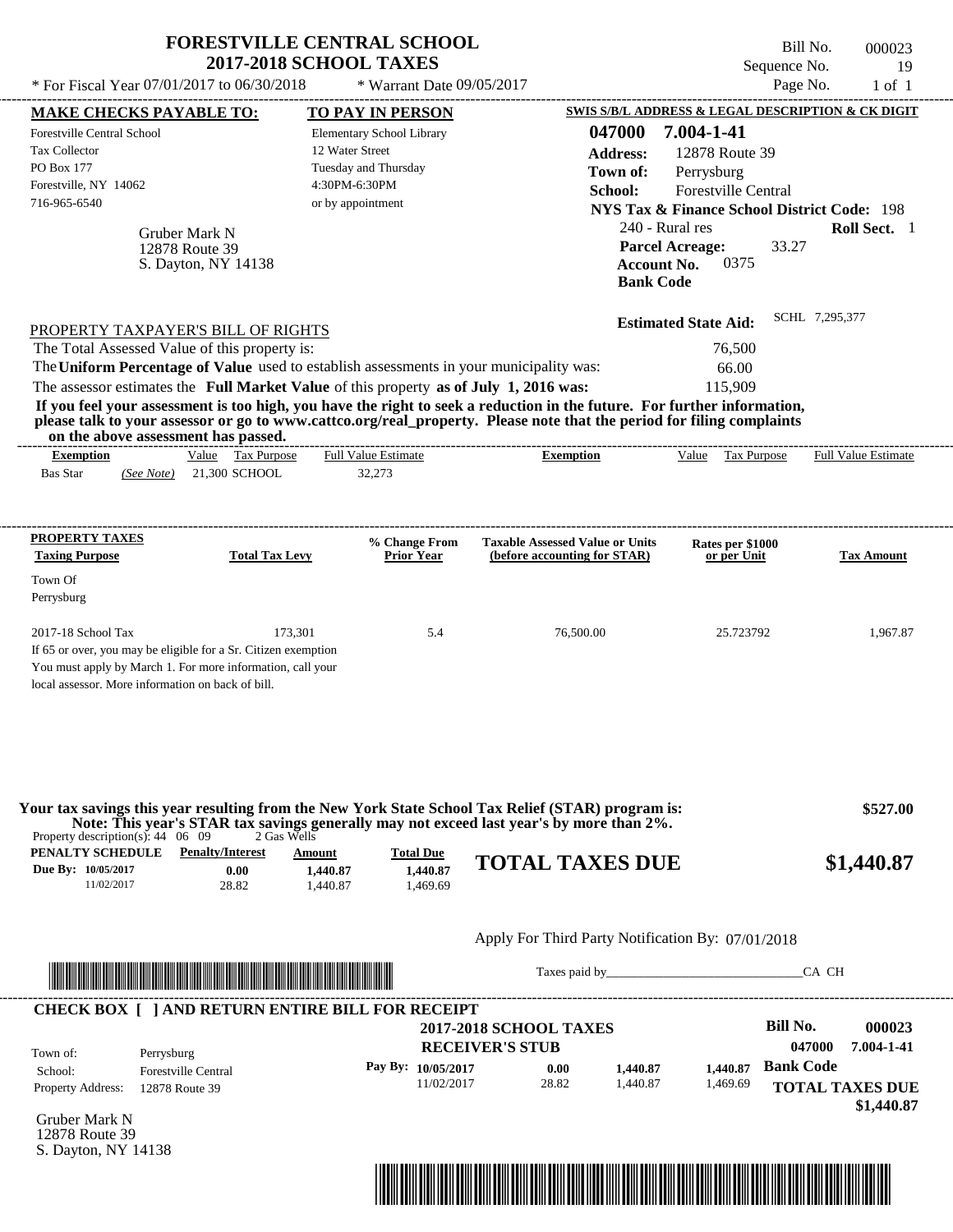| * For Fiscal Year 07/01/2017 to 06/30/2018                                                                                                                                                                       | <b>2017-2018 SCHOOL TAXES</b>                                                            | <b>FORESTVILLE CENTRAL SCHOOL</b> | * Warrant Date 09/05/2017                |                                                                        |                  |                                                        | Bill No.<br>Sequence No.<br>Page No. | 000024<br>20<br>$1$ of $1$ |
|------------------------------------------------------------------------------------------------------------------------------------------------------------------------------------------------------------------|------------------------------------------------------------------------------------------|-----------------------------------|------------------------------------------|------------------------------------------------------------------------|------------------|--------------------------------------------------------|--------------------------------------|----------------------------|
| <b>MAKE CHECKS PAYABLE TO:</b>                                                                                                                                                                                   |                                                                                          | <b>TO PAY IN PERSON</b>           |                                          |                                                                        |                  | SWIS S/B/L ADDRESS & LEGAL DESCRIPTION & CK DIGIT      |                                      |                            |
| Forestville Central School                                                                                                                                                                                       |                                                                                          | Elementary School Library         |                                          |                                                                        | 047000           | 7.004-1-49                                             |                                      |                            |
| Tax Collector                                                                                                                                                                                                    |                                                                                          | 12 Water Street                   |                                          |                                                                        | <b>Address:</b>  | 10929 W Perrysburg Rd                                  |                                      |                            |
| PO Box 177                                                                                                                                                                                                       |                                                                                          | Tuesday and Thursday              |                                          |                                                                        | Town of:         | Perrysburg                                             |                                      |                            |
| Forestville, NY 14062                                                                                                                                                                                            |                                                                                          | 4:30PM-6:30PM                     |                                          |                                                                        | School:          | Forestville Central                                    |                                      |                            |
| 716-965-6540                                                                                                                                                                                                     |                                                                                          | or by appointment                 |                                          |                                                                        |                  | <b>NYS Tax &amp; Finance School District Code: 198</b> |                                      |                            |
|                                                                                                                                                                                                                  | Hans Leo O                                                                               |                                   |                                          |                                                                        |                  | 152 - Vineyard                                         |                                      | Roll Sect. 1               |
|                                                                                                                                                                                                                  | 10929 W Perrysburg Rd<br>Perrysburg, NY 14129                                            |                                   |                                          |                                                                        | <b>Bank Code</b> | <b>Parcel Acreage:</b><br>0207<br><b>Account No.</b>   | 92.40                                |                            |
|                                                                                                                                                                                                                  |                                                                                          |                                   |                                          |                                                                        |                  | <b>Estimated State Aid:</b>                            | SCHL 7,295,377                       |                            |
| PROPERTY TAXPAYER'S BILL OF RIGHTS<br>The Total Assessed Value of this property is:                                                                                                                              |                                                                                          |                                   |                                          |                                                                        |                  | 174,100                                                |                                      |                            |
| The Uniform Percentage of Value used to establish assessments in your municipality was:                                                                                                                          |                                                                                          |                                   |                                          |                                                                        |                  |                                                        |                                      |                            |
|                                                                                                                                                                                                                  |                                                                                          |                                   |                                          |                                                                        |                  | 66.00                                                  |                                      |                            |
| The assessor estimates the Full Market Value of this property as of July 1, 2016 was:<br>If you feel your assessment is too high, you have the right to seek a reduction in the future. For further information, |                                                                                          |                                   |                                          |                                                                        |                  | 263,788                                                |                                      |                            |
| please talk to your assessor or go to www.cattco.org/real_property. Please note that the period for filing complaints                                                                                            |                                                                                          |                                   |                                          |                                                                        |                  |                                                        |                                      |                            |
| on the above assessment has passed.<br><b>Exemption</b>                                                                                                                                                          | Value Tax Purpose                                                                        | <b>Full Value Estimate</b>        |                                          | --------------------------<br><b>Exemption</b>                         |                  | Value Tax Purpose                                      |                                      | <b>Full Value Estimate</b> |
| Ag Dist                                                                                                                                                                                                          | 60,827 CO/TOWN/SCH                                                                       | 92,162                            |                                          | Enh Star                                                               | (See Note)       | 46.510 SCHOOL                                          |                                      | 70,470                     |
|                                                                                                                                                                                                                  |                                                                                          |                                   |                                          |                                                                        |                  |                                                        |                                      |                            |
|                                                                                                                                                                                                                  |                                                                                          |                                   |                                          |                                                                        |                  |                                                        |                                      |                            |
| <b>PROPERTY TAXES</b><br><b>Taxing Purpose</b>                                                                                                                                                                   | <b>Total Tax Levy</b>                                                                    |                                   | % Change From<br><b>Prior Year</b>       | <b>Taxable Assessed Value or Units</b><br>(before accounting for STAR) |                  | Rates per \$1000<br>or per Unit                        |                                      | <b>Tax Amount</b>          |
| Town Of<br>Perrysburg                                                                                                                                                                                            |                                                                                          |                                   |                                          |                                                                        |                  |                                                        |                                      |                            |
| 2017-18 School Tax<br>If 65 or over, you may be eligible for a Sr. Citizen exemption                                                                                                                             | 173,301                                                                                  |                                   | 5.4                                      | 113,273.00                                                             |                  | 25.723792                                              |                                      |                            |
| You must apply by March 1. For more information, call your<br>local assessor. More information on back of bill.                                                                                                  |                                                                                          |                                   |                                          |                                                                        |                  |                                                        |                                      |                            |
| MAY BE SUBJECT TO PAYMENT UNDER AG DIST LAW UNTIL 2021                                                                                                                                                           |                                                                                          |                                   |                                          |                                                                        |                  |                                                        |                                      | 2,913.81                   |
| Your tax savings this year resulting from the New York State School Tax Relief (STAR) program is:<br>Property description(s): $45 \quad 06 \quad 09$                                                             | Note: This year's STAR tax savings generally may not exceed last year's by more than 2%. |                                   |                                          |                                                                        |                  |                                                        |                                      |                            |
| PENALTY SCHEDULE<br>Due By: 10/05/2017<br>11/02/2017                                                                                                                                                             | <b>Penalty/Interest</b><br>0.00<br>35.32                                                 | Amount<br>1,765.81<br>1,765.81    | <b>Total Due</b><br>1,765.81<br>1,801.13 | <b>TOTAL TAXES DUE</b>                                                 |                  |                                                        |                                      | \$1,148.00<br>\$1,765.81   |
|                                                                                                                                                                                                                  |                                                                                          |                                   |                                          | Apply For Third Party Notification By: 07/01/2018                      |                  |                                                        |                                      |                            |

| Town of:                 | <b>CHECK BOX [ ] AND RETURN ENTIRE BILL FOR RECEIPT</b> | <b>2017-2018 SCHOOL TAXES</b><br><b>RECEIVER'S STUB</b> |       |          |          | <b>Bill No.</b><br>047000 | 000024<br>7.004-1-49                 |
|--------------------------|---------------------------------------------------------|---------------------------------------------------------|-------|----------|----------|---------------------------|--------------------------------------|
| School:                  | Perrysburg<br><b>Forestville Central</b>                | Pay By: $10/05/2017$                                    | 0.00  | 1.765.81 | 1.765.81 | <b>Bank Code</b>          |                                      |
| <b>Property Address:</b> | 10929 W Perrysburg Rd                                   | 11/02/2017                                              | 35.32 | 1.765.81 | 1,801.13 |                           | <b>TOTAL TAXES DUE</b><br>\$1,765.81 |

Hans Leo O 10929 W Perrysburg Rd Perrysburg, NY 14129

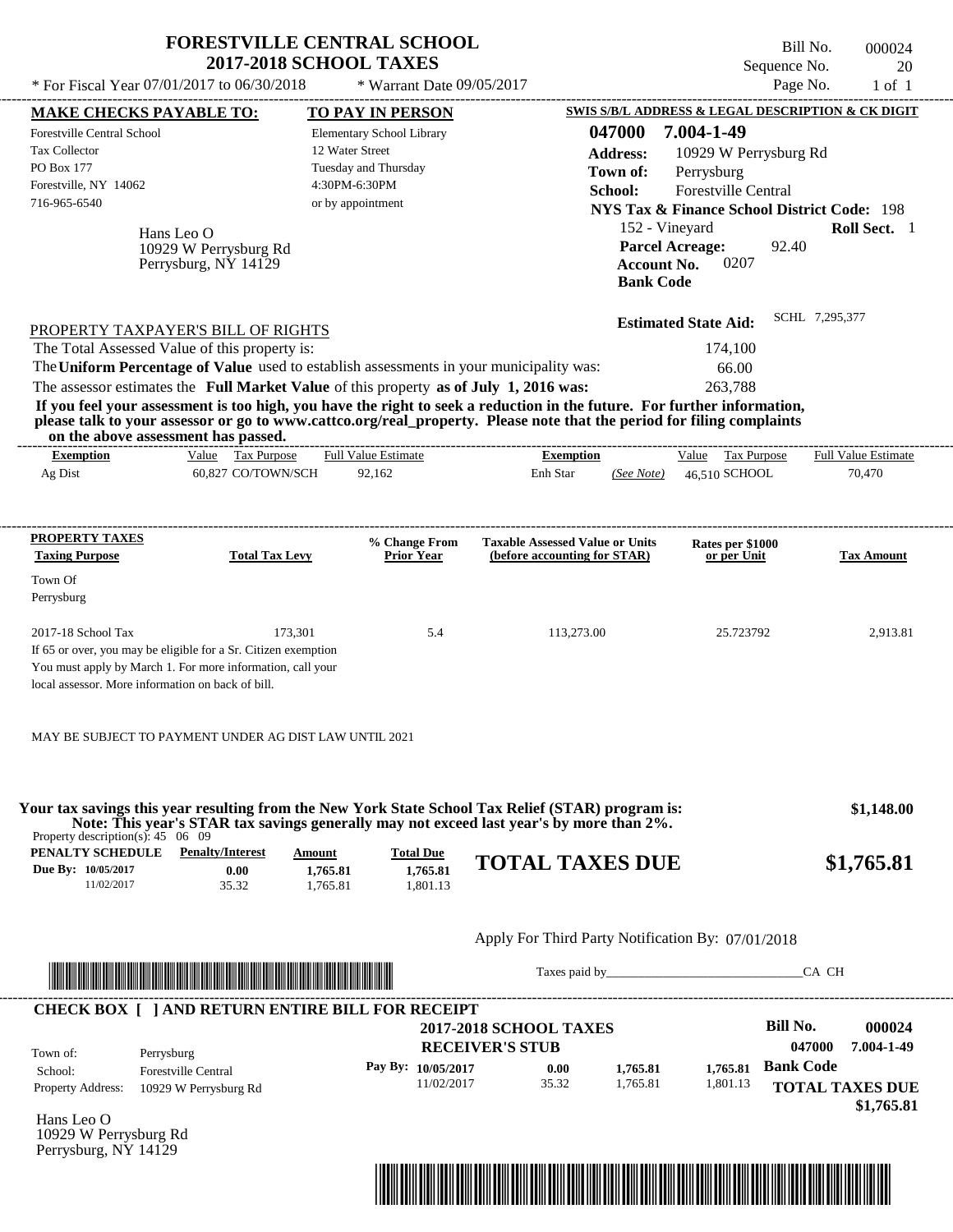| <b>FORESTVILLE CENTRAL SCHOOL</b><br><b>2017-2018 SCHOOL TAXES</b> |                             | Bill No.<br>Sequence No.                          | 000025 |
|--------------------------------------------------------------------|-----------------------------|---------------------------------------------------|--------|
| * For Fiscal Year $07/01/2017$ to $06/30/2018$                     | * Warrant Date $09/05/2017$ | Page No.                                          | l of - |
| <b>MAKE CHECKS PAYABLE TO:</b>                                     | <b>TO PAY IN PERSON</b>     | SWIS S/B/L ADDRESS & LEGAL DESCRIPTION & CK DIGIT |        |

| <b>MAKE CHECKS PAYABLE TO:</b>                                                                                               |                                                                                         | <b>TO PAY IN PERSON</b>                                                                 |                                                                                                                         |                                                                                                                |                                |
|------------------------------------------------------------------------------------------------------------------------------|-----------------------------------------------------------------------------------------|-----------------------------------------------------------------------------------------|-------------------------------------------------------------------------------------------------------------------------|----------------------------------------------------------------------------------------------------------------|--------------------------------|
| <b>Forestville Central School</b>                                                                                            |                                                                                         | Elementary School Library                                                               | 047000                                                                                                                  | 7.004-1-29.3                                                                                                   |                                |
| <b>Tax Collector</b>                                                                                                         |                                                                                         | 12 Water Street                                                                         | <b>Address:</b>                                                                                                         | 12586 Route 39                                                                                                 |                                |
| PO Box 177                                                                                                                   |                                                                                         | Tuesday and Thursday                                                                    | Town of:                                                                                                                | Perrysburg                                                                                                     |                                |
| Forestville, NY 14062                                                                                                        |                                                                                         | 4:30PM-6:30PM                                                                           | School:                                                                                                                 | <b>Forestville Central</b>                                                                                     |                                |
| 716-965-6540                                                                                                                 |                                                                                         | or by appointment                                                                       |                                                                                                                         | <b>NYS Tax &amp; Finance School District Code: 198</b>                                                         |                                |
| Jackie Luther<br>PROPERTY TAXPAYER'S BILL OF RIGHTS<br>The Total Assessed Value of this property is:                         | <b>HARPER COLLEN A</b><br>HARPER WILLIAM J<br>2676 Gowanda Zoar Rd<br>Gowanda, NY 14070 | The Uniform Percentage of Value used to establish assessments in your municipality was: | <b>Account No.</b><br><b>Bank Code</b>                                                                                  | 210 - 1 Family Res<br><b>Parcel Acreage:</b><br>1.90<br>1263<br><b>Estimated State Aid:</b><br>40,000<br>66.00 | Roll Sect. 1<br>SCHL 7,295,377 |
|                                                                                                                              |                                                                                         |                                                                                         | If you feel your assessment is too high, you have the right to seek a reduction in the future. For further information, | 60.606                                                                                                         |                                |
| The assessor estimates the Full Market Value of this property as of July 1, 2016 was:<br>on the above assessment has passed. |                                                                                         |                                                                                         | please talk to your assessor or go to www.cattco.org/real_property. Please note that the period for filing complaints   |                                                                                                                |                                |
| <b>Exemption</b><br>Enh Star<br>(See Note)                                                                                   | Value Tax Purpose<br>40,000 SCHOOL                                                      | <b>Full Value Estimate</b><br>60,606                                                    | <b>Exemption</b>                                                                                                        | Value Tax Purpose                                                                                              | <b>Full Value Estimate</b>     |
| PROPERTY TAXES<br><b>Taxing Purpose</b><br>Town Of                                                                           | <b>Total Tax Levy</b>                                                                   | % Change From<br><b>Prior Year</b>                                                      | <b>Taxable Assessed Value or Units</b><br>(before accounting for STAR)                                                  | Rates per \$1000<br>or per Unit                                                                                | <b>Tax Amount</b>              |
| Perrysburg                                                                                                                   |                                                                                         |                                                                                         |                                                                                                                         |                                                                                                                |                                |
| 2017-18 School Tax                                                                                                           | 173,301                                                                                 | 5.4                                                                                     | 40,000.00                                                                                                               | 25.723792                                                                                                      | 1,028.95                       |
| If 65 or over, you may be eligible for a Sr. Citizen exemption                                                               |                                                                                         |                                                                                         |                                                                                                                         |                                                                                                                |                                |
| You must apply by March 1. For more information, call your                                                                   |                                                                                         |                                                                                         |                                                                                                                         |                                                                                                                |                                |

|                             |                         |               |                  | Your tax savings this year resulting from the New York State School Tax Relief (STAR) program is:<br>Note: This year's STAR tax savings generally may not exceed last year's by more than 2%. | \$1,028.95 |
|-----------------------------|-------------------------|---------------|------------------|-----------------------------------------------------------------------------------------------------------------------------------------------------------------------------------------------|------------|
| PENALTY SCHEDULE<br>Due By: | <b>Penalty/Interest</b> | <u>Amount</u> | <b>Total Due</b> | <b>TOTAL TAXES DUE</b>                                                                                                                                                                        | \$0.00     |



Taxes paid by\_\_\_\_\_\_\_\_\_\_\_\_\_\_\_\_\_\_\_\_\_\_\_\_\_\_\_\_\_\_\_CA CH



**RECEIVER'S STUB 2017-2018 SCHOOL TAXES**

**Pay By:**

**Bill No. 000025 Bank Code TOTAL TAXES DUE \$0.00 047000 7.004-1-29.3**

HARPER COLLEN A HARPER WILLIAM J Jackie Luther 2676 Gowanda Zoar Rd Gowanda, NY 14070

Property Address: 12586 Route 39

Town of:

School: Forestville Central

Perrysburg

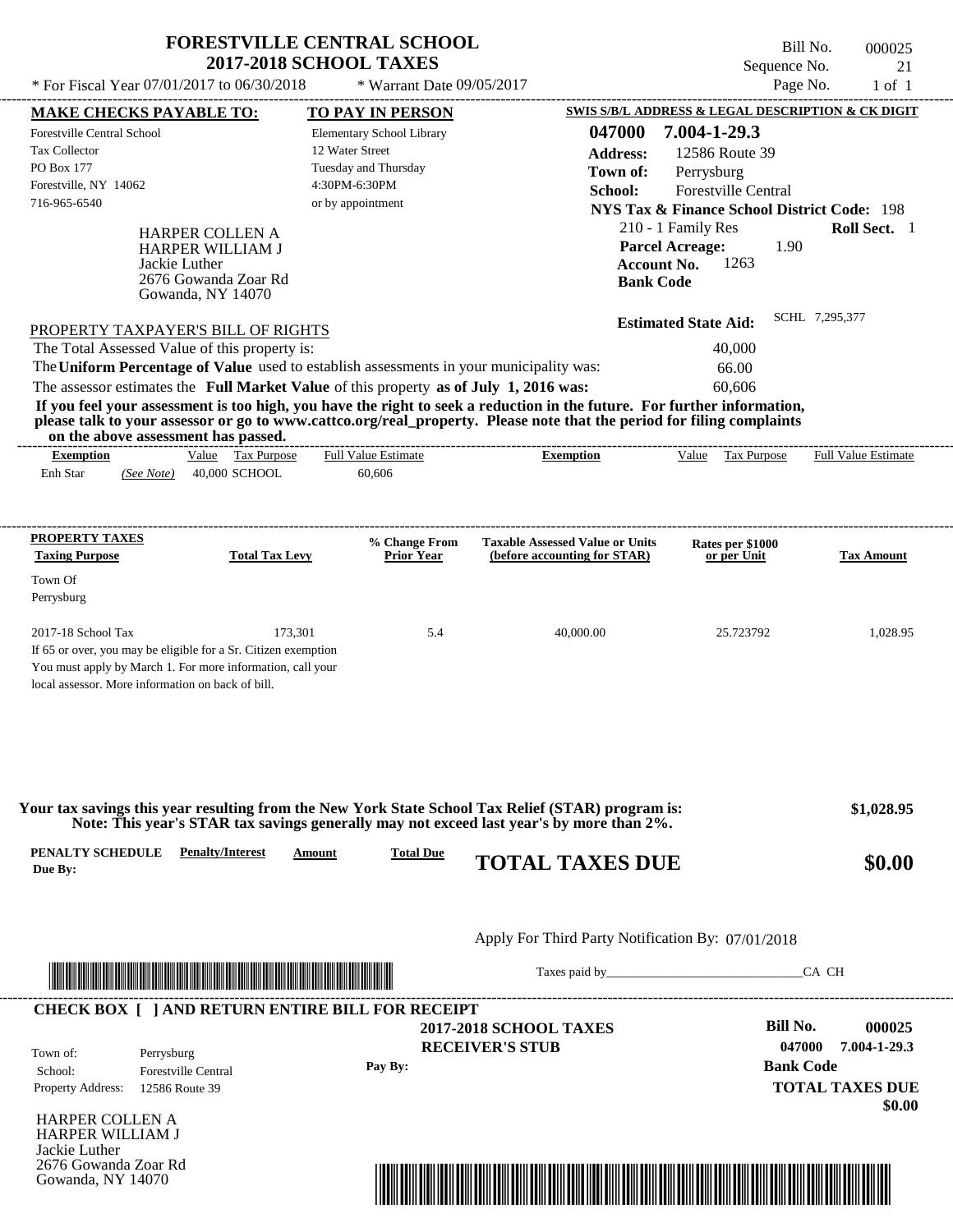| <b>FORESTVILLE CENTRAL SCHOOL</b> |  |
|-----------------------------------|--|
| <b>2017-2018 SCHOOL TAXES</b>     |  |

 $*$  For Fiscal Year 07/01/2017 to 06/30/2018

\* Warrant Date 09/05/2017

| $1 \text{ or } 1 \text{ is } 1001 \text{ or } 1001$                                                                                                                                                                                              |                         |                                    |                    |                                                   |                  |                             |             |                  |                                                        |
|--------------------------------------------------------------------------------------------------------------------------------------------------------------------------------------------------------------------------------------------------|-------------------------|------------------------------------|--------------------|---------------------------------------------------|------------------|-----------------------------|-------------|------------------|--------------------------------------------------------|
| <b>MAKE CHECKS PAYABLE TO:</b>                                                                                                                                                                                                                   |                         | <b>TO PAY IN PERSON</b>            |                    |                                                   |                  |                             |             |                  | SWIS S/B/L ADDRESS & LEGAL DESCRIPTION & CK DIGIT      |
| Forestville Central School                                                                                                                                                                                                                       |                         | <b>Elementary School Library</b>   |                    |                                                   | 047000           | 7.004-1-44                  |             |                  |                                                        |
| Tax Collector                                                                                                                                                                                                                                    |                         | 12 Water Street                    |                    |                                                   | <b>Address:</b>  | County Line Rd              |             |                  |                                                        |
| PO Box 177                                                                                                                                                                                                                                       |                         | Tuesday and Thursday               |                    |                                                   | Town of:         | Perrysburg                  |             |                  |                                                        |
| Forestville, NY 14062                                                                                                                                                                                                                            |                         | 4:30PM-6:30PM                      |                    |                                                   | School:          | Forestville Central         |             |                  |                                                        |
| 716-965-6540                                                                                                                                                                                                                                     |                         | or by appointment                  |                    |                                                   |                  |                             |             |                  | <b>NYS Tax &amp; Finance School District Code: 198</b> |
| <b>Hartloff Gary P</b>                                                                                                                                                                                                                           |                         |                                    |                    |                                                   |                  | 323 - Vacant rural          |             |                  | Roll Sect. 1                                           |
| Hartloff Jerry                                                                                                                                                                                                                                   |                         |                                    |                    |                                                   |                  | <b>Parcel Acreage:</b>      |             | 104.66           |                                                        |
|                                                                                                                                                                                                                                                  | 4825 Big Tree Rd        |                                    |                    |                                                   |                  | <b>Account No.</b>          | 0212        |                  |                                                        |
|                                                                                                                                                                                                                                                  | Hamburg, NY 14075       |                                    |                    |                                                   | <b>Bank Code</b> |                             |             |                  |                                                        |
|                                                                                                                                                                                                                                                  |                         |                                    |                    |                                                   |                  |                             |             |                  |                                                        |
|                                                                                                                                                                                                                                                  |                         |                                    |                    |                                                   |                  | <b>Estimated State Aid:</b> |             | SCHL 7,295,377   |                                                        |
| PROPERTY TAXPAYER'S BILL OF RIGHTS                                                                                                                                                                                                               |                         |                                    |                    |                                                   |                  |                             |             |                  |                                                        |
| The Total Assessed Value of this property is:                                                                                                                                                                                                    |                         |                                    |                    |                                                   |                  |                             | 31,500      |                  |                                                        |
| The Uniform Percentage of Value used to establish assessments in your municipality was:                                                                                                                                                          |                         |                                    |                    |                                                   |                  |                             | 66.00       |                  |                                                        |
| The assessor estimates the Full Market Value of this property as of July 1, 2016 was:                                                                                                                                                            |                         |                                    |                    |                                                   |                  |                             | 47,727      |                  |                                                        |
| If you feel your assessment is too high, you have the right to seek a reduction in the future. For further information,<br>please talk to your assessor or go to www.cattco.org/real_property. Please note that the period for filing complaints |                         |                                    |                    |                                                   |                  |                             |             |                  |                                                        |
| on the above assessment has passed.                                                                                                                                                                                                              |                         |                                    |                    |                                                   |                  |                             |             |                  |                                                        |
| <b>Exemption</b>                                                                                                                                                                                                                                 | Value Tax Purpose       | <b>Full Value Estimate</b>         |                    | <b>Exemption</b>                                  |                  | Value Tax Purpose           |             |                  | <b>Full Value Estimate</b>                             |
|                                                                                                                                                                                                                                                  |                         |                                    |                    |                                                   |                  |                             |             |                  |                                                        |
|                                                                                                                                                                                                                                                  |                         |                                    |                    |                                                   |                  |                             |             |                  |                                                        |
|                                                                                                                                                                                                                                                  |                         |                                    |                    |                                                   |                  |                             |             |                  |                                                        |
| <b>PROPERTY TAXES</b>                                                                                                                                                                                                                            |                         |                                    |                    |                                                   |                  |                             |             |                  |                                                        |
| <b>Taxing Purpose</b>                                                                                                                                                                                                                            | <b>Total Tax Levy</b>   | % Change From<br><b>Prior Year</b> |                    | <b>Taxable Assessed Value or Units</b>            |                  | Rates per \$1000            | or per Unit |                  | <b>Tax Amount</b>                                      |
|                                                                                                                                                                                                                                                  |                         |                                    |                    |                                                   |                  |                             |             |                  |                                                        |
| Town Of                                                                                                                                                                                                                                          |                         |                                    |                    |                                                   |                  |                             |             |                  |                                                        |
| Perrysburg                                                                                                                                                                                                                                       |                         |                                    |                    |                                                   |                  |                             |             |                  |                                                        |
| 2017-18 School Tax                                                                                                                                                                                                                               | 173,301                 |                                    | 5.4                | 31,500.00                                         |                  |                             | 25.723792   |                  | 810.30                                                 |
| If 65 or over, you may be eligible for a Sr. Citizen exemption                                                                                                                                                                                   |                         |                                    |                    |                                                   |                  |                             |             |                  |                                                        |
| You must apply by March 1. For more information, call your                                                                                                                                                                                       |                         |                                    |                    |                                                   |                  |                             |             |                  |                                                        |
| local assessor. More information on back of bill.                                                                                                                                                                                                |                         |                                    |                    |                                                   |                  |                             |             |                  |                                                        |
|                                                                                                                                                                                                                                                  |                         |                                    |                    |                                                   |                  |                             |             |                  |                                                        |
|                                                                                                                                                                                                                                                  |                         |                                    |                    |                                                   |                  |                             |             |                  |                                                        |
|                                                                                                                                                                                                                                                  |                         |                                    |                    |                                                   |                  |                             |             |                  |                                                        |
|                                                                                                                                                                                                                                                  |                         |                                    |                    |                                                   |                  |                             |             |                  |                                                        |
|                                                                                                                                                                                                                                                  |                         |                                    |                    |                                                   |                  |                             |             |                  |                                                        |
|                                                                                                                                                                                                                                                  |                         |                                    |                    |                                                   |                  |                             |             |                  |                                                        |
|                                                                                                                                                                                                                                                  |                         |                                    |                    |                                                   |                  |                             |             |                  |                                                        |
| Property description(s): $44 \quad 06 \quad 09$                                                                                                                                                                                                  |                         | 3 Gas Wells #944,956,1015          |                    |                                                   |                  |                             |             |                  |                                                        |
| PENALTY SCHEDULE                                                                                                                                                                                                                                 | <b>Penalty/Interest</b> | Amount                             | <b>Total Due</b>   |                                                   |                  |                             |             |                  |                                                        |
| Due By: 10/05/2017                                                                                                                                                                                                                               | 0.00                    | 810.30                             | 810.30             | <b>TOTAL TAXES DUE</b>                            |                  |                             |             |                  | \$810.30                                               |
| 11/02/2017                                                                                                                                                                                                                                       | 16.21                   | 810.30                             | 826.51             |                                                   |                  |                             |             |                  |                                                        |
|                                                                                                                                                                                                                                                  |                         |                                    |                    |                                                   |                  |                             |             |                  |                                                        |
|                                                                                                                                                                                                                                                  |                         |                                    |                    |                                                   |                  |                             |             |                  |                                                        |
|                                                                                                                                                                                                                                                  |                         |                                    |                    | Apply For Third Party Notification By: 07/01/2018 |                  |                             |             |                  |                                                        |
|                                                                                                                                                                                                                                                  |                         |                                    |                    |                                                   |                  |                             |             |                  |                                                        |
|                                                                                                                                                                                                                                                  |                         |                                    |                    | Taxes paid by                                     |                  |                             |             |                  | CA CH                                                  |
|                                                                                                                                                                                                                                                  |                         |                                    |                    |                                                   |                  |                             |             |                  |                                                        |
| <b>CHECK BOX [ ] AND RETURN ENTIRE BILL FOR RECEIPT</b>                                                                                                                                                                                          |                         |                                    |                    |                                                   |                  |                             |             |                  |                                                        |
|                                                                                                                                                                                                                                                  |                         |                                    |                    | <b>2017-2018 SCHOOL TAXES</b>                     |                  |                             |             | <b>Bill No.</b>  | 000026                                                 |
| Town of:<br>Perrysburg                                                                                                                                                                                                                           |                         |                                    |                    | <b>RECEIVER'S STUB</b>                            |                  |                             |             | 047000           | 7.004-1-44                                             |
| School:<br><b>Forestville Central</b>                                                                                                                                                                                                            |                         |                                    | Pay By: 10/05/2017 | 0.00                                              | 810.30           |                             | 810.30      | <b>Bank Code</b> |                                                        |
| Property Address:<br>County Line Rd                                                                                                                                                                                                              |                         |                                    | 11/02/2017         | 16.21                                             | 810.30           |                             | 826.51      |                  | <b>TOTAL TAXES DUE</b>                                 |
|                                                                                                                                                                                                                                                  |                         |                                    |                    |                                                   |                  |                             |             |                  | \$810.30                                               |
|                                                                                                                                                                                                                                                  |                         |                                    |                    |                                                   |                  |                             |             |                  |                                                        |

Hartloff Gary P Hartloff Jerry 4825 Big Tree Rd Hamburg, NY 14075

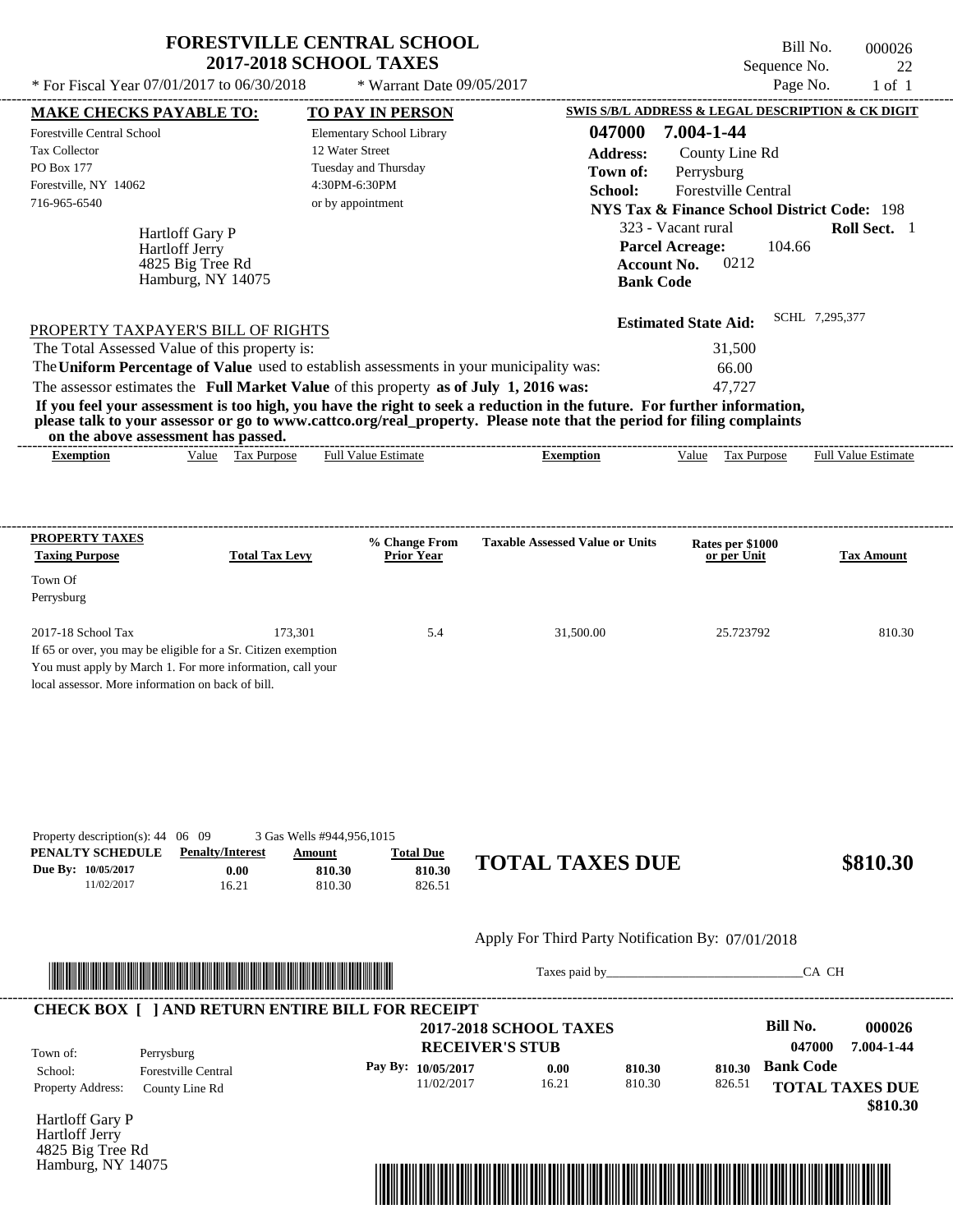| <b>FORESTVILLE CENTRAL SCHOOL</b> |
|-----------------------------------|
| <b>2017-2018 SCHOOL TAXES</b>     |

\* Warrant Date 09/05/2017

---------------------------------------------------------------------------------------------------------------------------------------------------------------------------------------------------- Bill No. 000027 Sequence No. 23<br>Page No. 23<br>1 of 1 \* For Fiscal Year  $07/01/2017$  to  $06/30/2018$  \* Warrant Date  $09/05/2017$  Page No. 1 of 1 **MAKE CHECKS PAYABLE TO: TO PAY IN PERSON SWIS S/B/L ADDRESS & LEGAL DESCRIPTION & CK DIGIT**

| <b>Forestville Central School</b><br>Tax Collector<br>PO Box 177<br>Forestville, NY 14062<br>716-965-6540 | Hornburg Walter E Jr<br>PDS Comapnies-PNC Bank<br>PO Box 13519<br>Arlington, TX 76094                                                   | Elementary School Library<br>12 Water Street<br>Tuesday and Thursday<br>4:30PM-6:30PM<br>or by appointment                                                                       | 047000<br><b>Address:</b><br>Town of:<br>School:<br><b>Account No.</b><br><b>Bank Code</b>                                                                                                                                                       | 7.004-1-17.1<br>Route 39<br>Perrysburg<br>Forestville Central<br><b>NYS Tax &amp; Finance School District Code: 198</b><br>323 - Vacant rural<br><b>Parcel Acreage:</b><br>38.00<br>0016 | Roll Sect. 1               |
|-----------------------------------------------------------------------------------------------------------|-----------------------------------------------------------------------------------------------------------------------------------------|----------------------------------------------------------------------------------------------------------------------------------------------------------------------------------|--------------------------------------------------------------------------------------------------------------------------------------------------------------------------------------------------------------------------------------------------|------------------------------------------------------------------------------------------------------------------------------------------------------------------------------------------|----------------------------|
| on the above assessment has passed.                                                                       | PROPERTY TAXPAYER'S BILL OF RIGHTS<br>The Total Assessed Value of this property is:                                                     | The Uniform Percentage of Value used to establish assessments in your municipality was:<br>The assessor estimates the Full Market Value of this property as of July 1, 2016 was: | If you feel your assessment is too high, you have the right to seek a reduction in the future. For further information,<br>please talk to your assessor or go to www.cattco.org/real_property. Please note that the period for filing complaints | <b>Estimated State Aid:</b><br>31,900<br>66.00<br>48,333                                                                                                                                 | SCHL 7,295,377             |
| <b>Exemption</b>                                                                                          | Value Tax Purpose                                                                                                                       | <b>Full Value Estimate</b>                                                                                                                                                       | <b>Exemption</b>                                                                                                                                                                                                                                 | Value Tax Purpose                                                                                                                                                                        | <b>Full Value Estimate</b> |
| <b>PROPERTY TAXES</b>                                                                                     |                                                                                                                                         | % Change From                                                                                                                                                                    | <b>Taxable Assessed Value or Units</b>                                                                                                                                                                                                           | Rates per \$1000                                                                                                                                                                         |                            |
| <b>Taxing Purpose</b>                                                                                     | <b>Total Tax Levy</b>                                                                                                                   | <b>Prior Year</b>                                                                                                                                                                |                                                                                                                                                                                                                                                  | or per Unit                                                                                                                                                                              | <b>Tax Amount</b>          |
| Town Of<br>Perrysburg                                                                                     |                                                                                                                                         |                                                                                                                                                                                  |                                                                                                                                                                                                                                                  |                                                                                                                                                                                          |                            |
|                                                                                                           |                                                                                                                                         |                                                                                                                                                                                  |                                                                                                                                                                                                                                                  |                                                                                                                                                                                          |                            |
| 2017-18 School Tax<br>local assessor. More information on back of bill.                                   | 173,301<br>If 65 or over, you may be eligible for a Sr. Citizen exemption<br>You must apply by March 1. For more information, call your | 5.4                                                                                                                                                                              | 31,900.00                                                                                                                                                                                                                                        | 25.723792                                                                                                                                                                                | 820.59                     |
| Property description(s): 28 06 09<br>PENALTY SCHEDULE<br>Due By: 10/05/2017<br>11/02/2017                 | <b>Penalty/Interest</b><br>0.00<br>16.41                                                                                                | <b>Total Due</b><br>Amount<br>820.59<br>820.59<br>820.59<br>837.00                                                                                                               | <b>TOTAL TAXES DUE</b>                                                                                                                                                                                                                           |                                                                                                                                                                                          | \$820.59                   |
|                                                                                                           |                                                                                                                                         |                                                                                                                                                                                  | Apply For Third Party Notification By: 07/01/2018                                                                                                                                                                                                |                                                                                                                                                                                          |                            |
|                                                                                                           | <u> 1989 - Johann Stoff, Amerikaansk politiker (</u>                                                                                    |                                                                                                                                                                                  |                                                                                                                                                                                                                                                  |                                                                                                                                                                                          | CA CH                      |
|                                                                                                           |                                                                                                                                         | <b>CHECK BOX [ ] AND RETURN ENTIRE BILL FOR RECEIPT</b>                                                                                                                          |                                                                                                                                                                                                                                                  |                                                                                                                                                                                          |                            |
|                                                                                                           |                                                                                                                                         |                                                                                                                                                                                  | 2017-2018 SCHOOL TAXES                                                                                                                                                                                                                           | <b>Bill No.</b><br>047000                                                                                                                                                                | 000027<br>7.004-1-17.1     |
| Town of:<br>Perrysburg                                                                                    | <b>Forestville Central</b>                                                                                                              | Pay By: 10/05/2017                                                                                                                                                               | <b>RECEIVER'S STUB</b><br>0.00<br>820.59                                                                                                                                                                                                         | <b>Bank Code</b><br>820.59                                                                                                                                                               |                            |
| School:<br>Property Address:<br>Route 39                                                                  |                                                                                                                                         | 11/02/2017                                                                                                                                                                       | 820.59<br>16.41                                                                                                                                                                                                                                  | 837.00                                                                                                                                                                                   | <b>TOTAL TAXES DUE</b>     |
| Hornburg Walter E Jr<br>PDS Comapnies-PNC Bank                                                            |                                                                                                                                         |                                                                                                                                                                                  |                                                                                                                                                                                                                                                  |                                                                                                                                                                                          | \$820.59                   |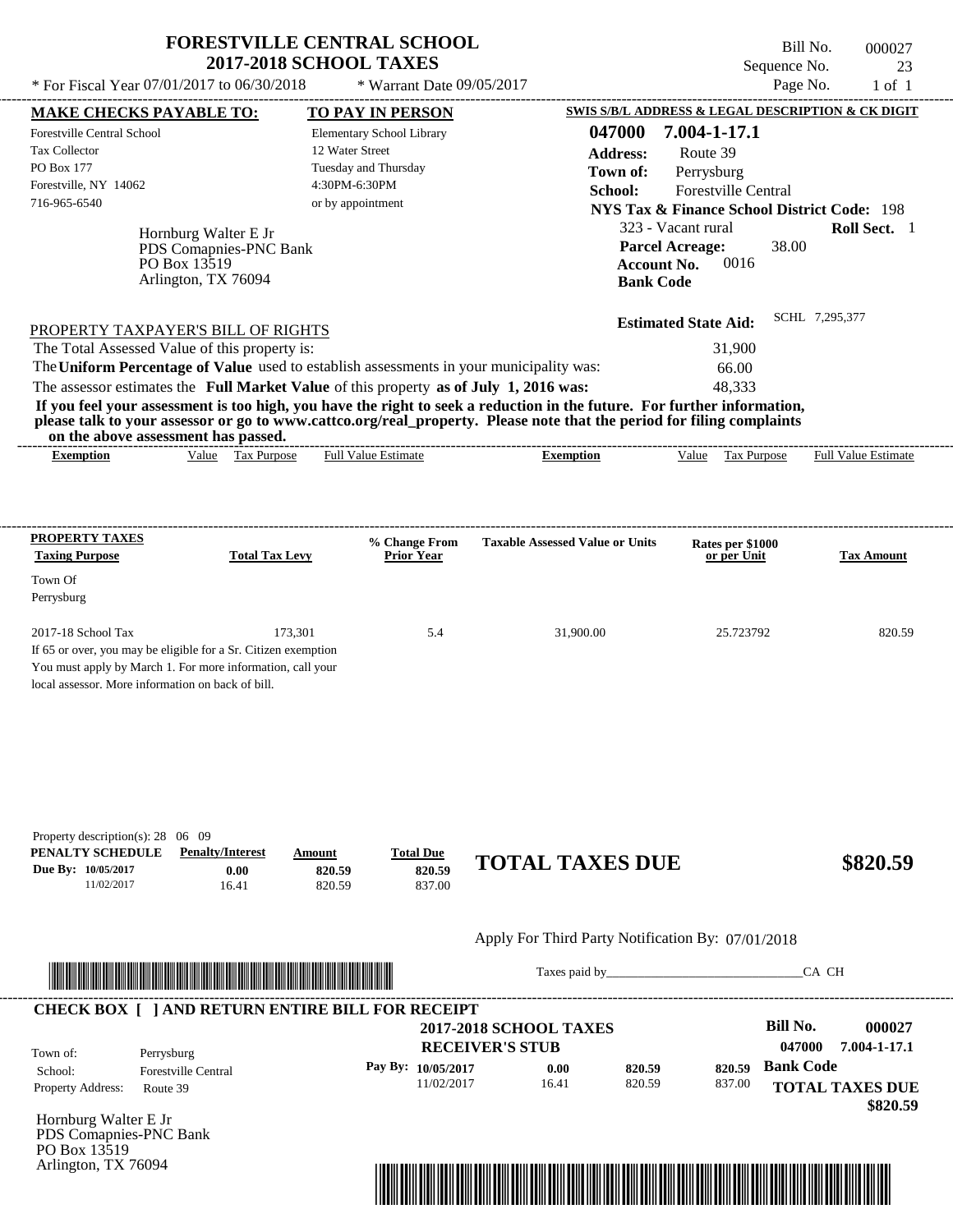|                                                                                                                                                                                    |                                                                | <b>FORESTVILLE CENTRAL SCHOOL</b><br><b>2017-2018 SCHOOL TAXES</b>                                         |                                                                                                                                           | Bill No.<br>Sequence No.                                                                                                                                                                               | 000028<br>24                    |
|------------------------------------------------------------------------------------------------------------------------------------------------------------------------------------|----------------------------------------------------------------|------------------------------------------------------------------------------------------------------------|-------------------------------------------------------------------------------------------------------------------------------------------|--------------------------------------------------------------------------------------------------------------------------------------------------------------------------------------------------------|---------------------------------|
| * For Fiscal Year 07/01/2017 to 06/30/2018                                                                                                                                         |                                                                | * Warrant Date 09/05/2017                                                                                  |                                                                                                                                           | Page No.                                                                                                                                                                                               | $1$ of $1$                      |
| <b>MAKE CHECKS PAYABLE TO:</b>                                                                                                                                                     |                                                                | <b>TO PAY IN PERSON</b>                                                                                    |                                                                                                                                           | SWIS S/B/L ADDRESS & LEGAL DESCRIPTION & CK DIGIT                                                                                                                                                      |                                 |
| Forestville Central School<br><b>Tax Collector</b><br>PO Box 177<br>Forestville, NY 14062<br>716-965-6540                                                                          | Howard Arthur D Jr<br>12597 Pudding Ln<br>Perrysburg, NY 14129 | Elementary School Library<br>12 Water Street<br>Tuesday and Thursday<br>4:30PM-6:30PM<br>or by appointment | 047000<br><b>Address:</b><br>Town of:<br>School:<br><b>Account No.</b><br><b>Bank Code</b>                                                | 7.004-1-23.3<br>12593 Pudding Lane Rd<br>Perrysburg<br><b>Forestville Central</b><br><b>NYS Tax &amp; Finance School District Code: 198</b><br>323 - Vacant rural<br><b>Parcel Dimensions:</b><br>0796 | Roll Sect. 1<br>208.70 X 183.70 |
| PROPERTY TAXPAYER'S BILL OF RIGHTS                                                                                                                                                 |                                                                |                                                                                                            |                                                                                                                                           | <b>Estimated State Aid:</b>                                                                                                                                                                            | SCHL 7,295,377                  |
| The Total Assessed Value of this property is:                                                                                                                                      |                                                                |                                                                                                            |                                                                                                                                           | 5,100                                                                                                                                                                                                  |                                 |
|                                                                                                                                                                                    |                                                                | The Uniform Percentage of Value used to establish assessments in your municipality was:                    |                                                                                                                                           | 66.00                                                                                                                                                                                                  |                                 |
|                                                                                                                                                                                    |                                                                | The assessor estimates the Full Market Value of this property as of July 1, 2016 was:                      |                                                                                                                                           | 7,727                                                                                                                                                                                                  |                                 |
|                                                                                                                                                                                    |                                                                |                                                                                                            |                                                                                                                                           |                                                                                                                                                                                                        |                                 |
| If you feel your assessment is too high, you have the right to seek a reduction in the future. For further information,<br>on the above assessment has passed.<br><b>Exemption</b> | Value Tax Purpose                                              | <b>Full Value Estimate</b>                                                                                 | please talk to your assessor or go to www.cattco.org/real_property. Please note that the period for filing complaints<br><b>Exemption</b> | Value<br>Tax Purpose                                                                                                                                                                                   | <b>Full Value Estimate</b>      |
| <b>PROPERTY TAXES</b>                                                                                                                                                              |                                                                | % Change From                                                                                              | <b>Taxable Assessed Value or Units</b>                                                                                                    | Rates per \$1000                                                                                                                                                                                       |                                 |
| <b>Taxing Purpose</b>                                                                                                                                                              | <b>Total Tax Levy</b>                                          | <b>Prior Year</b>                                                                                          |                                                                                                                                           | or per Unit                                                                                                                                                                                            | <b>Tax Amount</b>               |
| Town Of<br>Perrysburg                                                                                                                                                              |                                                                |                                                                                                            |                                                                                                                                           |                                                                                                                                                                                                        |                                 |



Taxes paid by\_\_\_\_\_\_\_\_\_\_\_\_\_\_\_\_\_\_\_\_\_\_\_\_\_\_\_\_\_\_\_CA CH

| Town of:                 | Perrysburg                 | <b>2017-2018 SCHOOL TAXES</b><br><b>RECEIVER'S STUB</b> |      |        |        | Bill No.<br>047000 | 000028<br>7.004-1-23.3 |
|--------------------------|----------------------------|---------------------------------------------------------|------|--------|--------|--------------------|------------------------|
| School:                  | <b>Forestville Central</b> | Pay By: $10/05/2017$                                    | 0.00 | 131.19 | 131.19 | <b>Bank Code</b>   |                        |
| <b>Property Address:</b> | 12593 Pudding Lane Rd      | 11/02/2017                                              | 2.62 | 131.19 | 133.81 |                    | <b>TOTAL TAXES DUE</b> |

Howard Arthur D Jr 12597 Pudding Ln Perrysburg, NY 14129

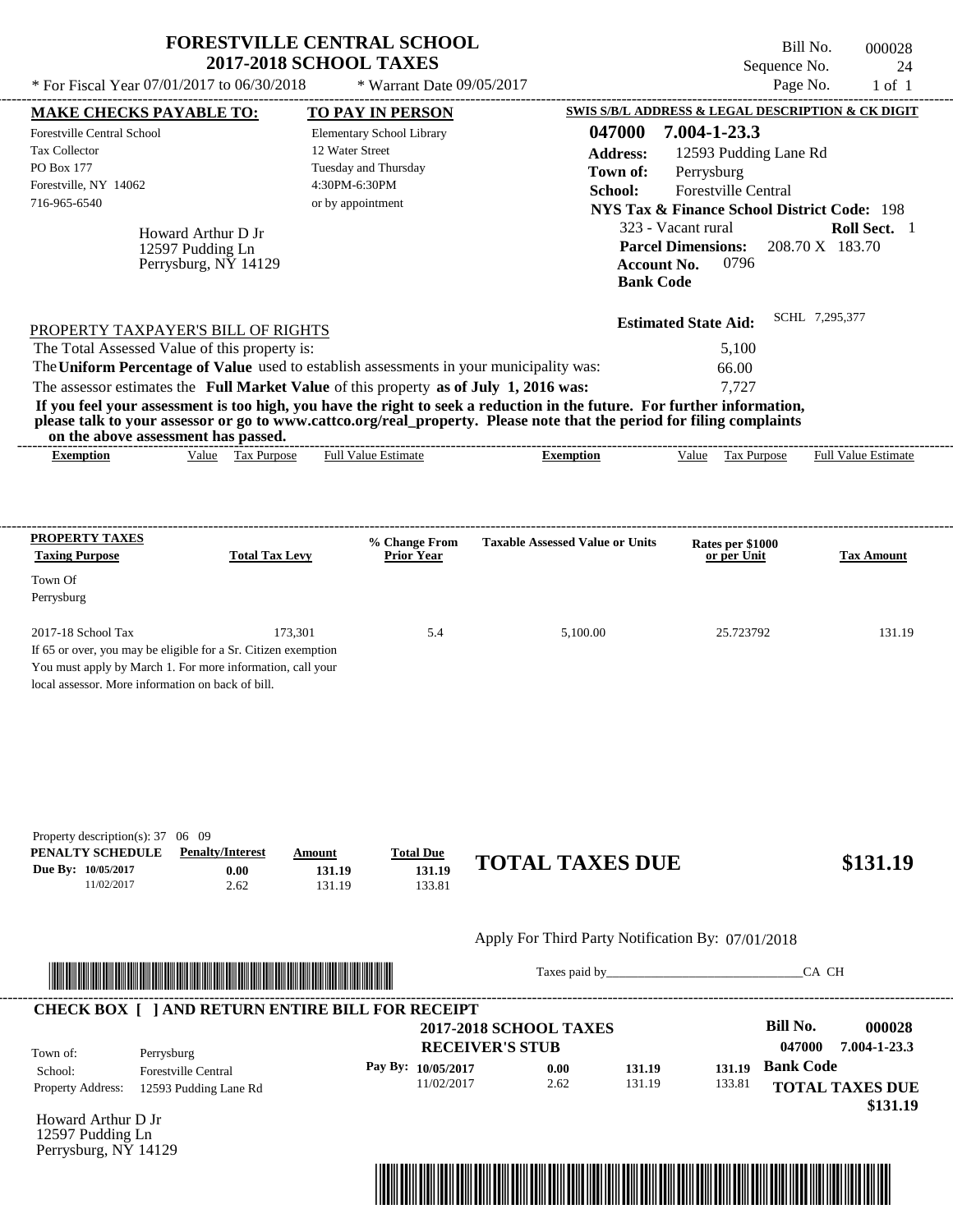| <b>FORESTVILLE CENTRAL SCHOOL</b> |
|-----------------------------------|
| <b>2017-2018 SCHOOL TAXES</b>     |

Bill No. 000029 Sequence No. 25

---------------------------------------------------------------------------------------------------------------------------------------------------------------------------------------------------- Howard Arthur D Jr If 65 or over, you may be eligible for a Sr. Citizen exemption You must apply by March 1. For more information, call your local assessor. More information on back of bill.  $*$  For Fiscal Year 07/01/2017 to 06/30/2018  $*$  Warrant Date 09/05/2017 Page No. 1 of 1 **MAKE CHECKS PAYABLE TO: TO PAY IN PERSON SWIS S/B/L ADDRESS & LEGAL DESCRIPTION & CK DIGIT 047000 7.004-1-23.7 Address:** 12597 Pudding Lane Rd Perrysburg **School:** Forestville Central **NYS Tax & Finance School District Code:** 198 270 - Mfg housing **Roll Sect.** 1 1.90 **Account No.** 0980 **Bank Code Estimated State Aid:** SCHL 7,295,377 PROPERTY TAXPAYER'S BILL OF RIGHTS The assessor estimates the **Full Market Value** of this property **as of July 1, 2016 was:** 80,909 The Total Assessed Value of this property is: 53,400 The **Uniform Percentage of Value** used to establish assessments in your municipality was: 66.00 **If you feel your assessment is too high, you have the right to seek a reduction in the future. For further information, please talk to your assessor or go to www.cattco.org/real\_property. Please note that the period for filing complaints on the above assessment has passed. Exemption** Value Tax Purpose **PROPERTY TAXES Taxing Purpose Total Tax Levy Prior Year % Change From (before accounting for STAR) Taxable Assessed Value or Units or per Unit Rates per \$1000 Tax Amount PENALTY SCHEDULE Penalty/Interest Amount Total Due Due By: 10/05/2017** 11/02/2017 16.93 **0.00** 846.65 **846.65** 863.58 **846.65 TOTAL TAXES DUE \$846.65** Apply For Third Party Notification By: 07/01/2018 **RECEIVER'S STUB Bill No. 000029 Bank Code** Property Address: 12597 Pudding Lane Rd Perrysburg School: Forestville Central **TOTAL TAXES DUE \$846.65** Bas Star 21,300 SCHOOL *(See Note)* 32,273 Elementary School Library 12 Water Street Tuesday and Thursday 4:30PM-6:30PM Forestville Central School Tax Collector PO Box 177 Forestville, NY 14062  **2017-2018 SCHOOL TAXES** 716-965-6540 or by appointment **Parcel Acreage:** Town Of Perrysburg 2017-18 School Tax 173,301 5.4 53,400.00 25.723792 1,373.65  **\$527.00 047000 7.004-1-23.7 Pay By: 10/05/2017** 11/02/2017 16.93 **0.00** 846.65 **846.65** 863.58 **846.65** Howard Laurie Full Value Estimate Taxes paid by Taxes and by Taxes paid by Taxes and by Taxes and by Taxes and the CA CH ---------------------------------------------------------------------------------------------------------------------------------------------------------------------------------------------------- ---------------------------------------------------------------------------------------------------------------------------------------------------------------------------------------------------- Property description(s): 37 06 09 Town of: **Town of:** 12597 Pudding Ln Perrysburg, NY 14129 **Exemption** Value Tax Purpose Full Value Estimate **Your tax savings this year resulting from the New York State School Tax Relief (STAR) program is: Note: This year's STAR tax savings generally may not exceed last year's by more than 2%.** ---------------------------------------------------------------------------------------------------------------------------------------------------------------------------------------------------- **CHECK BOX [ ] AND RETURN ENTIRE BILL FOR RECEIPT** \*04700000002900000000084665\*

Howard Arthur D Jr Howard Laurie 12597 Pudding Ln Perrysburg, NY 14129

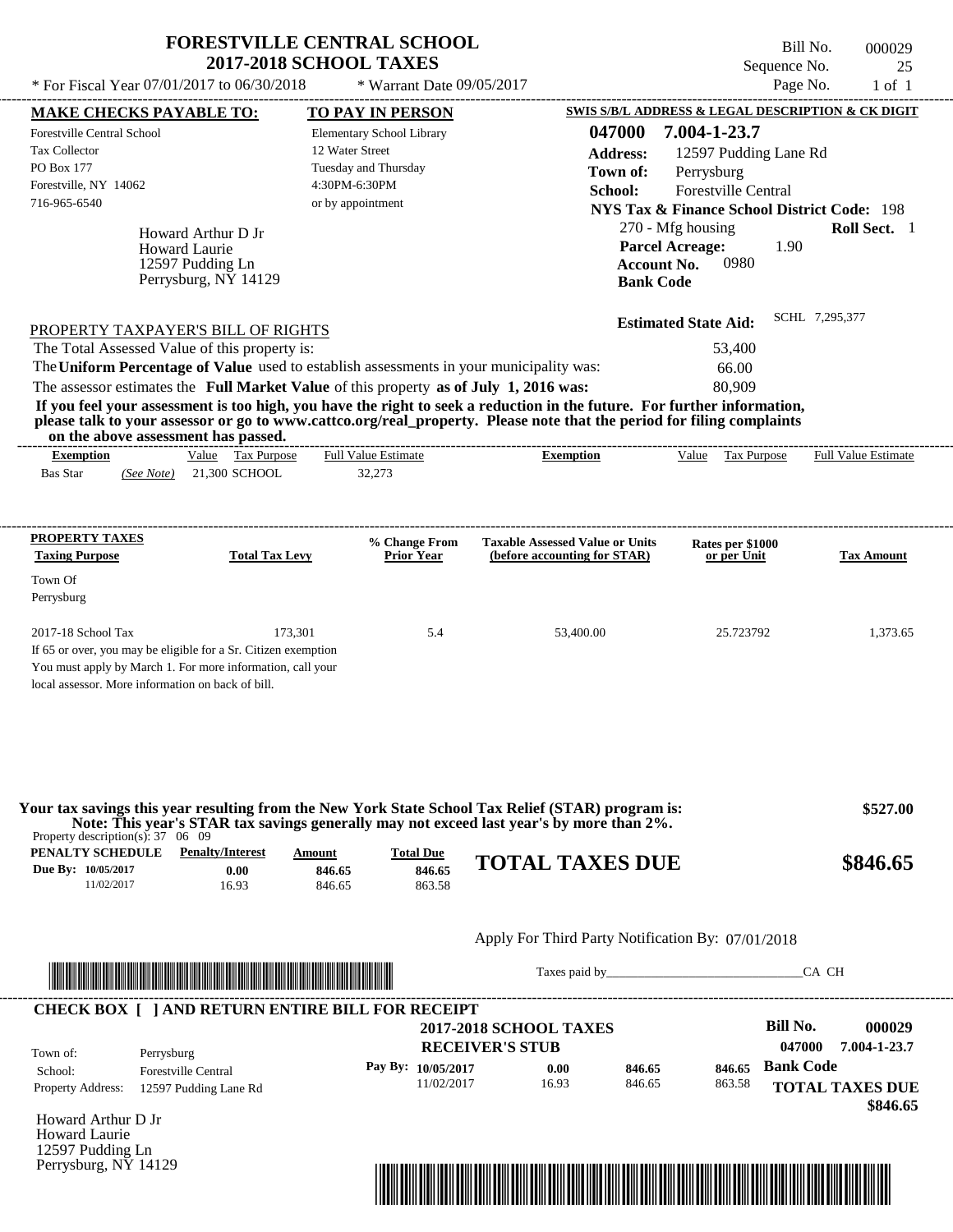|                                                                                                                                                                                                         | <b>FORESTVILLE CENTRAL SCHOOL</b><br><b>2017-2018 SCHOOL TAXES</b> |                                                       |                                                   |                                                                                                                                                                                               | Sequence No.                                                                                                                                                                                    | Bill No.<br>000031<br>26   |
|---------------------------------------------------------------------------------------------------------------------------------------------------------------------------------------------------------|--------------------------------------------------------------------|-------------------------------------------------------|---------------------------------------------------|-----------------------------------------------------------------------------------------------------------------------------------------------------------------------------------------------|-------------------------------------------------------------------------------------------------------------------------------------------------------------------------------------------------|----------------------------|
| * For Fiscal Year 07/01/2017 to 06/30/2018                                                                                                                                                              |                                                                    |                                                       | * Warrant Date 09/05/2017                         |                                                                                                                                                                                               | Page No.                                                                                                                                                                                        | $1$ of $1$                 |
| <b>MAKE CHECKS PAYABLE TO:</b>                                                                                                                                                                          |                                                                    |                                                       | TO PAY IN PERSON                                  |                                                                                                                                                                                               | SWIS S/B/L ADDRESS & LEGAL DESCRIPTION & CK DIGIT                                                                                                                                               |                            |
| Forestville Central School<br><b>Tax Collector</b><br>PO Box 177<br>Forestville, NY 14062<br>716-965-6540<br><b>Ivett Roger</b>                                                                         | 10133 Moser Rd<br>South Dayton, NY 14138                           | 12 Water Street<br>4:30PM-6:30PM<br>or by appointment | Elementary School Library<br>Tuesday and Thursday | 047000<br><b>Address:</b><br>Town of:<br>School:<br><b>Account No.</b><br><b>Bank Code</b>                                                                                                    | 15.002-1-35.2<br>10530 Mosher Rd<br>Perrysburg<br>Forestville Central<br><b>NYS Tax &amp; Finance School District Code: 198</b><br>281 - Multiple res<br><b>Parcel Acreage:</b><br>1.82<br>0829 | Roll Sect. 1               |
| PROPERTY TAXPAYER'S BILL OF RIGHTS                                                                                                                                                                      |                                                                    |                                                       |                                                   |                                                                                                                                                                                               | <b>Estimated State Aid:</b>                                                                                                                                                                     | SCHL 7,295,377             |
| The Total Assessed Value of this property is:                                                                                                                                                           |                                                                    |                                                       |                                                   |                                                                                                                                                                                               | 35,600                                                                                                                                                                                          |                            |
| The Uniform Percentage of Value used to establish assessments in your municipality was:                                                                                                                 |                                                                    |                                                       |                                                   |                                                                                                                                                                                               | 66.00                                                                                                                                                                                           |                            |
| The assessor estimates the Full Market Value of this property as of July 1, 2016 was:                                                                                                                   |                                                                    |                                                       |                                                   |                                                                                                                                                                                               | 53,939                                                                                                                                                                                          |                            |
| on the above assessment has passed.<br><b>Exemption</b><br><b>Bas Star</b><br>(See Note)                                                                                                                | Value Tax Purpose<br>21,300 SCHOOL                                 |                                                       | <b>Full Value Estimate</b><br>32,273              | please talk to your assessor or go to www.cattco.org/real_property. Please note that the period for filing complaints<br><b>Exemption</b>                                                     | Value<br><b>Tax Purpose</b>                                                                                                                                                                     | <b>Full Value Estimate</b> |
| <b>PROPERTY TAXES</b><br><b>Taxing Purpose</b><br>Town Of<br>Perrysburg                                                                                                                                 | <b>Total Tax Levy</b>                                              |                                                       | % Change From<br>Prior Year                       | <b>Taxable Assessed Value or Units</b><br>(before accounting for STAR)                                                                                                                        | Rates per \$1000<br>or per Unit                                                                                                                                                                 | <b>Tax Amount</b>          |
| 2017-18 School Tax<br>If 65 or over, you may be eligible for a Sr. Citizen exemption<br>You must apply by March 1. For more information, call your<br>local assessor. More information on back of bill. |                                                                    | 173,301                                               | 5.4                                               | 35,600.00                                                                                                                                                                                     | 25.723792                                                                                                                                                                                       | 915.77                     |
| Property description(s): $42 \quad 06 \quad 09$                                                                                                                                                         |                                                                    |                                                       |                                                   | Your tax savings this year resulting from the New York State School Tax Relief (STAR) program is:<br>Note: This year's STAR tax savings generally may not exceed last year's by more than 2%. |                                                                                                                                                                                                 | \$527.00                   |
| PENALTY SCHEDULE<br>Due By: 10/05/2017<br>11/02/2017                                                                                                                                                    | <b>Penalty/Interest</b><br>0.00<br>7.78                            | Amount<br>388.77<br>388.77                            | <b>Total Due</b><br>388.77<br>396.55              | <b>TOTAL TAXES DUE</b>                                                                                                                                                                        |                                                                                                                                                                                                 | \$388.77                   |



Taxes paid by\_\_\_\_\_\_\_\_\_\_\_\_\_\_\_\_\_\_\_\_\_\_\_\_\_\_\_\_\_\_\_CA CH

| Town of:                 | Perrysburg                 | <b>2017-2018 SCHOOL TAXES</b><br><b>RECEIVER'S STUB</b> |      |        |        | Bill No.<br>047000 | 000031<br>15.002-1-35.2 |
|--------------------------|----------------------------|---------------------------------------------------------|------|--------|--------|--------------------|-------------------------|
| School:                  | <b>Forestville Central</b> | Pay By: $10/05/2017$                                    | 0.00 | 388.77 | 388.77 | <b>Bank Code</b>   |                         |
| <b>Property Address:</b> | 10530 Mosher Rd            | 11/02/2017                                              | 7.78 | 388.77 | 396.55 |                    | <b>TOTAL TAXES DUE</b>  |

Ivett Roger 10133 Moser Rd South Dayton, NY 14138

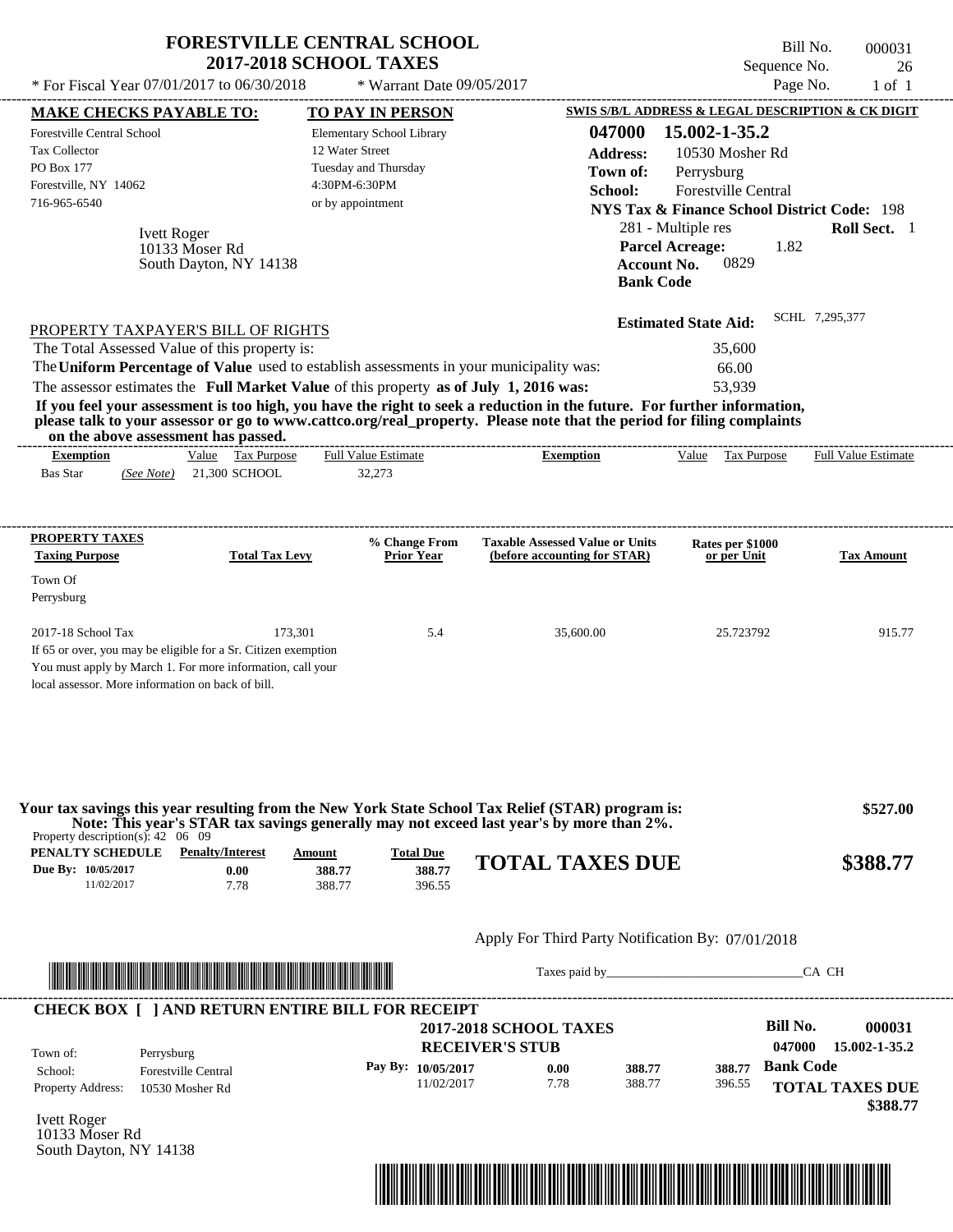| * For Fiscal Year 07/01/2017 to 06/30/2018 | <b>FORESTVILLE CENTRAL SCHOOL</b> | Bill No.                                          | 000032 |
|--------------------------------------------|-----------------------------------|---------------------------------------------------|--------|
|                                            | <b>2017-2018 SCHOOL TAXES</b>     | Sequence No.                                      | 28     |
|                                            | $*$ Warrant Date 09/05/2017       | Page No.                                          | 1 of 1 |
| <b>MAKE CHECKS PAYABLE TO:</b>             | <b>TO PAY IN PERSON</b>           | SWIS S/B/L ADDRESS & LEGAL DESCRIPTION & CK DIGIT |        |
| <b>Forestville Central School</b>          | <b>Elementary School Library</b>  | 047000 15.002-1-11.2                              |        |

| <b>Tax Collector</b><br><b>PO Box 177</b><br>Forestville, NY 14062<br>716-965-6540 | 12 Water Street<br>Tuesday and Thursday<br>4:30PM-6:30PM<br>or by appointment         |                                                                                                                                                                                                                                                  | <b>Address:</b><br>Town of:<br>School: | Perrysburg                                   | 10402 Edwards Corners Rd<br><b>Forestville Central</b> |      | <b>NYS Tax &amp; Finance School District Code: 198</b> |
|------------------------------------------------------------------------------------|---------------------------------------------------------------------------------------|--------------------------------------------------------------------------------------------------------------------------------------------------------------------------------------------------------------------------------------------------|----------------------------------------|----------------------------------------------|--------------------------------------------------------|------|--------------------------------------------------------|
| Ivett Roy & Arlene<br>Perrysburg, NY 14129                                         | 10402 Edwards Corners Rd                                                              |                                                                                                                                                                                                                                                  | <b>Account No.</b><br><b>Bank Code</b> | 210 - 1 Family Res<br><b>Parcel Acreage:</b> | 0927                                                   | 4.80 | <b>Roll Sect.</b> 1                                    |
| PROPERTY TAXPAYER'S BILL OF RIGHTS                                                 |                                                                                       |                                                                                                                                                                                                                                                  |                                        | <b>Estimated State Aid:</b>                  |                                                        |      | SCHL 7,295,377                                         |
| The Total Assessed Value of this property is:                                      |                                                                                       |                                                                                                                                                                                                                                                  |                                        |                                              | 59,700                                                 |      |                                                        |
|                                                                                    |                                                                                       | The Uniform Percentage of Value used to establish assessments in your municipality was:                                                                                                                                                          |                                        |                                              | 66.00                                                  |      |                                                        |
|                                                                                    | The assessor estimates the Full Market Value of this property as of July 1, 2016 was: |                                                                                                                                                                                                                                                  |                                        |                                              | 90,455                                                 |      |                                                        |
| on the above assessment has passed.                                                |                                                                                       | If you feel your assessment is too high, you have the right to seek a reduction in the future. For further information,<br>please talk to your assessor or go to www.cattco.org/real_property. Please note that the period for filing complaints |                                        |                                              |                                                        |      |                                                        |
| <b>Exemption</b>                                                                   | <b>Full Value Estimate</b><br>Value Tax Purpose                                       | <b>Exemption</b>                                                                                                                                                                                                                                 |                                        | Value                                        | Tax Purpose                                            |      | <b>Full Value Estimate</b>                             |
| Enh Star<br>(See Note)                                                             | 70,470<br>46.510 SCHOOL                                                               |                                                                                                                                                                                                                                                  |                                        |                                              |                                                        |      |                                                        |
|                                                                                    |                                                                                       |                                                                                                                                                                                                                                                  |                                        |                                              |                                                        |      |                                                        |
| PROPERTY TAXES                                                                     |                                                                                       | % Change From<br><b>Taxable Assessed Value or Units</b>                                                                                                                                                                                          |                                        |                                              | Rates per \$1000                                       |      |                                                        |

| I NUI ENTITAAE O<br><b>Taxing Purpose</b> | <b>Total Tax Levy</b>                                          | % Change From<br><b>Prior Year</b> | <b>Taxable Assessed Value or Units</b><br>(before accounting for STAR) | Rates per \$1000<br>or per Unit | <b>Tax Amount</b> |
|-------------------------------------------|----------------------------------------------------------------|------------------------------------|------------------------------------------------------------------------|---------------------------------|-------------------|
| Town Of                                   |                                                                |                                    |                                                                        |                                 |                   |
| Perrysburg                                |                                                                |                                    |                                                                        |                                 |                   |
|                                           |                                                                |                                    |                                                                        |                                 |                   |
| $2017-18$ School Tax                      | 173.301                                                        | 5.4                                | 59,700.00                                                              | 25.723792                       | 1.535.71          |
|                                           | If 65 or over, you may be eligible for a Sr. Citizen exemption |                                    |                                                                        |                                 |                   |
|                                           | You must apply by March 1. For more information, call your     |                                    |                                                                        |                                 |                   |
|                                           | local assessor. More information on back of bill.              |                                    |                                                                        |                                 |                   |

| Property description(s): $27 \quad 06 \quad 09$ |                         |        |                  | Your tax savings this year resulting from the New York State School Tax Relief (STAR) program is:<br>Note: This year's STAR tax savings generally may not exceed last year's by more than 2%. | \$1,148.00 |
|-------------------------------------------------|-------------------------|--------|------------------|-----------------------------------------------------------------------------------------------------------------------------------------------------------------------------------------------|------------|
| PENALTY SCHEDULE                                | <b>Penalty/Interest</b> | Amount | <b>Total Due</b> |                                                                                                                                                                                               |            |
| Due By: 10/05/2017                              | 0.00                    | 387.71 | 387.71           | <b>TOTAL TAXES DUE</b>                                                                                                                                                                        | \$387.71   |
| 11/02/2017                                      | 7.75                    | 387.71 | 395.46           |                                                                                                                                                                                               |            |



Taxes paid by\_\_\_\_\_\_\_\_\_\_\_\_\_\_\_\_\_\_\_\_\_\_\_\_\_\_\_\_\_\_\_CA CH

|                                                                      | <b>RECEIVER'S STUB</b> | <b>2017-2018 SCHOOL TAXES</b> |        |        | <b>Bill No.</b><br>047000 | 000032<br>15.002-1-11.2 |
|----------------------------------------------------------------------|------------------------|-------------------------------|--------|--------|---------------------------|-------------------------|
|                                                                      |                        | 0.00                          | 387.71 | 387.71 | <b>Bank Code</b>          |                         |
|                                                                      | 11/02/2017             | 7.75                          | 387.71 | 395.46 |                           | <b>TOTAL TAXES DUE</b>  |
| Perrysburg<br><b>Forestville Central</b><br>10402 Edwards Corners Rd |                        | Pay By: $10/05/2017$          |        |        |                           |                         |

Ivett Roy & Arlene 10402 Edwards Corners Rd Perrysburg, NY 14129

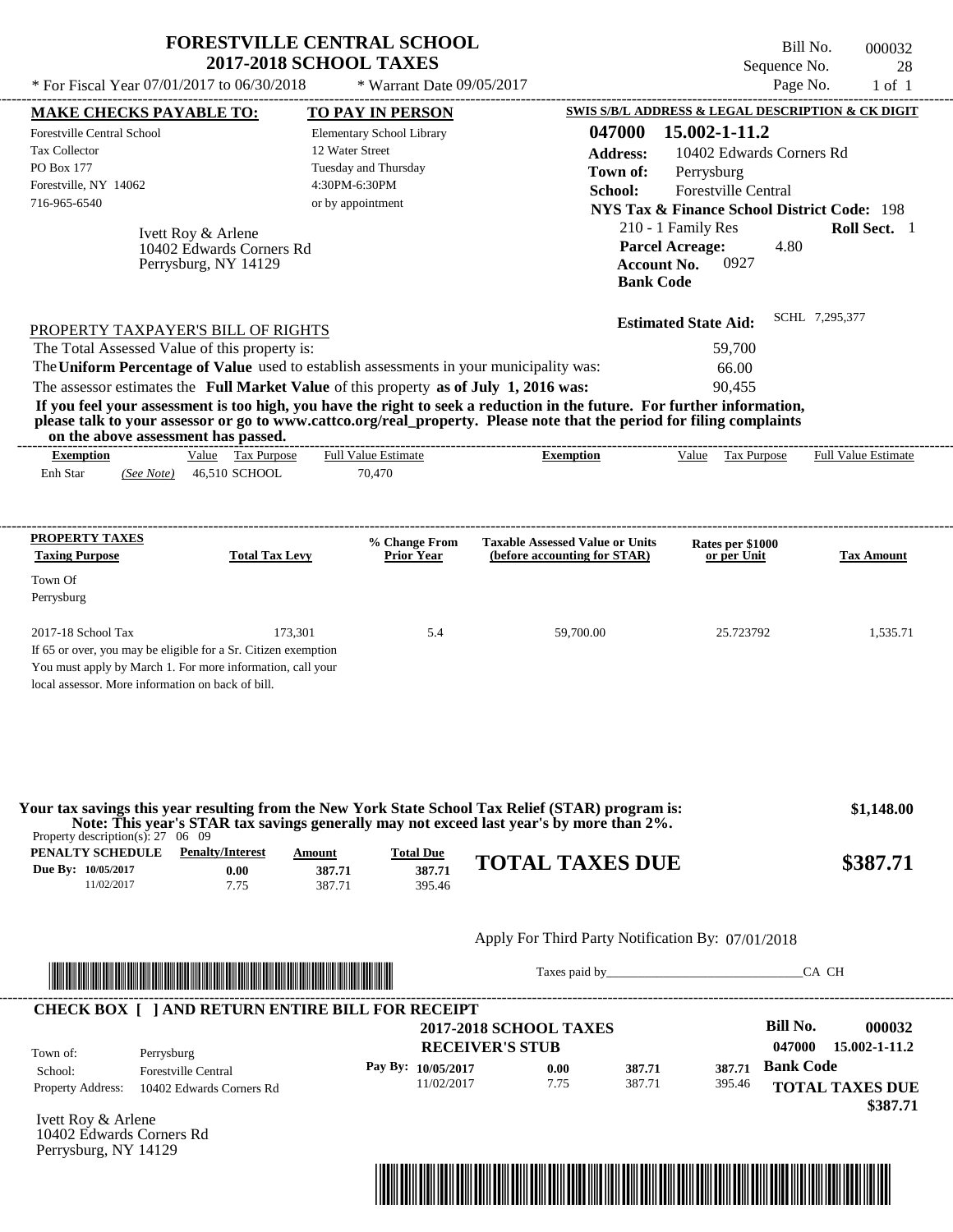| <b>FORESTVILLE CENTRAL SCHOOL</b> |  |
|-----------------------------------|--|
| <b>2017-2018 SCHOOL TAXES</b>     |  |

 $*$  For Fiscal Year 07/01/2017 to 06/30/2018

\* Warrant Date 09/05/2017

Bill No. 000033 Sequence No. 29<br>Page No. 29<br>1 of 1

| <b>MAKE CHECKS PAYABLE TO:</b>                                                                                                                                                                                                       |                            | <b>TO PAY IN PERSON</b>                                                                 |                                                                                                                                                                                                                                                  | SWIS S/B/L ADDRESS & LEGAL DESCRIPTION & CK DIGIT      |                        |
|--------------------------------------------------------------------------------------------------------------------------------------------------------------------------------------------------------------------------------------|----------------------------|-----------------------------------------------------------------------------------------|--------------------------------------------------------------------------------------------------------------------------------------------------------------------------------------------------------------------------------------------------|--------------------------------------------------------|------------------------|
| Forestville Central School                                                                                                                                                                                                           |                            | Elementary School Library                                                               | 047000                                                                                                                                                                                                                                           | 7.004-1-28                                             |                        |
| <b>Tax Collector</b>                                                                                                                                                                                                                 |                            | 12 Water Street                                                                         | <b>Address:</b>                                                                                                                                                                                                                                  | 12566 Route 39                                         |                        |
| PO Box 177                                                                                                                                                                                                                           |                            | Tuesday and Thursday                                                                    | Town of:                                                                                                                                                                                                                                         | Perrysburg                                             |                        |
| Forestville, NY 14062                                                                                                                                                                                                                |                            | 4:30PM-6:30PM                                                                           | School:                                                                                                                                                                                                                                          | Forestville Central                                    |                        |
| 716-965-6540                                                                                                                                                                                                                         |                            | or by appointment                                                                       |                                                                                                                                                                                                                                                  | <b>NYS Tax &amp; Finance School District Code: 198</b> |                        |
|                                                                                                                                                                                                                                      | Johnson Charles H          |                                                                                         |                                                                                                                                                                                                                                                  | 210 - 1 Family Res                                     | Roll Sect. 1           |
|                                                                                                                                                                                                                                      | Johnson Kammie             |                                                                                         |                                                                                                                                                                                                                                                  | <b>Parcel Acreage:</b><br>1.04                         |                        |
|                                                                                                                                                                                                                                      | 12566 Route 39             |                                                                                         | <b>Account No.</b>                                                                                                                                                                                                                               | 0098                                                   |                        |
|                                                                                                                                                                                                                                      | Perrysburg, NY 14129       |                                                                                         | <b>Bank Code</b>                                                                                                                                                                                                                                 |                                                        |                        |
|                                                                                                                                                                                                                                      |                            |                                                                                         |                                                                                                                                                                                                                                                  |                                                        |                        |
| PROPERTY TAXPAYER'S BILL OF RIGHTS                                                                                                                                                                                                   |                            |                                                                                         |                                                                                                                                                                                                                                                  | <b>Estimated State Aid:</b>                            | SCHL 7.295.377         |
| The Total Assessed Value of this property is:                                                                                                                                                                                        |                            |                                                                                         |                                                                                                                                                                                                                                                  | 65,900                                                 |                        |
|                                                                                                                                                                                                                                      |                            | The Uniform Percentage of Value used to establish assessments in your municipality was: |                                                                                                                                                                                                                                                  | 66.00                                                  |                        |
|                                                                                                                                                                                                                                      |                            | The assessor estimates the Full Market Value of this property as of July 1, 2016 was:   |                                                                                                                                                                                                                                                  | 99,848                                                 |                        |
| on the above assessment has passed.                                                                                                                                                                                                  |                            |                                                                                         | If you feel your assessment is too high, you have the right to seek a reduction in the future. For further information,<br>please talk to your assessor or go to www.cattco.org/real_property. Please note that the period for filing complaints |                                                        |                        |
| <b>Exemption</b>                                                                                                                                                                                                                     | Value Tax Purpose          | <b>Full Value Estimate</b>                                                              | <b>Exemption</b>                                                                                                                                                                                                                                 | Value Tax Purpose Full Value Estimate                  |                        |
| Bas Star                                                                                                                                                                                                                             | (See Note) 21,300 SCHOOL   | 32,273                                                                                  |                                                                                                                                                                                                                                                  |                                                        |                        |
|                                                                                                                                                                                                                                      |                            |                                                                                         |                                                                                                                                                                                                                                                  |                                                        |                        |
| PROPERTY TAXES                                                                                                                                                                                                                       |                            | % Change From                                                                           | <b>Taxable Assessed Value or Units</b>                                                                                                                                                                                                           | Rates per \$1000                                       |                        |
| <b>Taxing Purpose</b>                                                                                                                                                                                                                | <b>Total Tax Levy</b>      | <b>Prior Year</b>                                                                       | (before accounting for STAR)                                                                                                                                                                                                                     | or per Unit                                            | <b>Tax Amount</b>      |
| Town Of                                                                                                                                                                                                                              |                            |                                                                                         |                                                                                                                                                                                                                                                  |                                                        |                        |
| Perrysburg                                                                                                                                                                                                                           |                            |                                                                                         |                                                                                                                                                                                                                                                  |                                                        |                        |
| 2017-18 School Tax                                                                                                                                                                                                                   | 173,301                    | 5.4                                                                                     | 65,900.00                                                                                                                                                                                                                                        | 25.723792                                              | 1,695.20               |
| If 65 or over, you may be eligible for a Sr. Citizen exemption                                                                                                                                                                       |                            |                                                                                         |                                                                                                                                                                                                                                                  |                                                        |                        |
| You must apply by March 1. For more information, call your                                                                                                                                                                           |                            |                                                                                         |                                                                                                                                                                                                                                                  |                                                        |                        |
| local assessor. More information on back of bill.                                                                                                                                                                                    |                            |                                                                                         |                                                                                                                                                                                                                                                  |                                                        |                        |
|                                                                                                                                                                                                                                      |                            |                                                                                         |                                                                                                                                                                                                                                                  |                                                        |                        |
| Property description(s): $36 \quad 06 \quad 09$                                                                                                                                                                                      |                            |                                                                                         | Your tax savings this year resulting from the New York State School Tax Relief (STAR) program is:<br>Note: This year's STAR tax savings generally may not exceed last year's by more than 2%.                                                    |                                                        | \$527.00               |
| PENALTY SCHEDULE                                                                                                                                                                                                                     | <b>Penalty/Interest</b>    | <b>Total Due</b><br><b>Amount</b>                                                       |                                                                                                                                                                                                                                                  |                                                        |                        |
| Due By: 10/05/2017                                                                                                                                                                                                                   | 0.00                       | 1,168.20<br>1,168.20                                                                    | <b>TOTAL TAXES DUE</b>                                                                                                                                                                                                                           |                                                        | \$1,168.20             |
| 11/02/2017                                                                                                                                                                                                                           | 23.36                      | 1,168.20<br>1,191.56                                                                    |                                                                                                                                                                                                                                                  |                                                        |                        |
|                                                                                                                                                                                                                                      |                            |                                                                                         | Apply For Third Party Notification By: 07/01/2018                                                                                                                                                                                                |                                                        |                        |
|                                                                                                                                                                                                                                      |                            |                                                                                         |                                                                                                                                                                                                                                                  |                                                        |                        |
| <u> Indian American State and The Communication of the Communication of the Communication of the Communication of the Communication of the Communication of the Communication of the Communication of the Communication of the C</u> |                            |                                                                                         | Taxes paid by                                                                                                                                                                                                                                    |                                                        | CA CH                  |
|                                                                                                                                                                                                                                      |                            | <b>CHECK BOX [ ] AND RETURN ENTIRE BILL FOR RECEIPT</b>                                 |                                                                                                                                                                                                                                                  |                                                        |                        |
|                                                                                                                                                                                                                                      |                            |                                                                                         | <b>2017-2018 SCHOOL TAXES</b>                                                                                                                                                                                                                    | <b>Bill No.</b>                                        | 000033                 |
| Town of:<br>Perrysburg                                                                                                                                                                                                               |                            |                                                                                         | <b>RECEIVER'S STUB</b>                                                                                                                                                                                                                           |                                                        | 047000<br>7.004-1-28   |
| School:                                                                                                                                                                                                                              | <b>Forestville Central</b> | Pay By: 10/05/2017                                                                      | 0.00<br>1,168.20                                                                                                                                                                                                                                 | <b>Bank Code</b><br>1,168.20                           |                        |
| Property Address:<br>12566 Route 39                                                                                                                                                                                                  |                            | 11/02/2017                                                                              | 23.36<br>1,168.20                                                                                                                                                                                                                                | 1,191.56                                               | <b>TOTAL TAXES DUE</b> |
|                                                                                                                                                                                                                                      |                            |                                                                                         |                                                                                                                                                                                                                                                  |                                                        | \$1,168.20             |
| Johnson Charles H                                                                                                                                                                                                                    |                            |                                                                                         |                                                                                                                                                                                                                                                  |                                                        |                        |
| Johnson Kammie<br>12566 Route 39                                                                                                                                                                                                     |                            |                                                                                         |                                                                                                                                                                                                                                                  |                                                        |                        |
|                                                                                                                                                                                                                                      |                            |                                                                                         |                                                                                                                                                                                                                                                  |                                                        |                        |
|                                                                                                                                                                                                                                      |                            |                                                                                         |                                                                                                                                                                                                                                                  |                                                        |                        |
| Perrysburg, NY 14129                                                                                                                                                                                                                 |                            |                                                                                         | <u> 1989 - Johann Stoff, Amerikaansk politiker († 1989)</u>                                                                                                                                                                                      |                                                        |                        |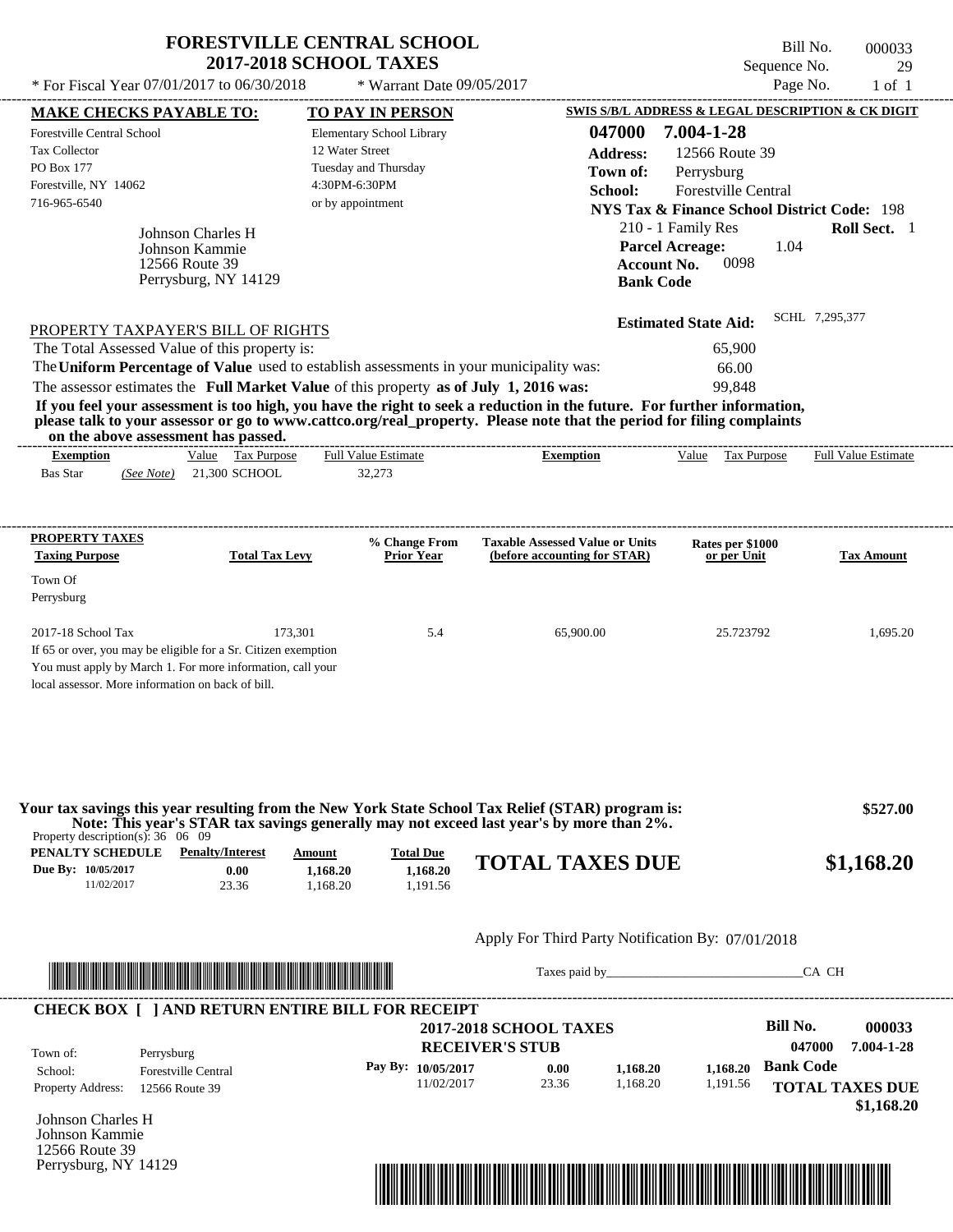| * For Fiscal Year $07/01/2017$ to $06/30/2018$ | <b>FORESTVILLE CENTRAL SCHOOL</b><br><b>2017-2018 SCHOOL TAXES</b><br>* Warrant Date $09/05/2017$ | Bill No.<br>000034<br>Sequence No.<br>30<br>Page No.<br>$1$ of $1$ |
|------------------------------------------------|---------------------------------------------------------------------------------------------------|--------------------------------------------------------------------|
| <b>MAKE CHECKS PAYABLE TO:</b>                 | <b>TO PAY IN PERSON</b>                                                                           | SWIS S/B/L ADDRESS & LEGAL DESCRIPTION & CK DIGIT                  |
| <b>Forestville Central School</b>              | Elementary School Library                                                                         | 15.002-1-9.4<br>047000                                             |
| <b>Tax Collector</b>                           | 12 Water Street                                                                                   | Address:<br>12545 Route 39                                         |
| <b>PO Box 177</b>                              | Tuesday and Thursday                                                                              | Town of:<br>Perrysburg                                             |
| Forestville, NY 14062                          | 4:30PM-6:30PM                                                                                     | School:<br><b>Forestville Central</b>                              |
| 716-965-6540                                   | or by appointment                                                                                 | <b>NYS Tax &amp; Finance School District Code: 198</b>             |
| Kuczka Kenneth A<br>Kuczka Melissa             |                                                                                                   | 240 - Rural res<br>Roll Sect. 1<br>54.40<br><b>Parcel Acreage:</b> |

| PROPERTY TAXPAYER'S BILL OF RIGHTS                                                      | <b>Estimated State Aid:</b> | SCHL 7,295,377 |
|-----------------------------------------------------------------------------------------|-----------------------------|----------------|
| The Total Assessed Value of this property is:                                           | 117,170                     |                |
| The Uniform Percentage of Value used to establish assessments in your municipality was: | 66.00                       |                |
| The assessor estimates the Full Market Value of this property as of July 1, 2016 was:   | 177.530                     |                |

**If you feel your assessment is too high, you have the right to seek a reduction in the future. For further information, please talk to your assessor or go to www.cattco.org/real\_property. Please note that the period for filing complaints on the above assessment has passed.** ----------------------------------------------------------------------------------------------------------------------------------------------------------------------------------------------------

| ---------------------<br>--<br>Exemption |            | Value | $\overline{\phantom{a}}$<br>Tax<br>Purpose | <b>Full Value Estimate</b> | -<br><b>Exemption</b> | Value | $\mathbf{r}$<br>l'ax Purpose | --------------------------<br><b>Full Value Estimate</b> |  |
|------------------------------------------|------------|-------|--------------------------------------------|----------------------------|-----------------------|-------|------------------------------|----------------------------------------------------------|--|
| Enh Star                                 | (See Note) |       | 46,510 SCHOOL                              | 70,470                     |                       |       |                              |                                                          |  |
|                                          |            |       |                                            |                            |                       |       |                              |                                                          |  |
|                                          |            |       |                                            |                            |                       |       |                              |                                                          |  |
|                                          |            |       |                                            |                            |                       |       |                              |                                                          |  |

| <b>PROPERTY TAXES</b><br><b>Taxing Purpose</b>                 | <b>Total Tax Levy</b> | % Change From<br><b>Prior Year</b> | <b>Taxable Assessed Value or Units</b><br>(before accounting for STAR) | Rates per \$1000<br>or per Unit | <b>Tax Amount</b> |
|----------------------------------------------------------------|-----------------------|------------------------------------|------------------------------------------------------------------------|---------------------------------|-------------------|
| Town Of                                                        |                       |                                    |                                                                        |                                 |                   |
| Perrysburg                                                     |                       |                                    |                                                                        |                                 |                   |
|                                                                |                       |                                    |                                                                        |                                 |                   |
| $2017-18$ School Tax                                           | 173.301               | 5.4                                | 117,170.00                                                             | 25.723792                       | 3.014.06          |
| If 65 or over, you may be eligible for a Sr. Citizen exemption |                       |                                    |                                                                        |                                 |                   |
| You must apply by March 1. For more information, call your     |                       |                                    |                                                                        |                                 |                   |
| local assessor. More information on back of bill.              |                       |                                    |                                                                        |                                 |                   |

| Property description(s): $35 \quad 06 \quad 09$      |                                          |                               |                                          | Your tax savings this year resulting from the New York State School Tax Relief (STAR) program is:<br>Note: This year's STAR tax savings generally may not exceed last year's by more than 2%. | \$1,148.00 |
|------------------------------------------------------|------------------------------------------|-------------------------------|------------------------------------------|-----------------------------------------------------------------------------------------------------------------------------------------------------------------------------------------------|------------|
| PENALTY SCHEDULE<br>Due By: 10/05/2017<br>11/02/2017 | <b>Penalty/Interest</b><br>0.00<br>37.32 | Amount<br>1.866.06<br>.866.06 | <b>Total Due</b><br>1.866.06<br>1.903.38 | <b>TOTAL TAXES DUE</b>                                                                                                                                                                        | \$1,866.06 |

## Apply For Third Party Notification By: 07/01/2018



12545 Route 39 Perrysburg, NY 14129

Taxes paid by\_\_\_\_\_\_\_\_\_\_\_\_\_\_\_\_\_\_\_\_\_\_\_\_\_\_\_\_\_\_\_CA CH

**Account No.** 0920

**Bank Code**

| Town of:                 | Perrysburg                 | <b>2017-2018 SCHOOL TAXES</b><br><b>RECEIVER'S STUB</b> |       |          |          | Bill No.<br>047000 | 000034<br>15.002-1-9.4 |
|--------------------------|----------------------------|---------------------------------------------------------|-------|----------|----------|--------------------|------------------------|
| School:                  | <b>Forestville Central</b> | Pay By: 10/05/2017                                      | 0.00  | 1.866.06 | 1.866.06 | <b>Bank Code</b>   |                        |
| <b>Property Address:</b> | 12545 Route 39             | 11/02/2017                                              | 37.32 | 1.866.06 | 1,903.38 |                    | <b>TOTAL TAXES DUE</b> |

Kuczka Kenneth A Kuczka Melissa 12545 Route 39 Perrysburg, NY 14129

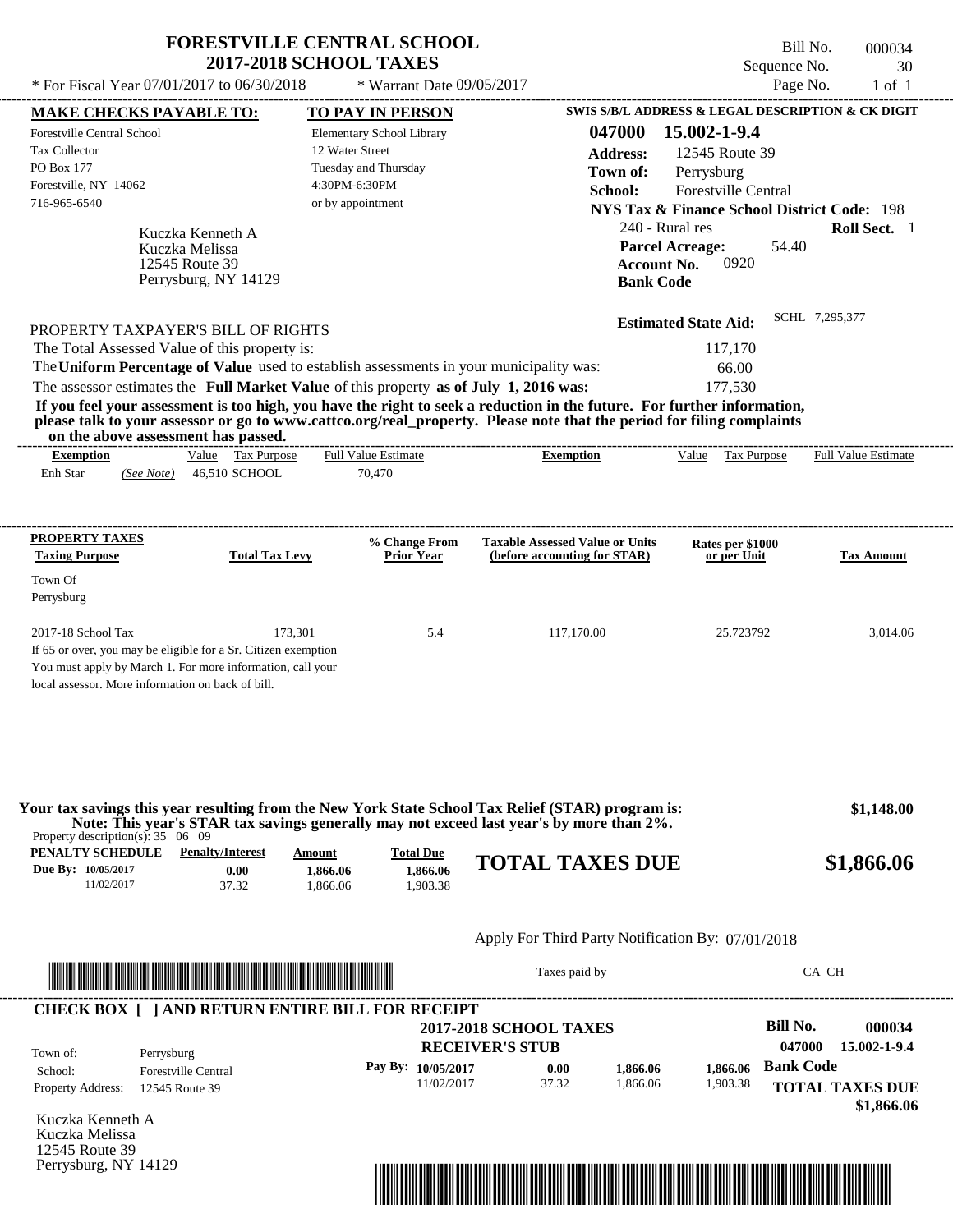| * For Fiscal Year 07/01/2017 to 06/30/2018<br>Page No.<br>* Warrant Date 09/05/2017<br>SWIS S/B/L ADDRESS & LEGAL DESCRIPTION & CK DIGIT<br><b>MAKE CHECKS PAYABLE TO:</b><br>TO PAY IN PERSON<br>15.002-1-35.1<br>047000<br>Elementary School Library<br>12 Water Street<br>10127 Mosher Rd<br><b>Address:</b><br>Tuesday and Thursday<br>Town of:<br>Perrysburg<br>4:30PM-6:30PM<br>Forestville Central<br>School:<br>or by appointment<br><b>NYS Tax &amp; Finance School District Code: 198</b><br>240 - Rural res<br>Roll Sect. 1<br>Locke Paul E<br>252.90<br><b>Parcel Acreage:</b><br>10127 Mosher Rd<br>0306<br><b>Account No.</b><br>South Dayton, NY 14138<br><b>Bank Code</b><br>SCHL 7,295,377<br><b>Estimated State Aid:</b><br>PROPERTY TAXPAYER'S BILL OF RIGHTS<br>The Total Assessed Value of this property is:<br>198,700<br>The Uniform Percentage of Value used to establish assessments in your municipality was:<br>66.00<br>The assessor estimates the Full Market Value of this property as of July 1, 2016 was:<br>301,061<br>If you feel your assessment is too high, you have the right to seek a reduction in the future. For further information,<br>please talk to your assessor or go to www.cattco.org/real_property. Please note that the period for filing complaints<br>on the above assessment has passed.<br>Value Tax Purpose<br><b>Full Value Estimate</b><br><b>Exemption</b><br>Value Tax Purpose<br><b>Exemption</b><br><b>Bas Star</b><br>21,300 SCHOOL<br>32,273<br>(See Note)<br><b>Taxable Assessed Value or Units</b><br>% Change From<br>Rates per \$1000<br><b>Total Tax Levy</b><br><b>Prior Year</b><br>(before accounting for STAR)<br>or per Unit<br>173,301<br>5.4<br>198,700.00<br>25.723792<br>If 65 or over, you may be eligible for a Sr. Citizen exemption<br>You must apply by March 1. For more information, call your<br>local assessor. More information on back of bill.<br>Your tax savings this year resulting from the New York State School Tax Relief (STAR) program is:<br>Note: This year's STAR tax savings generally may not exceed last year's by more than 2%.<br>Storage Wells #934 $&$ 939 Storage Well #1735<br>Property description(s): $42 \quad 06 \quad 09$<br><b>PENALTY SCHEDULE</b> Penalty/Interest<br><b>Total Due</b><br>Amount<br><b>TOTAL TAXES DUE</b><br>4,584.32<br>0.00<br>4,584.32<br>91.69<br>4,584.32<br>4,676.01<br>11/02/2017<br>Apply For Third Party Notification By: 07/01/2018<br>Taxes paid by Taxes and the Taxes and the Taxes and the Taxes are the Taxes and the Taxes and the Taxes and the Taxes and the Taxes and the Taxes and the Taxes and the Taxes and the Taxes and the Taxes and the Taxes and th<br>CA CH |                                             | <b>2017-2018 SCHOOL TAXES</b> | <b>FORESTVILLE CENTRAL SCHOOL</b> | Sequence No. | Bill No.<br>000036<br>31 |
|-----------------------------------------------------------------------------------------------------------------------------------------------------------------------------------------------------------------------------------------------------------------------------------------------------------------------------------------------------------------------------------------------------------------------------------------------------------------------------------------------------------------------------------------------------------------------------------------------------------------------------------------------------------------------------------------------------------------------------------------------------------------------------------------------------------------------------------------------------------------------------------------------------------------------------------------------------------------------------------------------------------------------------------------------------------------------------------------------------------------------------------------------------------------------------------------------------------------------------------------------------------------------------------------------------------------------------------------------------------------------------------------------------------------------------------------------------------------------------------------------------------------------------------------------------------------------------------------------------------------------------------------------------------------------------------------------------------------------------------------------------------------------------------------------------------------------------------------------------------------------------------------------------------------------------------------------------------------------------------------------------------------------------------------------------------------------------------------------------------------------------------------------------------------------------------------------------------------------------------------------------------------------------------------------------------------------------------------------------------------------------------------------------------------------------------------------------------------------------------------------------------------------------------------------------------------------------------------------------------------------------------------------------------------------------------------------------------------------------------|---------------------------------------------|-------------------------------|-----------------------------------|--------------|--------------------------|
|                                                                                                                                                                                                                                                                                                                                                                                                                                                                                                                                                                                                                                                                                                                                                                                                                                                                                                                                                                                                                                                                                                                                                                                                                                                                                                                                                                                                                                                                                                                                                                                                                                                                                                                                                                                                                                                                                                                                                                                                                                                                                                                                                                                                                                                                                                                                                                                                                                                                                                                                                                                                                                                                                                                                   |                                             |                               |                                   |              | $1$ of $1$               |
|                                                                                                                                                                                                                                                                                                                                                                                                                                                                                                                                                                                                                                                                                                                                                                                                                                                                                                                                                                                                                                                                                                                                                                                                                                                                                                                                                                                                                                                                                                                                                                                                                                                                                                                                                                                                                                                                                                                                                                                                                                                                                                                                                                                                                                                                                                                                                                                                                                                                                                                                                                                                                                                                                                                                   |                                             |                               |                                   |              |                          |
|                                                                                                                                                                                                                                                                                                                                                                                                                                                                                                                                                                                                                                                                                                                                                                                                                                                                                                                                                                                                                                                                                                                                                                                                                                                                                                                                                                                                                                                                                                                                                                                                                                                                                                                                                                                                                                                                                                                                                                                                                                                                                                                                                                                                                                                                                                                                                                                                                                                                                                                                                                                                                                                                                                                                   | <b>Forestville Central School</b>           |                               |                                   |              |                          |
|                                                                                                                                                                                                                                                                                                                                                                                                                                                                                                                                                                                                                                                                                                                                                                                                                                                                                                                                                                                                                                                                                                                                                                                                                                                                                                                                                                                                                                                                                                                                                                                                                                                                                                                                                                                                                                                                                                                                                                                                                                                                                                                                                                                                                                                                                                                                                                                                                                                                                                                                                                                                                                                                                                                                   | Tax Collector                               |                               |                                   |              |                          |
|                                                                                                                                                                                                                                                                                                                                                                                                                                                                                                                                                                                                                                                                                                                                                                                                                                                                                                                                                                                                                                                                                                                                                                                                                                                                                                                                                                                                                                                                                                                                                                                                                                                                                                                                                                                                                                                                                                                                                                                                                                                                                                                                                                                                                                                                                                                                                                                                                                                                                                                                                                                                                                                                                                                                   | PO Box 177                                  |                               |                                   |              |                          |
|                                                                                                                                                                                                                                                                                                                                                                                                                                                                                                                                                                                                                                                                                                                                                                                                                                                                                                                                                                                                                                                                                                                                                                                                                                                                                                                                                                                                                                                                                                                                                                                                                                                                                                                                                                                                                                                                                                                                                                                                                                                                                                                                                                                                                                                                                                                                                                                                                                                                                                                                                                                                                                                                                                                                   | Forestville, NY 14062                       |                               |                                   |              |                          |
|                                                                                                                                                                                                                                                                                                                                                                                                                                                                                                                                                                                                                                                                                                                                                                                                                                                                                                                                                                                                                                                                                                                                                                                                                                                                                                                                                                                                                                                                                                                                                                                                                                                                                                                                                                                                                                                                                                                                                                                                                                                                                                                                                                                                                                                                                                                                                                                                                                                                                                                                                                                                                                                                                                                                   | 716-965-6540                                |                               |                                   |              |                          |
|                                                                                                                                                                                                                                                                                                                                                                                                                                                                                                                                                                                                                                                                                                                                                                                                                                                                                                                                                                                                                                                                                                                                                                                                                                                                                                                                                                                                                                                                                                                                                                                                                                                                                                                                                                                                                                                                                                                                                                                                                                                                                                                                                                                                                                                                                                                                                                                                                                                                                                                                                                                                                                                                                                                                   |                                             |                               |                                   |              |                          |
|                                                                                                                                                                                                                                                                                                                                                                                                                                                                                                                                                                                                                                                                                                                                                                                                                                                                                                                                                                                                                                                                                                                                                                                                                                                                                                                                                                                                                                                                                                                                                                                                                                                                                                                                                                                                                                                                                                                                                                                                                                                                                                                                                                                                                                                                                                                                                                                                                                                                                                                                                                                                                                                                                                                                   |                                             |                               |                                   |              |                          |
|                                                                                                                                                                                                                                                                                                                                                                                                                                                                                                                                                                                                                                                                                                                                                                                                                                                                                                                                                                                                                                                                                                                                                                                                                                                                                                                                                                                                                                                                                                                                                                                                                                                                                                                                                                                                                                                                                                                                                                                                                                                                                                                                                                                                                                                                                                                                                                                                                                                                                                                                                                                                                                                                                                                                   |                                             |                               |                                   |              |                          |
|                                                                                                                                                                                                                                                                                                                                                                                                                                                                                                                                                                                                                                                                                                                                                                                                                                                                                                                                                                                                                                                                                                                                                                                                                                                                                                                                                                                                                                                                                                                                                                                                                                                                                                                                                                                                                                                                                                                                                                                                                                                                                                                                                                                                                                                                                                                                                                                                                                                                                                                                                                                                                                                                                                                                   |                                             |                               |                                   |              |                          |
|                                                                                                                                                                                                                                                                                                                                                                                                                                                                                                                                                                                                                                                                                                                                                                                                                                                                                                                                                                                                                                                                                                                                                                                                                                                                                                                                                                                                                                                                                                                                                                                                                                                                                                                                                                                                                                                                                                                                                                                                                                                                                                                                                                                                                                                                                                                                                                                                                                                                                                                                                                                                                                                                                                                                   |                                             |                               |                                   |              |                          |
|                                                                                                                                                                                                                                                                                                                                                                                                                                                                                                                                                                                                                                                                                                                                                                                                                                                                                                                                                                                                                                                                                                                                                                                                                                                                                                                                                                                                                                                                                                                                                                                                                                                                                                                                                                                                                                                                                                                                                                                                                                                                                                                                                                                                                                                                                                                                                                                                                                                                                                                                                                                                                                                                                                                                   |                                             |                               |                                   |              |                          |
|                                                                                                                                                                                                                                                                                                                                                                                                                                                                                                                                                                                                                                                                                                                                                                                                                                                                                                                                                                                                                                                                                                                                                                                                                                                                                                                                                                                                                                                                                                                                                                                                                                                                                                                                                                                                                                                                                                                                                                                                                                                                                                                                                                                                                                                                                                                                                                                                                                                                                                                                                                                                                                                                                                                                   |                                             |                               |                                   |              |                          |
|                                                                                                                                                                                                                                                                                                                                                                                                                                                                                                                                                                                                                                                                                                                                                                                                                                                                                                                                                                                                                                                                                                                                                                                                                                                                                                                                                                                                                                                                                                                                                                                                                                                                                                                                                                                                                                                                                                                                                                                                                                                                                                                                                                                                                                                                                                                                                                                                                                                                                                                                                                                                                                                                                                                                   |                                             |                               |                                   |              |                          |
|                                                                                                                                                                                                                                                                                                                                                                                                                                                                                                                                                                                                                                                                                                                                                                                                                                                                                                                                                                                                                                                                                                                                                                                                                                                                                                                                                                                                                                                                                                                                                                                                                                                                                                                                                                                                                                                                                                                                                                                                                                                                                                                                                                                                                                                                                                                                                                                                                                                                                                                                                                                                                                                                                                                                   |                                             |                               |                                   |              |                          |
|                                                                                                                                                                                                                                                                                                                                                                                                                                                                                                                                                                                                                                                                                                                                                                                                                                                                                                                                                                                                                                                                                                                                                                                                                                                                                                                                                                                                                                                                                                                                                                                                                                                                                                                                                                                                                                                                                                                                                                                                                                                                                                                                                                                                                                                                                                                                                                                                                                                                                                                                                                                                                                                                                                                                   |                                             |                               |                                   |              |                          |
|                                                                                                                                                                                                                                                                                                                                                                                                                                                                                                                                                                                                                                                                                                                                                                                                                                                                                                                                                                                                                                                                                                                                                                                                                                                                                                                                                                                                                                                                                                                                                                                                                                                                                                                                                                                                                                                                                                                                                                                                                                                                                                                                                                                                                                                                                                                                                                                                                                                                                                                                                                                                                                                                                                                                   |                                             |                               |                                   |              |                          |
|                                                                                                                                                                                                                                                                                                                                                                                                                                                                                                                                                                                                                                                                                                                                                                                                                                                                                                                                                                                                                                                                                                                                                                                                                                                                                                                                                                                                                                                                                                                                                                                                                                                                                                                                                                                                                                                                                                                                                                                                                                                                                                                                                                                                                                                                                                                                                                                                                                                                                                                                                                                                                                                                                                                                   |                                             |                               |                                   |              | Full Value Estimate      |
|                                                                                                                                                                                                                                                                                                                                                                                                                                                                                                                                                                                                                                                                                                                                                                                                                                                                                                                                                                                                                                                                                                                                                                                                                                                                                                                                                                                                                                                                                                                                                                                                                                                                                                                                                                                                                                                                                                                                                                                                                                                                                                                                                                                                                                                                                                                                                                                                                                                                                                                                                                                                                                                                                                                                   |                                             |                               |                                   |              |                          |
|                                                                                                                                                                                                                                                                                                                                                                                                                                                                                                                                                                                                                                                                                                                                                                                                                                                                                                                                                                                                                                                                                                                                                                                                                                                                                                                                                                                                                                                                                                                                                                                                                                                                                                                                                                                                                                                                                                                                                                                                                                                                                                                                                                                                                                                                                                                                                                                                                                                                                                                                                                                                                                                                                                                                   | PROPERTY TAXES<br><b>Taxing Purpose</b>     |                               |                                   |              | <b>Tax Amount</b>        |
|                                                                                                                                                                                                                                                                                                                                                                                                                                                                                                                                                                                                                                                                                                                                                                                                                                                                                                                                                                                                                                                                                                                                                                                                                                                                                                                                                                                                                                                                                                                                                                                                                                                                                                                                                                                                                                                                                                                                                                                                                                                                                                                                                                                                                                                                                                                                                                                                                                                                                                                                                                                                                                                                                                                                   | Town Of<br>Perrysburg<br>2017-18 School Tax |                               |                                   |              | 5,111.32                 |
|                                                                                                                                                                                                                                                                                                                                                                                                                                                                                                                                                                                                                                                                                                                                                                                                                                                                                                                                                                                                                                                                                                                                                                                                                                                                                                                                                                                                                                                                                                                                                                                                                                                                                                                                                                                                                                                                                                                                                                                                                                                                                                                                                                                                                                                                                                                                                                                                                                                                                                                                                                                                                                                                                                                                   |                                             |                               |                                   |              |                          |
|                                                                                                                                                                                                                                                                                                                                                                                                                                                                                                                                                                                                                                                                                                                                                                                                                                                                                                                                                                                                                                                                                                                                                                                                                                                                                                                                                                                                                                                                                                                                                                                                                                                                                                                                                                                                                                                                                                                                                                                                                                                                                                                                                                                                                                                                                                                                                                                                                                                                                                                                                                                                                                                                                                                                   |                                             |                               |                                   |              | \$527.00                 |
|                                                                                                                                                                                                                                                                                                                                                                                                                                                                                                                                                                                                                                                                                                                                                                                                                                                                                                                                                                                                                                                                                                                                                                                                                                                                                                                                                                                                                                                                                                                                                                                                                                                                                                                                                                                                                                                                                                                                                                                                                                                                                                                                                                                                                                                                                                                                                                                                                                                                                                                                                                                                                                                                                                                                   |                                             |                               |                                   |              |                          |
|                                                                                                                                                                                                                                                                                                                                                                                                                                                                                                                                                                                                                                                                                                                                                                                                                                                                                                                                                                                                                                                                                                                                                                                                                                                                                                                                                                                                                                                                                                                                                                                                                                                                                                                                                                                                                                                                                                                                                                                                                                                                                                                                                                                                                                                                                                                                                                                                                                                                                                                                                                                                                                                                                                                                   |                                             |                               |                                   |              |                          |
| <u> Literatura de la contrada de la contrada de la contrada de la contrada de la contrada de la contrada de la c</u>                                                                                                                                                                                                                                                                                                                                                                                                                                                                                                                                                                                                                                                                                                                                                                                                                                                                                                                                                                                                                                                                                                                                                                                                                                                                                                                                                                                                                                                                                                                                                                                                                                                                                                                                                                                                                                                                                                                                                                                                                                                                                                                                                                                                                                                                                                                                                                                                                                                                                                                                                                                                              | Due By: 10/05/2017                          |                               |                                   |              | \$4,584.32               |

| Town of:                 | CHECK DOAL THE REPORT ENTIRE DIED FOR RECENT I<br>Perrysburg | <b>2017-2018 SCHOOL TAXES</b><br><b>RECEIVER'S STUB</b> |       |          |          | Bill No.<br>047000 | 000036<br>15.002-1-35.1              |
|--------------------------|--------------------------------------------------------------|---------------------------------------------------------|-------|----------|----------|--------------------|--------------------------------------|
| School:                  | <b>Forestville Central</b>                                   | Pay By: $10/05/2017$                                    | 0.00  | 4.584.32 |          | 4,584.32 Bank Code |                                      |
| <b>Property Address:</b> | 10127 Mosher Rd                                              | 11/02/2017                                              | 91.69 | 4.584.32 | 4.676.01 |                    | <b>TOTAL TAXES DUE</b><br>\$4,584.32 |

Locke Paul E 10127 Mosher Rd South Dayton, NY 14138

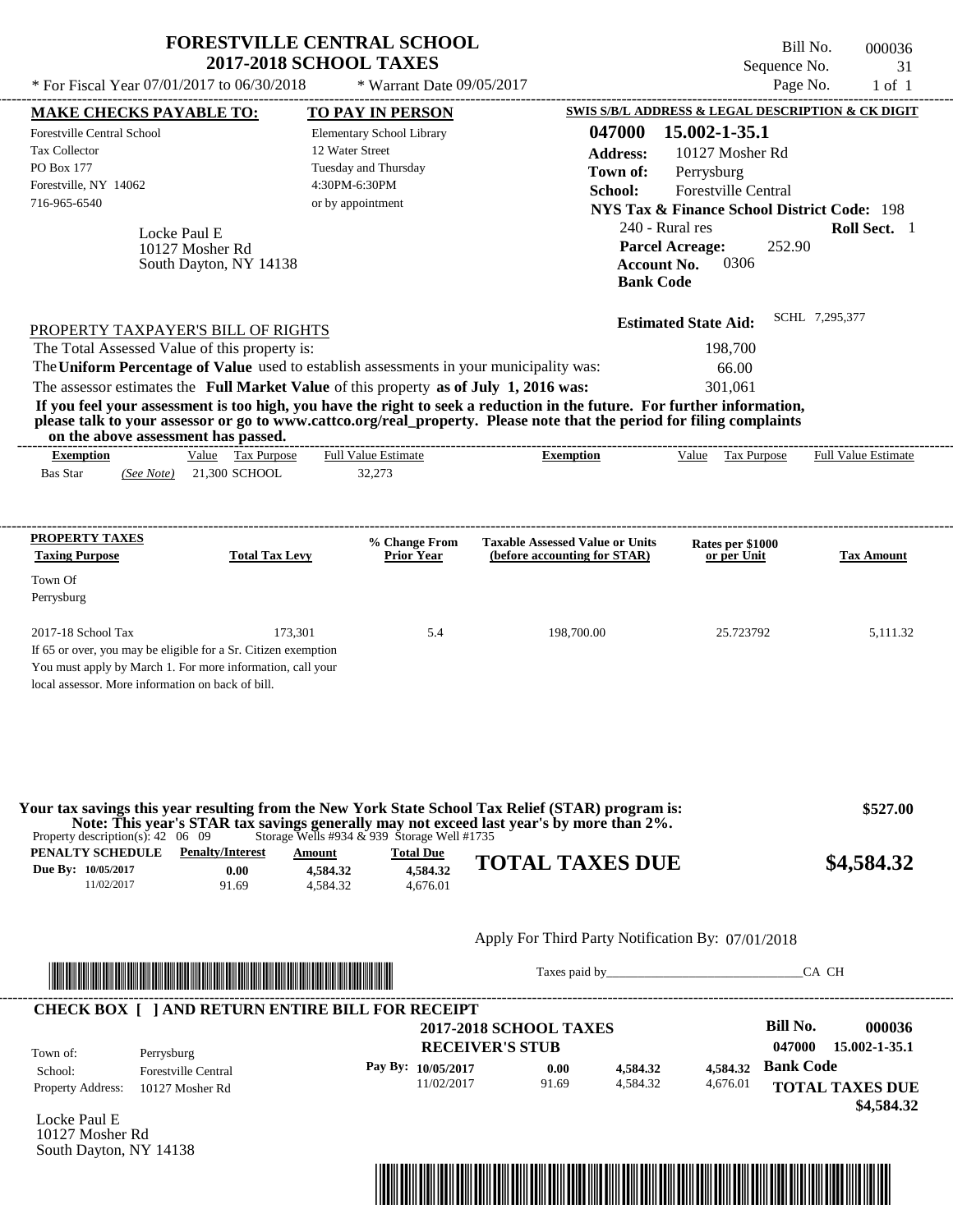| <b>FORESTVILLE CENTRAL SCHOOL</b>          |                             | Bill No.     | 000037 |
|--------------------------------------------|-----------------------------|--------------|--------|
| <b>2017-2018 SCHOOL TAXES</b>              |                             | Sequence No. | -32    |
| * For Fiscal Year 07/01/2017 to 06/30/2018 | $*$ Warrant Date 09/05/2017 | Page No.     | 1 of 1 |

| <b>MAKE CHECKS PAYABLE TO:</b>                                                                                        |                                              |                       |                      | <b>TO PAY IN PERSON</b>    |                                                                                                                                                                                               |                             | SWIS S/B/L ADDRESS & LEGAL DESCRIPTION & CK DIGIT      |
|-----------------------------------------------------------------------------------------------------------------------|----------------------------------------------|-----------------------|----------------------|----------------------------|-----------------------------------------------------------------------------------------------------------------------------------------------------------------------------------------------|-----------------------------|--------------------------------------------------------|
| Forestville Central School                                                                                            |                                              |                       |                      | Elementary School Library  | 047000                                                                                                                                                                                        | 15.002-1-8                  |                                                        |
| Tax Collector                                                                                                         |                                              |                       | 12 Water Street      |                            | <b>Address:</b>                                                                                                                                                                               | 12687 Route 39              |                                                        |
| PO Box 177                                                                                                            |                                              |                       | Tuesday and Thursday |                            | Town of:                                                                                                                                                                                      | Perrysburg                  |                                                        |
| Forestville, NY 14062                                                                                                 |                                              |                       | 4:30PM-6:30PM        |                            | School:                                                                                                                                                                                       | Forestville Central         |                                                        |
| 716-965-6540                                                                                                          |                                              |                       | or by appointment    |                            |                                                                                                                                                                                               |                             | <b>NYS Tax &amp; Finance School District Code: 198</b> |
|                                                                                                                       | Locke Paul E Jr                              |                       |                      |                            |                                                                                                                                                                                               | 240 - Rural res             | Roll Sect. 1                                           |
|                                                                                                                       | Locke Rachel E                               |                       |                      |                            |                                                                                                                                                                                               | <b>Parcel Acreage:</b>      | 100.00                                                 |
|                                                                                                                       | 12687 Route 39                               |                       |                      |                            |                                                                                                                                                                                               | 0204<br><b>Account No.</b>  |                                                        |
|                                                                                                                       | Perrysburg, NY 14129                         |                       |                      |                            | <b>Bank Code</b>                                                                                                                                                                              |                             |                                                        |
|                                                                                                                       |                                              |                       |                      |                            |                                                                                                                                                                                               |                             |                                                        |
| PROPERTY TAXPAYER'S BILL OF RIGHTS                                                                                    |                                              |                       |                      |                            |                                                                                                                                                                                               | <b>Estimated State Aid:</b> | SCHL 7.295.377                                         |
| The Total Assessed Value of this property is:                                                                         |                                              |                       |                      |                            |                                                                                                                                                                                               | 74,760                      |                                                        |
|                                                                                                                       |                                              |                       |                      |                            | The Uniform Percentage of Value used to establish assessments in your municipality was:                                                                                                       | 66.00                       |                                                        |
|                                                                                                                       |                                              |                       |                      |                            | The assessor estimates the Full Market Value of this property as of July 1, 2016 was:                                                                                                         | 113,273                     |                                                        |
|                                                                                                                       |                                              |                       |                      |                            | If you feel your assessment is too high, you have the right to seek a reduction in the future. For further information,                                                                       |                             |                                                        |
| on the above assessment has passed.                                                                                   |                                              |                       |                      |                            | please talk to your assessor or go to www.cattco.org/real_property. Please note that the period for filing complaints                                                                         |                             |                                                        |
| <b>Exemption</b>                                                                                                      |                                              | Value Tax Purpose     |                      | <b>Full Value Estimate</b> | <b>Exemption</b>                                                                                                                                                                              |                             | Value Tax Purpose Full Value Estimate                  |
| Bas Star                                                                                                              | (See Note) 21,300 SCHOOL                     |                       |                      | 32,273                     |                                                                                                                                                                                               |                             |                                                        |
|                                                                                                                       |                                              |                       |                      |                            |                                                                                                                                                                                               |                             |                                                        |
|                                                                                                                       |                                              |                       |                      |                            |                                                                                                                                                                                               |                             |                                                        |
| PROPERTY TAXES                                                                                                        |                                              |                       |                      | % Change From              | <b>Taxable Assessed Value or Units</b>                                                                                                                                                        | Rates per \$1000            |                                                        |
| <b>Taxing Purpose</b>                                                                                                 |                                              | <b>Total Tax Levy</b> |                      | <b>Prior Year</b>          | (before accounting for STAR)                                                                                                                                                                  | or per Unit                 | <b>Tax Amount</b>                                      |
| Town Of                                                                                                               |                                              |                       |                      |                            |                                                                                                                                                                                               |                             |                                                        |
| Perrysburg                                                                                                            |                                              |                       |                      |                            |                                                                                                                                                                                               |                             |                                                        |
| 2017-18 School Tax                                                                                                    |                                              | 173,301               |                      | 5.4                        | 74,760.00                                                                                                                                                                                     | 25.723792                   | 1,923.11                                               |
| If 65 or over, you may be eligible for a Sr. Citizen exemption                                                        |                                              |                       |                      |                            |                                                                                                                                                                                               |                             |                                                        |
| You must apply by March 1. For more information, call your                                                            |                                              |                       |                      |                            |                                                                                                                                                                                               |                             |                                                        |
| local assessor. More information on back of bill.                                                                     |                                              |                       |                      |                            |                                                                                                                                                                                               |                             |                                                        |
|                                                                                                                       |                                              |                       |                      |                            |                                                                                                                                                                                               |                             |                                                        |
|                                                                                                                       |                                              |                       |                      |                            |                                                                                                                                                                                               |                             |                                                        |
|                                                                                                                       |                                              |                       |                      |                            |                                                                                                                                                                                               |                             |                                                        |
|                                                                                                                       |                                              |                       |                      |                            |                                                                                                                                                                                               |                             |                                                        |
|                                                                                                                       |                                              |                       |                      |                            |                                                                                                                                                                                               |                             |                                                        |
|                                                                                                                       |                                              |                       |                      |                            | Your tax savings this year resulting from the New York State School Tax Relief (STAR) program is:<br>Note: This year's STAR tax savings generally may not exceed last year's by more than 2%. |                             | \$527.00                                               |
| Property description(s): $35 \quad 06 \quad 09$                                                                       |                                              | Storage Well #1750    |                      |                            |                                                                                                                                                                                               |                             |                                                        |
| PENALTY SCHEDULE                                                                                                      | <b>Penalty/Interest</b>                      |                       | Amount               | <b>Total Due</b>           | <b>TOTAL TAXES DUE</b>                                                                                                                                                                        |                             | \$1,396.11                                             |
| Due By: 10/05/2017<br>11/02/2017                                                                                      |                                              | 0.00<br>27.92         | 1,396.11<br>1,396.11 | 1,396.11<br>1,424.03       |                                                                                                                                                                                               |                             |                                                        |
|                                                                                                                       |                                              |                       |                      |                            |                                                                                                                                                                                               |                             |                                                        |
|                                                                                                                       |                                              |                       |                      |                            |                                                                                                                                                                                               |                             |                                                        |
|                                                                                                                       |                                              |                       |                      |                            | Apply For Third Party Notification By: 07/01/2018                                                                                                                                             |                             |                                                        |
|                                                                                                                       |                                              |                       |                      |                            |                                                                                                                                                                                               |                             | CA CH                                                  |
|                                                                                                                       |                                              |                       |                      |                            |                                                                                                                                                                                               |                             |                                                        |
| <u> Literatura de la contrada de la contrada de la contrada de la contrada de la contrada de la contrada de la co</u> |                                              |                       |                      |                            |                                                                                                                                                                                               |                             |                                                        |
|                                                                                                                       |                                              |                       |                      |                            |                                                                                                                                                                                               |                             |                                                        |
|                                                                                                                       |                                              |                       |                      |                            | <b>2017-2018 SCHOOL TAXES</b>                                                                                                                                                                 |                             | <b>Bill No.</b>                                        |
|                                                                                                                       |                                              |                       |                      |                            | <b>RECEIVER'S STUB</b>                                                                                                                                                                        |                             | 047000                                                 |
| <b>CHECK BOX [ ] AND RETURN ENTIRE BILL FOR RECEIPT</b><br>Town of:                                                   | Perrysburg                                   |                       |                      | Pay By: 10/05/2017         | 0.00<br>1,396.11                                                                                                                                                                              | 1,396.11                    | <b>Bank Code</b>                                       |
|                                                                                                                       | <b>Forestville Central</b><br>12687 Route 39 |                       |                      | 11/02/2017                 | 27.92<br>1,396.11                                                                                                                                                                             | 1,424.03                    |                                                        |
| School:<br><b>Property Address:</b>                                                                                   |                                              |                       |                      |                            |                                                                                                                                                                                               |                             |                                                        |
|                                                                                                                       |                                              |                       |                      |                            |                                                                                                                                                                                               |                             | 000037                                                 |
|                                                                                                                       |                                              |                       |                      |                            |                                                                                                                                                                                               |                             |                                                        |
|                                                                                                                       |                                              |                       |                      |                            |                                                                                                                                                                                               |                             | 15.002-1-8<br><b>TOTAL TAXES DUE</b><br>\$1,396.11     |
|                                                                                                                       |                                              |                       |                      |                            |                                                                                                                                                                                               |                             |                                                        |
| Locke Paul E Jr<br>Locke Rachel E<br>12687 Route 39<br>Perrysburg, NY 14129                                           |                                              |                       |                      |                            | <u> 1989 - Johann Stoff, Amerikaansk politiker († 1958)</u>                                                                                                                                   |                             |                                                        |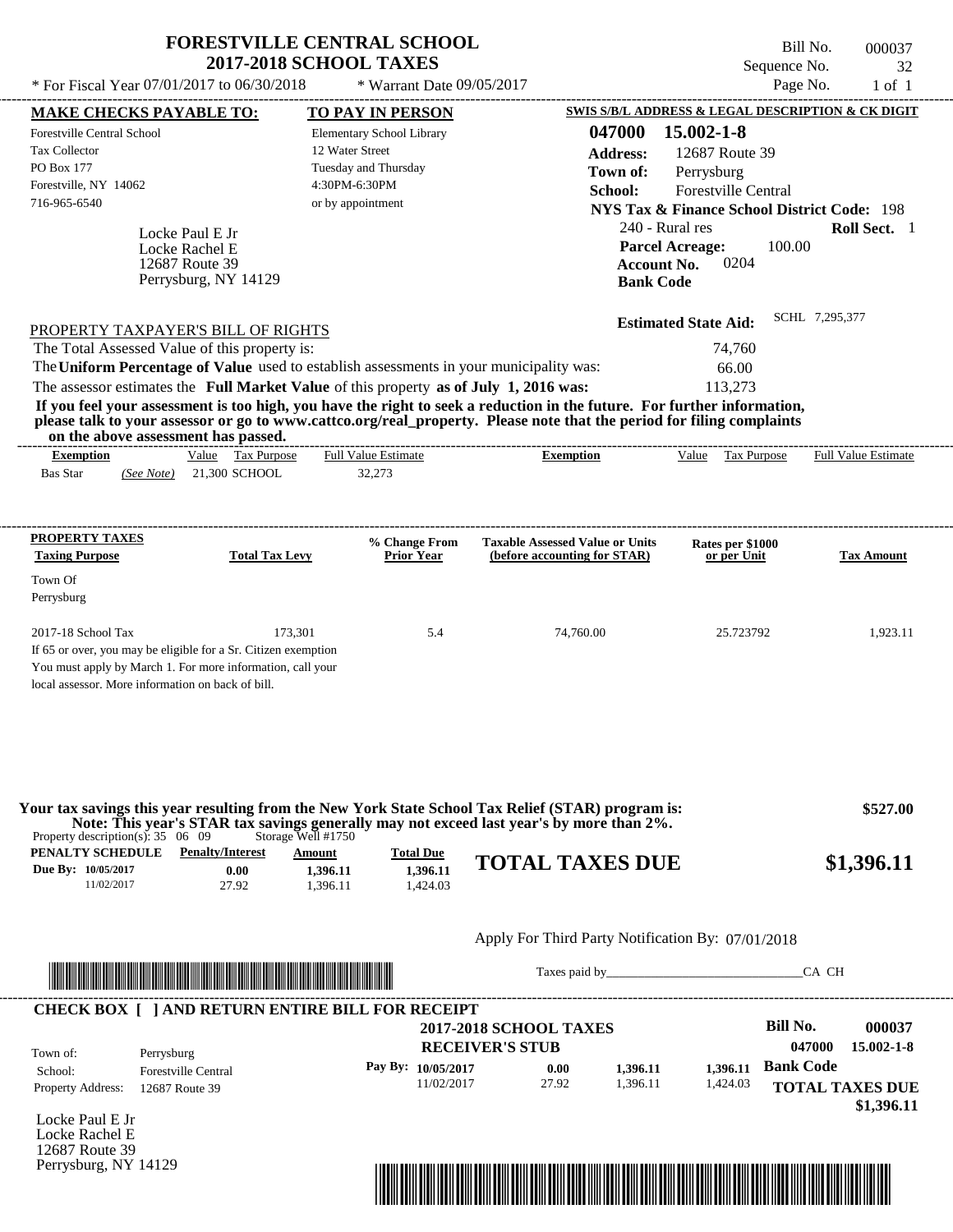| <b>FORESTVILLE CENTRAL SCHOOL</b> |
|-----------------------------------|
| <b>2017-2018 SCHOOL TAXES</b>     |

---------------------------------------------------------------------------------------------------------------------------------------------------------------------------------------------------- Locke Sallie A If 65 or over, you may be eligible for a Sr. Citizen exemption You must apply by March 1. For more information, call your local assessor. More information on back of bill. Sequence No. 33 \* For Fiscal Year  $07/01/2017$  to  $06/30/2018$  \* Warrant Date  $09/05/2017$  Page No. 1 of 1 **MAKE CHECKS PAYABLE TO: TO PAY IN PERSON SWIS S/B/L ADDRESS & LEGAL DESCRIPTION & CK DIGIT 047000 15.002-1-34 Address:** 10096 Mosher Rd Perrysburg **School:** Forestville Central **NYS Tax & Finance School District Code:** 198 240 - Rural res **Roll Sect.** 1 156.00 **Account No.** 0470 **Bank Code Estimated State Aid:** SCHL 7,295,377 PROPERTY TAXPAYER'S BILL OF RIGHTS The assessor estimates the **Full Market Value** of this property **as of July 1, 2016 was:** 135,152 The Total Assessed Value of this property is: 89,200 The **Uniform Percentage of Value** used to establish assessments in your municipality was: 66.00 **If you feel your assessment is too high, you have the right to seek a reduction in the future. For further information, please talk to your assessor or go to www.cattco.org/real\_property. Please note that the period for filing complaints on the above assessment has passed. Exemption** Value Tax Purpose **PROPERTY TAXES Taxing Purpose Total Tax Levy Prior Year % Change From Taxable Assessed Value or Units or per Unit Rates per \$1000 Tax Amount PENALTY SCHEDULE Penalty/Interest Amount Total Due Due By: 10/05/2017** 11/02/2017 45.89 **0.00** 2,294.56 **2,294.56** 2,340.45 **2.294.56 TOTAL TAXES DUE** \$2,294.56 Apply For Third Party Notification By: 07/01/2018 Elementary School Library 12 Water Street Tuesday and Thursday 4:30PM-6:30PM Forestville Central School Tax Collector PO Box 177 Forestville, NY 14062 \* Warrant Date 09/05/2017 716-965-6540 or by appointment **Parcel Acreage:** Town Of Perrysburg 2017-18 School Tax 2,294.56 173,301 5.4 89,200.00 25.723792 2,294.56 Smyntek Barbara Full Value Estimate ---------------------------------------------------------------------------------------------------------------------------------------------------------------------------------------------------- ---------------------------------------------------------------------------------------------------------------------------------------------------------------------------------------------------- Property description(s): 34 06 09 Storage Well #1745 **Town of:** 10127 Mosher Rd South Dayton, NY 14138 **Exemption** Value Tax Purpose Full Value Estimate



Taxes paid by\_\_\_\_\_\_\_\_\_\_\_\_\_\_\_\_\_\_\_\_\_\_\_\_\_\_\_\_\_\_\_CA CH

Bill No. 000038

| Town of:                 | Perrysburg                 | <b>2017-2018 SCHOOL TAXES</b><br><b>RECEIVER'S STUB</b> |       |          |          | Bill No.<br>047000 | 000038<br>15.002-1-34  |
|--------------------------|----------------------------|---------------------------------------------------------|-------|----------|----------|--------------------|------------------------|
| School:                  | <b>Forestville Central</b> | Pay By: $10/05/2017$                                    | 0.00  | 2,294.56 | 2.294.56 | <b>Bank Code</b>   |                        |
| <b>Property Address:</b> | 10096 Mosher Rd            | 11/02/2017                                              | 45.89 | 2.294.56 | 2,340.45 |                    | <b>TOTAL TAXES DUE</b> |

Locke Sallie A Smyntek Barbara 10127 Mosher Rd South Dayton, NY 14138

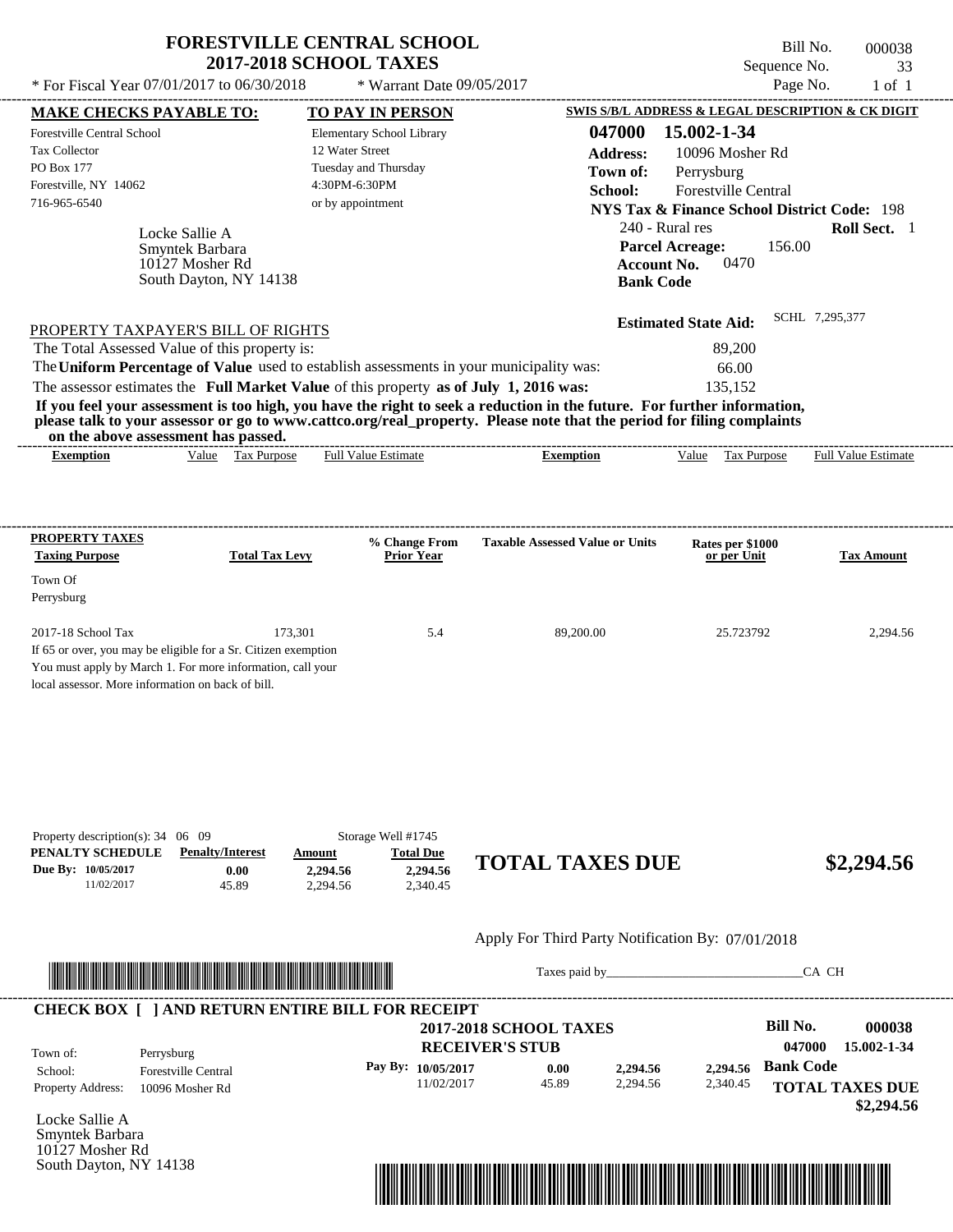|                                                                                                                                                                                                                                                                                                | <b>2017-2018 SCHOOL TAXES</b> |                                    |                                                                                                                                                                                                                                                  | Sequence No.                                           | 34                         |
|------------------------------------------------------------------------------------------------------------------------------------------------------------------------------------------------------------------------------------------------------------------------------------------------|-------------------------------|------------------------------------|--------------------------------------------------------------------------------------------------------------------------------------------------------------------------------------------------------------------------------------------------|--------------------------------------------------------|----------------------------|
| * For Fiscal Year 07/01/2017 to 06/30/2018                                                                                                                                                                                                                                                     |                               | * Warrant Date 09/05/2017          |                                                                                                                                                                                                                                                  |                                                        | Page No.<br>$1$ of $1$     |
| <b>MAKE CHECKS PAYABLE TO:</b>                                                                                                                                                                                                                                                                 |                               | <b>TO PAY IN PERSON</b>            |                                                                                                                                                                                                                                                  | SWIS S/B/L ADDRESS & LEGAL DESCRIPTION & CK DIGIT      |                            |
| Forestville Central School                                                                                                                                                                                                                                                                     |                               | Elementary School Library          | 047000                                                                                                                                                                                                                                           | $15.002 - 1 - 6.1$                                     |                            |
| <b>Tax Collector</b>                                                                                                                                                                                                                                                                           |                               | 12 Water Street                    | Address:                                                                                                                                                                                                                                         | 12799 Route 39                                         |                            |
| PO Box 177                                                                                                                                                                                                                                                                                     |                               | Tuesday and Thursday               | Town of:                                                                                                                                                                                                                                         | Perrysburg                                             |                            |
| Forestville, NY 14062                                                                                                                                                                                                                                                                          |                               | 4:30PM-6:30PM                      | School:                                                                                                                                                                                                                                          | <b>Forestville Central</b>                             |                            |
| 716-965-6540                                                                                                                                                                                                                                                                                   |                               | or by appointment                  |                                                                                                                                                                                                                                                  | <b>NYS Tax &amp; Finance School District Code: 198</b> |                            |
|                                                                                                                                                                                                                                                                                                |                               |                                    |                                                                                                                                                                                                                                                  | 270 - Mfg housing                                      | Roll Sect. 1               |
| Luce Jeremy R                                                                                                                                                                                                                                                                                  |                               |                                    |                                                                                                                                                                                                                                                  | <b>Parcel Acreage:</b><br>4.80                         |                            |
| 10539 Malthie Rd                                                                                                                                                                                                                                                                               | Gowanda, NY 14070-9600        |                                    | <b>Account No.</b>                                                                                                                                                                                                                               | 0358                                                   |                            |
|                                                                                                                                                                                                                                                                                                |                               |                                    | <b>Bank Code</b>                                                                                                                                                                                                                                 |                                                        |                            |
|                                                                                                                                                                                                                                                                                                |                               |                                    |                                                                                                                                                                                                                                                  | <b>Estimated State Aid:</b>                            | SCHL 7.295.377             |
| PROPERTY TAXPAYER'S BILL OF RIGHTS                                                                                                                                                                                                                                                             |                               |                                    |                                                                                                                                                                                                                                                  |                                                        |                            |
|                                                                                                                                                                                                                                                                                                |                               |                                    |                                                                                                                                                                                                                                                  |                                                        |                            |
|                                                                                                                                                                                                                                                                                                |                               |                                    |                                                                                                                                                                                                                                                  | 27,900                                                 |                            |
|                                                                                                                                                                                                                                                                                                |                               |                                    |                                                                                                                                                                                                                                                  | 66.00                                                  |                            |
|                                                                                                                                                                                                                                                                                                |                               |                                    |                                                                                                                                                                                                                                                  | 42,273                                                 |                            |
| on the above assessment has passed.                                                                                                                                                                                                                                                            |                               |                                    | If you feel your assessment is too high, you have the right to seek a reduction in the future. For further information,<br>please talk to your assessor or go to www.cattco.org/real_property. Please note that the period for filing complaints |                                                        |                            |
| <b>Exemption</b>                                                                                                                                                                                                                                                                               | Value Tax Purpose             | <b>Full Value Estimate</b>         | <b>Exemption</b>                                                                                                                                                                                                                                 | Value Tax Purpose                                      | <b>Full Value Estimate</b> |
| The Total Assessed Value of this property is:<br>The Uniform Percentage of Value used to establish assessments in your municipality was:<br>The assessor estimates the Full Market Value of this property as of July 1, 2016 was:<br><b>PROPERTY TAXES</b><br><b>Taxing Purpose</b><br>Town Of | <b>Total Tax Levy</b>         | % Change From<br><b>Prior Year</b> | <b>Taxable Assessed Value or Units</b>                                                                                                                                                                                                           | Rates per \$1000<br>or per Unit                        | <b>Tax Amount</b>          |
| Perrysburg                                                                                                                                                                                                                                                                                     |                               |                                    |                                                                                                                                                                                                                                                  |                                                        |                            |
|                                                                                                                                                                                                                                                                                                | 173,301                       | 5.4                                | 27,900.00                                                                                                                                                                                                                                        | 25.723792                                              | 717.69                     |
| $2017-18$ School Tax<br>If 65 or over, you may be eligible for a Sr. Citizen exemption                                                                                                                                                                                                         |                               |                                    |                                                                                                                                                                                                                                                  |                                                        |                            |
| You must apply by March 1. For more information, call your                                                                                                                                                                                                                                     |                               |                                    |                                                                                                                                                                                                                                                  |                                                        |                            |

| Property description(s): $43 \quad 06 \quad 09$ |                         | Storage Well #1526 |                  |                        |          |
|-------------------------------------------------|-------------------------|--------------------|------------------|------------------------|----------|
| PENALTY SCHEDULE                                | <b>Penalty/Interest</b> | Amount             | <b>Total Due</b> |                        |          |
| Due By: 10/05/2017                              | $0.00\,$                | 717.69             | 717.69           | <b>TOTAL TAXES DUE</b> | \$717.69 |
| 11/02/2017                                      | .4.35                   | 717.69             | 732.04           |                        |          |



Taxes paid by\_\_\_\_\_\_\_\_\_\_\_\_\_\_\_\_\_\_\_\_\_\_\_\_\_\_\_\_\_\_\_CA CH

| Town of:                 | Perrysburg                 | <b>2017-2018 SCHOOL TAXES</b><br><b>RECEIVER'S STUB</b> |       |        |        | Bill No.<br>047000 | 000039<br>$15.002 - 1 - 6.1$ |
|--------------------------|----------------------------|---------------------------------------------------------|-------|--------|--------|--------------------|------------------------------|
| School:                  | <b>Forestville Central</b> | Pay By: $10/05/2017$                                    | 0.00  | 717.69 | 717.69 | <b>Bank Code</b>   |                              |
| <b>Property Address:</b> | 12799 Route 39             | 11/02/2017                                              | 14.35 | 717.69 | 732.04 |                    | <b>TOTAL TAXES DUE</b>       |

Luce Jeremy R 10539 Maltbie Rd Gowanda, NY 14070-9600

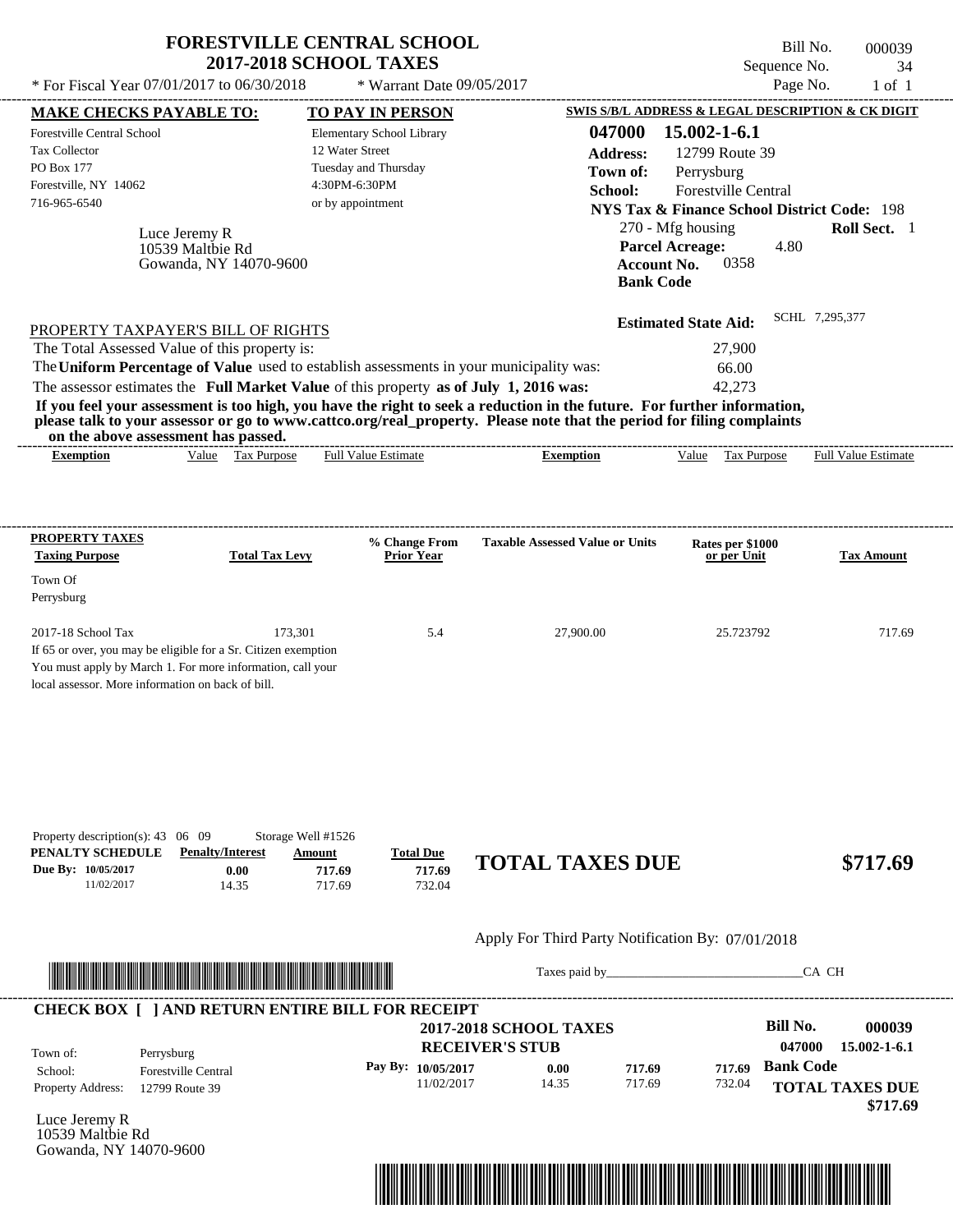| * For Fiscal Year 07/01/2017 to 06/30/2018                                                                                                                                                                                                                                                                                                                                                                                                                                                                                       |                                    |                   |                                    |                                                        |                  |                                                        |       |                            |
|----------------------------------------------------------------------------------------------------------------------------------------------------------------------------------------------------------------------------------------------------------------------------------------------------------------------------------------------------------------------------------------------------------------------------------------------------------------------------------------------------------------------------------|------------------------------------|-------------------|------------------------------------|--------------------------------------------------------|------------------|--------------------------------------------------------|-------|----------------------------|
| <b>MAKE CHECKS PAYABLE TO:</b>                                                                                                                                                                                                                                                                                                                                                                                                                                                                                                   |                                    |                   | <b>TO PAY IN PERSON</b>            |                                                        |                  | SWIS S/B/L ADDRESS & LEGAL DESCRIPTION & CK DIGIT      |       |                            |
| Forestville Central School                                                                                                                                                                                                                                                                                                                                                                                                                                                                                                       |                                    |                   | Elementary School Library          |                                                        | 047000           | 15.002-1-6.2                                           |       |                            |
| <b>Tax Collector</b>                                                                                                                                                                                                                                                                                                                                                                                                                                                                                                             |                                    | 12 Water Street   |                                    |                                                        | <b>Address:</b>  | 12799 Route 39                                         |       |                            |
| PO Box 177                                                                                                                                                                                                                                                                                                                                                                                                                                                                                                                       |                                    |                   | Tuesday and Thursday               |                                                        | Town of:         | Perrysburg                                             |       |                            |
| Forestville, NY 14062                                                                                                                                                                                                                                                                                                                                                                                                                                                                                                            |                                    | 4:30PM-6:30PM     |                                    |                                                        | School:          | <b>Forestville Central</b>                             |       |                            |
| 716-965-6540                                                                                                                                                                                                                                                                                                                                                                                                                                                                                                                     |                                    | or by appointment |                                    |                                                        |                  | <b>NYS Tax &amp; Finance School District Code: 198</b> |       |                            |
|                                                                                                                                                                                                                                                                                                                                                                                                                                                                                                                                  |                                    |                   |                                    |                                                        |                  | 322 - Rural vac $>10$                                  |       | <b>Roll Sect.</b> 1        |
|                                                                                                                                                                                                                                                                                                                                                                                                                                                                                                                                  | Luce Jeremy R<br>10539 Maltbie Rd  |                   |                                    |                                                        |                  | <b>Parcel Acreage:</b>                                 | 37.90 |                            |
|                                                                                                                                                                                                                                                                                                                                                                                                                                                                                                                                  | Gowanda, NY 14070-9600             |                   |                                    |                                                        |                  | 1038<br>Account No.                                    |       |                            |
|                                                                                                                                                                                                                                                                                                                                                                                                                                                                                                                                  |                                    |                   |                                    |                                                        | <b>Bank Code</b> |                                                        |       |                            |
|                                                                                                                                                                                                                                                                                                                                                                                                                                                                                                                                  |                                    |                   |                                    |                                                        |                  | <b>Estimated State Aid:</b>                            |       | SCHL 7,295,377             |
|                                                                                                                                                                                                                                                                                                                                                                                                                                                                                                                                  | PROPERTY TAXPAYER'S BILL OF RIGHTS |                   |                                    |                                                        |                  |                                                        |       |                            |
|                                                                                                                                                                                                                                                                                                                                                                                                                                                                                                                                  |                                    |                   |                                    |                                                        |                  | 20,600                                                 |       |                            |
|                                                                                                                                                                                                                                                                                                                                                                                                                                                                                                                                  |                                    |                   |                                    |                                                        |                  |                                                        |       |                            |
|                                                                                                                                                                                                                                                                                                                                                                                                                                                                                                                                  |                                    |                   |                                    |                                                        |                  | 66.00                                                  |       |                            |
|                                                                                                                                                                                                                                                                                                                                                                                                                                                                                                                                  |                                    |                   |                                    |                                                        |                  | 31,212                                                 |       |                            |
| on the above assessment has passed.<br><b>Exemption</b>                                                                                                                                                                                                                                                                                                                                                                                                                                                                          | Value Tax Purpose                  |                   | <b>Full Value Estimate</b>         | ----------------------------------<br><b>Exemption</b> |                  | Value Tax Purpose                                      |       | <b>Full Value Estimate</b> |
| The Total Assessed Value of this property is:<br>The Uniform Percentage of Value used to establish assessments in your municipality was:<br>The assessor estimates the Full Market Value of this property as of July 1, 2016 was:<br>If you feel your assessment is too high, you have the right to seek a reduction in the future. For further information,<br>please talk to your assessor or go to www.cattco.org/real_property. Please note that the period for filing complaints<br>PROPERTY TAXES<br><b>Taxing Purpose</b> | <b>Total Tax Levy</b>              |                   | % Change From<br><b>Prior Year</b> | <b>Taxable Assessed Value or Units</b>                 |                  | Rates per \$1000<br>or per Unit                        |       | <b>Tax Amount</b>          |
| Town Of<br>Perrysburg                                                                                                                                                                                                                                                                                                                                                                                                                                                                                                            |                                    |                   |                                    |                                                        |                  |                                                        |       |                            |
| 2017-18 School Tax                                                                                                                                                                                                                                                                                                                                                                                                                                                                                                               |                                    | 173,301           | 5.4                                | 20,600.00                                              |                  | 25.723792                                              |       | 529.91                     |

| <b>PENALTY SCHEDULE</b> Penalty/Interest |      | Amount | <b>Total Due</b> |                        |          |
|------------------------------------------|------|--------|------------------|------------------------|----------|
| Due By: 10/05/2017                       | 0.00 | 529.91 | 529.91           | <b>TOTAL TAXES DUE</b> | \$529.91 |
| 1/02/2017                                | 0.60 | 529.91 | 540.51           |                        |          |



Taxes paid by\_\_\_\_\_\_\_\_\_\_\_\_\_\_\_\_\_\_\_\_\_\_\_\_\_\_\_\_\_\_\_CA CH



Luce Jeremy R 10539 Maltbie Rd Gowanda, NY 14070-9600

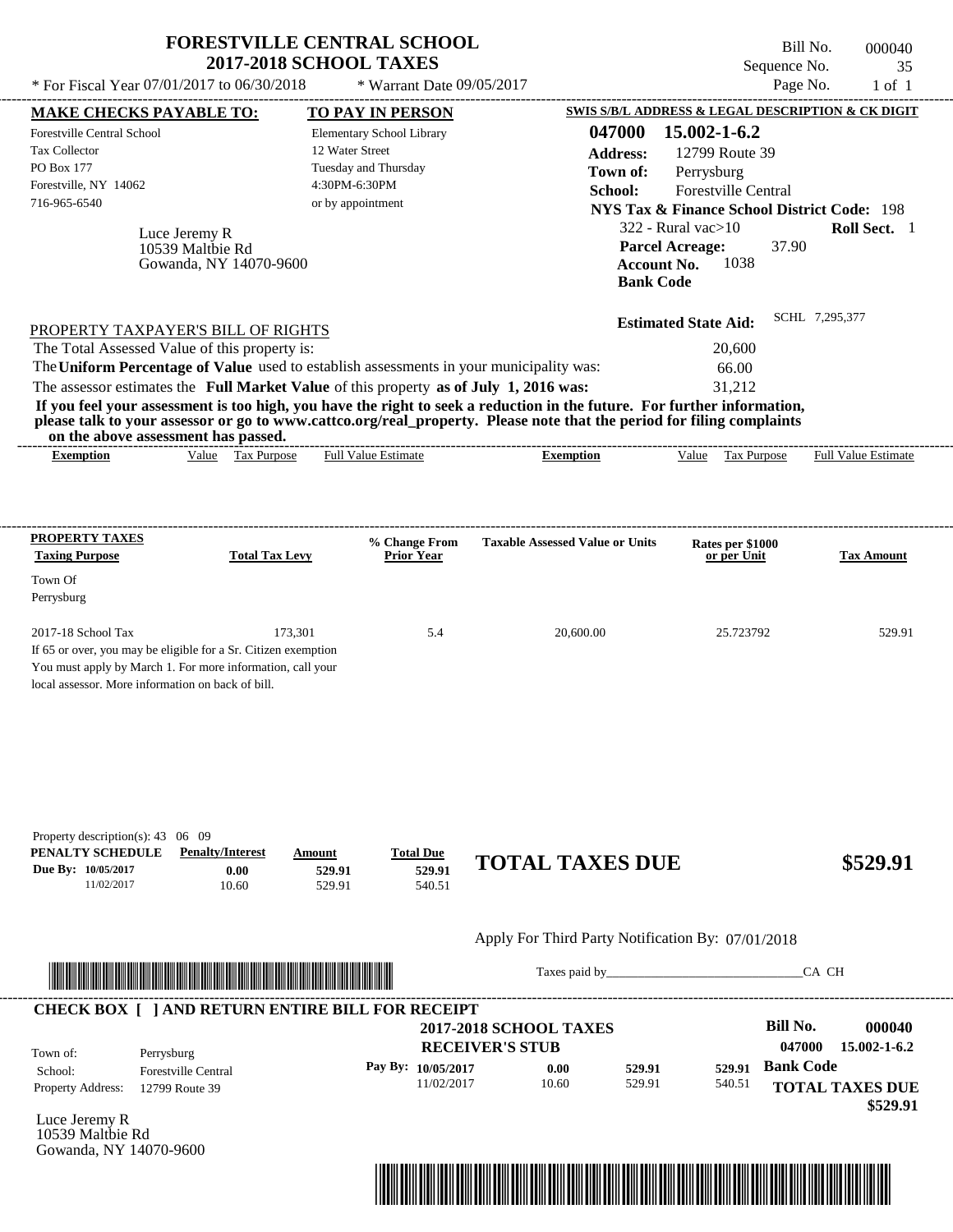|                                                                                                                                                                                                                                                                                                                                                                                                                                                                                                                             | <b>FORESTVILLE CENTRAL SCHOOL</b><br><b>2017-2018 SCHOOL TAXES</b>            |                                           |                                                      |                                                                                                                                                                                        |                                                                                       | Bill No.<br>Sequence No. |                            | 000041<br>36 |
|-----------------------------------------------------------------------------------------------------------------------------------------------------------------------------------------------------------------------------------------------------------------------------------------------------------------------------------------------------------------------------------------------------------------------------------------------------------------------------------------------------------------------------|-------------------------------------------------------------------------------|-------------------------------------------|------------------------------------------------------|----------------------------------------------------------------------------------------------------------------------------------------------------------------------------------------|---------------------------------------------------------------------------------------|--------------------------|----------------------------|--------------|
| * For Fiscal Year 07/01/2017 to 06/30/2018                                                                                                                                                                                                                                                                                                                                                                                                                                                                                  |                                                                               | * Warrant Date 09/05/2017                 |                                                      |                                                                                                                                                                                        |                                                                                       | Page No.                 |                            | $1$ of $1$   |
| <b>MAKE CHECKS PAYABLE TO:</b>                                                                                                                                                                                                                                                                                                                                                                                                                                                                                              |                                                                               | TO PAY IN PERSON                          |                                                      | SWIS S/B/L ADDRESS & LEGAL DESCRIPTION & CK DIGIT                                                                                                                                      |                                                                                       |                          |                            |              |
| Forestville Central School<br>Tax Collector<br>PO Box 177<br>Forestville, NY 14062<br>716-965-6540<br>Lukasik Joseph E<br>10922 W Perrysburg Rd<br>Perrysburg, NY 14129                                                                                                                                                                                                                                                                                                                                                     | 12 Water Street<br>Tuesday and Thursday<br>4:30PM-6:30PM<br>or by appointment | Elementary School Library                 | School:                                              | 047000<br><b>Address:</b><br>Town of:<br><b>NYS Tax &amp; Finance School District Code: 198</b><br>240 - Rural res<br><b>Parcel Acreage:</b><br><b>Account No.</b><br><b>Bank Code</b> | $7.004 - 1 - 5$<br>10922 W Perrysburg Rd<br>Perrysburg<br>Forestville Central<br>0213 | 52.60                    | Roll Sect. 1               |              |
| PROPERTY TAXPAYER'S BILL OF RIGHTS<br>The Total Assessed Value of this property is:<br>The Uniform Percentage of Value used to establish assessments in your municipality was:<br>The assessor estimates the Full Market Value of this property as of July 1, 2016 was:<br>If you feel your assessment is too high, you have the right to seek a reduction in the future. For further information,<br>please talk to your assessor or go to www.cattco.org/real_property. Please note that the period for filing complaints |                                                                               |                                           |                                                      | <b>Estimated State Aid:</b>                                                                                                                                                            | 120,300<br>66.00<br>182,273                                                           |                          | SCHL 7,295,377             |              |
| on the above assessment has passed.<br>Value Tax Purpose<br><b>Exemption</b>                                                                                                                                                                                                                                                                                                                                                                                                                                                |                                                                               | <b>Full Value Estimate</b>                | <b>Exemption</b>                                     |                                                                                                                                                                                        | Value Tax Purpose                                                                     |                          | <b>Full Value Estimate</b> |              |
|                                                                                                                                                                                                                                                                                                                                                                                                                                                                                                                             |                                                                               |                                           |                                                      |                                                                                                                                                                                        |                                                                                       |                          |                            |              |
| <b>PROPERTY TAXES</b><br><b>Taxing Purpose</b><br>Town Of<br>Perrysburg<br>2017-18 School Tax<br>If 65 or over, you may be eligible for a Sr. Citizen exemption<br>You must apply by March 1. For more information, call your<br>local assessor. More information on back of bill.                                                                                                                                                                                                                                          | <b>Total Tax Levy</b><br>173,301                                              | % Change From<br><b>Prior Year</b><br>5.4 | <b>Taxable Assessed Value or Units</b><br>120,300.00 |                                                                                                                                                                                        | Rates per \$1000<br>or per Unit<br>25.723792                                          |                          | <b>Tax Amount</b>          | 3,094.57     |
| Property description(s): $37 \quad 06 \quad 09$<br>PENALTY SCHEDULE<br><b>Penalty/Interest</b><br>Due By: 10/05/2017<br>0.00<br>11/02/2017<br>61.89                                                                                                                                                                                                                                                                                                                                                                         | Amount<br>3,094.57<br>3,094.57                                                | <b>Total Due</b><br>3,094.57<br>3,156.46  | <b>TOTAL TAXES DUE</b>                               |                                                                                                                                                                                        |                                                                                       |                          | \$3,094.57                 |              |
|                                                                                                                                                                                                                                                                                                                                                                                                                                                                                                                             |                                                                               |                                           | Apply For Third Party Notification By: 07/01/2018    |                                                                                                                                                                                        |                                                                                       |                          |                            |              |

|                          | <b>CHECK BOX     AND RETURN ENTIRE BILL FOR RECEIPT</b> | <b>2017-2018 SCHOOL TAXES</b><br><b>RECEIVER'S STUB</b> |       |          |          |                  | 000041<br>7.004-1-5                  |  |
|--------------------------|---------------------------------------------------------|---------------------------------------------------------|-------|----------|----------|------------------|--------------------------------------|--|
| Town of:<br>School:      | Perrysburg<br><b>Forestville Central</b>                | Pay By: $10/05/2017$                                    | 0.00  | 3.094.57 | 3.094.57 | <b>Bank Code</b> |                                      |  |
| <b>Property Address:</b> | 10922 W Perrysburg Rd                                   | 11/02/2017                                              | 61.89 | 3.094.57 | 3,156.46 |                  | <b>TOTAL TAXES DUE</b><br>\$3,094.57 |  |

Lukasik Joseph E 10922 W Perrysburg Rd Perrysburg, NY 14129

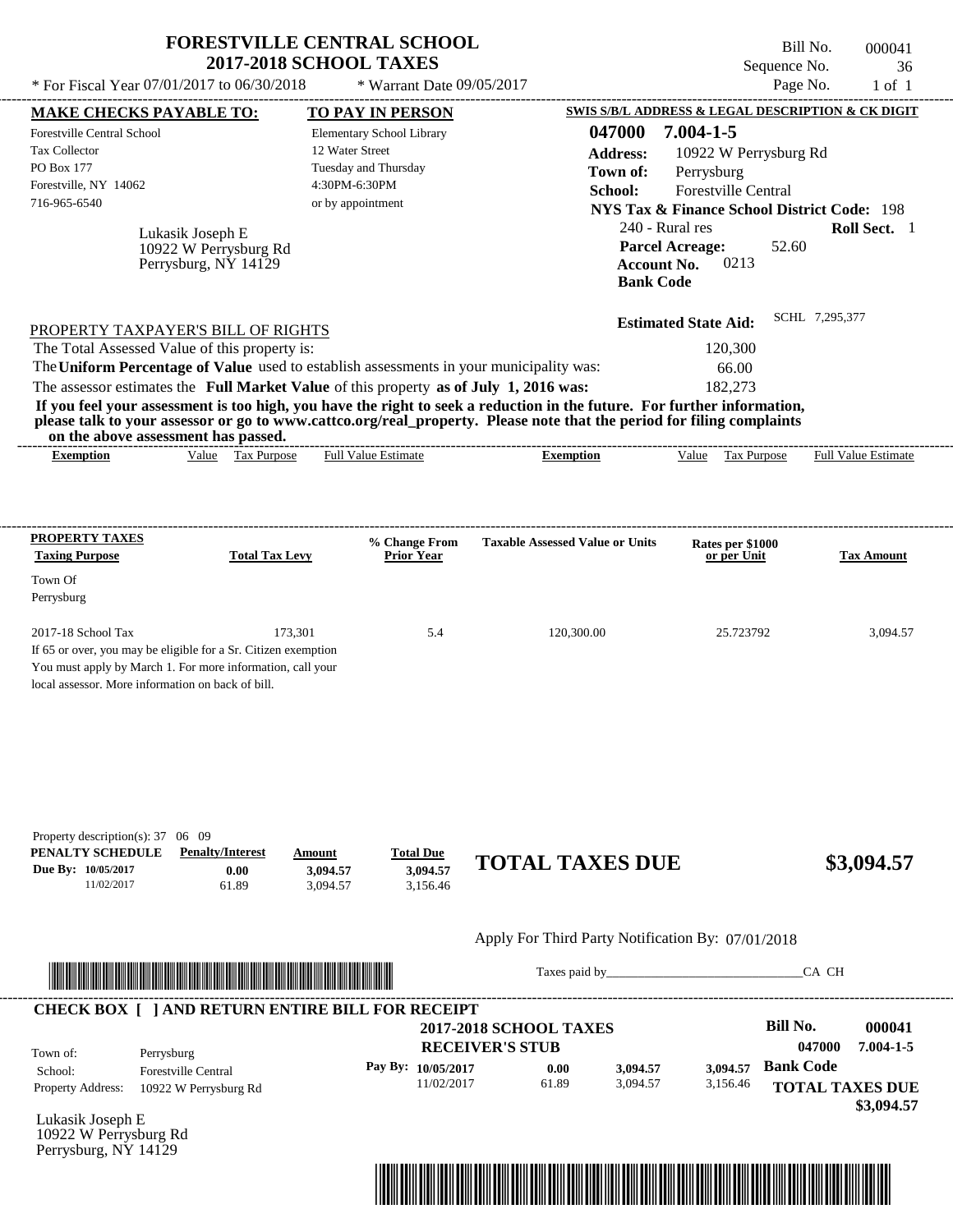| <b>FORESTVILLE CENTRAL SCHOOL</b> |
|-----------------------------------|
| <b>2017-2018 SCHOOL TAXES</b>     |

\* For Fiscal Year  $07/01/2017$  to  $06/30/2018$  \* Warrant Date  $09/05/2017$  Page No. 1 of 1

\* Warrant Date 09/05/2017

---------------------------------------------------------------------------------------------------------------------------------------------------------------------------------------------------- MacKinnon Allan R If 65 or over, you may be eligible for a Sr. Citizen exemption You must apply by March 1. For more information, call your local assessor. More information on back of bill. **MAKE CHECKS PAYABLE TO: TO PAY IN PERSON SWIS S/B/L ADDRESS & LEGAL DESCRIPTION & CK DIGIT 047000 7.004-1-48.4 Address:** 10803 W Perrysburg Rd Perrysburg **School:** Forestville Central **NYS Tax & Finance School District Code:** 198 210 - 1 Family Res **Roll Sect.** 1 1.45 **Account No.** 0888 **Bank Code Estimated State Aid:** SCHL 7,295,377 PROPERTY TAXPAYER'S BILL OF RIGHTS The assessor estimates the **Full Market Value** of this property **as of July 1, 2016 was:** 93,182 The Total Assessed Value of this property is: 61,500 The **Uniform Percentage of Value** used to establish assessments in your municipality was: 66.00 **If you feel your assessment is too high, you have the right to seek a reduction in the future. For further information, please talk to your assessor or go to www.cattco.org/real\_property. Please note that the period for filing complaints on the above assessment has passed. Exemption** Value Tax Purpose **PROPERTY TAXES Taxing Purpose Total Tax Levy Prior Year % Change From (before accounting for STAR) Taxable Assessed Value or Units or per Unit Rates per \$1000 Tax Amount PENALTY SCHEDULE Penalty/Interest Amount Total Due Due By: 10/05/2017** 11/02/2017 8.68 **0.00** 434.01 **434.01** 442.69 **434.01 TOTAL TAXES DUE \$434.01** Apply For Third Party Notification By: 07/01/2018 **RECEIVER'S STUB Bill No. 000042 Bank Code** Property Address: 10803 W Perrysburg Rd Perrysburg School: Forestville Central **TOTAL TAXES DUE** Enh Star (*See Note*) 46,510 SCHOOL 70,470 Elementary School Library 12 Water Street Tuesday and Thursday 4:30PM-6:30PM Forestville Central School Tax Collector PO Box 177 Forestville, NY 14062  **2017-2018 SCHOOL TAXES** 716-965-6540 or by appointment **Parcel Acreage:** Town Of Perrysburg 2017-18 School Tax 173,301 5.4 61,500.00 25.723792 1,582.01  **\$1,148.00 047000 7.004-1-48.4 Pay By: 10/05/2017** 11/02/2017 8.68 **0.00** 434.01 **434.01** 442.69 **434.01** MacKinnon Ann Full Value Estimate Taxes paid by Taxes and by Taxes paid by  $\overline{C}$  CA CH ---------------------------------------------------------------------------------------------------------------------------------------------------------------------------------------------------- ---------------------------------------------------------------------------------------------------------------------------------------------------------------------------------------------------- Property description(s): 45 06 09 Town of: **Town of:** 10803 W Perrysburg Rd Perrysburg, NY 14129 **Exemption** Value Tax Purpose Full Value Estimate **Your tax savings this year resulting from the New York State School Tax Relief (STAR) program is: Note: This year's STAR tax savings generally may not exceed last year's by more than 2%.** ---------------------------------------------------------------------------------------------------------------------------------------------------------------------------------------------------- **CHECK BOX [ ] AND RETURN ENTIRE BILL FOR RECEIPT** \*04700000004200000000043401\*

MacKinnon Allan R MacKinnon Ann 10803 W Perrysburg Rd Perrysburg, NY 14129



Bill No. 000042

Sequence No. 37

 **\$434.01**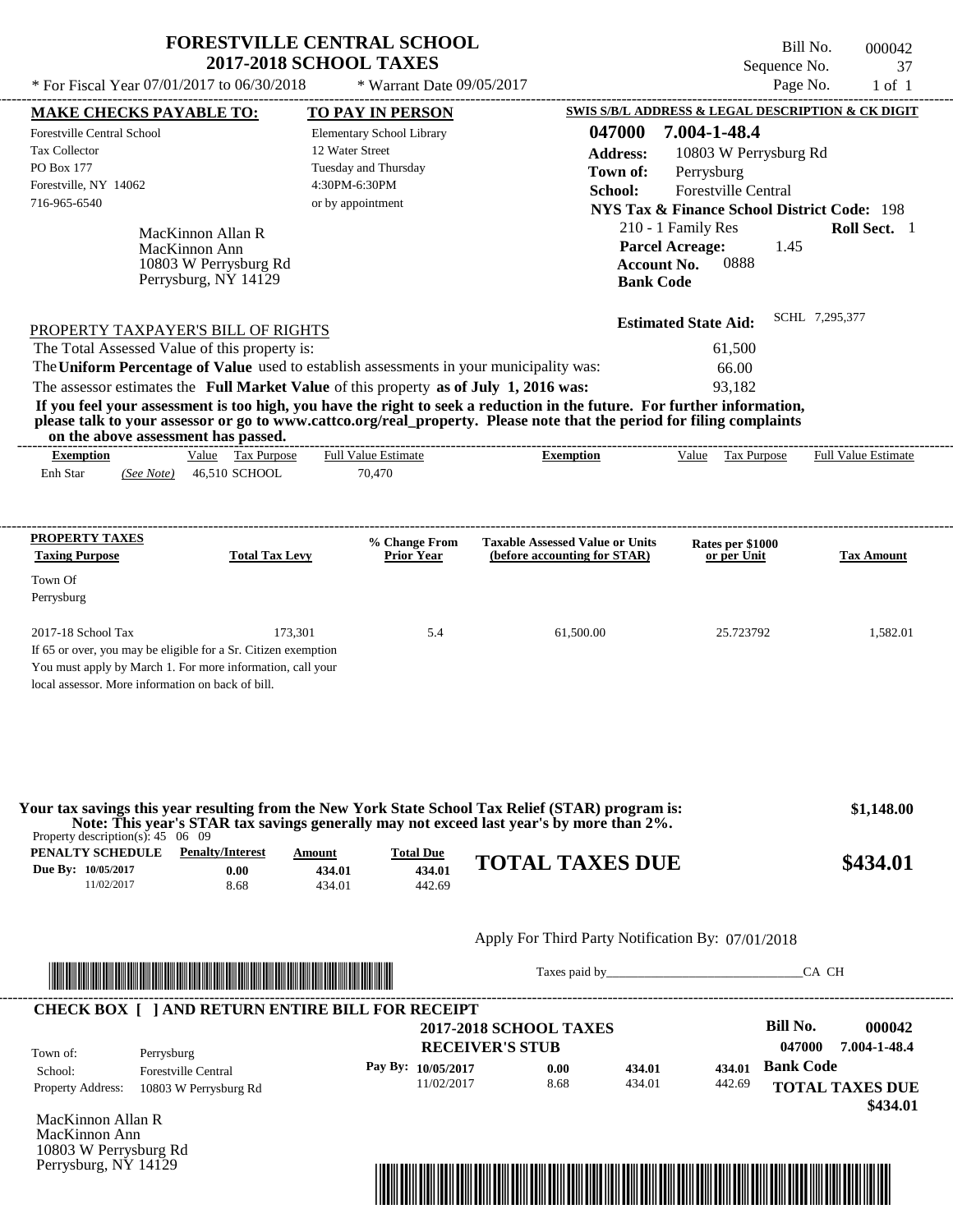|                                                                                                                                                                                                                                  | <b>FORESTVILLE CENTRAL SCHOOL</b>             | <b>2017-2018 SCHOOL TAXES</b>                                                                              |                           |                                                                                                                                                                                                                         |                                                                                                                                                       | Bill No.<br>Sequence No. | 000043<br>38                                    |
|----------------------------------------------------------------------------------------------------------------------------------------------------------------------------------------------------------------------------------|-----------------------------------------------|------------------------------------------------------------------------------------------------------------|---------------------------|-------------------------------------------------------------------------------------------------------------------------------------------------------------------------------------------------------------------------|-------------------------------------------------------------------------------------------------------------------------------------------------------|--------------------------|-------------------------------------------------|
| * For Fiscal Year 07/01/2017 to 06/30/2018                                                                                                                                                                                       |                                               |                                                                                                            | * Warrant Date 09/05/2017 |                                                                                                                                                                                                                         |                                                                                                                                                       | Page No.                 | $1$ of $1$                                      |
| <b>MAKE CHECKS PAYABLE TO:</b>                                                                                                                                                                                                   |                                               | <b>TO PAY IN PERSON</b>                                                                                    |                           |                                                                                                                                                                                                                         | SWIS S/B/L ADDRESS & LEGAL DESCRIPTION & CK DIGIT                                                                                                     |                          |                                                 |
| Forestville Central School<br><b>Tax Collector</b><br>PO Box 177<br>Forestville, NY 14062<br>716-965-6540                                                                                                                        | Martin Margaret                               | Elementary School Library<br>12 Water Street<br>Tuesday and Thursday<br>4:30PM-6:30PM<br>or by appointment |                           | 047000<br><b>Address:</b><br>Town of:<br>School:                                                                                                                                                                        | 7.004-1-25<br>10802 W Perrysburg Rd<br>Perrysburg<br>Forestville Central<br><b>NYS Tax &amp; Finance School District Code: 198</b><br>240 - Rural res |                          | Roll Sect. 1                                    |
|                                                                                                                                                                                                                                  | 10802 W Perrysburg Rd<br>Perrysburg, NY 14129 |                                                                                                            |                           |                                                                                                                                                                                                                         | <b>Parcel Acreage:</b><br>0328<br><b>Account No.</b><br><b>Bank Code</b>                                                                              | 47.88                    |                                                 |
| PROPERTY TAXPAYER'S BILL OF RIGHTS                                                                                                                                                                                               |                                               |                                                                                                            |                           |                                                                                                                                                                                                                         | <b>Estimated State Aid:</b>                                                                                                                           | SCHL 7,295,377           |                                                 |
| The Total Assessed Value of this property is:                                                                                                                                                                                    |                                               |                                                                                                            |                           |                                                                                                                                                                                                                         | 52,700                                                                                                                                                |                          |                                                 |
| The Uniform Percentage of Value used to establish assessments in your municipality was:                                                                                                                                          |                                               |                                                                                                            |                           |                                                                                                                                                                                                                         | 66.00                                                                                                                                                 |                          |                                                 |
|                                                                                                                                                                                                                                  |                                               |                                                                                                            |                           |                                                                                                                                                                                                                         |                                                                                                                                                       |                          |                                                 |
| on the above assessment has passed.<br><b>Exemption</b><br>Enh Star<br>(See Note)                                                                                                                                                | Value Tax Purpose<br>46,510 SCHOOL            | <b>Full Value Estimate</b><br>70,470                                                                       |                           | <b>Exemption</b>                                                                                                                                                                                                        | Value<br>Tax Purpose                                                                                                                                  |                          |                                                 |
| please talk to your assessor or go to www.cattco.org/real_property. Please note that the period for filing complaints                                                                                                            |                                               |                                                                                                            | % Change From             | <b>Taxable Assessed Value or Units</b>                                                                                                                                                                                  | Rates per \$1000                                                                                                                                      |                          |                                                 |
| <b>Taxing Purpose</b><br>Town Of<br>Perrysburg                                                                                                                                                                                   | <b>Total Tax Levy</b>                         |                                                                                                            | <b>Prior Year</b>         | (before accounting for STAR)                                                                                                                                                                                            | or per Unit                                                                                                                                           |                          | <b>Full Value Estimate</b><br><b>Tax Amount</b> |
| <b>PROPERTY TAXES</b><br>2017-18 School Tax<br>If 65 or over, you may be eligible for a Sr. Citizen exemption<br>You must apply by March 1. For more information, call your<br>local assessor. More information on back of bill. |                                               | 173,301                                                                                                    | 5.4                       | 52,700.00                                                                                                                                                                                                               | 25.723792                                                                                                                                             |                          | 1,355.64                                        |
| Property description(s): $37 \quad 06 \quad 09$<br>PENALTY SCHEDULE                                                                                                                                                              | <b>Penalty/Interest</b>                       | Storage Well #1725<br>Amount                                                                               | <b>Total Due</b>          | Your tax savings this year resulting from the New York State School Tax Relief (STAR) program is:<br>Note: This year's STAR tax savings generally may not exceed last year's by more than 2%.<br><b>TOTAL TAXES DUE</b> |                                                                                                                                                       |                          | \$1,148.00<br>\$207.64                          |



207.64

11/02/2017 4.15

Taxes paid by\_\_\_\_\_\_\_\_\_\_\_\_\_\_\_\_\_\_\_\_\_\_\_\_\_\_\_\_\_\_\_CA CH

| Town of:                 | Perrysburg                 | <b>2017-2018 SCHOOL TAXES</b><br><b>RECEIVER'S STUB</b> |      |        |        | Bill No.<br>047000     | 000043<br>7.004-1-25 |
|--------------------------|----------------------------|---------------------------------------------------------|------|--------|--------|------------------------|----------------------|
| School:                  | <b>Forestville Central</b> | Pay By: $10/05/2017$                                    | 0.00 | 207.64 | 207.64 | <b>Bank Code</b>       |                      |
| <b>Property Address:</b> | 10802 W Perrysburg Rd      | 11/02/2017                                              | 4.15 | 207.64 | 211.79 | <b>TOTAL TAXES DUE</b> |                      |

211.79

Martin Margaret 10802 W Perrysburg Rd Perrysburg, NY 14129

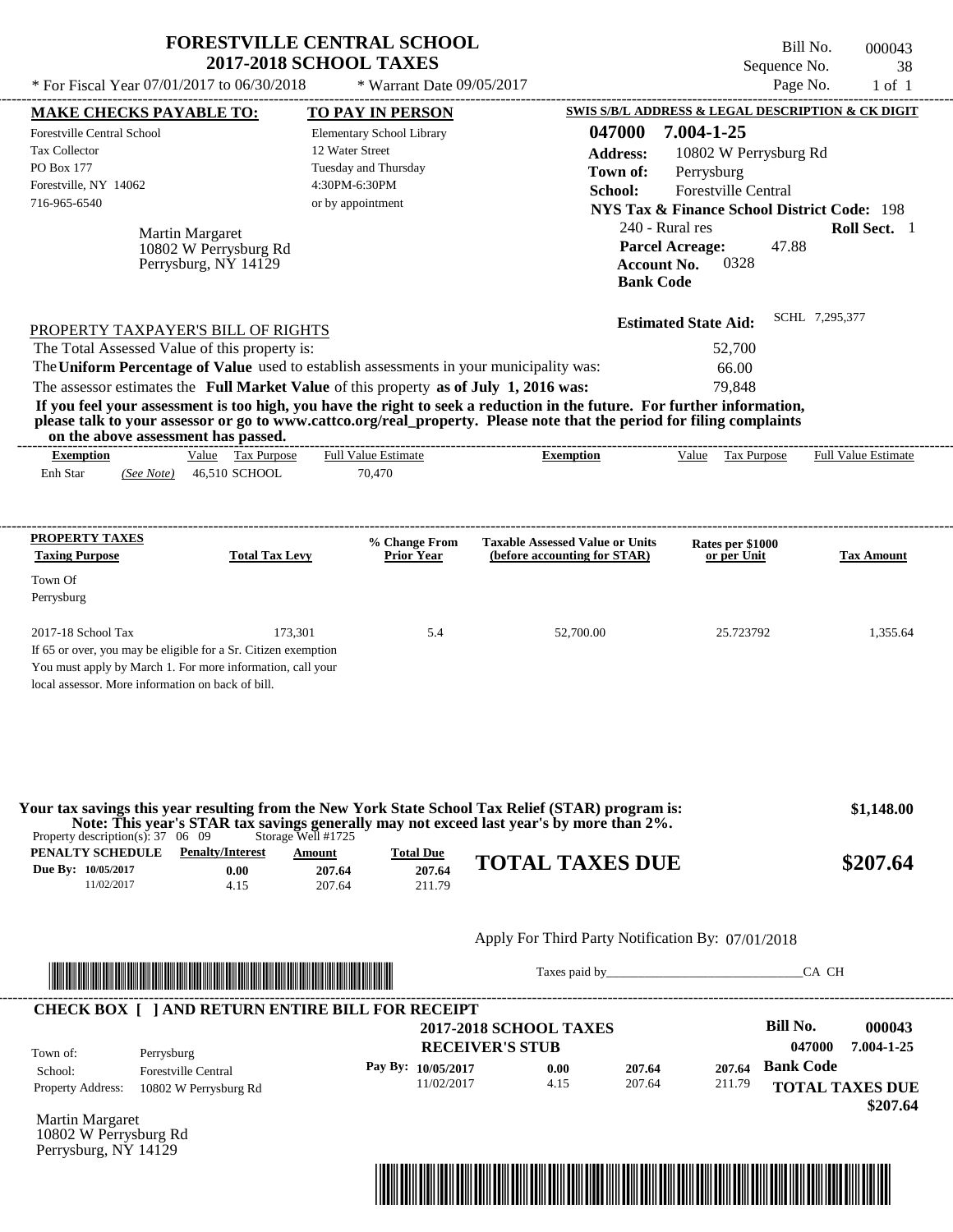| * For Fiscal Year 07/01/2017 to 06/30/2018                                                                                                                                                              | <b>FORESTVILLE CENTRAL SCHOOL</b><br><b>2017-2018 SCHOOL TAXES</b>                                                                                                               | * Warrant Date 09/05/2017                                                                         |                                                                                                                                                                                                                                                  | Sequence No.                                                                                                                                                                                  | Bill No.<br>000044<br>40<br>Page No.<br>$1$ of $1$ |
|---------------------------------------------------------------------------------------------------------------------------------------------------------------------------------------------------------|----------------------------------------------------------------------------------------------------------------------------------------------------------------------------------|---------------------------------------------------------------------------------------------------|--------------------------------------------------------------------------------------------------------------------------------------------------------------------------------------------------------------------------------------------------|-----------------------------------------------------------------------------------------------------------------------------------------------------------------------------------------------|----------------------------------------------------|
|                                                                                                                                                                                                         |                                                                                                                                                                                  |                                                                                                   |                                                                                                                                                                                                                                                  | SWIS S/B/L ADDRESS & LEGAL DESCRIPTION & CK DIGIT                                                                                                                                             |                                                    |
| <b>MAKE CHECKS PAYABLE TO:</b><br>Forestville Central School<br><b>Tax Collector</b><br>PO Box 177<br>Forestville, NY 14062<br>716-965-6540                                                             | 12 Water Street<br>4:30PM-6:30PM<br><b>MAYS TERRENCE</b><br><b>42 MAIN STREET</b><br>PERRYSBURG, NY 14136                                                                        | <b>TO PAY IN PERSON</b><br>Elementary School Library<br>Tuesday and Thursday<br>or by appointment | 047000<br><b>Address:</b><br>Town of:<br>School:<br><b>Account No.</b><br><b>Bank Code</b>                                                                                                                                                       | 15.002-1-9.2<br>12657 Route 39<br>Perrysburg<br>Forestville Central<br><b>NYS Tax &amp; Finance School District Code: 198</b><br>210 - 1 Family Res<br><b>Parcel Acreage:</b><br>3.31<br>0839 | Roll Sect. 1                                       |
| PROPERTY TAXPAYER'S BILL OF RIGHTS<br>The Total Assessed Value of this property is:<br>on the above assessment has passed.                                                                              | The Uniform Percentage of Value used to establish assessments in your municipality was:<br>The assessor estimates the Full Market Value of this property as of July 1, 2016 was: |                                                                                                   | If you feel your assessment is too high, you have the right to seek a reduction in the future. For further information,<br>please talk to your assessor or go to www.cattco.org/real_property. Please note that the period for filing complaints | <b>Estimated State Aid:</b><br>86,200<br>66.00<br>130,606                                                                                                                                     | SCHL 7,295,377                                     |
| <b>Exemption</b>                                                                                                                                                                                        | Value Tax Purpose                                                                                                                                                                | <b>Full Value Estimate</b>                                                                        | <b>Exemption</b>                                                                                                                                                                                                                                 | Value<br>Tax Purpose                                                                                                                                                                          | <b>Full Value Estimate</b>                         |
| PROPERTY TAXES<br><b>Taxing Purpose</b><br>Town Of<br>Perrysburg                                                                                                                                        | <b>Total Tax Levy</b>                                                                                                                                                            | % Change From<br>Prior Year                                                                       | <b>Taxable Assessed Value or Units</b>                                                                                                                                                                                                           | Rates per \$1000<br>or per Unit                                                                                                                                                               | <b>Tax Amount</b>                                  |
| 2017-18 School Tax<br>If 65 or over, you may be eligible for a Sr. Citizen exemption<br>You must apply by March 1. For more information, call your<br>local assessor. More information on back of bill. | 173,301                                                                                                                                                                          | 5.4                                                                                               | 86,200.00                                                                                                                                                                                                                                        | 25.723792                                                                                                                                                                                     | 2,217.39                                           |
| Property description(s): 35 06 09<br>PENALTY SCHEDULE<br>Due By: 10/05/2017<br>11/02/2017                                                                                                               | <b>Penalty/Interest</b><br>Amount<br>0.00<br>2,217.39<br>2.217.39<br>44.35                                                                                                       | <b>Total Due</b><br>2,217.39<br>2.261.74                                                          | <b>TOTAL TAXES DUE</b>                                                                                                                                                                                                                           |                                                                                                                                                                                               | \$2,217.39                                         |
|                                                                                                                                                                                                         |                                                                                                                                                                                  |                                                                                                   | Apply For Third Party Notification By: 07/01/2018                                                                                                                                                                                                |                                                                                                                                                                                               |                                                    |
|                                                                                                                                                                                                         | <u> 1989 - An Dùbhlachd ann an Dùbhan Dùbhaidh ann an Dùbhan Dùbhan Dùbhan Dùbhan Dùbhan Dùbhan Dùbhan Dùbhan Dùb</u>                                                            |                                                                                                   |                                                                                                                                                                                                                                                  |                                                                                                                                                                                               | CA CH                                              |
|                                                                                                                                                                                                         | <b>CHECK BOX [ ] AND RETURN ENTIRE BILL FOR RECEIPT</b>                                                                                                                          |                                                                                                   |                                                                                                                                                                                                                                                  |                                                                                                                                                                                               |                                                    |
|                                                                                                                                                                                                         |                                                                                                                                                                                  |                                                                                                   | <b>2017-2018 SCHOOL TAXES</b>                                                                                                                                                                                                                    | <b>Bill No.</b>                                                                                                                                                                               | 000044                                             |

|                          |                                               | 2017-2010 SUNUUL TAALS |       |          |          | <u>рш гус.</u>   | vvvv++                 |
|--------------------------|-----------------------------------------------|------------------------|-------|----------|----------|------------------|------------------------|
| Town of:                 | Perrysburg                                    | <b>RECEIVER'S STUB</b> |       |          |          | 047000           | 15.002-1-9.2           |
| School:                  | <b>Forestville Central</b>                    | Pay By: $10/05/2017$   | 0.00  | 2,217.39 | 2.217.39 | <b>Bank Code</b> |                        |
| <b>Property Address:</b> | 12657 Route 39                                | 11/02/2017             | 44.35 | 2,217.39 | 2,261.74 |                  | <b>TOTAL TAXES DUE</b> |
|                          | - - · ---- <del>---</del> - -- - <del>-</del> |                        |       |          |          |                  | \$2,217.39             |

MAYS TERRENCE 42 MAIN STREET PERRYSBURG, NY 14136

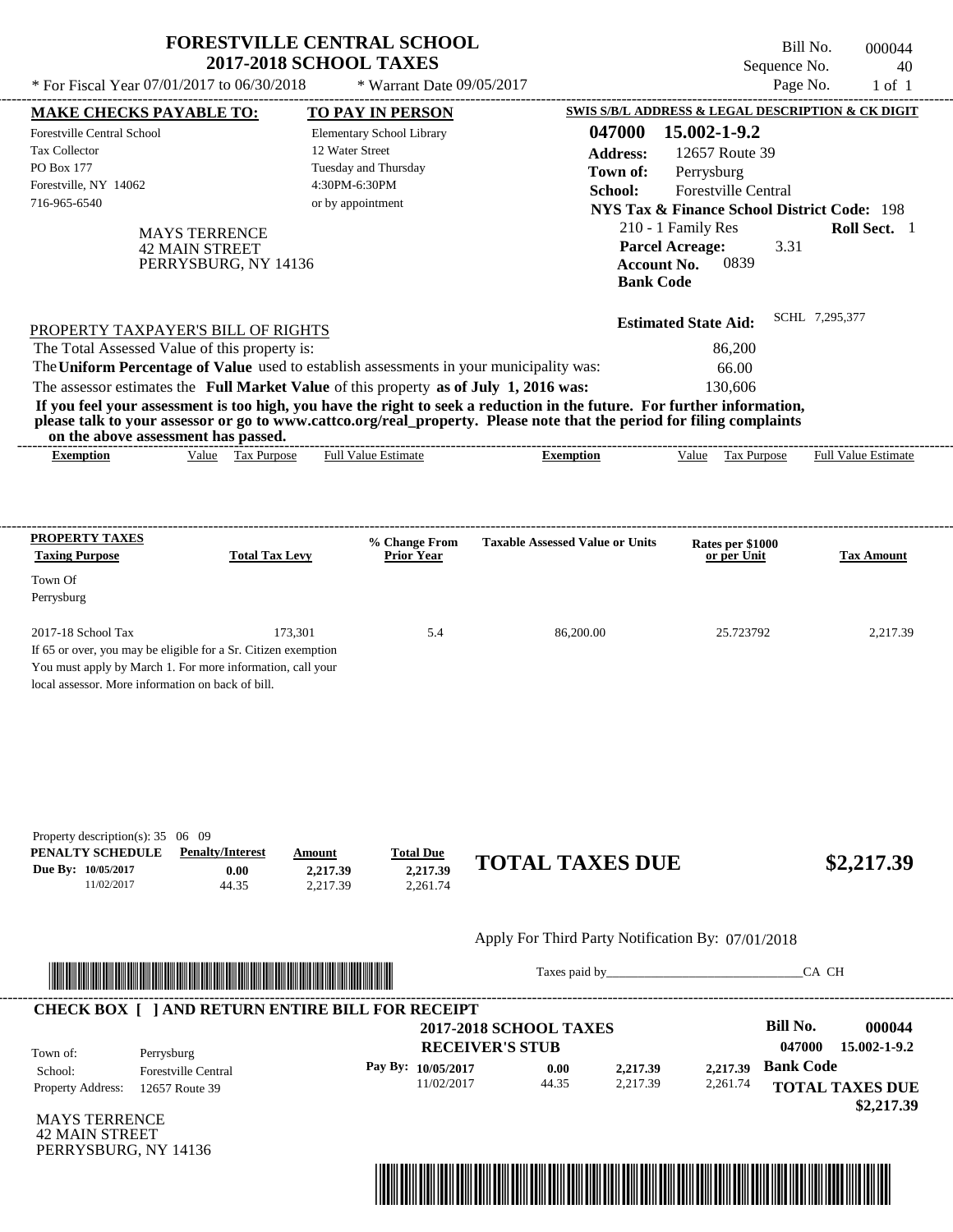|                                                                                                                                                                                                           |                                                      | <b>FORESTVILLE CENTRAL SCHOOL</b><br><b>2017-2018 SCHOOL TAXES</b>                                         |                                                                                                                                                                                                                                                  | Bill No.<br>Sequence No.                                                                                                                                                                                 | 000045<br>41               |
|-----------------------------------------------------------------------------------------------------------------------------------------------------------------------------------------------------------|------------------------------------------------------|------------------------------------------------------------------------------------------------------------|--------------------------------------------------------------------------------------------------------------------------------------------------------------------------------------------------------------------------------------------------|----------------------------------------------------------------------------------------------------------------------------------------------------------------------------------------------------------|----------------------------|
| * For Fiscal Year 07/01/2017 to 06/30/2018                                                                                                                                                                |                                                      | * Warrant Date 09/05/2017                                                                                  |                                                                                                                                                                                                                                                  | Page No.                                                                                                                                                                                                 | $1$ of $1$                 |
| <b>MAKE CHECKS PAYABLE TO:</b>                                                                                                                                                                            |                                                      | TO PAY IN PERSON                                                                                           |                                                                                                                                                                                                                                                  | SWIS S/B/L ADDRESS & LEGAL DESCRIPTION & CK DIGIT                                                                                                                                                        |                            |
| <b>Forestville Central School</b><br>Tax Collector<br>PO Box 177<br>Forestville, NY 14062<br>716-965-6540                                                                                                 | Mikula Joseph<br>PO Box $390$<br>Cassadaga, NY 14718 | Elementary School Library<br>12 Water Street<br>Tuesday and Thursday<br>4:30PM-6:30PM<br>or by appointment | 047000<br><b>Address:</b><br>Town of:<br>School:<br><b>Account No.</b><br><b>Bank Code</b>                                                                                                                                                       | 15.002-1-33<br><b>Edwards Corners Rd</b><br>Perrysburg<br>Forestville Central<br><b>NYS Tax &amp; Finance School District Code: 198</b><br>323 - Vacant rural<br><b>Parcel Acreage:</b><br>75.00<br>0346 | Roll Sect. 1               |
| PROPERTY TAXPAYER'S BILL OF RIGHTS                                                                                                                                                                        |                                                      |                                                                                                            |                                                                                                                                                                                                                                                  | <b>Estimated State Aid:</b>                                                                                                                                                                              | SCHL 7,295,377             |
| The Total Assessed Value of this property is:                                                                                                                                                             |                                                      |                                                                                                            |                                                                                                                                                                                                                                                  | 30,000                                                                                                                                                                                                   |                            |
|                                                                                                                                                                                                           |                                                      |                                                                                                            |                                                                                                                                                                                                                                                  | 66.00<br>45,455                                                                                                                                                                                          |                            |
| on the above assessment has passed.                                                                                                                                                                       |                                                      |                                                                                                            | If you feel your assessment is too high, you have the right to seek a reduction in the future. For further information,<br>please talk to your assessor or go to www.cattco.org/real_property. Please note that the period for filing complaints |                                                                                                                                                                                                          |                            |
| <b>Exemption</b>                                                                                                                                                                                          | Value Tax Purpose                                    | <b>Full Value Estimate</b>                                                                                 | <b>Exemption</b>                                                                                                                                                                                                                                 | Value Tax Purpose                                                                                                                                                                                        | <b>Full Value Estimate</b> |
| The Uniform Percentage of Value used to establish assessments in your municipality was:<br>The assessor estimates the Full Market Value of this property as of July 1, 2016 was:<br><b>PROPERTY TAXES</b> |                                                      | % Change From                                                                                              | <b>Taxable Assessed Value or Units</b>                                                                                                                                                                                                           | Rates per \$1000                                                                                                                                                                                         |                            |
| <b>Taxing Purpose</b><br>Town Of<br>Perrysburg                                                                                                                                                            | <b>Total Tax Levy</b>                                | <b>Prior Year</b>                                                                                          |                                                                                                                                                                                                                                                  | or per Unit                                                                                                                                                                                              | <b>Tax Amount</b>          |



Taxes paid by\_\_\_\_\_\_\_\_\_\_\_\_\_\_\_\_\_\_\_\_\_\_\_\_\_\_\_\_\_\_\_CA CH

| Town of:                 | Perrysburg                 | <b>2017-2018 SCHOOL TAXES</b><br><b>RECEIVER'S STUB</b> |       |        |        | Bill No.<br>047000 | 000045<br>15.002-1-33              |
|--------------------------|----------------------------|---------------------------------------------------------|-------|--------|--------|--------------------|------------------------------------|
| School:                  | <b>Forestville Central</b> | Pay By: $10/05/2017$                                    | 0.00  | 771.71 | 771.71 | <b>Bank Code</b>   |                                    |
| <b>Property Address:</b> | Edwards Corners Rd         | 11/02/2017                                              | 15.43 | 771.71 | 787.14 |                    | <b>TOTAL TAXES DUE</b><br>\$771.71 |

Mikula Joseph PO Box 390 Cassadaga, NY 14718

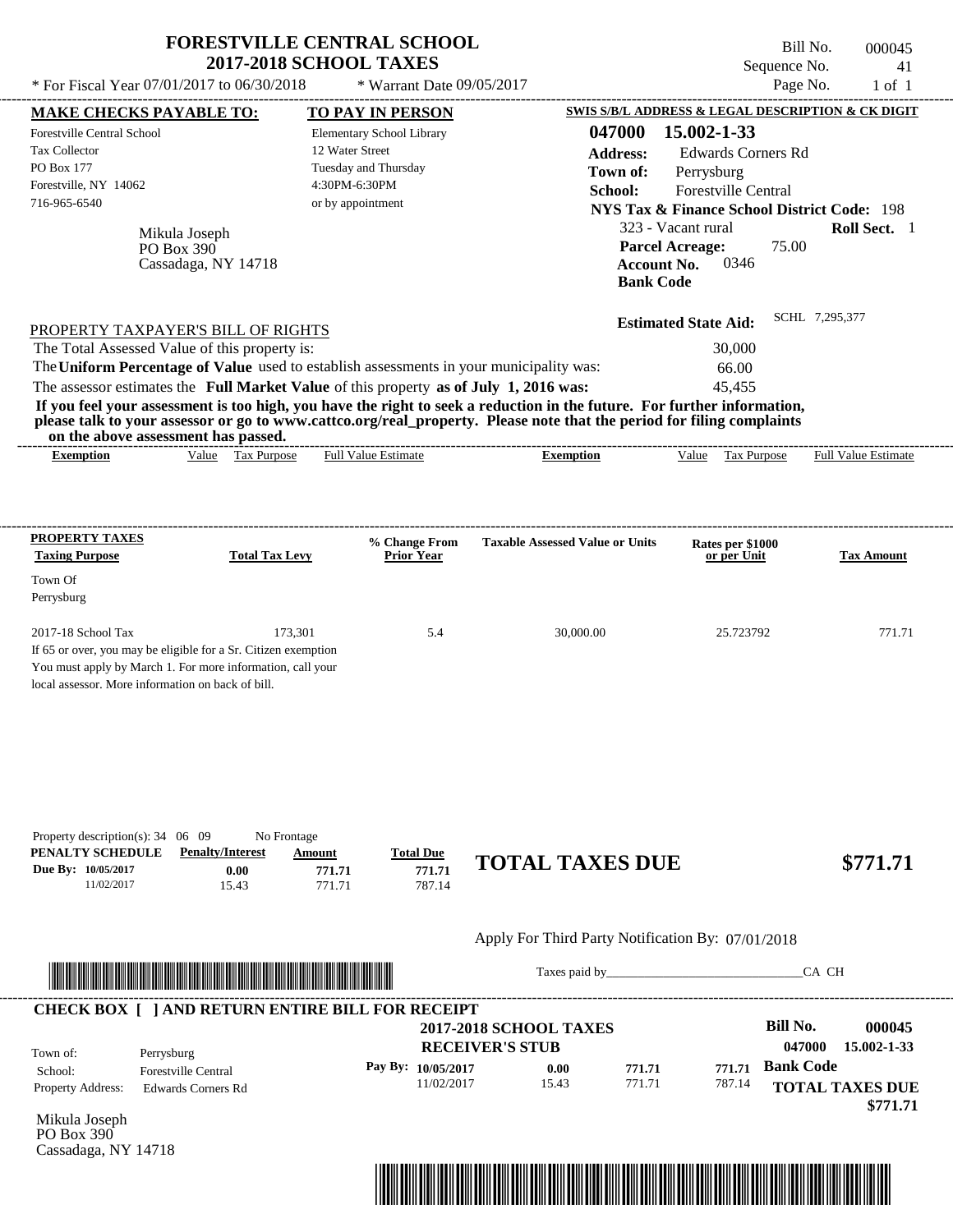| * For Fiscal Year 07/01/2017 to 06/30/2018                                              | <b>2017-2018 SCHOOL TAXES</b> | <b>FORESTVILLE CENTRAL SCHOOL</b><br>* Warrant Date 09/05/2017 |                                                                                                                                                                                                                                                  | Sequence No.<br>Page No.                                                          | Bill No.<br>000046<br>42<br>$1$ of $1$ |
|-----------------------------------------------------------------------------------------|-------------------------------|----------------------------------------------------------------|--------------------------------------------------------------------------------------------------------------------------------------------------------------------------------------------------------------------------------------------------|-----------------------------------------------------------------------------------|----------------------------------------|
|                                                                                         |                               |                                                                |                                                                                                                                                                                                                                                  | SWIS S/B/L ADDRESS & LEGAL DESCRIPTION & CK DIGIT                                 |                                        |
| MAKE CHECKS PAYABLE TO:                                                                 |                               | TO PAY IN PERSON                                               |                                                                                                                                                                                                                                                  |                                                                                   |                                        |
| <b>Forestville Central School</b>                                                       |                               | Elementary School Library                                      | 047000                                                                                                                                                                                                                                           | 7.004-1-40.5                                                                      |                                        |
| <b>Tax Collector</b>                                                                    |                               | 12 Water Street                                                | <b>Address:</b>                                                                                                                                                                                                                                  | 10581 W Perrysburg Rd                                                             |                                        |
| PO Box 177                                                                              |                               | Tuesday and Thursday                                           | Town of:                                                                                                                                                                                                                                         | Perrysburg                                                                        |                                        |
| Forestville, NY 14062                                                                   |                               | 4:30PM-6:30PM                                                  | School:                                                                                                                                                                                                                                          | <b>Forestville Central</b>                                                        |                                        |
| 716-965-6540                                                                            |                               | or by appointment                                              |                                                                                                                                                                                                                                                  | <b>NYS Tax &amp; Finance School District Code: 198</b>                            |                                        |
| Nash Gary W<br>Nash Linda L<br><b>PO Box 227</b>                                        | Perrysburg, NY 14129          |                                                                | <b>Bank Code</b>                                                                                                                                                                                                                                 | 270 - Mfg housing<br><b>Parcel Acreage:</b><br>1.67<br>0861<br><b>Account No.</b> | Roll Sect. 1                           |
| PROPERTY TAXPAYER'S BILL OF RIGHTS<br>The Total Assessed Value of this property is:     |                               |                                                                |                                                                                                                                                                                                                                                  | <b>Estimated State Aid:</b><br>68,800                                             | SCHL 7,295,377                         |
| The Uniform Percentage of Value used to establish assessments in your municipality was: |                               |                                                                |                                                                                                                                                                                                                                                  | 66.00                                                                             |                                        |
| The assessor estimates the Full Market Value of this property as of July 1, 2016 was:   |                               |                                                                |                                                                                                                                                                                                                                                  | 104,242                                                                           |                                        |
| on the above assessment has passed.                                                     |                               | ----------------------                                         | If you feel your assessment is too high, you have the right to seek a reduction in the future. For further information,<br>please talk to your assessor or go to www.cattco.org/real property. Please note that the period for filing complaints |                                                                                   |                                        |
| <b>Exemption</b>                                                                        | Value Tax Purpose             | <b>Full Value Estimate</b>                                     | <b>Exemption</b>                                                                                                                                                                                                                                 | Value Tax Purpose                                                                 | <b>Full Value Estimate</b>             |
| Enh Star<br>(See Note)                                                                  | 46,510 SCHOOL                 | 70,470                                                         |                                                                                                                                                                                                                                                  |                                                                                   |                                        |
| PROPERTY TAXES                                                                          |                               | % Change From                                                  | <b>Taxable Assessed Value or Units</b>                                                                                                                                                                                                           | Rates per \$1000                                                                  |                                        |
| <b>Taxing Purpose</b>                                                                   | <b>Total Tax Levy</b>         | <b>Prior Year</b>                                              | (before accounting for STAR)                                                                                                                                                                                                                     | or per Unit                                                                       | <b>Tax Amount</b>                      |
| Town Of                                                                                 |                               |                                                                |                                                                                                                                                                                                                                                  |                                                                                   |                                        |
| Perrysburg                                                                              |                               |                                                                |                                                                                                                                                                                                                                                  |                                                                                   |                                        |
|                                                                                         |                               |                                                                |                                                                                                                                                                                                                                                  |                                                                                   |                                        |
| 2017-18 School Tax                                                                      | 173.301                       | 5.4                                                            | 68,800.00                                                                                                                                                                                                                                        | 25.723792                                                                         | 1.769.80                               |

|                                                 |                         |               |                  | Your tax savings this year resulting from the New York State School Tax Relief (STAR) program is: | \$1,148.00 |
|-------------------------------------------------|-------------------------|---------------|------------------|---------------------------------------------------------------------------------------------------|------------|
|                                                 |                         |               |                  | Note: This year's STAR tax savings generally may not exceed last year's by more than 2%.          |            |
| Property description(s): $44 \quad 06 \quad 09$ |                         |               |                  |                                                                                                   |            |
| PENALTY SCHEDULE                                | <b>Penalty/Interest</b> | <u>Amount</u> | <b>Total Due</b> |                                                                                                   |            |
| Due By: 10/05/2017                              | 0.00                    | 621.80        | 621.80           | <b>TOTAL TAXES DUE</b>                                                                            | \$621.80   |
| 11/02/2017                                      | 12.44                   | 621.80        | 634.24           |                                                                                                   |            |



You must apply by March 1. For more information, call your

local assessor. More information on back of bill.

Taxes paid by\_\_\_\_\_\_\_\_\_\_\_\_\_\_\_\_\_\_\_\_\_\_\_\_\_\_\_\_\_\_\_CA CH

| Town of:                 | Perrysburg                 | <b>RECEIVER'S STUB</b> |       |        |        | 047000           | 7.004-1-40.5           |
|--------------------------|----------------------------|------------------------|-------|--------|--------|------------------|------------------------|
| School:                  | <b>Forestville Central</b> | Pay By: $10/05/2017$   | 0.00  | 621.80 | 621.80 | <b>Bank Code</b> |                        |
| <b>Property Address:</b> | 10581 W Perrysburg Rd      | 11/02/2017             | 12.44 | 621.80 | 634.24 |                  | <b>TOTAL TAXES DUE</b> |
|                          |                            |                        |       |        |        |                  |                        |

Nash Gary W Nash Linda L PO Box 227 Perrysburg, NY 14129

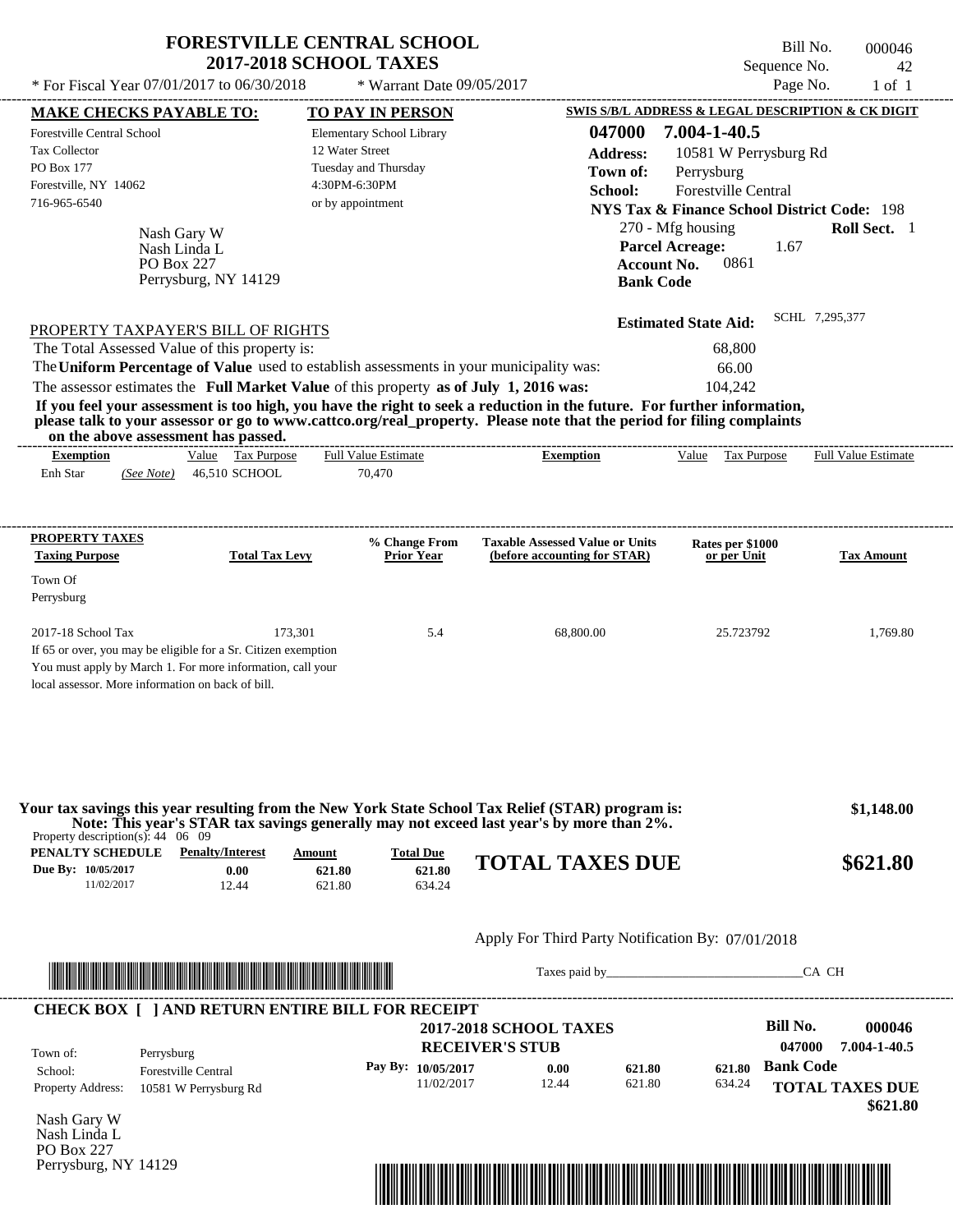| <b>FORESTVILLE CENTRAL SCHOOL</b> |
|-----------------------------------|
| <b>2017-2018 SCHOOL TAXES</b>     |

 $*$  For Fiscal Year 07/01/2017 to 06/30/2018

8793 Route 62

South Dayton, NY 14138

\* Warrant Date 09/05/2017

Bill No. 000048 Sequence No. 43<br>Page No. 1 of 1

| <b>MAKE CHECKS PAYABLE TO:</b>                    |                                                                                                                        |                            | <b>TO PAY IN PERSON</b>          |                                                                                                                         |                             | SWIS S/B/L ADDRESS & LEGAL DESCRIPTION & CK DIGIT      |
|---------------------------------------------------|------------------------------------------------------------------------------------------------------------------------|----------------------------|----------------------------------|-------------------------------------------------------------------------------------------------------------------------|-----------------------------|--------------------------------------------------------|
| Forestville Central School                        |                                                                                                                        |                            | Elementary School Library        |                                                                                                                         | 047000 7.004-1-1            |                                                        |
| Tax Collector                                     |                                                                                                                        | 12 Water Street            |                                  | <b>Address:</b>                                                                                                         | County Line Rd              |                                                        |
| PO Box 177                                        |                                                                                                                        | Tuesday and Thursday       |                                  | Town of:                                                                                                                | Perrysburg                  |                                                        |
| Forestville, NY 14062                             |                                                                                                                        | 4:30PM-6:30PM              |                                  | School:                                                                                                                 | Forestville Central         |                                                        |
| 716-965-6540                                      |                                                                                                                        | or by appointment          |                                  |                                                                                                                         |                             | <b>NYS Tax &amp; Finance School District Code: 198</b> |
|                                                   |                                                                                                                        |                            |                                  |                                                                                                                         | 323 - Vacant rural          | Roll Sect. 1                                           |
|                                                   | Pagett James<br>Pageett Penny                                                                                          |                            |                                  |                                                                                                                         | <b>Parcel Acreage:</b>      | 13.65                                                  |
|                                                   | 8793 Route 62                                                                                                          |                            |                                  |                                                                                                                         | 0340<br><b>Account No.</b>  |                                                        |
|                                                   | South Dayton, NY 14138                                                                                                 |                            |                                  |                                                                                                                         | <b>Bank Code</b>            |                                                        |
|                                                   |                                                                                                                        |                            |                                  |                                                                                                                         |                             |                                                        |
|                                                   | PROPERTY TAXPAYER'S BILL OF RIGHTS                                                                                     |                            |                                  |                                                                                                                         | <b>Estimated State Aid:</b> | SCHL 7,295,377                                         |
|                                                   | The Total Assessed Value of this property is:                                                                          |                            |                                  |                                                                                                                         | 8,600                       |                                                        |
|                                                   |                                                                                                                        |                            |                                  | The Uniform Percentage of Value used to establish assessments in your municipality was:                                 | 66.00                       |                                                        |
|                                                   | The assessor estimates the Full Market Value of this property as of July 1, 2016 was:                                  |                            |                                  |                                                                                                                         | 13,030                      |                                                        |
|                                                   |                                                                                                                        |                            |                                  | If you feel your assessment is too high, you have the right to seek a reduction in the future. For further information, |                             |                                                        |
|                                                   |                                                                                                                        |                            |                                  | please talk to your assessor or go to www.cattco.org/real_property. Please note that the period for filing complaints   |                             |                                                        |
|                                                   | on the above assessment has passed.                                                                                    |                            |                                  |                                                                                                                         |                             |                                                        |
| <b>Exemption</b>                                  | Value Tax Purpose                                                                                                      | <b>Full Value Estimate</b> |                                  | <b>Exemption</b>                                                                                                        | Value Tax Purpose           | <b>Full Value Estimate</b>                             |
|                                                   |                                                                                                                        |                            |                                  |                                                                                                                         |                             |                                                        |
|                                                   |                                                                                                                        |                            |                                  |                                                                                                                         |                             |                                                        |
| <b>PROPERTY TAXES</b>                             |                                                                                                                        |                            | % Change From                    | <b>Taxable Assessed Value or Units</b>                                                                                  | Rates per \$1000            |                                                        |
| <b>Taxing Purpose</b>                             | <b>Total Tax Levy</b>                                                                                                  |                            | Prior Year                       |                                                                                                                         | or per Unit                 | <b>Tax Amount</b>                                      |
| Town Of                                           |                                                                                                                        |                            |                                  |                                                                                                                         |                             |                                                        |
| Perrysburg                                        |                                                                                                                        |                            |                                  |                                                                                                                         |                             |                                                        |
| 2017-18 School Tax                                | 173,301                                                                                                                |                            | 5.4                              | 8,600.00                                                                                                                | 25.723792                   | 221.22                                                 |
|                                                   | If 65 or over, you may be eligible for a Sr. Citizen exemption                                                         |                            |                                  |                                                                                                                         |                             |                                                        |
|                                                   | You must apply by March 1. For more information, call your                                                             |                            |                                  |                                                                                                                         |                             |                                                        |
| local assessor. More information on back of bill. |                                                                                                                        |                            |                                  |                                                                                                                         |                             |                                                        |
|                                                   |                                                                                                                        |                            |                                  |                                                                                                                         |                             |                                                        |
|                                                   |                                                                                                                        |                            |                                  |                                                                                                                         |                             |                                                        |
|                                                   |                                                                                                                        |                            |                                  |                                                                                                                         |                             |                                                        |
|                                                   |                                                                                                                        |                            |                                  |                                                                                                                         |                             |                                                        |
|                                                   |                                                                                                                        |                            |                                  |                                                                                                                         |                             |                                                        |
|                                                   |                                                                                                                        |                            |                                  |                                                                                                                         |                             |                                                        |
| Property description(s): $45 \quad 06 \quad 09$   |                                                                                                                        |                            |                                  |                                                                                                                         |                             |                                                        |
| PENALTY SCHEDULE                                  | <b>Penalty/Interest</b>                                                                                                | Amount                     | <b>Total Due</b>                 | <b>TOTAL TAXES DUE</b>                                                                                                  |                             | \$221.22                                               |
| Due By: 10/05/2017<br>11/02/2017                  | 0.00<br>4.42                                                                                                           | 221.22<br>221.22           | 221.22<br>225.64                 |                                                                                                                         |                             |                                                        |
|                                                   |                                                                                                                        |                            |                                  |                                                                                                                         |                             |                                                        |
|                                                   |                                                                                                                        |                            |                                  |                                                                                                                         |                             |                                                        |
|                                                   |                                                                                                                        |                            |                                  |                                                                                                                         |                             |                                                        |
|                                                   |                                                                                                                        |                            |                                  | Apply For Third Party Notification By: 07/01/2018                                                                       |                             |                                                        |
|                                                   |                                                                                                                        |                            |                                  |                                                                                                                         |                             |                                                        |
|                                                   | <u> 1999 - An Dùbhlachd ann an Dùbhlachd ann an Dùbhlachd ann an Dùbhlachd ann an Dùbhlachd ann an Dùbhlachd an Dù</u> |                            |                                  |                                                                                                                         |                             | CA CH                                                  |
|                                                   | <b>CHECK BOX [ ] AND RETURN ENTIRE BILL FOR RECEIPT</b>                                                                |                            |                                  |                                                                                                                         |                             |                                                        |
|                                                   |                                                                                                                        |                            |                                  | <b>2017-2018 SCHOOL TAXES</b>                                                                                           |                             | <b>Bill No.</b>                                        |
|                                                   |                                                                                                                        |                            |                                  | <b>RECEIVER'S STUB</b>                                                                                                  |                             | 047000                                                 |
|                                                   | Perrysburg                                                                                                             |                            |                                  | 0.00                                                                                                                    | 221.22                      | 000048<br>$7.004 - 1 - 1$<br><b>Bank Code</b>          |
|                                                   | <b>Forestville Central</b>                                                                                             |                            | Pay By: 10/05/2017<br>11/02/2017 | 221.22<br>4.42<br>221.22                                                                                                | 225.64                      |                                                        |
| Town of:<br>School:<br><b>Property Address:</b>   | County Line Rd                                                                                                         |                            |                                  |                                                                                                                         |                             | <b>TOTAL TAXES DUE</b>                                 |
| Pagett James                                      |                                                                                                                        |                            |                                  |                                                                                                                         |                             | \$221.22                                               |

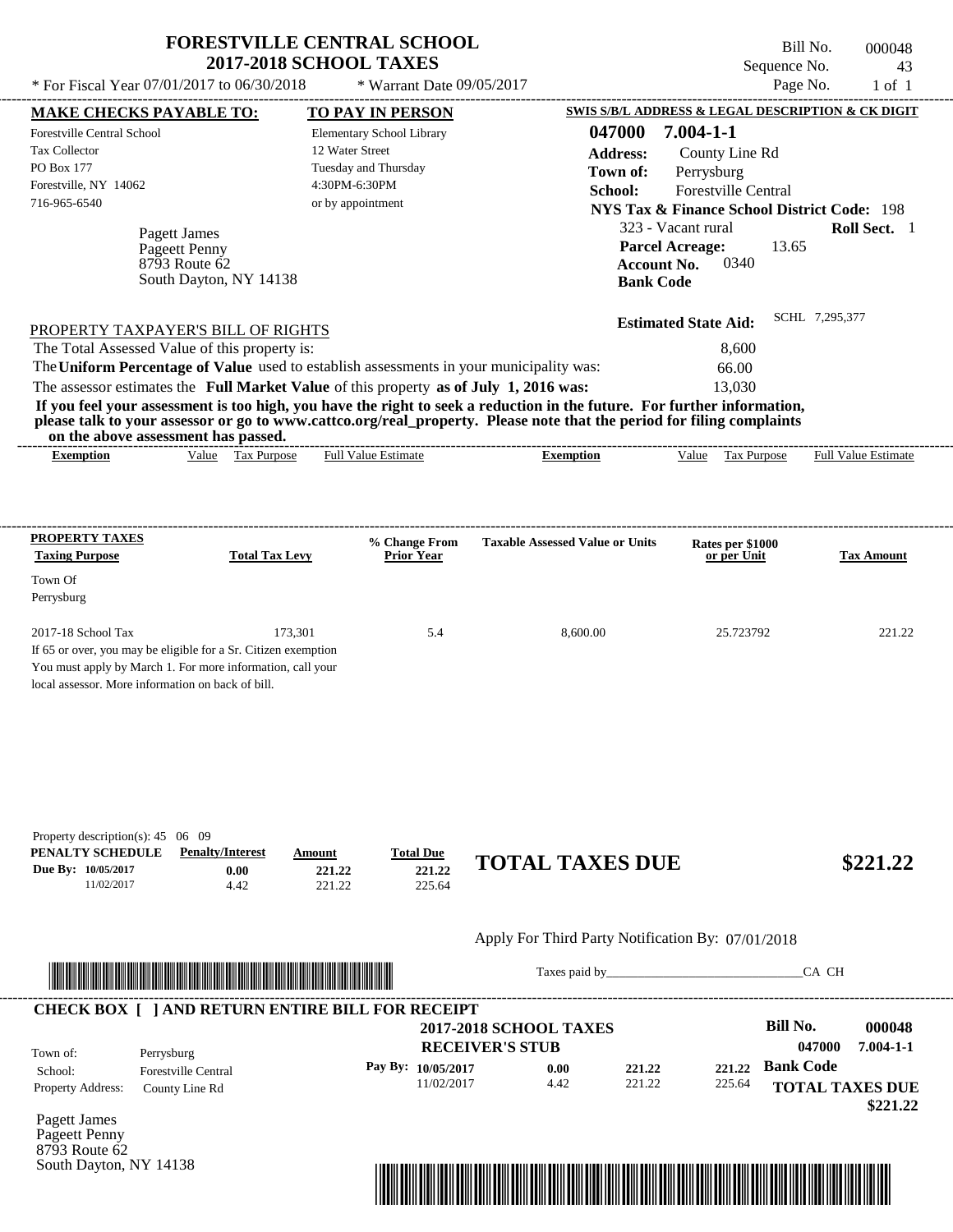|                                                                                                                                                                                                                                                                                                                                                                                                                                                                                                                             | <b>FORESTVILLE CENTRAL SCHOOL</b><br><b>2017-2018 SCHOOL TAXES</b>                                         |                                                  | Sequence No.                                                                                                                                                                                                                                                   | Bill No.<br>000051<br>44   |
|-----------------------------------------------------------------------------------------------------------------------------------------------------------------------------------------------------------------------------------------------------------------------------------------------------------------------------------------------------------------------------------------------------------------------------------------------------------------------------------------------------------------------------|------------------------------------------------------------------------------------------------------------|--------------------------------------------------|----------------------------------------------------------------------------------------------------------------------------------------------------------------------------------------------------------------------------------------------------------------|----------------------------|
| * For Fiscal Year 07/01/2017 to 06/30/2018                                                                                                                                                                                                                                                                                                                                                                                                                                                                                  | * Warrant Date $09/05/2017$                                                                                |                                                  | Page No.                                                                                                                                                                                                                                                       | $1$ of $1$                 |
| <b>MAKE CHECKS PAYABLE TO:</b>                                                                                                                                                                                                                                                                                                                                                                                                                                                                                              | <b>TO PAY IN PERSON</b>                                                                                    |                                                  | <b>SWIS S/B/L ADDRESS &amp; LEGAL DESCRIPTION &amp; CK DIGIT</b>                                                                                                                                                                                               |                            |
| Forestville Central School<br><b>Tax Collector</b><br>PO Box 177<br>Forestville, NY 14062<br>716-965-6540<br>Rood Dorothy S<br>6769 Boston St Rd<br>Hamburg, NY 14075                                                                                                                                                                                                                                                                                                                                                       | Elementary School Library<br>12 Water Street<br>Tuesday and Thursday<br>4:30PM-6:30PM<br>or by appointment | 047000<br><b>Address:</b><br>Town of:<br>School: | 15.002-1-12<br><b>Edwards Corners Rd</b><br>Perrysburg<br><b>Forestville Central</b><br><b>NYS Tax &amp; Finance School District Code: 198</b><br>$322$ - Rural vac $>10$<br><b>Parcel Acreage:</b><br>23.64<br>0426<br><b>Account No.</b><br><b>Bank Code</b> | Roll Sect. 1               |
| PROPERTY TAXPAYER'S BILL OF RIGHTS<br>The Total Assessed Value of this property is:<br>The Uniform Percentage of Value used to establish assessments in your municipality was:<br>The assessor estimates the Full Market Value of this property as of July 1, 2016 was:<br>If you feel your assessment is too high, you have the right to seek a reduction in the future. For further information,<br>please talk to your assessor or go to www.cattco.org/real_property. Please note that the period for filing complaints |                                                                                                            |                                                  | <b>Estimated State Aid:</b><br>27,800<br>66.00<br>42.121                                                                                                                                                                                                       | SCHL 7,295,377             |
| on the above assessment has passed.<br>Value Tax Purpose<br><b>Exemption</b>                                                                                                                                                                                                                                                                                                                                                                                                                                                | <b>Full Value Estimate</b>                                                                                 | <b>Exemption</b>                                 | Value Tax Purpose                                                                                                                                                                                                                                              | <b>Full Value Estimate</b> |
| PROPERTY TAXES<br><b>Taxing Purpose</b><br><b>Total Tax Levy</b><br>Town Of<br>Perrysburg                                                                                                                                                                                                                                                                                                                                                                                                                                   | % Change From<br><b>Prior Year</b>                                                                         | <b>Taxable Assessed Value or Units</b>           | Rates per \$1000<br>or per Unit                                                                                                                                                                                                                                | <b>Tax Amount</b>          |
| 2017-18 School Tax<br>If 65 or over, you may be eligible for a Sr. Citizen exemption<br>You must apply by March 1. For more information, call your<br>local assessor. More information on back of bill.                                                                                                                                                                                                                                                                                                                     | 173,301<br>5.4                                                                                             | 27,800.00                                        | 25.723792                                                                                                                                                                                                                                                      | 715.12                     |
|                                                                                                                                                                                                                                                                                                                                                                                                                                                                                                                             |                                                                                                            |                                                  |                                                                                                                                                                                                                                                                |                            |

| Property description(s): $27 - 00 - 09$ |                         |        |                  |                        |          |
|-----------------------------------------|-------------------------|--------|------------------|------------------------|----------|
| PENALTY SCHEDULE                        | <b>Penalty/Interest</b> | Amount | <b>Total Due</b> |                        |          |
| Due By: 10/05/2017                      | $0.00\,$                | 715.12 | 715.12           | <b>TOTAL TAXES DUE</b> | \$715.12 |
| 11/02/2017                              | 14.30                   |        | 729.42           |                        |          |



Taxes paid by\_\_\_\_\_\_\_\_\_\_\_\_\_\_\_\_\_\_\_\_\_\_\_\_\_\_\_\_\_\_\_CA CH

| Town of:                 | Perrysburg                 | <b>2017-2018 SCHOOL TAXES</b><br><b>RECEIVER'S STUB</b> |       |        |        | Bill No.<br>047000 | 000051<br>15.002-1-12              |
|--------------------------|----------------------------|---------------------------------------------------------|-------|--------|--------|--------------------|------------------------------------|
| School:                  | <b>Forestville Central</b> | Pay By: $10/05/2017$                                    | 0.00  | 715.12 | 715.12 | <b>Bank Code</b>   |                                    |
| <b>Property Address:</b> | Edwards Corners Rd         | 11/02/2017                                              | 14.30 | 715.12 | 729.42 |                    | <b>TOTAL TAXES DUE</b><br>\$715.12 |

Rood Dorothy S 6769 Boston St Rd Hamburg, NY 14075

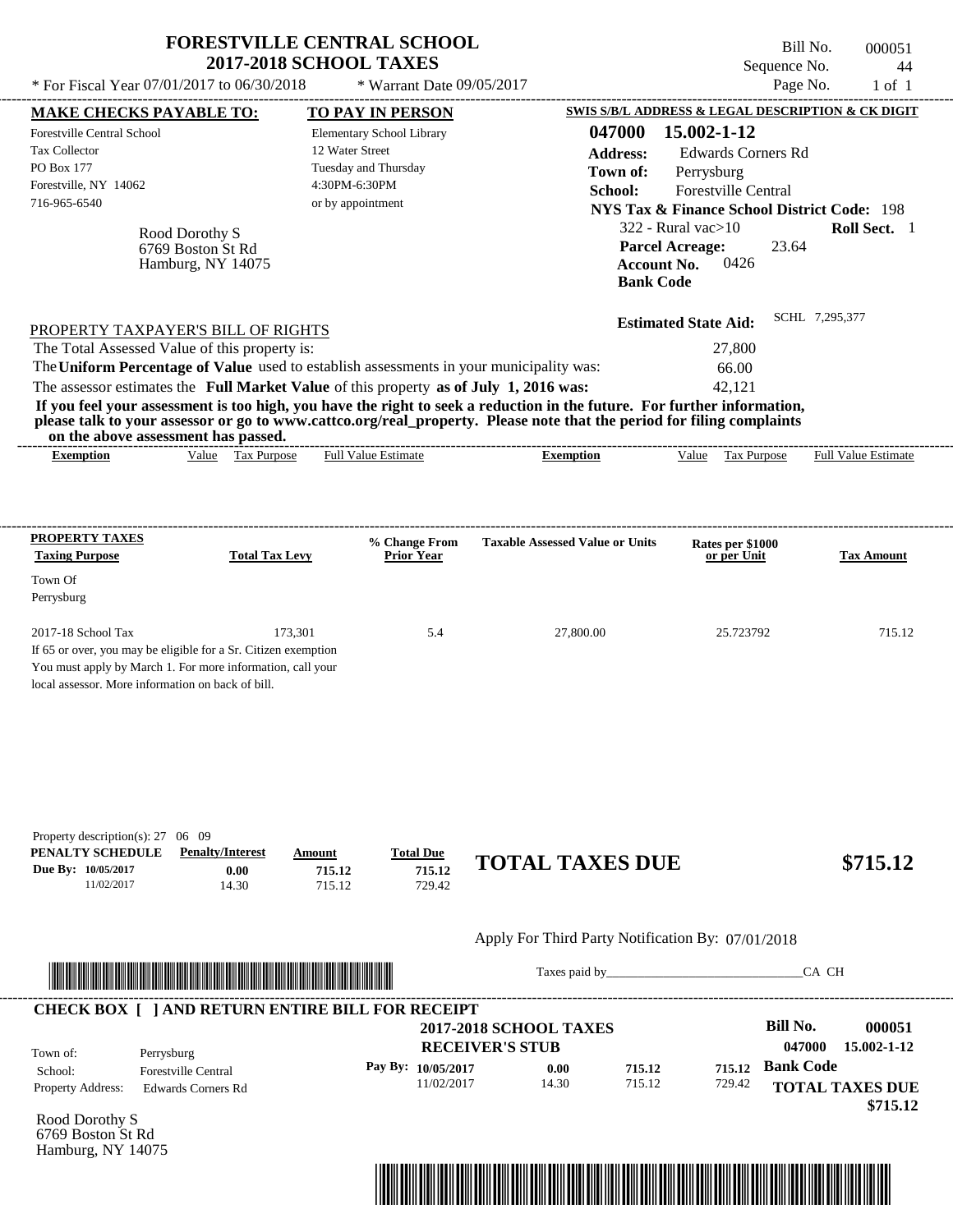|                                                                                                                                                                                   | <b>FORESTVILLE CENTRAL SCHOOL</b><br><b>2017-2018 SCHOOL TAXES</b> |                                                                                         |                                                                                                                                                                                                                                                  | Sequence No.                                                                                                                                                     | Bill No.<br>000052<br>45      |
|-----------------------------------------------------------------------------------------------------------------------------------------------------------------------------------|--------------------------------------------------------------------|-----------------------------------------------------------------------------------------|--------------------------------------------------------------------------------------------------------------------------------------------------------------------------------------------------------------------------------------------------|------------------------------------------------------------------------------------------------------------------------------------------------------------------|-------------------------------|
| * For Fiscal Year 07/01/2017 to 06/30/2018                                                                                                                                        |                                                                    | * Warrant Date 09/05/2017                                                               |                                                                                                                                                                                                                                                  |                                                                                                                                                                  | Page No.<br>$1$ of $1$        |
| <b>MAKE CHECKS PAYABLE TO:</b>                                                                                                                                                    |                                                                    | TO PAY IN PERSON                                                                        |                                                                                                                                                                                                                                                  | <b>SWIS S/B/L ADDRESS &amp; LEGAL DESCRIPTION &amp; CK DIGIT</b>                                                                                                 |                               |
| Forestville Central School<br><b>Tax Collector</b><br>PO Box 177<br>Forestville, NY 14062<br>716-965-6540                                                                         | 12 Water Street                                                    | Elementary School Library<br>Tuesday and Thursday<br>4:30PM-6:30PM<br>or by appointment | 047000<br><b>Address:</b><br>Town of:<br>School:                                                                                                                                                                                                 | 7.004-1-43.2<br>10620 County Line Rd<br>Perrysburg<br><b>Forestville Central</b>                                                                                 |                               |
| Sanders Lee R                                                                                                                                                                     | 10620 County Line Rd<br>Forestville, NY 14062                      |                                                                                         |                                                                                                                                                                                                                                                  | <b>NYS Tax &amp; Finance School District Code: 198</b><br>210 - 1 Family Res<br><b>Parcel Acreage:</b><br>2.20<br>0963<br><b>Account No.</b><br><b>Bank Code</b> | Roll Sect. 1                  |
| PROPERTY TAXPAYER'S BILL OF RIGHTS<br>The Total Assessed Value of this property is:<br>The Uniform Percentage of Value used to establish assessments in your municipality was:    |                                                                    |                                                                                         |                                                                                                                                                                                                                                                  | <b>Estimated State Aid:</b><br>76,100<br>66.00                                                                                                                   | SCHL 7,295,377                |
| The assessor estimates the Full Market Value of this property as of July 1, 2016 was:<br>on the above assessment has passed.                                                      |                                                                    |                                                                                         | If you feel your assessment is too high, you have the right to seek a reduction in the future. For further information,<br>please talk to your assessor or go to www.cattco.org/real_property. Please note that the period for filing complaints | 115,303                                                                                                                                                          |                               |
| <b>Exemption</b>                                                                                                                                                                  | Value Tax Purpose                                                  | <b>Full Value Estimate</b>                                                              | <b>Exemption</b>                                                                                                                                                                                                                                 | Value Tax Purpose                                                                                                                                                | Full Value Estimate           |
| <b>Taxing Purpose</b><br>Town Of<br>Perrysburg<br>2017-18 School Tax                                                                                                              | <b>Total Tax Levy</b><br>173,301                                   | <b>Prior Year</b><br>5.4                                                                | (before accounting for STAR)<br>76,100.00                                                                                                                                                                                                        | or per Unit<br>25.723792                                                                                                                                         | <b>Tax Amount</b><br>1,957.58 |
| If 65 or over, you may be eligible for a Sr. Citizen exemption<br>You must apply by March 1. For more information, call your<br>local assessor. More information on back of bill. |                                                                    |                                                                                         |                                                                                                                                                                                                                                                  |                                                                                                                                                                  |                               |
| Your tax savings this year resulting from the New York State School Tax Relief (STAR) program is:<br>Property description(s): $44 \quad 06 \quad 09$                              |                                                                    |                                                                                         | Note: This year's STAR tax savings generally may not exceed last year's by more than 2%.                                                                                                                                                         |                                                                                                                                                                  | \$527.00                      |
| <b>PENALTY SCHEDULE</b> Penalty/Interest<br>Due By: 10/05/2017<br>11/02/2017                                                                                                      | Amount<br>0.00<br>1,430.58<br>28.61<br>1,430.58                    | <b>Total Due</b><br>1,430.58<br>1,459.19                                                | <b>TOTAL TAXES DUE</b>                                                                                                                                                                                                                           |                                                                                                                                                                  | \$1,430.58                    |
|                                                                                                                                                                                   |                                                                    |                                                                                         | Apply For Third Party Notification By: 07/01/2018                                                                                                                                                                                                |                                                                                                                                                                  |                               |
|                                                                                                                                                                                   | <u> 1989 - Johann Stoff, Amerikaansk politiker (</u>               |                                                                                         |                                                                                                                                                                                                                                                  |                                                                                                                                                                  | CA CH                         |
| <b>CHECK BOX [ ] AND RETURN ENTIRE BILL FOR RECEIPT</b>                                                                                                                           |                                                                    |                                                                                         |                                                                                                                                                                                                                                                  |                                                                                                                                                                  |                               |

| Town of:                 | Perrysburg                 |                    | <b>2017-2018 SCHOOL TAXES</b><br><b>RECEIVER'S STUB</b> |          |          | <b>Bill No.</b><br>047000 | 000052<br>7.004-1-43.2               |
|--------------------------|----------------------------|--------------------|---------------------------------------------------------|----------|----------|---------------------------|--------------------------------------|
| School:                  | <b>Forestville Central</b> | Pay By: 10/05/2017 | 0.00                                                    | 1.430.58 | 1.430.58 | <b>Bank Code</b>          |                                      |
| <b>Property Address:</b> | 10620 County Line Rd       | 11/02/2017         | 28.61                                                   | 1.430.58 | 1,459.19 |                           | <b>TOTAL TAXES DUE</b><br>\$1,430.58 |

Sanders Lee R 10620 County Line Rd Forestville, NY 14062

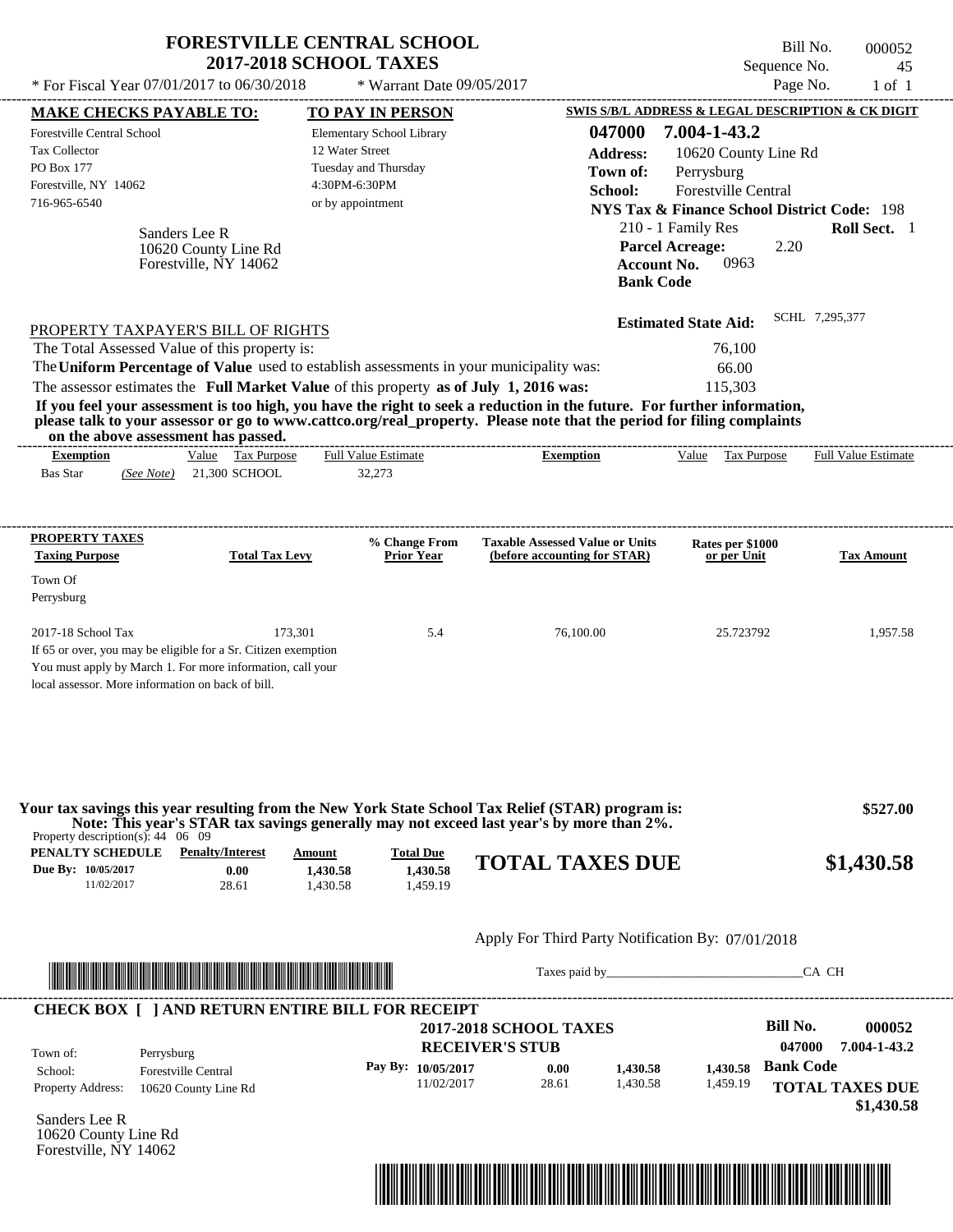|                                                                                                                                                                                                         | <b>2017-2018 SCHOOL TAXES</b>                      | <b>FORESTVILLE CENTRAL SCHOOL</b>                                                                                     |                                                                                                                                           | Bill No.<br>Sequence No.                                                      | 000053<br>46               |
|---------------------------------------------------------------------------------------------------------------------------------------------------------------------------------------------------------|----------------------------------------------------|-----------------------------------------------------------------------------------------------------------------------|-------------------------------------------------------------------------------------------------------------------------------------------|-------------------------------------------------------------------------------|----------------------------|
| * For Fiscal Year 07/01/2017 to 06/30/2018                                                                                                                                                              |                                                    | * Warrant Date 09/05/2017                                                                                             |                                                                                                                                           | Page No.                                                                      | $1$ of $1$                 |
| <b>MAKE CHECKS PAYABLE TO:</b>                                                                                                                                                                          |                                                    | <b>TO PAY IN PERSON</b>                                                                                               |                                                                                                                                           | SWIS S/B/L ADDRESS & LEGAL DESCRIPTION & CK DIGIT                             |                            |
| <b>Forestville Central School</b><br><b>Tax Collector</b>                                                                                                                                               |                                                    | Elementary School Library<br>12 Water Street                                                                          | 047000                                                                                                                                    | $15.002 - 1 - 4.1$                                                            |                            |
| PO Box 177                                                                                                                                                                                              |                                                    | Tuesday and Thursday                                                                                                  | <b>Address:</b>                                                                                                                           | 12871 Route 39                                                                |                            |
| Forestville, NY 14062                                                                                                                                                                                   |                                                    | 4:30PM-6:30PM                                                                                                         | Town of:                                                                                                                                  | Perrysburg                                                                    |                            |
| 716-965-6540                                                                                                                                                                                            |                                                    | or by appointment                                                                                                     | School:                                                                                                                                   | Forestville Central<br><b>NYS Tax &amp; Finance School District Code: 198</b> |                            |
|                                                                                                                                                                                                         |                                                    |                                                                                                                       |                                                                                                                                           |                                                                               |                            |
|                                                                                                                                                                                                         | Sanders Lee R                                      |                                                                                                                       |                                                                                                                                           | 312 - Vac w/imprv<br><b>Parcel Acreage:</b><br>93.80                          | Roll Sect. 1               |
|                                                                                                                                                                                                         | 10620 County Line Rd<br>Forestville, NY 14062      |                                                                                                                       | <b>Account No.</b><br><b>Bank Code</b>                                                                                                    | 0438                                                                          |                            |
| PROPERTY TAXPAYER'S BILL OF RIGHTS                                                                                                                                                                      |                                                    |                                                                                                                       |                                                                                                                                           | <b>Estimated State Aid:</b>                                                   | SCHL 7,295,377             |
| The Total Assessed Value of this property is:                                                                                                                                                           |                                                    |                                                                                                                       |                                                                                                                                           | 49,100                                                                        |                            |
|                                                                                                                                                                                                         |                                                    | The Uniform Percentage of Value used to establish assessments in your municipality was:                               |                                                                                                                                           | 66.00                                                                         |                            |
|                                                                                                                                                                                                         |                                                    | The assessor estimates the Full Market Value of this property as of July 1, 2016 was:                                 |                                                                                                                                           | 74,394                                                                        |                            |
| on the above assessment has passed.<br><b>Exemption</b><br>Ag Dist                                                                                                                                      | Value Tax Purpose<br>CO/TOWN/SCH                   | <b>Full Value Estimate</b>                                                                                            | please talk to your assessor or go to www.cattco.org/real_property. Please note that the period for filing complaints<br><b>Exemption</b> | Value Tax Purpose                                                             | <b>Full Value Estimate</b> |
| <b>PROPERTY TAXES</b><br><b>Taxing Purpose</b><br>Town Of<br>Perrysburg                                                                                                                                 | <b>Total Tax Levy</b>                              | % Change From<br><b>Prior Year</b>                                                                                    | <b>Taxable Assessed Value or Units</b>                                                                                                    | Rates per \$1000<br>or per Unit                                               | <b>Tax Amount</b>          |
| 2017-18 School Tax<br>If 65 or over, you may be eligible for a Sr. Citizen exemption<br>You must apply by March 1. For more information, call your<br>local assessor. More information on back of bill. | 173,301                                            | 5.4                                                                                                                   | 49,100.00                                                                                                                                 | 25.723792                                                                     | 1,263.04                   |
| MAY BE SUBJECT TO PAYMENT UNDER AG DIST LAW UNTIL 2021                                                                                                                                                  |                                                    |                                                                                                                       |                                                                                                                                           |                                                                               |                            |
| Property description(s): $43 \quad 06 \quad 09$<br>PENALTY SCHEDULE<br>Due By: 10/05/2017<br>11/02/2017                                                                                                 | <b>Penalty/Interest</b><br>Amount<br>0.00<br>25.26 | Storage Well #989, 1736 split0ff house/1.75 acres<br><b>Total Due</b><br>1,263.04<br>1,263.04<br>1,263.04<br>1,288.30 | <b>TOTAL TAXES DUE</b>                                                                                                                    |                                                                               | \$1,263.04                 |
|                                                                                                                                                                                                         |                                                    |                                                                                                                       | Apply For Third Party Notification By: 07/01/2018                                                                                         |                                                                               |                            |
|                                                                                                                                                                                                         |                                                    |                                                                                                                       |                                                                                                                                           |                                                                               | CA CH                      |
|                                                                                                                                                                                                         |                                                    | <b>CHECK BOX [ ] AND RETURN ENTIRE BILL FOR RECEIPT</b>                                                               |                                                                                                                                           |                                                                               |                            |
|                                                                                                                                                                                                         |                                                    |                                                                                                                       | <b>2017-2018 SCHOOL TAXES</b>                                                                                                             | <b>Bill No.</b>                                                               | 000053                     |
| Town of:<br>Perrysburg                                                                                                                                                                                  |                                                    | <b>RECEIVER'S STUB</b>                                                                                                |                                                                                                                                           | 047000                                                                        | 15.002-1-4.1               |
| School:                                                                                                                                                                                                 | <b>Forestville Central</b>                         | Pay By: 10/05/2017                                                                                                    | 0.00<br>1,263.04                                                                                                                          | <b>Bank Code</b><br>1,263.04                                                  |                            |
| Property Address:<br>12871 Route 39                                                                                                                                                                     |                                                    | 11/02/2017                                                                                                            | 1,263.04<br>25.26                                                                                                                         | 1,288.30                                                                      | <b>TOTAL TAXES DUE</b>     |

Sanders Lee R 10620 County Line Rd Forestville, NY 14062



 **\$1,263.04**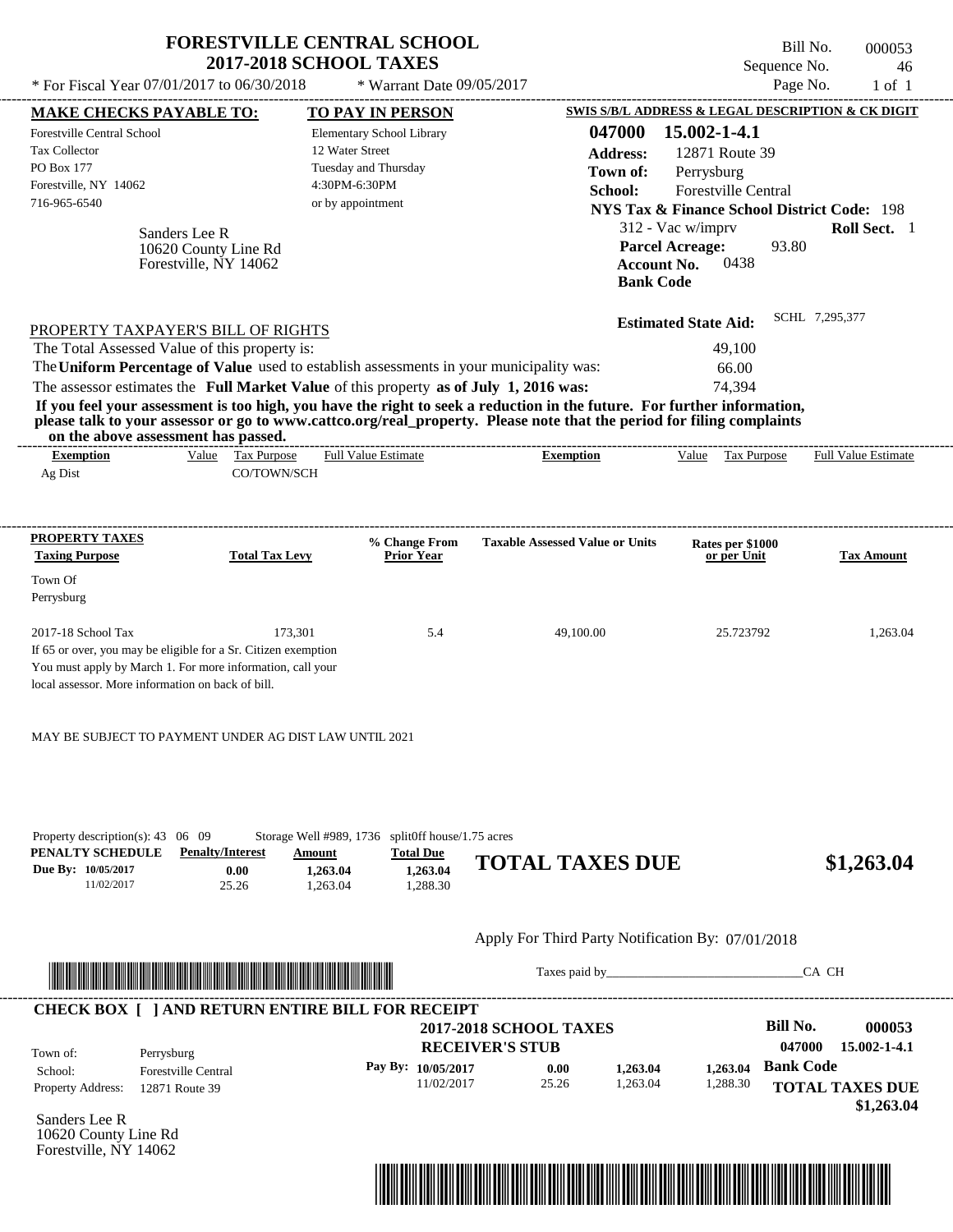|                                     | * For Fiscal Year $07/01/2017$ to $06/30/2018$                                      | <b>FORESTVILLE CENTRAL SCHOOL</b><br><b>2017-2018 SCHOOL TAXES</b><br>* Warrant Date 09/05/2017 |                                                                                                                                                                                                                                                  | Sequence No.                                                                                         | Bill No.<br>000054<br>47<br>Page No.<br>$1$ of $1$ |
|-------------------------------------|-------------------------------------------------------------------------------------|-------------------------------------------------------------------------------------------------|--------------------------------------------------------------------------------------------------------------------------------------------------------------------------------------------------------------------------------------------------|------------------------------------------------------------------------------------------------------|----------------------------------------------------|
|                                     |                                                                                     |                                                                                                 |                                                                                                                                                                                                                                                  |                                                                                                      |                                                    |
| <b>MAKE CHECKS PAYABLE TO:</b>      |                                                                                     | TO PAY IN PERSON                                                                                |                                                                                                                                                                                                                                                  | SWIS S/B/L ADDRESS & LEGAL DESCRIPTION & CK DIGIT                                                    |                                                    |
| Forestville Central School          |                                                                                     | Elementary School Library                                                                       | 047000                                                                                                                                                                                                                                           | 7.004-1-43.1                                                                                         |                                                    |
| <b>Tax Collector</b>                |                                                                                     | 12 Water Street                                                                                 | <b>Address:</b>                                                                                                                                                                                                                                  | 10582 County Line Rd                                                                                 |                                                    |
| PO Box 177                          |                                                                                     | Tuesday and Thursday                                                                            | Town of:                                                                                                                                                                                                                                         | Perrysburg                                                                                           |                                                    |
| Forestville, NY 14062               |                                                                                     | 4:30PM-6:30PM                                                                                   | School:                                                                                                                                                                                                                                          | <b>Forestville Central</b>                                                                           |                                                    |
| 716-965-6540                        |                                                                                     | or by appointment                                                                               |                                                                                                                                                                                                                                                  | <b>NYS Tax &amp; Finance School District Code: 198</b>                                               |                                                    |
|                                     | Sanders Ray L<br>Sanders Marilyn H<br>10582 County Line Rd<br>Forestville, NY 14062 |                                                                                                 |                                                                                                                                                                                                                                                  | 240 - Rural res<br><b>Parcel Acreage:</b><br>47.70<br>0439<br><b>Account No.</b><br><b>Bank Code</b> | Roll Sect. 1                                       |
|                                     | PROPERTY TAXPAYER'S BILL OF RIGHTS<br>The Total Assessed Value of this property is: |                                                                                                 |                                                                                                                                                                                                                                                  | <b>Estimated State Aid:</b><br>87,600                                                                | SCHL 7,295,377                                     |
|                                     |                                                                                     | The Uniform Percentage of Value used to establish assessments in your municipality was:         |                                                                                                                                                                                                                                                  | 66.00                                                                                                |                                                    |
|                                     |                                                                                     | The assessor estimates the Full Market Value of this property as of July 1, 2016 was:           |                                                                                                                                                                                                                                                  | 132,727                                                                                              |                                                    |
| on the above assessment has passed. |                                                                                     |                                                                                                 | If you feel your assessment is too high, you have the right to seek a reduction in the future. For further information,<br>please talk to your assessor or go to www.cattco.org/real_property. Please note that the period for filing complaints |                                                                                                      |                                                    |
| <b>Exemption</b>                    | Value Tax Purpose                                                                   | Full Value Estimate                                                                             | <b>Exemption</b>                                                                                                                                                                                                                                 | Tax Purpose<br>Value                                                                                 | <b>Full Value Estimate</b>                         |
| Ag Distout                          | 11,174 CO/TOWN/SCH                                                                  | 16,930                                                                                          | Enh Star<br>(See Note)                                                                                                                                                                                                                           | 46.510 SCHOOL                                                                                        | 70,470                                             |
| PROPERTY TAXES                      |                                                                                     | % Change From                                                                                   | <b>Taxable Assessed Value or Units</b>                                                                                                                                                                                                           | Rates per \$1000                                                                                     |                                                    |
| <b>Taxing Purpose</b>               | <b>Total Tax Levy</b>                                                               | <b>Prior Year</b>                                                                               | (before accounting for STAR)                                                                                                                                                                                                                     | or per Unit                                                                                          | <b>Tax Amount</b>                                  |
| Town Of                             |                                                                                     |                                                                                                 |                                                                                                                                                                                                                                                  |                                                                                                      |                                                    |
| D <sub>arrre</sub> hura             |                                                                                     |                                                                                                 |                                                                                                                                                                                                                                                  |                                                                                                      |                                                    |

| Perrysburg                                                     |         |     |           |           |          |
|----------------------------------------------------------------|---------|-----|-----------|-----------|----------|
| $2017-18$ School Tax                                           | 173.301 | 5.4 | 76,426.00 | 25.723792 | 1.965.97 |
| If 65 or over, you may be eligible for a Sr. Citizen exemption |         |     |           |           |          |
| You must apply by March 1. For more information, call your     |         |     |           |           |          |
| local assessor. More information on back of bill.              |         |     |           |           |          |

| MAY BE SUBJECT TO PAYMENT UNDER AG DIST LAW UNTIL 2024 |
|--------------------------------------------------------|
|--------------------------------------------------------|

| Property description(s): $44 \quad 06 \quad 09$ |                         |        |                  | Your tax savings this year resulting from the New York State School Tax Relief (STAR) program is:<br>Note: This year's STAR tax savings generally may not exceed last year's by more than 2%. | \$1,148.00 |
|-------------------------------------------------|-------------------------|--------|------------------|-----------------------------------------------------------------------------------------------------------------------------------------------------------------------------------------------|------------|
| PENALTY SCHEDULE                                | <b>Penalty/Interest</b> | Amount | <b>Total Due</b> |                                                                                                                                                                                               |            |
| Due By: 10/05/2017                              | 0.00                    | 817.97 | 817.97           | <b>TOTAL TAXES DUE</b>                                                                                                                                                                        | \$817.97   |
| 11/02/2017                                      | 16.36                   | 817.97 | 834.33           |                                                                                                                                                                                               |            |
|                                                 |                         |        |                  | Apply For Third Party Notification By: 07/01/2018                                                                                                                                             |            |
| <b>TELEVISION IN THE REAL PROPERTY</b>          |                         |        |                  | Taxes paid by                                                                                                                                                                                 | CA CH      |



Sanders Ray L Sanders Marilyn H 10582 County Line Rd Forestville, NY 14062

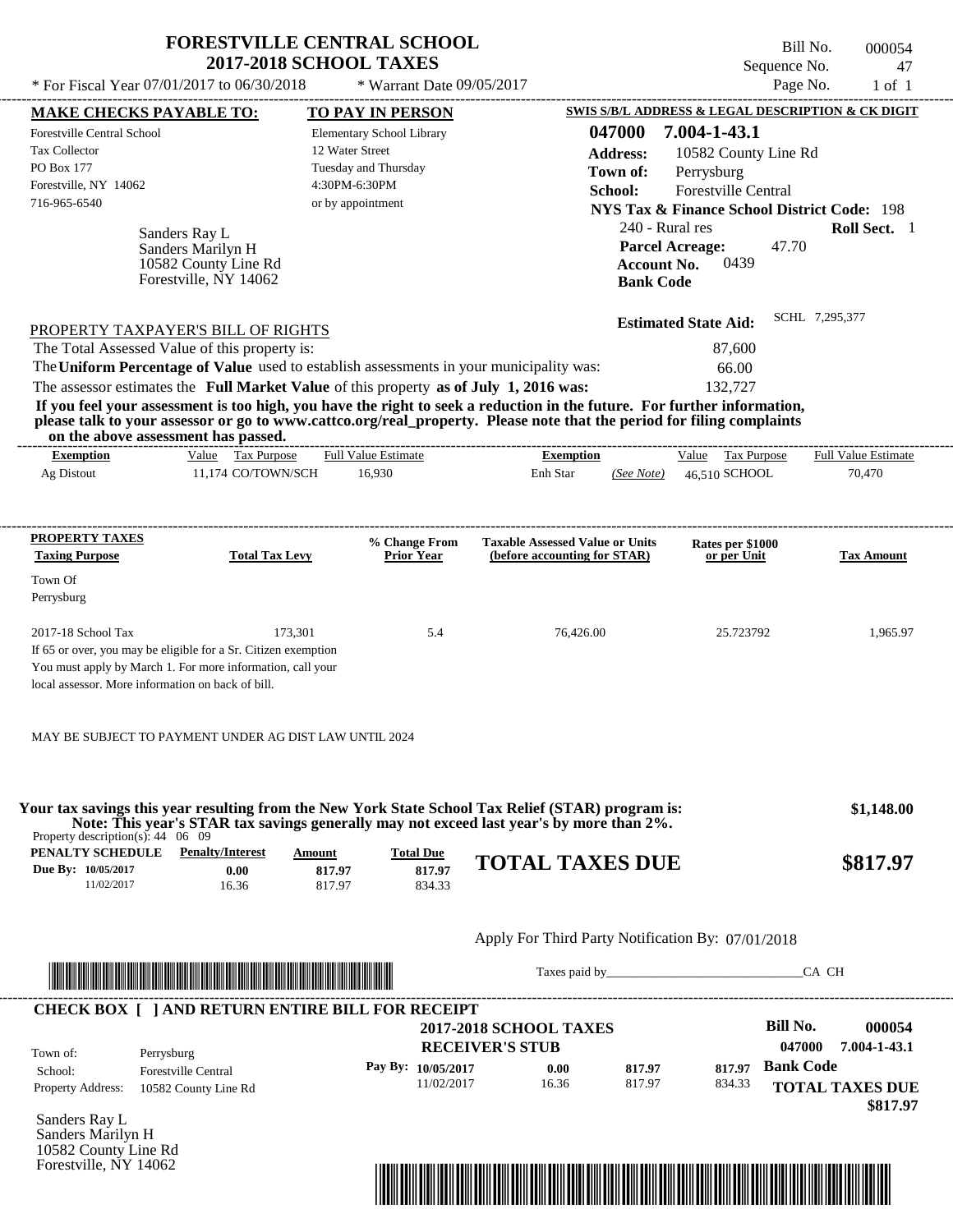|                                                                                                                                                              | <b>FORESTVILLE CENTRAL SCHOOL</b>          |                                        | Bill No.                                          | 000055                     |
|--------------------------------------------------------------------------------------------------------------------------------------------------------------|--------------------------------------------|----------------------------------------|---------------------------------------------------|----------------------------|
|                                                                                                                                                              | <b>2017-2018 SCHOOL TAXES</b>              |                                        | Sequence No.                                      | 48                         |
| * For Fiscal Year 07/01/2017 to 06/30/2018                                                                                                                   | * Warrant Date $09/05/2017$                |                                        | Page No.                                          | $1$ of $1$                 |
| <b>MAKE CHECKS PAYABLE TO:</b>                                                                                                                               | <b>TO PAY IN PERSON</b>                    |                                        | SWIS S/B/L ADDRESS & LEGAL DESCRIPTION & CK DIGIT |                            |
| <b>Forestville Central School</b>                                                                                                                            | Elementary School Library                  | 047000                                 | 15.002-1-9.5                                      |                            |
| <b>Tax Collector</b>                                                                                                                                         | 12 Water Street                            | Address:                               | Route 39                                          |                            |
| <b>PO Box 177</b>                                                                                                                                            | Tuesday and Thursday                       | Town of:                               | Perrysburg                                        |                            |
| Forestville, NY 14062                                                                                                                                        | 4:30PM-6:30PM                              | School:                                | <b>Forestville Central</b>                        |                            |
| 716-965-6540                                                                                                                                                 | or by appointment                          |                                        | NYS Tax & Finance School District Code: 198       |                            |
| Spagnoli John J                                                                                                                                              |                                            | $322 - Rural vac > 10$                 |                                                   | Roll Sect. 1               |
| Spagnoli Sharon R                                                                                                                                            |                                            |                                        | <b>Parcel Dimensions:</b><br>836.00 X             | 0.00                       |
| 115 Elmhurst                                                                                                                                                 |                                            | <b>Account No.</b>                     | 1057                                              |                            |
| Orchard Park, NY 14127                                                                                                                                       |                                            | <b>Bank Code</b>                       |                                                   |                            |
|                                                                                                                                                              |                                            |                                        |                                                   |                            |
| PROPERTY TAXPAYER'S BILL OF RIGHTS                                                                                                                           |                                            |                                        | SCHL 7.295.377<br><b>Estimated State Aid:</b>     |                            |
| The Total Assessed Value of this property is:                                                                                                                |                                            |                                        | 31,520                                            |                            |
| The Uniform Percentage of Value used to establish assessments in your municipality was:                                                                      |                                            |                                        | 66.00                                             |                            |
| The assessor estimates the Full Market Value of this property as of July 1, 2016 was:                                                                        |                                            |                                        | 47.758                                            |                            |
| If you feel your assessment is too high, you have the right to seek a reduction in the future. For further information,                                      |                                            |                                        |                                                   |                            |
| please talk to your assessor or go to www.cattco.org/real_property. Please note that the period for filing complaints<br>on the above assessment has passed. |                                            |                                        |                                                   |                            |
| Tax Purpose<br><b>Exemption</b><br>Value                                                                                                                     | <b>Full Value Estimate</b>                 | <b>Exemption</b>                       | Value<br>Tax Purpose                              | <b>Full Value Estimate</b> |
|                                                                                                                                                              |                                            |                                        |                                                   |                            |
| PROPERTY TAXES                                                                                                                                               | % Change From                              | <b>Taxable Assessed Value or Units</b> | Rates per \$1000                                  |                            |
| <b>Taxing Purpose</b>                                                                                                                                        | <b>Total Tax Levy</b><br><b>Prior Year</b> |                                        | or per Unit                                       | <b>Tax Amount</b>          |

| Property description(s): $35 \quad 06 \quad 09$ |                         |        |                  |                        |          |
|-------------------------------------------------|-------------------------|--------|------------------|------------------------|----------|
| PENALTY SCHEDULE                                | <b>Penalty/Interest</b> | Amount | <b>Total Due</b> | <b>TOTAL TAXES DUE</b> | \$810.81 |
| Due By: 10/05/2017                              | 0.00                    | 810.81 | 810.81           |                        |          |
| 11/02/2017                                      | 16.22                   | 810.81 | 827.03           |                        |          |

2017-18 School Tax 173,301 173,301 5.4 31,520.00 25.723792 810.81

### Apply For Third Party Notification By: 07/01/2018



If 65 or over, you may be eligible for a Sr. Citizen exemption You must apply by March 1. For more information, call your

local assessor. More information on back of bill.

Town Of Perrysburg

Taxes paid by\_\_\_\_\_\_\_\_\_\_\_\_\_\_\_\_\_\_\_\_\_\_\_\_\_\_\_\_\_\_\_CA CH

| Town of:                 | Perrysburg                 | <b>2017-2018 SCHOOL TAXES</b><br><b>RECEIVER'S STUB</b> |       |        |        | Bill No.<br>047000 | 000055<br>15.002-1-9.5 |
|--------------------------|----------------------------|---------------------------------------------------------|-------|--------|--------|--------------------|------------------------|
| School:                  | <b>Forestville Central</b> | Pay By: $10/05/2017$                                    | 0.00  | 810.81 | 810.81 | <b>Bank Code</b>   |                        |
| <b>Property Address:</b> | Route 39                   | 11/02/2017                                              | 16.22 | 810.81 | 827.03 |                    | <b>TOTAL TAXES DUE</b> |

Spagnoli John J Spagnoli Sharon R 115 Elmhurst Orchard Park, NY 14127

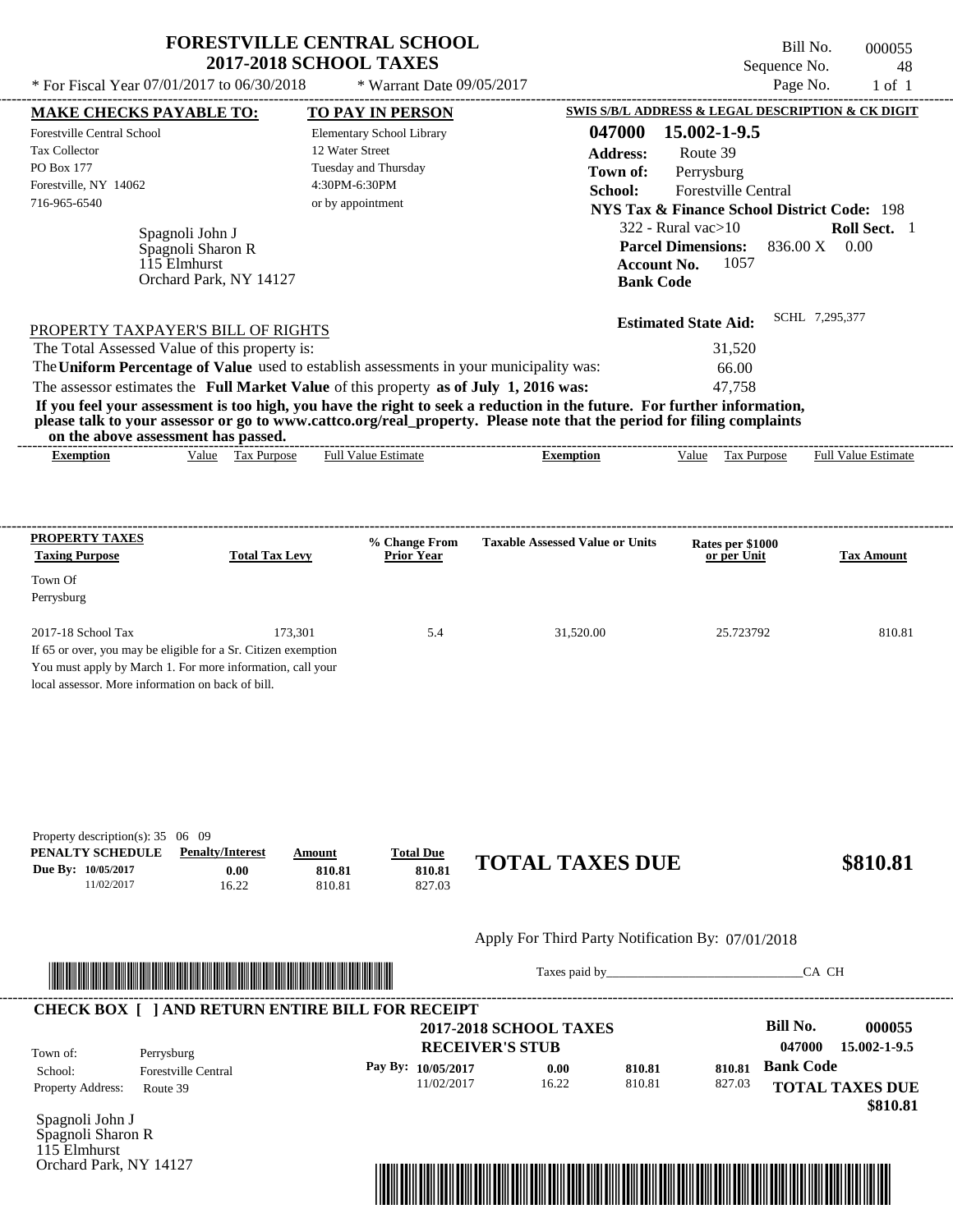|                                                                                         | <b>FORESTVILLE CENTRAL SCHOOL</b>   | <b>2017-2018 SCHOOL TAXES</b> |                                    |                                                                                                                         |                                                        | Bill No.<br>Sequence No. | 000056<br>49        |
|-----------------------------------------------------------------------------------------|-------------------------------------|-------------------------------|------------------------------------|-------------------------------------------------------------------------------------------------------------------------|--------------------------------------------------------|--------------------------|---------------------|
| * For Fiscal Year 07/01/2017 to 06/30/2018                                              |                                     |                               | * Warrant Date 09/05/2017          |                                                                                                                         |                                                        | Page No.                 | $1$ of $1$          |
| <b>MAKE CHECKS PAYABLE TO:</b>                                                          |                                     |                               | <b>TO PAY IN PERSON</b>            |                                                                                                                         | SWIS S/B/L ADDRESS & LEGAL DESCRIPTION & CK DIGIT      |                          |                     |
| <b>Forestville Central School</b>                                                       |                                     |                               | Elementary School Library          | 047000                                                                                                                  | 7.004-1-48.2                                           |                          |                     |
| <b>Tax Collector</b>                                                                    |                                     | 12 Water Street               |                                    | <b>Address:</b>                                                                                                         | 10817 W Perrysburg Rd                                  |                          |                     |
| PO Box 177                                                                              |                                     | Tuesday and Thursday          |                                    | Town of:                                                                                                                | Perrysburg                                             |                          |                     |
| Forestville, NY 14062                                                                   |                                     | 4:30PM-6:30PM                 |                                    | School:                                                                                                                 | Forestville Central                                    |                          |                     |
| 716-965-6540                                                                            |                                     | or by appointment             |                                    |                                                                                                                         | <b>NYS Tax &amp; Finance School District Code: 198</b> |                          |                     |
|                                                                                         | Sprague Mary                        |                               |                                    |                                                                                                                         | 210 - 1 Family Res                                     |                          | Roll Sect. 1        |
|                                                                                         | 10817 W Perrysburg Rd               |                               |                                    |                                                                                                                         | <b>Parcel Acreage:</b>                                 | 1.05                     |                     |
|                                                                                         | Perrysburg, NY 14129                |                               |                                    |                                                                                                                         | 0771<br><b>Account No.</b>                             |                          |                     |
|                                                                                         |                                     |                               |                                    |                                                                                                                         | <b>Bank Code</b>                                       |                          |                     |
|                                                                                         |                                     |                               |                                    |                                                                                                                         | <b>Estimated State Aid:</b>                            | SCHL 7,295,377           |                     |
| PROPERTY TAXPAYER'S BILL OF RIGHTS<br>The Total Assessed Value of this property is:     |                                     |                               |                                    |                                                                                                                         | 55,900                                                 |                          |                     |
| The Uniform Percentage of Value used to establish assessments in your municipality was: |                                     |                               |                                    |                                                                                                                         | 66.00                                                  |                          |                     |
| The assessor estimates the Full Market Value of this property as of July 1, 2016 was:   |                                     |                               |                                    |                                                                                                                         | 84.697                                                 |                          |                     |
|                                                                                         |                                     |                               |                                    | If you feel your assessment is too high, you have the right to seek a reduction in the future. For further information, |                                                        |                          |                     |
|                                                                                         | on the above assessment has passed. |                               |                                    | please talk to your assessor or go to www.cattco.org/real_property. Please note that the period for filing complaints   |                                                        |                          |                     |
|                                                                                         | Value Tax Purpose                   | <b>Full Value Estimate</b>    |                                    |                                                                                                                         |                                                        |                          |                     |
| <b>Exemption</b><br><b>Bas Star</b><br>(See Note)                                       | 21,300 SCHOOL                       | 32,273                        |                                    | <b>Exemption</b>                                                                                                        | Value<br>Tax Purpose                                   |                          | Full Value Estimate |
| PROPERTY TAXES<br><b>Taxing Purpose</b><br>Town Of<br>Perrysburg                        | <b>Total Tax Levy</b>               |                               | % Change From<br><b>Prior Year</b> | <b>Taxable Assessed Value or Units</b><br>(before accounting for STAR)                                                  | Rates per \$1000<br>or per Unit                        |                          | <b>Tax Amount</b>   |



Taxes paid by\_\_\_\_\_\_\_\_\_\_\_\_\_\_\_\_\_\_\_\_\_\_\_\_\_\_\_\_\_\_\_CA CH

| Town of:                 | Perrysburg                 | <b>2017-2018 SCHOOL TAXES</b><br><b>RECEIVER'S STUB</b> |       |        |        | <b>Bill No.</b><br>047000 | 000056<br>7.004-1-48.2 |
|--------------------------|----------------------------|---------------------------------------------------------|-------|--------|--------|---------------------------|------------------------|
| School:                  | <b>Forestville Central</b> | Pay By: 10/05/2017                                      | 0.00  | 910.96 | 910.96 | <b>Bank Code</b>          |                        |
| <b>Property Address:</b> | 10817 W Perrysburg Rd      | 11/02/2017                                              | 18.22 | 910.96 | 929.18 |                           | <b>TOTAL TAXES DUE</b> |

Sprague Mary 10817 W Perrysburg Rd Perrysburg, NY 14129

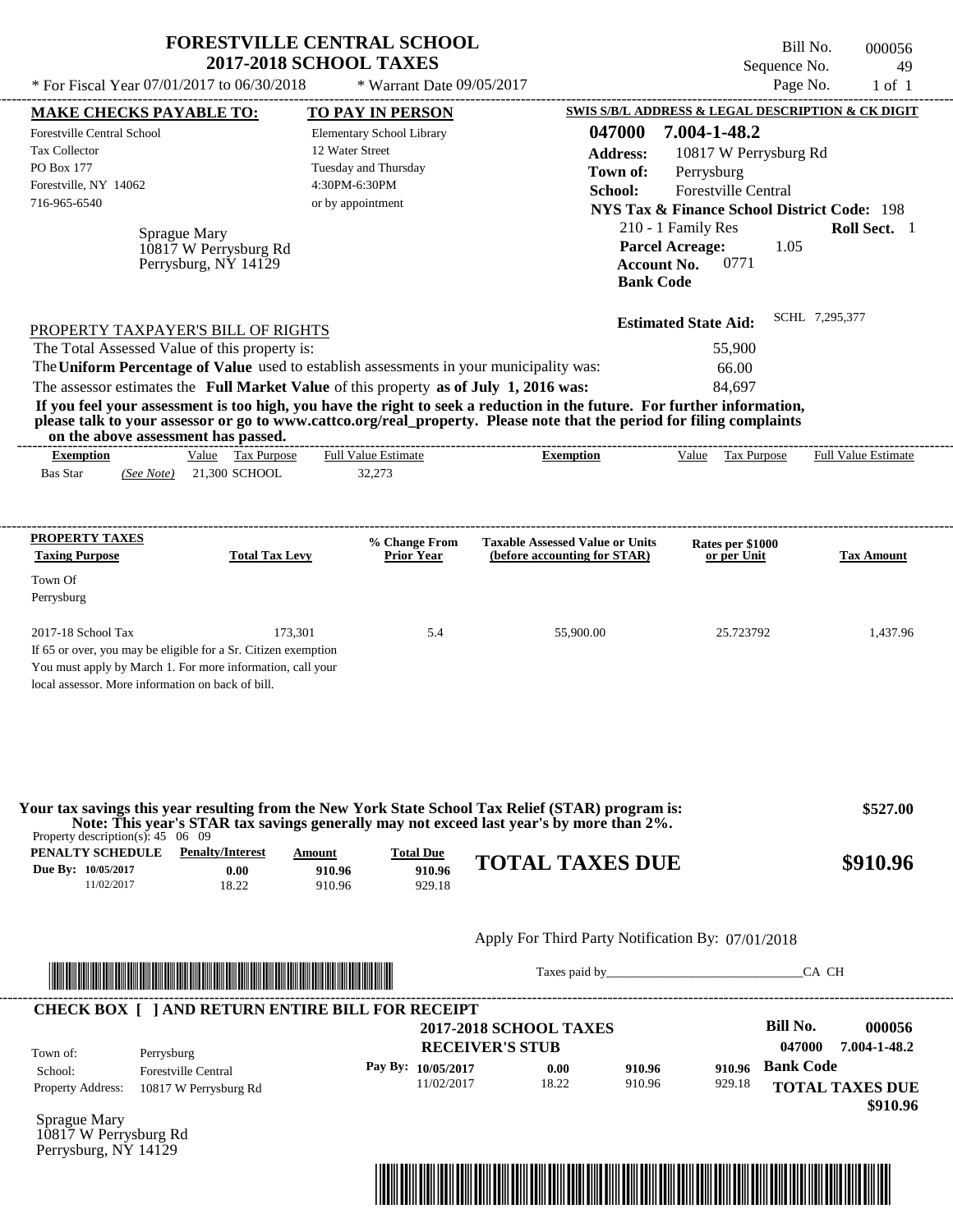|                                                | <b>FORESTVILLE CENTRAL SCHOOL</b><br><b>2017-2018 SCHOOL TAXES</b> |          | Bill No.<br>Sequence No.                          | 000057<br>50 |
|------------------------------------------------|--------------------------------------------------------------------|----------|---------------------------------------------------|--------------|
| * For Fiscal Year $07/01/2017$ to $06/30/2018$ | $*$ Warrant Date 09/05/2017                                        |          | Page No.                                          | 1 of 1       |
| <b>MAKE CHECKS PAYABLE TO:</b>                 | <b>TO PAY IN PERSON</b>                                            |          | SWIS S/B/L ADDRESS & LEGAL DESCRIPTION & CK DIGIT |              |
| <b>Forestville Central School</b>              | <b>Elementary School Library</b>                                   | 047000   | 7.004-1-6                                         |              |
| Tax Collector                                  | 12 Water Street                                                    | Address: | 12589 Pudding Lane Rd                             |              |

|                                               |                                                                                                                                                                                                                                                  | лиш сээ.           | $12,001$ and $\lim_{\epsilon \to 0}$ Ru |                                                        |
|-----------------------------------------------|--------------------------------------------------------------------------------------------------------------------------------------------------------------------------------------------------------------------------------------------------|--------------------|-----------------------------------------|--------------------------------------------------------|
| PO Box 177                                    | Tuesday and Thursday                                                                                                                                                                                                                             | Town of:           | Perrysburg                              |                                                        |
| Forestville, NY 14062                         | 4:30PM-6:30PM                                                                                                                                                                                                                                    | School:            | <b>Forestville Central</b>              |                                                        |
| 716-965-6540                                  | or by appointment                                                                                                                                                                                                                                |                    |                                         | <b>NYS Tax &amp; Finance School District Code: 198</b> |
| Stanton Shirley M                             |                                                                                                                                                                                                                                                  |                    | $270 - Mfg$ housing                     | <b>Roll Sect.</b> 1                                    |
| <b>Stanton Ethel M</b>                        |                                                                                                                                                                                                                                                  |                    | <b>Parcel Acreage:</b>                  | 16.15                                                  |
| 12589 Pudding Lane Rd                         |                                                                                                                                                                                                                                                  | <b>Account No.</b> | 0762                                    |                                                        |
| Perrysburg, NY 14129                          |                                                                                                                                                                                                                                                  | <b>Bank Code</b>   |                                         |                                                        |
| PROPERTY TAXPAYER'S BILL OF RIGHTS            |                                                                                                                                                                                                                                                  |                    | <b>Estimated State Aid:</b>             | SCHL 7,295,377                                         |
| The Total Assessed Value of this property is: |                                                                                                                                                                                                                                                  |                    | 107,600                                 |                                                        |
|                                               | The Uniform Percentage of Value used to establish assessments in your municipality was:                                                                                                                                                          |                    | 66.00                                   |                                                        |
|                                               | The assessor estimates the Full Market Value of this property as of July 1, 2016 was:                                                                                                                                                            |                    | 163.030                                 |                                                        |
|                                               | If you feel your assessment is too high, you have the right to seek a reduction in the future. For further information,<br>please talk to your assessor or go to www.cattco.org/real_property. Please note that the period for filing complaints |                    |                                         |                                                        |

**on the above assessment has passed.**

| vn me above assessment nas basseu. |            |              |             |                            |           |       |                  |                            |
|------------------------------------|------------|--------------|-------------|----------------------------|-----------|-------|------------------|----------------------------|
| Exemption                          |            | <u>Value</u> | Tax Purpose | <b>Full Value Estimate</b> | Exemption | Value | Tax<br>: Purpose | <b>Full Value Estimate</b> |
| Bas Star                           | (See Note) |              | .300 SCHOOL | 32.273                     |           |       |                  |                            |
|                                    |            |              |             |                            |           |       |                  |                            |

| <b>PROPERTY TAXES</b><br><b>Taxing Purpose</b>             | <b>Total Tax Levy</b>                                          | % Change From<br><b>Prior Year</b> | <b>Taxable Assessed Value or Units</b><br>(before accounting for STAR) | Rates per \$1000<br>or per Unit | <b>Tax Amount</b> |  |  |  |
|------------------------------------------------------------|----------------------------------------------------------------|------------------------------------|------------------------------------------------------------------------|---------------------------------|-------------------|--|--|--|
| Town Of                                                    |                                                                |                                    |                                                                        |                                 |                   |  |  |  |
|                                                            |                                                                |                                    |                                                                        |                                 |                   |  |  |  |
| Perrysburg                                                 |                                                                |                                    |                                                                        |                                 |                   |  |  |  |
|                                                            |                                                                |                                    |                                                                        |                                 |                   |  |  |  |
| $2017-18$ School Tax                                       | 173.301                                                        | 5.4                                | 107,600.00                                                             | 25.723792                       | 2,767.88          |  |  |  |
|                                                            | If 65 or over, you may be eligible for a Sr. Citizen exemption |                                    |                                                                        |                                 |                   |  |  |  |
| You must apply by March 1. For more information, call your |                                                                |                                    |                                                                        |                                 |                   |  |  |  |
| local assessor. More information on back of bill.          |                                                                |                                    |                                                                        |                                 |                   |  |  |  |

| Your tax savings this year resulting from the New York State School Tax Relief (STAR) program is:<br>Note: This year's STAR tax savings generally may not exceed last year's by more than 2%.<br>Property description(s): $37 \quad 06 \quad 09$ | \$527.00                |               |                  |                        |            |
|--------------------------------------------------------------------------------------------------------------------------------------------------------------------------------------------------------------------------------------------------|-------------------------|---------------|------------------|------------------------|------------|
| PENALTY SCHEDULE                                                                                                                                                                                                                                 | <b>Penalty/Interest</b> | <u>Amount</u> | <b>Total Due</b> |                        |            |
| Due By: 10/05/2017                                                                                                                                                                                                                               | 0.00                    | 2,240.88      | 2.240.88         | <b>TOTAL TAXES DUE</b> | \$2,240.88 |
| 11/02/2017                                                                                                                                                                                                                                       | 44.82                   | 2.240.88      | 2.285.70         |                        |            |

### Apply For Third Party Notification By: 07/01/2018



Taxes paid by\_\_\_\_\_\_\_\_\_\_\_\_\_\_\_\_\_\_\_\_\_\_\_\_\_\_\_\_\_\_\_CA CH

| Town of:                 | Perrysburg                 | <b>2017-2018 SCHOOL TAXES</b><br><b>RECEIVER'S STUB</b> |       |          |          | <b>Bill No.</b><br>047000 | 000057<br>$7.004 - 1 - 6$ |
|--------------------------|----------------------------|---------------------------------------------------------|-------|----------|----------|---------------------------|---------------------------|
| School:                  | <b>Forestville Central</b> | Pay By: $10/05/2017$                                    | 0.00  | 2,240.88 | 2.240.88 | <b>Bank Code</b>          |                           |
| <b>Property Address:</b> | 12589 Pudding Lane Rd      | 11/02/2017                                              | 44.82 | 2.240.88 | 2,285.70 | <b>TOTAL TAXES DUE</b>    |                           |

Stanton Shirley M Stanton Ethel M 12589 Pudding Lane Rd Perrysburg, NY 14129

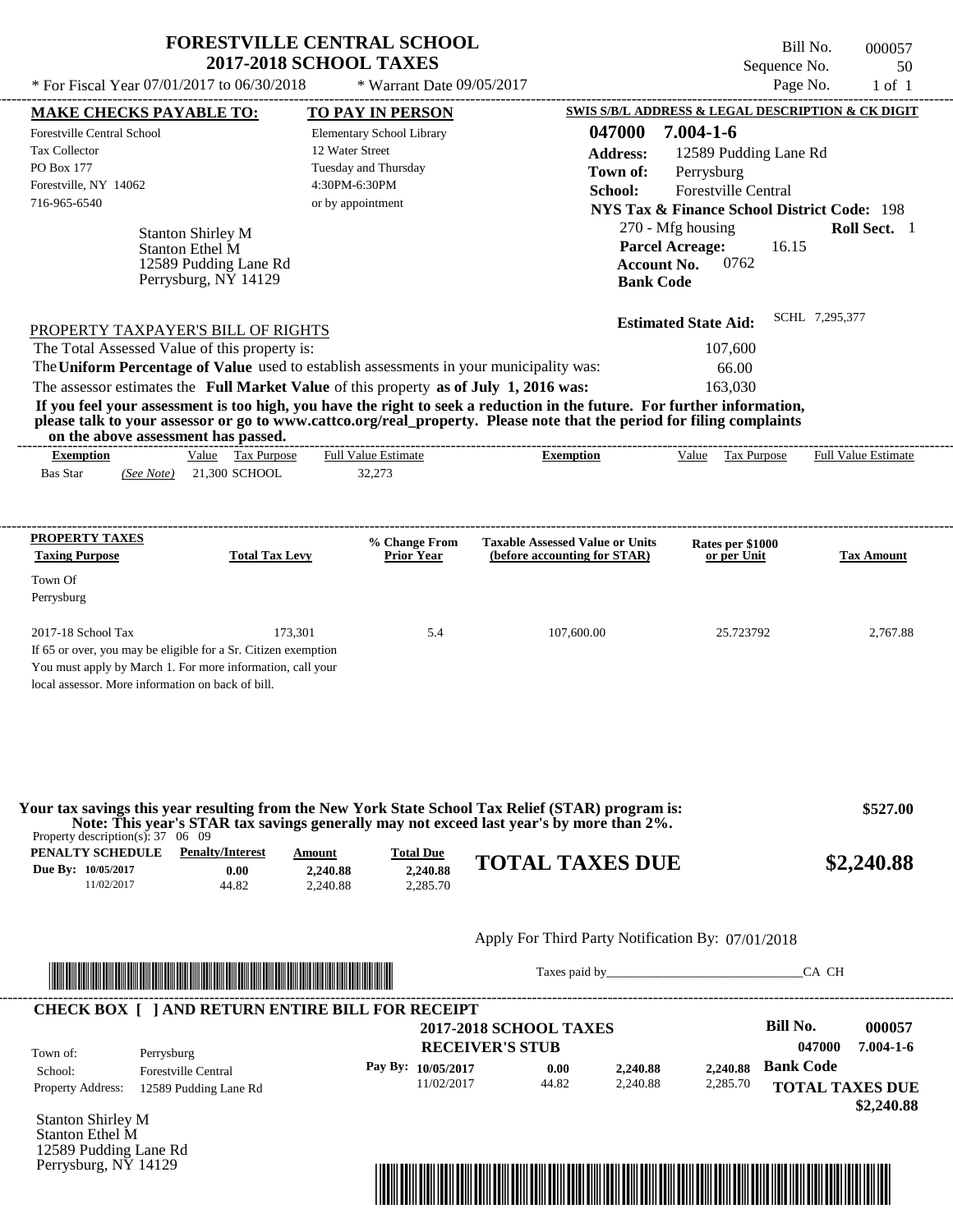| Page No.<br>* For Fiscal Year 07/01/2017 to 06/30/2018<br>* Warrant Date 09/05/2017<br>SWIS S/B/L ADDRESS & LEGAL DESCRIPTION & CK DIGIT<br><b>MAKE CHECKS PAYABLE TO:</b><br><b>TO PAY IN PERSON</b><br>047000<br>7.004-1-48.3<br><b>Forestville Central School</b><br>Elementary School Library<br>12 Water Street<br><b>Tax Collector</b><br><b>Address:</b><br>11728 County Line Rd<br>PO Box 177<br>Tuesday and Thursday<br>Town of:<br>Perrysburg<br>4:30PM-6:30PM<br>Forestville, NY 14062<br>Forestville Central<br>School:<br>716-965-6540<br>or by appointment<br><b>NYS Tax &amp; Finance School District Code: 198</b><br>323 - Vacant rural<br>Sweda Ryan R<br><b>Parcel Acreage:</b><br>48.66<br>PO Box 154<br><b>Account No.</b><br>0248<br>Perrysburg, NY 14129<br><b>Bank Code</b><br>SCHL 7,295,377<br><b>Estimated State Aid:</b><br>PROPERTY TAXPAYER'S BILL OF RIGHTS<br>The Total Assessed Value of this property is:<br>19,900<br>The Uniform Percentage of Value used to establish assessments in your municipality was:<br>66.00<br>The assessor estimates the Full Market Value of this property as of July 1, 2016 was:<br>30,152<br>If you feel your assessment is too high, you have the right to seek a reduction in the future. For further information,<br>please talk to your assessor or go to www.cattco.org/real_property. Please note that the period for filing complaints<br>on the above assessment has passed.<br>Value Tax Purpose<br><b>Exemption</b><br><b>Full Value Estimate</b><br><b>Exemption</b><br>Value Tax Purpose<br><b>Taxable Assessed Value or Units</b><br>% Change From<br>Rates per \$1000<br>Prior Year<br><b>Taxing Purpose</b><br>or per Unit<br><b>Total Tax Levy</b><br>Town Of<br>Perrysburg<br>2017-18 School Tax<br>173,301<br>5.4<br>19,900.00<br>25.723792<br>If 65 or over, you may be eligible for a Sr. Citizen exemption<br>You must apply by March 1. For more information, call your<br>local assessor. More information on back of bill.<br>Property description(s): 45 06 09<br>Storage Well #1653<br>$3/3010$ -split 2 acres off<br>PENALTY SCHEDULE<br><b>Penalty/Interest</b><br><b>Total Due</b><br>Amount<br><b>TOTAL TAXES DUE</b><br>\$511.90<br>Due By: 10/05/2017<br>511.90<br>0.00<br>511.90 |                       | <b>FORESTVILLE CENTRAL SCHOOL</b><br><b>2017-2018 SCHOOL TAXES</b> | Bill No.<br>Sequence No. | 000059<br>51                |
|--------------------------------------------------------------------------------------------------------------------------------------------------------------------------------------------------------------------------------------------------------------------------------------------------------------------------------------------------------------------------------------------------------------------------------------------------------------------------------------------------------------------------------------------------------------------------------------------------------------------------------------------------------------------------------------------------------------------------------------------------------------------------------------------------------------------------------------------------------------------------------------------------------------------------------------------------------------------------------------------------------------------------------------------------------------------------------------------------------------------------------------------------------------------------------------------------------------------------------------------------------------------------------------------------------------------------------------------------------------------------------------------------------------------------------------------------------------------------------------------------------------------------------------------------------------------------------------------------------------------------------------------------------------------------------------------------------------------------------------------------------------------------------------------------------------------------------------------------------------------------------------------------------------------------------------------------------------------------------------------------------------------------------------------------------------------------------------------------------------------------------------------------------------------------------------------------------------------------------------------------------------------------------------|-----------------------|--------------------------------------------------------------------|--------------------------|-----------------------------|
|                                                                                                                                                                                                                                                                                                                                                                                                                                                                                                                                                                                                                                                                                                                                                                                                                                                                                                                                                                                                                                                                                                                                                                                                                                                                                                                                                                                                                                                                                                                                                                                                                                                                                                                                                                                                                                                                                                                                                                                                                                                                                                                                                                                                                                                                                      |                       |                                                                    |                          | $1$ of $1$                  |
|                                                                                                                                                                                                                                                                                                                                                                                                                                                                                                                                                                                                                                                                                                                                                                                                                                                                                                                                                                                                                                                                                                                                                                                                                                                                                                                                                                                                                                                                                                                                                                                                                                                                                                                                                                                                                                                                                                                                                                                                                                                                                                                                                                                                                                                                                      |                       |                                                                    |                          |                             |
|                                                                                                                                                                                                                                                                                                                                                                                                                                                                                                                                                                                                                                                                                                                                                                                                                                                                                                                                                                                                                                                                                                                                                                                                                                                                                                                                                                                                                                                                                                                                                                                                                                                                                                                                                                                                                                                                                                                                                                                                                                                                                                                                                                                                                                                                                      |                       |                                                                    |                          | Roll Sect. 1                |
|                                                                                                                                                                                                                                                                                                                                                                                                                                                                                                                                                                                                                                                                                                                                                                                                                                                                                                                                                                                                                                                                                                                                                                                                                                                                                                                                                                                                                                                                                                                                                                                                                                                                                                                                                                                                                                                                                                                                                                                                                                                                                                                                                                                                                                                                                      |                       |                                                                    |                          |                             |
|                                                                                                                                                                                                                                                                                                                                                                                                                                                                                                                                                                                                                                                                                                                                                                                                                                                                                                                                                                                                                                                                                                                                                                                                                                                                                                                                                                                                                                                                                                                                                                                                                                                                                                                                                                                                                                                                                                                                                                                                                                                                                                                                                                                                                                                                                      |                       |                                                                    |                          |                             |
|                                                                                                                                                                                                                                                                                                                                                                                                                                                                                                                                                                                                                                                                                                                                                                                                                                                                                                                                                                                                                                                                                                                                                                                                                                                                                                                                                                                                                                                                                                                                                                                                                                                                                                                                                                                                                                                                                                                                                                                                                                                                                                                                                                                                                                                                                      |                       |                                                                    |                          |                             |
|                                                                                                                                                                                                                                                                                                                                                                                                                                                                                                                                                                                                                                                                                                                                                                                                                                                                                                                                                                                                                                                                                                                                                                                                                                                                                                                                                                                                                                                                                                                                                                                                                                                                                                                                                                                                                                                                                                                                                                                                                                                                                                                                                                                                                                                                                      |                       |                                                                    |                          |                             |
|                                                                                                                                                                                                                                                                                                                                                                                                                                                                                                                                                                                                                                                                                                                                                                                                                                                                                                                                                                                                                                                                                                                                                                                                                                                                                                                                                                                                                                                                                                                                                                                                                                                                                                                                                                                                                                                                                                                                                                                                                                                                                                                                                                                                                                                                                      |                       |                                                                    |                          | <b>Full Value Estimate</b>  |
|                                                                                                                                                                                                                                                                                                                                                                                                                                                                                                                                                                                                                                                                                                                                                                                                                                                                                                                                                                                                                                                                                                                                                                                                                                                                                                                                                                                                                                                                                                                                                                                                                                                                                                                                                                                                                                                                                                                                                                                                                                                                                                                                                                                                                                                                                      |                       |                                                                    |                          |                             |
|                                                                                                                                                                                                                                                                                                                                                                                                                                                                                                                                                                                                                                                                                                                                                                                                                                                                                                                                                                                                                                                                                                                                                                                                                                                                                                                                                                                                                                                                                                                                                                                                                                                                                                                                                                                                                                                                                                                                                                                                                                                                                                                                                                                                                                                                                      |                       |                                                                    |                          | <b>Tax Amount</b><br>511.90 |
| 11/02/2017<br>10.24<br>522.14<br>511.90                                                                                                                                                                                                                                                                                                                                                                                                                                                                                                                                                                                                                                                                                                                                                                                                                                                                                                                                                                                                                                                                                                                                                                                                                                                                                                                                                                                                                                                                                                                                                                                                                                                                                                                                                                                                                                                                                                                                                                                                                                                                                                                                                                                                                                              | <b>PROPERTY TAXES</b> |                                                                    |                          |                             |



511.90

11/02/2017 10.24

Taxes paid by\_\_\_\_\_\_\_\_\_\_\_\_\_\_\_\_\_\_\_\_\_\_\_\_\_\_\_\_\_\_\_CA CH

| Town of:                 | Perrysburg                 | <b>2017-2018 SCHOOL TAXES</b><br><b>RECEIVER'S STUB</b> |       |        |        | Bill No.<br>047000 | 000059<br>7.004-1-48.3 |
|--------------------------|----------------------------|---------------------------------------------------------|-------|--------|--------|--------------------|------------------------|
| School:                  | <b>Forestville Central</b> | Pay By: $10/05/2017$                                    | 0.00  | 511.90 | 511.90 | <b>Bank Code</b>   |                        |
| <b>Property Address:</b> | 11728 County Line Rd       | 11/02/2017                                              | 10.24 | 511.90 | 522.14 |                    | <b>TOTAL TAXES DUE</b> |

Sweda Ryan R PO Box 154 Perrysburg, NY 14129

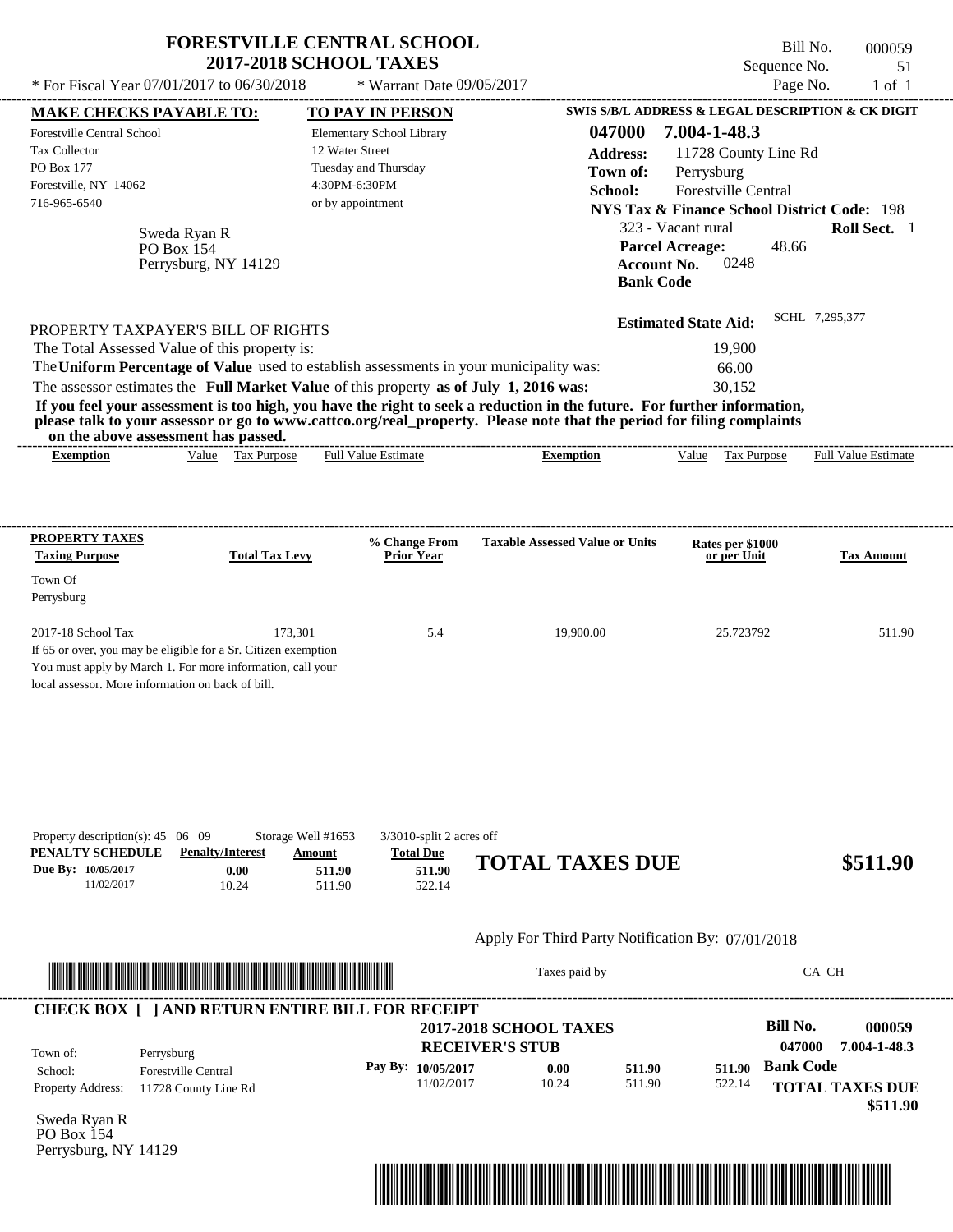| * For Fiscal Year 07/01/2017 to 06/30/2018                                            | <b>FORESTVILLE CENTRAL SCHOOL</b><br><b>2017-2018 SCHOOL TAXES</b><br>* Warrant Date $09/05/2017$                                                                                                                                                                                                |                 |                                                                                               | Bill No.<br>Sequence No.<br>Page No. | 000061<br>52<br>$1$ of $1$ |
|---------------------------------------------------------------------------------------|--------------------------------------------------------------------------------------------------------------------------------------------------------------------------------------------------------------------------------------------------------------------------------------------------|-----------------|-----------------------------------------------------------------------------------------------|--------------------------------------|----------------------------|
| <b>MAKE CHECKS PAYABLE TO:</b>                                                        | <b>TO PAY IN PERSON</b>                                                                                                                                                                                                                                                                          |                 | <b>SWIS S/B/L ADDRESS &amp; LEGAL DESCRIPTION &amp; CK DIGIT</b>                              |                                      |                            |
| Forestville Central School                                                            | Elementary School Library                                                                                                                                                                                                                                                                        | 047000          | 7.004-1-27                                                                                    |                                      |                            |
| <b>Tax Collector</b>                                                                  | 12 Water Street                                                                                                                                                                                                                                                                                  | <b>Address:</b> | 12532 Route 39                                                                                |                                      |                            |
| <b>PO Box 177</b>                                                                     | Tuesday and Thursday                                                                                                                                                                                                                                                                             | Town of:        | Perrysburg                                                                                    |                                      |                            |
| Forestville, NY 14062                                                                 | 4:30PM-6:30PM                                                                                                                                                                                                                                                                                    | School:         | <b>Forestville Central</b>                                                                    |                                      |                            |
| 716-965-6540                                                                          | or by appointment                                                                                                                                                                                                                                                                                |                 | <b>NYS Tax &amp; Finance School District Code: 198</b>                                        |                                      |                            |
| Thamasett Otto J<br>Otto Thamasett Trust<br>6025 Sherborn Ln<br>Springfield, VA 22152 |                                                                                                                                                                                                                                                                                                  |                 | 120 - Field crops<br><b>Parcel Acreage:</b><br>0517<br><b>Account No.</b><br><b>Bank Code</b> | 163.85                               | <b>Roll Sect.</b> 1        |
| PROPERTY TAXPAYER'S BILL OF RIGHTS                                                    |                                                                                                                                                                                                                                                                                                  |                 | <b>Estimated State Aid:</b>                                                                   | SCHL 7,295,377                       |                            |
| The Total Assessed Value of this property is:                                         |                                                                                                                                                                                                                                                                                                  |                 | 129,500                                                                                       |                                      |                            |
|                                                                                       | The Uniform Percentage of Value used to establish assessments in your municipality was:                                                                                                                                                                                                          |                 | 66.00                                                                                         |                                      |                            |
|                                                                                       | The assessor estimates the Full Market Value of this property as of July 1, 2016 was:                                                                                                                                                                                                            |                 | 196,212                                                                                       |                                      |                            |
| on the above assessment has passed.                                                   | If you feel your assessment is too high, you have the right to seek a reduction in the future. For further information,<br>please talk to your assessor or go to www.cattco.org/real_property. Please note that the period for filing complaints                                                 |                 |                                                                                               |                                      |                            |
|                                                                                       | $\mathbf{F}$ and $\mathbf{F}$ and $\mathbf{F}$ and $\mathbf{F}$ and $\mathbf{F}$ and $\mathbf{F}$ and $\mathbf{F}$ and $\mathbf{F}$ and $\mathbf{F}$ and $\mathbf{F}$ and $\mathbf{F}$ and $\mathbf{F}$ and $\mathbf{F}$ and $\mathbf{F}$ and $\mathbf{F}$ and $\mathbf{F}$ and $\mathbf{F}$ and |                 |                                                                                               |                                      |                            |

| . _ _ _ _ _ _ _ _ _ _ _ _ _ _ _ _ _ _<br>xemption | /alue | Гaх<br>Purpose | -------------<br>-------<br>Estimate<br>∺uı. | --------------------------<br>-------<br>xemption | Value | Purpose<br>1 aa | Full<br>alue<br>.stimate |
|---------------------------------------------------|-------|----------------|----------------------------------------------|---------------------------------------------------|-------|-----------------|--------------------------|
|                                                   |       |                |                                              |                                                   |       |                 |                          |

| <b>PROPERTY TAXES</b><br><b>Taxing Purpose</b>                 | <b>Total Tax Levy</b> | % Change From<br><b>Prior Year</b> | <b>Taxable Assessed Value or Units</b> | Rates per \$1000<br>or per Unit | <b>Tax Amount</b> |
|----------------------------------------------------------------|-----------------------|------------------------------------|----------------------------------------|---------------------------------|-------------------|
| Town Of                                                        |                       |                                    |                                        |                                 |                   |
| Perrysburg                                                     |                       |                                    |                                        |                                 |                   |
| $2017-18$ School Tax                                           | 173.301               | 5.4                                | 129,500.00                             | 25.723792                       | 3,331.23          |
| If 65 or over, you may be eligible for a Sr. Citizen exemption |                       |                                    |                                        |                                 |                   |
| You must apply by March 1. For more information, call your     |                       |                                    |                                        |                                 |                   |
| local assessor. More information on back of bill.              |                       |                                    |                                        |                                 |                   |

| Property description(s): $28 \quad 06 \quad 09$<br>PENALTY SCHEDULE | <b>Penalty/Interest</b> | $Strg$ Wells #969-975-1731 Trustees<br>Amount | <b>Total Due</b>     | <b>TOTAL TAXES DUE</b> | \$3,331.23 |
|---------------------------------------------------------------------|-------------------------|-----------------------------------------------|----------------------|------------------------|------------|
| Due By: 10/05/2017<br>11/02/2017                                    | 0.00<br>66.62           | 3.331.23<br>3.331.23                          | 3,331.23<br>3.397.85 |                        |            |



Taxes paid by\_\_\_\_\_\_\_\_\_\_\_\_\_\_\_\_\_\_\_\_\_\_\_\_\_\_\_\_\_\_\_CA CH

| Town of:                 | Perrysburg                 | <b>2017-2018 SCHOOL TAXES</b><br><b>RECEIVER'S STUB</b> |       |          |          | Bill No.<br>047000     | 000061<br>7.004-1-27 |
|--------------------------|----------------------------|---------------------------------------------------------|-------|----------|----------|------------------------|----------------------|
| School:                  | <b>Forestville Central</b> | Pay By: $10/05/2017$                                    | 0.00  | 3.331.23 | 3.331.23 | <b>Bank Code</b>       |                      |
| <b>Property Address:</b> | 12532 Route 39             | 11/02/2017                                              | 66.62 | 3.331.23 | 3,397.85 | <b>TOTAL TAXES DUE</b> |                      |

Thamasett Otto J Otto Thamasett Trust 6025 Sherborn Ln Springfield, VA 22152

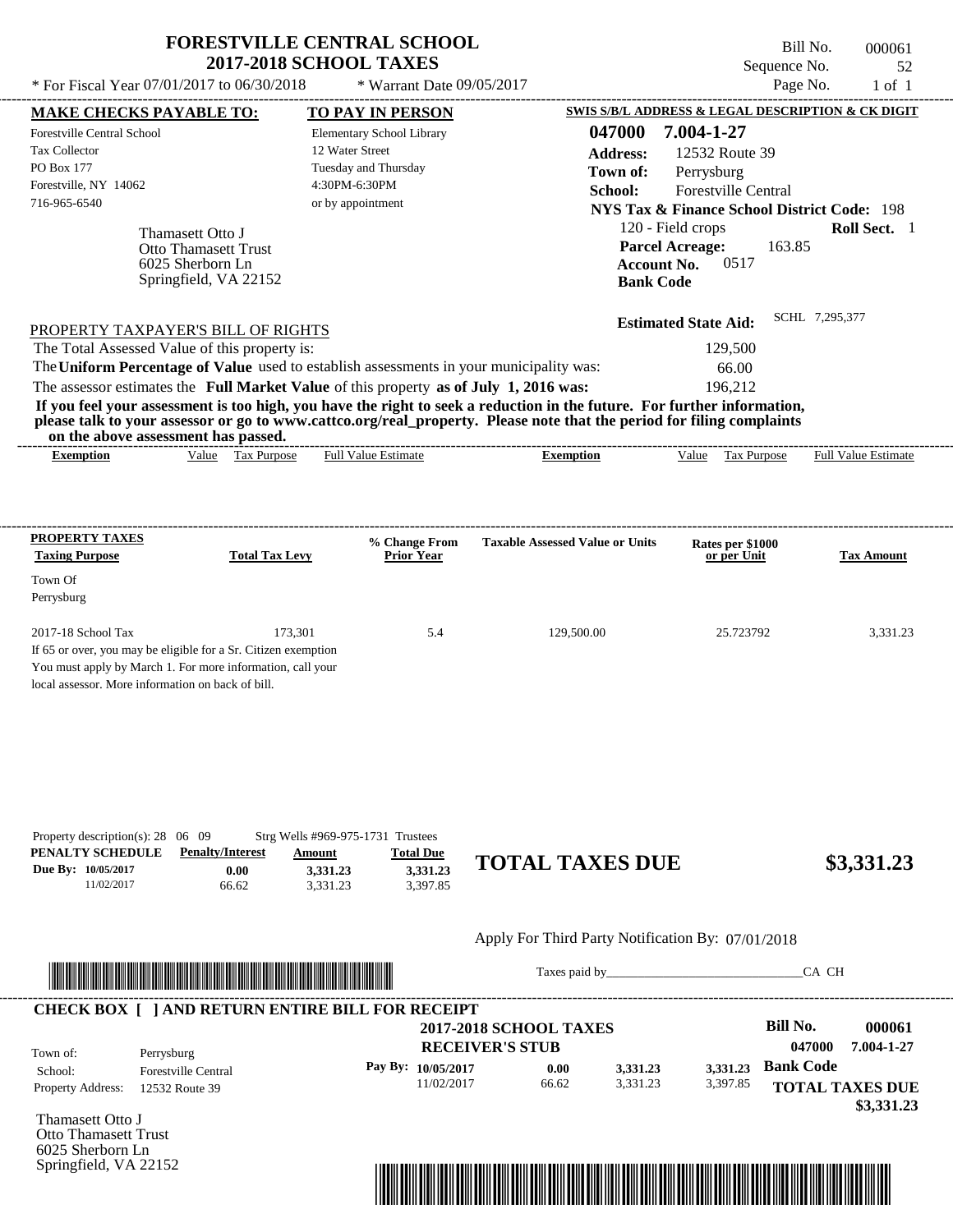| * For Fiscal Year 07/01/2017 to 06/30/2018                                                                                                                                                                                                                                                                                                                                                                                                                                                                                  | <b>FORESTVILLE CENTRAL SCHOOL</b><br><b>2017-2018 SCHOOL TAXES</b><br>* Warrant Date 09/05/2017                                       |                                                                                            | Sequence No.<br>Page No.                                                                                                                                                                                                                                 | Bill No.<br>000062<br>53<br>$1$ of $1$ |
|-----------------------------------------------------------------------------------------------------------------------------------------------------------------------------------------------------------------------------------------------------------------------------------------------------------------------------------------------------------------------------------------------------------------------------------------------------------------------------------------------------------------------------|---------------------------------------------------------------------------------------------------------------------------------------|--------------------------------------------------------------------------------------------|----------------------------------------------------------------------------------------------------------------------------------------------------------------------------------------------------------------------------------------------------------|----------------------------------------|
|                                                                                                                                                                                                                                                                                                                                                                                                                                                                                                                             |                                                                                                                                       |                                                                                            |                                                                                                                                                                                                                                                          |                                        |
| <u>MAKE CHECKS PAYABLE TO:</u><br>Forestville Central School<br><b>Tax Collector</b><br>PO Box 177<br>Forestville, NY 14062<br>716-965-6540<br>Thamasett Richard J<br>4621 Madison Dr<br><b>Vestal, NY 13850</b>                                                                                                                                                                                                                                                                                                            | <b>TO PAY IN PERSON</b><br>Elementary School Library<br>12 Water Street<br>Tuesday and Thursday<br>4:30PM-6:30PM<br>or by appointment | 047000<br><b>Address:</b><br>Town of:<br>School:<br><b>Account No.</b><br><b>Bank Code</b> | SWIS S/B/L ADDRESS & LEGAL DESCRIPTION & CK DIGIT<br>15.002-1-7.1<br>10439 Mosher Rd<br>Perrysburg<br><b>Forestville Central</b><br><b>NYS Tax &amp; Finance School District Code: 198</b><br>240 - Rural res<br>63.56<br><b>Parcel Acreage:</b><br>0516 | Roll Sect. 1                           |
| PROPERTY TAXPAYER'S BILL OF RIGHTS<br>The Total Assessed Value of this property is:<br>The Uniform Percentage of Value used to establish assessments in your municipality was:<br>The assessor estimates the Full Market Value of this property as of July 1, 2016 was:<br>If you feel your assessment is too high, you have the right to seek a reduction in the future. For further information,<br>please talk to your assessor or go to www.cattco.org/real_property. Please note that the period for filing complaints |                                                                                                                                       |                                                                                            | <b>Estimated State Aid:</b><br>57,400<br>66.00<br>86,970                                                                                                                                                                                                 | SCHL 7,295,377                         |
|                                                                                                                                                                                                                                                                                                                                                                                                                                                                                                                             |                                                                                                                                       |                                                                                            |                                                                                                                                                                                                                                                          |                                        |
| on the above assessment has passed.<br>Value Tax Purpose<br><b>Exemption</b>                                                                                                                                                                                                                                                                                                                                                                                                                                                | <b>Full Value Estimate</b>                                                                                                            | <b>Exemption</b>                                                                           | Tax Purpose<br>Value                                                                                                                                                                                                                                     | Full Value Estimate                    |
| PROPERTY TAXES<br><b>Taxing Purpose</b><br><b>Total Tax Levy</b><br>Town Of<br>Perrysburg<br>2017-18 School Tax<br>If 65 or over, you may be eligible for a Sr. Citizen exemption<br>You must apply by March 1. For more information, call your<br>local assessor. More information on back of bill.                                                                                                                                                                                                                        | % Change From<br><b>Prior Year</b><br>173,301<br>5.4                                                                                  | <b>Taxable Assessed Value or Units</b><br>57,400.00                                        | Rates per \$1000<br>or per Unit<br>25.723792                                                                                                                                                                                                             | <b>Tax Amount</b><br>1,476.55          |



Taxes paid by\_\_\_\_\_\_\_\_\_\_\_\_\_\_\_\_\_\_\_\_\_\_\_\_\_\_\_\_\_\_\_CA CH

| Town of:                 | Perrysburg                 | <b>2017-2018 SCHOOL TAXES</b><br><b>RECEIVER'S STUB</b> |       |          |          | Bill No.<br>047000 | 000062<br>15.002-1-7.1 |
|--------------------------|----------------------------|---------------------------------------------------------|-------|----------|----------|--------------------|------------------------|
| School:                  | <b>Forestville Central</b> | Pay By: $10/05/2017$                                    | 0.00  | 1.476.55 | 1.476.55 | <b>Bank Code</b>   |                        |
| <b>Property Address:</b> | 10439 Mosher Rd            | 11/02/2017                                              | 29.53 | 1.476.55 | 1,506.08 |                    | <b>TOTAL TAXES DUE</b> |

Thamasett Richard J 4621 Madison Dr Vestal, NY 13850

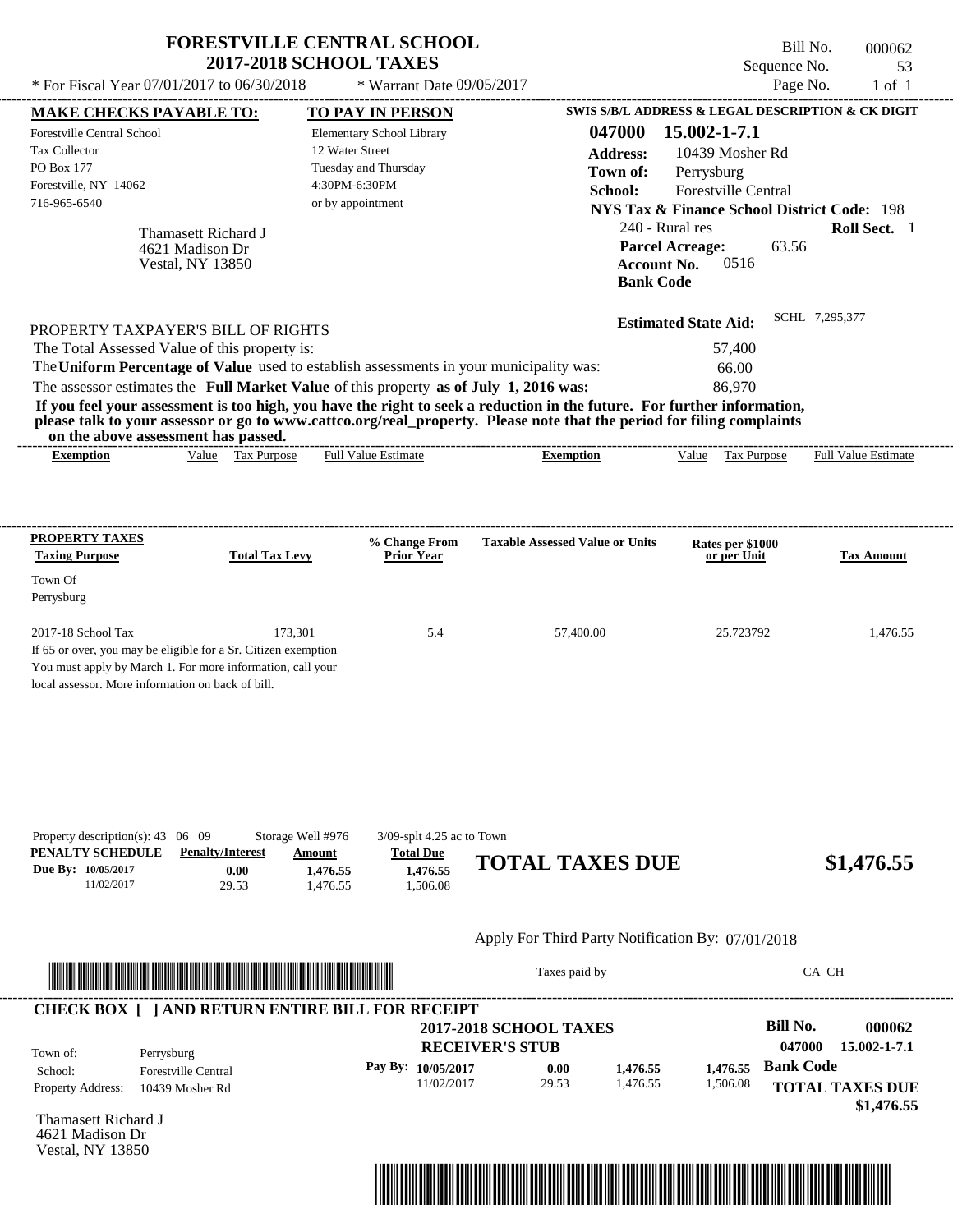| * For Fiscal Year 07/01/2017 to 06/30/2018                                                                                                                                                              | <b>FORESTVILLE CENTRAL SCHOOL</b><br><b>2017-2018 SCHOOL TAXES</b> | * Warrant Date 09/05/2017                         |                                                                                                                      | Bill No.<br>Sequence No.<br>Page No.                                                                                                                                      | 000063<br>54<br>$1$ of $1$ |
|---------------------------------------------------------------------------------------------------------------------------------------------------------------------------------------------------------|--------------------------------------------------------------------|---------------------------------------------------|----------------------------------------------------------------------------------------------------------------------|---------------------------------------------------------------------------------------------------------------------------------------------------------------------------|----------------------------|
| <u>MAKE CHECKS PAYABLE TO:</u>                                                                                                                                                                          |                                                                    | <b>TO PAY IN PERSON</b>                           |                                                                                                                      | SWIS S/B/L ADDRESS & LEGAL DESCRIPTION & CK DIGIT                                                                                                                         |                            |
| Forestville Central School<br><b>Tax Collector</b><br>PO Box 177<br>Forestville, NY 14062<br>716-965-6540<br>Thamasett Richard J<br>4621 Madison Ave<br><b>Vestal, NY 13850</b>                         | 12 Water Street<br>4:30PM-6:30PM<br>or by appointment              | Elementary School Library<br>Tuesday and Thursday | 047000<br><b>Address:</b><br>Town of:<br>School:<br><b>Parcel Acreage:</b><br><b>Account No.</b><br><b>Bank Code</b> | 15.002-1-10<br>Route 39<br>Perrysburg<br><b>Forestville Central</b><br><b>NYS Tax &amp; Finance School District Code: 198</b><br>$322$ - Rural vac $>10$<br>34.03<br>0514 | Roll Sect. 1               |
| PROPERTY TAXPAYER'S BILL OF RIGHTS                                                                                                                                                                      |                                                                    |                                                   |                                                                                                                      | <b>Estimated State Aid:</b>                                                                                                                                               | SCHL 7,295,377             |
| The Total Assessed Value of this property is:                                                                                                                                                           |                                                                    |                                                   |                                                                                                                      | 13,960                                                                                                                                                                    |                            |
| The Uniform Percentage of Value used to establish assessments in your municipality was:                                                                                                                 |                                                                    |                                                   |                                                                                                                      | 66.00                                                                                                                                                                     |                            |
| The assessor estimates the Full Market Value of this property as of July 1, 2016 was:                                                                                                                   |                                                                    |                                                   |                                                                                                                      | 21,152                                                                                                                                                                    |                            |
| please talk to your assessor or go to www.cattco.org/real_property. Please note that the period for filing complaints<br>on the above assessment has passed.<br><b>Exemption</b>                        | Value Tax Purpose                                                  | <b>Full Value Estimate</b>                        | <b>Exemption</b>                                                                                                     | <b>Tax Purpose</b><br>Value                                                                                                                                               |                            |
| <b>Taxing Purpose</b>                                                                                                                                                                                   | <b>Total Tax Levy</b>                                              | % Change From<br><b>Prior Year</b>                | <b>Taxable Assessed Value or Units</b>                                                                               | Rates per \$1000<br>or per Unit                                                                                                                                           | <b>Tax Amount</b>          |
| PROPERTY TAXES<br>Town Of<br>Perrysburg                                                                                                                                                                 |                                                                    |                                                   |                                                                                                                      |                                                                                                                                                                           | Full Value Estimate        |
| 2017-18 School Tax<br>If 65 or over, you may be eligible for a Sr. Citizen exemption<br>You must apply by March 1. For more information, call your<br>local assessor. More information on back of bill. | 173,301                                                            | 5.4                                               | 13,960.00                                                                                                            | 25.723792                                                                                                                                                                 | 359.10                     |



Taxes paid by\_\_\_\_\_\_\_\_\_\_\_\_\_\_\_\_\_\_\_\_\_\_\_\_\_\_\_\_\_\_\_CA CH



Thamasett Richard J 4621 Madison Ave Vestal, NY 13850

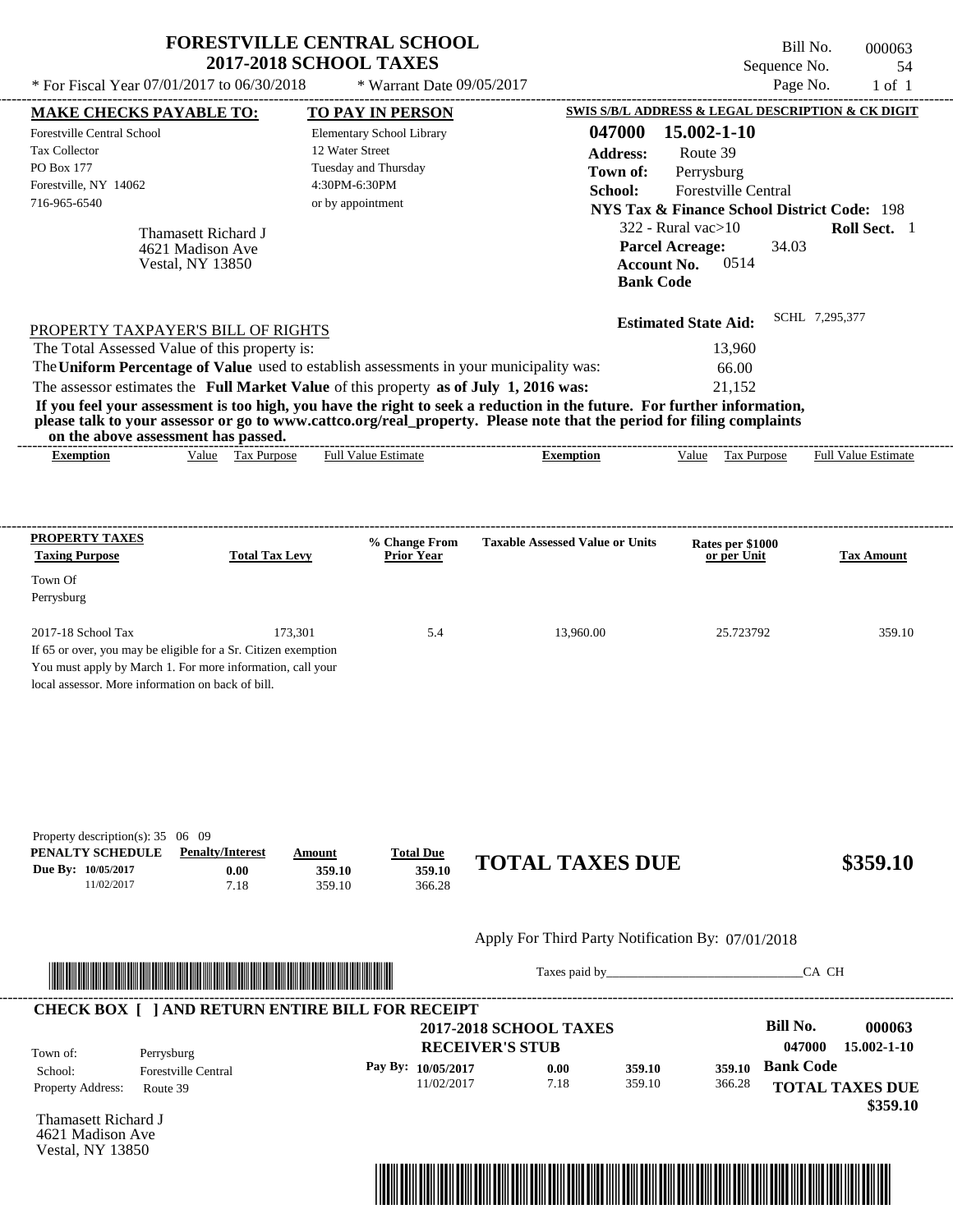| * For Fiscal Year 07/01/2017 to 06/30/2018                                                                                                                                                              |                                                                                                                                                                                                                                      | <b>FORESTVILLE CENTRAL SCHOOL</b><br><b>2017-2018 SCHOOL TAXES</b><br>* Warrant Date 09/05/2017                                                                                  |                                                                                                                                                                                                                                                  | Bill No.<br>Sequence No.<br>Page No.                                                                                                                                                            | 000064<br>55<br>$1$ of $1$ |
|---------------------------------------------------------------------------------------------------------------------------------------------------------------------------------------------------------|--------------------------------------------------------------------------------------------------------------------------------------------------------------------------------------------------------------------------------------|----------------------------------------------------------------------------------------------------------------------------------------------------------------------------------|--------------------------------------------------------------------------------------------------------------------------------------------------------------------------------------------------------------------------------------------------|-------------------------------------------------------------------------------------------------------------------------------------------------------------------------------------------------|----------------------------|
| <b>MAKE CHECKS PAYABLE TO:</b>                                                                                                                                                                          |                                                                                                                                                                                                                                      | TO PAY IN PERSON                                                                                                                                                                 |                                                                                                                                                                                                                                                  | SWIS S/B/L ADDRESS & LEGAL DESCRIPTION & CK DIGIT                                                                                                                                               |                            |
| Forestville Central School<br><b>Tax Collector</b><br>PO Box 177<br>Forestville, NY 14062<br>716-965-6540                                                                                               | Town Lynda L<br><b>PO Box 291</b><br>Perrysburg, NY 14129                                                                                                                                                                            | Elementary School Library<br>12 Water Street<br>Tuesday and Thursday<br>4:30PM-6:30PM<br>or by appointment                                                                       | 047000<br><b>Address:</b><br>Town of:<br>School:<br><b>Account No.</b><br><b>Bank Code</b>                                                                                                                                                       | 15.002-1-14.1<br>12451 Route 39<br>Perrysburg<br>Forestville Central<br><b>NYS Tax &amp; Finance School District Code: 198</b><br>210 - 1 Family Res<br><b>Parcel Acreage:</b><br>51.15<br>0522 | Roll Sect. 1               |
| PROPERTY TAXPAYER'S BILL OF RIGHTS<br>The Total Assessed Value of this property is:                                                                                                                     |                                                                                                                                                                                                                                      | The Uniform Percentage of Value used to establish assessments in your municipality was:<br>The assessor estimates the Full Market Value of this property as of July 1, 2016 was: | If you feel your assessment is too high, you have the right to seek a reduction in the future. For further information,<br>please talk to your assessor or go to www.cattco.org/real_property. Please note that the period for filing complaints | <b>Estimated State Aid:</b><br>86,760<br>66.00<br>131,455                                                                                                                                       | SCHL 7,295,377             |
| on the above assessment has passed.<br><b>Exemption</b><br><b>Bas Star</b>                                                                                                                              | Value Tax Purpose<br>(See Note) 21,300 SCHOOL                                                                                                                                                                                        | <b>Full Value Estimate</b><br>32,273                                                                                                                                             | <b>Exemption</b>                                                                                                                                                                                                                                 | Value Tax Purpose                                                                                                                                                                               | <b>Full Value Estimate</b> |
| PROPERTY TAXES<br><b>Taxing Purpose</b><br>Town Of<br>Perrysburg                                                                                                                                        | <b>Total Tax Levy</b>                                                                                                                                                                                                                | % Change From<br><b>Prior Year</b>                                                                                                                                               | <b>Taxable Assessed Value or Units</b><br>(before accounting for STAR)                                                                                                                                                                           | Rates per \$1000<br>or per Unit                                                                                                                                                                 | <b>Tax Amount</b>          |
| 2017-18 School Tax<br>If 65 or over, you may be eligible for a Sr. Citizen exemption<br>You must apply by March 1. For more information, call your<br>local assessor. More information on back of bill. | 173,301                                                                                                                                                                                                                              | 5.4                                                                                                                                                                              | 86,760.00                                                                                                                                                                                                                                        | 25.723792                                                                                                                                                                                       | 2,231.80                   |
| Property description(s): $27 \quad 06 \quad 09$                                                                                                                                                         |                                                                                                                                                                                                                                      |                                                                                                                                                                                  | Your tax savings this year resulting from the New York State School Tax Relief (STAR) program is:<br>Note: This year's STAR tax savings generally may not exceed last year's by more than 2%.                                                    |                                                                                                                                                                                                 | \$527.00                   |
| <b>PENALTY SCHEDULE</b> Penalty/Interest<br>Due By: 10/05/2017<br>11/02/2017                                                                                                                            | 0.00<br>34.10                                                                                                                                                                                                                        | <b>Total Due</b><br>Amount<br>1,704.80<br>1,704.80<br>1,704.80<br>1,738.90                                                                                                       | <b>TOTAL TAXES DUE</b>                                                                                                                                                                                                                           |                                                                                                                                                                                                 | \$1,704.80                 |
|                                                                                                                                                                                                         |                                                                                                                                                                                                                                      |                                                                                                                                                                                  | Apply For Third Party Notification By: 07/01/2018                                                                                                                                                                                                |                                                                                                                                                                                                 |                            |
|                                                                                                                                                                                                         | <u> In the second contract of the second contract of the second contract of the second contract of the second contract of the second contract of the second contract of the second contract of the second contract of the second</u> |                                                                                                                                                                                  |                                                                                                                                                                                                                                                  |                                                                                                                                                                                                 | CA CH                      |

| <b>RECEIVER'S STUB</b>       |          | 047000<br>15.002-1-14.1 |
|------------------------------|----------|-------------------------|
| Pay By: $10/05/2017$<br>0.00 | 1.704.80 | <b>Bank Code</b>        |
| 11/02/2017<br>34.10          | 1,738.90 | <b>TOTAL TAXES DUE</b>  |
|                              |          | 1,704.80<br>1.704.80    |

Town Lynda L PO Box 291 Perrysburg, NY 14129

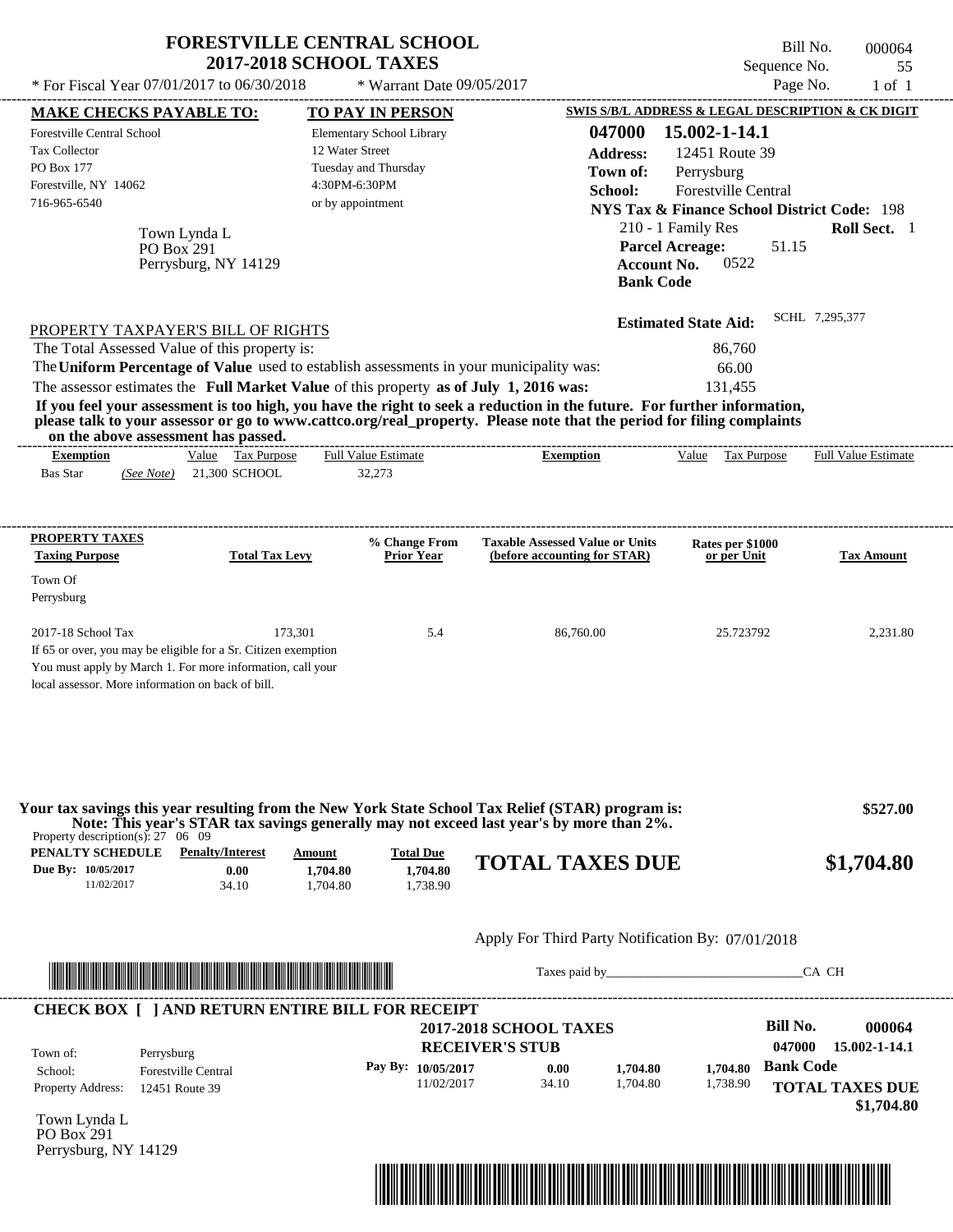| * For Fiscal Year 07/01/2017 to 06/30/2018                                              | <b>FORESTVILLE CENTRAL SCHOOL</b><br><b>2017-2018 SCHOOL TAXES</b> | * Warrant Date 09/05/2017          |                                                                                                                         | Bill No.<br>Sequence No.<br>Page No.                           | 000065<br>57<br>$1$ of $1$ |
|-----------------------------------------------------------------------------------------|--------------------------------------------------------------------|------------------------------------|-------------------------------------------------------------------------------------------------------------------------|----------------------------------------------------------------|----------------------------|
|                                                                                         |                                                                    |                                    |                                                                                                                         |                                                                |                            |
| <b>MAKE CHECKS PAYABLE TO:</b>                                                          |                                                                    | <b>TO PAY IN PERSON</b>            | 047000                                                                                                                  | SWIS S/B/L ADDRESS & LEGAL DESCRIPTION & CK DIGIT<br>7.004-1-7 |                            |
| <b>Forestville Central School</b><br><b>Tax Collector</b>                               | 12 Water Street                                                    | Elementary School Library          |                                                                                                                         |                                                                |                            |
| PO Box 177                                                                              |                                                                    | Tuesday and Thursday               | <b>Address:</b>                                                                                                         | 12578 Pudding Lane Rd                                          |                            |
| Forestville, NY 14062                                                                   | 4:30PM-6:30PM                                                      |                                    | Town of:                                                                                                                | Perrysburg                                                     |                            |
| 716-965-6540                                                                            | or by appointment                                                  |                                    | School:                                                                                                                 | Forestville Central                                            |                            |
|                                                                                         |                                                                    |                                    |                                                                                                                         | <b>NYS Tax &amp; Finance School District Code: 198</b>         |                            |
| <b>TROUTMAN SCOTT</b>                                                                   |                                                                    |                                    | $322$ - Rural vac $>10$                                                                                                 |                                                                | Roll Sect. 1               |
| <b>39 CARLTON AVE</b>                                                                   |                                                                    |                                    | <b>Parcel Acreage:</b><br><b>Account No.</b>                                                                            | 34.09<br>0327                                                  |                            |
| FALCONER, NY 14733                                                                      |                                                                    |                                    | <b>Bank Code</b>                                                                                                        |                                                                |                            |
| PROPERTY TAXPAYER'S BILL OF RIGHTS                                                      |                                                                    |                                    |                                                                                                                         | <b>Estimated State Aid:</b>                                    | SCHL 7,295,377             |
| The Total Assessed Value of this property is:                                           |                                                                    |                                    |                                                                                                                         | 18,300                                                         |                            |
| The Uniform Percentage of Value used to establish assessments in your municipality was: |                                                                    |                                    |                                                                                                                         | 66.00                                                          |                            |
| The assessor estimates the Full Market Value of this property as of July 1, 2016 was:   |                                                                    |                                    |                                                                                                                         | 27,727                                                         |                            |
|                                                                                         |                                                                    |                                    | If you feel your assessment is too high, you have the right to seek a reduction in the future. For further information, |                                                                |                            |
| on the above assessment has passed.                                                     |                                                                    |                                    | please talk to your assessor or go to www.cattco.org/real_property. Please note that the period for filing complaints   |                                                                |                            |
| <b>Exemption</b>                                                                        | Value Tax Purpose                                                  | <b>Full Value Estimate</b>         | <b>Exemption</b>                                                                                                        | Value Tax Purpose                                              | <b>Full Value Estimate</b> |
| <b>PROPERTY TAXES</b><br><b>Taxing Purpose</b>                                          | <b>Total Tax Levy</b>                                              | % Change From<br><b>Prior Year</b> | <b>Taxable Assessed Value or Units</b>                                                                                  | Rates per \$1000<br>or per Unit                                | <b>Tax Amount</b>          |
| Town Of                                                                                 |                                                                    |                                    |                                                                                                                         |                                                                |                            |
| Perrysburg                                                                              |                                                                    |                                    |                                                                                                                         |                                                                |                            |
| 2017-18 School Tax                                                                      | 173,301                                                            | 5.4                                | 18,300.00                                                                                                               | 25.723792                                                      | 470.75                     |
| If 65 or over, you may be eligible for a Sr. Citizen exemption                          |                                                                    |                                    |                                                                                                                         |                                                                |                            |
| You must apply by March 1. For more information, call your                              |                                                                    |                                    |                                                                                                                         |                                                                |                            |
| local assessor. More information on back of bill.                                       |                                                                    |                                    |                                                                                                                         |                                                                |                            |
|                                                                                         |                                                                    |                                    |                                                                                                                         |                                                                |                            |
|                                                                                         |                                                                    |                                    |                                                                                                                         |                                                                |                            |
|                                                                                         |                                                                    |                                    |                                                                                                                         |                                                                |                            |
| Property description(s): 29 06 09                                                       |                                                                    |                                    |                                                                                                                         |                                                                |                            |
| PENALTY SCHEDULE<br><b>Penalty/Interest</b>                                             | Amount                                                             | <b>Total Due</b>                   | <b>TOTAL TAXES DUE</b>                                                                                                  |                                                                | \$470.75                   |
| Due By: 10/05/2017<br>0.00                                                              | 470.75                                                             | 470.75                             |                                                                                                                         |                                                                |                            |
| 11/02/2017<br>9.42                                                                      | 470.75                                                             | 480.17                             |                                                                                                                         |                                                                |                            |
|                                                                                         |                                                                    |                                    | Apply For Third Party Notification By: 07/01/2018                                                                       |                                                                |                            |
|                                                                                         |                                                                    |                                    |                                                                                                                         |                                                                | CA CH                      |
| <b>CHECK BOX [ ] AND RETURN ENTIRE BILL FOR RECEIPT</b>                                 |                                                                    |                                    |                                                                                                                         | <b>Bill No.</b>                                                | 000065                     |
|                                                                                         |                                                                    |                                    | <b>2017-2018 SCHOOL TAXES</b><br><b>RECEIVER'S STUB</b>                                                                 |                                                                | 7.004-1-7<br>047000        |
| Town of:<br>Perrysburg                                                                  |                                                                    |                                    |                                                                                                                         |                                                                |                            |

| Town of:                            | Perrysburg                                          | <b>RECEIVER'S STUB</b>             |              |                  |        | 047000                                     | 7.004-1-7 |
|-------------------------------------|-----------------------------------------------------|------------------------------------|--------------|------------------|--------|--------------------------------------------|-----------|
| School:<br><b>Property Address:</b> | <b>Forestville Central</b><br>12578 Pudding Lane Rd | Pay By: $10/05/2017$<br>11/02/2017 | 0.00<br>9.42 | 470.75<br>470.75 | 480.17 | 470.75 Bank Code<br><b>TOTAL TAXES DUE</b> |           |
|                                     |                                                     |                                    |              |                  |        |                                            | \$470.75  |

TROUTMAN SCOTT 39 CARLTON AVE FALCONER, NY 14733

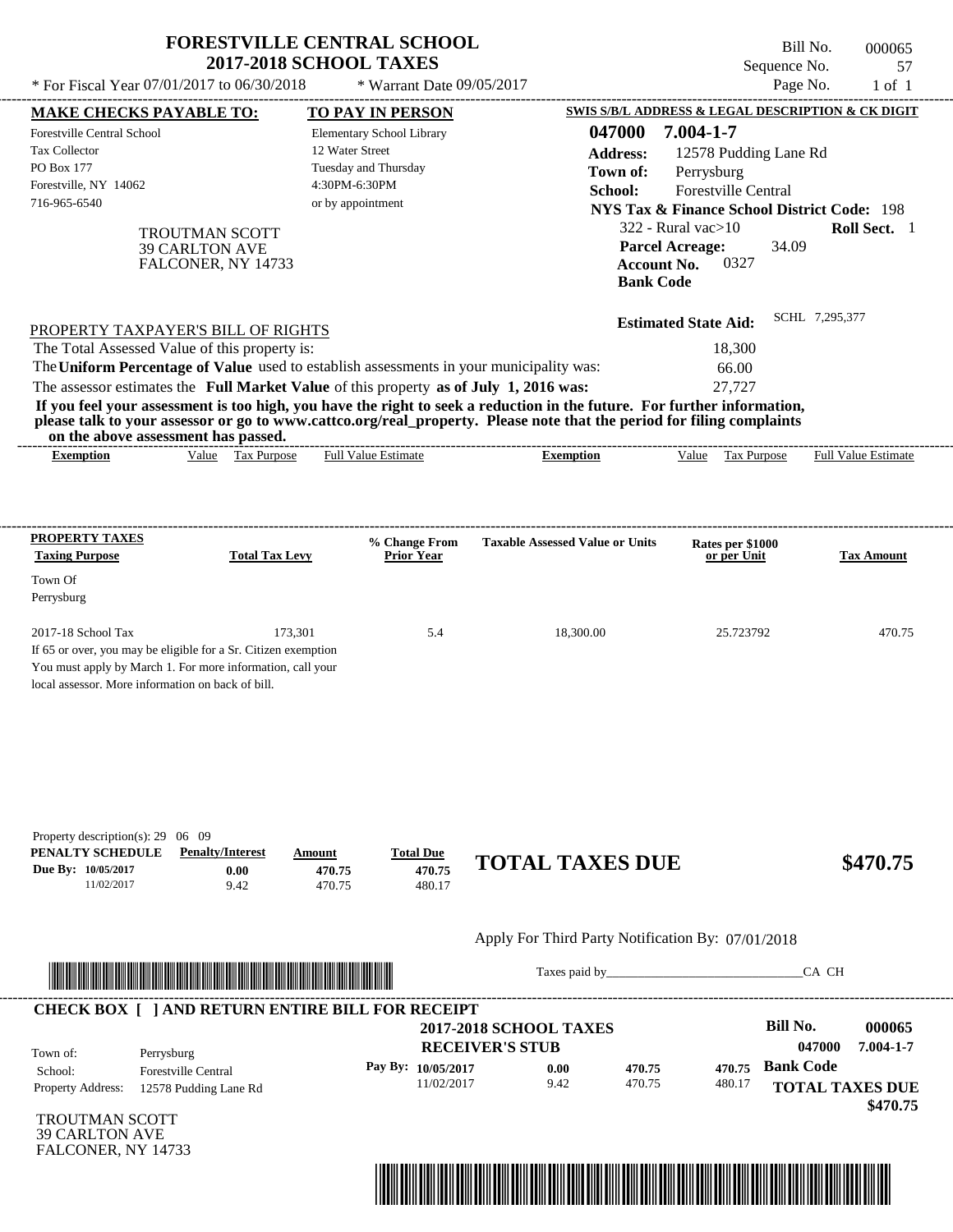|                                                                                                                                                                                                         | <b>FORESTVILLE CENTRAL SCHOOL</b><br><b>2017-2018 SCHOOL TAXES</b>                                                                                                               |                                                                                                            |                                                                                                                                                                                                                                                  | Bill No.<br>Sequence No.                                                                                                                                                 | 000066<br>58               |
|---------------------------------------------------------------------------------------------------------------------------------------------------------------------------------------------------------|----------------------------------------------------------------------------------------------------------------------------------------------------------------------------------|------------------------------------------------------------------------------------------------------------|--------------------------------------------------------------------------------------------------------------------------------------------------------------------------------------------------------------------------------------------------|--------------------------------------------------------------------------------------------------------------------------------------------------------------------------|----------------------------|
| * For Fiscal Year 07/01/2017 to 06/30/2018                                                                                                                                                              |                                                                                                                                                                                  | * Warrant Date 09/05/2017                                                                                  |                                                                                                                                                                                                                                                  | Page No.                                                                                                                                                                 | $1$ of $1$                 |
| <b>MAKE CHECKS PAYABLE TO:</b>                                                                                                                                                                          |                                                                                                                                                                                  | <b>TO PAY IN PERSON</b>                                                                                    |                                                                                                                                                                                                                                                  | SWIS S/B/L ADDRESS & LEGAL DESCRIPTION & CK DIGIT                                                                                                                        |                            |
| <b>Forestville Central School</b><br><b>Tax Collector</b><br>PO Box 177<br>Forestville, NY 14062<br>716-965-6540<br><b>Ulmer Phyllis</b>                                                                | 10575 W Perrysburg Rd<br>Perrysburg, NY 14129                                                                                                                                    | Elementary School Library<br>12 Water Street<br>Tuesday and Thursday<br>4:30PM-6:30PM<br>or by appointment | 047000<br><b>Address:</b><br>Town of:<br>School:<br><b>Parcel Acreage:</b><br><b>Account No.</b><br><b>Bank Code</b>                                                                                                                             | 7.004-1-35<br>10575 W Perrysburg Rd<br>Perrysburg<br>Forestville Central<br><b>NYS Tax &amp; Finance School District Code: 198</b><br>210 - 1 Family Res<br>2.18<br>0081 | Roll Sect. 1               |
| PROPERTY TAXPAYER'S BILL OF RIGHTS<br>The Total Assessed Value of this property is:<br>on the above assessment has passed.                                                                              | The Uniform Percentage of Value used to establish assessments in your municipality was:<br>The assessor estimates the Full Market Value of this property as of July 1, 2016 was: |                                                                                                            | If you feel your assessment is too high, you have the right to seek a reduction in the future. For further information,<br>please talk to your assessor or go to www.cattco.org/real_property. Please note that the period for filing complaints | <b>Estimated State Aid:</b><br>103,900<br>66.00<br>157,424                                                                                                               | SCHL 7,295,377             |
| <b>Exemption</b><br><b>Bas Star</b><br><b>PROPERTY TAXES</b>                                                                                                                                            | Value Tax Purpose<br>(See Note) 21,300 SCHOOL                                                                                                                                    | <b>Full Value Estimate</b><br>32,273                                                                       | <b>Exemption</b>                                                                                                                                                                                                                                 | Value Tax Purpose                                                                                                                                                        | <b>Full Value Estimate</b> |
| <b>Taxing Purpose</b><br>Town Of<br>Perrysburg                                                                                                                                                          | <b>Total Tax Levy</b>                                                                                                                                                            | % Change From<br>Prior Year                                                                                | <b>Taxable Assessed Value or Units</b><br>(before accounting for STAR)                                                                                                                                                                           | Rates per \$1000<br>or per Unit                                                                                                                                          | <b>Tax Amount</b>          |
| 2017-18 School Tax<br>If 65 or over, you may be eligible for a Sr. Citizen exemption<br>You must apply by March 1. For more information, call your<br>local assessor. More information on back of bill. | 173,301                                                                                                                                                                          | 5.4                                                                                                        | 103,900.00                                                                                                                                                                                                                                       | 25.723792                                                                                                                                                                | 2,672.70                   |
| Property description(s): $44 \quad 06 \quad 09$                                                                                                                                                         |                                                                                                                                                                                  |                                                                                                            | Your tax savings this year resulting from the New York State School Tax Relief (STAR) program is:<br>Note: This year's STAR tax savings generally may not exceed last year's by more than 2%.                                                    |                                                                                                                                                                          | \$527.00                   |
| PENALTY SCHEDULE<br>Due By: 10/05/2017<br>11/02/2017                                                                                                                                                    | <b>Penalty/Interest</b><br>Amount<br>0.00<br>2,145.70<br>42.91<br>2,145.70                                                                                                       | <b>Total Due</b><br>2,145.70<br>2,188.61                                                                   | <b>TOTAL TAXES DUE</b>                                                                                                                                                                                                                           |                                                                                                                                                                          | \$2,145.70                 |
|                                                                                                                                                                                                         |                                                                                                                                                                                  |                                                                                                            | Apply For Third Party Notification By: 07/01/2018                                                                                                                                                                                                |                                                                                                                                                                          |                            |



Taxes paid by\_\_\_\_\_\_\_\_\_\_\_\_\_\_\_\_\_\_\_\_\_\_\_\_\_\_\_\_\_\_\_CA CH



Ulmer Phyllis 10575 W Perrysburg Rd Perrysburg, NY 14129

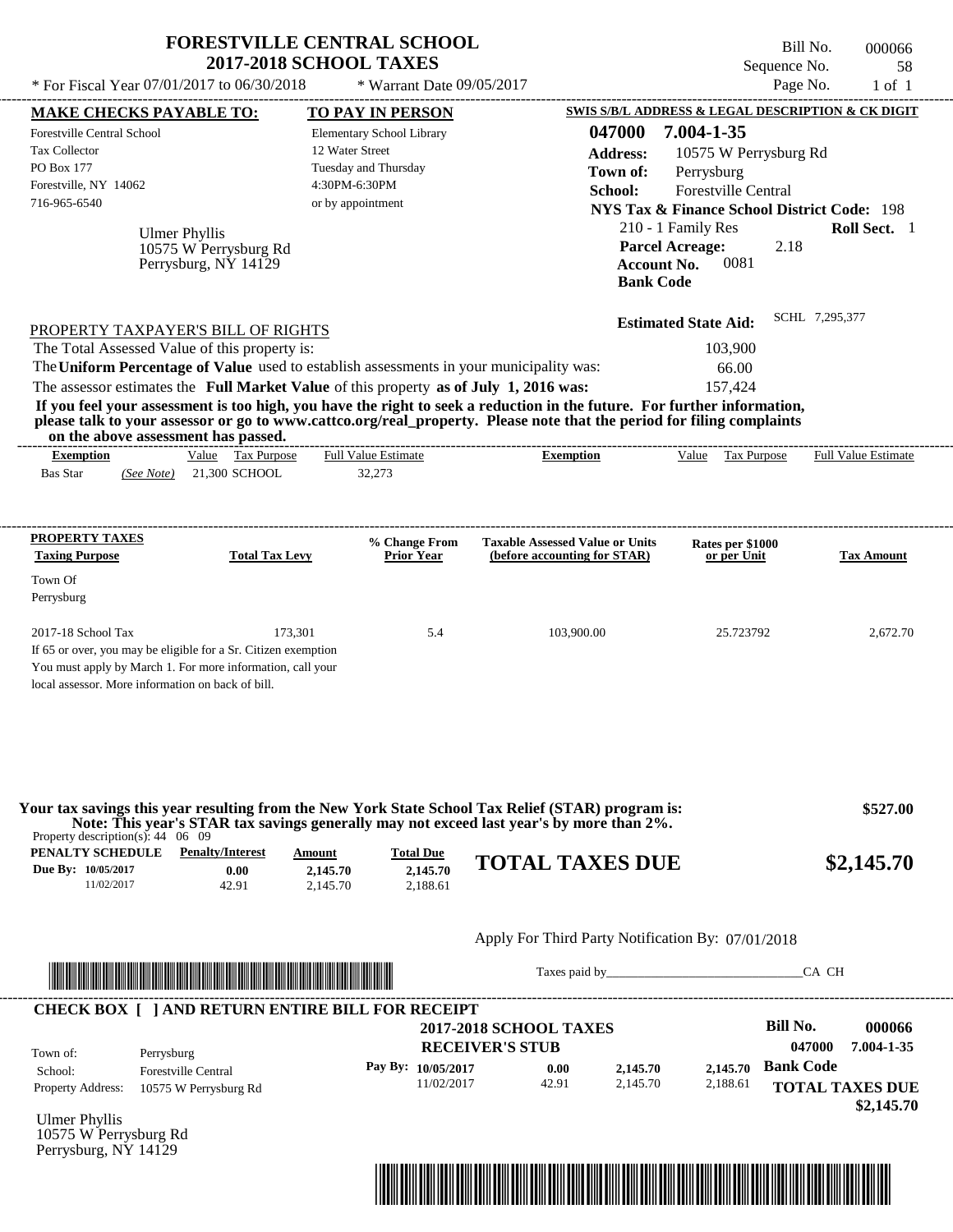| <b>2017-2018 SCHOOL TAXES</b><br>* For Fiscal Year 07/01/2017 to 06/30/2018<br><b>MAKE CHECKS PAYABLE TO:</b> | * Warrant Date 09/05/2017<br>TO PAY IN PERSON                                                                                                    |                                        |                                                                                                                                                                                  | Sequence No.                                           | 60<br>Page No.<br>$1$ of $1$                                                                                                                                                                                                                                                                                                                                                                                      |
|---------------------------------------------------------------------------------------------------------------|--------------------------------------------------------------------------------------------------------------------------------------------------|----------------------------------------|----------------------------------------------------------------------------------------------------------------------------------------------------------------------------------|--------------------------------------------------------|-------------------------------------------------------------------------------------------------------------------------------------------------------------------------------------------------------------------------------------------------------------------------------------------------------------------------------------------------------------------------------------------------------------------|
|                                                                                                               |                                                                                                                                                  |                                        |                                                                                                                                                                                  |                                                        |                                                                                                                                                                                                                                                                                                                                                                                                                   |
|                                                                                                               |                                                                                                                                                  |                                        |                                                                                                                                                                                  | SWIS S/B/L ADDRESS & LEGAL DESCRIPTION & CK DIGIT      |                                                                                                                                                                                                                                                                                                                                                                                                                   |
|                                                                                                               | Elementary School Library                                                                                                                        |                                        | 047000                                                                                                                                                                           | 7.004-1-29.2                                           |                                                                                                                                                                                                                                                                                                                                                                                                                   |
|                                                                                                               | 12 Water Street                                                                                                                                  |                                        | <b>Address:</b>                                                                                                                                                                  | 12616 Route 39                                         |                                                                                                                                                                                                                                                                                                                                                                                                                   |
|                                                                                                               | Tuesday and Thursday                                                                                                                             |                                        | Town of:                                                                                                                                                                         | Perrysburg                                             |                                                                                                                                                                                                                                                                                                                                                                                                                   |
|                                                                                                               | 4:30PM-6:30PM                                                                                                                                    |                                        | School:                                                                                                                                                                          | Forestville Central                                    |                                                                                                                                                                                                                                                                                                                                                                                                                   |
|                                                                                                               | or by appointment                                                                                                                                |                                        |                                                                                                                                                                                  | <b>NYS Tax &amp; Finance School District Code: 198</b> |                                                                                                                                                                                                                                                                                                                                                                                                                   |
|                                                                                                               |                                                                                                                                                  |                                        |                                                                                                                                                                                  |                                                        | Roll Sect. 1                                                                                                                                                                                                                                                                                                                                                                                                      |
|                                                                                                               |                                                                                                                                                  |                                        |                                                                                                                                                                                  |                                                        | 0.00                                                                                                                                                                                                                                                                                                                                                                                                              |
|                                                                                                               |                                                                                                                                                  |                                        |                                                                                                                                                                                  |                                                        |                                                                                                                                                                                                                                                                                                                                                                                                                   |
|                                                                                                               |                                                                                                                                                  |                                        |                                                                                                                                                                                  |                                                        |                                                                                                                                                                                                                                                                                                                                                                                                                   |
|                                                                                                               |                                                                                                                                                  |                                        |                                                                                                                                                                                  |                                                        | SCHL 7,295,377                                                                                                                                                                                                                                                                                                                                                                                                    |
|                                                                                                               |                                                                                                                                                  |                                        |                                                                                                                                                                                  |                                                        |                                                                                                                                                                                                                                                                                                                                                                                                                   |
|                                                                                                               |                                                                                                                                                  |                                        |                                                                                                                                                                                  |                                                        |                                                                                                                                                                                                                                                                                                                                                                                                                   |
|                                                                                                               |                                                                                                                                                  |                                        |                                                                                                                                                                                  | 66.00                                                  |                                                                                                                                                                                                                                                                                                                                                                                                                   |
|                                                                                                               |                                                                                                                                                  |                                        |                                                                                                                                                                                  |                                                        |                                                                                                                                                                                                                                                                                                                                                                                                                   |
| on the above assessment has passed.<br>Value Tax Purpose                                                      | Full Value Estimate                                                                                                                              |                                        |                                                                                                                                                                                  |                                                        |                                                                                                                                                                                                                                                                                                                                                                                                                   |
|                                                                                                               |                                                                                                                                                  |                                        |                                                                                                                                                                                  |                                                        |                                                                                                                                                                                                                                                                                                                                                                                                                   |
| 6,400 CO/TOWN/SCH                                                                                             | 9,697                                                                                                                                            | <b>Exemption</b><br>Enh Star           | (See Note)                                                                                                                                                                       | Value Tax Purpose<br>46,510 SCHOOL                     | Full Value Estimate<br>70,470                                                                                                                                                                                                                                                                                                                                                                                     |
|                                                                                                               |                                                                                                                                                  |                                        |                                                                                                                                                                                  |                                                        |                                                                                                                                                                                                                                                                                                                                                                                                                   |
|                                                                                                               | % Change From                                                                                                                                    | <b>Taxable Assessed Value or Units</b> |                                                                                                                                                                                  | Rates per \$1000                                       |                                                                                                                                                                                                                                                                                                                                                                                                                   |
| <b>Total Tax Levy</b>                                                                                         | <b>Prior Year</b>                                                                                                                                | (before accounting for STAR)           |                                                                                                                                                                                  | or per Unit                                            |                                                                                                                                                                                                                                                                                                                                                                                                                   |
|                                                                                                               |                                                                                                                                                  |                                        |                                                                                                                                                                                  |                                                        |                                                                                                                                                                                                                                                                                                                                                                                                                   |
|                                                                                                               |                                                                                                                                                  |                                        |                                                                                                                                                                                  |                                                        | <b>Tax Amount</b>                                                                                                                                                                                                                                                                                                                                                                                                 |
| 173.301                                                                                                       | 5.4                                                                                                                                              | 47,600.00                              |                                                                                                                                                                                  | 25.723792                                              | 1.224.45                                                                                                                                                                                                                                                                                                                                                                                                          |
| If 65 or over, you may be eligible for a Sr. Citizen exemption                                                |                                                                                                                                                  |                                        |                                                                                                                                                                                  |                                                        |                                                                                                                                                                                                                                                                                                                                                                                                                   |
| You must apply by March 1. For more information, call your                                                    |                                                                                                                                                  |                                        |                                                                                                                                                                                  |                                                        |                                                                                                                                                                                                                                                                                                                                                                                                                   |
|                                                                                                               | WADE ANNE, R.LU<br>12616 ROUTE 39<br>PERRYSBURG, NY 14129<br>PROPERTY TAXPAYER'S BILL OF RIGHTS<br>The Total Assessed Value of this property is: |                                        | The Uniform Percentage of Value used to establish assessments in your municipality was:<br>The assessor estimates the Full Market Value of this property as of July 1, 2016 was: |                                                        | 240 - Rural res<br><b>Parcel Dimensions:</b><br>653.80 X<br><b>Account No.</b><br>1054<br><b>Bank Code</b><br><b>Estimated State Aid:</b><br>54,000<br>81.818<br>If you feel your assessment is too high, you have the right to seek a reduction in the future. For further information,<br>please talk to your assessor or go to www.cattco.org/real_property. Please note that the period for filing complaints |

Property description(s): 36 06 09 **Note: This year's STAR tax savings generally may not exceed last year's by more than 2%.**

| $1$ roperty description(s). 50 00 05<br>PENALTY SCHEDULE | <b>Penalty/Interest</b> | Amount | <b>Total Due</b> |                        |         |
|----------------------------------------------------------|-------------------------|--------|------------------|------------------------|---------|
| Due By: 10/05/2017                                       | $0.00\,$                | 76.45  | 76.45            | <b>TOTAL TAXES DUE</b> | \$76.45 |
| 1/02/2017                                                |                         | 76.45  | 77.98            |                        |         |

# Apply For Third Party Notification By: 07/01/2018



Taxes paid by\_\_\_\_\_\_\_\_\_\_\_\_\_\_\_\_\_\_\_\_\_\_\_\_\_\_\_\_\_\_\_CA CH

| Town of:<br>Perrysburg                     | <b>2017-2018 SCHOOL TAXES</b><br><b>RECEIVER'S STUB</b> |      |       |       | Bill No.<br>047000 | 000067<br>7.004-1-29.2 |
|--------------------------------------------|---------------------------------------------------------|------|-------|-------|--------------------|------------------------|
| <b>Forestville Central</b><br>School:      | Pay By: $10/05/2017$                                    | 0.00 | 76.45 | 76.45 | <b>Bank Code</b>   |                        |
| <b>Property Address:</b><br>12616 Route 39 | 11/02/2017                                              | .53  | 76.45 | 77.98 |                    | <b>TOTAL TAXES DUE</b> |

WADE ANNE, R.LU 12616 ROUTE 39 PERRYSBURG, NY 14129

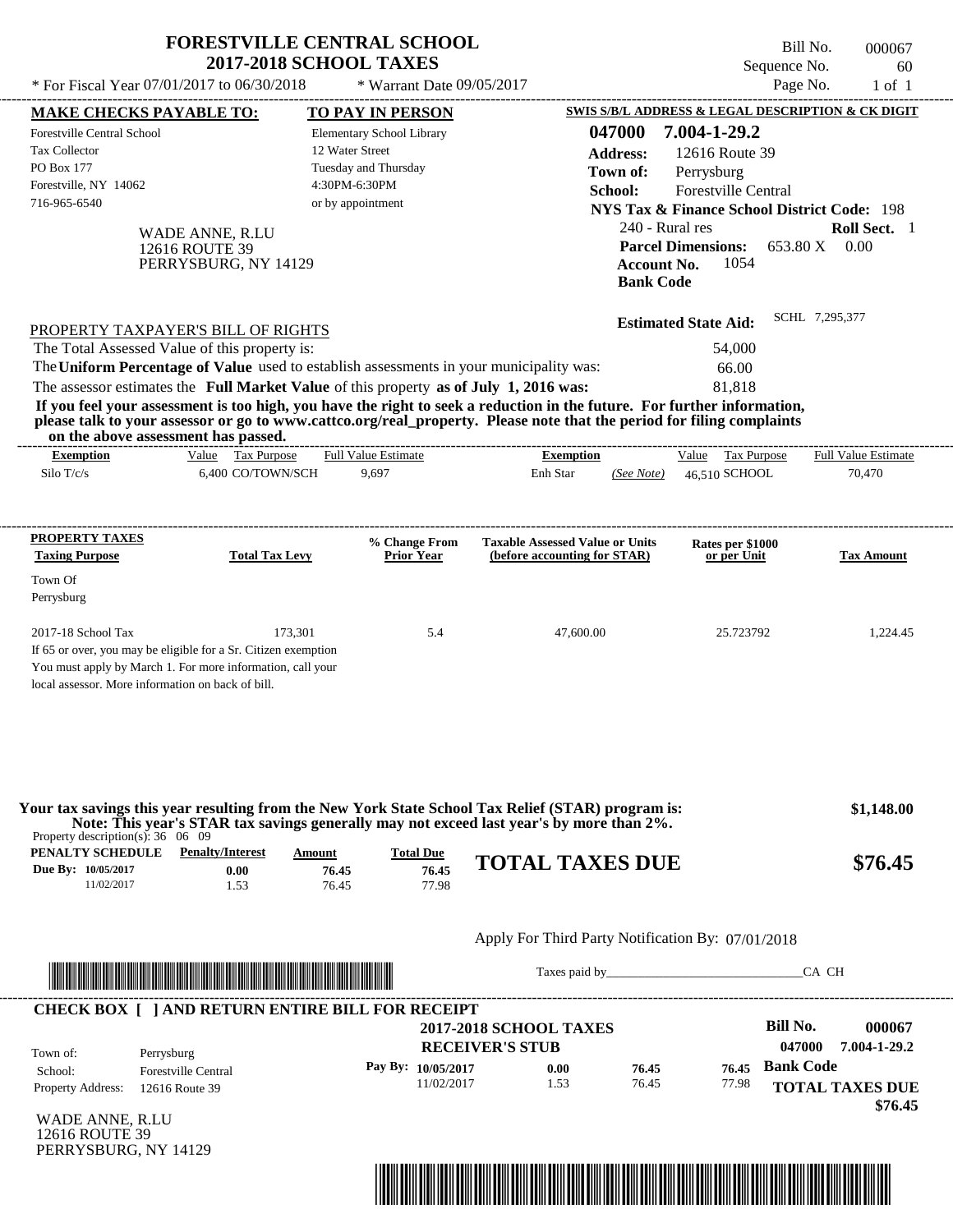| 61                         | Sequence No.                                                                                  |                  | <b>2017-2018 SCHOOL TAXES</b>                                                                                                                                                                                                                    |                                                |                                               |                                   |
|----------------------------|-----------------------------------------------------------------------------------------------|------------------|--------------------------------------------------------------------------------------------------------------------------------------------------------------------------------------------------------------------------------------------------|------------------------------------------------|-----------------------------------------------|-----------------------------------|
| $1$ of $1$                 | Page No.                                                                                      |                  | * Warrant Date $09/05/2017$                                                                                                                                                                                                                      | * For Fiscal Year $07/01/2017$ to $06/30/2018$ |                                               |                                   |
|                            | SWIS S/B/L ADDRESS & LEGAL DESCRIPTION & CK DIGIT                                             |                  | TO PAY IN PERSON                                                                                                                                                                                                                                 |                                                |                                               | <b>MAKE CHECKS PAYABLE TO:</b>    |
|                            | 7.004-1-30.2                                                                                  | 047000           | Elementary School Library                                                                                                                                                                                                                        |                                                |                                               | <b>Forestville Central School</b> |
|                            | 12664 Route 39                                                                                | Address:         | 12 Water Street                                                                                                                                                                                                                                  |                                                |                                               | <b>Tax Collector</b>              |
|                            | Perrysburg                                                                                    | Town of:         | Tuesday and Thursday                                                                                                                                                                                                                             |                                                |                                               | <b>PO Box 177</b>                 |
|                            | <b>Forestville Central</b>                                                                    | School:          | 4:30PM-6:30PM                                                                                                                                                                                                                                    |                                                |                                               | Forestville, NY 14062             |
|                            | <b>NYS Tax &amp; Finance School District Code: 198</b>                                        |                  | or by appointment                                                                                                                                                                                                                                |                                                |                                               | 716-965-6540                      |
| Roll Sect. 1               | 240 - Rural res<br><b>Parcel Acreage:</b><br>30.35<br>1211<br>Account No.<br><b>Bank Code</b> |                  |                                                                                                                                                                                                                                                  | Perrysburg, NY 14129                           | Weber Brandy A<br>Burke Donald J<br>PO Box 77 |                                   |
| SCHL 7.295.377             | <b>Estimated State Aid:</b>                                                                   |                  |                                                                                                                                                                                                                                                  | PROPERTY TAXPAYER'S BILL OF RIGHTS             |                                               |                                   |
|                            | 129,500                                                                                       |                  |                                                                                                                                                                                                                                                  | The Total Assessed Value of this property is:  |                                               |                                   |
|                            | 66.00                                                                                         |                  | The Uniform Percentage of Value used to establish assessments in your municipality was:                                                                                                                                                          |                                                |                                               |                                   |
|                            | 196.212                                                                                       |                  | The assessor estimates the Full Market Value of this property as of July 1, 2016 was:                                                                                                                                                            |                                                |                                               |                                   |
|                            |                                                                                               |                  | If you feel your assessment is too high, you have the right to seek a reduction in the future. For further information,<br>please talk to your assessor or go to www.cattco.org/real_property. Please note that the period for filing complaints | on the above assessment has passed.            |                                               |                                   |
| <b>Full Value Estimate</b> | Value<br>Tax Purpose                                                                          | <b>Exemption</b> | <b>Full Value Estimate</b>                                                                                                                                                                                                                       | Value Tax Purpose                              |                                               | <b>Exemption</b>                  |
|                            |                                                                                               |                  | 32,273                                                                                                                                                                                                                                           | 21,300 SCHOOL                                  | (See Note)                                    | <b>Bas Star</b>                   |

| <b>PROPERTY TAXES</b><br><b>Taxing Purpose</b>    | <b>Total Tax Levy</b>                                          | % Change From<br><b>Prior Year</b> | <b>Taxable Assessed Value or Units</b><br>(before accounting for STAR) | Rates per \$1000<br>or per Unit | <b>Tax Amount</b> |
|---------------------------------------------------|----------------------------------------------------------------|------------------------------------|------------------------------------------------------------------------|---------------------------------|-------------------|
| Town Of                                           |                                                                |                                    |                                                                        |                                 |                   |
| Perrysburg                                        |                                                                |                                    |                                                                        |                                 |                   |
| $2017-18$ School Tax                              | 173.301                                                        | 5.4                                | 129,500.00                                                             | 25.723792                       | 3.331.23          |
|                                                   | If 65 or over, you may be eligible for a Sr. Citizen exemption |                                    |                                                                        |                                 |                   |
|                                                   | You must apply by March 1. For more information, call your     |                                    |                                                                        |                                 |                   |
| local assessor. More information on back of bill. |                                                                |                                    |                                                                        |                                 |                   |

| Property description(s): split off $1-30$ (5/2008) 351.8' frontage<br>PENALTY SCHEDULE |                         |          |                                                                                  |            |
|----------------------------------------------------------------------------------------|-------------------------|----------|----------------------------------------------------------------------------------|------------|
| 0.00                                                                                   | 2.804.23                | 2,804.23 | <b>TOTAL TAXES DUE</b>                                                           | \$2,804.23 |
| 56.08                                                                                  | 2.804.23                | 2.860.31 |                                                                                  |            |
|                                                                                        |                         |          |                                                                                  |            |
|                                                                                        |                         |          | Apply For Third Party Notification By: 07/01/2018                                |            |
|                                                                                        |                         |          |                                                                                  | CA CH      |
|                                                                                        | <b>Penalty/Interest</b> | Amount   | <b>Total Due</b><br><u> 1989 - Andrea Stadt Britain, Amerikaansk politiker (</u> |            |

| <b>CHECK BOX 1</b>       | <b>I AND RETURN ENTIRE BILL FOR RECEIPT</b> | <b>2017-2018 SCHOOL TAXES</b>                |       |          |          | Bill No.                   | 000068                               |
|--------------------------|---------------------------------------------|----------------------------------------------|-------|----------|----------|----------------------------|--------------------------------------|
| Town of:<br>School:      | Perrysburg<br><b>Forestville Central</b>    | <b>RECEIVER'S STUB</b><br>Pay By: 10/05/2017 | 0.00  | 2,804.23 | 2.804.23 | 047000<br><b>Bank Code</b> | 7.004-1-30.2                         |
| <b>Property Address:</b> | 12664 Route 39                              | 11/02/2017                                   | 56.08 | 2.804.23 | 2,860.31 |                            | <b>TOTAL TAXES DUE</b><br>\$2,804.23 |

Weber Brandy A Burke Donald J PO Box 77 Perrysburg, NY 14129

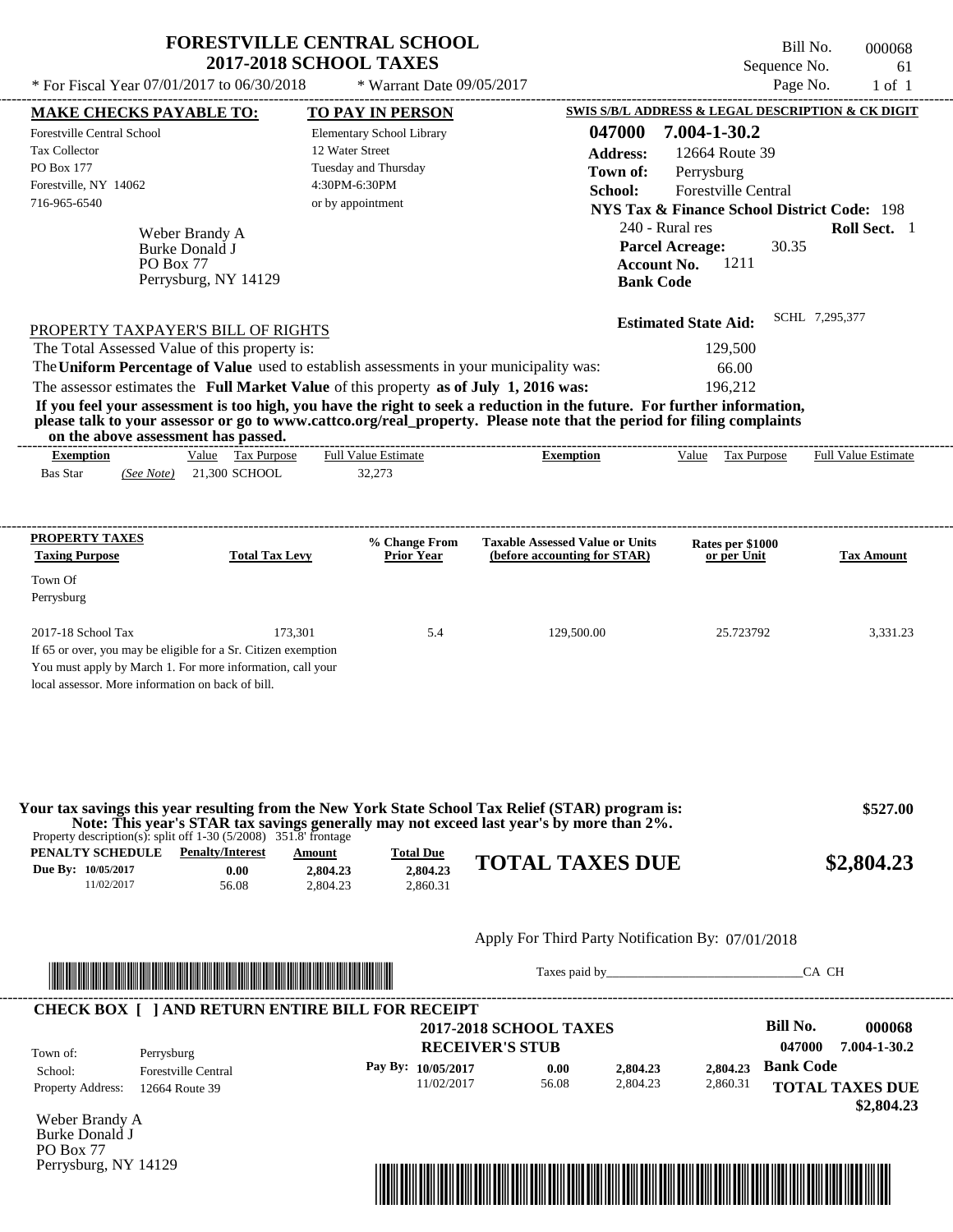|                                                                                                                                                                                                     |                                                            | <b>FORESTVILLE CENTRAL SCHOOL</b><br><b>2017-2018 SCHOOL TAXES</b> |                                                                                                                                                                                                                                                  |                                                                                                                               | Bill No.<br>Sequence No.                    | 000069<br>62               |
|-----------------------------------------------------------------------------------------------------------------------------------------------------------------------------------------------------|------------------------------------------------------------|--------------------------------------------------------------------|--------------------------------------------------------------------------------------------------------------------------------------------------------------------------------------------------------------------------------------------------|-------------------------------------------------------------------------------------------------------------------------------|---------------------------------------------|----------------------------|
| * For Fiscal Year 07/01/2017 to 06/30/2018                                                                                                                                                          |                                                            | * Warrant Date $09/05/2017$                                        |                                                                                                                                                                                                                                                  |                                                                                                                               | Page No.                                    | $1$ of $1$                 |
| <b>MAKE CHECKS PAYABLE TO:</b>                                                                                                                                                                      |                                                            | <b>TO PAY IN PERSON</b>                                            |                                                                                                                                                                                                                                                  | SWIS S/B/L ADDRESS & LEGAL DESCRIPTION & CK DIGIT                                                                             |                                             |                            |
| Forestville Central School                                                                                                                                                                          |                                                            | Elementary School Library                                          | 047000                                                                                                                                                                                                                                           | 7.004-1-32.1                                                                                                                  |                                             |                            |
| <b>Tax Collector</b>                                                                                                                                                                                |                                                            | 12 Water Street                                                    | <b>Address:</b>                                                                                                                                                                                                                                  | 10660 W Perrysburg Rd                                                                                                         |                                             |                            |
| <b>PO Box 177</b>                                                                                                                                                                                   |                                                            | Tuesday and Thursday                                               | Town of:                                                                                                                                                                                                                                         | Perrysburg                                                                                                                    |                                             |                            |
| Forestville, NY 14062                                                                                                                                                                               |                                                            | 4:30PM-6:30PM                                                      | School:                                                                                                                                                                                                                                          | <b>Forestville Central</b>                                                                                                    |                                             |                            |
| 716-965-6540                                                                                                                                                                                        |                                                            | or by appointment                                                  |                                                                                                                                                                                                                                                  | <b>NYS Tax &amp; Finance School District Code: 198</b>                                                                        |                                             |                            |
| <b>PO Box 195</b><br>PROPERTY TAXPAYER'S BILL OF RIGHTS<br>The Total Assessed Value of this property is:<br>The Uniform Percentage of Value used to establish assessments in your municipality was: | Weber Charles J<br>Weber Barbara A<br>Perrysburg, NY 14129 |                                                                    | <b>Bank Code</b>                                                                                                                                                                                                                                 | 240 - Rural res<br><b>Parcel Dimensions:</b><br>0186<br><b>Account No.</b><br><b>Estimated State Aid:</b><br>176,400<br>66.00 | $440.00 \text{ X} = 0.00$<br>SCHL 7,295,377 | Roll Sect. 1               |
| The assessor estimates the Full Market Value of this property as of July 1, 2016 was:                                                                                                               |                                                            |                                                                    |                                                                                                                                                                                                                                                  | 267,273                                                                                                                       |                                             |                            |
| on the above assessment has passed.                                                                                                                                                                 |                                                            |                                                                    | If you feel your assessment is too high, you have the right to seek a reduction in the future. For further information,<br>please talk to your assessor or go to www.cattco.org/real_property. Please note that the period for filing complaints |                                                                                                                               |                                             |                            |
| <b>Exemption</b>                                                                                                                                                                                    | Value Tax Purpose                                          | <b>Full Value Estimate</b>                                         | <b>Exemption</b>                                                                                                                                                                                                                                 | Value Tax Purpose                                                                                                             |                                             | <b>Full Value Estimate</b> |
| Enh Star<br>(See Note)                                                                                                                                                                              | 46,510 SCHOOL                                              | 70,470                                                             |                                                                                                                                                                                                                                                  |                                                                                                                               |                                             |                            |
| PROPERTY TAXES<br><b>Taxing Purpose</b><br>Town Of                                                                                                                                                  | <b>Total Tax Levy</b>                                      | % Change From<br><b>Prior Year</b>                                 | <b>Taxable Assessed Value or Units</b><br>(before accounting for STAR)                                                                                                                                                                           | Rates per \$1000<br>or per Unit                                                                                               |                                             | <b>Tax Amount</b>          |

| Perrysburg                                                     |         |     |            |           |          |  |  |  |  |
|----------------------------------------------------------------|---------|-----|------------|-----------|----------|--|--|--|--|
| $2017-18$ School Tax                                           | 173.301 | 5.4 | 176,400.00 | 25.723792 | 4,537.68 |  |  |  |  |
| If 65 or over, you may be eligible for a Sr. Citizen exemption |         |     |            |           |          |  |  |  |  |
| You must apply by March 1. For more information, call your     |         |     |            |           |          |  |  |  |  |
| local assessor. More information on back of bill.              |         |     |            |           |          |  |  |  |  |

| Your tax savings this year resulting from the New York State School Tax Relief (STAR) program is:<br>Note: This year's STAR tax savings generally may not exceed last year's by more than 2%.<br>Storage Well #1719<br>Property description(s): $36 \quad 06 \quad 09$ |                         |                      |                      |                                                   |  |              |  |  |
|------------------------------------------------------------------------------------------------------------------------------------------------------------------------------------------------------------------------------------------------------------------------|-------------------------|----------------------|----------------------|---------------------------------------------------|--|--------------|--|--|
| PENALTY SCHEDULE                                                                                                                                                                                                                                                       | <b>Penalty/Interest</b> | Amount               | <b>Total Due</b>     | <b>TOTAL TAXES DUE</b>                            |  | \$3,389.68   |  |  |
| Due By: 10/05/2017<br>11/02/2017                                                                                                                                                                                                                                       | 0.00<br>67.79           | 3.389.68<br>3.389.68 | 3,389.68<br>3.457.47 |                                                   |  |              |  |  |
|                                                                                                                                                                                                                                                                        |                         |                      |                      | Apply For Third Party Notification By: 07/01/2018 |  |              |  |  |
| <u> 1989 - Andrea Stadt British, markanistan bilan bilan bilan bilan bilan bilan bilan bilan bilan bilan bilan b</u>                                                                                                                                                   |                         |                      |                      | Taxes poid by                                     |  | <b>CA CH</b> |  |  |

|                          |                                                         |                               | Taxes paid by |          |          | CA CH            |                                      |
|--------------------------|---------------------------------------------------------|-------------------------------|---------------|----------|----------|------------------|--------------------------------------|
|                          | <b>CHECK BOX [ ] AND RETURN ENTIRE BILL FOR RECEIPT</b> |                               |               |          |          |                  |                                      |
|                          |                                                         | <b>2017-2018 SCHOOL TAXES</b> |               |          |          | <b>Bill No.</b>  | 000069                               |
| Town of:                 | Perrysburg                                              | <b>RECEIVER'S STUB</b>        |               |          | 047000   |                  | 7.004-1-32.1                         |
| School:                  | <b>Forestville Central</b>                              | Pay By: 10/05/2017            | 0.00          | 3,389.68 | 3.389.68 | <b>Bank Code</b> |                                      |
| <b>Property Address:</b> | 10660 W Perrysburg Rd                                   | 11/02/2017                    | 67.79         | 3.389.68 | 3,457.47 |                  | <b>TOTAL TAXES DUE</b><br>\$3,389.68 |

Weber Charles J Weber Barbara A PO Box 195 Perrysburg, NY 14129

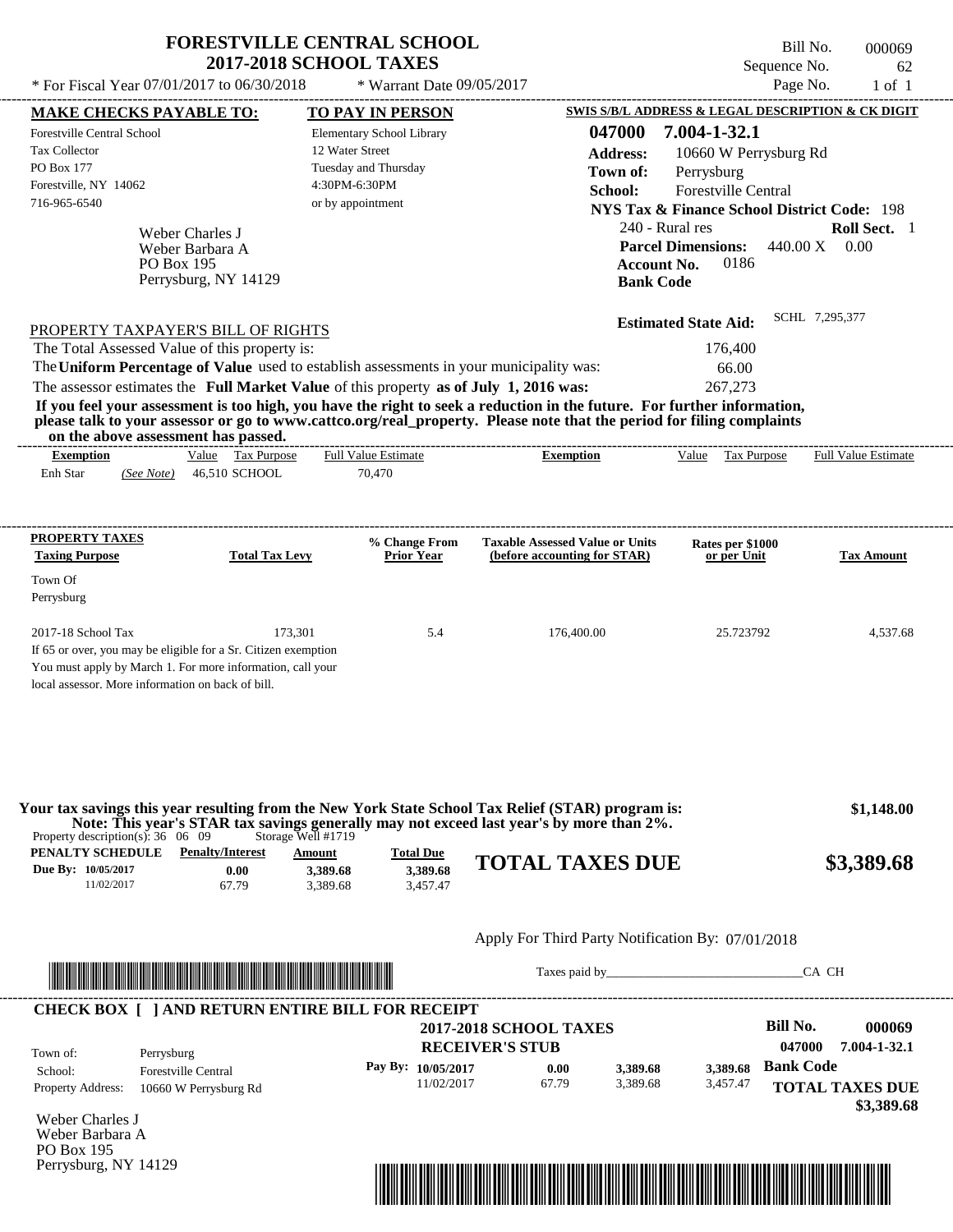| * For Fiscal Year 07/01/2017 to 06/30/2018                                                                                                                                     |                       | <b>FORESTVILLE CENTRAL SCHOOL</b><br><b>2017-2018 SCHOOL TAXES</b><br>* Warrant Date 09/05/2017 |                                                                                                                                                                                                                                                  | Sequence No.                                                                                            | Bill No.<br>Page No. | 000070<br>63<br>$1$ of $1$ |
|--------------------------------------------------------------------------------------------------------------------------------------------------------------------------------|-----------------------|-------------------------------------------------------------------------------------------------|--------------------------------------------------------------------------------------------------------------------------------------------------------------------------------------------------------------------------------------------------|---------------------------------------------------------------------------------------------------------|----------------------|----------------------------|
| <b>MAKE CHECKS PAYABLE TO:</b>                                                                                                                                                 |                       | TO PAY IN PERSON                                                                                |                                                                                                                                                                                                                                                  | SWIS S/B/L ADDRESS & LEGAL DESCRIPTION & CK DIGIT                                                       |                      |                            |
| <b>Forestville Central School</b>                                                                                                                                              |                       | Elementary School Library                                                                       | 047000                                                                                                                                                                                                                                           | 7.004-1-33                                                                                              |                      |                            |
| <b>Tax Collector</b>                                                                                                                                                           |                       | 12 Water Street                                                                                 | Address:                                                                                                                                                                                                                                         | Route 39                                                                                                |                      |                            |
| <b>PO Box 177</b>                                                                                                                                                              |                       | Tuesday and Thursday                                                                            | Town of:                                                                                                                                                                                                                                         | Perrysburg                                                                                              |                      |                            |
| Forestville, NY 14062                                                                                                                                                          |                       | 4:30PM-6:30PM                                                                                   | School:                                                                                                                                                                                                                                          | <b>Forestville Central</b>                                                                              |                      |                            |
| 716-965-6540                                                                                                                                                                   |                       | or by appointment                                                                               |                                                                                                                                                                                                                                                  | NYS Tax & Finance School District Code: 198                                                             |                      |                            |
| Weber Charles J<br>Weber Barbara A<br><b>PO Box 195</b>                                                                                                                        | Perrysburg, NY 14129  |                                                                                                 |                                                                                                                                                                                                                                                  | 416 - Mfg hsing pk<br><b>Parcel Acreage:</b><br>51.30<br>0543<br><b>Account No.</b><br><b>Bank Code</b> |                      | Roll Sect. 1               |
| PROPERTY TAXPAYER'S BILL OF RIGHTS<br>The Total Assessed Value of this property is:<br>The Uniform Percentage of Value used to establish assessments in your municipality was: |                       |                                                                                                 |                                                                                                                                                                                                                                                  | <b>Estimated State Aid:</b><br>77,600                                                                   | SCHL 7,295,377       |                            |
|                                                                                                                                                                                |                       |                                                                                                 |                                                                                                                                                                                                                                                  | 66.00                                                                                                   |                      |                            |
| The assessor estimates the Full Market Value of this property as of July 1, 2016 was:<br>on the above assessment has passed.                                                   |                       |                                                                                                 | If you feel your assessment is too high, you have the right to seek a reduction in the future. For further information,<br>please talk to your assessor or go to www.cattco.org/real_property. Please note that the period for filing complaints | 117,576                                                                                                 |                      |                            |
| <b>Exemption</b>                                                                                                                                                               | Value Tax Purpose     | <b>Full Value Estimate</b>                                                                      | <b>Exemption</b>                                                                                                                                                                                                                                 | Value<br>Tax Purpose                                                                                    |                      | <b>Full Value Estimate</b> |
| PROPERTY TAXES                                                                                                                                                                 |                       | % Change From                                                                                   | <b>Taxable Assessed Value or Units</b>                                                                                                                                                                                                           | Rates per \$1000                                                                                        |                      |                            |
| <b>Taxing Purpose</b>                                                                                                                                                          | <b>Total Tax Levy</b> | <b>Prior Year</b>                                                                               |                                                                                                                                                                                                                                                  | or per Unit                                                                                             |                      | <b>Tax Amount</b>          |
| Town Of                                                                                                                                                                        |                       |                                                                                                 |                                                                                                                                                                                                                                                  |                                                                                                         |                      |                            |
| Perrychuro                                                                                                                                                                     |                       |                                                                                                 |                                                                                                                                                                                                                                                  |                                                                                                         |                      |                            |

| $\ldots$                                                       |         |     |           |           |          |
|----------------------------------------------------------------|---------|-----|-----------|-----------|----------|
| 2017-18 School Tax                                             | 173.301 | 5.4 | 77,600.00 | 25.723792 | . 996.17 |
| If 65 or over, you may be eligible for a Sr. Citizen exemption |         |     |           |           |          |
| You must apply by March 1. For more information, call your     |         |     |           |           |          |
| local assessor. More information on back of bill.              |         |     |           |           |          |

**One or more residents of this parcel may be entitled to a STAR check from the NYS Tax Department.**

| Property description(s): $36 \quad 06 \quad 09$ |                         | <b>Mobil Court</b> | Storage Well #968 |                        |            |
|-------------------------------------------------|-------------------------|--------------------|-------------------|------------------------|------------|
| PENALTY SCHEDULE                                | <b>Penalty/Interest</b> | Amount             | <b>Total Due</b>  |                        |            |
| Due By: 10/05/2017                              | 0.00                    | .996.17            | 1.996.17          | <b>TOTAL TAXES DUE</b> | \$1,996.17 |
| 11/02/2017                                      | 39.92                   | .996.17            | 2.036.09          |                        |            |

### Apply For Third Party Notification By: 07/01/2018



Taxes paid by\_\_\_\_\_\_\_\_\_\_\_\_\_\_\_\_\_\_\_\_\_\_\_\_\_\_\_\_\_\_\_CA CH

|                          |                                          | <b>2017-2018 SCHOOL TAXES</b><br><b>RECEIVER'S STUB</b> |       |          |          | <b>Bill No.</b><br>047000 | 000070<br>7.004-1-33 |
|--------------------------|------------------------------------------|---------------------------------------------------------|-------|----------|----------|---------------------------|----------------------|
| Town of:<br>School:      | Perrysburg<br><b>Forestville Central</b> | Pay By: $10/05/2017$                                    | 0.00  | 1.996.17 | 1.996.17 | <b>Bank Code</b>          |                      |
| <b>Property Address:</b> | Route 39                                 | 11/02/2017                                              | 39.92 | 1.996.17 | 2,036.09 | <b>TOTAL TAXES DUE</b>    |                      |

Weber Charles J Weber Barbara A PO Box 195 Perrysburg, NY 14129

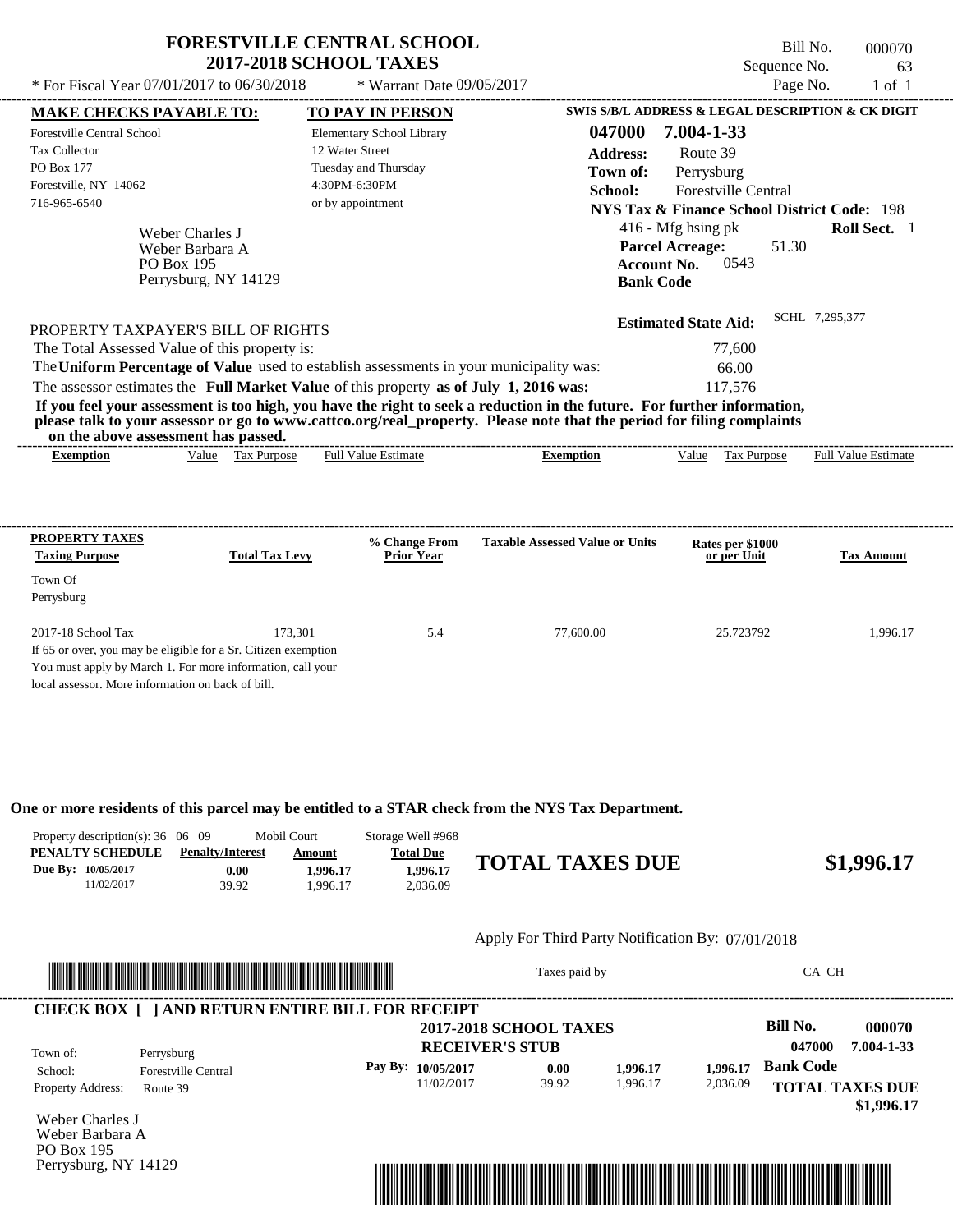| <b>FORESTVILLE CENTRAL SCHOOL</b> |
|-----------------------------------|
| <b>2017-2018 SCHOOL TAXES</b>     |

Forestville Central School

Forestville, NY 14062

Tax Collector PO Box 177

Weber Charles J.

Weber Barbara A.

716-965-6540 or by appointment

10660 West Perrysburg Road Perrysburg, NY 14129

\* Warrant Date 09/05/2017

Elementary School Library

12 Water Street Tuesday and Thursday 4:30PM-6:30PM

---------------------------------------------------------------------------------------------------------------------------------------------------------------------------------------------------- Bill No. 000071 Sequence No. 64 \* For Fiscal Year  $07/01/2017$  to  $06/30/2018$  \* Warrant Date  $09/05/2017$  Page No. 1 of 1 **MAKE CHECKS PAYABLE TO: TO PAY IN PERSON SWIS S/B/L ADDRESS & LEGAL DESCRIPTION & CK DIGIT 047000 7.004-1-31.1 Address:** 12694 Route 39 Perrysburg **School:** Forestville Central **NYS Tax & Finance School District Code:** 198 270 - Mfg housing **Roll Sect.** 1 4.45 **Account No.** 0297 **Bank Code Parcel Acreage: Town of:**

| PROPERTY TAXPAYER'S BILL OF RIGHTS                                                                                    | <b>Estimated State Aid:</b> | SCHL 7,295,377 |
|-----------------------------------------------------------------------------------------------------------------------|-----------------------------|----------------|
| The Total Assessed Value of this property is:                                                                         | 44,400                      |                |
| The Uniform Percentage of Value used to establish assessments in your municipality was:                               | 66.00                       |                |
| The assessor estimates the Full Market Value of this property as of July 1, 2016 was:                                 | 67.273                      |                |
| If you feel your assessment is too high you have the right to seek a reduction in the future. For further information |                             |                |

**If you feel your assessment is too high, you have the right to seek a reduction in the future. For further information, please talk to your assessor or go to www.cattco.org/real\_property. Please note that the period for filing complaints on the above assessment has passed.**

|                  | vn me above assessment nas basseu. |       |                            |                                         |           |       |                          |                            |
|------------------|------------------------------------|-------|----------------------------|-----------------------------------------|-----------|-------|--------------------------|----------------------------|
| <b>Exemption</b> |                                    | Value | $\sqrt{ }$<br>I'ax Purpose | <b>11 T T</b><br>Value Estimate<br>Full | Exemption | Value | $\sim$<br>Гaх<br>Purpose | <b>Full Value Estimate</b> |
| Enh Star         | (See Note)                         | 44.   | .400 SCHOOL                | $\sim$ $\sim$ $\sim$<br>0/2/3           |           |       |                          |                            |
|                  |                                    |       |                            |                                         |           |       |                          |                            |

| <b>PROPERTY TAXES</b><br><b>Taxing Purpose</b>    | <b>Total Tax Levy</b>                                          | % Change From<br><b>Prior Year</b> | <b>Taxable Assessed Value or Units</b><br>(before accounting for STAR) | Rates per \$1000<br>or per Unit | <b>Tax Amount</b> |
|---------------------------------------------------|----------------------------------------------------------------|------------------------------------|------------------------------------------------------------------------|---------------------------------|-------------------|
| Town Of                                           |                                                                |                                    |                                                                        |                                 |                   |
| Perrysburg                                        |                                                                |                                    |                                                                        |                                 |                   |
| $2017-18$ School Tax                              | 173.301                                                        | 5.4                                | 44,400.00                                                              | 25.723792                       | 1.142.14          |
|                                                   | If 65 or over, you may be eligible for a Sr. Citizen exemption |                                    |                                                                        |                                 |                   |
|                                                   | You must apply by March 1. For more information, call your     |                                    |                                                                        |                                 |                   |
| local assessor. More information on back of bill. |                                                                |                                    |                                                                        |                                 |                   |

| Your tax savings this year resulting from the New York State School Tax Relief (STAR) program is: |               |                  | Note: This year's STAR tax savings generally may not exceed last year's by more than 2%. | \$1,142.14 |
|---------------------------------------------------------------------------------------------------|---------------|------------------|------------------------------------------------------------------------------------------|------------|
| Property description(s): $36 \quad 06 \quad 09$                                                   |               | Ff 200.00        |                                                                                          |            |
| PENALTY SCHEDULE<br><b>Penalty/Interest</b>                                                       | <u>Amount</u> | <b>Total Due</b> | <b>TOTAL TAXES DUE</b>                                                                   | \$0.00     |
| Due By:                                                                                           |               |                  |                                                                                          |            |

Apply For Third Party Notification By: 07/01/2018



Taxes paid by\_\_\_\_\_\_\_\_\_\_\_\_\_\_\_\_\_\_\_\_\_\_\_\_\_\_\_\_\_\_\_CA CH

---------------------------------------------------------------------------------------------------------------------------------------------------------------------------------------------------- **CHECK BOX [ ] AND RETURN ENTIRE BILL FOR RECEIPT**

> **RECEIVER'S STUB 2017-2018 SCHOOL TAXES Pay By:**

**Bill No. 000071 Bank Code TOTAL TAXES DUE \$0.00 047000 7.004-1-31.1**

Weber Charles J. Weber Barbara A. 10660 West Perrysburg Road Perrysburg, NY 14129

Property Address: 12694 Route 39

Town of:

School: Forestville Central

Perrysburg

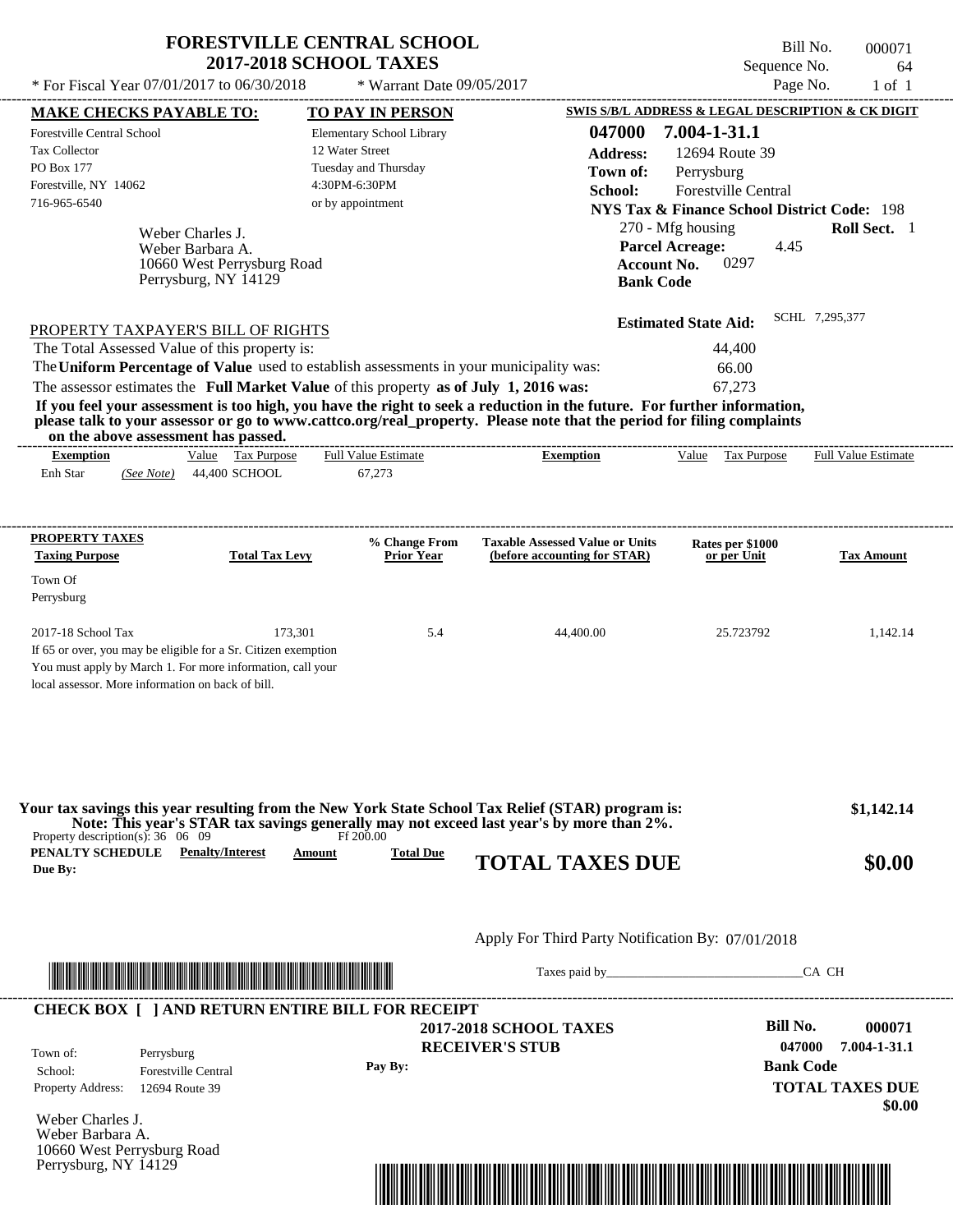| <b>FORESTVILLE CENTRAL SCHOOL</b><br><b>2017-2018 SCHOOL TAXES</b> |                             |  |
|--------------------------------------------------------------------|-----------------------------|--|
| Fiscal Year $07/01/2017$ to $06/30/2018$                           | $*$ Warrant Date 09/05/2017 |  |

Bill No. 000072 Sequence No. 65

| * For Fiscal Year 07/01/2017 to 06/30/2018                                                                                                                                                                                                                                                                                                                                                                                                                                                                                                                                                                                                                                                                                    | * Warrant Date 09/05/2017                                                                                  |                                                                                             |                                                                                                                                                                                                                    | Page No.<br>$1$ of $1$                                                                            |
|-------------------------------------------------------------------------------------------------------------------------------------------------------------------------------------------------------------------------------------------------------------------------------------------------------------------------------------------------------------------------------------------------------------------------------------------------------------------------------------------------------------------------------------------------------------------------------------------------------------------------------------------------------------------------------------------------------------------------------|------------------------------------------------------------------------------------------------------------|---------------------------------------------------------------------------------------------|--------------------------------------------------------------------------------------------------------------------------------------------------------------------------------------------------------------------|---------------------------------------------------------------------------------------------------|
| <b>MAKE CHECKS PAYABLE TO:</b>                                                                                                                                                                                                                                                                                                                                                                                                                                                                                                                                                                                                                                                                                                | <b>TO PAY IN PERSON</b>                                                                                    |                                                                                             |                                                                                                                                                                                                                    | SWIS S/B/L ADDRESS & LEGAL DESCRIPTION & CK DIGIT                                                 |
| Forestville Central School<br>Tax Collector<br><b>PO Box 177</b><br>Forestville, NY 14062<br>716-965-6540<br>Whitcomb Jordan L<br>whitcomb Stacy L<br>12816 Route 39<br>South Dayton, NY 14138<br>PROPERTY TAXPAYER'S BILL OF RIGHTS<br>The Total Assessed Value of this property is:<br>The Uniform Percentage of Value used to establish assessments in your municipality was:<br>The assessor estimates the Full Market Value of this property as of July 1, 2016 was:<br>If you feel your assessment is too high, you have the right to seek a reduction in the future. For further information,<br>please talk to your assessor or go to www.cattco.org/real_property. Please note that the period for filing complaints | Elementary School Library<br>12 Water Street<br>Tuesday and Thursday<br>4:30PM-6:30PM<br>or by appointment | 047000<br><b>Address:</b><br>Town of:<br>School:<br><b>Bank Code</b>                        | 7.004-1-37.2<br>12754 Route 39<br>Perrysburg<br><b>Forestville Central</b><br>210 - 1 Family Res<br><b>Parcel Acreage:</b><br>0191<br><b>Account No.</b><br><b>Estimated State Aid:</b><br>5,600<br>66.00<br>8,485 | <b>NYS Tax &amp; Finance School District Code: 198</b><br>Roll Sect. 1<br>1.41<br>SCHL 7,295,377  |
| on the above assessment has passed.<br>Value Tax Purpose<br><b>Exemption</b>                                                                                                                                                                                                                                                                                                                                                                                                                                                                                                                                                                                                                                                  | <b>Full Value Estimate</b>                                                                                 | <b>Exemption</b>                                                                            | Value Tax Purpose                                                                                                                                                                                                  | Full Value Estimate                                                                               |
| <b>PROPERTY TAXES</b><br><b>Taxing Purpose</b><br><b>Total Tax Levy</b><br>Town Of<br>Perrysburg<br>2017-18 School Tax<br>173,301<br>If 65 or over, you may be eligible for a Sr. Citizen exemption<br>You must apply by March 1. For more information, call your                                                                                                                                                                                                                                                                                                                                                                                                                                                             | % Change From<br><b>Prior Year</b><br>5.4                                                                  | <b>Taxable Assessed Value or Units</b><br>5,600.00                                          | Rates per \$1000<br>or per Unit<br>25.723792                                                                                                                                                                       | <b>Tax Amount</b><br>144.05                                                                       |
| local assessor. More information on back of bill.<br>Property description(s): $44 \quad 06 \quad 09$<br>PENALTY SCHEDULE<br><b>Penalty/Interest</b><br>Due By: 10/05/2017<br>0.00<br>2.88<br>11/02/2017                                                                                                                                                                                                                                                                                                                                                                                                                                                                                                                       | <b>Total Due</b><br>Amount<br>144.05<br>144.05<br>144.05<br>146.93                                         | <b>TOTAL TAXES DUE</b>                                                                      |                                                                                                                                                                                                                    | \$144.05                                                                                          |
| <u> Indian American State and The Communication of the Communication of the Communication of the Communication of the Communication of the Communication of the Communication of the Communication of the Communication of the C</u>                                                                                                                                                                                                                                                                                                                                                                                                                                                                                          |                                                                                                            | Apply For Third Party Notification By: 07/01/2018<br>Taxes paid by                          |                                                                                                                                                                                                                    | CA CH                                                                                             |
|                                                                                                                                                                                                                                                                                                                                                                                                                                                                                                                                                                                                                                                                                                                               |                                                                                                            |                                                                                             |                                                                                                                                                                                                                    |                                                                                                   |
| <b>CHECK BOX [ ] AND RETURN ENTIRE BILL FOR RECEIPT</b><br>Town of:<br>Perrysburg<br>School:<br><b>Forestville Central</b><br>Property Address:<br>12754 Route 39                                                                                                                                                                                                                                                                                                                                                                                                                                                                                                                                                             | Pay By: 10/05/2017<br>11/02/2017                                                                           | <b>2017-2018 SCHOOL TAXES</b><br><b>RECEIVER'S STUB</b><br>0.00<br>144.05<br>2.88<br>144.05 | 144.05<br>146.93                                                                                                                                                                                                   | <b>Bill No.</b><br>000072<br>047000<br>7.004-1-37.2<br><b>Bank Code</b><br><b>TOTAL TAXES DUE</b> |
| Whitcomb Jordan L<br>whitcomb Stacy L                                                                                                                                                                                                                                                                                                                                                                                                                                                                                                                                                                                                                                                                                         |                                                                                                            |                                                                                             |                                                                                                                                                                                                                    | \$144.05                                                                                          |



12816 Route 39

South Dayton, NY 14138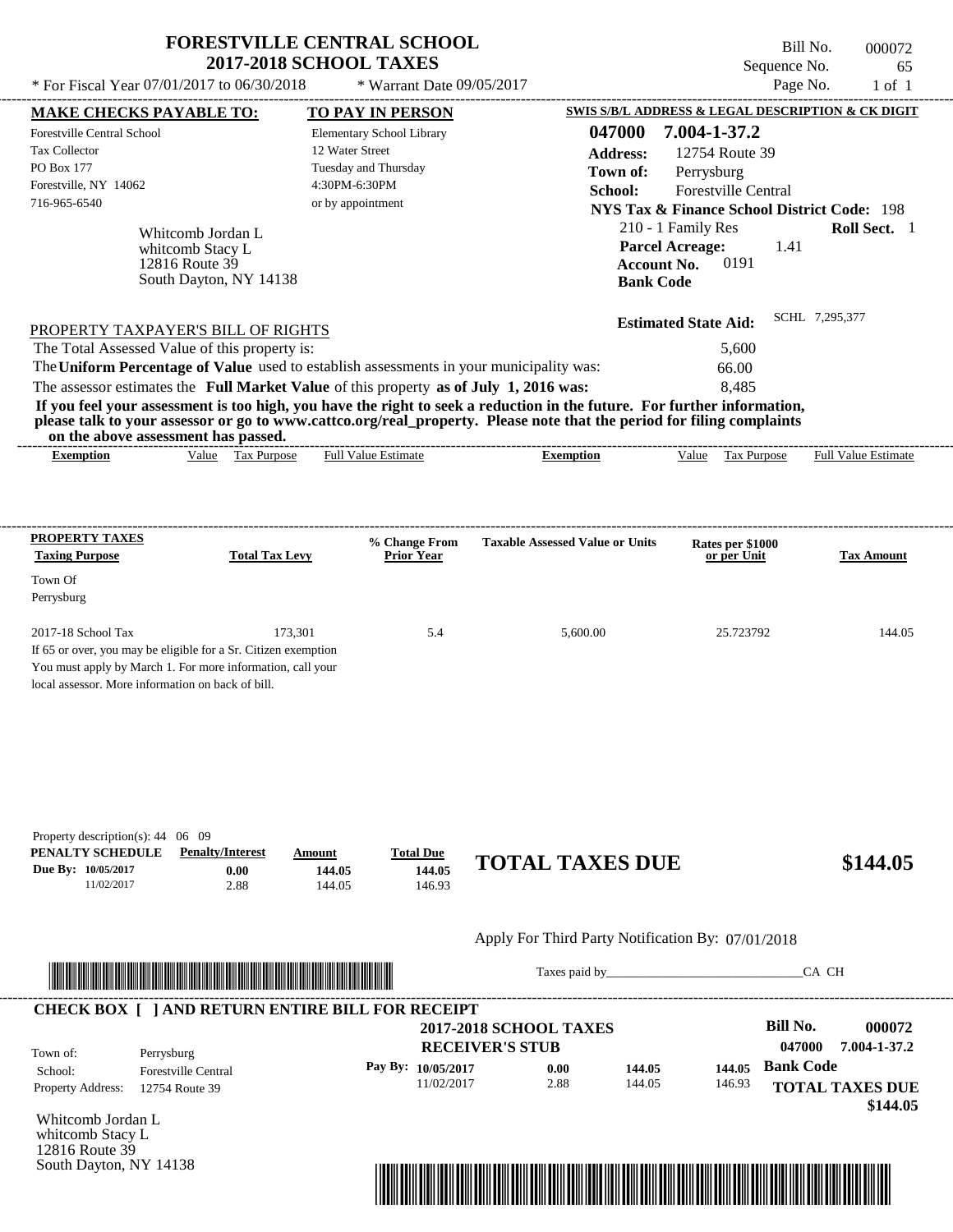| * For Fiscal Year 07/01/2017 to 06/30/2018<br>Page No.<br>* Warrant Date 09/05/2017<br><b>SWIS S/B/L ADDRESS &amp; LEGAL DESCRIPTION &amp; CK DIGIT</b><br><b>MAKE CHECKS PAYABLE TO:</b><br><b>TO PAY IN PERSON</b><br>7.004-1-40.6<br>047000<br>Forestville Central School<br>Elementary School Library<br><b>Tax Collector</b><br>12 Water Street<br><b>Address:</b><br>Route 39<br><b>PO Box 177</b><br>Tuesday and Thursday<br>Town of:<br>Perrysburg<br>Forestville, NY 14062<br>4:30PM-6:30PM<br><b>Forestville Central</b><br>School:<br>716-965-6540<br>or by appointment<br><b>NYS Tax &amp; Finance School District Code: 198</b><br>312 - Vac w/imprv<br><b>Roll Sect.</b> 1<br>WHITCOMB JORDAN L.<br><b>Parcel Acreage:</b><br>3.70<br>WHITCOMB STACEY L.<br>0838<br>12816 ROUTE 39<br><b>Account No.</b><br>SOUTH DAYTON, NY 14138<br><b>Bank Code</b><br>SCHL 7.295.377<br><b>Estimated State Aid:</b><br>PROPERTY TAXPAYER'S BILL OF RIGHTS |
|-------------------------------------------------------------------------------------------------------------------------------------------------------------------------------------------------------------------------------------------------------------------------------------------------------------------------------------------------------------------------------------------------------------------------------------------------------------------------------------------------------------------------------------------------------------------------------------------------------------------------------------------------------------------------------------------------------------------------------------------------------------------------------------------------------------------------------------------------------------------------------------------------------------------------------------------------------------|
|                                                                                                                                                                                                                                                                                                                                                                                                                                                                                                                                                                                                                                                                                                                                                                                                                                                                                                                                                             |
|                                                                                                                                                                                                                                                                                                                                                                                                                                                                                                                                                                                                                                                                                                                                                                                                                                                                                                                                                             |
|                                                                                                                                                                                                                                                                                                                                                                                                                                                                                                                                                                                                                                                                                                                                                                                                                                                                                                                                                             |
|                                                                                                                                                                                                                                                                                                                                                                                                                                                                                                                                                                                                                                                                                                                                                                                                                                                                                                                                                             |
|                                                                                                                                                                                                                                                                                                                                                                                                                                                                                                                                                                                                                                                                                                                                                                                                                                                                                                                                                             |
|                                                                                                                                                                                                                                                                                                                                                                                                                                                                                                                                                                                                                                                                                                                                                                                                                                                                                                                                                             |
|                                                                                                                                                                                                                                                                                                                                                                                                                                                                                                                                                                                                                                                                                                                                                                                                                                                                                                                                                             |
|                                                                                                                                                                                                                                                                                                                                                                                                                                                                                                                                                                                                                                                                                                                                                                                                                                                                                                                                                             |
|                                                                                                                                                                                                                                                                                                                                                                                                                                                                                                                                                                                                                                                                                                                                                                                                                                                                                                                                                             |
|                                                                                                                                                                                                                                                                                                                                                                                                                                                                                                                                                                                                                                                                                                                                                                                                                                                                                                                                                             |
|                                                                                                                                                                                                                                                                                                                                                                                                                                                                                                                                                                                                                                                                                                                                                                                                                                                                                                                                                             |
| The Total Assessed Value of this property is:<br>14,800<br>The Uniform Percentage of Value used to establish assessments in your municipality was:<br>66.00<br>The assessor estimates the Full Market Value of this property as of July 1, 2016 was:<br>22,424<br>If you feel your assessment is too high, you have the right to seek a reduction in the future. For further information,<br>please talk to your assessor or go to www.cattco.org/real_property. Please note that the period for filing complaints<br>on the above assessment has passed.<br><b>Full Value Estimate</b><br><b>Full Value Estimate</b><br>Value Tax Purpose<br>Value Tax Purpose<br><b>Exemption</b><br><b>Exemption</b>                                                                                                                                                                                                                                                     |
|                                                                                                                                                                                                                                                                                                                                                                                                                                                                                                                                                                                                                                                                                                                                                                                                                                                                                                                                                             |
| <b>PROPERTY TAXES</b><br>% Change From<br><b>Taxable Assessed Value or Units</b><br>Rates per \$1000                                                                                                                                                                                                                                                                                                                                                                                                                                                                                                                                                                                                                                                                                                                                                                                                                                                        |
| <b>Taxing Purpose</b><br><b>Total Tax Levy</b><br><b>Prior Year</b><br>or per Unit<br><b>Tax Amount</b>                                                                                                                                                                                                                                                                                                                                                                                                                                                                                                                                                                                                                                                                                                                                                                                                                                                     |
|                                                                                                                                                                                                                                                                                                                                                                                                                                                                                                                                                                                                                                                                                                                                                                                                                                                                                                                                                             |
|                                                                                                                                                                                                                                                                                                                                                                                                                                                                                                                                                                                                                                                                                                                                                                                                                                                                                                                                                             |
|                                                                                                                                                                                                                                                                                                                                                                                                                                                                                                                                                                                                                                                                                                                                                                                                                                                                                                                                                             |
| Town Of<br>Perrysburg<br>2017-18 School Tax<br>173.301<br>5.4<br>25.723792<br>14,800.00<br>If 65 or over, you may be eligible for a Sr. Citizen exemption                                                                                                                                                                                                                                                                                                                                                                                                                                                                                                                                                                                                                                                                                                                                                                                                   |

| Property description(s): $44 \quad 06 \quad 09$ |                         |        |                  |                        |          |
|-------------------------------------------------|-------------------------|--------|------------------|------------------------|----------|
| PENALTY SCHEDULE                                | <b>Penalty/Interest</b> | Amount | <b>Total Due</b> |                        |          |
| Due By: 10/05/2017                              | $0.00\,$                | 380.71 | 380.71           | <b>TOTAL TAXES DUE</b> | \$380.71 |
| 11/02/2017                                      | 7.61                    | 380.71 | 388.32           |                        |          |



Taxes paid by\_\_\_\_\_\_\_\_\_\_\_\_\_\_\_\_\_\_\_\_\_\_\_\_\_\_\_\_\_\_\_CA CH



WHITCOMB JORDAN L. WHITCOMB STACEY L. 12816 ROUTE 39 SOUTH DAYTON, NY 14138

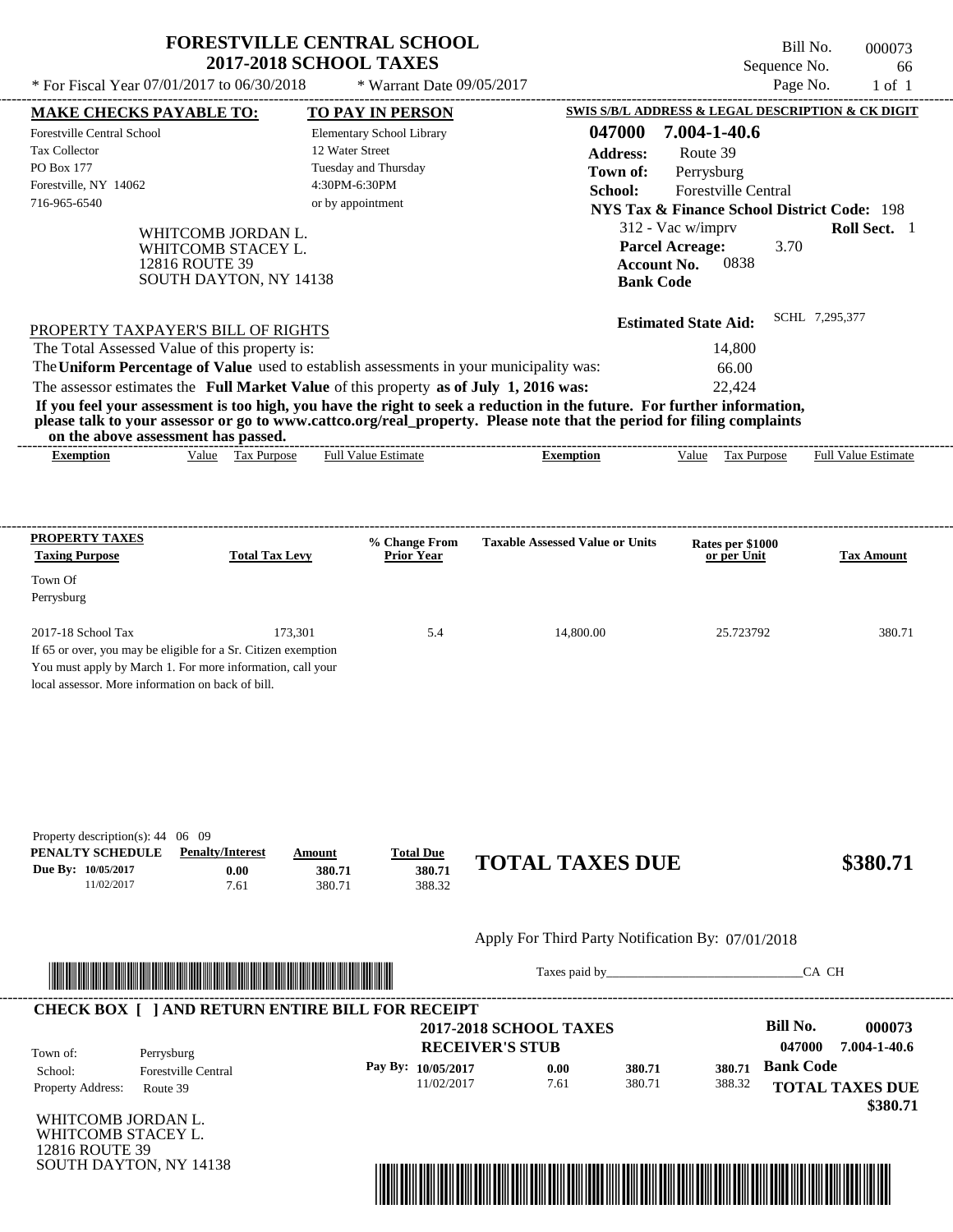| * For Fiscal Year 07/01/2017 to 06/30/2018                                                                                                                                                              |                                                         | <b>FORESTVILLE CENTRAL SCHOOL</b><br><b>2017-2018 SCHOOL TAXES</b><br>* Warrant Date 09/05/2017                                                                                  |                                                                                                                                                                                                                                                  | Bill No.<br>Sequence No.<br>Page No.                                                                                                                                                                                     | 000074<br>67<br>$1$ of $1$ |
|---------------------------------------------------------------------------------------------------------------------------------------------------------------------------------------------------------|---------------------------------------------------------|----------------------------------------------------------------------------------------------------------------------------------------------------------------------------------|--------------------------------------------------------------------------------------------------------------------------------------------------------------------------------------------------------------------------------------------------|--------------------------------------------------------------------------------------------------------------------------------------------------------------------------------------------------------------------------|----------------------------|
|                                                                                                                                                                                                         |                                                         |                                                                                                                                                                                  |                                                                                                                                                                                                                                                  | SWIS S/B/L ADDRESS & LEGAL DESCRIPTION & CK DIGIT                                                                                                                                                                        |                            |
| <b>MAKE CHECKS PAYABLE TO:</b><br>Forestville Central School<br><b>Tax Collector</b><br>PO Box 177<br>Forestville, NY 14062<br>716-965-6540                                                             | Zynda Stanley Jr<br>154 Woodlawn Ave<br>Depew, NY 14043 | TO PAY IN PERSON<br>Elementary School Library<br>12 Water Street<br>Tuesday and Thursday<br>4:30PM-6:30PM<br>or by appointment                                                   | 047000<br><b>Address:</b><br>Town of:<br>School:<br><b>Bank Code</b>                                                                                                                                                                             | 7.004-1-22<br>12549 Pudding Lane Rd<br>Perrysburg<br>Forestville Central<br><b>NYS Tax &amp; Finance School District Code: 198</b><br>260 - Seasonal res<br><b>Parcel Acreage:</b><br>6.50<br><b>Account No.</b><br>0573 | Roll Sect. 1               |
| PROPERTY TAXPAYER'S BILL OF RIGHTS<br>The Total Assessed Value of this property is:                                                                                                                     |                                                         | The Uniform Percentage of Value used to establish assessments in your municipality was:<br>The assessor estimates the Full Market Value of this property as of July 1, 2016 was: | If you feel your assessment is too high, you have the right to seek a reduction in the future. For further information,<br>please talk to your assessor or go to www.cattco.org/real_property. Please note that the period for filing complaints | <b>Estimated State Aid:</b><br>38,400<br>66.00<br>58,182                                                                                                                                                                 | SCHL 7,295,377             |
| on the above assessment has passed.<br><b>Exemption</b>                                                                                                                                                 | Value Tax Purpose                                       | <b>Full Value Estimate</b>                                                                                                                                                       | <b>Exemption</b>                                                                                                                                                                                                                                 | Value<br><b>Tax Purpose</b>                                                                                                                                                                                              | <b>Full Value Estimate</b> |
| <b>PROPERTY TAXES</b><br><b>Taxing Purpose</b><br>Town Of<br>Perrysburg                                                                                                                                 | <b>Total Tax Levy</b>                                   | % Change From<br>Prior Year                                                                                                                                                      | <b>Taxable Assessed Value or Units</b>                                                                                                                                                                                                           | Rates per \$1000<br>or per Unit                                                                                                                                                                                          | <b>Tax Amount</b>          |
| 2017-18 School Tax<br>If 65 or over, you may be eligible for a Sr. Citizen exemption<br>You must apply by March 1. For more information, call your<br>local assessor. More information on back of bill. | 173,301                                                 | 5.4                                                                                                                                                                              | 38,400.00                                                                                                                                                                                                                                        | 25.723792                                                                                                                                                                                                                | 987.79                     |
| Property description(s): 37 06 09<br>PENALTY SCHEDULE<br>Due By: 10/05/2017<br>11/02/2017                                                                                                               | <b>Penalty/Interest</b><br>0.00<br>19.76                | <b>Total Due</b><br>Amount<br>987.79<br>987.79<br>987.79<br>1.007.55                                                                                                             | <b>TOTAL TAXES DUE</b>                                                                                                                                                                                                                           |                                                                                                                                                                                                                          | \$987.79                   |
|                                                                                                                                                                                                         |                                                         |                                                                                                                                                                                  |                                                                                                                                                                                                                                                  |                                                                                                                                                                                                                          |                            |
|                                                                                                                                                                                                         |                                                         |                                                                                                                                                                                  | Apply For Third Party Notification By: 07/01/2018                                                                                                                                                                                                |                                                                                                                                                                                                                          |                            |

| Town of:                 | Perrysburg                 | <b>2017-2018 SCHOOL TAXES</b><br><b>RECEIVER'S STUB</b> |       |        |          | <b>Bill No.</b><br>047000 | 000074<br>7.004-1-22 |
|--------------------------|----------------------------|---------------------------------------------------------|-------|--------|----------|---------------------------|----------------------|
| School:                  | <b>Forestville Central</b> | Pay By: 10/05/2017                                      | 0.00  | 987.79 | 987.79   | <b>Bank Code</b>          |                      |
| <b>Property Address:</b> | 12549 Pudding Lane Rd      | 11/02/2017                                              | 19.76 | 987.79 | 1,007.55 | <b>TOTAL TAXES DUE</b>    |                      |

Zynda Stanley Jr 154 Woodlawn Ave Depew, NY 14043

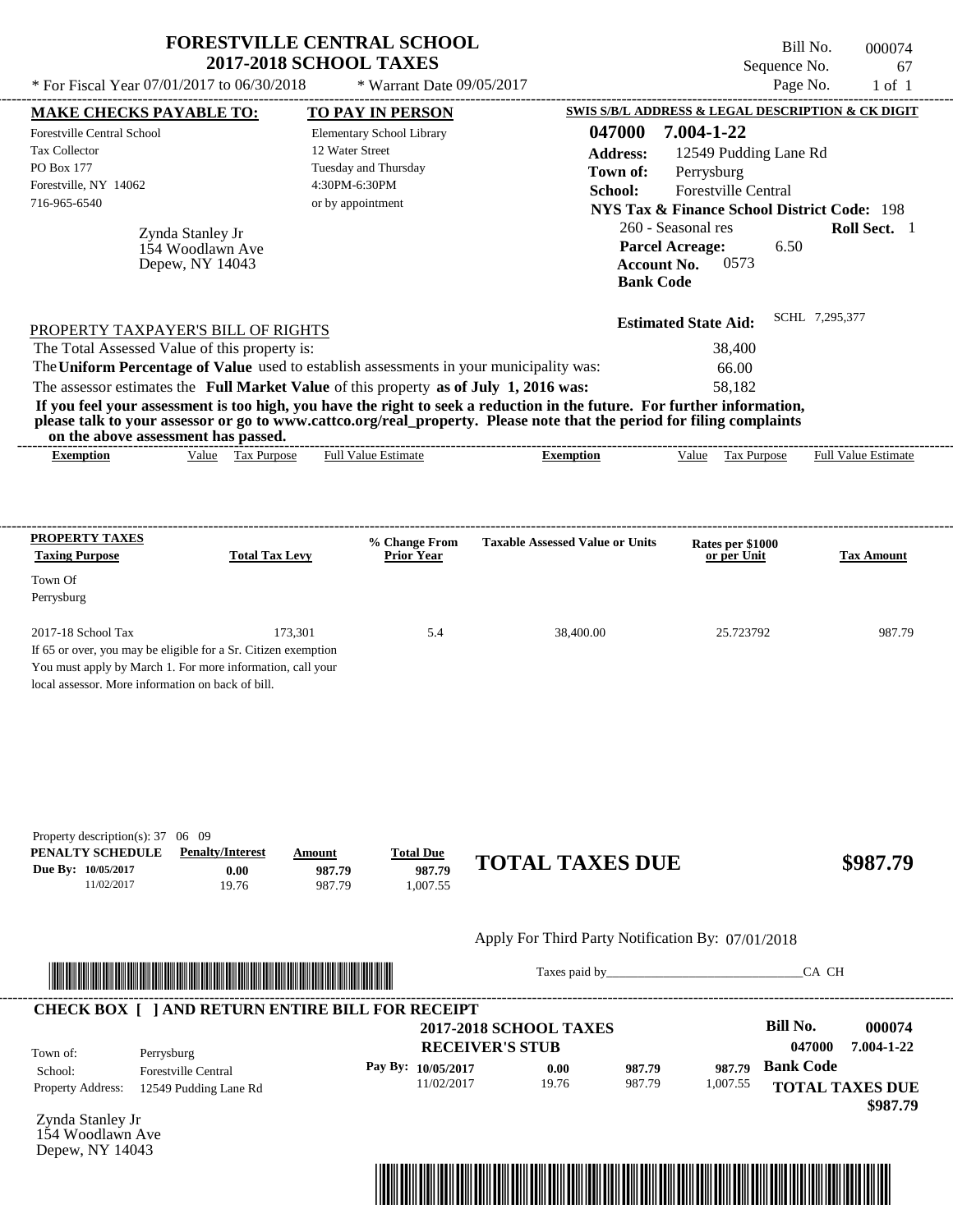|                                                | <b>FORESTVILLE CENTRAL SCHOOL</b><br><b>2017-2018 SCHOOL TAXES</b> |                 | Bill No.<br>Sequence No.                          | 000058<br>68 |
|------------------------------------------------|--------------------------------------------------------------------|-----------------|---------------------------------------------------|--------------|
| * For Fiscal Year $07/01/2017$ to $06/30/2018$ | * Warrant Date $09/05/2017$                                        |                 | Page No.                                          | $1$ of $1$   |
| <b>MAKE CHECKS PAYABLE TO:</b>                 | TO PAY IN PERSON                                                   |                 | SWIS S/B/L ADDRESS & LEGAL DESCRIPTION & CK DIGIT |              |
| Forestville Central School                     | <b>Elementary School Library</b>                                   | 047000          | 7.004-1-24.2                                      |              |
| Tax Collector                                  | 12 Water Street                                                    | <b>Address:</b> | 10818 W Perrysburg Rd                             |              |
| PO Box 177                                     | Tuesday and Thursday                                               | Town of:        | Perrysburg                                        |              |
| Forestville, NY 14062                          | 4:30PM-6:30PM                                                      | <b>School:</b>  | Forestville Central                               |              |

Suraf Steven **NYS Tax & Finance School District Code:** 198 210 - 1 Family Res **Roll Sect.** 1 4.85 **Account No.** 1219 **Bank Code** 012 **Estimated State Aid:** SCHL 7,295,377 PROPERTY TAXPAYER'S BILL OF RIGHTS The assessor estimates the **Full Market Value** of this property **as of July 1, 2016 was:** 65,606 The Total Assessed Value of this property is: 43,300 The **Uniform Percentage of Value** used to establish assessments in your municipality was: 66.00 **If you feel your assessment is too high, you have the right to seek a reduction in the future. For further information, Parcel Acreage:** Suraf Casey 10818 W Perrysburg Rd Perrysburg, NY 14129

**please talk to your assessor or go to www.cattco.org/real\_property. Please note that the period for filing complaints on the above assessment has passed.** ----------------------------------------------------------------------------------------------------------------------------------------------------------------------------------------------------

| xemption | ⁄ alue | ľаx<br>Purpose | Full<br>Estimate<br>Value | xemption | alue | <b>AITDOS</b><br>l ax | Estimate<br>alue<br>⊦u∏ |
|----------|--------|----------------|---------------------------|----------|------|-----------------------|-------------------------|
|          |        |                |                           |          |      |                       |                         |

| <b>PROPERTY TAXES</b><br><b>Taxing Purpose</b>                 | <b>Total Tax Levy</b> | % Change From<br><b>Prior Year</b> | <b>Taxable Assessed Value or Units</b> | Rates per \$1000<br>or per Unit | <b>Tax Amount</b> |
|----------------------------------------------------------------|-----------------------|------------------------------------|----------------------------------------|---------------------------------|-------------------|
| Town Of                                                        |                       |                                    |                                        |                                 |                   |
| Perrysburg                                                     |                       |                                    |                                        |                                 |                   |
| $2017-18$ School Tax                                           | 173.301               | 5.4                                | 43,300.00                              | 25.723792                       | 1,113.84          |
| If 65 or over, you may be eligible for a Sr. Citizen exemption |                       |                                    |                                        |                                 |                   |
| You must apply by March 1. For more information, call your     |                       |                                    |                                        |                                 |                   |
| local assessor. More information on back of bill.              |                       |                                    |                                        |                                 |                   |
|                                                                |                       |                                    |                                        |                                 |                   |

| PENALTY SCHEDULE<br>Due By: 10/05/2017 | <b>Penalty/Interest</b><br>$0.00\,$ | Amount<br>1.113.84 | <b>Total Due</b><br>1.113.84 | <b>TOTAL TAXES DUE</b> | \$1,113.84 |
|----------------------------------------|-------------------------------------|--------------------|------------------------------|------------------------|------------|
| 11/02/2017                             | 22.28                               | .113.84            | .136.12                      |                        |            |

# Apply For Third Party Notification By: 07/01/2018



716-965-6540 or by appointment

Taxes paid by\_\_\_\_\_\_\_\_\_\_\_\_\_\_\_\_\_\_\_\_\_\_\_\_\_\_\_\_\_\_\_CA CH

| Town of:                 | Perrysburg                 | <b>2017-2018 SCHOOL TAXES</b><br><b>RECEIVER'S STUB</b> |       |          |          | Bill No.<br>047000   | 000058<br>7.004-1-24.2 |
|--------------------------|----------------------------|---------------------------------------------------------|-------|----------|----------|----------------------|------------------------|
| School:                  | <b>Forestville Central</b> | Pay By: $10/05/2017$                                    | 0.00  | 1,113.84 | 1.113.84 | <b>Bank Code</b> 012 |                        |
| <b>Property Address:</b> | 10818 W Perrysburg Rd      | 11/02/2017                                              | 22.28 | 1,113.84 | 1,136.12 |                      | <b>TOTAL TAXES DUE</b> |

Suraf Steven Suraf Casey 10818 W Perrysburg Rd Perrysburg, NY 14129

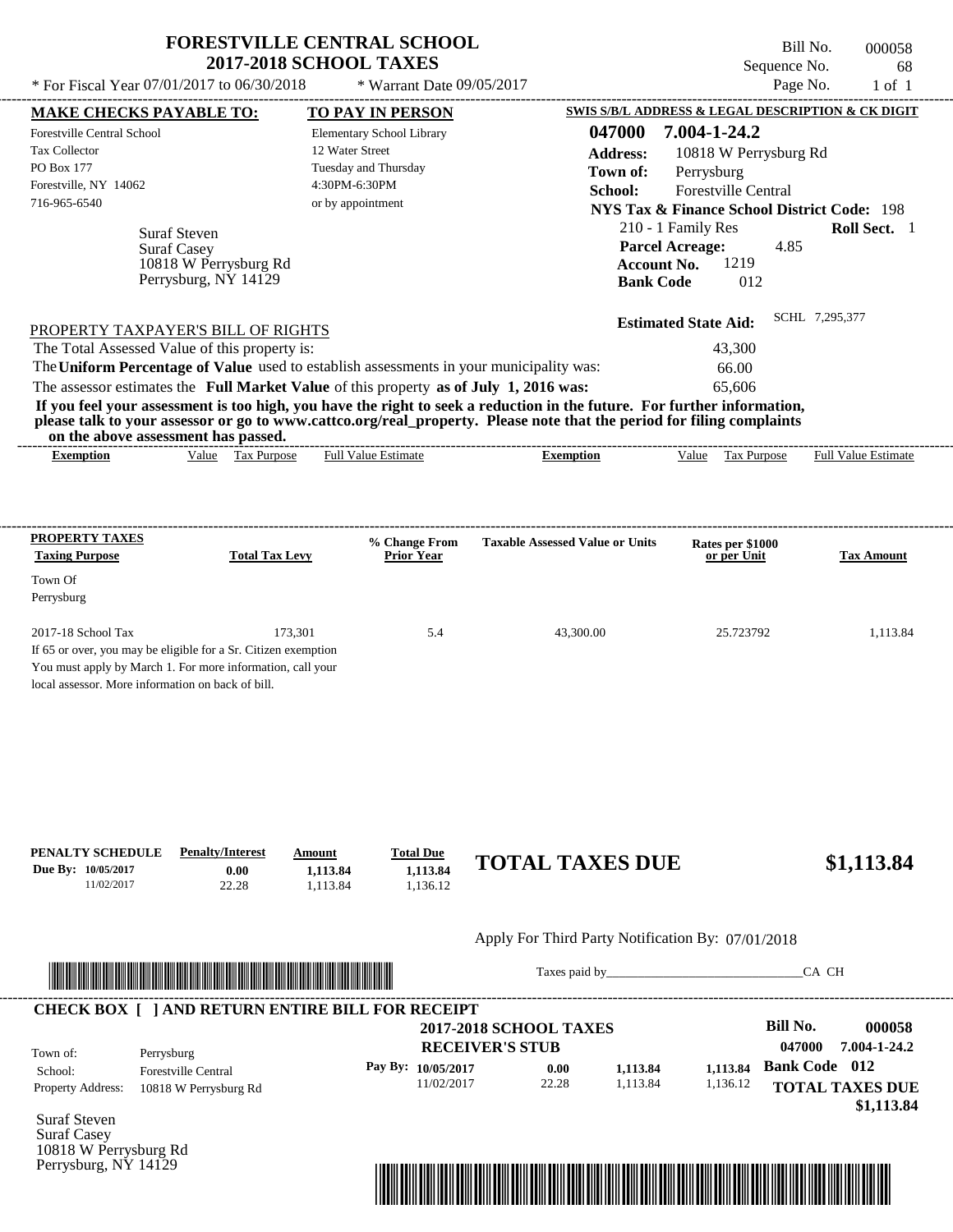| * For Fiscal Year 07/01/2017 to 06/30/2018              |                                       | * Warrant Date 09/05/2017                                                               |                                                                                                                                                                                                                                                  | Sequence No.                                           | 69<br>Page No.<br>$1$ of $1$ |
|---------------------------------------------------------|---------------------------------------|-----------------------------------------------------------------------------------------|--------------------------------------------------------------------------------------------------------------------------------------------------------------------------------------------------------------------------------------------------|--------------------------------------------------------|------------------------------|
| <b>MAKE CHECKS PAYABLE TO:</b>                          |                                       | TO PAY IN PERSON                                                                        |                                                                                                                                                                                                                                                  | SWIS S/B/L ADDRESS & LEGAL DESCRIPTION & CK DIGIT      |                              |
| <b>Forestville Central School</b>                       |                                       | Elementary School Library                                                               | 047000                                                                                                                                                                                                                                           | 7.004-1-42                                             |                              |
| <b>Tax Collector</b>                                    |                                       | 12 Water Street                                                                         |                                                                                                                                                                                                                                                  |                                                        |                              |
| <b>PO Box 177</b>                                       |                                       | Tuesday and Thursday                                                                    | <b>Address:</b>                                                                                                                                                                                                                                  | 12902 Route 39                                         |                              |
| Forestville, NY 14062                                   |                                       | 4:30PM-6:30PM                                                                           | Town of:                                                                                                                                                                                                                                         | Perrysburg                                             |                              |
| 716-965-6540                                            |                                       | or by appointment                                                                       | School:                                                                                                                                                                                                                                          | Forestville Central                                    |                              |
|                                                         |                                       |                                                                                         |                                                                                                                                                                                                                                                  | <b>NYS Tax &amp; Finance School District Code: 198</b> |                              |
|                                                         | Buscaglia Robert W                    |                                                                                         |                                                                                                                                                                                                                                                  | 240 - Rural res                                        | Roll Sect. 1                 |
|                                                         | Buscaglia Valerie S                   |                                                                                         |                                                                                                                                                                                                                                                  | 13.97<br><b>Parcel Acreage:</b>                        |                              |
|                                                         | 12902 Route 39<br>S. Dayton, NY 14138 |                                                                                         |                                                                                                                                                                                                                                                  | <b>Account No.</b><br>0495                             |                              |
|                                                         |                                       |                                                                                         | <b>Bank Code</b>                                                                                                                                                                                                                                 | 017                                                    |                              |
|                                                         |                                       |                                                                                         |                                                                                                                                                                                                                                                  | <b>Estimated State Aid:</b>                            | SCHL 7,295,377               |
|                                                         |                                       |                                                                                         |                                                                                                                                                                                                                                                  |                                                        |                              |
| PROPERTY TAXPAYER'S BILL OF RIGHTS                      |                                       |                                                                                         |                                                                                                                                                                                                                                                  |                                                        |                              |
| The Total Assessed Value of this property is:           |                                       |                                                                                         |                                                                                                                                                                                                                                                  | 77,600                                                 |                              |
|                                                         |                                       | The Uniform Percentage of Value used to establish assessments in your municipality was: |                                                                                                                                                                                                                                                  | 66.00                                                  |                              |
|                                                         |                                       | The assessor estimates the Full Market Value of this property as of July 1, 2016 was:   | If you feel your assessment is too high, you have the right to seek a reduction in the future. For further information,<br>please talk to your assessor or go to www.cattco.org/real_property. Please note that the period for filing complaints | 117,576                                                |                              |
| on the above assessment has passed.<br><b>Exemption</b> | Tax Purpose<br>Value                  | <b>Full Value Estimate</b>                                                              | <b>Exemption</b>                                                                                                                                                                                                                                 | Value<br>Tax Purpose                                   | <b>Full Value Estimate</b>   |
| PROPERTY TAXES<br><b>Taxing Purpose</b><br>Town Of      | <b>Total Tax Levy</b>                 | % Change From<br><b>Prior Year</b>                                                      | <b>Taxable Assessed Value or Units</b>                                                                                                                                                                                                           | Rates per \$1000<br>or per Unit                        |                              |
| Perrysburg                                              |                                       |                                                                                         |                                                                                                                                                                                                                                                  |                                                        | <b>Tax Amount</b>            |
| $2017-18$ School Tax                                    | 173,301                               | 5.4                                                                                     | 77,600.00                                                                                                                                                                                                                                        | 25.723792                                              | 1.996.17                     |

| Property description(s): $44\,06\,09$ | Pond                    |         | Stg Wells #949,1009,1732 |                        |            |
|---------------------------------------|-------------------------|---------|--------------------------|------------------------|------------|
| PENALTY SCHEDULE                      | <b>Penalty/Interest</b> | Amount  | <b>Total Due</b>         |                        |            |
| Due By: 10/05/2017                    | $0.00\,$                | .996.17 | 1.996.17                 | <b>TOTAL TAXES DUE</b> | \$1,996.17 |
| 1/02/2017                             | 39.92                   | .996.17 | 2.036.09                 |                        |            |



Taxes paid by\_\_\_\_\_\_\_\_\_\_\_\_\_\_\_\_\_\_\_\_\_\_\_\_\_\_\_\_\_\_\_CA CH



Buscaglia Robert W Buscaglia Valerie S 12902 Route 39 S. Dayton, NY 14138

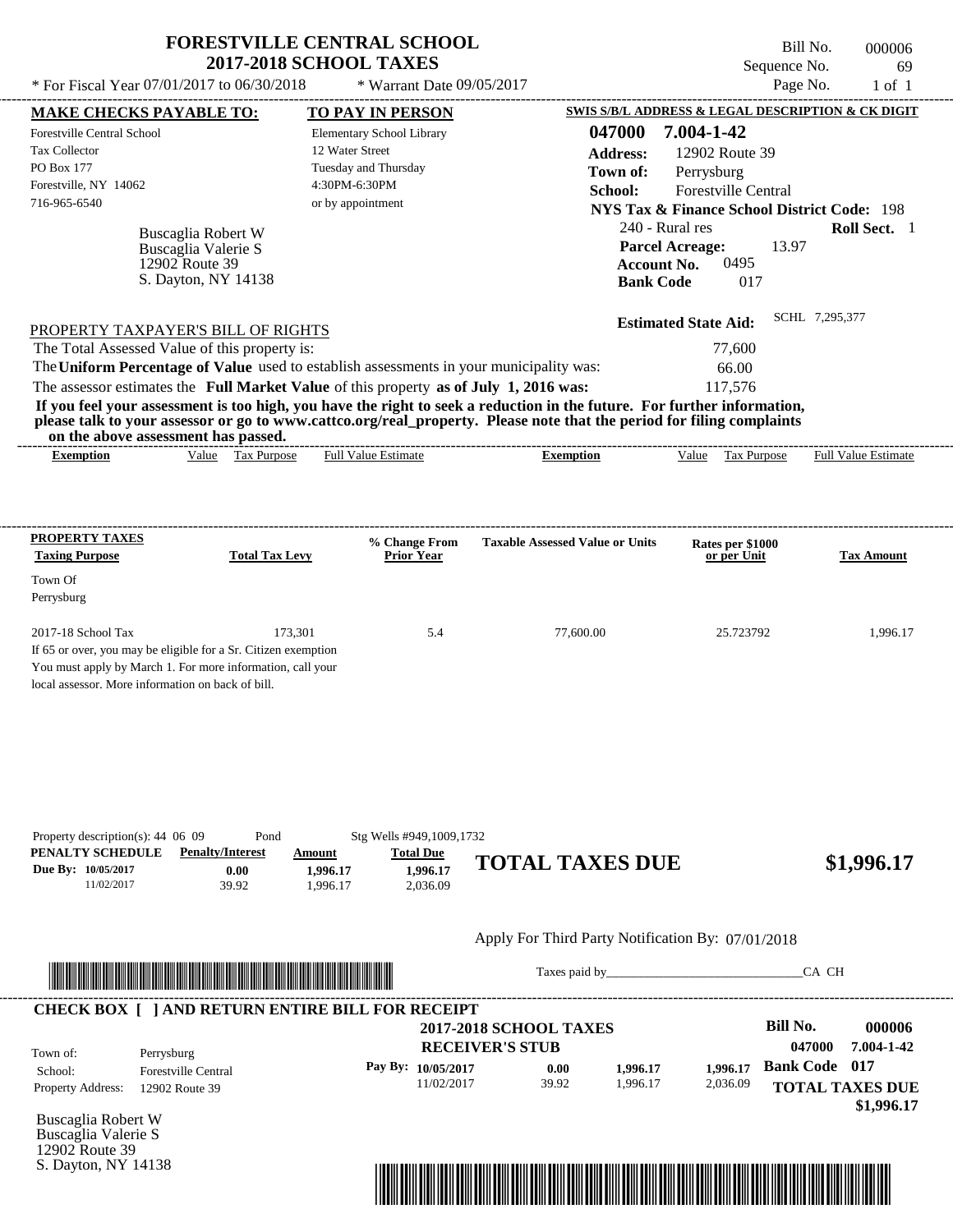| * For Fiscal Year 07/01/2017 to 06/30/2018                                                                                                                                                                                                                                                                                                                       | <b>FORESTVILLE CENTRAL SCHOOL</b><br><b>2017-2018 SCHOOL TAXES</b><br>* Warrant Date 09/05/2017 |                                                                        | Sequence No.                                                                                                                                                             | Bill No.<br>000013<br>70<br>Page No.<br>$1$ of $1$ |
|------------------------------------------------------------------------------------------------------------------------------------------------------------------------------------------------------------------------------------------------------------------------------------------------------------------------------------------------------------------|-------------------------------------------------------------------------------------------------|------------------------------------------------------------------------|--------------------------------------------------------------------------------------------------------------------------------------------------------------------------|----------------------------------------------------|
| <b>MAKE CHECKS PAYABLE TO:</b>                                                                                                                                                                                                                                                                                                                                   | TO PAY IN PERSON                                                                                |                                                                        | SWIS S/B/L ADDRESS & LEGAL DESCRIPTION & CK DIGIT                                                                                                                        |                                                    |
| Forestville Central School                                                                                                                                                                                                                                                                                                                                       | Elementary School Library                                                                       | 047000                                                                 | 7.004-1-45                                                                                                                                                               |                                                    |
| <b>Tax Collector</b>                                                                                                                                                                                                                                                                                                                                             | 12 Water Street                                                                                 | <b>Address:</b>                                                        | 10749 W Perrysburg Rd                                                                                                                                                    |                                                    |
| PO Box 177                                                                                                                                                                                                                                                                                                                                                       | Tuesday and Thursday                                                                            | Town of:                                                               | Perrysburg                                                                                                                                                               |                                                    |
| Forestville, NY 14062                                                                                                                                                                                                                                                                                                                                            | 4:30PM-6:30PM                                                                                   | School:                                                                | <b>Forestville Central</b>                                                                                                                                               |                                                    |
| 716-965-6540                                                                                                                                                                                                                                                                                                                                                     | or by appointment                                                                               |                                                                        | <b>NYS Tax &amp; Finance School District Code: 198</b>                                                                                                                   |                                                    |
| Ebersole Ray L<br>Ebersole Phyllis K<br>10749 W Perrysburg Rd<br>Perrysburg, NY 14129<br>PROPERTY TAXPAYER'S BILL OF RIGHTS<br>The Total Assessed Value of this property is:<br>The Uniform Percentage of Value used to establish assessments in your municipality was:<br>The assessor estimates the Full Market Value of this property as of July 1, 2016 was: |                                                                                                 |                                                                        | 240 - Rural res<br>63.97<br><b>Parcel Acreage:</b><br>0199<br><b>Account No.</b><br><b>Bank Code</b><br>017<br><b>Estimated State Aid:</b><br>85,600<br>66.00<br>129.697 | Roll Sect. 1<br>SCHL 7,295,377                     |
| If you feel your assessment is too high, you have the right to seek a reduction in the future. For further information,<br>please talk to your assessor or go to www.cattco.org/real_property. Please note that the period for filing complaints<br>on the above assessment has passed.                                                                          |                                                                                                 |                                                                        |                                                                                                                                                                          |                                                    |
| Value Tax Purpose<br><b>Exemption</b>                                                                                                                                                                                                                                                                                                                            | <b>Full Value Estimate</b>                                                                      | <b>Exemption</b>                                                       | <b>Tax Purpose</b><br>Value                                                                                                                                              | <b>Full Value Estimate</b>                         |
| Ag Dist<br>23,876 CO/TOWN/SCH                                                                                                                                                                                                                                                                                                                                    | 36.176                                                                                          | Bas Star<br>(See Note)                                                 | 21.300 SCHOOL                                                                                                                                                            | 32,273                                             |
| PROPERTY TAXES<br><b>Taxing Purpose</b><br><b>Total Tax Levy</b><br>Town Of<br>Perrysburg                                                                                                                                                                                                                                                                        | % Change From<br><b>Prior Year</b>                                                              | <b>Taxable Assessed Value or Units</b><br>(before accounting for STAR) | Rates per \$1000<br>or per Unit                                                                                                                                          | <b>Tax Amount</b>                                  |
|                                                                                                                                                                                                                                                                                                                                                                  |                                                                                                 |                                                                        |                                                                                                                                                                          |                                                    |

If 65 or over, you may be eligible for a Sr. Citizen exemption You must apply by March 1. For more information, call your

local assessor. More information on back of bill.

MAY BE SUBJECT TO PAYMENT UNDER AG DIST LAW UNTIL 2021

| PENALTY SCHEDULE<br>Due By: 10/05/2017<br>11/02/2017 | <b>Penalty/Interest</b><br>0.00<br>21.22                                                                             | Amount<br>1,060.78<br>1.060.78 | <b>Total Due</b><br>1,060.78<br>1,082.00 | <b>TOTAL TAXES DUE</b>                                  |                      |                      | \$1,060.78                                 |
|------------------------------------------------------|----------------------------------------------------------------------------------------------------------------------|--------------------------------|------------------------------------------|---------------------------------------------------------|----------------------|----------------------|--------------------------------------------|
|                                                      |                                                                                                                      |                                |                                          | Apply For Third Party Notification By: 07/01/2018       |                      |                      |                                            |
|                                                      |                                                                                                                      |                                |                                          |                                                         |                      |                      |                                            |
|                                                      | <u> 1989 - Johann Maria Maria Maria Maria Maria Maria Maria Maria Maria Maria Maria Maria Maria Maria Maria Mari</u> |                                |                                          |                                                         | Taxes paid by        |                      | CA CH                                      |
|                                                      | <b>CHECK BOX     AND RETURN ENTIRE BILL FOR RECEIPT</b>                                                              |                                |                                          |                                                         |                      |                      |                                            |
|                                                      |                                                                                                                      |                                |                                          | <b>2017-2018 SCHOOL TAXES</b><br><b>RECEIVER'S STUB</b> |                      |                      | Bill No.<br>000013<br>047000<br>7.004-1-45 |
| Town of:<br>School:                                  | Perrysburg<br><b>Forestville Central</b>                                                                             |                                | Pay By: 10/05/2017<br>11/02/2017         | 0.00<br>21.22                                           | 1,060.78<br>1,060.78 | 1.060.78<br>1,082.00 | <b>Bank Code</b> 017                       |

10749 W Perrysburg Rd Perrysburg, NY 14129

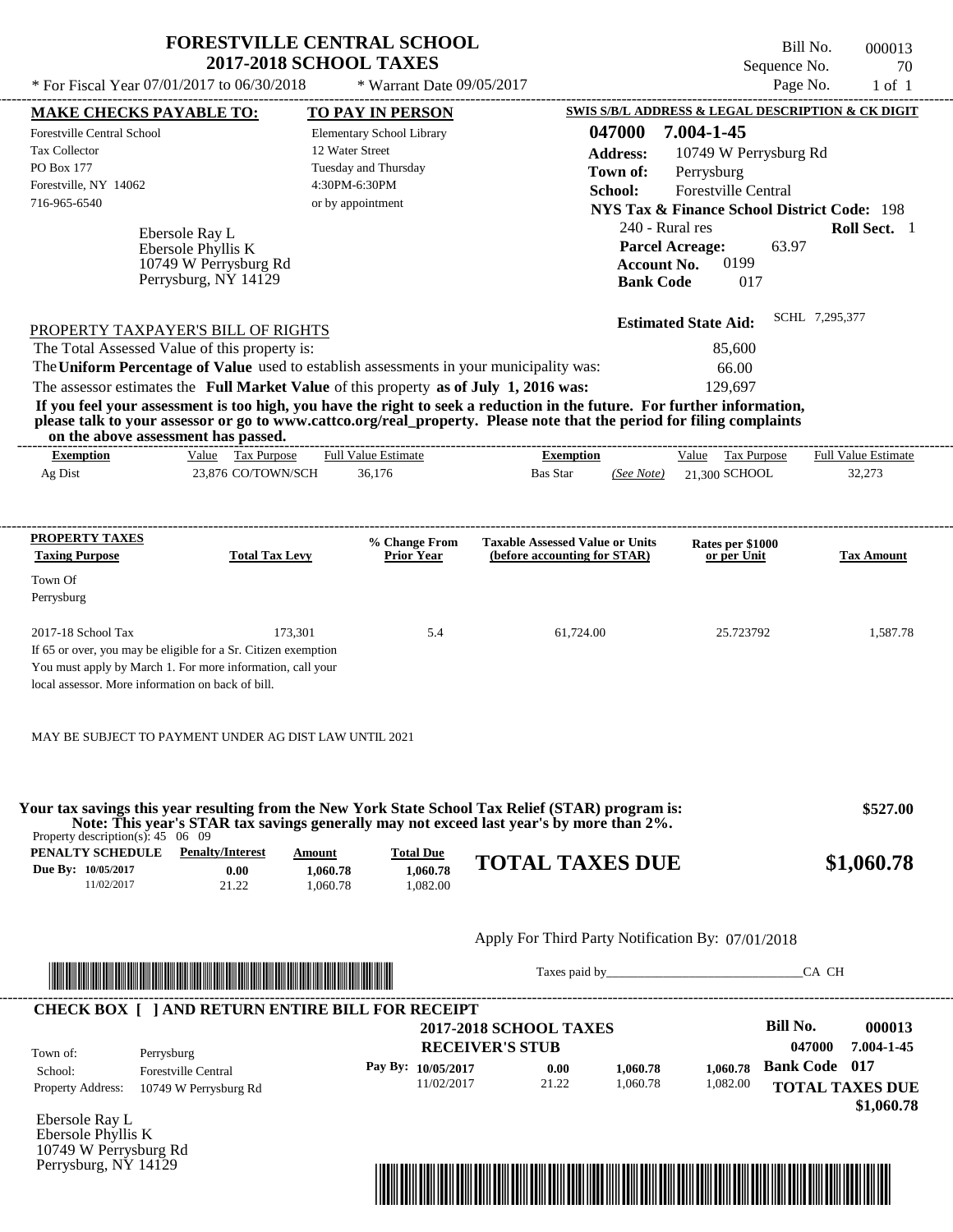|                                                                                                           |                                                                                                                                         | <b>FORESTVILLE CENTRAL SCHOOL</b><br><b>2017-2018 SCHOOL TAXES</b>                                                                                                               |                                                                                                                                                                                                                                                  | Sequence No.                                                                                                                                                                                                | Bill No.<br>000021<br>71   |
|-----------------------------------------------------------------------------------------------------------|-----------------------------------------------------------------------------------------------------------------------------------------|----------------------------------------------------------------------------------------------------------------------------------------------------------------------------------|--------------------------------------------------------------------------------------------------------------------------------------------------------------------------------------------------------------------------------------------------|-------------------------------------------------------------------------------------------------------------------------------------------------------------------------------------------------------------|----------------------------|
|                                                                                                           | * For Fiscal Year 07/01/2017 to 06/30/2018                                                                                              | * Warrant Date 09/05/2017                                                                                                                                                        |                                                                                                                                                                                                                                                  | Page No.                                                                                                                                                                                                    | $1$ of $1$                 |
| <b>MAKE CHECKS PAYABLE TO:</b>                                                                            |                                                                                                                                         | TO PAY IN PERSON                                                                                                                                                                 |                                                                                                                                                                                                                                                  | <b>SWIS S/B/L ADDRESS &amp; LEGAL DESCRIPTION &amp; CK DIGIT</b>                                                                                                                                            |                            |
| Forestville Central School<br><b>Tax Collector</b><br>PO Box 177<br>Forestville, NY 14062<br>716-965-6540 | Griffin Bonnie<br>PO Box 155<br>Perryburg, NY 14129                                                                                     | Elementary School Library<br>12 Water Street<br>Tuesday and Thursday<br>4:30PM-6:30PM<br>or by appointment                                                                       | 047000<br><b>Address:</b><br>Town of:<br>School:<br><b>Account No.</b><br><b>Bank Code</b>                                                                                                                                                       | 7.004-1-37.1<br>12754 Route 39<br>Perrysburg<br><b>Forestville Central</b><br><b>NYS Tax &amp; Finance School District Code: 198</b><br>210 - 1 Family Res<br><b>Parcel Acreage:</b><br>0.72<br>0191<br>017 | Roll Sect. 1               |
|                                                                                                           | PROPERTY TAXPAYER'S BILL OF RIGHTS<br>The Total Assessed Value of this property is:                                                     | The Uniform Percentage of Value used to establish assessments in your municipality was:<br>The assessor estimates the Full Market Value of this property as of July 1, 2016 was: | If you feel your assessment is too high, you have the right to seek a reduction in the future. For further information,<br>please talk to your assessor or go to www.cattco.org/real_property. Please note that the period for filing complaints | <b>Estimated State Aid:</b><br>53,600<br>66.00<br>81,212                                                                                                                                                    | SCHL 7,295,377             |
| on the above assessment has passed.<br><b>Exemption</b>                                                   | Value Tax Purpose                                                                                                                       | <b>Full Value Estimate</b>                                                                                                                                                       | <b>Exemption</b>                                                                                                                                                                                                                                 | Value Tax Purpose                                                                                                                                                                                           | <b>Full Value Estimate</b> |
| Aged $C/t/s$                                                                                              | 26,800 SCHOOL                                                                                                                           | 40,606                                                                                                                                                                           | Enh Star<br>(See Note)                                                                                                                                                                                                                           | 26,800 SCHOOL                                                                                                                                                                                               | 40,606                     |
| PROPERTY TAXES                                                                                            |                                                                                                                                         | % Change From                                                                                                                                                                    | <b>Taxable Assessed Value or Units</b>                                                                                                                                                                                                           | Rates per \$1000                                                                                                                                                                                            |                            |
| <b>Taxing Purpose</b>                                                                                     | <b>Total Tax Levy</b>                                                                                                                   | <b>Prior Year</b>                                                                                                                                                                | (before accounting for STAR)                                                                                                                                                                                                                     | or per Unit                                                                                                                                                                                                 | <b>Tax Amount</b>          |
| Town Of<br>Perrysburg                                                                                     |                                                                                                                                         |                                                                                                                                                                                  |                                                                                                                                                                                                                                                  |                                                                                                                                                                                                             |                            |
| 2017-18 School Tax<br>local assessor. More information on back of bill.                                   | 173,301<br>If 65 or over, you may be eligible for a Sr. Citizen exemption<br>You must apply by March 1. For more information, call your | 5.4                                                                                                                                                                              | 26,800.00                                                                                                                                                                                                                                        | 25.723792                                                                                                                                                                                                   | 689.40                     |
|                                                                                                           |                                                                                                                                         |                                                                                                                                                                                  |                                                                                                                                                                                                                                                  |                                                                                                                                                                                                             |                            |
|                                                                                                           |                                                                                                                                         |                                                                                                                                                                                  | Your tax savings this year resulting from the New York State School Tax Relief (STAR) program is:<br>Note: This year's STAR tax savings generally may not exceed last year's by more than 2%.                                                    |                                                                                                                                                                                                             | \$689.40                   |
| Property description(s): $44 \quad 06 \quad 09$<br><b>PENALTY SCHEDULE</b> Penalty/Interest<br>Due By:    | Amount                                                                                                                                  | <b>Total Due</b>                                                                                                                                                                 | <b>TOTAL TAXES DUE</b>                                                                                                                                                                                                                           |                                                                                                                                                                                                             | \$0.00                     |
|                                                                                                           |                                                                                                                                         |                                                                                                                                                                                  | Apply For Third Party Notification By: 07/01/2018                                                                                                                                                                                                |                                                                                                                                                                                                             |                            |
|                                                                                                           |                                                                                                                                         |                                                                                                                                                                                  |                                                                                                                                                                                                                                                  |                                                                                                                                                                                                             | CA CH                      |

Griffin Bonnie PO Box 155 Perryburg, NY 14129

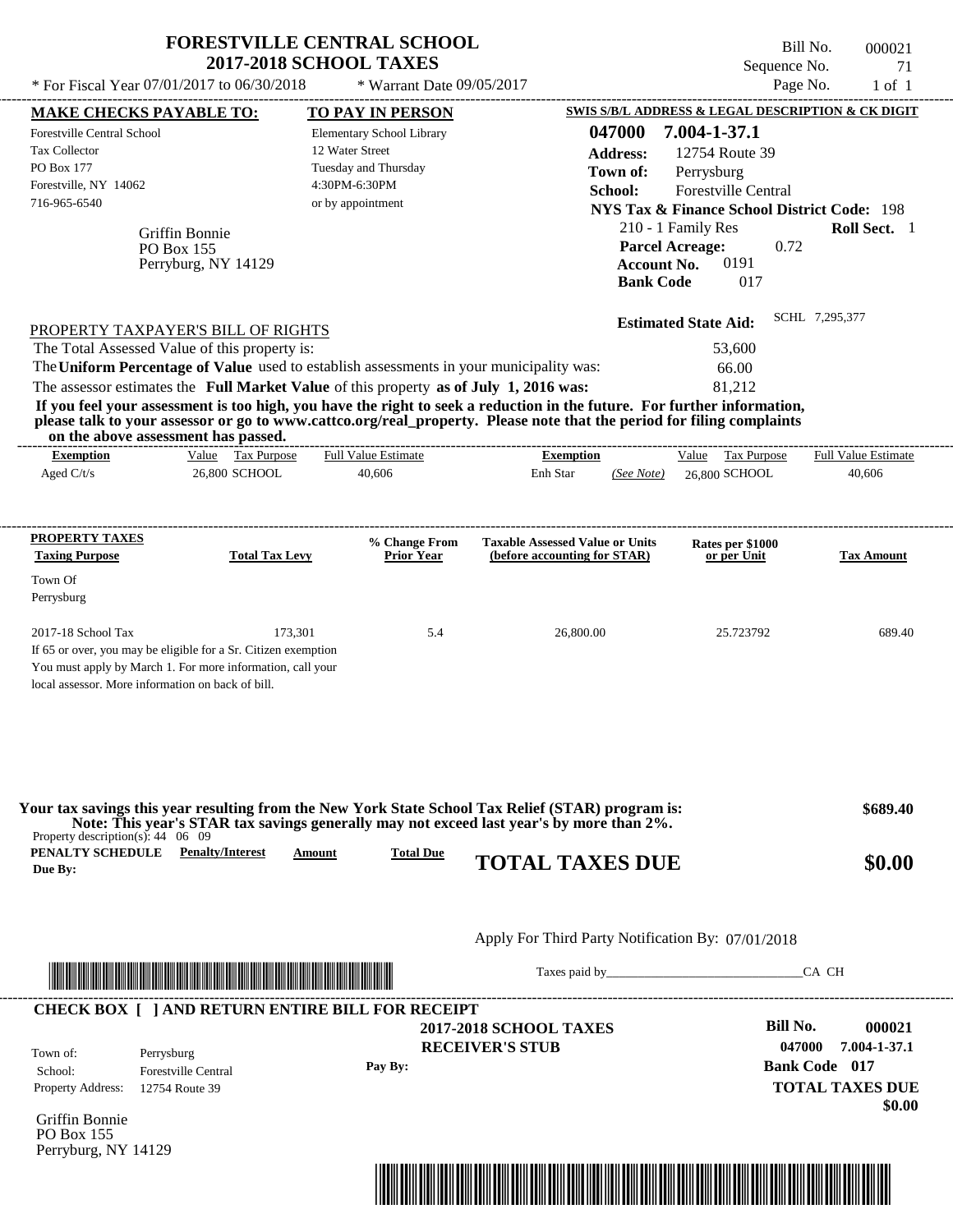|                                                                                                                                                                                                                                                                                                                                                                                                                                                                                                                             | <b>FORESTVILLE CENTRAL SCHOOL</b>                                                                                                    | <b>2017-2018 SCHOOL TAXES</b>                                                                              |                                          |                                                                        |                                                                                                                             | Sequence No.                                 | Bill No.       | 000030<br>72               |
|-----------------------------------------------------------------------------------------------------------------------------------------------------------------------------------------------------------------------------------------------------------------------------------------------------------------------------------------------------------------------------------------------------------------------------------------------------------------------------------------------------------------------------|--------------------------------------------------------------------------------------------------------------------------------------|------------------------------------------------------------------------------------------------------------|------------------------------------------|------------------------------------------------------------------------|-----------------------------------------------------------------------------------------------------------------------------|----------------------------------------------|----------------|----------------------------|
| * For Fiscal Year 07/01/2017 to 06/30/2018                                                                                                                                                                                                                                                                                                                                                                                                                                                                                  |                                                                                                                                      |                                                                                                            | * Warrant Date 09/05/2017                |                                                                        |                                                                                                                             |                                              | Page No.       | $1$ of $1$                 |
| <b>MAKE CHECKS PAYABLE TO:</b>                                                                                                                                                                                                                                                                                                                                                                                                                                                                                              |                                                                                                                                      | TO PAY IN PERSON                                                                                           |                                          | SWIS S/B/L ADDRESS & LEGAL DESCRIPTION & CK DIGIT                      |                                                                                                                             |                                              |                |                            |
| Forestville Central School<br>Tax Collector<br>PO Box 177<br>Forestville, NY 14062<br>716-965-6540                                                                                                                                                                                                                                                                                                                                                                                                                          |                                                                                                                                      | Elementary School Library<br>12 Water Street<br>Tuesday and Thursday<br>4:30PM-6:30PM<br>or by appointment |                                          | 047000<br><b>Address:</b><br>Town of:<br>School:                       | 7.004-1-23.6<br>Perrysburg                                                                                                  | 12569 Pudding Lane Rd<br>Forestville Central |                |                            |
|                                                                                                                                                                                                                                                                                                                                                                                                                                                                                                                             | Irwin Harriet J<br>12569 Pudding Lane Rd<br>Perrysburg, NY 14129                                                                     |                                                                                                            |                                          | <b>Bank Code</b>                                                       | <b>NYS Tax &amp; Finance School District Code: 198</b><br>270 - Mfg housing<br><b>Parcel Acreage:</b><br><b>Account No.</b> | 37.20<br>0978<br>017                         |                | Roll Sect. 1               |
| PROPERTY TAXPAYER'S BILL OF RIGHTS<br>The Total Assessed Value of this property is:<br>The Uniform Percentage of Value used to establish assessments in your municipality was:<br>The assessor estimates the Full Market Value of this property as of July 1, 2016 was:<br>If you feel your assessment is too high, you have the right to seek a reduction in the future. For further information,<br>please talk to your assessor or go to www.cattco.org/real_property. Please note that the period for filing complaints | on the above assessment has passed.                                                                                                  |                                                                                                            |                                          |                                                                        | <b>Estimated State Aid:</b><br>132,576                                                                                      | 87,500<br>66.00                              | SCHL 7,295,377 |                            |
| <b>Exemption</b>                                                                                                                                                                                                                                                                                                                                                                                                                                                                                                            | Value Tax Purpose                                                                                                                    | <b>Full Value Estimate</b><br>70,470                                                                       |                                          | <b>Exemption</b>                                                       |                                                                                                                             | Value Tax Purpose                            |                | <b>Full Value Estimate</b> |
| Enh Star<br>(See Note)                                                                                                                                                                                                                                                                                                                                                                                                                                                                                                      | 46,510 SCHOOL                                                                                                                        |                                                                                                            |                                          |                                                                        |                                                                                                                             |                                              |                |                            |
| PROPERTY TAXES<br><b>Taxing Purpose</b>                                                                                                                                                                                                                                                                                                                                                                                                                                                                                     | <b>Total Tax Levy</b>                                                                                                                |                                                                                                            | % Change From<br><b>Prior Year</b>       | <b>Taxable Assessed Value or Units</b><br>(before accounting for STAR) |                                                                                                                             | Rates per \$1000<br>or per Unit              |                | <b>Tax Amount</b>          |
| Town Of<br>Perrysburg                                                                                                                                                                                                                                                                                                                                                                                                                                                                                                       |                                                                                                                                      |                                                                                                            |                                          |                                                                        |                                                                                                                             |                                              |                |                            |
| 2017-18 School Tax<br>If 65 or over, you may be eligible for a Sr. Citizen exemption<br>You must apply by March 1. For more information, call your<br>local assessor. More information on back of bill.                                                                                                                                                                                                                                                                                                                     | 173,301                                                                                                                              |                                                                                                            | 5.4                                      | 87,500.00                                                              |                                                                                                                             | 25.723792                                    |                | 2,250.83                   |
| Your tax savings this year resulting from the New York State School Tax Relief (STAR) program is:<br>Property description(s): $37 \quad 06 \quad 09$<br>PENALTY SCHEDULE<br>Due By: 10/05/2017<br>11/02/2017                                                                                                                                                                                                                                                                                                                | Note: This year's STAR tax savings generally may not exceed last year's by more than 2%.<br><b>Penalty/Interest</b><br>0.00<br>22.06 | Amount<br>1,102.83<br>1,102.83                                                                             | <b>Total Due</b><br>1,102.83<br>1,124.89 | <b>TOTAL TAXES DUE</b>                                                 |                                                                                                                             |                                              |                | \$1,148.00<br>\$1,102.83   |
|                                                                                                                                                                                                                                                                                                                                                                                                                                                                                                                             |                                                                                                                                      |                                                                                                            |                                          |                                                                        |                                                                                                                             |                                              |                |                            |
|                                                                                                                                                                                                                                                                                                                                                                                                                                                                                                                             |                                                                                                                                      |                                                                                                            |                                          | Apply For Third Party Notification By: 07/01/2018                      |                                                                                                                             |                                              |                |                            |

|                          | <b>CHECK BOX [ ] AND RETURN ENTIRE BILL FOR RECEIPT</b> | <b>2017-2018 SCHOOL TAXES</b> | <b>Bill No.</b><br>000030      |          |          |                                                |
|--------------------------|---------------------------------------------------------|-------------------------------|--------------------------------|----------|----------|------------------------------------------------|
| Town of:<br>School:      | Perrysburg<br><b>Forestville Central</b>                | Pay By: $10/05/2017$          | <b>RECEIVER'S STUB</b><br>0.00 | 1.102.83 | 1.102.83 | 7.004-1-23.6<br>047000<br><b>Bank Code</b> 017 |
| <b>Property Address:</b> | 12569 Pudding Lane Rd                                   | 11/02/2017                    | 22.06                          | 1.102.83 | 1,124.89 | <b>TOTAL TAXES DUE</b><br>\$1,102.83           |

Irwin Harriet J 12569 Pudding Lane Rd Perrysburg, NY 14129

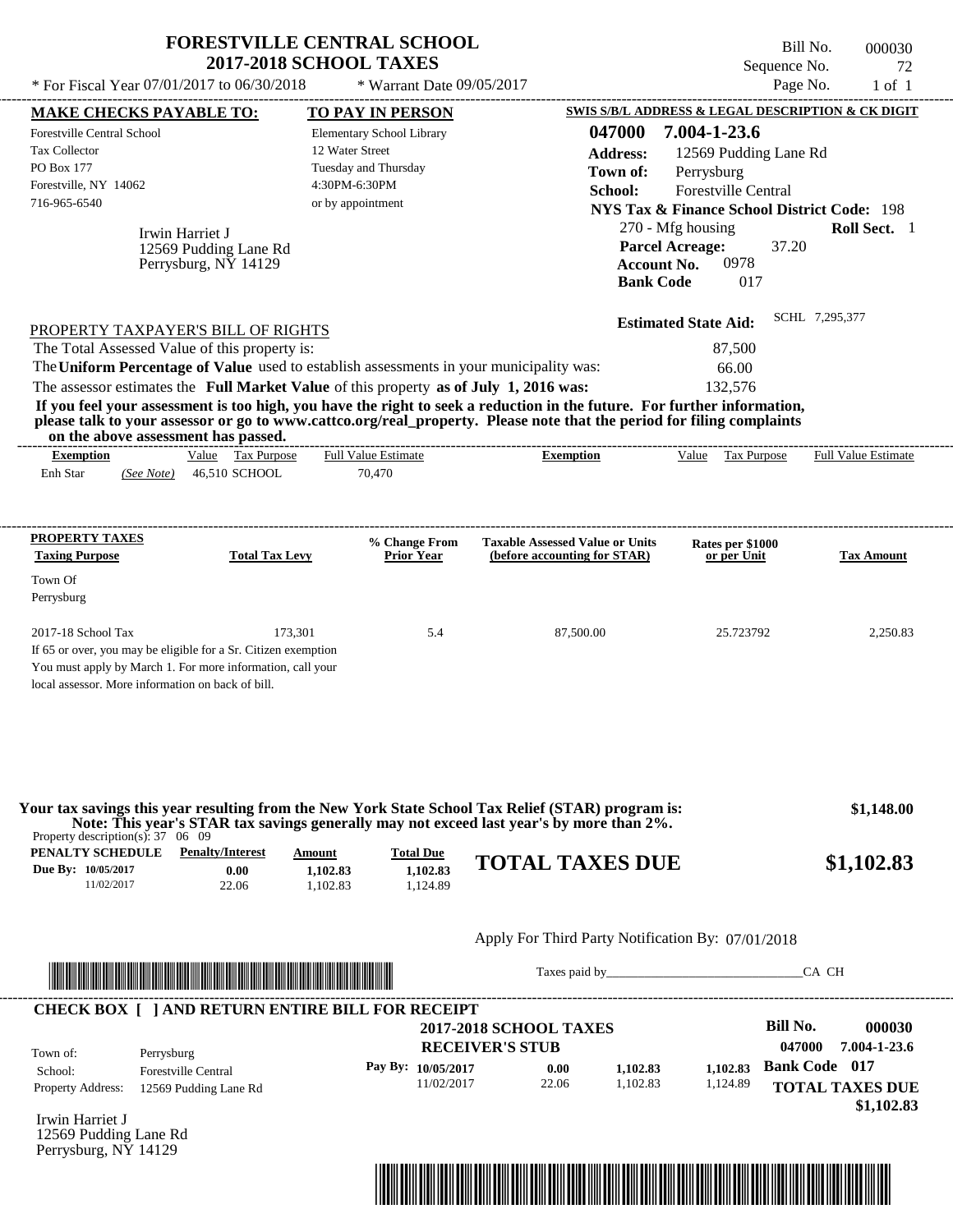| <b>FORESTVILLE CENTRAL SCHOOL</b> |  |
|-----------------------------------|--|
| <b>2017-2018 SCHOOL TAXES</b>     |  |

Forestville Central School

Forestville, NY 14062

Tax Collector PO Box 177

Lawless James J

Lawless Mary K

12806 Rte 39

---------------------------------------------------------------------------------------------------------------------------------------------------------------------------------------------------- If 65 or over, you may be eligible for a Sr. Citizen exemption You must apply by March 1. For more information, call your local assessor. More information on back of bill. Bill No. 000035 Sequence No. 23 \* For Fiscal Year  $07/01/2017$  to  $06/30/2018$  \* Warrant Date  $09/05/2017$  Page No. 1 of 1 **MAKE CHECKS PAYABLE TO: TO PAY IN PERSON SWIS S/B/L ADDRESS & LEGAL DESCRIPTION & CK DIGIT 047000 7.004-1-38 Address:** 12806 Route 39 Perrysburg **School:** Forestville Central **NYS Tax & Finance School District Code:** 198 210 - 1 Family Res **Roll Sect.** 1 2.00 Account No. 0048 **Bank Code** 017 **Estimated State Aid:** SCHL 7,295,377 PROPERTY TAXPAYER'S BILL OF RIGHTS The assessor estimates the **Full Market Value** of this property **as of July 1, 2016 was:** 92,424 The Total Assessed Value of this property is: 61,000 The **Uniform Percentage of Value** used to establish assessments in your municipality was: 66.00 **If you feel your assessment is too high, you have the right to seek a reduction in the future. For further information, please talk to your assessor or go to www.cattco.org/real\_property. Please note that the period for filing complaints on the above assessment has passed. Exemption** Value Tax Purpose **Taxing Purpose Total Tax Levy Prior Year % Change From (before accounting for STAR) Taxable Assessed Value or Units or per Unit Rates per \$1000 Tax Amount PENALTY SCHEDULE Penalty/Interest Amount Total Due** Bas Star 21,300 SCHOOL *(See Note)* 32,273 Elementary School Library 12 Water Street Tuesday and Thursday 4:30PM-6:30PM \* Warrant Date 09/05/2017 716-965-6540 or by appointment **Parcel Acreage:** 2017-18 School Tax 173,301 5.4 61,000.00 25.723792 1,569.15  **\$527.00** Full Value Estimate ---------------------------------------------------------------------------------------------------------------------------------------------------------------------------------------------------- ---------------------------------------------------------------------------------------------------------------------------------------------------------------------------------------------------- **Town of:** South Dayton, NY 14138 **Exemption** Value Tax Purpose Full Value Estimate **Your tax savings this year resulting from the New York State School Tax Relief (STAR) program is: Note: This year's STAR tax savings generally may not exceed last year's by more than 2%.**

| евласті эсперсее   | a chaily/and lot | лшоши    | Tutal Duc |                        |            |
|--------------------|------------------|----------|-----------|------------------------|------------|
| Due By: 10/05/2017 | $0.00\,$         | 1,042.15 | 1,042.15  | <b>TOTAL TAXES DUE</b> | \$1,042.15 |
| 1/02/2017          | 20.84            | .042.15  | .062.99   |                        |            |
|                    |                  |          |           |                        |            |

## Apply For Third Party Notification By: 07/01/2018



Taxes paid by\_\_\_\_\_\_\_\_\_\_\_\_\_\_\_\_\_\_\_\_\_\_\_\_\_\_\_\_\_\_\_CA CH

| Town of:                 | Perrysburg                 | <b>2017-2018 SCHOOL TAXES</b><br><b>RECEIVER'S STUB</b> |       |          |          | Bill No.<br>047000     | 000035<br>7.004-1-38 |
|--------------------------|----------------------------|---------------------------------------------------------|-------|----------|----------|------------------------|----------------------|
| School:                  | <b>Forestville Central</b> | Pay By: $10/05/2017$                                    | 0.00  | 1.042.15 | 1.042.15 | <b>Bank Code</b> 017   |                      |
| <b>Property Address:</b> | 12806 Route 39             | 11/02/2017                                              | 20.84 | 1.042.15 | 1.062.99 | <b>TOTAL TAXES DUE</b> |                      |

Lawless James J Lawless Mary K 12806 Rte 39 South Dayton, NY 14138

Property description(s): 44 06 09

**PROPERTY TAXES**

Town Of Perrysburg

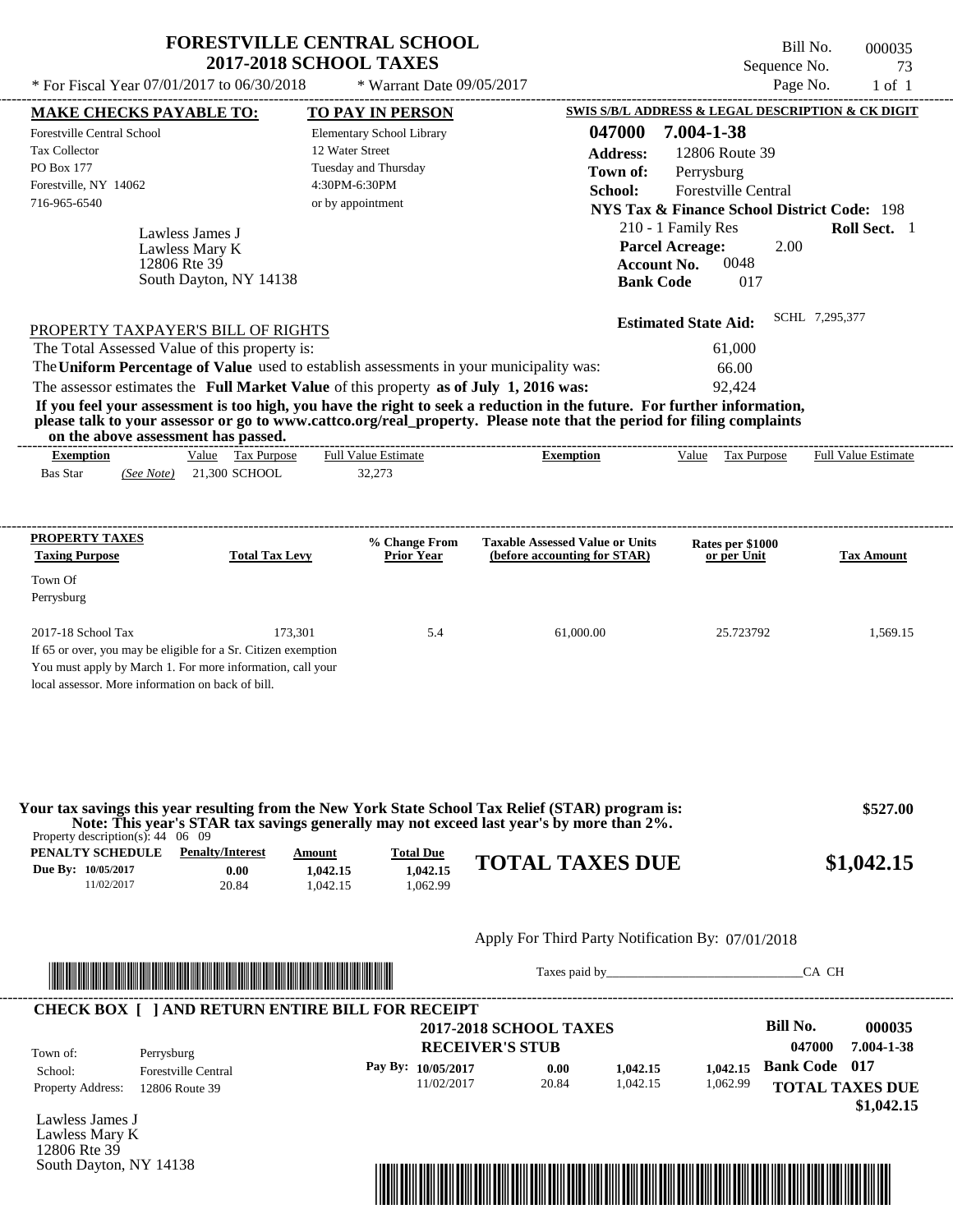| <b>FORESTVILLE CENTRAL SCHOOL</b>          |                             | Bill No.     | 000047 |
|--------------------------------------------|-----------------------------|--------------|--------|
| <b>2017-2018 SCHOOL TAXES</b>              |                             | Sequence No. | -74    |
| * For Fiscal Year 07/01/2017 to 06/30/2018 | $*$ Warrant Date 09/05/2017 | Page No.     | 1 of 1 |

Bill No. 000047 Sequence No. 74

| <b>MAKE CHECKS PAYABLE TO:</b>                                      |                                                                                                                                                                                                                                                                                         | <b>TO PAY IN PERSON</b>                                                           |                                                             |                                                                        |                                                   | SWIS S/B/L ADDRESS & LEGAL DESCRIPTION & CK DIGIT      |
|---------------------------------------------------------------------|-----------------------------------------------------------------------------------------------------------------------------------------------------------------------------------------------------------------------------------------------------------------------------------------|-----------------------------------------------------------------------------------|-------------------------------------------------------------|------------------------------------------------------------------------|---------------------------------------------------|--------------------------------------------------------|
| Forestville Central School                                          |                                                                                                                                                                                                                                                                                         | Elementary School Library                                                         |                                                             | 047000                                                                 | 7.004-1-40.4                                      |                                                        |
| Tax Collector                                                       |                                                                                                                                                                                                                                                                                         | 12 Water Street                                                                   |                                                             | <b>Address:</b>                                                        | 10659 W Perrysburg Rd                             |                                                        |
| PO Box 177                                                          |                                                                                                                                                                                                                                                                                         | Tuesday and Thursday                                                              |                                                             | Town of:                                                               | Perrysburg                                        |                                                        |
| Forestville, NY 14062                                               |                                                                                                                                                                                                                                                                                         | 4:30PM-6:30PM                                                                     |                                                             | School:                                                                | <b>Forestville Central</b>                        |                                                        |
| 716-965-6540                                                        |                                                                                                                                                                                                                                                                                         | or by appointment                                                                 |                                                             |                                                                        |                                                   | <b>NYS Tax &amp; Finance School District Code: 198</b> |
|                                                                     | Newcomb Daniel L                                                                                                                                                                                                                                                                        |                                                                                   |                                                             |                                                                        | 240 - Rural res                                   | Roll Sect. 1                                           |
|                                                                     | Newcomb Barbara                                                                                                                                                                                                                                                                         |                                                                                   |                                                             |                                                                        | <b>Parcel Acreage:</b>                            | 128.40                                                 |
|                                                                     | 10659 W Perrysburg Rd                                                                                                                                                                                                                                                                   |                                                                                   |                                                             |                                                                        | 0365<br><b>Account No.</b>                        |                                                        |
|                                                                     | Perrysburg, NY 14129                                                                                                                                                                                                                                                                    |                                                                                   |                                                             |                                                                        | <b>Bank Code</b><br>017                           |                                                        |
|                                                                     |                                                                                                                                                                                                                                                                                         |                                                                                   |                                                             |                                                                        |                                                   | SCHL 7,295,377                                         |
|                                                                     | PROPERTY TAXPAYER'S BILL OF RIGHTS                                                                                                                                                                                                                                                      |                                                                                   |                                                             |                                                                        | <b>Estimated State Aid:</b>                       |                                                        |
|                                                                     | The Total Assessed Value of this property is:                                                                                                                                                                                                                                           |                                                                                   |                                                             |                                                                        | 136,400                                           |                                                        |
|                                                                     | The Uniform Percentage of Value used to establish assessments in your municipality was:                                                                                                                                                                                                 |                                                                                   |                                                             |                                                                        | 66.00                                             |                                                        |
|                                                                     | The assessor estimates the Full Market Value of this property as of July 1, 2016 was:                                                                                                                                                                                                   |                                                                                   |                                                             |                                                                        | 206,667                                           |                                                        |
|                                                                     | If you feel your assessment is too high, you have the right to seek a reduction in the future. For further information,<br>please talk to your assessor or go to www.cattco.org/real_property. Please note that the period for filing complaints<br>on the above assessment has passed. |                                                                                   |                                                             |                                                                        |                                                   |                                                        |
| <b>Exemption</b>                                                    | Value Tax Purpose                                                                                                                                                                                                                                                                       | <b>Full Value Estimate</b>                                                        |                                                             | <b>Exemption</b>                                                       | Value Tax Purpose                                 | <b>Full Value Estimate</b>                             |
| Ag Dist                                                             | 18,543 CO/TOWN/SCH                                                                                                                                                                                                                                                                      | 28,095                                                                            |                                                             | Enh Star                                                               | (See Note) 46.510 SCHOOL                          | 70,470                                                 |
|                                                                     |                                                                                                                                                                                                                                                                                         |                                                                                   |                                                             |                                                                        |                                                   |                                                        |
| <b>PROPERTY TAXES</b>                                               |                                                                                                                                                                                                                                                                                         |                                                                                   |                                                             |                                                                        |                                                   |                                                        |
| <b>Taxing Purpose</b>                                               | <b>Total Tax Levy</b>                                                                                                                                                                                                                                                                   | % Change From<br><b>Prior Year</b>                                                |                                                             | <b>Taxable Assessed Value or Units</b><br>(before accounting for STAR) | Rates per \$1000<br>or per Unit                   | <b>Tax Amount</b>                                      |
| Town Of                                                             |                                                                                                                                                                                                                                                                                         |                                                                                   |                                                             |                                                                        |                                                   |                                                        |
| Perrysburg                                                          |                                                                                                                                                                                                                                                                                         |                                                                                   |                                                             |                                                                        |                                                   |                                                        |
| 2017-18 School Tax                                                  | 173,301                                                                                                                                                                                                                                                                                 |                                                                                   | 5.4                                                         | 117,857.00                                                             | 25.723792                                         | 3,031.73                                               |
|                                                                     | If 65 or over, you may be eligible for a Sr. Citizen exemption                                                                                                                                                                                                                          |                                                                                   |                                                             |                                                                        |                                                   |                                                        |
|                                                                     | You must apply by March 1. For more information, call your                                                                                                                                                                                                                              |                                                                                   |                                                             |                                                                        |                                                   |                                                        |
| local assessor. More information on back of bill.                   |                                                                                                                                                                                                                                                                                         |                                                                                   |                                                             |                                                                        |                                                   |                                                        |
|                                                                     |                                                                                                                                                                                                                                                                                         |                                                                                   |                                                             |                                                                        |                                                   |                                                        |
|                                                                     | MAY BE SUBJECT TO PAYMENT UNDER AG DIST LAW UNTIL 2021                                                                                                                                                                                                                                  |                                                                                   |                                                             |                                                                        |                                                   |                                                        |
|                                                                     | Your tax savings this year resulting from the New York State School Tax Relief (STAR) program is:<br>Note: This year's STAR tax savings generally may not exceed last year's by more than 2%.                                                                                           |                                                                                   |                                                             |                                                                        |                                                   | \$1,148.00                                             |
| Property description(s): $44 \quad 06 \quad 09$<br>PENALTY SCHEDULE | <b>Penalty/Interest</b>                                                                                                                                                                                                                                                                 | Storage Wells #1525, 1639 Storage Wells #1640, 1642<br><b>Total Due</b><br>Amount |                                                             |                                                                        |                                                   |                                                        |
| Due By: 10/05/2017                                                  | 0.00                                                                                                                                                                                                                                                                                    | 1,883.73<br>1,883.73                                                              |                                                             | <b>TOTAL TAXES DUE</b>                                                 |                                                   | \$1,883.73                                             |
| 11/02/2017                                                          | 37.67                                                                                                                                                                                                                                                                                   | 1,921.40<br>1,883.73                                                              |                                                             |                                                                        |                                                   |                                                        |
|                                                                     |                                                                                                                                                                                                                                                                                         |                                                                                   |                                                             |                                                                        |                                                   |                                                        |
|                                                                     |                                                                                                                                                                                                                                                                                         |                                                                                   |                                                             |                                                                        | Apply For Third Party Notification By: 07/01/2018 |                                                        |
|                                                                     | <u> Literatura de la contrada de la contrada de la contrada de la contrada de la contrada de la contrada de la co</u>                                                                                                                                                                   |                                                                                   |                                                             |                                                                        | Taxes paid by                                     | CA CH                                                  |
|                                                                     | <b>CHECK BOX [ ] AND RETURN ENTIRE BILL FOR RECEIPT</b>                                                                                                                                                                                                                                 |                                                                                   |                                                             |                                                                        |                                                   |                                                        |
|                                                                     |                                                                                                                                                                                                                                                                                         |                                                                                   | <b>2017-2018 SCHOOL TAXES</b>                               |                                                                        |                                                   | <b>Bill No.</b><br>000047                              |
| Town of:                                                            | Perrysburg                                                                                                                                                                                                                                                                              |                                                                                   | <b>RECEIVER'S STUB</b>                                      |                                                                        |                                                   | 047000<br>7.004-1-40.4                                 |
| School:                                                             | <b>Forestville Central</b>                                                                                                                                                                                                                                                              | Pay By: 10/05/2017                                                                |                                                             | 0.00<br>1,883.73                                                       | 1,883.73                                          | <b>Bank Code 017</b>                                   |
| <b>Property Address:</b>                                            | 10659 W Perrysburg Rd                                                                                                                                                                                                                                                                   |                                                                                   | 11/02/2017                                                  | 37.67<br>1,883.73                                                      | 1,921.40                                          | <b>TOTAL TAXES DUE</b>                                 |
|                                                                     |                                                                                                                                                                                                                                                                                         |                                                                                   |                                                             |                                                                        |                                                   | \$1,883.73                                             |
| Newcomb Daniel L<br>Newcomb Barbara                                 |                                                                                                                                                                                                                                                                                         |                                                                                   |                                                             |                                                                        |                                                   |                                                        |
| 10659 W Perrysburg Rd                                               |                                                                                                                                                                                                                                                                                         |                                                                                   |                                                             |                                                                        |                                                   |                                                        |
| Perrysburg, NY 14129                                                |                                                                                                                                                                                                                                                                                         |                                                                                   |                                                             |                                                                        |                                                   |                                                        |
|                                                                     |                                                                                                                                                                                                                                                                                         |                                                                                   |                                                             |                                                                        |                                                   |                                                        |
|                                                                     |                                                                                                                                                                                                                                                                                         |                                                                                   | <u> 1989 - Johann Stoff, Amerikaansk politiker († 1908)</u> |                                                                        |                                                   |                                                        |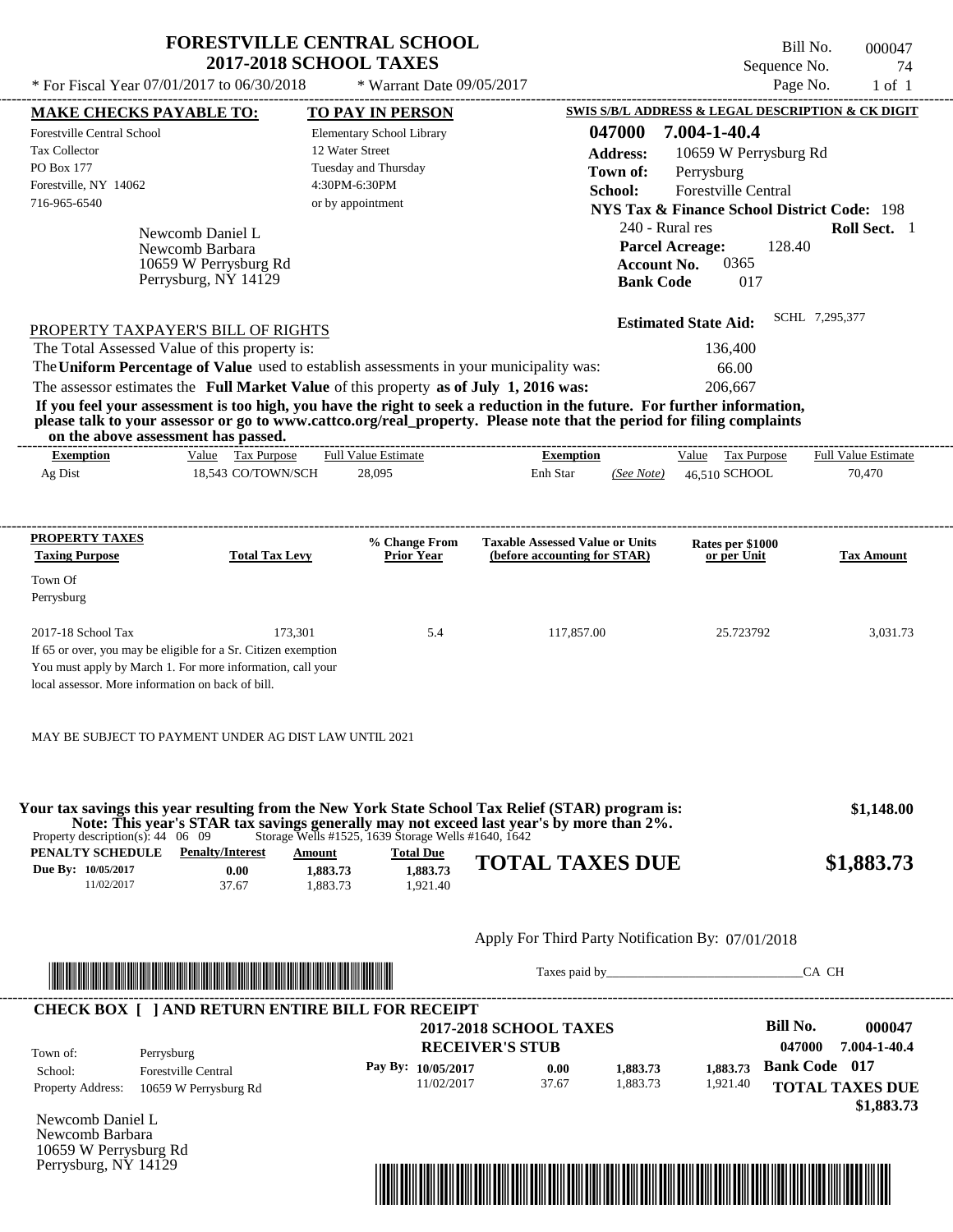|                                                                                                                                                                                                                  | <b>FORESTVILLE CENTRAL SCHOOL</b><br><b>2017-2018 SCHOOL TAXES</b> |                                                                        | Bill No.<br>Sequence No.                               | 000050<br>75               |
|------------------------------------------------------------------------------------------------------------------------------------------------------------------------------------------------------------------|--------------------------------------------------------------------|------------------------------------------------------------------------|--------------------------------------------------------|----------------------------|
| * For Fiscal Year 07/01/2017 to 06/30/2018                                                                                                                                                                       | * Warrant Date 09/05/2017                                          |                                                                        | Page No.                                               | $1$ of $1$                 |
| <b>MAKE CHECKS PAYABLE TO:</b>                                                                                                                                                                                   | TO PAY IN PERSON                                                   |                                                                        | SWIS S/B/L ADDRESS & LEGAL DESCRIPTION & CK DIGIT      |                            |
| Forestville Central School                                                                                                                                                                                       | Elementary School Library                                          | 047000                                                                 | 7.004-1-40.3                                           |                            |
| <b>Tax Collector</b>                                                                                                                                                                                             | 12 Water Street                                                    | <b>Address:</b>                                                        | 10577 W Perrysburg Rd                                  |                            |
| PO Box 177                                                                                                                                                                                                       | Tuesday and Thursday                                               | Town of:                                                               | Perrysburg                                             |                            |
| Forestville, NY 14062                                                                                                                                                                                            | 4:30PM-6:30PM                                                      | School:                                                                | <b>Forestville Central</b>                             |                            |
| 716-965-6540                                                                                                                                                                                                     | or by appointment                                                  |                                                                        | <b>NYS Tax &amp; Finance School District Code: 198</b> |                            |
|                                                                                                                                                                                                                  |                                                                    |                                                                        |                                                        |                            |
| Piehler Corey M                                                                                                                                                                                                  |                                                                    |                                                                        | 210 - 1 Family Res                                     | Roll Sect. 1               |
| 10577 W Perrysburg Rd                                                                                                                                                                                            |                                                                    | <b>Parcel Acreage:</b>                                                 | 1.75                                                   |                            |
| Perrysburg, NY 14129                                                                                                                                                                                             |                                                                    | <b>Account No.</b>                                                     | 0883                                                   |                            |
|                                                                                                                                                                                                                  |                                                                    | <b>Bank Code</b>                                                       | 017                                                    |                            |
|                                                                                                                                                                                                                  |                                                                    |                                                                        | <b>Estimated State Aid:</b>                            | SCHL 7,295,377             |
| PROPERTY TAXPAYER'S BILL OF RIGHTS                                                                                                                                                                               |                                                                    |                                                                        |                                                        |                            |
| The Total Assessed Value of this property is:                                                                                                                                                                    |                                                                    |                                                                        | 72,000                                                 |                            |
| The Uniform Percentage of Value used to establish assessments in your municipality was:                                                                                                                          |                                                                    |                                                                        | 66.00                                                  |                            |
| The assessor estimates the Full Market Value of this property as of July 1, 2016 was:<br>If you feel your assessment is too high, you have the right to seek a reduction in the future. For further information, |                                                                    |                                                                        | 109,091                                                |                            |
| please talk to your assessor or go to www.cattco.org/real_property. Please note that the period for filing complaints<br>on the above assessment has passed.                                                     |                                                                    |                                                                        |                                                        |                            |
| Value Tax Purpose<br><b>Exemption</b><br><b>Bas Star</b><br>(See Note) 21,300 SCHOOL                                                                                                                             | <b>Full Value Estimate</b><br>32,273                               | <b>Exemption</b>                                                       | Value Tax Purpose                                      | <b>Full Value Estimate</b> |
| PROPERTY TAXES<br><b>Taxing Purpose</b><br><b>Total Tax Levy</b>                                                                                                                                                 | % Change From<br><b>Prior Year</b>                                 | <b>Taxable Assessed Value or Units</b><br>(before accounting for STAR) | Rates per \$1000<br>or per Unit                        | <b>Tax Amount</b>          |
| Town Of                                                                                                                                                                                                          |                                                                    |                                                                        |                                                        |                            |
| Perrysburg                                                                                                                                                                                                       |                                                                    |                                                                        |                                                        |                            |
|                                                                                                                                                                                                                  |                                                                    |                                                                        |                                                        |                            |
| 2017-18 School Tax<br>If 65 or over, you may be eligible for a Sr. Citizen exemption<br>You must apply by March 1. For more information, call your<br>local assessor. More information on back of bill.          | 173,301<br>5.4                                                     | 72,000.00                                                              | 25.723792                                              | 1,852.11                   |



Taxes paid by\_\_\_\_\_\_\_\_\_\_\_\_\_\_\_\_\_\_\_\_\_\_\_\_\_\_\_\_\_\_\_CA CH

#### **RECEIVER'S STUB Bill No. 000050 Bank Code 017** Property Address: 10577 W Perrysburg Rd Perrysburg School: Forestville Central **TOTAL TAXES DUE \$1,325.11 2017-2018 SCHOOL TAXES 047000 7.004-1-40.3 Pay By: 10/05/2017** 11/02/2017 26.50 **0.00** 1,325.11 **1,325.11** 1,351.61 **1,325.11** Town of: ---------------------------------------------------------------------------------------------------------------------------------------------------------------------------------------------------- **CHECK BOX [ ] AND RETURN ENTIRE BILL FOR RECEIPT**

Piehler Corey M 10577 W Perrysburg Rd Perrysburg, NY 14129

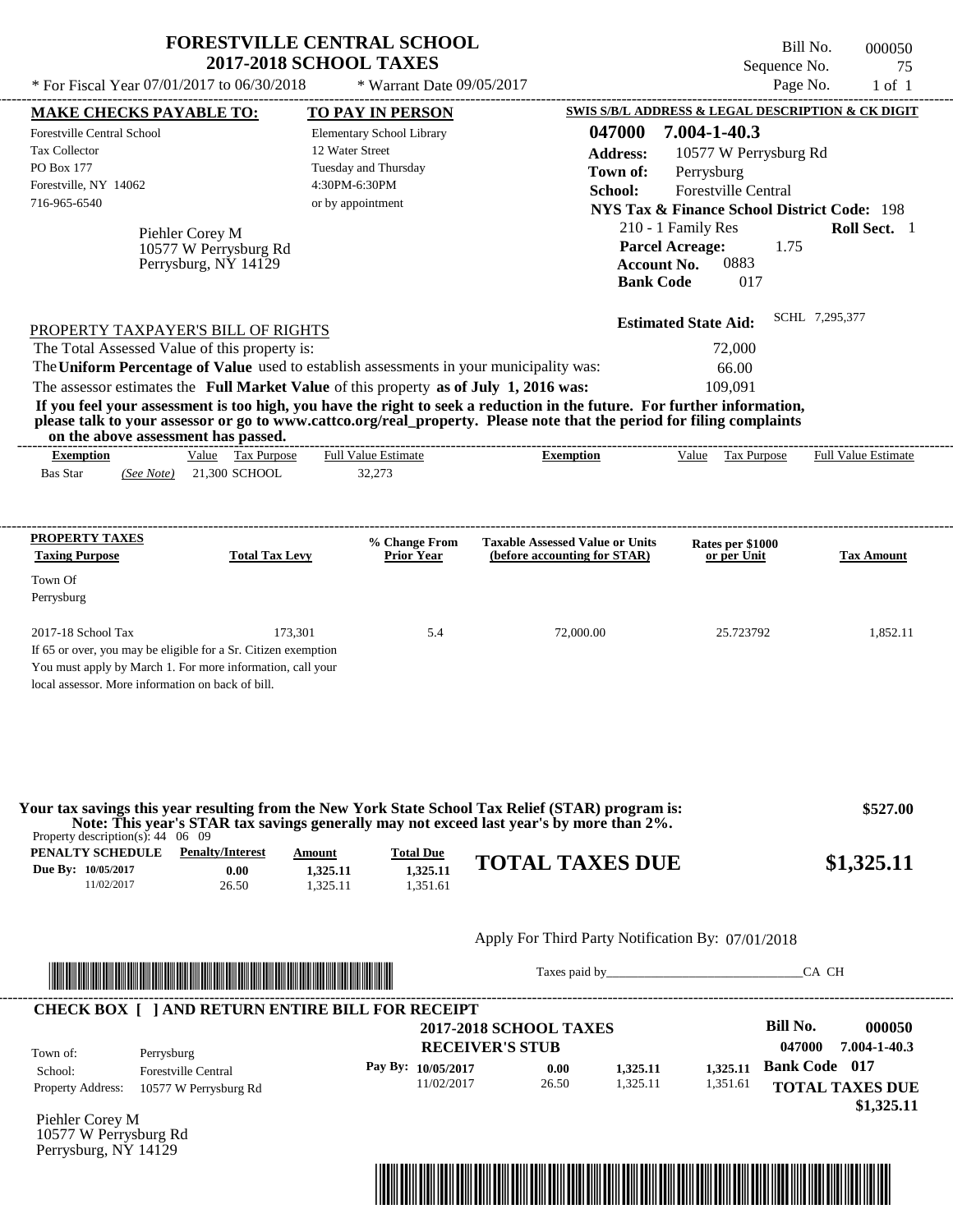|                                                                                          |                                    | <b>2017-2018 SCHOOL TAXES</b>                                                                                                                                                    |                                                                                                                                                                                                                                                  | Bill No.<br>Sequence No.                               | 000060<br>76                                    |
|------------------------------------------------------------------------------------------|------------------------------------|----------------------------------------------------------------------------------------------------------------------------------------------------------------------------------|--------------------------------------------------------------------------------------------------------------------------------------------------------------------------------------------------------------------------------------------------|--------------------------------------------------------|-------------------------------------------------|
| * For Fiscal Year 07/01/2017 to 06/30/2018                                               |                                    | * Warrant Date 09/05/2017                                                                                                                                                        |                                                                                                                                                                                                                                                  |                                                        | Page No.<br>$1$ of $1$                          |
| <b>MAKE CHECKS PAYABLE TO:</b>                                                           |                                    | TO PAY IN PERSON                                                                                                                                                                 |                                                                                                                                                                                                                                                  | SWIS S/B/L ADDRESS & LEGAL DESCRIPTION & CK DIGIT      |                                                 |
| <b>Forestville Central School</b>                                                        |                                    | Elementary School Library                                                                                                                                                        | 047000                                                                                                                                                                                                                                           | 7.004-1-23.8                                           |                                                 |
| Tax Collector                                                                            |                                    | 12 Water Street                                                                                                                                                                  | <b>Address:</b>                                                                                                                                                                                                                                  | 12577 Pudding Ln                                       |                                                 |
| PO Box 177                                                                               |                                    | Tuesday and Thursday                                                                                                                                                             | Town of:                                                                                                                                                                                                                                         | Perrysburg                                             |                                                 |
| Forestville, NY 14062                                                                    |                                    | 4:30PM-6:30PM                                                                                                                                                                    | School:                                                                                                                                                                                                                                          | <b>Forestville Central</b>                             |                                                 |
| 716-965-6540                                                                             |                                    | or by appointment                                                                                                                                                                |                                                                                                                                                                                                                                                  | <b>NYS Tax &amp; Finance School District Code: 198</b> |                                                 |
|                                                                                          | Szafranski Michael S               |                                                                                                                                                                                  |                                                                                                                                                                                                                                                  | 210 - 1 Family Res                                     | Roll Sect. 1                                    |
|                                                                                          | 12577 Pudding Ln                   |                                                                                                                                                                                  |                                                                                                                                                                                                                                                  | <b>Parcel Acreage:</b><br>3.20                         |                                                 |
|                                                                                          | Perrysburg, $N\bar{Y}$ 14129       |                                                                                                                                                                                  |                                                                                                                                                                                                                                                  | 1233<br><b>Account No.</b><br><b>Bank Code</b><br>017  |                                                 |
|                                                                                          | PROPERTY TAXPAYER'S BILL OF RIGHTS |                                                                                                                                                                                  |                                                                                                                                                                                                                                                  | <b>Estimated State Aid:</b>                            | SCHL 7,295,377                                  |
|                                                                                          |                                    |                                                                                                                                                                                  |                                                                                                                                                                                                                                                  | 40.300                                                 |                                                 |
|                                                                                          |                                    |                                                                                                                                                                                  |                                                                                                                                                                                                                                                  |                                                        |                                                 |
| The Total Assessed Value of this property is:                                            |                                    |                                                                                                                                                                                  |                                                                                                                                                                                                                                                  |                                                        |                                                 |
|                                                                                          |                                    | The Uniform Percentage of Value used to establish assessments in your municipality was:<br>The assessor estimates the Full Market Value of this property as of July 1, 2016 was: | If you feel your assessment is too high, you have the right to seek a reduction in the future. For further information,<br>please talk to your assessor or go to www.cattco.org/real_property. Please note that the period for filing complaints | 66.00<br>61,061                                        |                                                 |
| on the above assessment has passed.<br><b>Exemption</b><br><b>Bas Star</b><br>(See Note) | Value Tax Purpose<br>21,300 SCHOOL | <b>Full Value Estimate</b><br>32,273                                                                                                                                             | <b>Exemption</b>                                                                                                                                                                                                                                 | Value Tax Purpose                                      |                                                 |
| <b>PROPERTY TAXES</b><br><b>Taxing Purpose</b>                                           | <b>Total Tax Levy</b>              | % Change From<br><b>Prior Year</b>                                                                                                                                               | <b>Taxable Assessed Value or Units</b><br>(before accounting for STAR)                                                                                                                                                                           | Rates per \$1000<br>or per Unit                        |                                                 |
| Town Of<br>Perrysburg                                                                    |                                    |                                                                                                                                                                                  |                                                                                                                                                                                                                                                  |                                                        | <b>Full Value Estimate</b><br><b>Tax Amount</b> |

| PENALTY SCHEDULE   | <b>Penalty/Interest</b> | Amount | <b>Total Due</b> |                        |          |
|--------------------|-------------------------|--------|------------------|------------------------|----------|
| Due By: 10/05/2017 | $0.00\,$                | 509.67 | 509.67           | <b>TOTAL TAXES DUE</b> | \$509.67 |
| 1/02/2017          | 10.19                   | 509.67 | 519.86           |                        |          |



Taxes paid by\_\_\_\_\_\_\_\_\_\_\_\_\_\_\_\_\_\_\_\_\_\_\_\_\_\_\_\_\_\_\_CA CH

|                          |                            | <b>2017-2018 SCHOOL TAXES</b> |       |        |        | Bill No.             | 000060                 |
|--------------------------|----------------------------|-------------------------------|-------|--------|--------|----------------------|------------------------|
| Town of:                 | Perrysburg                 | <b>RECEIVER'S STUB</b>        |       |        |        | 047000               | 7.004-1-23.8           |
| School:                  | <b>Forestville Central</b> | Pay By: $10/05/2017$          | 0.00  | 509.67 | 509.67 | <b>Bank Code</b> 017 |                        |
| <b>Property Address:</b> | 12577 Pudding Ln           | 11/02/2017                    | 10.19 | 509.67 | 519.86 |                      | <b>TOTAL TAXES DUE</b> |

Szafranski Michael S 12577 Pudding Ln Perrysburg, NY 14129

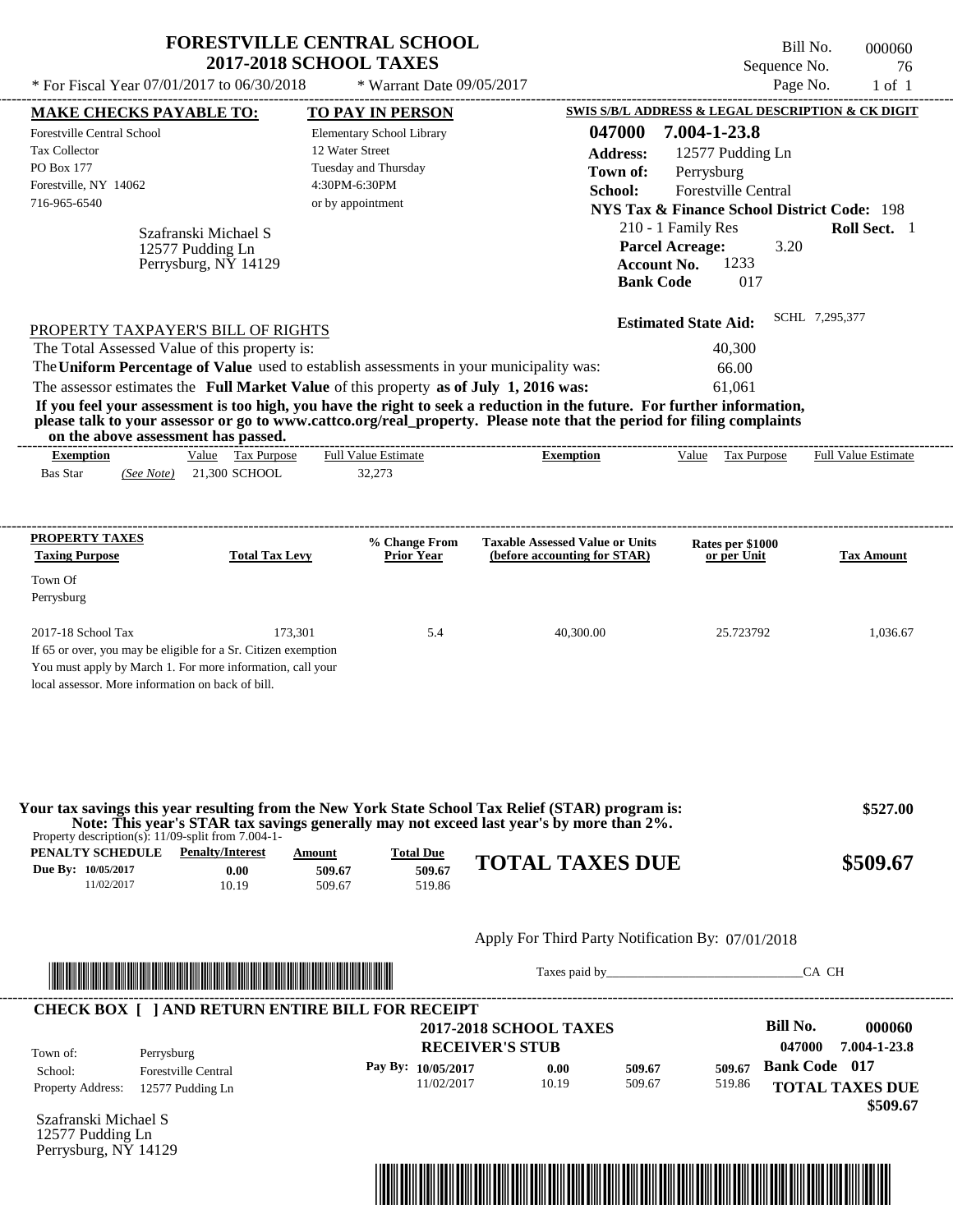| <b>FORESTVILLE CENTRAL SCHOOL</b> |
|-----------------------------------|
| <b>2017-2018 SCHOOL TAXES</b>     |

\* For Fiscal Year  $07/01/2017$  to  $06/30/2018$  \* Warrant Date  $09/05/2017$  Page No. 1 of 1

\* Warrant Date 09/05/2017

Perison Jessie C If 65 or over, you may be eligible for a Sr. Citizen exemption You must apply by March 1. For more information, call your local assessor. More information on back of bill. **MAKE CHECKS PAYABLE TO: TO PAY IN PERSON SWIS S/B/L ADDRESS & LEGAL DESCRIPTION & CK DIGIT 047000 7.004-1-48.1 Address:** 10773 W Perrysburg Rd Perrysburg **School:** Forestville Central **NYS Tax & Finance School District Code:** 198 240 - Rural res **Roll Sect.** 1 48.25 **Account No.** 0251 **Bank Code** 032 **Estimated State Aid:** SCHL 7,295,377 PROPERTY TAXPAYER'S BILL OF RIGHTS The assessor estimates the **Full Market Value** of this property **as of July 1, 2016 was:** 122,727 The Total Assessed Value of this property is: 81,000 The **Uniform Percentage of Value** used to establish assessments in your municipality was: 66.00 **If you feel your assessment is too high, you have the right to seek a reduction in the future. For further information, please talk to your assessor or go to www.cattco.org/real\_property. Please note that the period for filing complaints on the above assessment has passed. Exemption** Value Tax Purpose **PROPERTY TAXES Taxing Purpose Total Tax Levy Prior Year % Change From (before accounting for STAR) Taxable Assessed Value or Units or per Unit Rates per \$1000 Tax Amount PENALTY SCHEDULE Penalty/Interest Amount Total Due Due By: 10/05/2017** 11/02/2017 31.13 **0.00** 1,556.63 **1,556.63** 1,587.76 **1,556.63 TOTAL TAXES DUE \$1,556.63** Apply For Third Party Notification By: 07/01/2018 Perison Jessie C **RECEIVER'S STUB Bill No. 000049 Bank Code 032** Property Address: 10773 W Perrysburg Rd Perrysburg School: Forestville Central **TOTAL TAXES DUE \$1,556.63** Bas Star 21,300 SCHOOL *(See Note)* 32,273 Elementary School Library 12 Water Street Tuesday and Thursday 4:30PM-6:30PM Forestville Central School Tax Collector PO Box 177 Forestville, NY 14062  **2017-2018 SCHOOL TAXES** 716-965-6540 or by appointment **Parcel Acreage:** Town Of Perrysburg 2017-18 School Tax 2,083.63 173,301 5.4 81,000.00 25.723792 2,083.63  **\$527.00 047000 7.004-1-48.1 Pay By: 10/05/2017** 11/02/2017 31.13 **0.00** 1,556.63 **1,556.63** 1,587.76 **1,556.63** Perison Christina C. Gruber Perison Christina C. Gruber Full Value Estimate Taxes paid by Taxes and by Taxes paid by  $\overline{C}$  CA CH ---------------------------------------------------------------------------------------------------------------------------------------------------------------------------------------------------- ---------------------------------------------------------------------------------------------------------------------------------------------------------------------------------------------------- Property description(s): 45 06 09 Town of: **Town of:** 8000 Feddick Rd Hamburg, NY 14075 8000 Feddick Rd Hamburg, NY 14075 **Exemption** Value Tax Purpose Full Value Estimate **Your tax savings this year resulting from the New York State School Tax Relief (STAR) program is: Note: This year's STAR tax savings generally may not exceed last year's by more than 2%.** ---------------------------------------------------------------------------------------------------------------------------------------------------------------------------------------------------- **CHECK BOX [ ] AND RETURN ENTIRE BILL FOR RECEIPT** \*04700000004900000000155663\*



----------------------------------------------------------------------------------------------------------------------------------------------------------------------------------------------------

| Bill No.     | 000049 |
|--------------|--------|
| Sequence No. | 77     |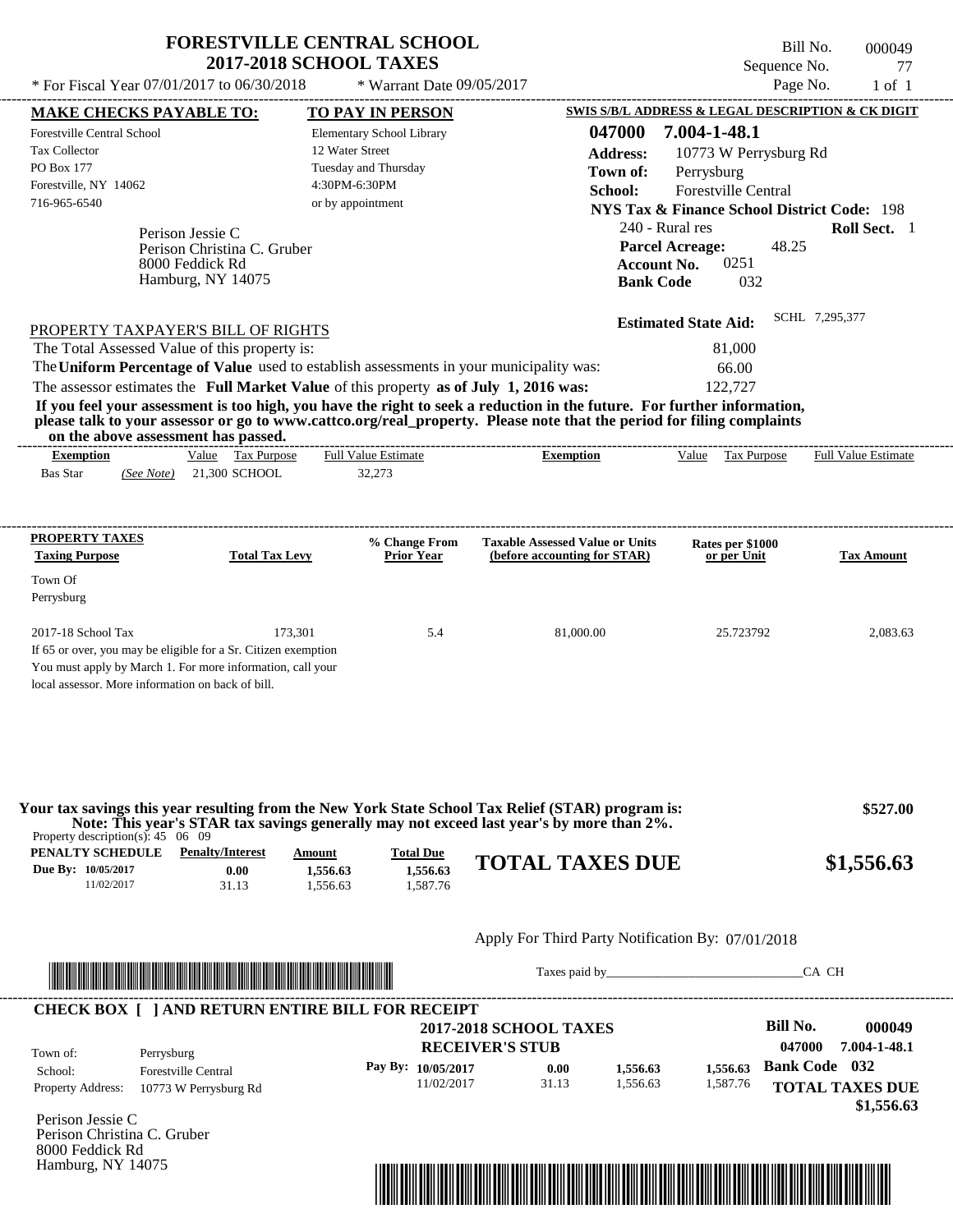| * For Fiscal Year $07/01/2017$ to $06/30/2018$                                                                                                   |                                               | <b>FORESTVILLE CENTRAL SCHOOL</b><br><b>2017-2018 SCHOOL TAXES</b><br>* Warrant Date $09/05/2017$ |                                                                                                                                                                                                                                                                      | Sequence No.                                                     | Bill No.<br>000009<br>78<br>Page No.<br>$1$ of $1$ |
|--------------------------------------------------------------------------------------------------------------------------------------------------|-----------------------------------------------|---------------------------------------------------------------------------------------------------|----------------------------------------------------------------------------------------------------------------------------------------------------------------------------------------------------------------------------------------------------------------------|------------------------------------------------------------------|----------------------------------------------------|
| <b>MAKE CHECKS PAYABLE TO:</b>                                                                                                                   |                                               | TO PAY IN PERSON                                                                                  |                                                                                                                                                                                                                                                                      | <b>SWIS S/B/L ADDRESS &amp; LEGAL DESCRIPTION &amp; CK DIGIT</b> |                                                    |
| <b>Forestville Central School</b>                                                                                                                |                                               | Elementary School Library                                                                         | 047000                                                                                                                                                                                                                                                               | 7.004-1-48.5                                                     |                                                    |
| <b>Tax Collector</b>                                                                                                                             |                                               | 12 Water Street                                                                                   | <b>Address:</b>                                                                                                                                                                                                                                                      | 10784 County Line Rd                                             |                                                    |
| PO Box 177                                                                                                                                       |                                               | Tuesday and Thursday                                                                              | Town of:                                                                                                                                                                                                                                                             | Perrysburg                                                       |                                                    |
| Forestville, NY 14062                                                                                                                            |                                               | 4:30PM-6:30PM                                                                                     | School:                                                                                                                                                                                                                                                              | Forestville Central                                              |                                                    |
| 716-965-6540                                                                                                                                     |                                               | or by appointment                                                                                 |                                                                                                                                                                                                                                                                      | NYS Tax & Finance School District Code: 198                      |                                                    |
|                                                                                                                                                  |                                               |                                                                                                   |                                                                                                                                                                                                                                                                      | 210 - 1 Family Res                                               | Roll Sect. 1                                       |
| Dailey Sandra K                                                                                                                                  |                                               |                                                                                                   |                                                                                                                                                                                                                                                                      | <b>Parcel Acreage:</b><br>2.00                                   |                                                    |
|                                                                                                                                                  | 10784 County Line Rd<br>Forestville, NY 14062 |                                                                                                   | <b>Account No.</b>                                                                                                                                                                                                                                                   | 1240                                                             |                                                    |
|                                                                                                                                                  |                                               |                                                                                                   | <b>Bank Code</b>                                                                                                                                                                                                                                                     | 055                                                              |                                                    |
| The assessor estimates the Full Market Value of this property as of July 1, 2016 was:<br>on the above assessment has passed.<br><b>Exemption</b> | Value Tax Purpose                             | <b>Full Value Estimate</b>                                                                        | If you feel your assessment is too high, you have the right to seek a reduction in the future. For further information,<br>please talk to your assessor or go to www.cattco.org/real_property. Please note that the period for filing complaints<br><b>Exemption</b> | 123,788<br>Value Tax Purpose                                     | <b>Full Value Estimate</b>                         |
| <b>Star Check</b><br>(See Note)                                                                                                                  | 21,300                                        | 32,273                                                                                            |                                                                                                                                                                                                                                                                      |                                                                  |                                                    |
| PROPERTY TAXES<br><b>Taxing Purpose</b><br>Town Of<br>Perrysburg                                                                                 | <b>Total Tax Levy</b>                         | % Change From<br><b>Prior Year</b>                                                                | <b>Taxable Assessed Value or Units</b>                                                                                                                                                                                                                               | Rates per \$1000<br>or per Unit                                  | <b>Tax Amount</b>                                  |
| 2017-18 School Tax                                                                                                                               | 173,301                                       | 5.4                                                                                               | 81,700.00                                                                                                                                                                                                                                                            | 25.723792                                                        | 2,101.63                                           |
| If 65 or over, you may be eligible for a Sr. Citizen exemption                                                                                   |                                               |                                                                                                   |                                                                                                                                                                                                                                                                      |                                                                  |                                                    |
| You must apply by March 1. For more information, call your                                                                                       |                                               |                                                                                                   |                                                                                                                                                                                                                                                                      |                                                                  |                                                    |
| local assessor. More information on back of bill.                                                                                                |                                               |                                                                                                   |                                                                                                                                                                                                                                                                      |                                                                  |                                                    |

**An estimated STAR check will be mailed to you upon issuance by the NYS Tax Department. Any overpayment or underpayment can be reconciled on your next tax return or STAR Credit Check.**

Property description(s): 3/10-split from 1-48.3

| PENALTY SCHEDULE   | <b>Penalty/Interest</b> | Amount   | <b>Total Due</b> |                        |            |
|--------------------|-------------------------|----------|------------------|------------------------|------------|
| Due By: 10/05/2017 | $0.00\,$                | 2,101.63 | 2.101.63         | <b>TOTAL TAXES DUE</b> | \$2,101.63 |
| 1/02/2017          | 42.03                   | 2.101.63 | 2.143.66         |                        |            |

## Apply For Third Party Notification By: 07/01/2018



Taxes paid by\_\_\_\_\_\_\_\_\_\_\_\_\_\_\_\_\_\_\_\_\_\_\_\_\_\_\_\_\_\_\_CA CH

| Town of:                 | Perrysburg                 | <b>2017-2018 SCHOOL TAXES</b><br><b>RECEIVER'S STUB</b> |       |          |          | Bill No.<br>047000   | 000009<br>7.004-1-48.5 |
|--------------------------|----------------------------|---------------------------------------------------------|-------|----------|----------|----------------------|------------------------|
| School:                  | <b>Forestville Central</b> | Pay By: 10/05/2017                                      | 0.00  | 2.101.63 | 2.101.63 | <b>Bank Code</b> 055 |                        |
| <b>Property Address:</b> | 10784 County Line Rd       | 11/02/2017                                              | 42.03 | 2.101.63 | 2,143.66 |                      | <b>TOTAL TAXES DUE</b> |

Dailey Sandra K 10784 County Line Rd Forestville, NY 14062

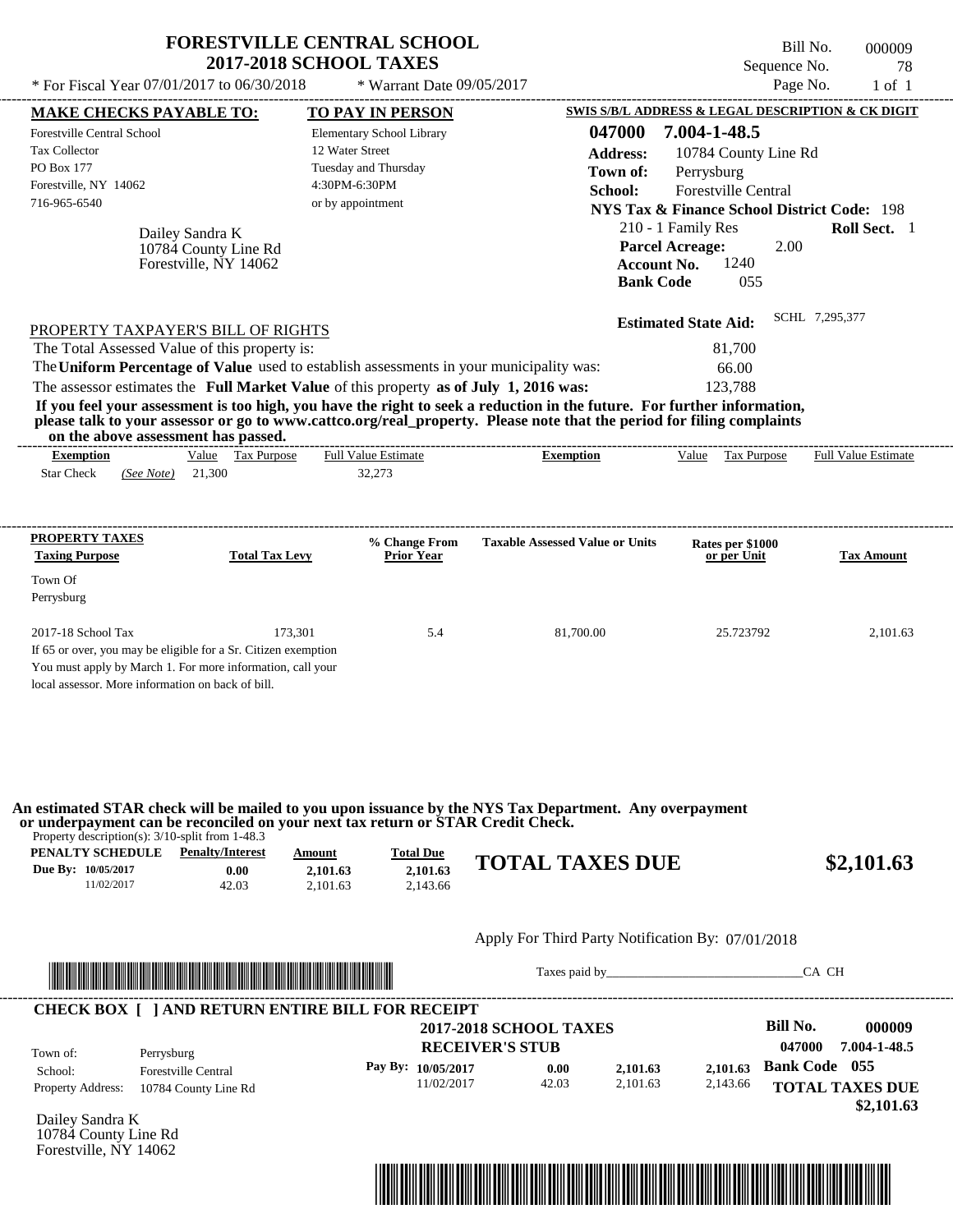| <b>FORESTVILLE CENTRAL SCHOOL</b> |  |
|-----------------------------------|--|
| <b>2017-2018 SCHOOL TAXES</b>     |  |

\* Warrant Date 09/05/2017

 $*$  For Fiscal Year 07/01/2017 to 06/30/2018

---------------------------------------------------------------------------------------------------------------------------------------------------------------------------------------------------- Bill No. 000075 Sequence No. 29

| <b>MAKE CHECKS PAYABLE TO:</b>                                                                                                                                                                                                                   | <b>TO PAY IN PERSON</b>                            |                                                   | <b>SWIS S/B/L ADDRESS &amp; LEGAL DESCRIPTION &amp; CK DIGIT</b> |                            |
|--------------------------------------------------------------------------------------------------------------------------------------------------------------------------------------------------------------------------------------------------|----------------------------------------------------|---------------------------------------------------|------------------------------------------------------------------|----------------------------|
| Forestville Central School                                                                                                                                                                                                                       | Elementary School Library                          | 047000                                            | 570.089-9917-745                                                 |                            |
| Tax Collector                                                                                                                                                                                                                                    | 12 Water Street                                    | <b>Address:</b>                                   | <b>Special Franchise</b>                                         |                            |
| PO Box 177                                                                                                                                                                                                                                       | Tuesday and Thursday                               | Town of:                                          | Perrysburg                                                       |                            |
| Forestville, NY 14062                                                                                                                                                                                                                            | 4:30PM-6:30PM                                      | School:                                           | Forestville Central                                              |                            |
| 716-965-6540                                                                                                                                                                                                                                     | or by appointment                                  |                                                   | <b>NYS Tax &amp; Finance School District Code: 198</b>           |                            |
| Century Link Communications LL                                                                                                                                                                                                                   |                                                    |                                                   | 834 - Non-cable tv                                               | Roll Sect. 5               |
| 700 W Miineral Ave                                                                                                                                                                                                                               |                                                    | <b>Parcel Acreage:</b>                            | 0.00                                                             |                            |
| Littleton, CO 80120                                                                                                                                                                                                                              |                                                    | <b>Account No.</b>                                | 1086                                                             |                            |
|                                                                                                                                                                                                                                                  |                                                    | <b>Bank Code</b>                                  |                                                                  |                            |
|                                                                                                                                                                                                                                                  |                                                    |                                                   | <b>Estimated State Aid:</b>                                      | SCHL 7,295,377             |
| PROPERTY TAXPAYER'S BILL OF RIGHTS                                                                                                                                                                                                               |                                                    |                                                   |                                                                  |                            |
| The Total Assessed Value of this property is:                                                                                                                                                                                                    |                                                    |                                                   | 64,346                                                           |                            |
| The Uniform Percentage of Value used to establish assessments in your municipality was:                                                                                                                                                          |                                                    |                                                   | 66.00                                                            |                            |
| The assessor estimates the Full Market Value of this property as of July 1, 2016 was:                                                                                                                                                            |                                                    |                                                   | 97.494                                                           |                            |
| If you feel your assessment is too high, you have the right to seek a reduction in the future. For further information,<br>please talk to your assessor or go to www.cattco.org/real_property. Please note that the period for filing complaints |                                                    |                                                   |                                                                  |                            |
| on the above assessment has passed.                                                                                                                                                                                                              |                                                    |                                                   |                                                                  |                            |
| Value Tax Purpose<br><b>Exemption</b>                                                                                                                                                                                                            | <b>Full Value Estimate</b>                         | <b>Exemption</b>                                  | Value Tax Purpose                                                | <b>Full Value Estimate</b> |
|                                                                                                                                                                                                                                                  |                                                    |                                                   |                                                                  |                            |
|                                                                                                                                                                                                                                                  |                                                    | -----------                                       |                                                                  |                            |
| <b>PROPERTY TAXES</b><br><b>Taxing Purpose</b><br><b>Total Tax Levy</b>                                                                                                                                                                          | % Change From<br><b>Prior Year</b>                 | <b>Taxable Assessed Value or Units</b>            | Rates per \$1000<br>or per Unit                                  | <b>Tax Amount</b>          |
|                                                                                                                                                                                                                                                  |                                                    |                                                   |                                                                  |                            |
| Town Of<br>Perrysburg                                                                                                                                                                                                                            |                                                    |                                                   |                                                                  |                            |
| 2017-18 School Tax                                                                                                                                                                                                                               | 173,301<br>5.4                                     | 64,346.00                                         | 25.723792                                                        | 1,655.22                   |
| If 65 or over, you may be eligible for a Sr. Citizen exemption                                                                                                                                                                                   |                                                    |                                                   |                                                                  |                            |
| You must apply by March 1. For more information, call your                                                                                                                                                                                       |                                                    |                                                   |                                                                  |                            |
| local assessor. More information on back of bill.                                                                                                                                                                                                |                                                    |                                                   |                                                                  |                            |
|                                                                                                                                                                                                                                                  |                                                    |                                                   |                                                                  |                            |
|                                                                                                                                                                                                                                                  |                                                    |                                                   |                                                                  |                            |
|                                                                                                                                                                                                                                                  |                                                    |                                                   |                                                                  |                            |
|                                                                                                                                                                                                                                                  |                                                    |                                                   |                                                                  |                            |
|                                                                                                                                                                                                                                                  |                                                    |                                                   |                                                                  |                            |
| Property description(s): TOWN OUTSIDE                                                                                                                                                                                                            | 21% FORESTVILLE                                    |                                                   |                                                                  |                            |
| PENALTY SCHEDULE<br><b>Penalty/Interest</b><br>Due By: 10/05/2017<br>0.00                                                                                                                                                                        | <b>Total Due</b><br>Amount<br>1,655.22<br>1,655.22 | <b>TOTAL TAXES DUE</b>                            |                                                                  | \$1,655.22                 |
| 11/02/2017<br>33.10                                                                                                                                                                                                                              | 1,688.32<br>1,655.22                               |                                                   |                                                                  |                            |
|                                                                                                                                                                                                                                                  |                                                    |                                                   |                                                                  |                            |
|                                                                                                                                                                                                                                                  |                                                    | Apply For Third Party Notification By: 07/01/2018 |                                                                  |                            |
|                                                                                                                                                                                                                                                  |                                                    |                                                   |                                                                  | CA CH                      |
| <u> 1989 - Johann Stoff, Amerikaansk politiker (</u>                                                                                                                                                                                             |                                                    |                                                   |                                                                  |                            |
| <b>CHECK BOX [ ] AND RETURN ENTIRE BILL FOR RECEIPT</b>                                                                                                                                                                                          |                                                    |                                                   | <b>Bill No.</b>                                                  | 000075                     |
|                                                                                                                                                                                                                                                  |                                                    | <b>2017-2018 SCHOOL TAXES</b>                     | 047000                                                           | 570.089-9917-745           |
| Town of:<br>Perrysburg                                                                                                                                                                                                                           |                                                    | <b>RECEIVER'S STUB</b>                            |                                                                  |                            |
| School:<br><b>Forestville Central</b>                                                                                                                                                                                                            | Pay By: 10/05/2017                                 | 0.00<br>1,655.22                                  | <b>Bank Code</b><br>1,655.22                                     |                            |
| Property Address:<br>Special Franchise                                                                                                                                                                                                           | 11/02/2017                                         | 33.10<br>1,655.22                                 | 1,688.32                                                         | <b>TOTAL TAXES DUE</b>     |
| Century Link Communications LL                                                                                                                                                                                                                   |                                                    |                                                   |                                                                  | \$1,655.22                 |
| 700 W Miineral Ave                                                                                                                                                                                                                               |                                                    |                                                   |                                                                  |                            |
| Littleton, CO 80120                                                                                                                                                                                                                              |                                                    |                                                   |                                                                  |                            |

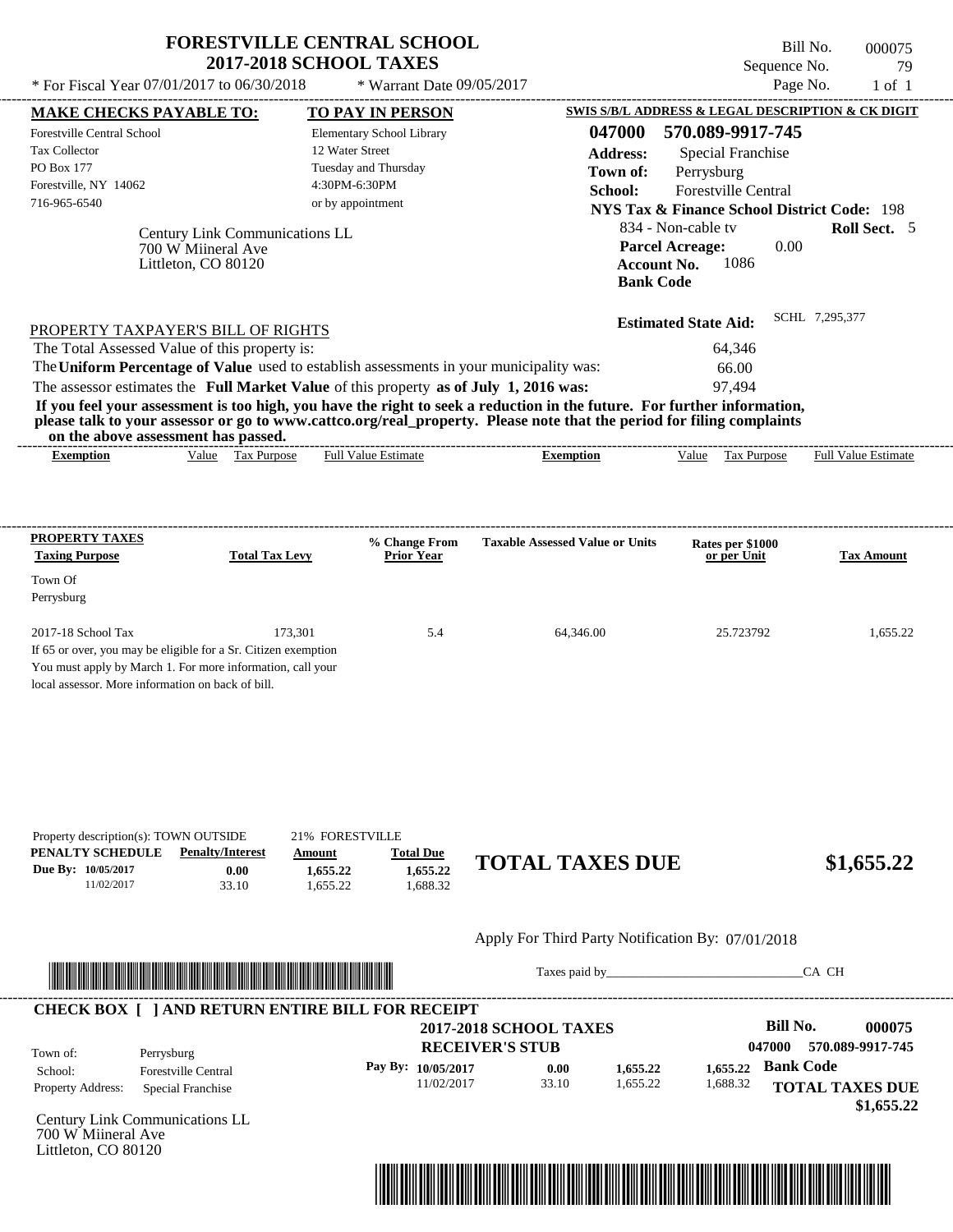| * For Fiscal Year 07/01/2017 to 06/30/2018                                                                                                                |                                                            | <b>2017-2018 SCHOOL TAXES</b><br>* Warrant Date 09/05/2017                                                                                                                                                                                                                                                                                                                                                                                                         |                                                                                            | Sequence No.                                                                                                                                                                                                                                                      | 80<br>Page No.<br>$1$ of $1$ |
|-----------------------------------------------------------------------------------------------------------------------------------------------------------|------------------------------------------------------------|--------------------------------------------------------------------------------------------------------------------------------------------------------------------------------------------------------------------------------------------------------------------------------------------------------------------------------------------------------------------------------------------------------------------------------------------------------------------|--------------------------------------------------------------------------------------------|-------------------------------------------------------------------------------------------------------------------------------------------------------------------------------------------------------------------------------------------------------------------|------------------------------|
| <b>MAKE CHECKS PAYABLE TO:</b><br><b>Forestville Central School</b><br><b>Tax Collector</b><br><b>PO Box 177</b><br>Forestville, NY 14062<br>716-965-6540 | Elantic Telecom. Inc.<br>PO Box 2629<br>Addison1, TX 75001 | <b>TO PAY IN PERSON</b><br><b>Elementary School Library</b><br>12 Water Street<br>Tuesday and Thursday<br>4:30PM-6:30PM<br>or by appointment                                                                                                                                                                                                                                                                                                                       | 047000<br><b>Address:</b><br>Town of:<br>School:<br><b>Account No.</b><br><b>Bank Code</b> | SWIS S/B/L ADDRESS & LEGAL DESCRIPTION & CK DIGIT<br>570.089-9917-744.850<br>Special Franchise<br>Perrysburg<br><b>Forestville Central</b><br><b>NYS Tax &amp; Finance School District Code: 198</b><br>866 - Telephone<br><b>Parcel Acreage:</b><br>0.00<br>1134 | Roll Sect. 5                 |
| PROPERTY TAXPAYER'S BILL OF RIGHTS                                                                                                                        |                                                            |                                                                                                                                                                                                                                                                                                                                                                                                                                                                    |                                                                                            |                                                                                                                                                                                                                                                                   |                              |
| The Total Assessed Value of this property is:<br>on the above assessment has passed.<br><b>Exemption</b>                                                  | Value Tax Purpose                                          | The Uniform Percentage of Value used to establish assessments in your municipality was:<br>The assessor estimates the Full Market Value of this property as of July 1, 2016 was:<br>If you feel your assessment is too high, you have the right to seek a reduction in the future. For further information,<br>please talk to your assessor or go to www.cattco.org/real_property. Please note that the period for filing complaints<br><b>Full Value Estimate</b> | <b>Exemption</b>                                                                           | 587<br>66.00<br>889<br>Value<br>Tax Purpose                                                                                                                                                                                                                       | Full Value Estimate          |
| PROPERTY TAXES<br><b>Taxing Purpose</b><br>Town Of<br>Perrysburg                                                                                          | <b>Total Tax Levy</b>                                      | <b>% Change From</b><br><b>Prior Year</b>                                                                                                                                                                                                                                                                                                                                                                                                                          | <b>Taxable Assessed Value or Units</b>                                                     | Rates per \$1000<br>or per Unit                                                                                                                                                                                                                                   | <b>Tax Amount</b>            |

| Property description(s): TOWN OUTSIDE |                         | 21% FORESTVILLE |                  |                        |         |
|---------------------------------------|-------------------------|-----------------|------------------|------------------------|---------|
| <b>PENALTY SCHEDULE</b>               | <b>Penalty/Interest</b> | <u>Amount</u>   | <b>Total Due</b> |                        |         |
| Due By: 10/05/2017                    | 0.00                    | 15.10           | 15.10            | <b>TOTAL TAXES DUE</b> | \$15.10 |
| 11/02/2017                            | 0.30                    | 15.10           | 15.40            |                        |         |

## Apply For Third Party Notification By: 07/01/2018



Taxes paid by\_\_\_\_\_\_\_\_\_\_\_\_\_\_\_\_\_\_\_\_\_\_\_\_\_\_\_\_\_\_\_CA CH

| Town of:                                            | <b>RECEIVER'S STUB</b> | <b>2017-2018 SCHOOL TAXES</b> |       | Bill No.<br>000076<br>570.089-9917-744.850<br>047000 |
|-----------------------------------------------------|------------------------|-------------------------------|-------|------------------------------------------------------|
| Perrysburg<br><b>Forestville Central</b><br>School: | Pay By: $10/05/2017$   | 0.00                          | 15.10 | <b>Bank Code</b><br>15.10                            |
| <b>Property Address:</b><br>Special Franchise       | 11/02/2017             | 0.30                          | 15.10 | 15.40<br><b>TOTAL TAXES DUE</b>                      |

Elantic Telecom , Inc. PO Box 2629 Addison1, TX 75001

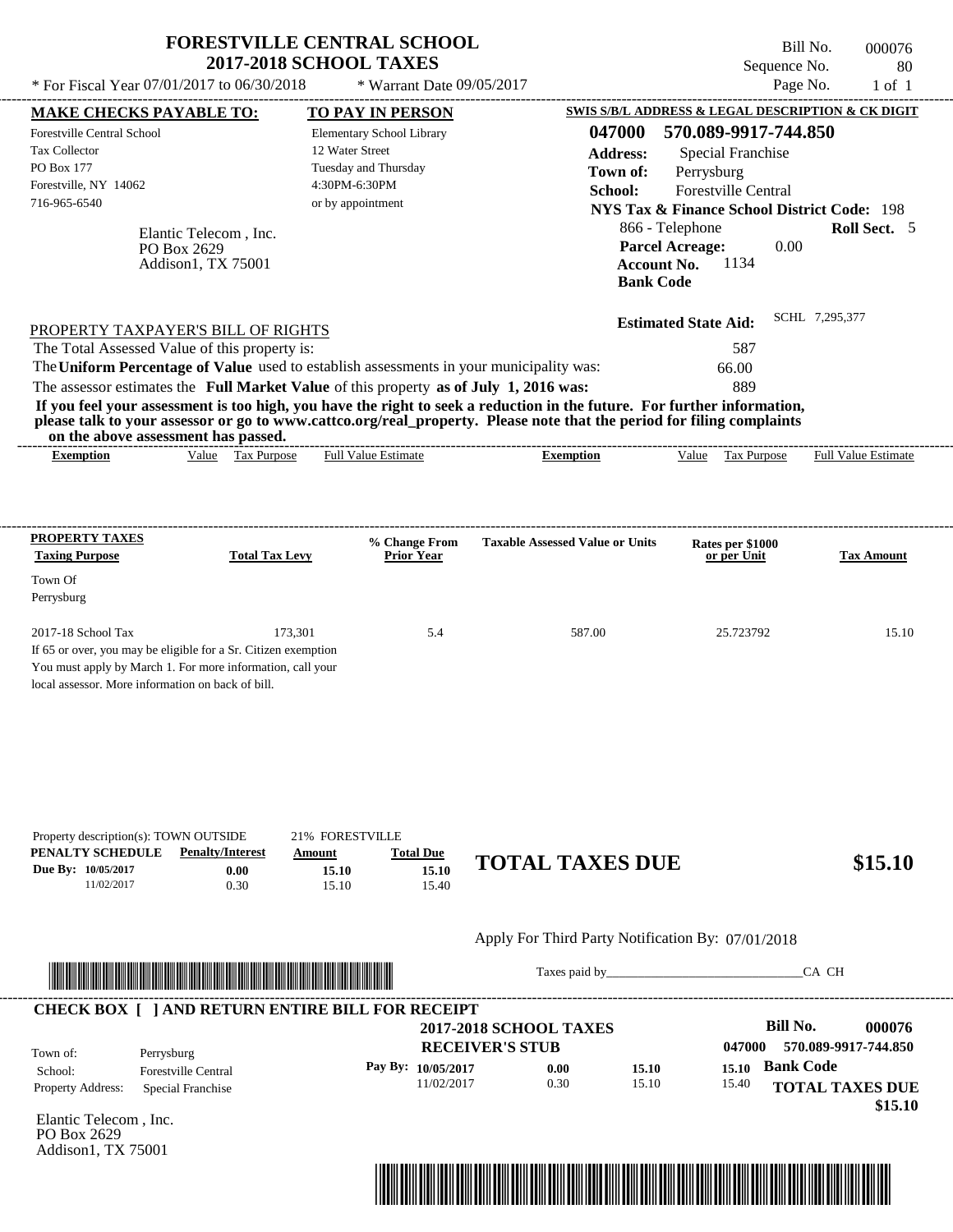| <b>FORESTVILLE CENTRAL SCHOOL</b> |
|-----------------------------------|
| <b>2017-2018 SCHOOL TAXES</b>     |

Bill No. 000077 Sequence No. 81<br>Page No. 1 of 1

| * For Fiscal Year 07/01/2017 to 06/30/2018                                                                                                                                                                                                                                              |                                                                         | * Warrant Date 09/05/2017            |                                                   |                                                        | Page No.<br>$1$ of $1$     |
|-----------------------------------------------------------------------------------------------------------------------------------------------------------------------------------------------------------------------------------------------------------------------------------------|-------------------------------------------------------------------------|--------------------------------------|---------------------------------------------------|--------------------------------------------------------|----------------------------|
| <b>MAKE CHECKS PAYABLE TO:</b>                                                                                                                                                                                                                                                          |                                                                         | <b>TO PAY IN PERSON</b>              |                                                   | SWIS S/B/L ADDRESS & LEGAL DESCRIPTION & CK DIGIT      |                            |
| Forestville Central School                                                                                                                                                                                                                                                              |                                                                         | Elementary School Library            | 047000                                            | 570.089-9917-602.500                                   |                            |
| Tax Collector                                                                                                                                                                                                                                                                           |                                                                         | 12 Water Street                      | <b>Address:</b>                                   | <b>Special Franchise</b>                               |                            |
| PO Box 177                                                                                                                                                                                                                                                                              |                                                                         | Tuesday and Thursday                 | Town of:                                          | Perrysburg                                             |                            |
| Forestville, NY 14062                                                                                                                                                                                                                                                                   |                                                                         | 4:30PM-6:30PM                        | School:                                           | <b>Forestville Central</b>                             |                            |
| 716-965-6540                                                                                                                                                                                                                                                                            |                                                                         | or by appointment                    |                                                   | <b>NYS Tax &amp; Finance School District Code: 198</b> |                            |
|                                                                                                                                                                                                                                                                                         | Global Crossing North American                                          |                                      |                                                   | 866 - Telephone                                        | Roll Sect. 5               |
|                                                                                                                                                                                                                                                                                         | Attn: Property Tax Department                                           |                                      |                                                   | 0.00<br><b>Parcel Acreage:</b>                         |                            |
| 1025 Eldorado Blvd                                                                                                                                                                                                                                                                      |                                                                         |                                      |                                                   | <b>Account No.</b><br>1109                             |                            |
| Broomfield, CO 80021                                                                                                                                                                                                                                                                    |                                                                         |                                      | <b>Bank Code</b>                                  |                                                        |                            |
|                                                                                                                                                                                                                                                                                         |                                                                         |                                      |                                                   | <b>Estimated State Aid:</b>                            | SCHL 7,295,377             |
| PROPERTY TAXPAYER'S BILL OF RIGHTS<br>The Total Assessed Value of this property is:                                                                                                                                                                                                     |                                                                         |                                      |                                                   | 12,304                                                 |                            |
| The Uniform Percentage of Value used to establish assessments in your municipality was:                                                                                                                                                                                                 |                                                                         |                                      |                                                   |                                                        |                            |
|                                                                                                                                                                                                                                                                                         |                                                                         |                                      |                                                   | 66.00                                                  |                            |
| The assessor estimates the Full Market Value of this property as of July 1, 2016 was:                                                                                                                                                                                                   |                                                                         |                                      |                                                   | 18,642                                                 |                            |
| If you feel your assessment is too high, you have the right to seek a reduction in the future. For further information,<br>please talk to your assessor or go to www.cattco.org/real_property. Please note that the period for filing complaints<br>on the above assessment has passed. |                                                                         |                                      |                                                   |                                                        |                            |
| <b>Exemption</b>                                                                                                                                                                                                                                                                        | Value Tax Purpose                                                       | Full Value Estimate                  | <b>Exemption</b>                                  | Value Tax Purpose                                      | <b>Full Value Estimate</b> |
| <b>PROPERTY TAXES</b><br><b>Taxing Purpose</b><br>Town Of<br>Perrysburg                                                                                                                                                                                                                 | <b>Total Tax Levy</b>                                                   | % Change From<br><b>Prior Year</b>   | <b>Taxable Assessed Value or Units</b>            | Rates per \$1000<br>or per Unit                        | <b>Tax Amount</b>          |
| 2017-18 School Tax<br>If 65 or over, you may be eligible for a Sr. Citizen exemption<br>You must apply by March 1. For more information, call your<br>local assessor. More information on back of bill.                                                                                 | 173,301                                                                 | 5.4                                  | 12,304.00                                         | 25.723792                                              | 316.51                     |
| Property description(s):<br>PENALTY SCHEDULE<br><b>Penalty/Interest</b><br>Due By: 10/05/2017<br>11/02/2017                                                                                                                                                                             | <b>22 % FORESTVILLESD</b><br>Amount<br>0.00<br>316.51<br>6.33<br>316.51 | <b>Total Due</b><br>316.51<br>322.84 | <b>TOTAL TAXES DUE</b>                            |                                                        | \$316.51                   |
|                                                                                                                                                                                                                                                                                         |                                                                         |                                      | Apply For Third Party Notification By: 07/01/2018 |                                                        |                            |
| <u> III de la contrada de la contrada de la contrada de la contrada de la contrada de la contrada de la contrada d</u>                                                                                                                                                                  |                                                                         |                                      |                                                   | Taxes paid by                                          | CA CH                      |
| <b>CHECK BOX [ ] AND RETURN ENTIRE BILL FOR RECEIPT</b>                                                                                                                                                                                                                                 |                                                                         |                                      |                                                   |                                                        |                            |
|                                                                                                                                                                                                                                                                                         |                                                                         |                                      | <b>2017-2018 SCHOOL TAXES</b>                     | <b>Bill No.</b>                                        | 000077                     |
|                                                                                                                                                                                                                                                                                         |                                                                         |                                      | <b>RECEIVER'S STUB</b>                            | 047000                                                 | 570.089-9917-602.500       |
| Town of:<br>Perrysburg                                                                                                                                                                                                                                                                  |                                                                         | Pay By: 10/05/2017                   | 316.51<br>0.00                                    | 316.51                                                 | <b>Bank Code</b>           |
| School:<br><b>Forestville Central</b>                                                                                                                                                                                                                                                   |                                                                         | 11/02/2017                           | 6.33<br>316.51                                    | 322.84                                                 |                            |
| Property Address:<br>Special Franchise                                                                                                                                                                                                                                                  |                                                                         |                                      |                                                   |                                                        | <b>TOTAL TAXES DUE</b>     |
| Global Crossing North American                                                                                                                                                                                                                                                          |                                                                         |                                      |                                                   |                                                        | \$316.51                   |
|                                                                                                                                                                                                                                                                                         |                                                                         |                                      |                                                   |                                                        |                            |



Attn: Property Tax Department 1025 Eldorado Blvd Broomfield, CO 80021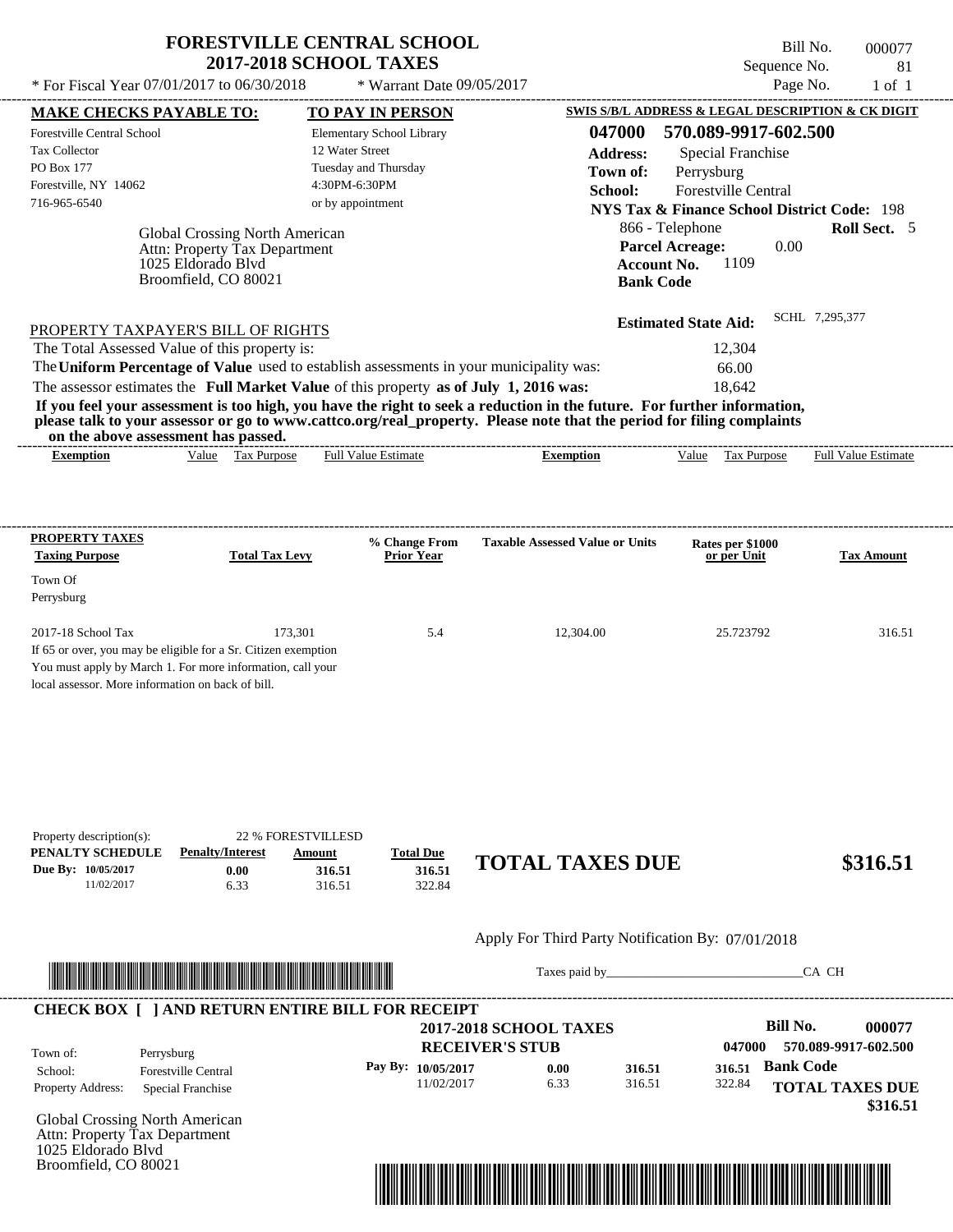| * For Fiscal Year 07/01/2017 to 06/30/2018                                                                                                                                                                                                                                                                                                                                                           | <b>2017-2018 SCHOOL TAXES</b> | * Warrant Date 09/05/2017          |                                        | Sequence No.<br>Page No.                               | 82<br>$1$ of $1$           |
|------------------------------------------------------------------------------------------------------------------------------------------------------------------------------------------------------------------------------------------------------------------------------------------------------------------------------------------------------------------------------------------------------|-------------------------------|------------------------------------|----------------------------------------|--------------------------------------------------------|----------------------------|
| <b>MAKE CHECKS PAYABLE TO:</b>                                                                                                                                                                                                                                                                                                                                                                       |                               | TO PAY IN PERSON                   |                                        | SWIS S/B/L ADDRESS & LEGAL DESCRIPTION & CK DIGIT      |                            |
| <b>Forestville Central School</b>                                                                                                                                                                                                                                                                                                                                                                    |                               | Elementary School Library          | 047000                                 | 570.089-9917-760.700                                   |                            |
| <b>Tax Collector</b>                                                                                                                                                                                                                                                                                                                                                                                 |                               | 12 Water Street                    | <b>Address:</b>                        | Special Franchise                                      |                            |
| PO Box 177                                                                                                                                                                                                                                                                                                                                                                                           |                               | Tuesday and Thursday               | Town of:                               | Perrysburg                                             |                            |
| Forestville, NY 14062                                                                                                                                                                                                                                                                                                                                                                                |                               | 4:30PM-6:30PM                      | School:                                | <b>Forestville Central</b>                             |                            |
| 716-965-6540                                                                                                                                                                                                                                                                                                                                                                                         |                               | or by appointment                  |                                        | <b>NYS Tax &amp; Finance School District Code: 198</b> |                            |
|                                                                                                                                                                                                                                                                                                                                                                                                      |                               |                                    |                                        | 866 - Telephone                                        | Roll Sect. 5               |
| Level 3 Communications                                                                                                                                                                                                                                                                                                                                                                               |                               |                                    |                                        | <b>Parcel Acreage:</b><br>0.00                         |                            |
| 1025 Eldorado Blvd<br>Broomfield, CO 80021                                                                                                                                                                                                                                                                                                                                                           |                               |                                    | <b>Account No.</b><br><b>Bank Code</b> | 1110                                                   |                            |
|                                                                                                                                                                                                                                                                                                                                                                                                      |                               |                                    |                                        |                                                        | SCHL 7.295.377             |
| PROPERTY TAXPAYER'S BILL OF RIGHTS                                                                                                                                                                                                                                                                                                                                                                   |                               |                                    |                                        | <b>Estimated State Aid:</b>                            |                            |
| The Total Assessed Value of this property is:                                                                                                                                                                                                                                                                                                                                                        |                               |                                    |                                        | 63,994                                                 |                            |
| The Uniform Percentage of Value used to establish assessments in your municipality was:                                                                                                                                                                                                                                                                                                              |                               |                                    |                                        | 66.00                                                  |                            |
|                                                                                                                                                                                                                                                                                                                                                                                                      |                               |                                    |                                        | 96,961                                                 |                            |
| The assessor estimates the Full Market Value of this property as of July 1, 2016 was:<br>If you feel your assessment is too high, you have the right to seek a reduction in the future. For further information,<br>please talk to your assessor or go to www.cattco.org/real_property. Please note that the period for filing complaints<br>on the above assessment has passed.<br><b>Exemption</b> | Value Tax Purpose             | <b>Full Value Estimate</b>         | <b>Exemption</b>                       | Value Tax Purpose                                      | <b>Full Value Estimate</b> |
|                                                                                                                                                                                                                                                                                                                                                                                                      |                               |                                    |                                        |                                                        |                            |
| PROPERTY TAXES<br><b>Taxing Purpose</b>                                                                                                                                                                                                                                                                                                                                                              | <b>Total Tax Levy</b>         | % Change From<br><b>Prior Year</b> | <b>Taxable Assessed Value or Units</b> | Rates per \$1000<br>or per Unit                        | <b>Tax Amount</b>          |
|                                                                                                                                                                                                                                                                                                                                                                                                      |                               |                                    |                                        |                                                        |                            |
|                                                                                                                                                                                                                                                                                                                                                                                                      |                               |                                    |                                        |                                                        |                            |
| Town Of<br>Perrysburg<br>2017-18 School Tax                                                                                                                                                                                                                                                                                                                                                          | 173.301                       | 5.4                                | 63,994.00                              | 25.723792                                              | 1.646.17                   |
| If 65 or over, you may be eligible for a Sr. Citizen exemption                                                                                                                                                                                                                                                                                                                                       |                               |                                    |                                        |                                                        |                            |

| Property description(s): TOWN OUTSIDE                   |                         | 25% FORESTVILLE |                  |                                                   |                                                   |
|---------------------------------------------------------|-------------------------|-----------------|------------------|---------------------------------------------------|---------------------------------------------------|
| PENALTY SCHEDULE                                        | <b>Penalty/Interest</b> | Amount          | <b>Total Due</b> | <b>TOTAL TAXES DUE</b>                            |                                                   |
| Due By: 10/05/2017                                      | 0.00                    | 1,646.17        | 1,646.17         |                                                   | \$1,646.17                                        |
| 11/02/2017                                              | 32.92                   | 1.646.17        | 1.679.09         |                                                   |                                                   |
|                                                         |                         |                 |                  | Apply For Third Party Notification By: 07/01/2018 |                                                   |
|                                                         |                         |                 |                  |                                                   | CA CH                                             |
| <b>CHECK BOX [ ] AND RETURN ENTIRE BILL FOR RECEIPT</b> |                         |                 |                  |                                                   |                                                   |
|                                                         |                         |                 |                  | <b>2017-2018 SCHOOL TAXES</b>                     | Bill No.<br>000078                                |
|                                                         |                         |                 |                  |                                                   | $\mathbf{a}$ $\mathbf{a}$<br>--^ ^^^ ^^-- --^ -^^ |

|                          |                            | 2017-2018 SCHOOL TAXES |       |          |           | DIII IAO.              |
|--------------------------|----------------------------|------------------------|-------|----------|-----------|------------------------|
| Town of:                 | Perrysburg                 | <b>RECEIVER'S STUB</b> |       |          | 047000    | 570.089-9917-760.700   |
| School:                  | <b>Forestville Central</b> | Pay By: 10/05/2017     | 0.00  | 1.646.17 | 1.646.17  | <b>Bank Code</b>       |
| <b>Property Address:</b> | Special Franchise          | 11/02/2017             | 32.92 | 1.646.17 | 679.09. ا | <b>TOTAL TAXES DUE</b> |
|                          |                            |                        |       |          |           | \$1,646.17             |

Level 3 Communications 1025 Eldorado Blvd Broomfield, CO 80021

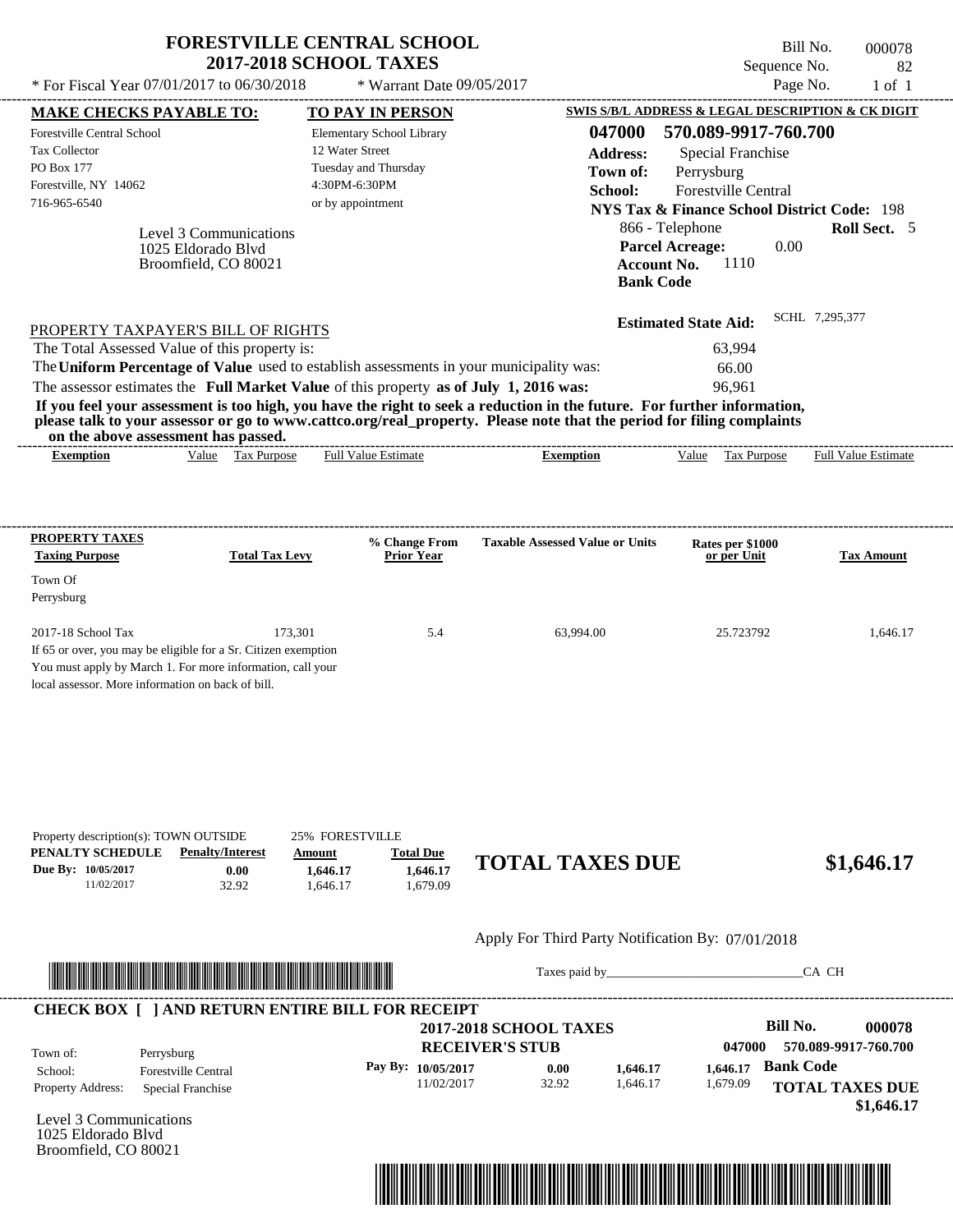| <b>FORESTVILLE CENTRAL SCHOOL</b> |  |
|-----------------------------------|--|
| <b>2017-2018 SCHOOL TAXES</b>     |  |

Bill No. 000079 Sequence No. 83

| * For Fiscal Year 07/01/2017 to 06/30/2018                                                                                                                                                                                                                                                                                                                                                                                                                                                                                                                         | * Warrant Date 09/05/2017                                                                                  |                                                                                              |                                                                                                                                                                                                                                                                | Page No.<br>$1$ of $1$                                               |
|--------------------------------------------------------------------------------------------------------------------------------------------------------------------------------------------------------------------------------------------------------------------------------------------------------------------------------------------------------------------------------------------------------------------------------------------------------------------------------------------------------------------------------------------------------------------|------------------------------------------------------------------------------------------------------------|----------------------------------------------------------------------------------------------|----------------------------------------------------------------------------------------------------------------------------------------------------------------------------------------------------------------------------------------------------------------|----------------------------------------------------------------------|
| <b>MAKE CHECKS PAYABLE TO:</b>                                                                                                                                                                                                                                                                                                                                                                                                                                                                                                                                     | <b>TO PAY IN PERSON</b>                                                                                    |                                                                                              | SWIS S/B/L ADDRESS & LEGAL DESCRIPTION & CK DIGIT                                                                                                                                                                                                              |                                                                      |
| Forestville Central School<br>Tax Collector<br><b>PO Box 177</b><br>Forestville, NY 14062<br>716-965-6540<br>National Fuel Gas Dist<br>6363 Main St<br>Williamsville, NY 14221-5887                                                                                                                                                                                                                                                                                                                                                                                | Elementary School Library<br>12 Water Street<br>Tuesday and Thursday<br>4:30PM-6:30PM<br>or by appointment | 047000<br><b>Address:</b><br>Town of:<br>School:                                             | 570.089-9917-123.700<br><b>Special Franchise</b><br>Perrysburg<br><b>Forestville Central</b><br><b>NYS Tax &amp; Finance School District Code: 198</b><br>861 - Elec & gas<br><b>Parcel Acreage:</b><br>0.00<br><b>Account No.</b><br>1144<br><b>Bank Code</b> | Roll Sect. 5                                                         |
| PROPERTY TAXPAYER'S BILL OF RIGHTS<br>The Total Assessed Value of this property is:<br>The Uniform Percentage of Value used to establish assessments in your municipality was:<br>The assessor estimates the Full Market Value of this property as of July 1, 2016 was:<br>If you feel your assessment is too high, you have the right to seek a reduction in the future. For further information,<br>please talk to your assessor or go to www.cattco.org/real_property. Please note that the period for filing complaints<br>on the above assessment has passed. |                                                                                                            |                                                                                              | <b>Estimated State Aid:</b><br>28,899<br>66.00<br>43,786                                                                                                                                                                                                       | SCHL 7,295,377                                                       |
| Value Tax Purpose<br><b>Exemption</b>                                                                                                                                                                                                                                                                                                                                                                                                                                                                                                                              | Full Value Estimate                                                                                        | <b>Exemption</b>                                                                             | Value Tax Purpose                                                                                                                                                                                                                                              | Full Value Estimate                                                  |
| <b>PROPERTY TAXES</b><br><b>Taxing Purpose</b><br><b>Total Tax Levy</b><br>Town Of<br>Perrysburg<br>2017-18 School Tax<br>If 65 or over, you may be eligible for a Sr. Citizen exemption<br>You must apply by March 1. For more information, call your<br>local assessor. More information on back of bill.                                                                                                                                                                                                                                                        | % Change From<br><b>Prior Year</b><br>173,301<br>5.4                                                       | <b>Taxable Assessed Value or Units</b><br>28,899.00                                          | Rates per \$1000<br>or per Unit<br>25.723792                                                                                                                                                                                                                   | <b>Tax Amount</b><br>743.39                                          |
| Property description(s): Town Outside<br>PENALTY SCHEDULE<br><b>Penalty/Interest</b><br>Due By: 10/05/2017<br>0.00<br>11/02/2017<br>14.87                                                                                                                                                                                                                                                                                                                                                                                                                          | <b>8% FORESTVILLE</b><br><b>Total Due</b><br>Amount<br>743.39<br>743.39<br>758.26<br>743.39                | <b>TOTAL TAXES DUE</b>                                                                       |                                                                                                                                                                                                                                                                | \$743.39                                                             |
| <u> In the second contract of the second contract of the second contract of the second contract of the second contract of the second contract of the second contract of the second contract of the second contract of the second</u>                                                                                                                                                                                                                                                                                                                               |                                                                                                            | Apply For Third Party Notification By: 07/01/2018                                            | Taxes paid by                                                                                                                                                                                                                                                  | CA CH                                                                |
| <b>CHECK BOX [ ] AND RETURN ENTIRE BILL FOR RECEIPT</b>                                                                                                                                                                                                                                                                                                                                                                                                                                                                                                            |                                                                                                            |                                                                                              |                                                                                                                                                                                                                                                                |                                                                      |
| Town of:<br>Perrysburg<br><b>Forestville Central</b><br>School:<br>Property Address:<br>Special Franchise<br>National Fuel Gas Dist<br>6363 Main St                                                                                                                                                                                                                                                                                                                                                                                                                | Pay By: 10/05/2017<br>11/02/2017                                                                           | <b>2017-2018 SCHOOL TAXES</b><br><b>RECEIVER'S STUB</b><br>743.39<br>0.00<br>14.87<br>743.39 | <b>Bill No.</b><br>047000<br>743.39 Bank Code<br>758.26                                                                                                                                                                                                        | 000079<br>570.089-9917-123.700<br><b>TOTAL TAXES DUE</b><br>\$743.39 |



Williamsville, NY 14221-5887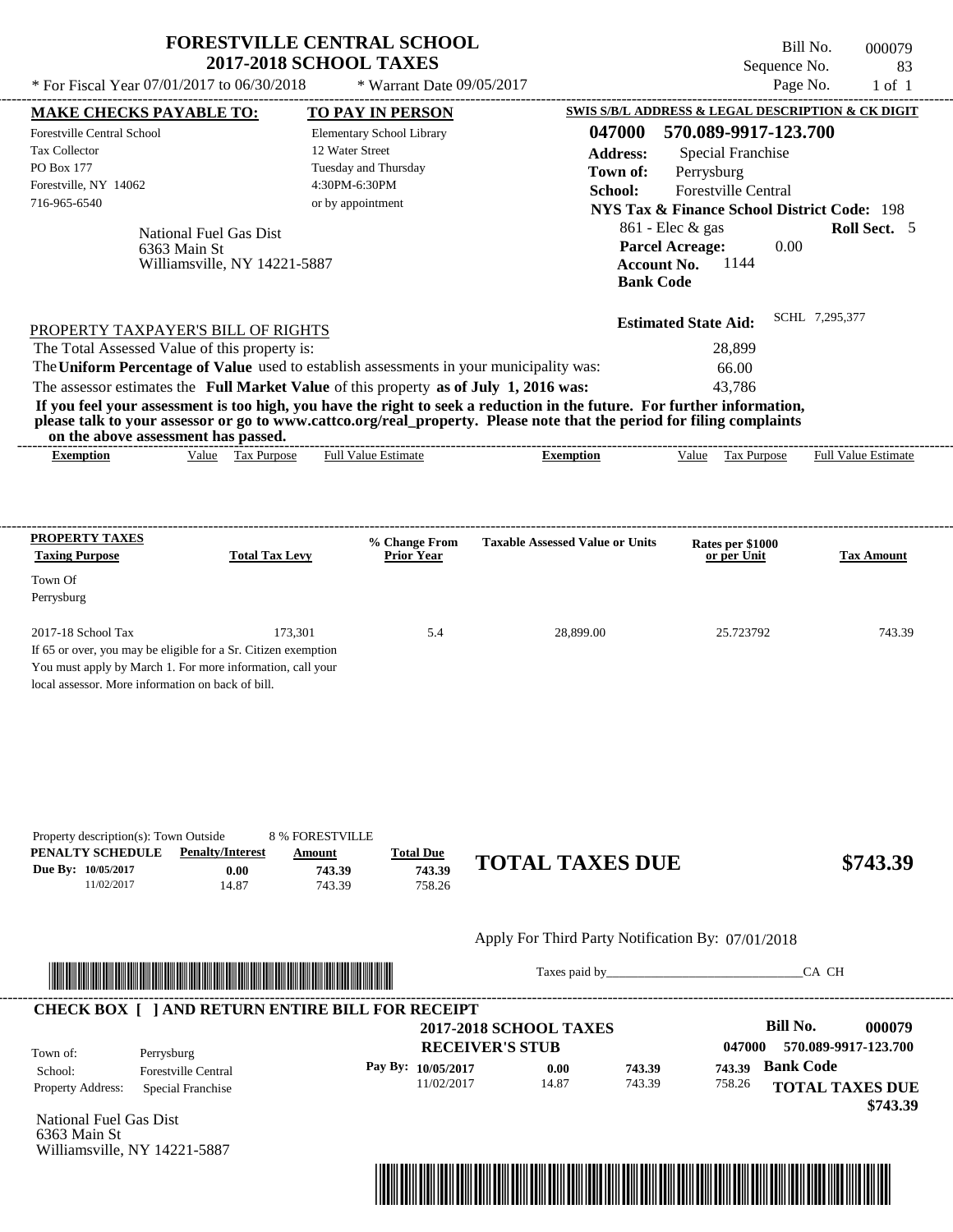|                                                 | <b>FORESTVILLE CENTRAL SCHOOL</b><br><b>2017-2018 SCHOOL TAXES</b> | Bill No.<br>000080<br>Sequence No.<br>84                                    |
|-------------------------------------------------|--------------------------------------------------------------------|-----------------------------------------------------------------------------|
| * For Fiscal Year $07/01/2017$ to $06/30/2018$  | * Warrant Date 09/05/2017                                          | Page No.<br>$1$ of $1$                                                      |
| <b>MAKE CHECKS PAYABLE TO:</b>                  | <b>TO PAY IN PERSON</b>                                            | SWIS S/B/L ADDRESS & LEGAL DESCRIPTION & CK DIGIT                           |
| Forestville Central School                      | Elementary School Library                                          | 570.089-9917-132.350<br>047000                                              |
| <b>Tax Collector</b>                            | 12 Water Street                                                    | Special Franchise<br><b>Address:</b>                                        |
| <b>PO Box 177</b>                               | Tuesday and Thursday                                               | Perrysburg<br>Town of:                                                      |
| Forestville, NY 14062                           | 4:30PM-6:30PM                                                      | <b>Forestville Central</b><br>School:                                       |
| 716-965-6540                                    | or by appointment                                                  | <b>NYS Tax &amp; Finance School District Code: 198</b>                      |
| Niagara Mohawk Power Corp<br>300 Erie Blyd West |                                                                    | <b>Roll Sect.</b> 5<br>$861$ - Elec & gas<br><b>Parcel Acreage:</b><br>0.00 |

| PROPERTY TAXPAYER'S BILL OF RIGHTS                                                                                   | <b>Estimated State Aid:</b> | SCHL 7,295,377 |
|----------------------------------------------------------------------------------------------------------------------|-----------------------------|----------------|
| The Total Assessed Value of this property is:                                                                        | 153.527                     |                |
| The Uniform Percentage of Value used to establish assessments in your municipality was:                              | 66.00                       |                |
| The assessor estimates the Full Market Value of this property as of July 1, 2016 was:                                | 232.617                     |                |
| If you feel your accomment is too high you have the wight to seek a weduction in the future. For further information |                             |                |

**If you feel your assessment is too high, you have the right to seek a reduction in the future. For further information, please talk to your assessor or go to www.cattco.org/real\_property. Please note that the period for filing complaints**

| or | assessment<br>the<br>. adov | has   | passed.      |                        |       |       |                                          |                                                                                                                                                                                                                                                                                                                                                                                                                                                                                                                      |
|----|-----------------------------|-------|--------------|------------------------|-------|-------|------------------------------------------|----------------------------------------------------------------------------------------------------------------------------------------------------------------------------------------------------------------------------------------------------------------------------------------------------------------------------------------------------------------------------------------------------------------------------------------------------------------------------------------------------------------------|
|    | *xemption                   | √alue | аx<br>.rdose | tstimate<br>Ful<br>. . | mtıon | √alue | $\sim$<br>$v_{\text{UfDO}}$<br>151<br>__ | $\frac{1}{2} \left( \frac{1}{2} \right) \left( \frac{1}{2} \right) \left( \frac{1}{2} \right) \left( \frac{1}{2} \right) \left( \frac{1}{2} \right) \left( \frac{1}{2} \right) \left( \frac{1}{2} \right) \left( \frac{1}{2} \right) \left( \frac{1}{2} \right) \left( \frac{1}{2} \right) \left( \frac{1}{2} \right) \left( \frac{1}{2} \right) \left( \frac{1}{2} \right) \left( \frac{1}{2} \right) \left( \frac{1}{2} \right) \left( \frac{1}{2} \right) \left( \frac$<br>- Full <sup>V</sup><br>Estimate<br>alu |
|    |                             |       |              |                        |       |       |                                          |                                                                                                                                                                                                                                                                                                                                                                                                                                                                                                                      |

| <b>PROPERTY TAXES</b>                                          |                       | % Change From     | <b>Taxable Assessed Value or Units</b> | Rates per \$1000 |                   |
|----------------------------------------------------------------|-----------------------|-------------------|----------------------------------------|------------------|-------------------|
| <b>Taxing Purpose</b>                                          | <b>Total Tax Levy</b> | <b>Prior Year</b> |                                        | or per Unit      | <b>Tax Amount</b> |
| Town Of                                                        |                       |                   |                                        |                  |                   |
| Perrysburg                                                     |                       |                   |                                        |                  |                   |
|                                                                |                       |                   |                                        |                  |                   |
| $2017-18$ School Tax                                           | 173.301               | 5.4               | 153,527.00                             | 25.723792        | 3,949.30          |
| If 65 or over, you may be eligible for a Sr. Citizen exemption |                       |                   |                                        |                  |                   |
| You must apply by March 1. For more information, call your     |                       |                   |                                        |                  |                   |
| local assessor. More information on back of bill.              |                       |                   |                                        |                  |                   |

| Property description(s): Town Outside |                         | 22% FORESTVILLE |                  |                        |            |
|---------------------------------------|-------------------------|-----------------|------------------|------------------------|------------|
| PENALTY SCHEDULE                      | <b>Penalty/Interest</b> | <u>Amount</u>   | <b>Total Due</b> |                        |            |
| Due By: 10/05/2017                    | 0.00                    | 3.949.30        | 3.949.30         | <b>TOTAL TAXES DUE</b> | \$3,949.30 |
| 11/02/2017                            | 78.99                   | 3.949.30        | 4.028.29         |                        |            |
|                                       |                         |                 |                  |                        |            |

## Apply For Third Party Notification By: 07/01/2018



Syracuse, NY 13202

Taxes paid by\_\_\_\_\_\_\_\_\_\_\_\_\_\_\_\_\_\_\_\_\_\_\_\_\_\_\_\_\_\_\_CA CH

**Account No.** 0845

**Bank Code**

| Town of:<br>Perrysburg                        | <b>2017-2018 SCHOOL TAXES</b><br><b>RECEIVER'S STUB</b> |       |          | 047000   | Bill No.<br>000080<br>570.089-9917-132.350 |
|-----------------------------------------------|---------------------------------------------------------|-------|----------|----------|--------------------------------------------|
| <b>Forestville Central</b><br>School:         | Pay By: 10/05/2017                                      | 0.00  | 3,949.30 | 3.949.30 | <b>Bank Code</b>                           |
| <b>Property Address:</b><br>Special Franchise | 11/02/2017                                              | 78.99 | 3.949.30 | 4,028.29 | <b>TOTAL TAXES DUE</b>                     |

Niagara Mohawk Power Corp 300 Erie Blvd West Syracuse, NY 13202

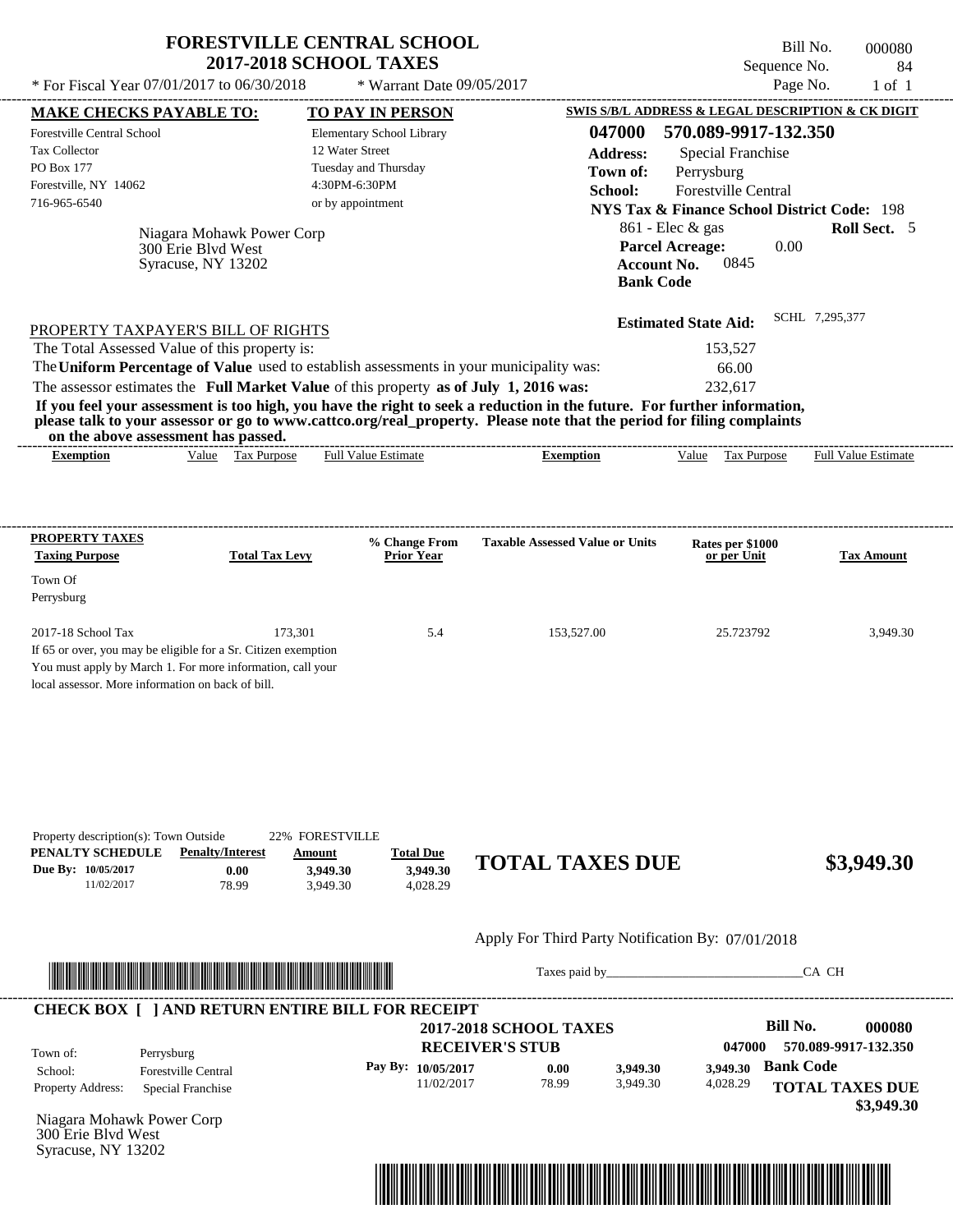| <b>FORESTVILLE CENTRAL SCHOOL</b> |
|-----------------------------------|
| <b>2017-2018 SCHOOL TAXES</b>     |

Tax Collector PO Box 177

Town Of Perrysburg

---------------------------------------------------------------------------------------------------------------------------------------------------------------------------------------------------- Nys Electric & Gas Corp If 65 or over, you may be eligible for a Sr. Citizen exemption You must apply by March 1. For more information, call your local assessor. More information on back of bill. Bill No. 000081 Sequence No. 85  $*$  For Fiscal Year 07/01/2017 to 06/30/2018  $*$  Warrant Date 09/05/2017 Page No. 1 of 1 **MAKE CHECKS PAYABLE TO: TO PAY IN PERSON SWIS S/B/L ADDRESS & LEGAL DESCRIPTION & CK DIGIT 047000 570.089-9917-131.600 Address:** Special Franchise Perrysburg **School:** Forestville Central **NYS Tax & Finance School District Code:** 198 861 - Elec & gas **Roll Sect.** 5 0.00 **Account No.** 0847 **Bank Code Estimated State Aid:** SCHL 7,295,377 PROPERTY TAXPAYER'S BILL OF RIGHTS The assessor estimates the **Full Market Value** of this property **as of July 1, 2016 was:** 99,952 The Total Assessed Value of this property is: 65,968 The **Uniform Percentage of Value** used to establish assessments in your municipality was: 66.00 **If you feel your assessment is too high, you have the right to seek a reduction in the future. For further information, please talk to your assessor or go to www.cattco.org/real\_property. Please note that the period for filing complaints on the above assessment has passed. Exemption** Value Tax Purpose **PROPERTY TAXES Taxing Purpose Total Tax Levy Prior Year % Change From Taxable Assessed Value or Units or per Unit Rates per \$1000 Tax Amount PENALTY SCHEDULE Penalty/Interest Amount Total Due Due By: 10/05/2017** 11/02/2017 33.94 **0.00** 1,696.95 **1,696.95** 1,730.89 **1,696.95 TOTAL TAXES DUE \$1,696.95** Apply For Third Party Notification By: 07/01/2018 Elementary School Library 12 Water Street Tuesday and Thursday 4:30PM-6:30PM Forestville Central School Forestville, NY 14062 **2017-2018 SCHOOL TAXES** 716-965-6540 or by appointment **Parcel Acreage:** 2017-18 School Tax 173,301 1,696.95 1,696.95 1,696.95 1,696.95 1,696.95 1,696.95 Utility shared services-taxes Full Value Estimate Taxes paid by Taxes and by Taxes paid by Taxes and by Taxes and by Taxes and the CA CH ---------------------------------------------------------------------------------------------------------------------------------------------------------------------------------------------------- ---------------------------------------------------------------------------------------------------------------------------------------------------------------------------------------------------- Property description(s): Town Outside 22% FORESTVILLE **Town of:** 70 Farm View Dr New Gloucester, ME 04260 **Exemption** Value Tax Purpose Full Value Estimate \*04700000008100000000169695\*



**Pay By: 10/05/2017**

| Town of:                 | Perrysburg                 |
|--------------------------|----------------------------|
| School:                  | <b>Forestville Central</b> |
| <b>Property Address:</b> | Special Franchise          |

Nys Electric & Gas Corp Utility shared services-taxes 70 Farm View Dr New Gloucester, ME 04260



11/02/2017 33.94 **0.00** 1,696.95 **1,696.95**

**Bank Code 047000 570.089-9917-131.600** 1,730.89 **1,696.95**

**TOTAL TAXES DUE**

 **\$1,696.95**

**Bill No. 000081**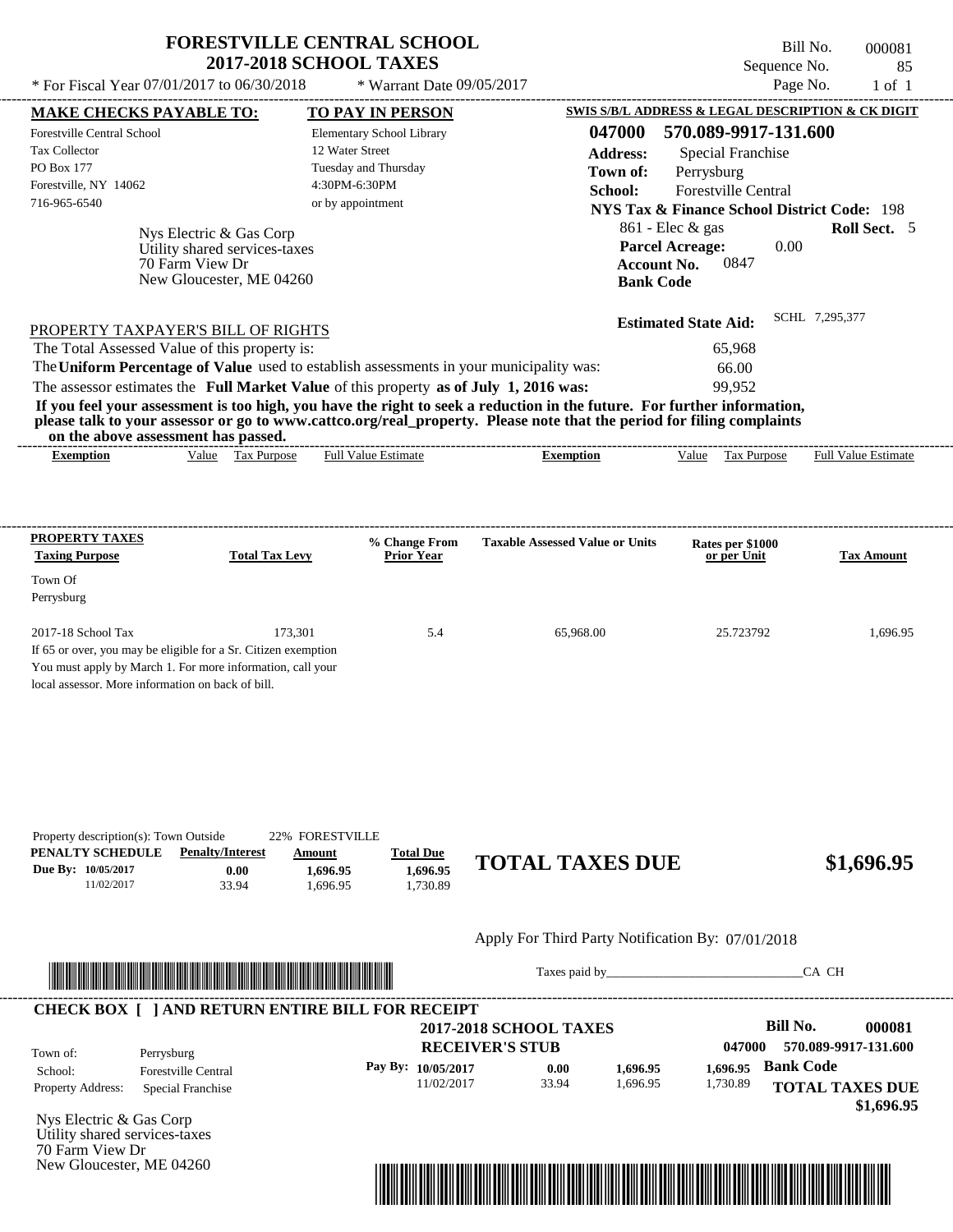| <b>FORESTVILLE CENTRAL SCHOOL</b> |  |
|-----------------------------------|--|
| <b>2017-2018 SCHOOL TAXES</b>     |  |

 $*$  For Fiscal Year 07/01/2017 to 06/30/2018

\* Warrant Date 09/05/2017

---------------------------------------------------------------------------------------------------------------------------------------------------------------------------------------------------- Bill No. 000082 Sequence No. 86

|                                                                                                                                                                                                                                      |                                  |                         |                                         |                           |                                                                                                                         |                  | SWIS S/B/L ADDRESS & LEGAL DESCRIPTION & CK DIGIT      |                  |                            |
|--------------------------------------------------------------------------------------------------------------------------------------------------------------------------------------------------------------------------------------|----------------------------------|-------------------------|-----------------------------------------|---------------------------|-------------------------------------------------------------------------------------------------------------------------|------------------|--------------------------------------------------------|------------------|----------------------------|
| <b>MAKE CHECKS PAYABLE TO:</b>                                                                                                                                                                                                       |                                  |                         |                                         | <b>TO PAY IN PERSON</b>   |                                                                                                                         |                  |                                                        |                  |                            |
| Forestville Central School                                                                                                                                                                                                           |                                  |                         |                                         | Elementary School Library |                                                                                                                         | 047000           | 570.089-9917-631.900                                   |                  |                            |
| Tax Collector<br>PO Box 177                                                                                                                                                                                                          |                                  |                         | 12 Water Street<br>Tuesday and Thursday |                           |                                                                                                                         | <b>Address:</b>  | Special Franchise                                      |                  |                            |
| Forestville, NY 14062                                                                                                                                                                                                                |                                  |                         | 4:30PM-6:30PM                           |                           |                                                                                                                         | Town of:         | Perrysburg                                             |                  |                            |
| 716-965-6540                                                                                                                                                                                                                         |                                  |                         | or by appointment                       |                           |                                                                                                                         | School:          | Forestville Central                                    |                  |                            |
|                                                                                                                                                                                                                                      |                                  |                         |                                         |                           |                                                                                                                         |                  | <b>NYS Tax &amp; Finance School District Code: 198</b> |                  |                            |
|                                                                                                                                                                                                                                      | Verizon New York Inc             |                         |                                         |                           |                                                                                                                         |                  | 866 - Telephone                                        |                  | Roll Sect. 5               |
|                                                                                                                                                                                                                                      | Duff & Phelps                    |                         |                                         |                           |                                                                                                                         |                  | <b>Parcel Acreage:</b>                                 | 0.00             |                            |
|                                                                                                                                                                                                                                      | PO Box 2749<br>Addison, TX 75001 |                         |                                         |                           |                                                                                                                         |                  | <b>Account No.</b><br>0844                             |                  |                            |
|                                                                                                                                                                                                                                      |                                  |                         |                                         |                           |                                                                                                                         | <b>Bank Code</b> |                                                        |                  |                            |
|                                                                                                                                                                                                                                      |                                  |                         |                                         |                           |                                                                                                                         |                  |                                                        | SCHL 7,295,377   |                            |
| PROPERTY TAXPAYER'S BILL OF RIGHTS                                                                                                                                                                                                   |                                  |                         |                                         |                           |                                                                                                                         |                  | <b>Estimated State Aid:</b>                            |                  |                            |
| The Total Assessed Value of this property is:                                                                                                                                                                                        |                                  |                         |                                         |                           |                                                                                                                         |                  | 7,355                                                  |                  |                            |
|                                                                                                                                                                                                                                      |                                  |                         |                                         |                           | The Uniform Percentage of Value used to establish assessments in your municipality was:                                 |                  | 66.00                                                  |                  |                            |
|                                                                                                                                                                                                                                      |                                  |                         |                                         |                           | The assessor estimates the Full Market Value of this property as of July 1, 2016 was:                                   |                  | 11.144                                                 |                  |                            |
|                                                                                                                                                                                                                                      |                                  |                         |                                         |                           | If you feel your assessment is too high, you have the right to seek a reduction in the future. For further information, |                  |                                                        |                  |                            |
|                                                                                                                                                                                                                                      |                                  |                         |                                         |                           | please talk to your assessor or go to www.cattco.org/real_property. Please note that the period for filing complaints   |                  |                                                        |                  |                            |
| on the above assessment has passed.                                                                                                                                                                                                  |                                  |                         |                                         |                           |                                                                                                                         |                  |                                                        |                  |                            |
| <b>Exemption</b>                                                                                                                                                                                                                     |                                  | Value Tax Purpose       | <b>Full Value Estimate</b>              |                           | <b>Exemption</b>                                                                                                        |                  | Value Tax Purpose                                      |                  | <b>Full Value Estimate</b> |
|                                                                                                                                                                                                                                      |                                  |                         |                                         |                           |                                                                                                                         |                  |                                                        |                  |                            |
|                                                                                                                                                                                                                                      |                                  |                         |                                         |                           |                                                                                                                         |                  |                                                        |                  |                            |
|                                                                                                                                                                                                                                      |                                  |                         |                                         |                           |                                                                                                                         |                  |                                                        |                  |                            |
| <b>PROPERTY TAXES</b>                                                                                                                                                                                                                |                                  |                         |                                         | % Change From             | <b>Taxable Assessed Value or Units</b>                                                                                  |                  | Rates per \$1000                                       |                  |                            |
| <b>Taxing Purpose</b>                                                                                                                                                                                                                |                                  | <b>Total Tax Levy</b>   |                                         | <b>Prior Year</b>         |                                                                                                                         |                  | or per Unit                                            |                  | <b>Tax Amount</b>          |
| Town Of                                                                                                                                                                                                                              |                                  |                         |                                         |                           |                                                                                                                         |                  |                                                        |                  |                            |
| Perrysburg                                                                                                                                                                                                                           |                                  |                         |                                         |                           |                                                                                                                         |                  |                                                        |                  |                            |
|                                                                                                                                                                                                                                      |                                  |                         |                                         |                           |                                                                                                                         |                  |                                                        |                  |                            |
| 2017-18 School Tax                                                                                                                                                                                                                   |                                  | 173,301                 |                                         | 5.4                       | 7,355.00                                                                                                                |                  | 25.723792                                              |                  | 189.20                     |
| If 65 or over, you may be eligible for a Sr. Citizen exemption                                                                                                                                                                       |                                  |                         |                                         |                           |                                                                                                                         |                  |                                                        |                  |                            |
| You must apply by March 1. For more information, call your                                                                                                                                                                           |                                  |                         |                                         |                           |                                                                                                                         |                  |                                                        |                  |                            |
| local assessor. More information on back of bill.                                                                                                                                                                                    |                                  |                         |                                         |                           |                                                                                                                         |                  |                                                        |                  |                            |
|                                                                                                                                                                                                                                      |                                  |                         |                                         |                           |                                                                                                                         |                  |                                                        |                  |                            |
|                                                                                                                                                                                                                                      |                                  |                         |                                         |                           |                                                                                                                         |                  |                                                        |                  |                            |
|                                                                                                                                                                                                                                      |                                  |                         |                                         |                           |                                                                                                                         |                  |                                                        |                  |                            |
|                                                                                                                                                                                                                                      |                                  |                         |                                         |                           |                                                                                                                         |                  |                                                        |                  |                            |
|                                                                                                                                                                                                                                      |                                  |                         |                                         |                           |                                                                                                                         |                  |                                                        |                  |                            |
|                                                                                                                                                                                                                                      |                                  |                         |                                         |                           |                                                                                                                         |                  |                                                        |                  |                            |
|                                                                                                                                                                                                                                      |                                  |                         | <b>7% FORESTVILLE</b>                   |                           |                                                                                                                         |                  |                                                        |                  |                            |
| Property description(s): Town Outside<br>PENALTY SCHEDULE                                                                                                                                                                            |                                  | <b>Penalty/Interest</b> | Amount                                  | <b>Total Due</b>          |                                                                                                                         |                  |                                                        |                  |                            |
| Due By: 10/05/2017                                                                                                                                                                                                                   |                                  | 0.00                    | 189.20                                  | 189.20                    | <b>TOTAL TAXES DUE</b>                                                                                                  |                  |                                                        |                  | \$189.20                   |
| 11/02/2017                                                                                                                                                                                                                           |                                  | 3.78                    | 189.20                                  | 192.98                    |                                                                                                                         |                  |                                                        |                  |                            |
|                                                                                                                                                                                                                                      |                                  |                         |                                         |                           |                                                                                                                         |                  |                                                        |                  |                            |
|                                                                                                                                                                                                                                      |                                  |                         |                                         |                           |                                                                                                                         |                  |                                                        |                  |                            |
|                                                                                                                                                                                                                                      |                                  |                         |                                         |                           | Apply For Third Party Notification By: 07/01/2018                                                                       |                  |                                                        |                  |                            |
|                                                                                                                                                                                                                                      |                                  |                         |                                         |                           |                                                                                                                         |                  |                                                        |                  |                            |
| <u> Indian American State and The Communication of the Communication of the Communication of the Communication of the Communication of the Communication of the Communication of the Communication of the Communication of the C</u> |                                  |                         |                                         |                           |                                                                                                                         |                  |                                                        |                  | CA CH                      |
|                                                                                                                                                                                                                                      |                                  |                         |                                         |                           |                                                                                                                         |                  |                                                        |                  |                            |
| <b>CHECK BOX [ ] AND RETURN ENTIRE BILL FOR RECEIPT</b>                                                                                                                                                                              |                                  |                         |                                         |                           |                                                                                                                         |                  |                                                        |                  |                            |
|                                                                                                                                                                                                                                      |                                  |                         |                                         |                           | <b>2017-2018 SCHOOL TAXES</b>                                                                                           |                  |                                                        | <b>Bill No.</b>  | 000082                     |
| Town of:                                                                                                                                                                                                                             | Perrysburg                       |                         |                                         |                           | <b>RECEIVER'S STUB</b>                                                                                                  |                  | 047000                                                 |                  | 570.089-9917-631.900       |
| School:                                                                                                                                                                                                                              | <b>Forestville Central</b>       |                         |                                         | Pay By: 10/05/2017        | 0.00                                                                                                                    | 189.20           | 189.20                                                 | <b>Bank Code</b> |                            |
| <b>Property Address:</b>                                                                                                                                                                                                             | Special Franchise                |                         |                                         | 11/02/2017                | 3.78                                                                                                                    | 189.20           | 192.98                                                 |                  | <b>TOTAL TAXES DUE</b>     |
|                                                                                                                                                                                                                                      |                                  |                         |                                         |                           |                                                                                                                         |                  |                                                        |                  | \$189.20                   |
| Verizon New York Inc                                                                                                                                                                                                                 |                                  |                         |                                         |                           |                                                                                                                         |                  |                                                        |                  |                            |
| Duff & Phelps                                                                                                                                                                                                                        |                                  |                         |                                         |                           |                                                                                                                         |                  |                                                        |                  |                            |
| PO Box 2749<br>Addison, TX 75001                                                                                                                                                                                                     |                                  |                         |                                         |                           |                                                                                                                         |                  |                                                        |                  |                            |
|                                                                                                                                                                                                                                      |                                  |                         |                                         |                           |                                                                                                                         |                  |                                                        |                  |                            |
|                                                                                                                                                                                                                                      |                                  |                         |                                         |                           | <u> 1989 - Johann Stoff, fransk politik format (f. 1989)</u>                                                            |                  |                                                        |                  |                            |
|                                                                                                                                                                                                                                      |                                  |                         |                                         |                           |                                                                                                                         |                  |                                                        |                  |                            |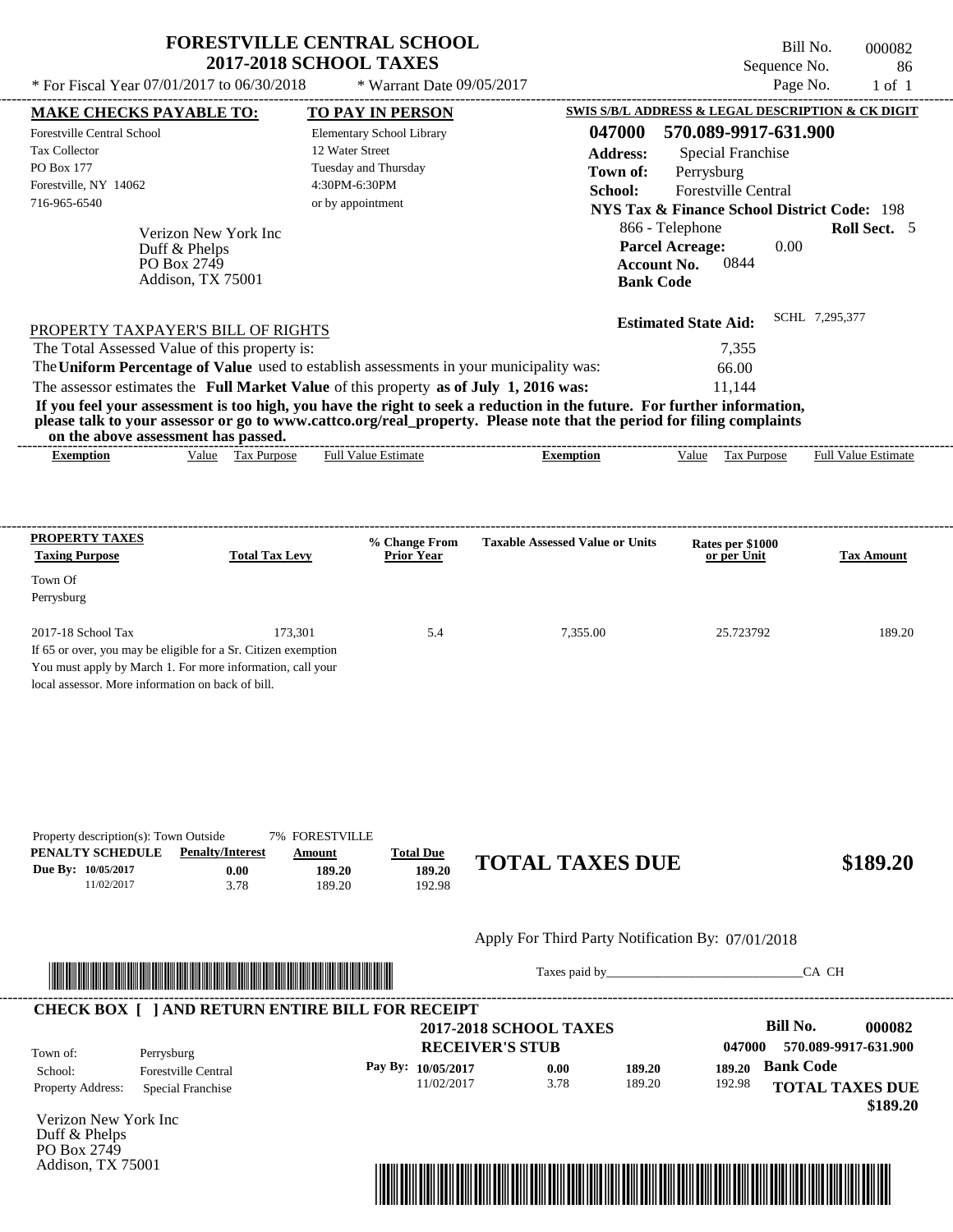| <b>FORESTVILLE CENTRAL SCHOOL</b> |
|-----------------------------------|
| <b>2017-2018 SCHOOL TAXES</b>     |

Bill No. 000083 Sequence No. 87

 **\$561.04**

| * For Fiscal Year 07/01/2017 to 06/30/2018                                                                                                                                                              |                                                                                                     | * Warrant Date 09/05/2017                                                                                  |                                                                                                                                                                                                                                                  | Page No.                                                                                                                                        | $1$ of $1$                 |
|---------------------------------------------------------------------------------------------------------------------------------------------------------------------------------------------------------|-----------------------------------------------------------------------------------------------------|------------------------------------------------------------------------------------------------------------|--------------------------------------------------------------------------------------------------------------------------------------------------------------------------------------------------------------------------------------------------|-------------------------------------------------------------------------------------------------------------------------------------------------|----------------------------|
| <b>MAKE CHECKS PAYABLE TO:</b>                                                                                                                                                                          |                                                                                                     | <b>TO PAY IN PERSON</b>                                                                                    |                                                                                                                                                                                                                                                  | <b>SWIS S/B/L ADDRESS &amp; LEGAL DESCRIPTION &amp; CK DIGIT</b>                                                                                |                            |
| Forestville Central School<br>Tax Collector<br>PO Box 177<br>Forestville, NY 14062<br>716-965-6540                                                                                                      |                                                                                                     | Elementary School Library<br>12 Water Street<br>Tuesday and Thursday<br>4:30PM-6:30PM<br>or by appointment | 047000<br><b>Address:</b><br>Town of:<br>School:                                                                                                                                                                                                 | 570.089-9917-775.000<br><b>Special Franchise</b><br>Perrysburg<br>Forestville Central<br><b>NYS Tax &amp; Finance School District Code: 198</b> |                            |
|                                                                                                                                                                                                         | WilTel Communications<br>Attn: Property Tax Dept<br>1025 Eldorado Blyd<br>Broomfield, CO 80021-9943 |                                                                                                            | <b>Bank Code</b>                                                                                                                                                                                                                                 | 866 - Telephone<br><b>Parcel Acreage:</b><br>0.00<br>1136<br><b>Account No.</b>                                                                 | Roll Sect. 5               |
| PROPERTY TAXPAYER'S BILL OF RIGHTS<br>The Total Assessed Value of this property is:<br>The Uniform Percentage of Value used to establish assessments in your municipality was:                          |                                                                                                     |                                                                                                            |                                                                                                                                                                                                                                                  | <b>Estimated State Aid:</b><br>21,810<br>66.00                                                                                                  | SCHL 7,295,377             |
| The assessor estimates the Full Market Value of this property as of July 1, 2016 was:<br>on the above assessment has passed.                                                                            |                                                                                                     |                                                                                                            | If you feel your assessment is too high, you have the right to seek a reduction in the future. For further information,<br>please talk to your assessor or go to www.cattco.org/real_property. Please note that the period for filing complaints | 33,045                                                                                                                                          |                            |
| <b>Exemption</b>                                                                                                                                                                                        | Value Tax Purpose                                                                                   | <b>Full Value Estimate</b>                                                                                 | <b>Exemption</b>                                                                                                                                                                                                                                 | Value Tax Purpose                                                                                                                               | <b>Full Value Estimate</b> |
| <b>PROPERTY TAXES</b>                                                                                                                                                                                   |                                                                                                     |                                                                                                            |                                                                                                                                                                                                                                                  |                                                                                                                                                 |                            |
| <b>Taxing Purpose</b><br>Town Of                                                                                                                                                                        | <b>Total Tax Levy</b>                                                                               | % Change From<br><b>Prior Year</b>                                                                         | <b>Taxable Assessed Value or Units</b>                                                                                                                                                                                                           | Rates per \$1000<br>or per Unit                                                                                                                 | <b>Tax Amount</b>          |
| Perrysburg                                                                                                                                                                                              |                                                                                                     |                                                                                                            |                                                                                                                                                                                                                                                  |                                                                                                                                                 |                            |
| 2017-18 School Tax<br>If 65 or over, you may be eligible for a Sr. Citizen exemption<br>You must apply by March 1. For more information, call your<br>local assessor. More information on back of bill. | 173,301                                                                                             | 5.4                                                                                                        | 21,810.00                                                                                                                                                                                                                                        | 25.723792                                                                                                                                       | 561.04                     |
| Property description(s): TOWN OUTSIDE<br>PENALTY SCHEDULE<br>Due By: 10/05/2017                                                                                                                         | <b>Penalty/Interest</b><br>Amount<br>0.00                                                           | 21% FORESTVILLE<br><b>Total Due</b><br>561.04<br>561.04                                                    | <b>TOTAL TAXES DUE</b>                                                                                                                                                                                                                           |                                                                                                                                                 | \$561.04                   |
| 11/02/2017                                                                                                                                                                                              | 11.22                                                                                               | 561.04<br>572.26                                                                                           |                                                                                                                                                                                                                                                  |                                                                                                                                                 |                            |
|                                                                                                                                                                                                         |                                                                                                     |                                                                                                            | Apply For Third Party Notification By: 07/01/2018                                                                                                                                                                                                |                                                                                                                                                 |                            |
| <u> Literatura de la contrada de la contrada de la contrada de la contrada de la contrada de la contrada de la c</u>                                                                                    |                                                                                                     |                                                                                                            | Taxes paid by                                                                                                                                                                                                                                    |                                                                                                                                                 | CA CH                      |
| <b>CHECK BOX [ ] AND RETURN ENTIRE BILL FOR RECEIPT</b>                                                                                                                                                 |                                                                                                     |                                                                                                            | <b>2017-2018 SCHOOL TAXES</b>                                                                                                                                                                                                                    | <b>Bill No.</b>                                                                                                                                 | 000083                     |
| Town of:<br>Perrysburg<br><b>Forestville Central</b><br>School:                                                                                                                                         |                                                                                                     | Pay By: 10/05/2017                                                                                         | <b>RECEIVER'S STUB</b><br>561.04<br>0.00                                                                                                                                                                                                         | 047000<br><b>Bank Code</b><br>561.04                                                                                                            | 570.089-9917-775.000       |
| Property Address:<br>Special Franchise                                                                                                                                                                  |                                                                                                     | 11/02/2017                                                                                                 | 561.04<br>11.22                                                                                                                                                                                                                                  | 572.26                                                                                                                                          | <b>TOTAL TAXES DUE</b>     |

WilTel Communications Attn: Property Tax Dept 1025 Eldorado Blvd Broomfield, CO 80021-9943

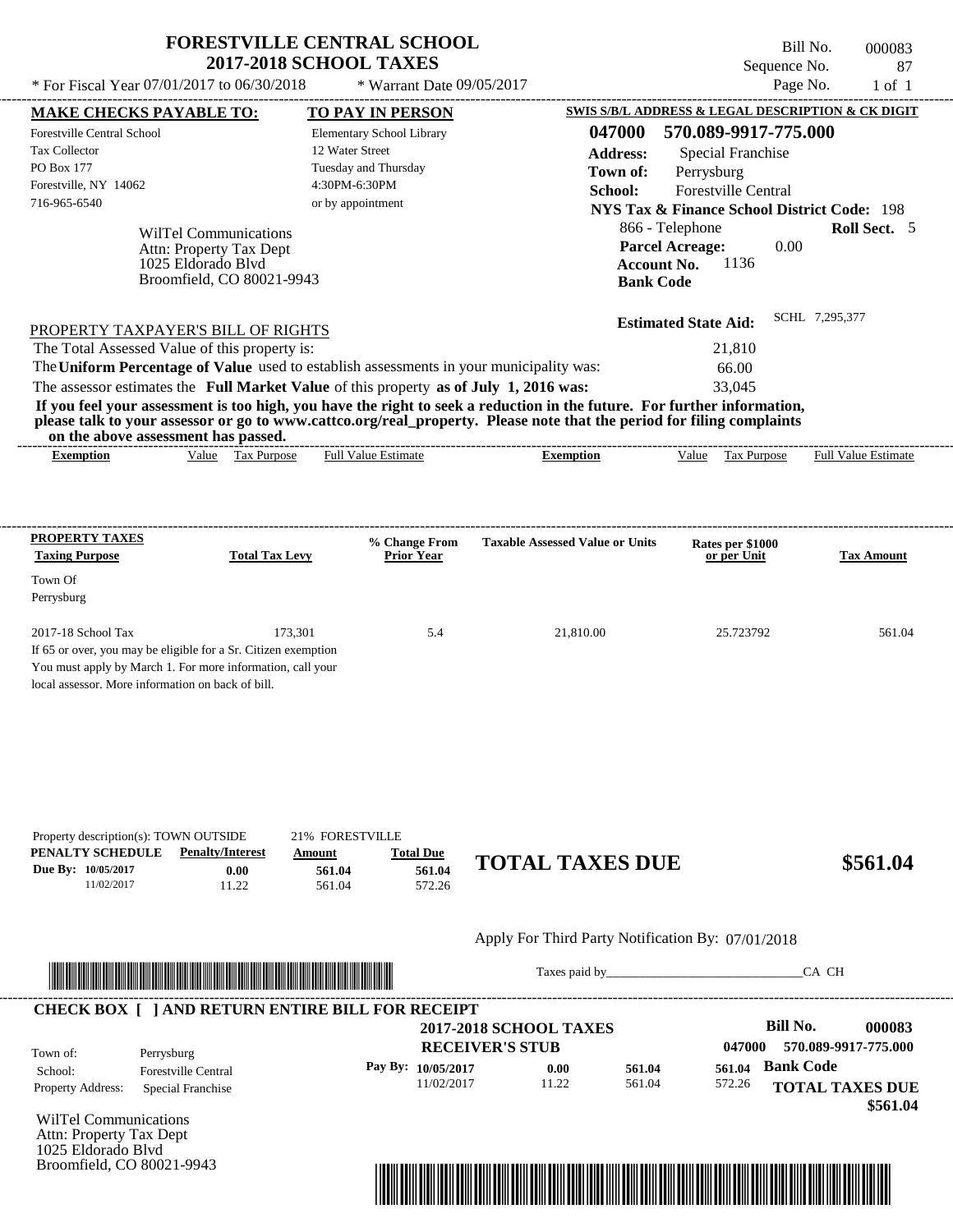| <b>FORESTVILLE CENTRAL SCHOOL</b> |
|-----------------------------------|
| <b>2017-2018 SCHOOL TAXES</b>     |

Bill No. 000084 Sequence No. 88  $*$  For Fiscal Year 07/01/2017 to 06/30/2018  $*$  Warrant Date 09/05/2017 Page No. 1 of 1

|                                                | <b>MAKE CHECKS PAYABLE TO:</b>                                         | <b>TO PAY IN PERSON</b>                                                                 |                                                                                                                                                                                                                                      | <b>SWIS S/B/L ADDRESS &amp; LEGAL DESCRIPTION &amp; CK DIGIT</b> |                          |
|------------------------------------------------|------------------------------------------------------------------------|-----------------------------------------------------------------------------------------|--------------------------------------------------------------------------------------------------------------------------------------------------------------------------------------------------------------------------------------|------------------------------------------------------------------|--------------------------|
| Forestville Central School                     |                                                                        | Elementary School Library                                                               | 047000                                                                                                                                                                                                                               | 670.089-9915-123.700/288                                         |                          |
| <b>Tax Collector</b>                           |                                                                        | 12 Water Street                                                                         | <b>Address:</b>                                                                                                                                                                                                                      | <b>Outside Plant</b>                                             |                          |
| PO Box 177                                     |                                                                        | Tuesday and Thursday                                                                    | Town of:                                                                                                                                                                                                                             | Perrysburg                                                       |                          |
| Forestville, NY 14062                          |                                                                        | 4:30PM-6:30PM                                                                           | School:                                                                                                                                                                                                                              | <b>Forestville Central</b>                                       |                          |
| 716-965-6540                                   |                                                                        | or by appointment                                                                       |                                                                                                                                                                                                                                      | <b>NYS Tax &amp; Finance School District Code: 198</b>           |                          |
|                                                | National Fuel Gas Dist                                                 |                                                                                         |                                                                                                                                                                                                                                      | 885 - Gas Outside                                                | Roll Sect. 6             |
|                                                | Attn: Real Property Tax Servic                                         |                                                                                         |                                                                                                                                                                                                                                      | 0.00<br><b>Parcel Acreage:</b>                                   |                          |
|                                                | 6363 Main St                                                           |                                                                                         | <b>Account No.</b>                                                                                                                                                                                                                   | 0853                                                             |                          |
|                                                | Williamsville, NY 14221                                                |                                                                                         | <b>Bank Code</b>                                                                                                                                                                                                                     |                                                                  |                          |
|                                                |                                                                        |                                                                                         |                                                                                                                                                                                                                                      |                                                                  |                          |
|                                                | PROPERTY TAXPAYER'S BILL OF RIGHTS                                     |                                                                                         |                                                                                                                                                                                                                                      | <b>Estimated State Aid:</b>                                      | SCHL 7.295.377           |
|                                                | The Total Assessed Value of this property is:                          |                                                                                         |                                                                                                                                                                                                                                      | 262,600                                                          |                          |
|                                                |                                                                        | The Uniform Percentage of Value used to establish assessments in your municipality was: |                                                                                                                                                                                                                                      | 66.00                                                            |                          |
|                                                |                                                                        | The assessor estimates the Full Market Value of this property as of July 1, 2016 was:   |                                                                                                                                                                                                                                      | 397,879                                                          |                          |
|                                                |                                                                        |                                                                                         | If you feel your assessment is too high, you have the right to seek a reduction in the future. For further information,                                                                                                              |                                                                  |                          |
|                                                | on the above assessment has passed.                                    |                                                                                         | please talk to your assessor or go to www.cattco.org/real_property. Please note that the period for filing complaints                                                                                                                |                                                                  |                          |
| <b>Exemption</b>                               | Value Tax Purpose                                                      | <b>Full Value Estimate</b>                                                              | <b>Exemption</b>                                                                                                                                                                                                                     | Value Tax Purpose Full Value Estimate                            |                          |
|                                                |                                                                        |                                                                                         |                                                                                                                                                                                                                                      |                                                                  |                          |
|                                                |                                                                        |                                                                                         |                                                                                                                                                                                                                                      |                                                                  |                          |
|                                                |                                                                        |                                                                                         |                                                                                                                                                                                                                                      |                                                                  |                          |
| PROPERTY TAXES                                 |                                                                        | % Change From                                                                           | <b>Taxable Assessed Value or Units</b>                                                                                                                                                                                               |                                                                  |                          |
| <b>Taxing Purpose</b>                          | <b>Total Tax Levy</b>                                                  | <b>Prior Year</b>                                                                       |                                                                                                                                                                                                                                      | Rates per \$1000<br>or per Unit                                  | <b>Tax Amount</b>        |
| Town Of                                        |                                                                        |                                                                                         |                                                                                                                                                                                                                                      |                                                                  |                          |
| Perrysburg                                     |                                                                        |                                                                                         |                                                                                                                                                                                                                                      |                                                                  |                          |
|                                                |                                                                        |                                                                                         |                                                                                                                                                                                                                                      |                                                                  |                          |
| 2017-18 School Tax                             | 173,301                                                                | 5.4                                                                                     | 262,600.00                                                                                                                                                                                                                           | 25.723792                                                        | 6,755.07                 |
|                                                | If 65 or over, you may be eligible for a Sr. Citizen exemption         |                                                                                         |                                                                                                                                                                                                                                      |                                                                  |                          |
|                                                | You must apply by March 1. For more information, call your             |                                                                                         |                                                                                                                                                                                                                                      |                                                                  |                          |
|                                                | local assessor. More information on back of bill.                      |                                                                                         |                                                                                                                                                                                                                                      |                                                                  |                          |
|                                                |                                                                        |                                                                                         |                                                                                                                                                                                                                                      |                                                                  |                          |
|                                                |                                                                        |                                                                                         |                                                                                                                                                                                                                                      |                                                                  |                          |
|                                                |                                                                        |                                                                                         |                                                                                                                                                                                                                                      |                                                                  |                          |
|                                                |                                                                        |                                                                                         |                                                                                                                                                                                                                                      |                                                                  |                          |
|                                                |                                                                        |                                                                                         |                                                                                                                                                                                                                                      |                                                                  |                          |
|                                                |                                                                        |                                                                                         |                                                                                                                                                                                                                                      |                                                                  |                          |
|                                                | Property description(s): 888888 & 160703 & 160716 0.3220 - Forestville |                                                                                         | Op & Reg Sta & Equip                                                                                                                                                                                                                 |                                                                  |                          |
| PENALTY SCHEDULE                               | <b>Penalty/Interest</b>                                                | <b>Total Due</b><br>Amount                                                              | <b>TOTAL TAXES DUE</b>                                                                                                                                                                                                               |                                                                  | \$6,755.07               |
| Due By: 10/05/2017                             | 0.00                                                                   | 6,755.07<br>6,755.07                                                                    |                                                                                                                                                                                                                                      |                                                                  |                          |
| 11/02/2017                                     | 135.10                                                                 | 6,890.17<br>6,755.07                                                                    |                                                                                                                                                                                                                                      |                                                                  |                          |
|                                                |                                                                        |                                                                                         |                                                                                                                                                                                                                                      |                                                                  |                          |
|                                                |                                                                        |                                                                                         | Apply For Third Party Notification By: 07/01/2018                                                                                                                                                                                    |                                                                  |                          |
|                                                |                                                                        |                                                                                         |                                                                                                                                                                                                                                      |                                                                  |                          |
|                                                |                                                                        |                                                                                         | Taxes paid by Taxes and the Taxes and the Taxes and the Taxes are the Taxes and the Taxes and the Taxes and the Taxes and the Taxes and the Taxes and the Taxes and the Taxes and the Taxes and the Taxes and the Taxes and th       |                                                                  | CA CH                    |
|                                                |                                                                        |                                                                                         |                                                                                                                                                                                                                                      |                                                                  |                          |
|                                                |                                                                        | <b>CHECK BOX [ ] AND RETURN ENTIRE BILL FOR RECEIPT</b>                                 |                                                                                                                                                                                                                                      |                                                                  |                          |
|                                                |                                                                        |                                                                                         | <b>2017-2018 SCHOOL TAXES</b>                                                                                                                                                                                                        | <b>Bill No.</b>                                                  | 000084                   |
| Town of:                                       | Perrysburg                                                             |                                                                                         | <b>RECEIVER'S STUB</b>                                                                                                                                                                                                               | 047000                                                           | 670.089-9915-123.700/288 |
| School:                                        | <b>Forestville Central</b>                                             | Pay By: 10/05/2017                                                                      | 0.00<br>6,755.07                                                                                                                                                                                                                     | <b>Bank Code</b><br>6,755.07                                     |                          |
| Property Address:                              | <b>Outside Plant</b>                                                   | 11/02/2017                                                                              | 135.10<br>6,755.07                                                                                                                                                                                                                   | 6,890.17                                                         | <b>TOTAL TAXES DUE</b>   |
|                                                |                                                                        |                                                                                         |                                                                                                                                                                                                                                      |                                                                  | \$6,755.07               |
| National Fuel Gas Dist                         |                                                                        |                                                                                         |                                                                                                                                                                                                                                      |                                                                  |                          |
| Attn: Real Property Tax Servic<br>6363 Main St |                                                                        |                                                                                         |                                                                                                                                                                                                                                      |                                                                  |                          |
| Williamsville, NY 14221                        |                                                                        |                                                                                         |                                                                                                                                                                                                                                      |                                                                  |                          |
|                                                |                                                                        |                                                                                         | <u> 1989 - Andrea Stadt British Stadt British Stadt British Stadt British Stadt British Stadt British Stadt British Stadt British Stadt British Stadt British Stadt British Stadt British Stadt British Stadt British Stadt Brit</u> |                                                                  |                          |
|                                                |                                                                        |                                                                                         |                                                                                                                                                                                                                                      |                                                                  |                          |
|                                                |                                                                        |                                                                                         |                                                                                                                                                                                                                                      |                                                                  |                          |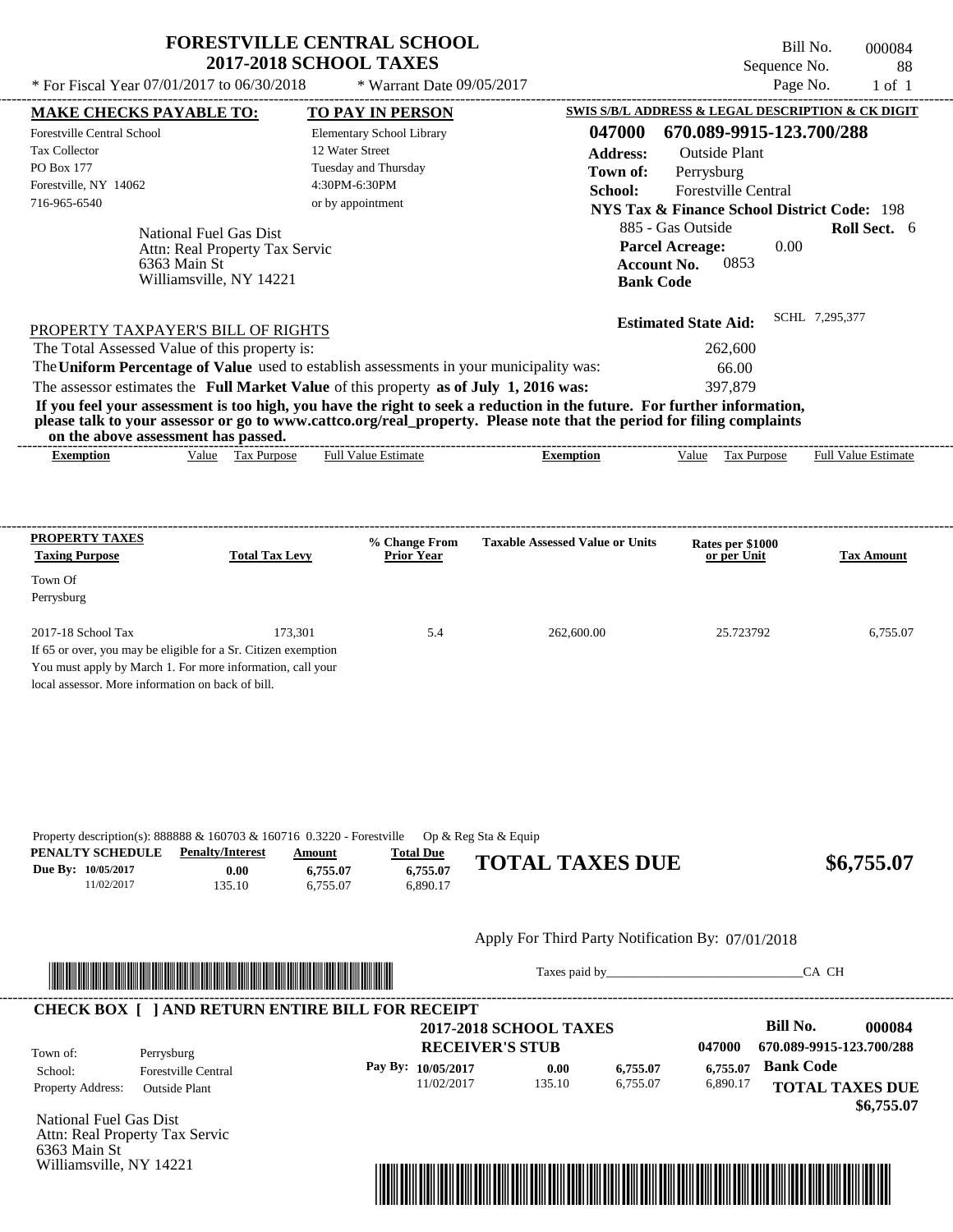| <b>FORESTVILLE CENTRAL SCHOOL</b> |
|-----------------------------------|
| <b>2017-2018 SCHOOL TAXES</b>     |

Tax Collector PO Box 177

Town Of Perrysburg

---------------------------------------------------------------------------------------------------------------------------------------------------------------------------------------------------- National Fuel Gas Supply If 65 or over, you may be eligible for a Sr. Citizen exemption You must apply by March 1. For more information, call your local assessor. More information on back of bill. Sequence No. 89  $*$  For Fiscal Year 07/01/2017 to 06/30/2018  $*$  Warrant Date 09/05/2017 Page No. 1 of 1 **MAKE CHECKS PAYABLE TO: TO PAY IN PERSON SWIS S/B/L ADDRESS & LEGAL DESCRIPTION & CK DIGIT 047000 670.089-9915-123.710/288 Address:** Gas Distribution Perrysburg **School:** Forestville Central **NYS Tax & Finance School District Code:** 198 871 - Elec-Gas Fac **Roll Sect.** 6 0.00 **Account No.** 0854 **Bank Code Estimated State Aid:** SCHL 7,295,377 PROPERTY TAXPAYER'S BILL OF RIGHTS The assessor estimates the **Full Market Value** of this property **as of July 1, 2016 was:** 1,445,758 The Total Assessed Value of this property is: 954,200 The **Uniform Percentage of Value** used to establish assessments in your municipality was: 66.00 **If you feel your assessment is too high, you have the right to seek a reduction in the future. For further information, please talk to your assessor or go to www.cattco.org/real\_property. Please note that the period for filing complaints on the above assessment has passed. Exemption** Value Tax Purpose **PROPERTY TAXES Taxing Purpose Total Tax Levy Prior Year % Change From Taxable Assessed Value or Units or per Unit Rates per \$1000 Tax Amount PENALTY SCHEDULE Penalty/Interest Amount Total Due Due By: 10/05/2017** 11/02/2017 490.91 **0.00** 24,545.64 **24,545.64** 25,036.55 <u>**24,545.64 TOTAL TAXES DUE** \$24,545.64</u> Apply For Third Party Notification By: 07/01/2018 Elementary School Library 12 Water Street Tuesday and Thursday 4:30PM-6:30PM Forestville Central School Forestville, NY 14062 **2017-2018 SCHOOL TAXES** 716-965-6540 or by appointment **Parcel Acreage:** 2017-18 School Tax 24,545.64 173,301 5.4 954,200.00 25.723792 24,545.64 Attn: Real Property Tax Servic Full Value Estimate ---------------------------------------------------------------------------------------------------------------------------------------------------------------------------------------------------- ---------------------------------------------------------------------------------------------------------------------------------------------------------------------------------------------------- Property description(s): 160754 0.3920 - Forestville 34 Storage Wells **Town of:** 6363 Main St Williamsville, NY 14221 **Exemption** Value Tax Purpose Full Value Estimate



Taxes paid by\_\_\_\_\_\_\_\_\_\_\_\_\_\_\_\_\_\_\_\_\_\_\_\_\_\_\_\_\_\_\_CA CH

Bill No. 000085

|                          |                            | <b>2017-2018 SCHOOL TAXES</b> |        |           |           | Bill No.                 | 000085      |
|--------------------------|----------------------------|-------------------------------|--------|-----------|-----------|--------------------------|-------------|
| Town of:                 | Perrysburg                 | <b>RECEIVER'S STUB</b>        |        |           | 047000    | 670.089-9915-123.710/288 |             |
| School:                  | <b>Forestville Central</b> | Pay By: $10/05/2017$          | 0.00   | 24,545,64 | 24,545.64 | <b>Bank Code</b>         |             |
| <b>Property Address:</b> | <b>Gas Distribution</b>    | 11/02/2017                    | 490.91 | 24.545.64 | 25,036.55 | <b>TOTAL TAXES DUE</b>   |             |
|                          |                            |                               |        |           |           |                          | \$24,545.64 |

National Fuel Gas Supply Attn: Real Property Tax Servic 6363 Main St Williamsville, NY 14221

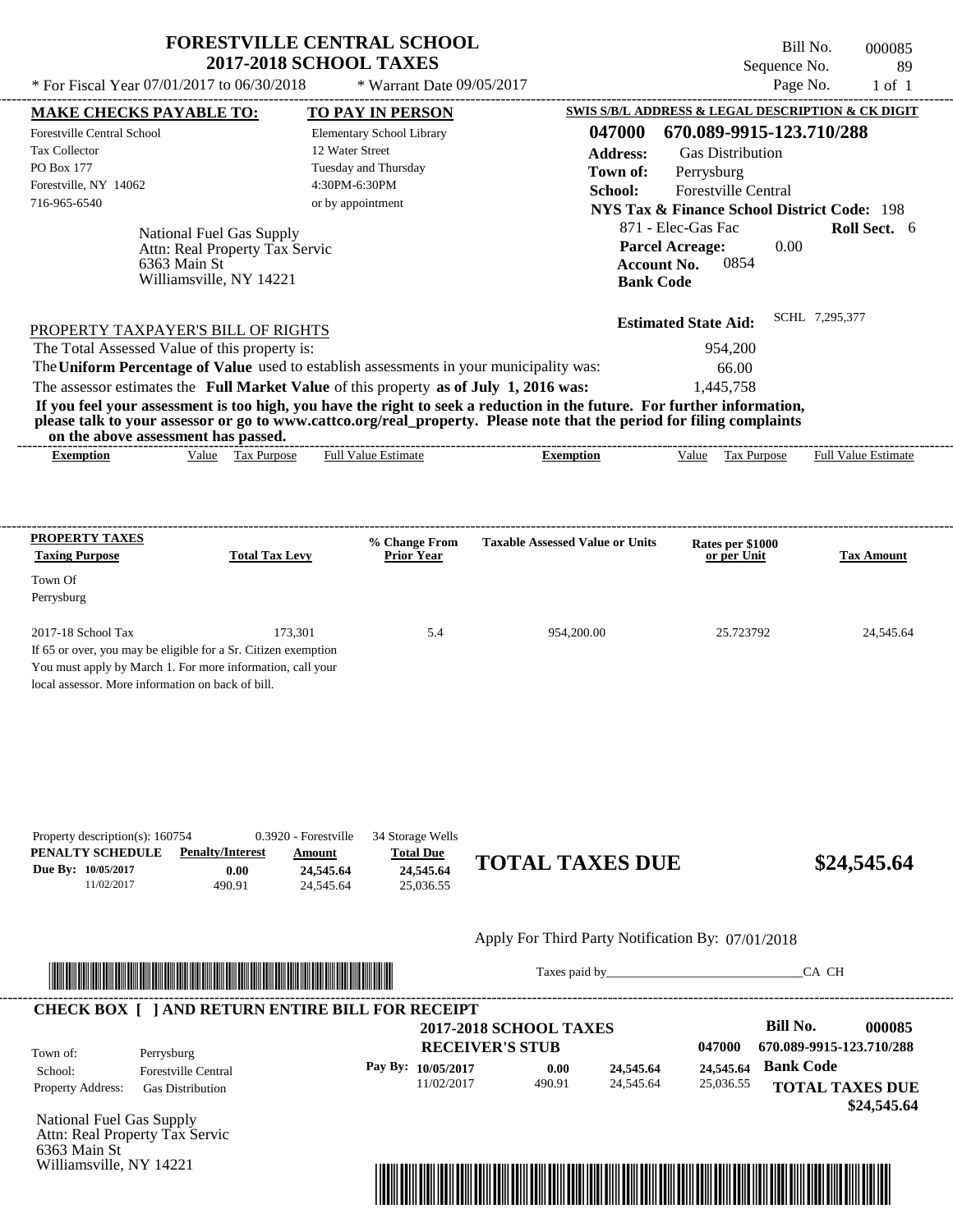| <b>FORESTVILLE CENTRAL SCHOOL</b> |
|-----------------------------------|
| <b>2017-2018 SCHOOL TAXES</b>     |

\* For Fiscal Year  $07/01/2017$  to  $06/30/2018$  \* Warrant Date  $09/05/2017$  Page No. 1 of 1

 $*$  Warrant Date 09/05/2017

Bill No. 000086 Sequence No. 90<br>Page No. 1 of 1

| <b>MAKE CHECKS PAYABLE TO:</b>                                  |                                                                                                                                                                                                                                      | <b>TO PAY IN PERSON</b>                                                                 |                                                                                                                         | <b>SWIS S/B/L ADDRESS &amp; LEGAL DESCRIPTION &amp; CK DIGIT</b> |                           |
|-----------------------------------------------------------------|--------------------------------------------------------------------------------------------------------------------------------------------------------------------------------------------------------------------------------------|-----------------------------------------------------------------------------------------|-------------------------------------------------------------------------------------------------------------------------|------------------------------------------------------------------|---------------------------|
| Forestville Central School                                      |                                                                                                                                                                                                                                      | Elementary School Library                                                               | 047000                                                                                                                  | 670.089-9915-123.710/2881                                        |                           |
| <b>Tax Collector</b>                                            |                                                                                                                                                                                                                                      | 12 Water Street                                                                         | <b>Address:</b>                                                                                                         | <b>Outside Plant</b>                                             |                           |
| PO Box 177                                                      |                                                                                                                                                                                                                                      | Tuesday and Thursday                                                                    | Town of:                                                                                                                | Perrysburg                                                       |                           |
| Forestville, NY 14062                                           |                                                                                                                                                                                                                                      | 4:30PM-6:30PM                                                                           | School:                                                                                                                 | <b>Forestville Central</b>                                       |                           |
| 716-965-6540                                                    |                                                                                                                                                                                                                                      | or by appointment                                                                       |                                                                                                                         | <b>NYS Tax &amp; Finance School District Code: 198</b>           |                           |
|                                                                 | National Fuel Gas Supply                                                                                                                                                                                                             |                                                                                         |                                                                                                                         | 885 - Gas Outside                                                | Roll Sect. 6              |
|                                                                 | Attn: Real Property Tax Servic                                                                                                                                                                                                       |                                                                                         |                                                                                                                         | 0.00<br><b>Parcel Acreage:</b>                                   |                           |
|                                                                 | 6363 Main St Rm 1000                                                                                                                                                                                                                 |                                                                                         | <b>Account No.</b>                                                                                                      | 1072                                                             |                           |
|                                                                 | Williamsville, NY 14221                                                                                                                                                                                                              |                                                                                         | <b>Bank Code</b>                                                                                                        |                                                                  |                           |
|                                                                 |                                                                                                                                                                                                                                      |                                                                                         |                                                                                                                         |                                                                  |                           |
|                                                                 | PROPERTY TAXPAYER'S BILL OF RIGHTS                                                                                                                                                                                                   |                                                                                         |                                                                                                                         | <b>Estimated State Aid:</b>                                      | SCHL 7.295.377            |
|                                                                 | The Total Assessed Value of this property is:                                                                                                                                                                                        |                                                                                         |                                                                                                                         | 390,700                                                          |                           |
|                                                                 |                                                                                                                                                                                                                                      | The Uniform Percentage of Value used to establish assessments in your municipality was: |                                                                                                                         | 66.00                                                            |                           |
|                                                                 |                                                                                                                                                                                                                                      | The assessor estimates the Full Market Value of this property as of July 1, 2016 was:   |                                                                                                                         | 591,970                                                          |                           |
|                                                                 |                                                                                                                                                                                                                                      |                                                                                         | If you feel your assessment is too high, you have the right to seek a reduction in the future. For further information, |                                                                  |                           |
|                                                                 | on the above assessment has passed.                                                                                                                                                                                                  |                                                                                         | please talk to your assessor or go to www.cattco.org/real_property. Please note that the period for filing complaints   |                                                                  |                           |
| <b>Exemption</b>                                                | Value Tax Purpose                                                                                                                                                                                                                    | <b>Full Value Estimate</b>                                                              | <b>Exemption</b>                                                                                                        | Value Tax Purpose Full Value Estimate                            |                           |
|                                                                 |                                                                                                                                                                                                                                      |                                                                                         |                                                                                                                         |                                                                  |                           |
|                                                                 |                                                                                                                                                                                                                                      |                                                                                         |                                                                                                                         |                                                                  |                           |
|                                                                 |                                                                                                                                                                                                                                      |                                                                                         |                                                                                                                         |                                                                  |                           |
| PROPERTY TAXES                                                  |                                                                                                                                                                                                                                      | % Change From                                                                           | <b>Taxable Assessed Value or Units</b>                                                                                  | Rates per \$1000                                                 |                           |
| <b>Taxing Purpose</b>                                           | <b>Total Tax Levy</b>                                                                                                                                                                                                                | <b>Prior Year</b>                                                                       |                                                                                                                         | or per Unit                                                      | <b>Tax Amount</b>         |
| Town Of                                                         |                                                                                                                                                                                                                                      |                                                                                         |                                                                                                                         |                                                                  |                           |
| Perrysburg                                                      |                                                                                                                                                                                                                                      |                                                                                         |                                                                                                                         |                                                                  |                           |
|                                                                 |                                                                                                                                                                                                                                      |                                                                                         |                                                                                                                         |                                                                  |                           |
| 2017-18 School Tax                                              | 173,301<br>If 65 or over, you may be eligible for a Sr. Citizen exemption                                                                                                                                                            | 5.4                                                                                     | 390,700.00                                                                                                              | 25.723792                                                        | 10,050.29                 |
|                                                                 | You must apply by March 1. For more information, call your                                                                                                                                                                           |                                                                                         |                                                                                                                         |                                                                  |                           |
| local assessor. More information on back of bill.               |                                                                                                                                                                                                                                      |                                                                                         |                                                                                                                         |                                                                  |                           |
|                                                                 |                                                                                                                                                                                                                                      |                                                                                         |                                                                                                                         |                                                                  |                           |
|                                                                 |                                                                                                                                                                                                                                      |                                                                                         |                                                                                                                         |                                                                  |                           |
|                                                                 |                                                                                                                                                                                                                                      |                                                                                         |                                                                                                                         |                                                                  |                           |
|                                                                 |                                                                                                                                                                                                                                      |                                                                                         |                                                                                                                         |                                                                  |                           |
|                                                                 |                                                                                                                                                                                                                                      |                                                                                         |                                                                                                                         |                                                                  |                           |
|                                                                 |                                                                                                                                                                                                                                      |                                                                                         |                                                                                                                         |                                                                  |                           |
|                                                                 |                                                                                                                                                                                                                                      |                                                                                         |                                                                                                                         |                                                                  |                           |
| Property description(s): $888888 \& 160703$<br>PENALTY SCHEDULE | <b>Penalty/Interest</b>                                                                                                                                                                                                              | 0.3920 - Forestville<br>Op & Reg Sta & Equip<br><b>Total Due</b><br>Amount              |                                                                                                                         |                                                                  |                           |
| Due By: 10/05/2017                                              | 0.00                                                                                                                                                                                                                                 | 10,050.29<br>10,050.29                                                                  | <b>TOTAL TAXES DUE</b>                                                                                                  |                                                                  | \$10,050.29               |
| 11/02/2017                                                      | 201.01                                                                                                                                                                                                                               | 10,050.29<br>10,251.30                                                                  |                                                                                                                         |                                                                  |                           |
|                                                                 |                                                                                                                                                                                                                                      |                                                                                         |                                                                                                                         |                                                                  |                           |
|                                                                 |                                                                                                                                                                                                                                      |                                                                                         |                                                                                                                         |                                                                  |                           |
|                                                                 |                                                                                                                                                                                                                                      |                                                                                         | Apply For Third Party Notification By: 07/01/2018                                                                       |                                                                  |                           |
|                                                                 |                                                                                                                                                                                                                                      |                                                                                         | Taxes paid by                                                                                                           |                                                                  | CA CH                     |
|                                                                 | <u> In the second contract of the second contract of the second contract of the second contract of the second contract of the second contract of the second contract of the second contract of the second contract of the second</u> |                                                                                         |                                                                                                                         |                                                                  |                           |
|                                                                 |                                                                                                                                                                                                                                      | <b>CHECK BOX [ ] AND RETURN ENTIRE BILL FOR RECEIPT</b>                                 |                                                                                                                         |                                                                  |                           |
|                                                                 |                                                                                                                                                                                                                                      |                                                                                         | <b>2017-2018 SCHOOL TAXES</b>                                                                                           | <b>Bill No.</b>                                                  | 000086                    |
| Town of:                                                        |                                                                                                                                                                                                                                      |                                                                                         | <b>RECEIVER'S STUB</b>                                                                                                  | 047000                                                           | 670.089-9915-123.710/2881 |
| School:                                                         | Perrysburg<br><b>Forestville Central</b>                                                                                                                                                                                             | Pay By: 10/05/2017                                                                      | 0.00<br>10,050.29                                                                                                       | 10,050.29                                                        | <b>Bank Code</b>          |
| Property Address:                                               | <b>Outside Plant</b>                                                                                                                                                                                                                 | 11/02/2017                                                                              | 201.01<br>10,050.29                                                                                                     | 10,251.30                                                        | <b>TOTAL TAXES DUE</b>    |
|                                                                 |                                                                                                                                                                                                                                      |                                                                                         |                                                                                                                         |                                                                  | \$10,050.29               |
| National Fuel Gas Supply                                        |                                                                                                                                                                                                                                      |                                                                                         |                                                                                                                         |                                                                  |                           |
| Attn: Real Property Tax Servic                                  |                                                                                                                                                                                                                                      |                                                                                         |                                                                                                                         |                                                                  |                           |
| 6363 Main St Rm 1000                                            |                                                                                                                                                                                                                                      |                                                                                         |                                                                                                                         |                                                                  |                           |
| Williamsville, NY 14221                                         |                                                                                                                                                                                                                                      |                                                                                         |                                                                                                                         |                                                                  |                           |
|                                                                 |                                                                                                                                                                                                                                      |                                                                                         | <u> 1989 - Johann Stoff, Amerikaansk politiker († 1989)</u>                                                             |                                                                  |                           |
|                                                                 |                                                                                                                                                                                                                                      |                                                                                         |                                                                                                                         |                                                                  |                           |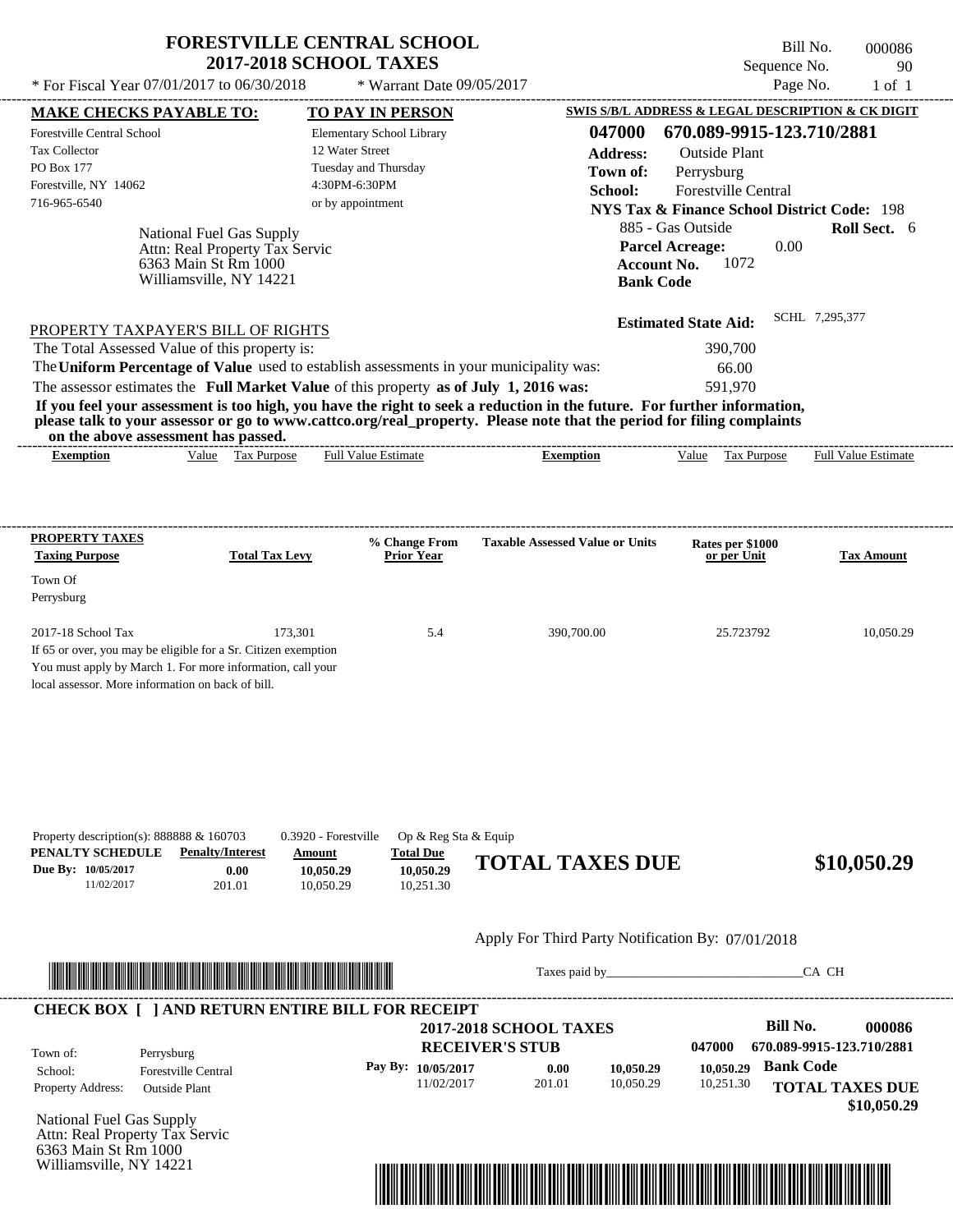| <b>FORESTVILLE CENTRAL SCHOOL</b><br><b>2017-2018 SCHOOL TAXES</b><br>* For Fiscal Year $07/01/2017$ to $06/30/2018$                                                                                                        | Bill No.<br>000087<br>Sequence No.<br>91<br>Page No.<br>$1$ of $1$                                                                    |                                                                                                                                                                                                                                                                                                                                                                                                  |
|-----------------------------------------------------------------------------------------------------------------------------------------------------------------------------------------------------------------------------|---------------------------------------------------------------------------------------------------------------------------------------|--------------------------------------------------------------------------------------------------------------------------------------------------------------------------------------------------------------------------------------------------------------------------------------------------------------------------------------------------------------------------------------------------|
| <b>MAKE CHECKS PAYABLE TO:</b><br>Forestville Central School<br><b>Tax Collector</b><br><b>PO Box 177</b><br>Forestville, NY 14062<br>716-965-6540<br>Niagara Mohawk Power Corp<br>300 Erie Blyd West<br>Syracuse, NY 13202 | <b>TO PAY IN PERSON</b><br>Elementary School Library<br>12 Water Street<br>Tuesday and Thursday<br>4:30PM-6:30PM<br>or by appointment | SWIS S/B/L ADDRESS & LEGAL DESCRIPTION & CK DIGIT<br>670.089-9915-132.350/188<br>047000<br><b>Address:</b><br><b>Outside Plant</b><br>Town of:<br>Perrysburg<br>School:<br><b>Forestville Central</b><br><b>NYS Tax &amp; Finance School District Code: 198</b><br>884 - Elec Dist Ou<br><b>Roll Sect.</b> 6<br><b>Parcel Acreage:</b><br>0.00<br><b>Account No.</b><br>0857<br><b>Bank Code</b> |
| PROPERTY TAXPAYER'S BILL OF RIGHTS<br>The Total Assessed Value of this property is:                                                                                                                                         | The Uniform Percentage of Value used to establish assessments in your municipality was:                                               | SCHL 7,295,377<br><b>Estimated State Aid:</b><br>29,895<br>66.00                                                                                                                                                                                                                                                                                                                                 |

The assessor estimates the **Full Market Value** of this property **as of July 1, 2016 was:** 45,295

**If you feel your assessment is too high, you have the right to seek a reduction in the future. For further information, please talk to your assessor or go to www.cattco.org/real\_property. Please note that the period for filing complaints**

| or<br>- Ene<br>ass<br>…anov⁄∵ | -has<br>passed.<br>.ssmen* |                 |         |                  |                                       |
|-------------------------------|----------------------------|-----------------|---------|------------------|---------------------------------------|
| txemption                     | √alue<br>аx<br>.rdose      | Estimat.<br>Ful | `mption | /alue<br>'urdose | -rull <sup>v</sup><br>Estimate<br>alu |

| <b>PROPERTY TAXES</b>                                          |                       | % Change From     | <b>Taxable Assessed Value or Units</b> | Rates per \$1000 |                   |  |  |  |
|----------------------------------------------------------------|-----------------------|-------------------|----------------------------------------|------------------|-------------------|--|--|--|
| <b>Taxing Purpose</b>                                          | <b>Total Tax Levy</b> | <b>Prior Year</b> |                                        | or per Unit      | <b>Tax Amount</b> |  |  |  |
| Town Of                                                        |                       |                   |                                        |                  |                   |  |  |  |
| Perrysburg                                                     |                       |                   |                                        |                  |                   |  |  |  |
|                                                                |                       |                   |                                        |                  |                   |  |  |  |
| $2017-18$ School Tax                                           | 173.301               | 5.4               | 29,895.00                              | 25.723792        | 769.01            |  |  |  |
| If 65 or over, you may be eligible for a Sr. Citizen exemption |                       |                   |                                        |                  |                   |  |  |  |
| You must apply by March 1. For more information, call your     |                       |                   |                                        |                  |                   |  |  |  |
| local assessor. More information on back of bill.              |                       |                   |                                        |                  |                   |  |  |  |

| Property description(s): 888888 |                         | 0.0630 - Forestville | <b>Total Elec Dist</b> |                        |          |
|---------------------------------|-------------------------|----------------------|------------------------|------------------------|----------|
| <b>PENALTY SCHEDULE</b>         | <b>Penalty/Interest</b> | <u>Amount</u>        | <b>Total Due</b>       | <b>TOTAL TAXES DUE</b> |          |
| Due By: 10/05/2017              | 0.00                    | 769.01               | 769.01                 |                        | \$769.01 |
| 11/02/2017                      | 15.38                   | 769.01               | 784.39                 |                        |          |

## Apply For Third Party Notification By: 07/01/2018



Taxes paid by\_\_\_\_\_\_\_\_\_\_\_\_\_\_\_\_\_\_\_\_\_\_\_\_\_\_\_\_\_\_\_CA CH

|                          |                            | <b>2017-2018 SCHOOL TAXES</b> |       |        |        | Bill No.                 | 000087   |
|--------------------------|----------------------------|-------------------------------|-------|--------|--------|--------------------------|----------|
| Town of:                 | Perrysburg                 | <b>RECEIVER'S STUB</b>        |       |        | 047000 | 670.089-9915-132.350/188 |          |
| School:                  | <b>Forestville Central</b> | Pay By: $10/05/2017$          | 0.00  | 769.01 | 769.01 | <b>Bank Code</b>         |          |
| <b>Property Address:</b> | Outside Plant              | 11/02/2017                    | 15.38 | 769.01 | 784.39 | <b>TOTAL TAXES DUE</b>   |          |
|                          |                            |                               |       |        |        |                          | \$769.01 |

Niagara Mohawk Power Corp 300 Erie Blvd West Syracuse, NY 13202

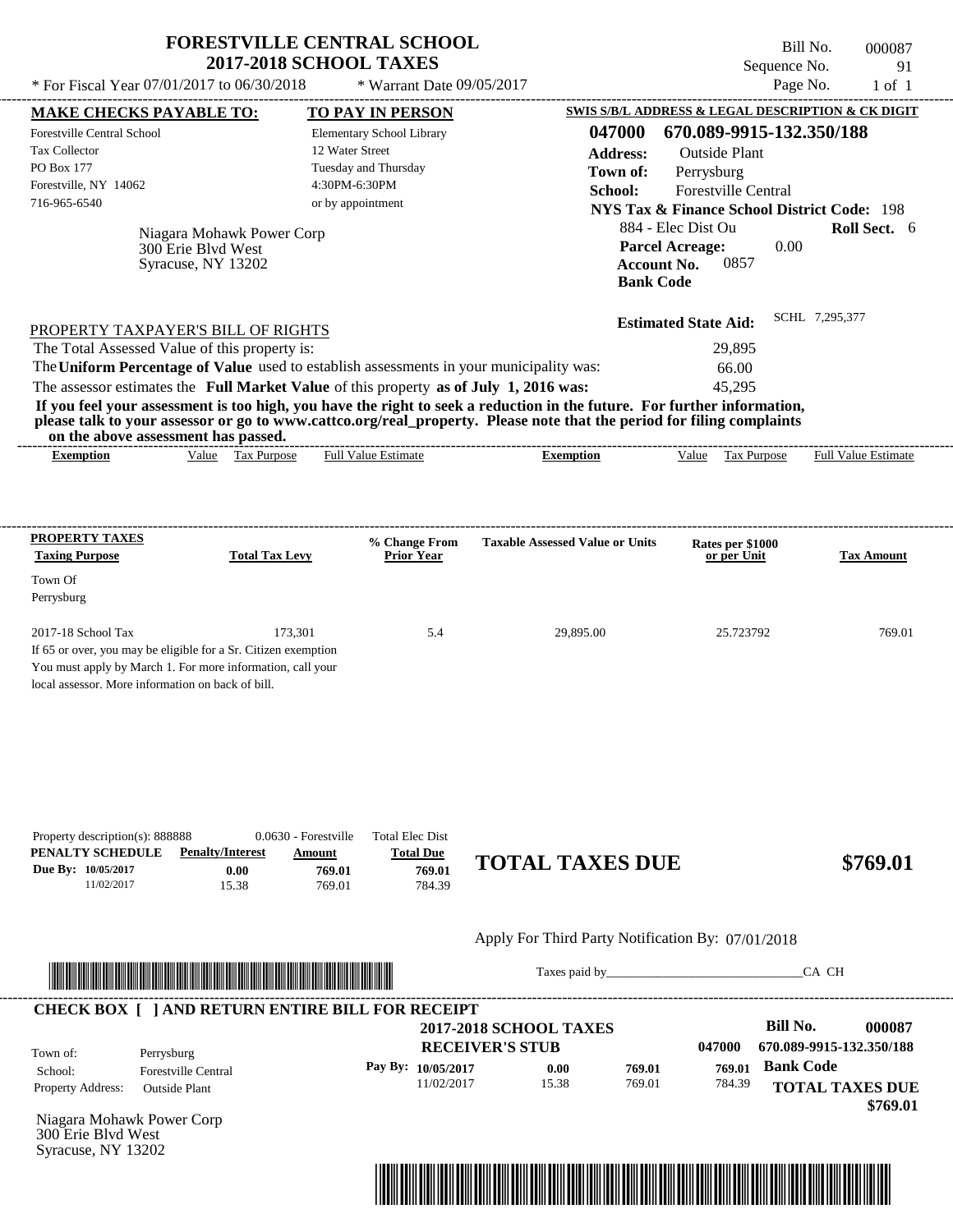| <b>FORESTVILLE CENTRAL SCHOOL</b> |  |
|-----------------------------------|--|
| <b>2017-2018 SCHOOL TAXES</b>     |  |

Bill No. 000088 Sequence No. 92<br>Page No. 1 of 1

| * For Fiscal Year 07/01/2017 to 06/30/2018                                                                                                                                                                                           |                                                                                               | * Warrant Date 09/05/2017                                      |                                                                                                                                                                                                                                                  | Page No.                                               | $1$ of $1$               |
|--------------------------------------------------------------------------------------------------------------------------------------------------------------------------------------------------------------------------------------|-----------------------------------------------------------------------------------------------|----------------------------------------------------------------|--------------------------------------------------------------------------------------------------------------------------------------------------------------------------------------------------------------------------------------------------|--------------------------------------------------------|--------------------------|
| <b>MAKE CHECKS PAYABLE TO:</b>                                                                                                                                                                                                       |                                                                                               | <b>TO PAY IN PERSON</b>                                        |                                                                                                                                                                                                                                                  | SWIS S/B/L ADDRESS & LEGAL DESCRIPTION & CK DIGIT      |                          |
| Forestville Central School                                                                                                                                                                                                           |                                                                                               | Elementary School Library                                      | 047000                                                                                                                                                                                                                                           | 670.089-9915-131.600/188                               |                          |
| Tax Collector                                                                                                                                                                                                                        |                                                                                               | 12 Water Street                                                | <b>Address:</b>                                                                                                                                                                                                                                  | <b>Outside Plant</b>                                   |                          |
| <b>PO Box 177</b>                                                                                                                                                                                                                    |                                                                                               | Tuesday and Thursday                                           | Town of:                                                                                                                                                                                                                                         | Perrysburg                                             |                          |
| Forestville, NY 14062                                                                                                                                                                                                                |                                                                                               | 4:30PM-6:30PM                                                  | School:                                                                                                                                                                                                                                          | <b>Forestville Central</b>                             |                          |
| 716-965-6540                                                                                                                                                                                                                         |                                                                                               | or by appointment                                              |                                                                                                                                                                                                                                                  | <b>NYS Tax &amp; Finance School District Code: 198</b> |                          |
|                                                                                                                                                                                                                                      |                                                                                               |                                                                |                                                                                                                                                                                                                                                  | 884 - Elec Dist Ou                                     | Roll Sect. 6             |
| 70 Farm View Dr                                                                                                                                                                                                                      | Nys Electric & Gas Corp                                                                       |                                                                |                                                                                                                                                                                                                                                  | <b>Parcel Acreage:</b><br>0.00                         |                          |
|                                                                                                                                                                                                                                      | New Gloucester, ME 04260                                                                      |                                                                |                                                                                                                                                                                                                                                  | <b>Account No.</b><br>0858                             |                          |
|                                                                                                                                                                                                                                      |                                                                                               |                                                                | <b>Bank Code</b>                                                                                                                                                                                                                                 |                                                        |                          |
| PROPERTY TAXPAYER'S BILL OF RIGHTS                                                                                                                                                                                                   |                                                                                               |                                                                |                                                                                                                                                                                                                                                  | <b>Estimated State Aid:</b>                            | SCHL 7,295,377           |
| The Total Assessed Value of this property is:                                                                                                                                                                                        |                                                                                               |                                                                |                                                                                                                                                                                                                                                  | 17,100                                                 |                          |
| The Uniform Percentage of Value used to establish assessments in your municipality was:                                                                                                                                              |                                                                                               |                                                                |                                                                                                                                                                                                                                                  |                                                        |                          |
|                                                                                                                                                                                                                                      |                                                                                               |                                                                |                                                                                                                                                                                                                                                  | 66.00                                                  |                          |
| The assessor estimates the Full Market Value of this property as of July 1, 2016 was:                                                                                                                                                |                                                                                               |                                                                |                                                                                                                                                                                                                                                  | 25,909                                                 |                          |
| on the above assessment has passed.                                                                                                                                                                                                  |                                                                                               |                                                                | If you feel your assessment is too high, you have the right to seek a reduction in the future. For further information,<br>please talk to your assessor or go to www.cattco.org/real_property. Please note that the period for filing complaints |                                                        |                          |
| <b>Exemption</b>                                                                                                                                                                                                                     | Value Tax Purpose                                                                             | <b>Full Value Estimate</b>                                     | <b>Exemption</b>                                                                                                                                                                                                                                 | Value Tax Purpose                                      | Full Value Estimate      |
| <b>PROPERTY TAXES</b><br><b>Taxing Purpose</b>                                                                                                                                                                                       | <b>Total Tax Levy</b>                                                                         | % Change From<br><b>Prior Year</b>                             | <b>Taxable Assessed Value or Units</b>                                                                                                                                                                                                           | Rates per \$1000<br>or per Unit                        | <b>Tax Amount</b>        |
|                                                                                                                                                                                                                                      |                                                                                               |                                                                |                                                                                                                                                                                                                                                  |                                                        |                          |
| Town Of                                                                                                                                                                                                                              |                                                                                               |                                                                |                                                                                                                                                                                                                                                  |                                                        |                          |
| Perrysburg                                                                                                                                                                                                                           |                                                                                               |                                                                |                                                                                                                                                                                                                                                  |                                                        |                          |
| 2017-18 School Tax                                                                                                                                                                                                                   | 173,301                                                                                       | 5.4                                                            | 17,100.00                                                                                                                                                                                                                                        | 25.723792                                              | 439.88                   |
| If 65 or over, you may be eligible for a Sr. Citizen exemption<br>You must apply by March 1. For more information, call your<br>local assessor. More information on back of bill.                                                    |                                                                                               |                                                                |                                                                                                                                                                                                                                                  |                                                        |                          |
| Property description(s): 888888<br>PENALTY SCHEDULE<br>Due By: 10/05/2017<br>11/02/2017                                                                                                                                              | 0.1200 - Forestville<br><b>Penalty/Interest</b><br>Amount<br>0.00<br>439.88<br>8.80<br>439.88 | <b>Total Elec Dist</b><br><b>Total Due</b><br>439.88<br>448.68 | <b>TOTAL TAXES DUE</b>                                                                                                                                                                                                                           |                                                        | \$439.88                 |
|                                                                                                                                                                                                                                      |                                                                                               |                                                                | Apply For Third Party Notification By: 07/01/2018                                                                                                                                                                                                |                                                        |                          |
| <u> Indian American State and The Communication of the Communication of the Communication of the Communication of the Communication of the Communication of the Communication of the Communication of the Communication of the C</u> |                                                                                               |                                                                |                                                                                                                                                                                                                                                  | Taxes paid by                                          | CA CH                    |
| <b>CHECK BOX [ ] AND RETURN ENTIRE BILL FOR RECEIPT</b>                                                                                                                                                                              |                                                                                               |                                                                |                                                                                                                                                                                                                                                  |                                                        |                          |
|                                                                                                                                                                                                                                      |                                                                                               |                                                                | <b>2017-2018 SCHOOL TAXES</b>                                                                                                                                                                                                                    | <b>Bill No.</b>                                        | 000088                   |
| Town of:<br>Perrysburg                                                                                                                                                                                                               |                                                                                               |                                                                | <b>RECEIVER'S STUB</b>                                                                                                                                                                                                                           | 047000                                                 | 670.089-9915-131.600/188 |
| <b>Forestville Central</b><br>School:                                                                                                                                                                                                |                                                                                               | Pay By: 10/05/2017                                             | 0.00<br>439.88                                                                                                                                                                                                                                   | <b>Bank Code</b><br>439.88                             |                          |
| Property Address:<br><b>Outside Plant</b>                                                                                                                                                                                            |                                                                                               | 11/02/2017                                                     | 8.80<br>439.88                                                                                                                                                                                                                                   | 448.68                                                 | <b>TOTAL TAXES DUE</b>   |
|                                                                                                                                                                                                                                      |                                                                                               |                                                                |                                                                                                                                                                                                                                                  |                                                        |                          |
| Nys Electric & Gas Corp                                                                                                                                                                                                              |                                                                                               |                                                                |                                                                                                                                                                                                                                                  |                                                        | \$439.88                 |
|                                                                                                                                                                                                                                      |                                                                                               |                                                                |                                                                                                                                                                                                                                                  |                                                        |                          |

Nys Electric & Gas Corp 70 Farm View Dr New Gloucester, ME 04260